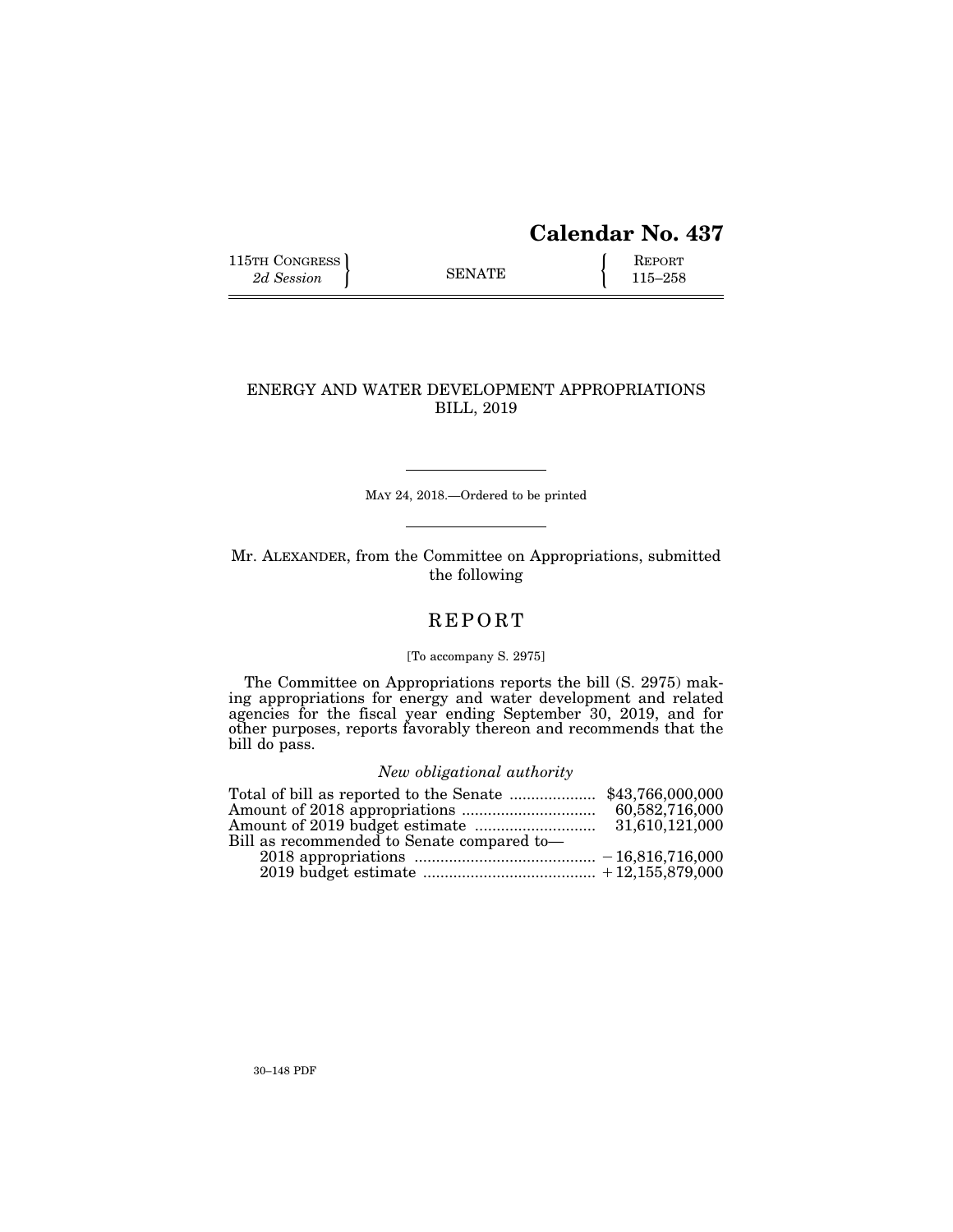# C O N T E N T S  $\begin{tabular}{l} \multicolumn{2}{c} {\textbf{1}} & \multicolumn{2}{c} {\textbf{1}} & \multicolumn{2}{c} {\textbf{1}} \\ \multicolumn{2}{c} {\textbf{1}} & \multicolumn{2}{c} {\textbf{1}} & \multicolumn{2}{c} {\textbf{1}} \\ \multicolumn{2}{c} {\textbf{1}} & \multicolumn{2}{c} {\textbf{1}} & \multicolumn{2}{c} {\textbf{1}} \\ \multicolumn{2}{c} {\textbf{1}} & \multicolumn{2}{c} {\textbf{1}} & \multicolumn{2}{c} {\textbf{1}} \\ \multicolumn{2}{c} {\textbf{1}} & \multicolumn$

| Title I:                                                    |
|-------------------------------------------------------------|
|                                                             |
| Department of Defense-Civil: Department of the Army:        |
| Corps of Engineers—Civil:                                   |
|                                                             |
|                                                             |
|                                                             |
|                                                             |
|                                                             |
| Formerly Utilized Sites Remedial Action Program             |
|                                                             |
|                                                             |
| Office of the Assistant Secretary of the Army (Civil Works) |
|                                                             |
| Title II:                                                   |
| Department of the Interior:                                 |
|                                                             |
| Bureau of Reclamation:                                      |
|                                                             |
|                                                             |
|                                                             |
|                                                             |
|                                                             |
| Title III:                                                  |
| Department of Energy:                                       |
|                                                             |
| Cybersecurity, Energy Security, and Emergency Response      |
|                                                             |
|                                                             |
|                                                             |
|                                                             |
|                                                             |
|                                                             |
|                                                             |
| Uranium Enrichment Decontamination and Decommissioning Fund |
|                                                             |
|                                                             |
|                                                             |
| Advanced Technology Vehicles Manufacturing Loan Program     |
|                                                             |
|                                                             |
|                                                             |
|                                                             |
|                                                             |
|                                                             |
|                                                             |
|                                                             |
|                                                             |
|                                                             |
| <b>Power Marketing Administrations:</b>                     |
| Operation and Maintenance, Southwestern Power Administra-   |
|                                                             |
|                                                             |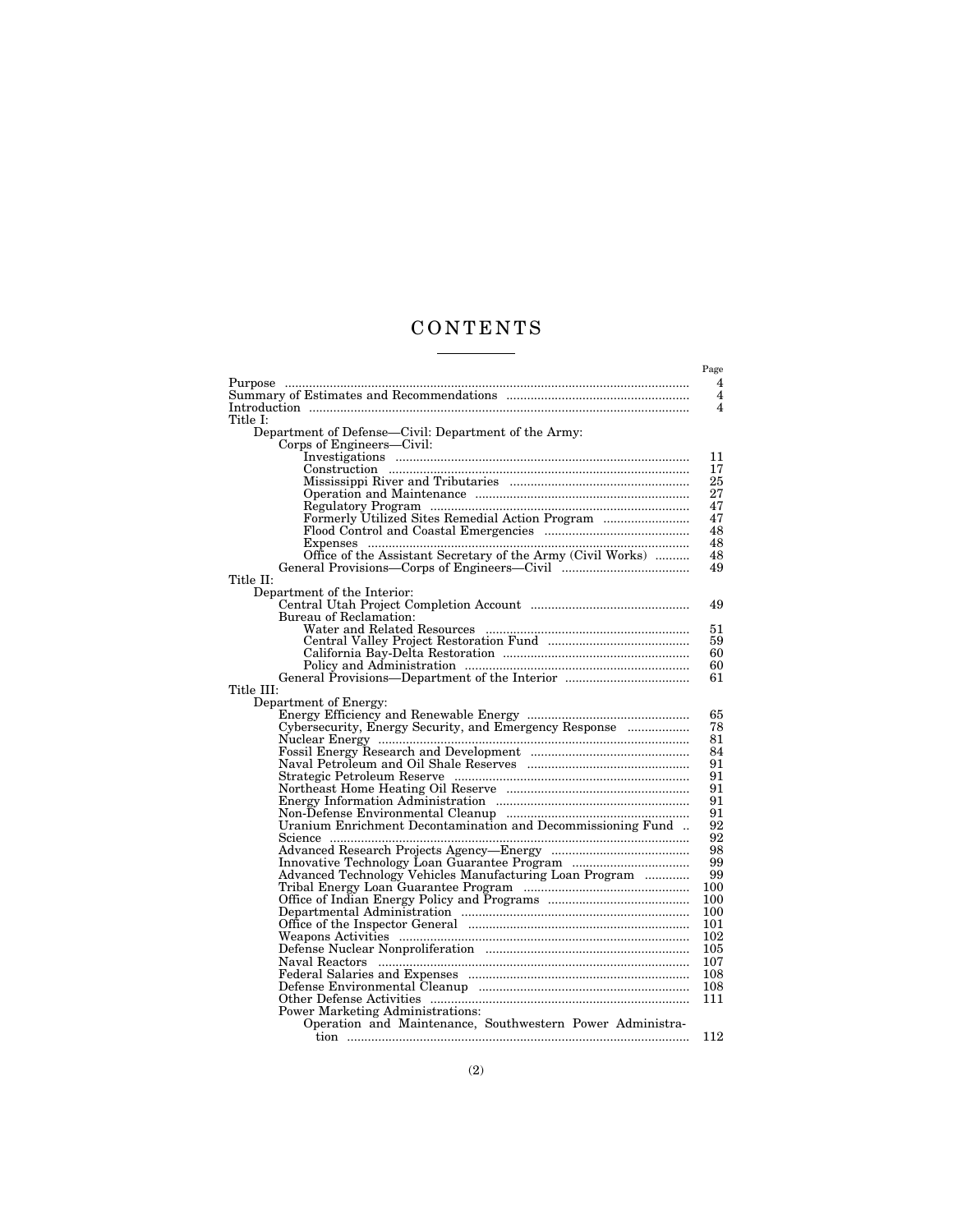|                                                                         | Page |
|-------------------------------------------------------------------------|------|
| Title III—Continued                                                     |      |
| Department of Energy-Continued                                          |      |
| Power Marketing Administrations—Continued                               |      |
| Construction, Rehabilitation, Operations and Maintenance, West-         |      |
|                                                                         | 113  |
| Falcon and Amistad Operating and Maintenance Fund                       | 113  |
|                                                                         | 113  |
|                                                                         | 138  |
| Title IV:                                                               |      |
| Independent Agencies:                                                   |      |
|                                                                         | 138  |
|                                                                         | 139  |
|                                                                         | 139  |
|                                                                         | 140  |
|                                                                         | 140  |
|                                                                         | 140  |
|                                                                         | 141  |
|                                                                         | 142  |
|                                                                         | 143  |
|                                                                         | 144  |
| Compliance With Paragraph 7, Rule XVI, of the Standing Rules of the     |      |
|                                                                         | 144  |
| Compliance With Paragraph 7(c), Rule XXVI, of the Standing Rules of the |      |
| Senate                                                                  | 146  |
| Compliance With Paragraph 12, Rule XXVI, of the Standing Rules of the   |      |
| Senate                                                                  | 147  |
|                                                                         | 147  |
|                                                                         | 148  |

3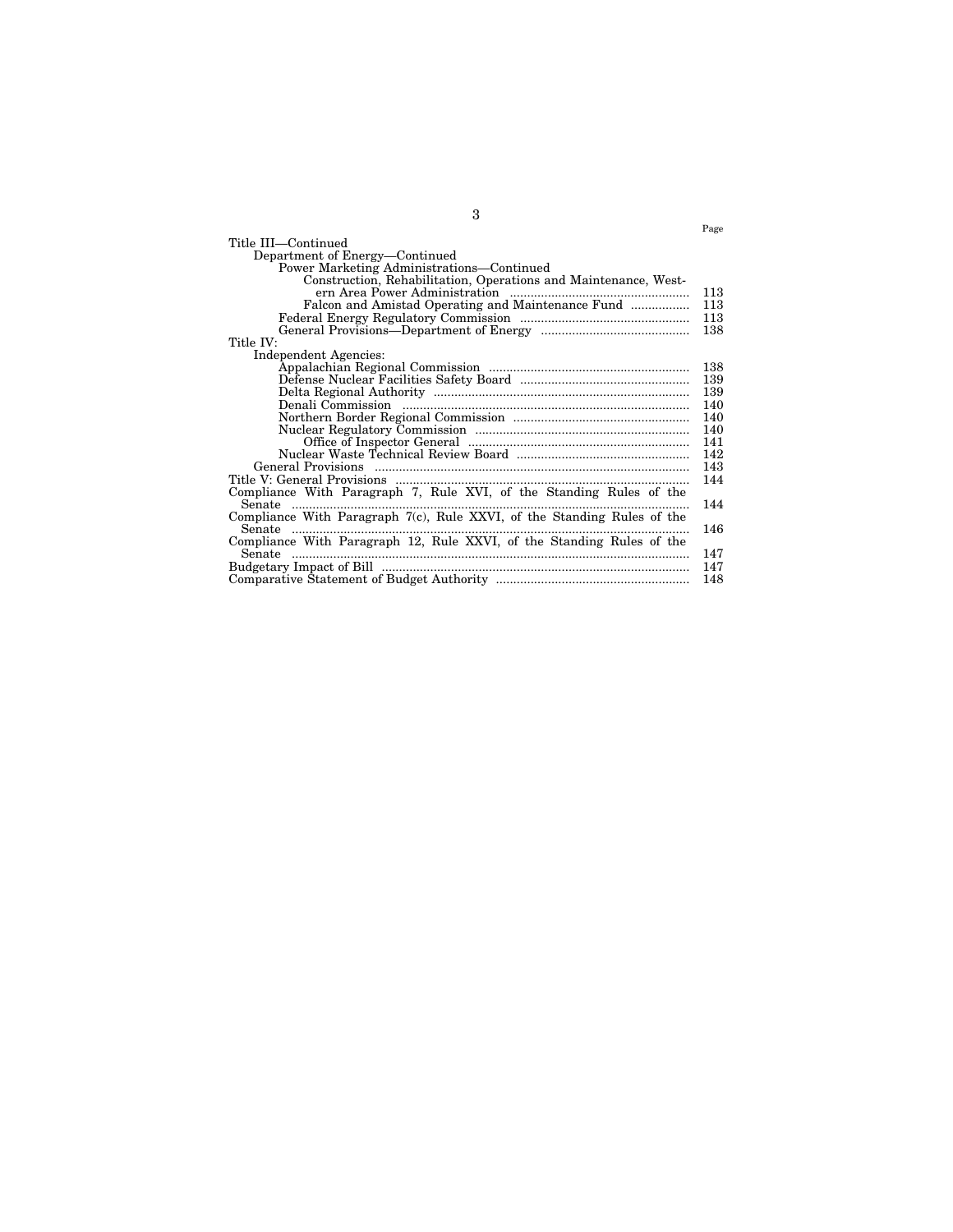## PURPOSE

The purpose of this bill is to provide appropriations for fiscal year 2019, beginning October 1, 2018 and ending September 30, 2019, for energy and water development, and for other related purposes. It supplies funds for water resources development programs and related activities of the Corps of Engineers' civil works program in title I; for the Department of the Interior's Bureau of Reclamation and Central Utah Project in title II; for the Department of Energy's energy research and development activities, including environmental restoration and waste management, and atomic energy defense activities of the National Nuclear Security Administration in title III; and for independent agencies and commissions, including the Appalachian Regional Commission, Delta Regional Authority, Denali Commission, Northern Border Regional Commission, and the Nuclear Regulatory Commission in title IV.

## SUMMARY OF ESTIMATES AND RECOMMENDATIONS

The fiscal year 2019 budget estimates for the bill total  $$31,610,121,000$  in new budget (obligational) authority. The recommendation of the Committee totals \$43,766,000,000. This is \$12,155,879,000 above the budget estimates and \$16,816,716,000 below the enacted appropriation for the current fiscal year.

The Committee notes the enacted appropriation for the current fiscal year includes \$17,419,716,000 in supplemental appropriation for disaster relief requirements.

#### SUBCOMMITTEE HEARINGS

To develop this recommendation, the Committee held three budget hearings in April 2018 in connection with the fiscal year 2019 budget requests for the Corps of Engineers, Bureau of Reclamation, Department of Energy and National Nuclear Security Administration, and the Nuclear Regulatory Commission. The hearings provided officials from the agencies with an opportunity to present the administration's most pressing priorities to the Committee. The Committee also invited and received recommendations from Senators and outside witnesses.

## INTRODUCTION

The Subcommittee on Energy and Water Development's 302(b) allocation totals \$43,766,000,000 of net budget authority for fiscal year 2019, including adjustments, which represents an increase of \$566,000,000 above fiscal year 2018 enacted levels. Within the amount recommended, \$21,892,000,000 is classified as defense  $(050)$  spending and  $$21,874,000,000$  is classified as non-defense (non-050) spending.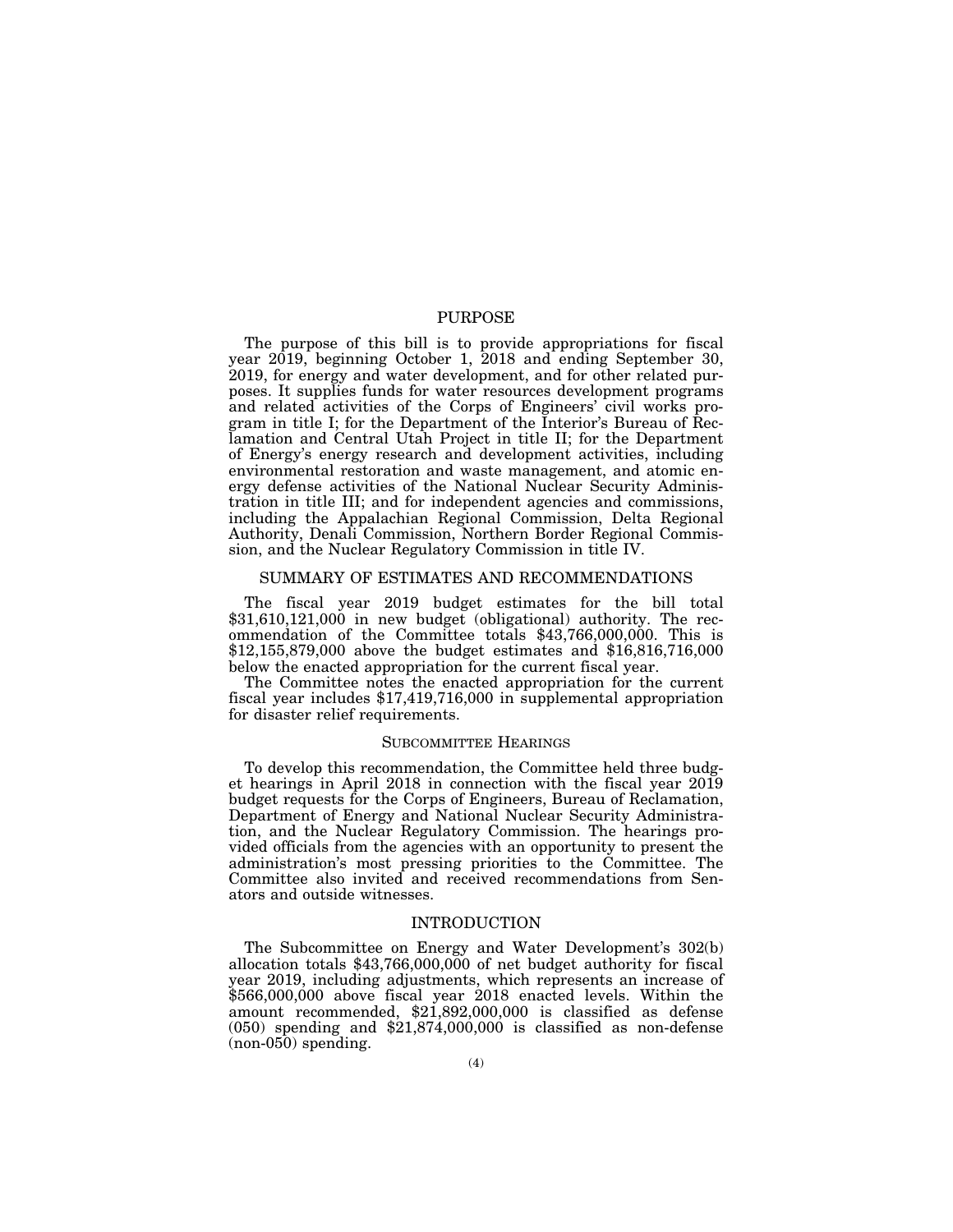The Committee's recommendation includes funding for the highest priority activities across the agencies funded in the bill. The recommendation includes funds for critical water infrastructure, including our Nation's inland waterways, ports, and harbors; agricultural water supply and drought relief in the West; groundbreaking scientific research and development, including world-class supercomputing; support for the Nation's nuclear weapons, non-proliferation, and nuclear Navy programs; and critical economic development.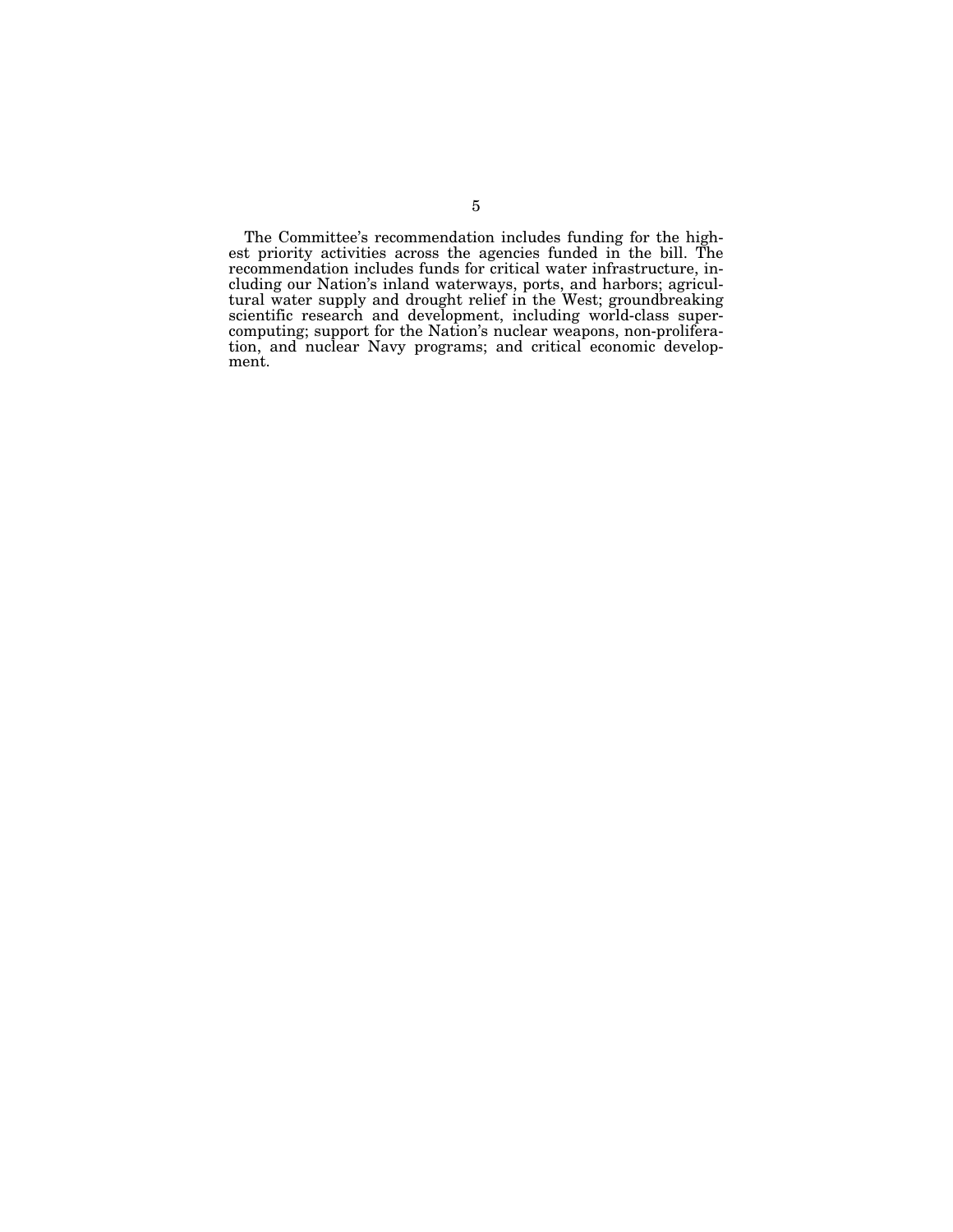## TITLE I

## CORPS OF ENGINEERS—CIVIL

## DEPARTMENT OF THE ARMY

## CORPS OF ENGINEERS—CIVIL

## OVERVIEW OF RECOMMENDATION

The Committee recommends \$6,927,000,000 for the Corps of Engineers [Corps], an increase of \$2,142,417,000 above the budget request.

The Committee's recommendation sets priorities by supporting our Nation's water infrastructure. Specifically, the Committee recommendation provides adequate appropriations to utilize all of the estimated fiscal year 2019 revenues for the fifth consecutive year, from the Inland Waterways Trust Fund and for the fifth consecutive year meets the target prescribed in the Water Resources Reform and Development Act of 2014 [WRRDA], as amended, for Corps projects eligible for Harbor Maintenance Trust Funds.

#### INTRODUCTION

The Corps' civil works mission is to provide quality, responsive engineering services to the Nation in peace and war. Approximately 23,000 civilians and about 290 military officers are responsible for executing the civil works mission. This bill only funds the civil works functions of the Corps.

The Corps maintains our inland waterways, keeps our ports open, manages a portion of our drinking water supply, provides emission free electricity from dams, looks after many of our recreational waters, helps manage the river levels during flooding, provides environmental stewardship, and emergency response to natural disasters. The annual net economic benefit generated by the Corps' civil works mission is estimated to be \$109,830,000,000, which equates to a return of about \$16.60 for every \$1 expended.

The Corps' responsibilities include:

- —navigation systems, including 13,000 miles of deep draft channels, 12,000 miles of inland waterways, 239 lock chambers, and 1,067 harbors which handle over 2.3 billion tons of cargo annually;
- —flood risk management infrastructure, including 709 dams, 14,700 miles of levees, and multiple hurricane and storm damage risk reduction projects along the coast;
- —municipal and industrial water supply storage at 136 projects spread across 25 States;
- —environmental stewardship, infrastructure, and ecosystem restoration;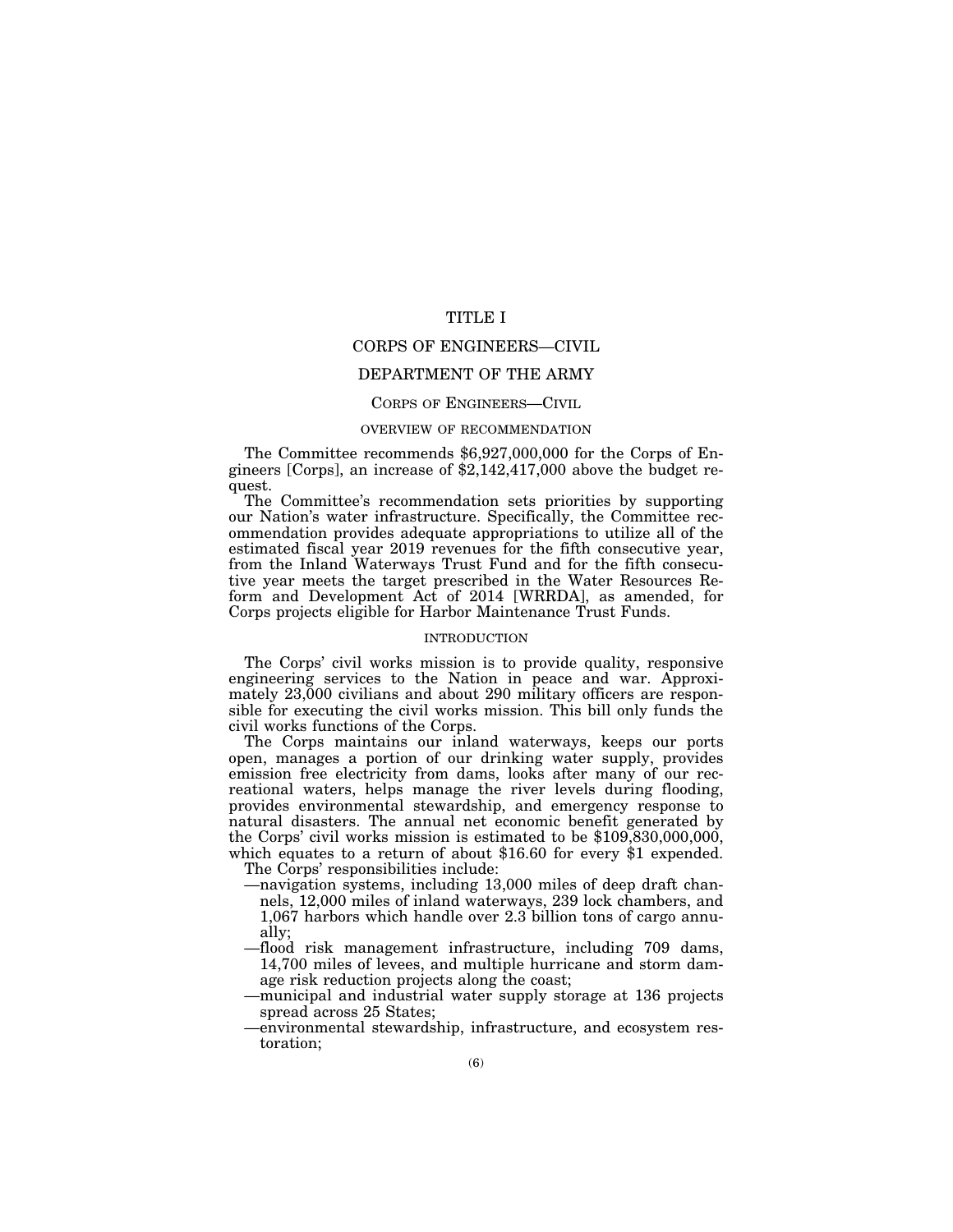- —recreation for approximately 370 million recreation visits per year to Corps projects;
- —regulation of waters under Federal statutes; and
- —maintaining hydropower capacity of nearly 24,000 megawatts at 75 projects.

## ONGOING CORPS REFORM EFFORTS

The Committee commends the Corps for its several ongoing internal initiatives to change itself and improve how it delivers Civil Works water infrastructure and related programs. Recent efforts to streamline the processing of section 408 actions for alterations or use of Corps Civil Works projects are vitally important. Important changes include maximum delegation of decision-making to the field, narrowed scope for evaluating impacts and elimination of certain procedural requirements. For example, the requirement for a section 408 action for routine Operation and Maintenance was eliminated; the requirement for developing a 60-percent design before submitting an application for a 408 action has been eliminated; and a more limited application of navigational servitude to 408 actions which eliminated the need for numerous permits in coastal areas. The Director of Civil Works has also issued formal direction to, among other things, operationalize risk-informed decisionmaking to change behavior by shifting from a more regimented- and compliance-based paradigm to a more agile approach that allows for more project- and situation-specific adaptation based on risk after documenting any associated risks. The Corps is also pursuing 12 specific actions to improve permitting efficiencies, including aggressive implementation of Executive Order 13807 (One Federal Decision); clarification of policy to consider removal of obsolete structures as creditable mitigation bank actions; alignment of section 404 or section 10 permits with section 408 actions; and establishment of a Lead District approach for projects that cross multiple jurisdictions such as pipeline projects. The Committee strongly encourages the continuation of these and other aggressive actions to improve program and project delivery.

#### BUDGET STRUCTURE CHANGES

The fiscal year 2019 budget request for the Corps proposed numerous structural changes, including creation of two new accounts—Harbor Maintenance Trust Fund and Inland Waterways Trust Fund—and the shifting of various studies and projects between accounts. The Committee rejects all such proposed changes and instead recommends funding for the requested studies and projects in the accounts in which funding has traditionally been provided. Unless expressly noted, the Committee recommends studies and projects remain at the funding levels included in the budget request, but in different accounts than in the budget request. In particular:

- —Projects requested in the Harbor Maintenance Trust Fund account are shown in the Construction, Mississippi River and Tributaries, or Operation and Maintenance accounts, as appropriate;
- —Projects requested in the Inland Waterways Trust Fund account are shown in the Construction account;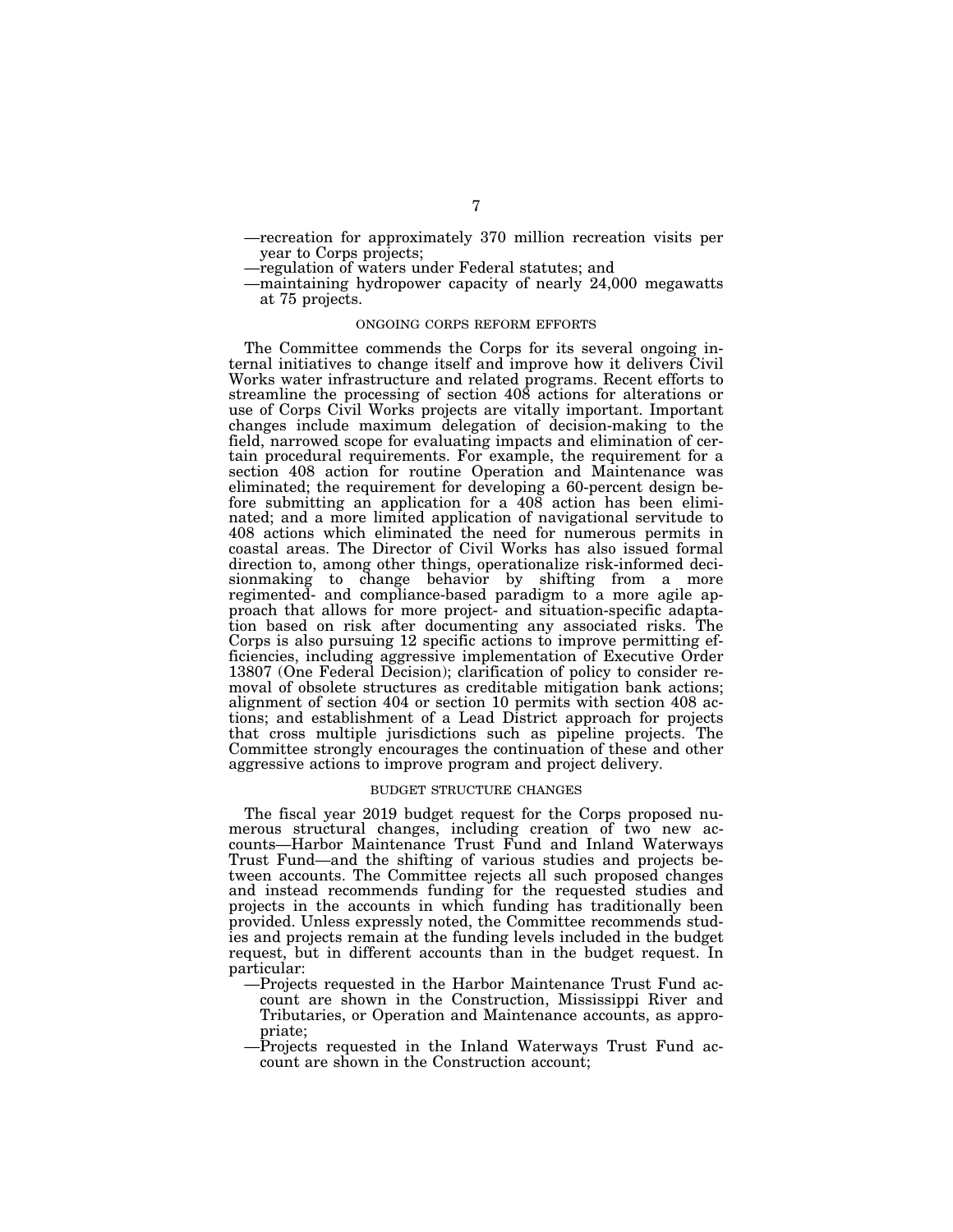- —Dredged material management plans requested in the Investigations account are shown in the Operation and Maintenance account;
- —Dam safety modification studies requested in the Investigations account are shown in the Dam Safety and Seepage/Stability Correction Program in the Construction account;
- —Dam Safety and Seepage/Stability Correction Program management costs requested in the Expenses account are shown in the Construction account; and
- —Sand mitigation projects requested in the Harbor Maintenance Trust Fund account are shown in the Construction account.

Additionally, the recommendation includes the Poplar Island, Maryland beneficial use of dredged material project within the Environmental Restoration business line as in previous years.

If the Corps proposes budget structure changes in future fiscal years, the proposal shall be accompanied by a display of the funding request in the traditional budget structure.

## DEEP DRAFT NAVIGATION

The budget request this year fails to adequately fund our nation's harbors. The Committee is disappointed the fiscal year 2019 budget request only proposes to spend \$965 million for Harbor Maintenance Trust Fund [HMTF]-related activities, which is \$477 million below the spending target of \$1,442,000,000 established by WRRDA, as amended. For fiscal year 2019, the Committee recommends an estimated \$1,528,401,000 for HMTF-related activities, which exceeds the WRRDA spending target.

## INLAND WATERWAYS SYSTEM

The Committee notes that the budget request only proposed to spend  $$5,250,000$  of the estimated  $$105,000,000$  deposits for fiscal year 2019 into the Inland Waterways Trust Fund [IWTF]. This would leave an estimated \$99,750,000 of fiscal year 2019 deposits unspent. By only proposing to fund one of the four ongoing construction projects that were funded last year, the budget request disregards the existing Capital Investment Strategy and the advice and recommendations of industry experts and professional engineers.

The Committee rejects the budget request's proposal to reform inland waterways financing by increasing the amount paid by commercial navigation users of inland waterways, particularly when the administration fails to make full use of the fees already collected for this purpose.

## ADDITIONAL FUNDING

The Committee recommends funding above the budget request for Investigations, Construction, Operation and Maintenance, and Mississippi River and Tributaries. This funding is for additional work (including new starts) that either was not included in the budget request or was inadequately budgeted. A study or project may not be excluded from evaluation for additional funding for being inconsistent with administration policy.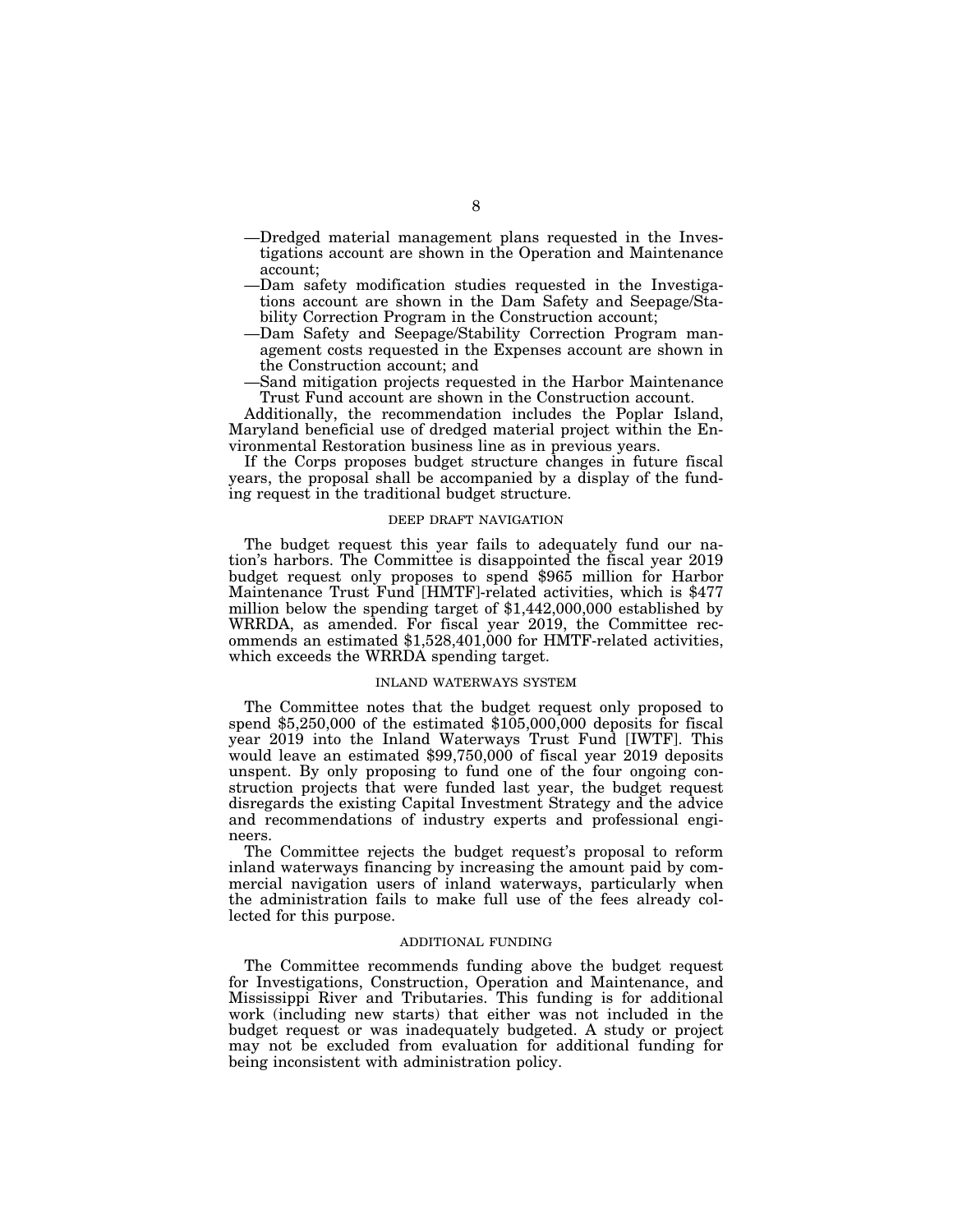The administration is reminded these funds are in addition to its budget request, and administration budget metrics shall not be a reason to disqualify a study or project from being funded. The focus of the allocation process shall favor the obligation, rather than the expenditure, of funds for work in fiscal year 2019.

Funding associated with each category may be allocated to any eligible study or project, as appropriate, within that category; funding associated with each subcategory may be allocated only to eligible studies or projects, as appropriate, within that subcategory.

*Work Plan.—*Not later than 60 days after the date of enactment of this act, the Corps shall provide to the Committees on Appropriations of both Houses of Congress a work plan consistent with the following general guidance, as well as the specific direction the Committee provides within each account: (1) a detailed description of the rating system(s) developed and used to evaluate studies and projects; (2) delineation of how these funds are to be allocated; (3) a summary of the work to be accomplished with each allocation, including phase of work and the study or project's remaining cost to complete (excluding Operation and Maintenance); and (4) a list of all studies and projects that were considered eligible for funding but did not receive funding, including an explanation of whether the study or project could have used funds in fiscal year 2019 and the specific reasons each study or project was considered as being less competitive for an allocation of funds.

The work plan shall include a single group of new starts for Investigations and Construction. None of the funds may be used for any item for which the Committee has specifically denied funding.

The Committee urges the Corps within its Flood and Coastal Storm Damage Reduction mission to strive for a balance between inland and coastal projects.

*New Starts*.—The recommendation includes seven new study starts and six new construction starts to be distributed across the authorized mission areas of the Corps. Of the new starts in Investigations, two shall be for navigation studies, two shall be for flood and storm damage reduction studies, one shall be for an environmental restoration study, and two shall be for navigation, flood and storm damage reduction, environmental restoration, or multi-purpose studies. Of the new study starts for navigation, one shall be for a Small, Remote, or Subsistence Harbor. Of the new study starts for flood and storm damage reduction, one shall be for a multi-purpose watershed study to assess coastal resiliency. Of the new construction starts, one shall be for a navigation project, one shall be for a flood and storm damage reduction project, one shall be for an additional navigation or flood and storm damage reduction project, two shall be for environmental restoration projects, and one shall be for a navigation, flood and storm damage reduction, environmental restoration, or multi-purpose project.

As all new starts are to be chosen by the Corps, all shall be considered of equal importance, and the expectation is that future budget submissions will include appropriate funding for all new starts selected.

A study is not completed until preconstruction engineering and design [PED] is completed. No new start or new investment decision shall be required when moving from feasibility to PED. When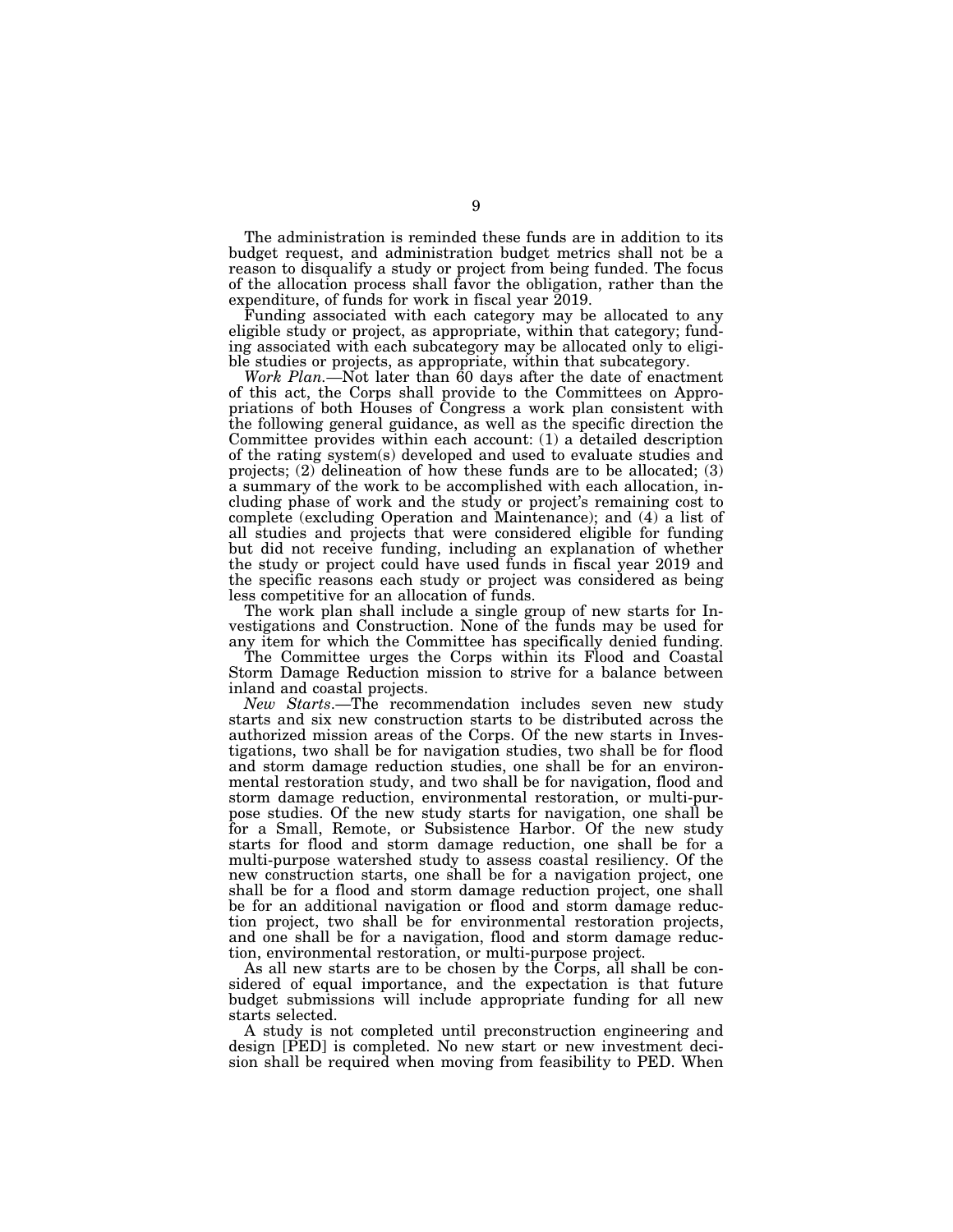evaluating proposals for new feasibility studies, the Corps is encouraged to give priority to those studies with executed Feasibility Cost Sharing Agreements and a sponsor with the ability to provide any necessary cost share for the study phase. The Corps is encouraged to support opportunities to restore critical habitat and enhance the Nation's economic development, job growth, and international competitiveness.

A new construction start shall not be required for work undertaken to correct a design deficiency on an existing Federal project; it shall be considered ongoing work.

#### ASIAN CARP

The Secretary of the Army, acting through the Chief of Engineers, shall make every effort to submit to Congress the Report of the Chief of Engineers for the Brandon Road feasibility study according to the original published schedule of February 2019. The Corps is encouraged to allocate sufficient funding provided in this act to ensure the Report of the Chief of Engineers for the Brandon Road feasibility study is published in this timeframe. The Corps is also directed to provide quarterly updates to the Committees on Appropriations of both Houses of Congress on the progress and status of efforts to prevent the further spread of Asian carp as well as the location and density of carp populations, including the use of emergency procedures.

The Corps shall continue to collaborate with the U.S. Coast Guard, the U.S. Fish and Wildlife Service, the State of Illinois, and members of the Asian Carp Regional Coordinating Committee to identify and evaluate whether navigation protocols would be beneficial or effective in reducing the risk of vessels inadvertently carrying aquatic invasive species, including Asian carp, through the Brandon Road Lock and Dam in Joliet, Illinois. Any findings of such an evaluation shall be included in the quarterly briefings to the Committees. The Corps is further directed to implement navigation protocols shown to be effective at reducing the risk of entrainment without jeopardizing the safety of vessels and crews within 90 days of enactment of this act. The Corps and other Federal and State agencies are conducting ongoing research on potential solutions.

## UNMANNED AERIAL SYSTEMS

The Committee is concerned by a U.S. Immigration and Customs Enforcement bulletin published in 2017 that confidently assesses that a Chinese unmanned aerial systems (UAS) manufacturer was using its products to provide critical infrastructure data to the Chinese Government. The Corps shall immediately determine whether UAS that were the subject of the August 2017 bulletin are currently in use and report back to the Committee within 180 days. Due to the critical infrastructure funded in this bill that has an extensive national security component, any vulnerability to foreign surveillance is a serious concern to this Committee and the Corps shall prioritize purchases of American-made UAS in the future.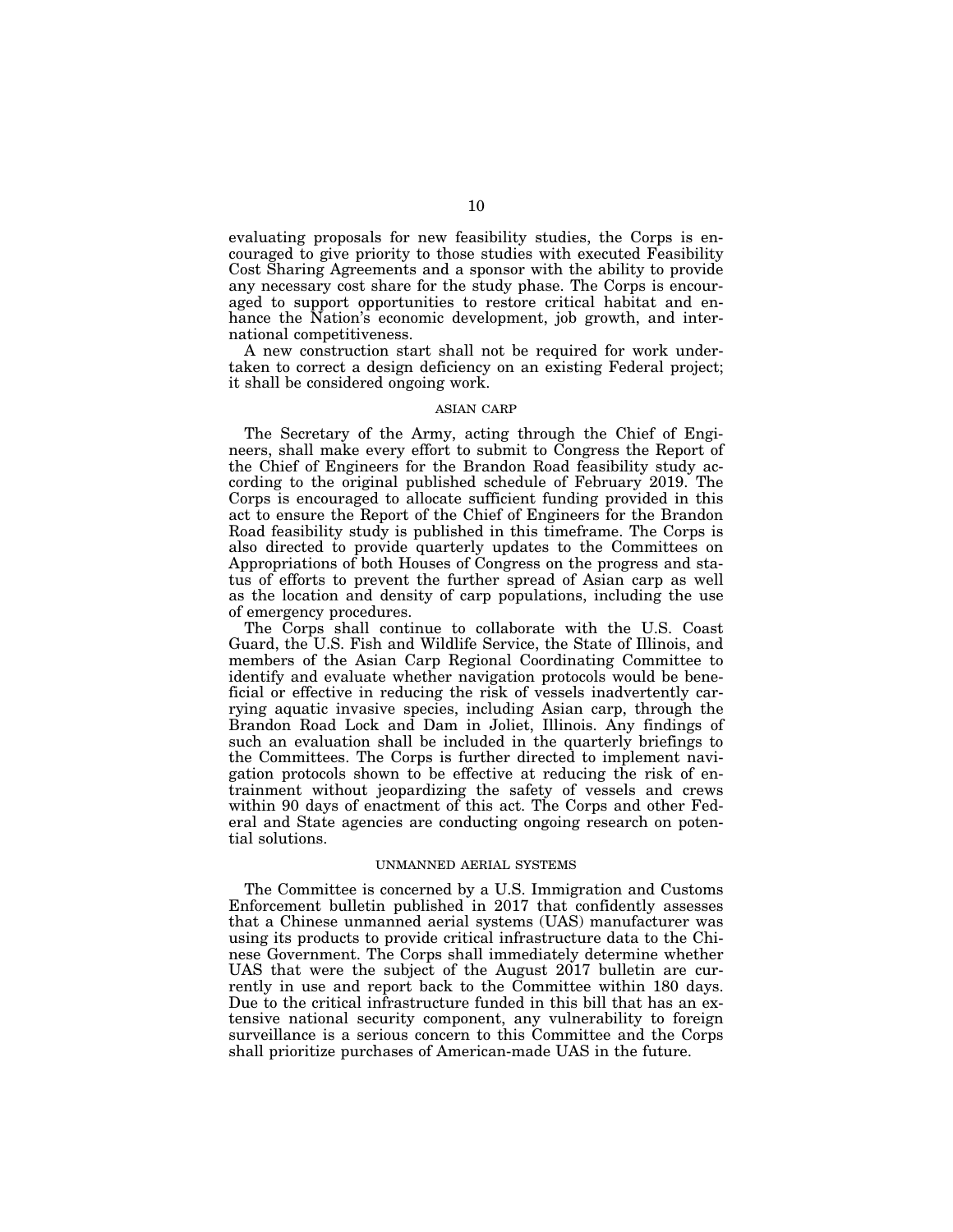## REPROGRAMMING

The Committee is retaining the reprogramming legislation provided in the Energy and Water Development and Related Agencies Appropriations Act, 2018.

#### CONGRESSIONALLY DIRECTED SPENDING

The Committee did not accept or include congressionally directed spending, as defined in section  $5(a)$  of rule XLIV of the Standing Rules of the Senate. However, the Committee has recommended additional programmatic funds for Investigations, Construction, Operations and Maintenance, and Mississippi River and Tributaries to address deficiencies in the budget request. In some cases, these additional funds have been included within defined categories, as in prior years, and are described in more detail in their respective sections below.

#### REPORTING REQUIREMENT

The Corps shall provide a monthly report to the Committees on Appropriations of both Houses of Congress, which includes the total budget authority and unobligated balances by year for each program, project, or activity, including any prior year appropriations.

The Assistant Secretary of the Army (Civil Works) shall provide a monthly report to the Committees on Appropriations of both Houses of Congress, which includes the total budget authority and unobligated balances by year for each activity funded in the Office of the Assistant Secretary of the Army (Civil Works) account, including any prior year appropriations.

#### INVESTIGATIONS

| \$123,000,000 |
|---------------|
| 82,000,000    |
| 123,000,000   |

The Committee recommends \$123,000,000 for Investigations, an increase of \$41,000,000 from the budget request. The Committee's recommendation allows the Corps to begin seven new feasibility study starts.

## INTRODUCTION

Funding in this account is used to develop feasibility and PED studies to address the Nation's water infrastructure needs, in support of project authorization. The Committee recognizes that the budget request does not provide adequate funding for Investigations, and specifically PED funding, to allow many of America's most important waterways to move efficiently from planning to construction. The Committee therefore recommends additional funding to be used to seamlessly continue feasibility studies into the PED study phase.

#### NEW STARTS

The Corps is directed to designate new starts in accordance with the direction in the front matter under the heading ''Additional Funding''.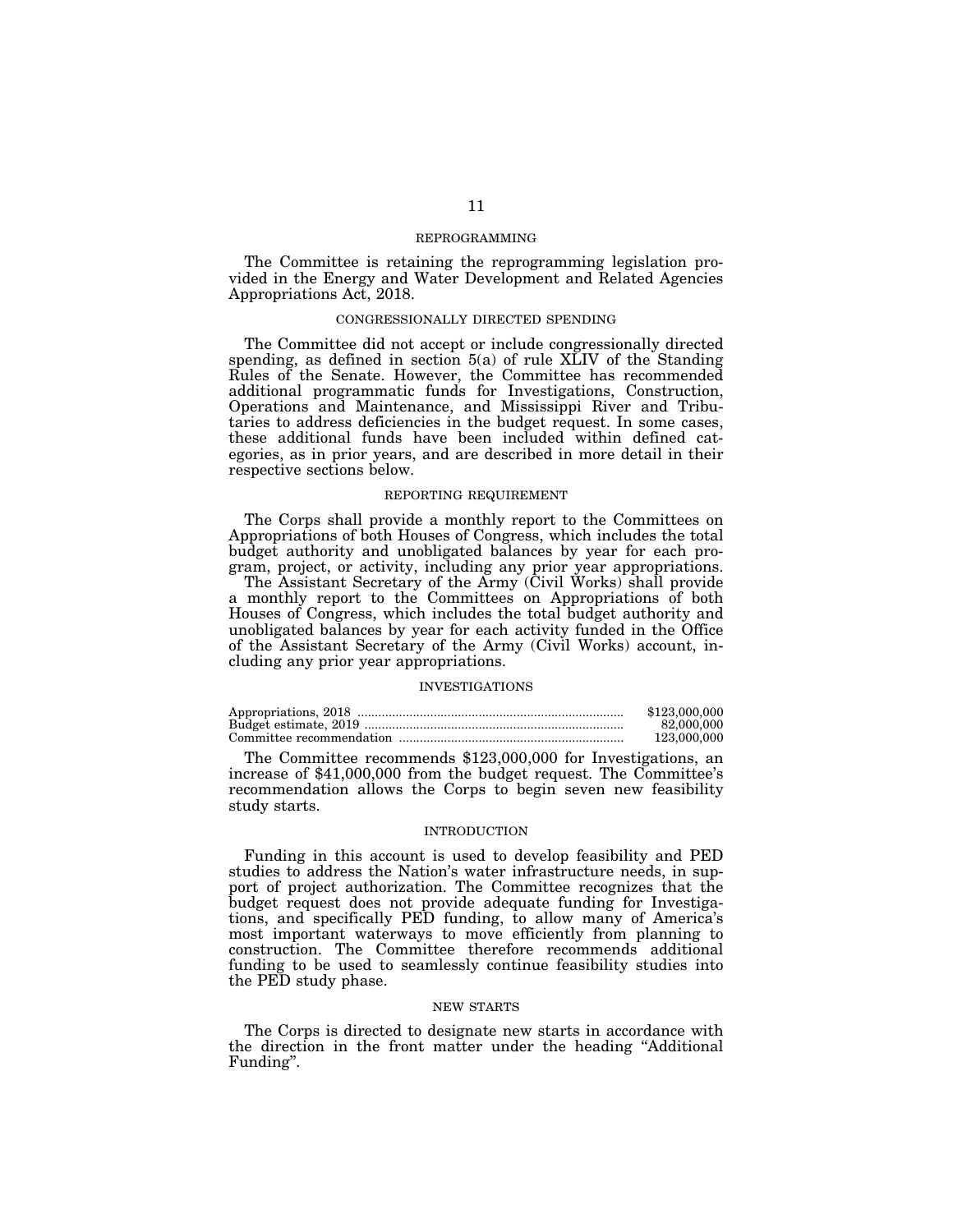## COMMITTEE RECOMMENDATION

# The table below displays the budget request and the Committee's recommendation for Investigations.  $\,$

## CORPS OF ENGINEERS-INVESTIGATIONS

[In thousands of dollars]

| Project title                                                                                                    | Budget<br>estimate | Committee<br>recommendation |
|------------------------------------------------------------------------------------------------------------------|--------------------|-----------------------------|
| ALABAMA                                                                                                          |                    |                             |
|                                                                                                                  | 100<br>250         |                             |
| CALIFORNIA                                                                                                       |                    |                             |
|                                                                                                                  | 298                | 298                         |
| <b>ILLINOIS</b>                                                                                                  |                    |                             |
| INTERBASIN CONTROL OF GREAT LAKES-MISSISSIPPI RIVER.<br>AQUATIC NUISANCE SPECIES, IL, IN, OH & WI (BRANDON ROAD) | 200                | 200                         |
| INDIANA                                                                                                          |                    |                             |
|                                                                                                                  | 1,500              |                             |
| <b>IOWA</b>                                                                                                      |                    |                             |
|                                                                                                                  | 100                | 100                         |
| <b>NEW MEXICO</b>                                                                                                |                    |                             |
|                                                                                                                  | 825                | 825                         |
| <b>NEW YORK</b>                                                                                                  |                    |                             |
|                                                                                                                  | 300                |                             |
|                                                                                                                  | 355                | 355                         |
| <b>OHIO</b>                                                                                                      |                    |                             |
|                                                                                                                  | 350<br>750         |                             |
| OREGON                                                                                                           |                    |                             |
|                                                                                                                  | 10,265             |                             |
|                                                                                                                  | 1,500<br>1,500     |                             |
|                                                                                                                  | 1,500              |                             |
| <b>TEXAS</b>                                                                                                     |                    |                             |
|                                                                                                                  | 2,675              | 2.675                       |
|                                                                                                                  | 250                |                             |
|                                                                                                                  | 50<br>1.500        | 50                          |
|                                                                                                                  | 603                | 603                         |
|                                                                                                                  | 200<br>1,500       | 200                         |
| <b>VIRGINIA</b>                                                                                                  |                    |                             |
|                                                                                                                  |                    |                             |
| ATLANTIC INTRACOASTAL WATERWAY BRIDGE REPLACEMENT AT NORTH LANDING. VA                                           | 1,600<br>300       | 1.600                       |
|                                                                                                                  | 28,471             | 6,906                       |
| REMAINING ITEMS                                                                                                  |                    |                             |
| ADDITIONAL FUNDING FOR ONGOING WORK                                                                              |                    |                             |
|                                                                                                                  |                    | 7,500<br>5,000<br>2,000     |
|                                                                                                                  |                    | 9,823                       |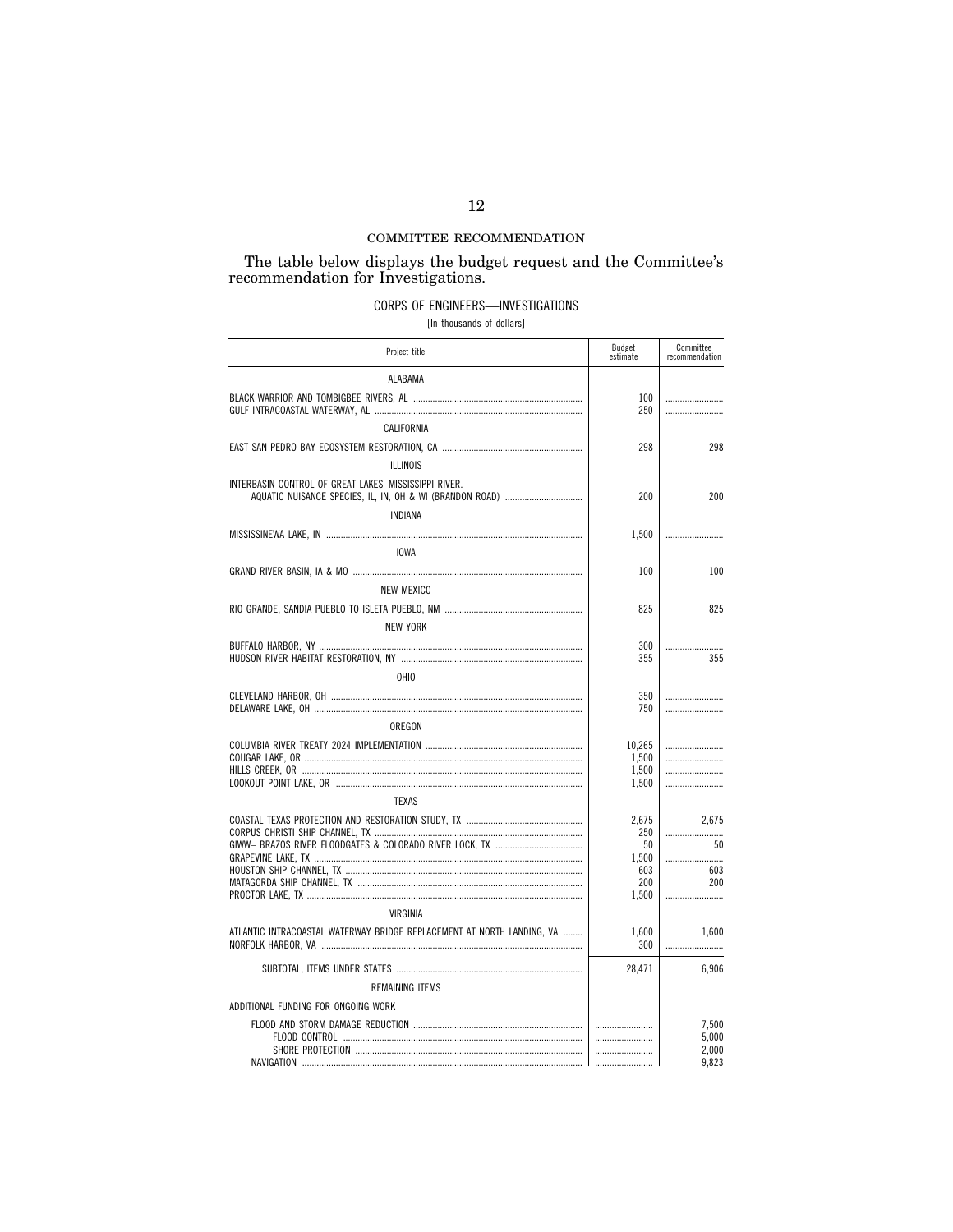## CORPS OF ENGINEERS—INVESTIGATIONS—Continued

[In thousands of dollars]

| Project title                                   | Budget<br>estimate                                                   | Committee<br>recommendation                                          |
|-------------------------------------------------|----------------------------------------------------------------------|----------------------------------------------------------------------|
|                                                 |                                                                      | 9,000<br>6.000<br>5,000                                              |
|                                                 |                                                                      | 5,500                                                                |
|                                                 | 360<br>50                                                            | 360<br>50                                                            |
| OTHER COORDINATION PROGRAMS                     |                                                                      |                                                                      |
| COORDINATION WITH OTHER WATER RESOURCE AGENCIES | 400<br>400<br>100<br>400<br>1,000<br>100<br>5,000                    | 400<br>400<br>100<br>400<br>1,000<br>100<br>8,000                    |
| COLLECTION AND STUDY OF BASIC DATA              |                                                                      |                                                                      |
|                                                 | 250<br>1,000<br>80<br>230<br>15,000<br>500<br>125<br>200<br>75<br>50 | 250<br>1,000<br>80<br>230<br>15,000<br>500<br>125<br>200<br>75<br>50 |
|                                                 | 550<br>1,000                                                         | 550<br>1,000                                                         |
|                                                 | 16.258                                                               | 25.000                                                               |
| OTHER-MISCELLANEOUS                             |                                                                      |                                                                      |
|                                                 | 1,000<br>5,000<br>400<br>3,500<br>500                                | 1,000<br>5.000<br>400<br>3,500<br>1,500                              |
|                                                 | 53,528                                                               | 116,093                                                              |
|                                                 | 1                                                                    | 1                                                                    |
|                                                 | 82,000                                                               | 123,000                                                              |

*Biscayne Bay Coastal Wetlands Project*.—The Committee continues to support this vital project to protect drinking water supplies in eastern Miami-Dade County from saltwater intrusion and to enhance the coastal and marine ecology of Biscayne Bay and the offshore coral reef system. The Committee notes support from Miami-Dade County and the South Florida Water Management District to incorporate highly treated, reclaimed wastewater as an additional source of freshwater to assist the rehydration of these coastal wetlands. The Committee encourages the Corps to consider the incorporation of this potential source of freshwater into further study, design, and construction of the project and to evaluate the potential to use additional volumes of reclaimed wastewater to restore freshwater artesian springs within the Bay through underground injection to the shallow, underlying aquifer.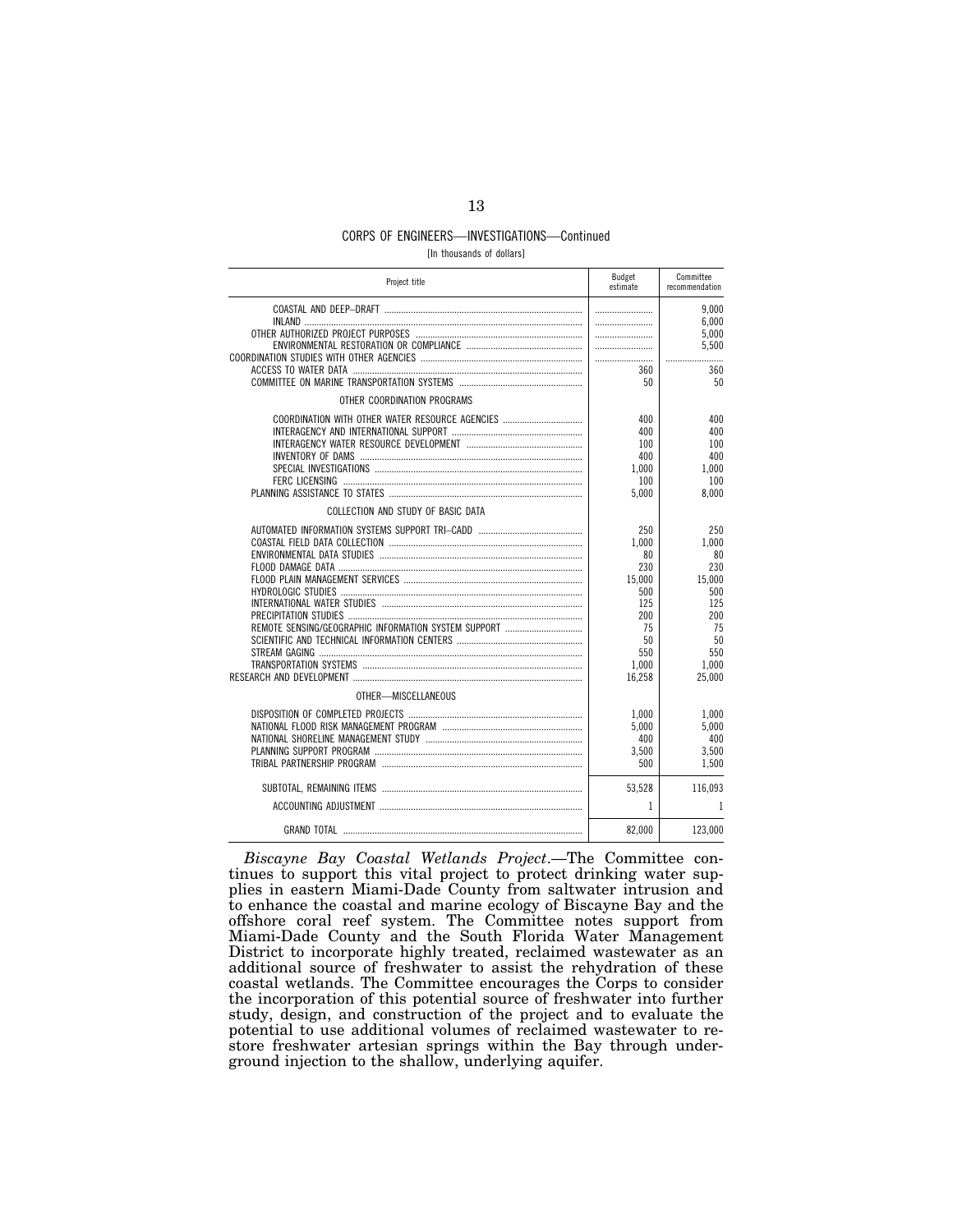*Bubbly Creek*.—The Committee encourages the Corps to resume its study of the revitalization of the South Fork of the South Branch of the Chicago River (known as ''Bubbly Creek'') now that the Environmental Protection Agency has completed its evaluation of the study area and removed the site from its Superfund program.

*Disposition of Completed Projects*.—Disposition studies not included in the budget request that have a non-federal interest who has expressed interest in assuming responsibility for a facility shall be considered eligible for additional funding provided in this account. The Committee understands the Corps recommended no action for the Upper Monongahela and Allegheny River Studies in 2017. No funds provided may be used to take any action on the recommendations from the Upper Monongahela and Allegheny River Studies.

*Mid-Chesapeake Bay Island.—*The Corps has completed the supplemental chief's report and is awaiting approval from the administration before budgeting for the Mid-Chesapeake Bay Island Project (James and Barren Islands). The Committee encourages the Corps to provide funding for PED for this project through the annual budget process or with additional funds.

*Puget Sound Nearshore Study*.—The Committee encourages the Corps to proceed with the tiered implementation strategy using all existing authorities as outlined in the Puget Sound Nearshore Ecosystem Restoration Project Feasibility Study, Completion Strategy Guidance dated June 2015. The Corps is further directed to recognize the Puget Sound Nearshore Study as the feasibility component for the purposes of Section 544 of the Water Resources Development Act of 2000. The Committee notes that the WIIN Act authorized construction of the Puget Sound Nearshore Ecosystem Restoration Project, and reminds the Corps that no new start, new investment decision, or new phase decision shall be required to move this project from feasibility to PED.

*Rahway River Basin (Upper Basin), New Jersey*.—There has been an agreement to provide further analysis of the Rahway River Basin Flood Risk Management Feasibility Study led by the Corps' New England District. The Corps is encouraged to include funding in the fiscal year 2019 work plan to complete the necessary detailed analysis in conjunction with cost sharing agreements with the non-federal sponsor.

*Research and Development*.—The Committee recommends additional funding for increasing collaboration research partnerships to advance the capability to evaluate methods for restoring ecosystem conservation.

*Research and Development, Additional Topic—Urban Flood Damage Reduction and Stream Restoration in Arid Regions*.—The Committee recommendation includes \$1,500,000 for the Corps' Flood & Coastal Systems research and development [R&D] program to continue its focus on the management of water resources infrastructure and projects that promote public safety, reduce risk, improve operational efficiencies, reduce flood damage, sustain the environment, and position our water resource infrastructure to be managed as adaptable systems due to the implications of hydrologic uncertainties. The R&D program shall also continue its focus on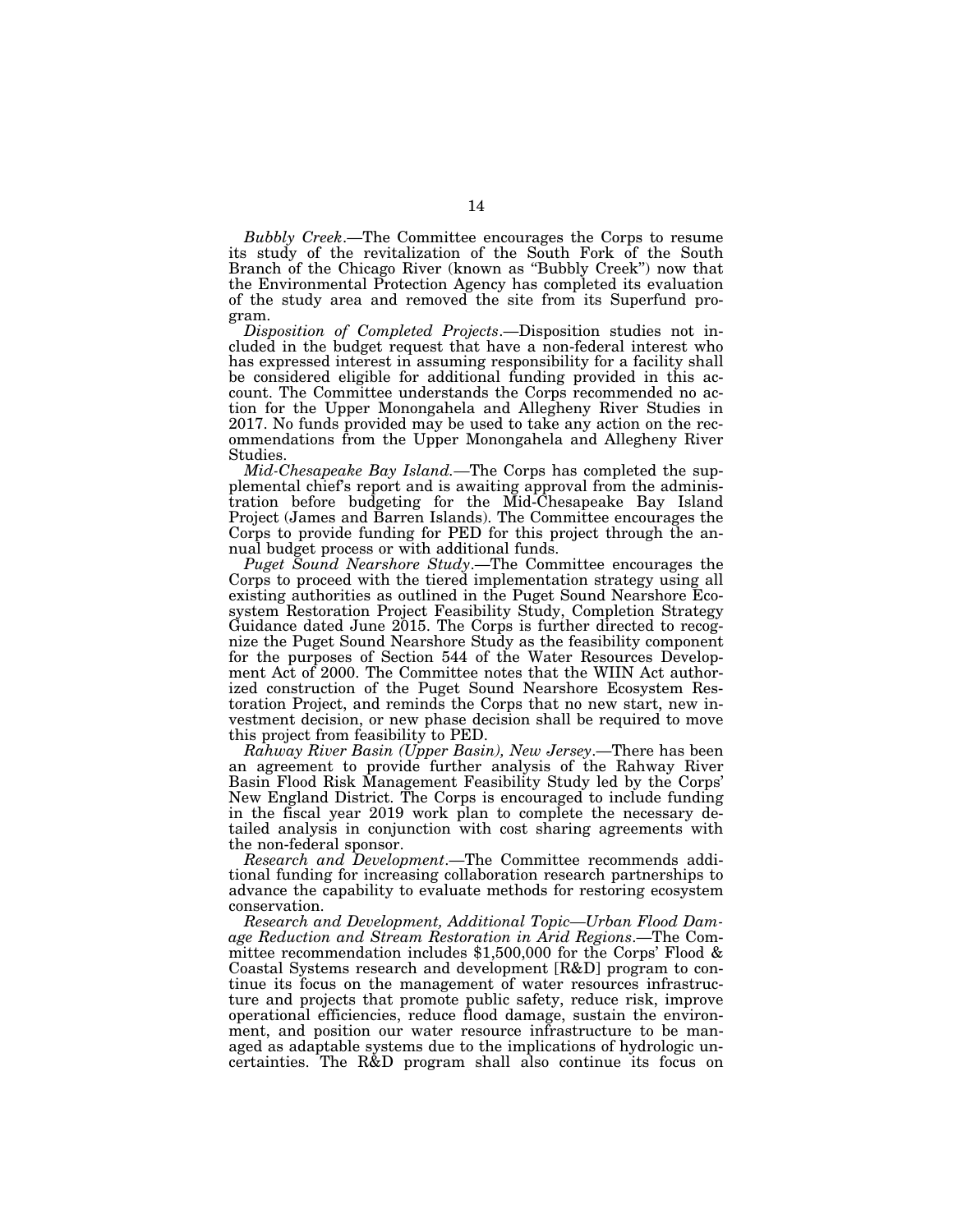science and technology efforts to address needs for resilient water resources infrastructure, specifically as impacted by post-wildfire conditions including increased sedimentation and debris flow. The tools and technologies developed under this program shall also be applicable to other parts of the country.

*Research and Development, Additional Topic*.—The Committee recognizes the importance of sustainable oyster reefs for protecting vital navigation channels and coastal infrastructure, supporting commercial fisheries, and maintaining healthy ecosystems. Recent restoration efforts have not achieved the intended success for U.S. oyster populations, and the identification of effective restoration strategies remains a critical gap. The Corps is encouraged to develop partnerships with research universities to leverage expertise and enhance the Engineer Research and Development Center's mission.

*San Francisco Waterfront Seawall.—*The Committee is deeply concerned that the seawall protecting over three miles of San Francisco's waterfront and the city's financial district is in disrepair and at risk of failure. The Seawall provides essential flood protection for 24 million residents and visitors, \$100,000,000,000 in real estate and economic activity, and the confluence of several rail transportation lines. The Committee understands the Corps first determined there was a Federal interest in the project in 2016 and has begun the Continuing Authorities Program section 103 project to address the highest priority areas first. Given expected sea level rise, increasing earthquake risk, and the unstable nature of the Seawall's Bay Mud infill foundation, the Committee strongly urges the Corps to prioritize work on this critical life safety project.

*Study of Water Resources Development Projects by Non-Federal Interests.—*Section 1126 of the Water Infrastructure Improvements for the Nation Act of 2016 [WIIN Act] allows the Secretary, at the request of a non-federal interest, to provide technical assistance relating to any aspect of a feasibility study if the non-federal interest contracts with the Secretary to pay all costs of providing such technical assistance. The Committee has heard concerns that the Corps is not providing technical assistance consistent with the spirit of this provision and directs the Corps to brief the Committees on Appropriations of both Houses of Congress on the perceived limitations to providing (1) review and comment of a non-federal interest's draft work products by Corps staff at the District and Division levels, (2) Corps District staff preparation of work products and assistance to the non-federal interest in preparing work products, (3) assistance in obtaining public review and comments, and (4) consultation and coordination with other State and Federal agencies and affected Native American Tribes on environmental, permitting, and cultural resource compliance matters.

*Study on Performance of Innovative Materials*.—Section 1173 of the WIIN Act required the Secretary to enter into a contract with the Transportation Research Board of the National Academy of Sciences "to develop a proposal to study the use and performance of innovative materials in water resources development projects carried out by the Corps of Engineers.'' The Committee encourages the Corps to prioritize commencing this work with the National Academy of Sciences.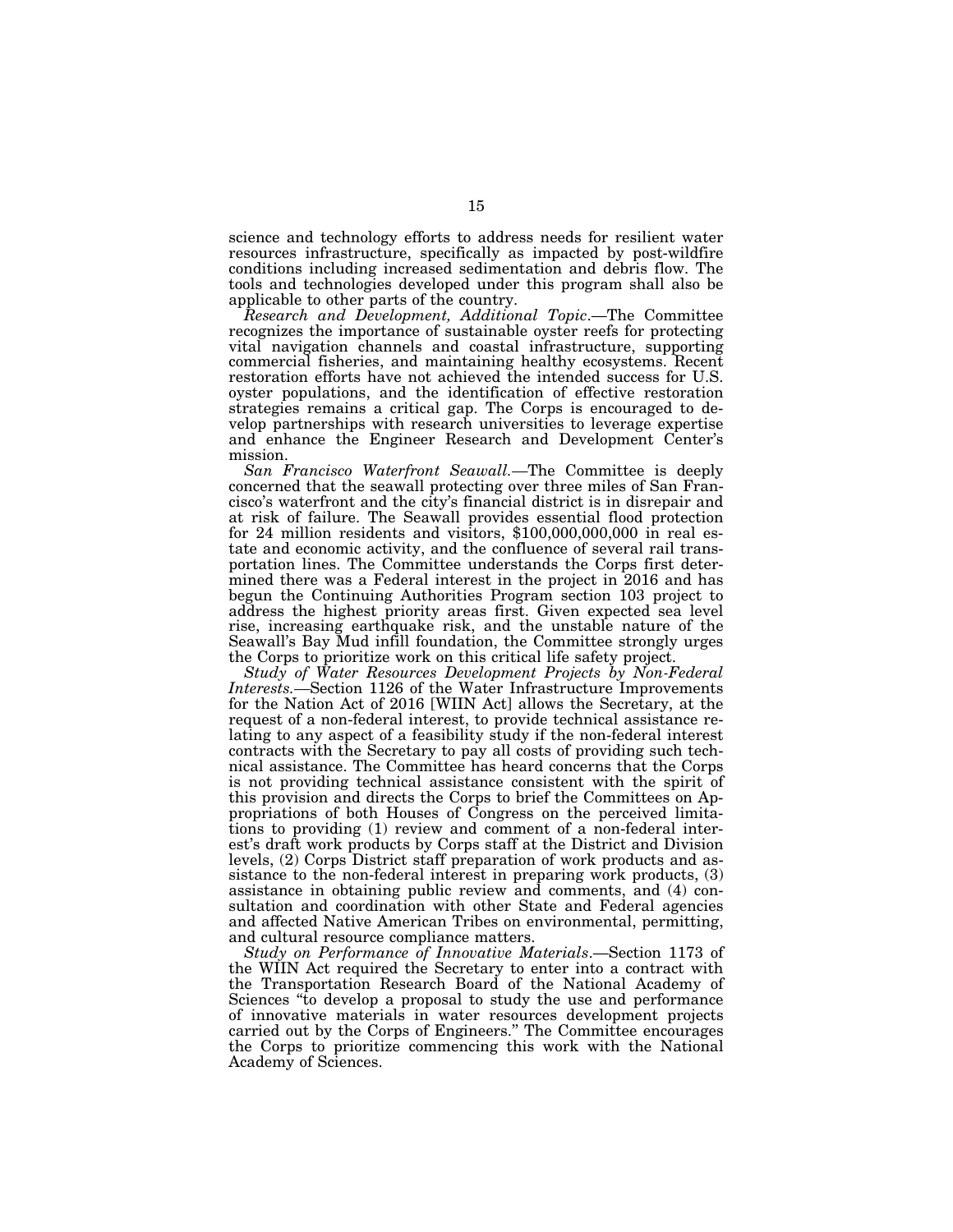*Upper Des Plaines River and Tributaries Project*.—The Committee is aware that the project area was flooded with record high crests overflowing the Des Plaines River last summer, resulting in damage to more than 3,200 residences. The Committee urges the Corps to move forward with design of the flood damage reduction project, while the non-federal sponsor prepares a proposal for advance work on a number of flood features under Section 204 of the Water Resources Development Act of 1986, as amended.

*Upper Mississippi River-Illinois Waterway System.—*The Committee is concerned that despite longstanding bipartisan support from Congress for the Navigation Ecosystem Sustainability Program [NESP], the Corps has failed to move forward on this project. The Committee recognizes that an updated economic analysis of the project is necessary to produce a benefit-to-cost ratio [BCR], which will inform how the Corps is able to move forward to construction of the project. The Corps is directed to determine the necessary cost and scope of this analysis and report to the Committees on Appropriations of both Houses of Congress on their findings within 30 days of enactment of this act. This analysis shall also consider the benefits of potentially re-scoping the project.

*Water Quality and Salinity Impacts on Oyster Reefs*.—The Committee encourages the Corps, when conducting or reviewing environmental assessments or environmental impact statements for navigation or coastal restoration projects in areas where oyster reefs exist, to consider water quality and salinity impacts on those reefs and, when appropriate, to mitigate any negative impacts. The Committee also looks forward to the Corps' completion of the Congressionally-required assessment and report on the beneficial use of dredged material as substrate for oyster reef development.

*Willamette River.—*The Committee directs the Corps to prioritize the restoration floodplain and aquatic habitat through cost-effective and tested means, such as fish-passage and culvert enhancement for salmon and steelhead listed under the Endangered Species Act.

*Additional Funding for Ongoing Work*.—The Committee recommendation includes \$41,000,000 in additional funds for Investigations. From these additional funds, the Corps is authorized to begin seven new feasibility studies. The Corps is directed to allocate these additional funds in accordance with the direction in the front matter under the heading ''Additional Funding''. Of the additional funding provided in this account, not less than \$16,500,000 shall be allocated to PED activities. Of the additional funding recommended in this account for Navigation and Coastal and Deep Draft Navigation, the Corps shall allocate not less than \$2,500,000 for Navigation PED. Additionally, the Corps shall comply with the following direction in allocating funds made available for Investigations:

—When evaluating ongoing studies for funding, the Corps shall consider completing or accelerating ongoing studies or to initiating new studies that will enhance the Nation's economic development, job growth, and international competitiveness; are for projects located in areas that have suffered recent natural disasters; are for projects the protect life and property; or are for projects to address legal requirements.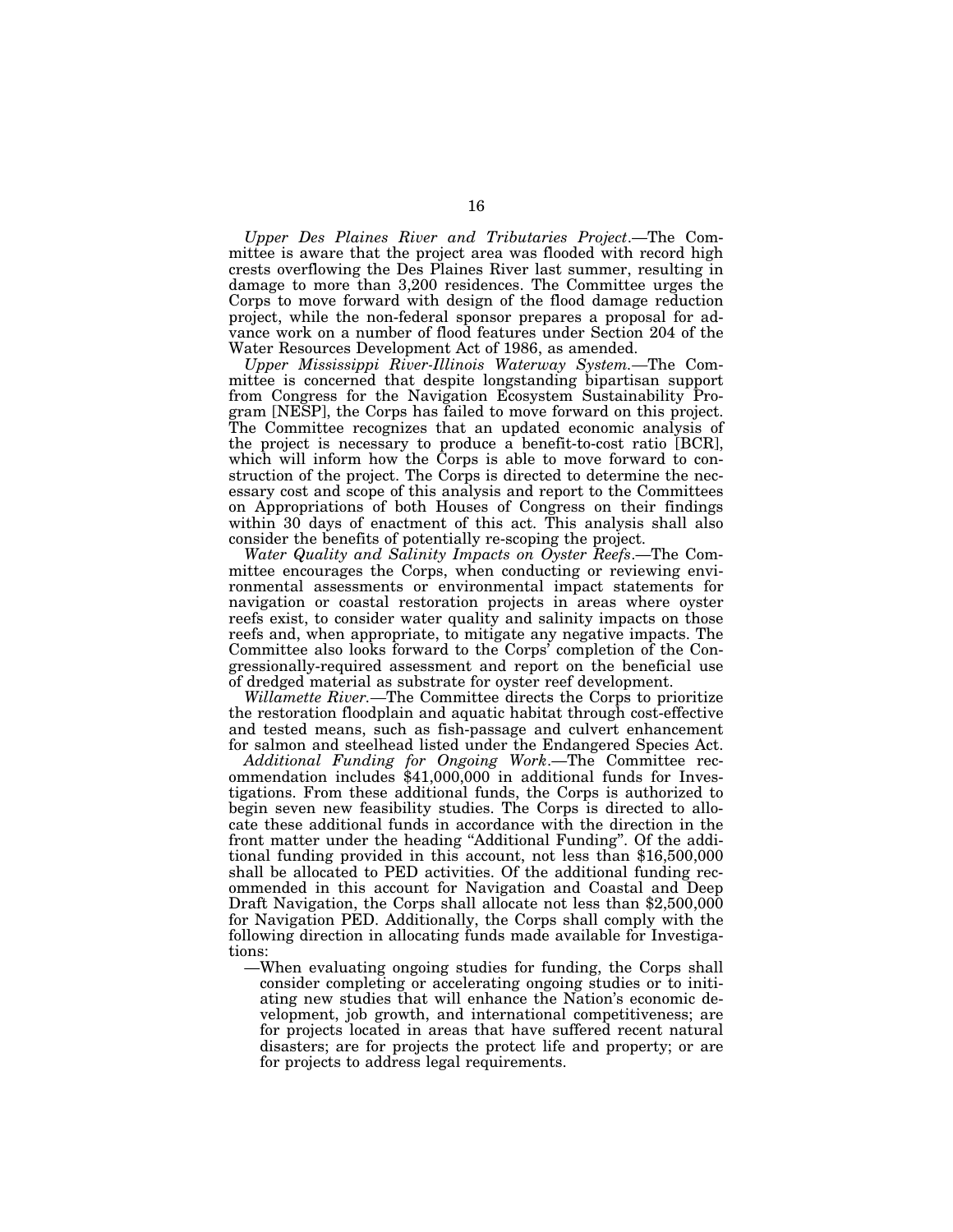- —The Corps shall consider giving priority to flood and storm damage reduction studies related to preserving National Historic Landmarks that are threatened by shoreline erosion.
- —The Corps shall include appropriate requests for funding in future budget submissions for PED and new feasibility studies initiated in fiscal year 2019. The Corps shall prepare the budget to reflect study completions, defined as completion of PED.
- —Funding shall be available for existing studies, including studies in the PED phase, and the updating of economic analyses and cost estimates for studies that have received appropriations. Ongoing studies that are actively progressing and can utilize the funding in a timely manner are eligible for these additional funds.

## **CONSTRUCTION**

| \$2,085,000,000 |
|-----------------|
| 871.733.000     |
| 2.161.000.000   |

The Committee recommends \$2,161,000,000 for Construction, an increase of \$1,289,267,000 from the budget request. The Committee's recommendation allows the Corps to select six new construction starts to begin in fiscal year 2019.

#### INTRODUCTION

Funding in this account is used for construction, major rehabilitation, and related activities for water resources development projects having navigation, flood and storm damage reduction, water supply, hydroelectric, environmental restoration, and other attendant benefits to the Nation. Funds to be derived from the HMTF will be applied to cover the Federal share of the Dredged Material Disposal Facilities Program.

#### NEW STARTS

The Corps is directed to designate new starts in accordance with the direction in the front matter under the heading ''Additional Funding''.

## COMMITTEE RECOMMENDATION

The table below displays the budget request and Committee's recommendation for Construction:

#### CORPS OF ENGINEERS—CONSTRUCTION

[In thousands of dollars]

| ltem                                    | Budget estimate |             |             | Committee      |  |
|-----------------------------------------|-----------------|-------------|-------------|----------------|--|
|                                         | Construction    | <b>HMTF</b> | <b>IWTF</b> | recommendation |  |
| CALIFORNIA                              |                 |             |             |                |  |
| AMERICAN RIVER COMMON FEATURES. NATOMAS |                 |             |             |                |  |
|                                         | 42.000          |             |             | 42,000         |  |
|                                         | 6.000           |             |             | 6.000          |  |
|                                         | 118.000         |             |             | 118,000        |  |
|                                         | 15.000          |             |             | 15,000         |  |
|                                         | 35.500          |             |             | 35.500         |  |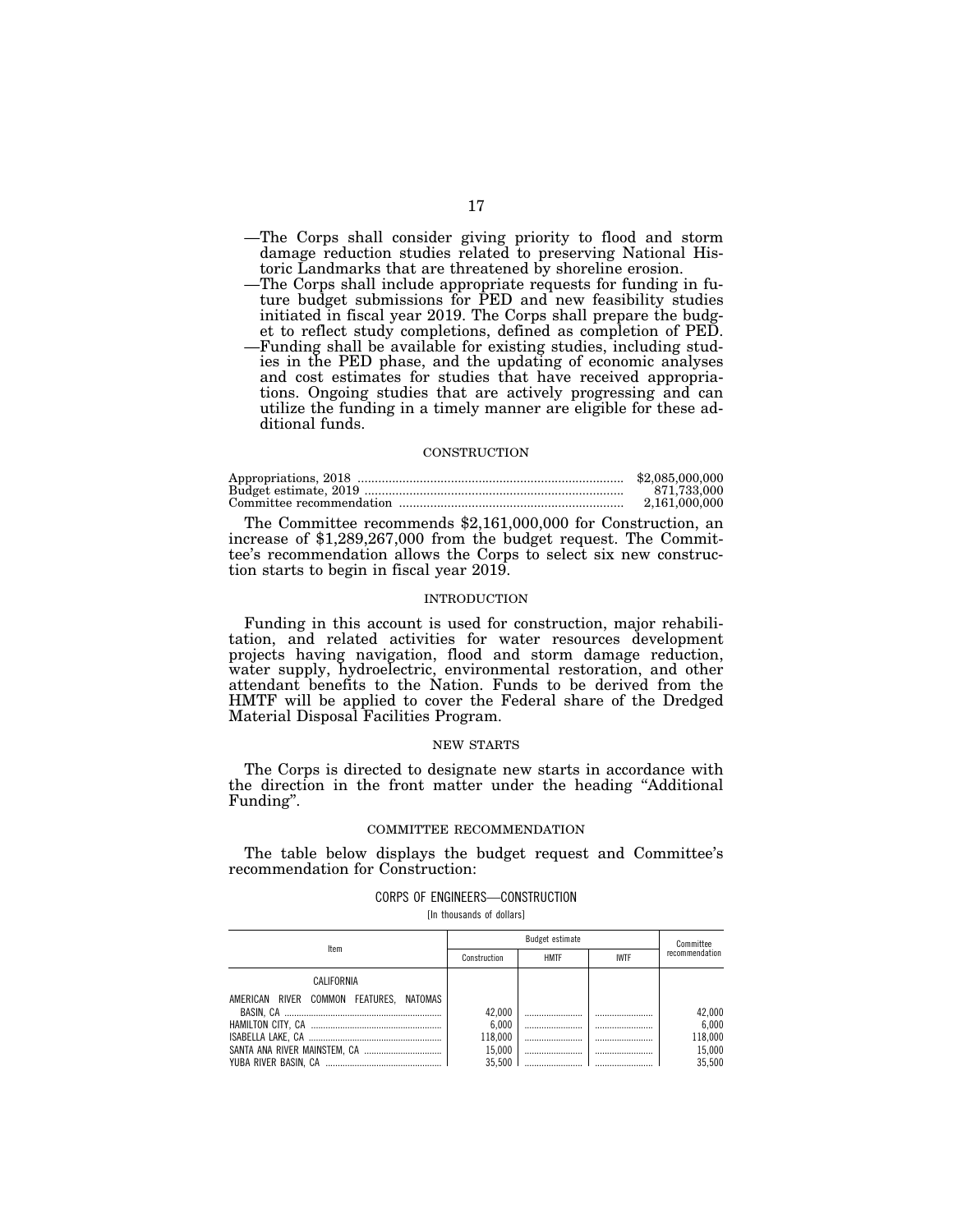# CORPS OF ENGINEERS—CONSTRUCTION—Continued

[In thousands of dollars]

|                                                                                                  | <b>Budget estimate</b> |               |             |                    |  | Committee |
|--------------------------------------------------------------------------------------------------|------------------------|---------------|-------------|--------------------|--|-----------|
| Item                                                                                             | Construction           | <b>HMTF</b>   | <b>IWTF</b> | recommendation     |  |           |
| DELAWARE                                                                                         |                        |               |             |                    |  |           |
| DELAWARE BAY COASTLINE, ROOSEVELT INLET TO                                                       |                        | 150           |             | 150                |  |           |
| <b>FLORIDA</b>                                                                                   |                        |               |             |                    |  |           |
| HERBERT HOOVER DIKE, FL (SEEPAGE CONTROL)<br>SOUTH FLORIDA ECOSYSTEM RESTORATION (EVER-          | 96,000                 |               |             | 96,000             |  |           |
| GEORGIA                                                                                          | 67,500                 |               |             | 67,500             |  |           |
| SAVANNAH HARBOR DISPOSAL AREAS, GA & SC<br>SAVANNAH HARBOR EXPANSION, GA                         | <br>49,000             | 10,500<br>    |             | 10,500<br>49,000   |  |           |
| <b>ILLINOIS</b>                                                                                  |                        |               |             |                    |  |           |
| OLMSTED LOCKS AND DAM, OHIO RIVER, IL & KY<br>UPPER MISSISSIPPI RIVER RESTORATION, IL, IA, MN,   | 29,750                 |               | 5,250       | 35,000             |  |           |
|                                                                                                  | 33,170                 |               |             | 33,170             |  |           |
| <b>IOWA</b>                                                                                      |                        |               |             |                    |  |           |
| MISSOURI RIVER FISH AND WILDLIFE RECOVERY, IA,                                                   | 10,000                 |               |             | 10,000             |  |           |
| <b>KENTUCKY</b>                                                                                  |                        |               |             |                    |  |           |
| MARYLAND                                                                                         | 40,000                 |               |             | 40,000             |  |           |
|                                                                                                  | <br>                   | 600<br>21,000 |             | 600<br>21,000      |  |           |
| MASSACHUSETTS                                                                                    | 15,105                 |               |             | 15,105             |  |           |
| <b>NEW JERSEY</b>                                                                                |                        |               |             |                    |  |           |
| CAPE MAY INLET TO LOWER TOWNSHIP, NJ<br>RARITAN RIVER BASIN, GREEN BROOK SUB—BASIN, NJ<br>OREGON | <br>5,000              | 7,200         |             | 7,200<br>5,000     |  |           |
| COLUMBIA RIVER AT THE MOUTH, OR & WA<br>PENNSYLVANIA                                             | 28,000                 |               |             | 28,000             |  |           |
| EAST BRANCH CLARION RIVER LAKE, PA<br><b>TEXAS</b>                                               | 14,000                 |               |             | 14,000             |  |           |
| BUFFALO BAYOU AND TRIBUTARIES, TX                                                                | 11,908                 |               |             | 11,908             |  |           |
| CORPUS CHRISTI SHIP CHANNEL, TX                                                                  | 13,000                 |               |             | 13,000             |  |           |
|                                                                                                  | 55,000                 |               |             | 55,000             |  |           |
| WASHINGTON                                                                                       |                        |               |             |                    |  |           |
| COLUMBIA RIVER FISH MITIGATION, WA, OR & ID                                                      | 46,000                 |               |             | 46,000             |  |           |
|                                                                                                  | 25,000                 |               |             | 25,000             |  |           |
| <b>WEST VIRGINIA</b>                                                                             |                        |               |             |                    |  |           |
|                                                                                                  | 7,810                  |               |             | 7,810              |  |           |
| SUBTOTAL, ITEMS UNDER STATES                                                                     | 762,743                | 39,450        | 5,250       | 807,443            |  |           |
| REMAINING ITEMS                                                                                  |                        |               |             |                    |  |           |
| ADDITIONAL FUNDING.<br>FLOOD AND STORM DAMAGE REDUCTION                                          |                        |               |             | 150,000<br>150,000 |  |           |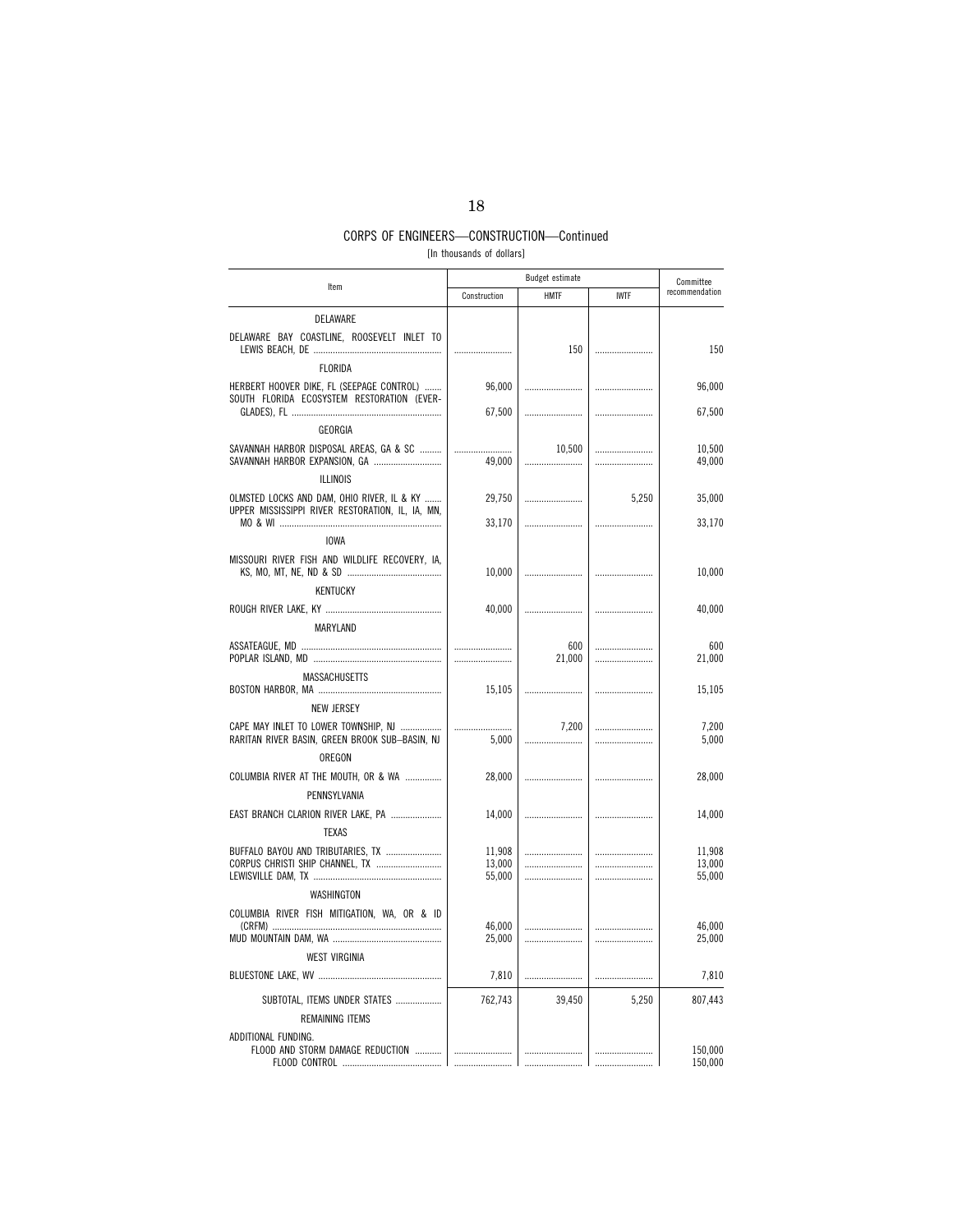# CORPS OF ENGINEERS—CONSTRUCTION—Continued

[In thousands of dollars]

|                                             | Budget estimate |             |             |                |  | Committee |
|---------------------------------------------|-----------------|-------------|-------------|----------------|--|-----------|
| Item                                        | Construction    | <b>HMTF</b> | <b>IWTF</b> | recommendation |  |           |
|                                             |                 |             |             | 50,000         |  |           |
|                                             |                 |             |             | 500,250        |  |           |
| INLAND WATERWAYS TRUST FUND REVENUES        |                 |             |             | 122,750        |  |           |
| OTHER AUTHORIZED PROJECT PURPOSES           |                 |             |             | 70,000         |  |           |
| ENVIRONMENTAL RESTORATION OR COM-           |                 |             |             |                |  |           |
|                                             |                 |             |             | 50,000         |  |           |
| ENVIRONMENTAL INFRASTRUCTURE                |                 |             |             | 75,000         |  |           |
| AQUATIC PLANT CONTROL PROGRAM               |                 |             |             | 12,000         |  |           |
| CONTINUING AUTHORITIES PROGRAM              |                 |             |             |                |  |           |
| AQUATIC ECOSYSTEM RESTORATION (SECTION      |                 |             |             |                |  |           |
|                                             | 1,500           |             |             | 10,000         |  |           |
| BENEFICIAL USES OF DREDGED MATERIAL (SEC-   |                 |             |             |                |  |           |
| EMERGENCY STREAMBANK AND SHORELINE          |                 | 500         |             | 8,317          |  |           |
|                                             |                 |             |             | 8.000          |  |           |
| FLOOD CONTROL PROJECTS (SECTION 205)        | 500             |             |             | 8,000          |  |           |
| MITIGATION OF SHORE DAMAGES (SECTION 111)   |                 |             |             | 500            |  |           |
| NAVIGATION PROGRAM (SECTION 107)            |                 |             |             | 8,000          |  |           |
| PROJECT MODIFICATIONS FOR IMPROVEMENT OF    |                 |             |             |                |  |           |
| THE ENVIRONMENT (SECTION 1135)              | 1.000           |             |             | 8,000          |  |           |
| SHORE PROTECTION (SECTION 103)              |                 |             |             | 3,000          |  |           |
| DAM SAFETY AND SEEPAGE/STABILITY CORRECTION |                 |             |             |                |  |           |
|                                             | 88.655          |             |             | 100.405        |  |           |
|                                             | 17.000          |             |             | 17,000         |  |           |
| INLAND WATERWAYS USERS BOARD-BOARD EX-      |                 |             |             |                |  |           |
|                                             | 60              |             |             | 60             |  |           |
| INLAND WATERWAYS USERS BOARD-CORPS EX-      |                 |             |             |                |  |           |
|                                             | 275             |             |             | 275            |  |           |
|                                             |                 |             |             | 2,000          |  |           |
|                                             |                 |             |             |                |  |           |
|                                             | 108,990         | 500         |             | 1,353,557      |  |           |
|                                             | 871.733         | 39.950      | 5.250       | 2,161,000      |  |           |

*Aquatic Plant Control Program.—*Of the funding recommended for the Aquatic Plant Control Program, \$1,000,000 shall be for activities for the control of flowering rush. Of the funding recommended for the Aquatic Plant Control Program, \$5,000,000 shall be for nationwide research and development to address invasive aquatic plants; within this funding, the Corps is encouraged to support cost-shared aquatic plant management programs. Of the funding recommended for the Aquatic Plant Control Program, \$6,000,000 shall be for watercraft inspection stations, as authorized by section 1039 of the WRRDA, and related monitoring.

*Camp Ellis Beach, Saco, Maine.—*The Committee is concerned by the continued delay in implementing a solution at Camp Ellis Beach in Saco, Maine. To address continued erosion which has destroyed 37 homes to date, the Committee is aware that the Corps' initial study recommended a shore damage mitigation project consisting of a 750-foot-long spur jetty, and placement of about 360,000 cubic yards of beach fill along the beach. The Committee is further aware that the project's design and costs are under review and being updated in preparation of a new report to Congress detailing a path ahead on the project. Accordingly, the Committee directs the Secretary to expeditiously submit this report to the Committees on Appropriations of both Houses of Congress. This re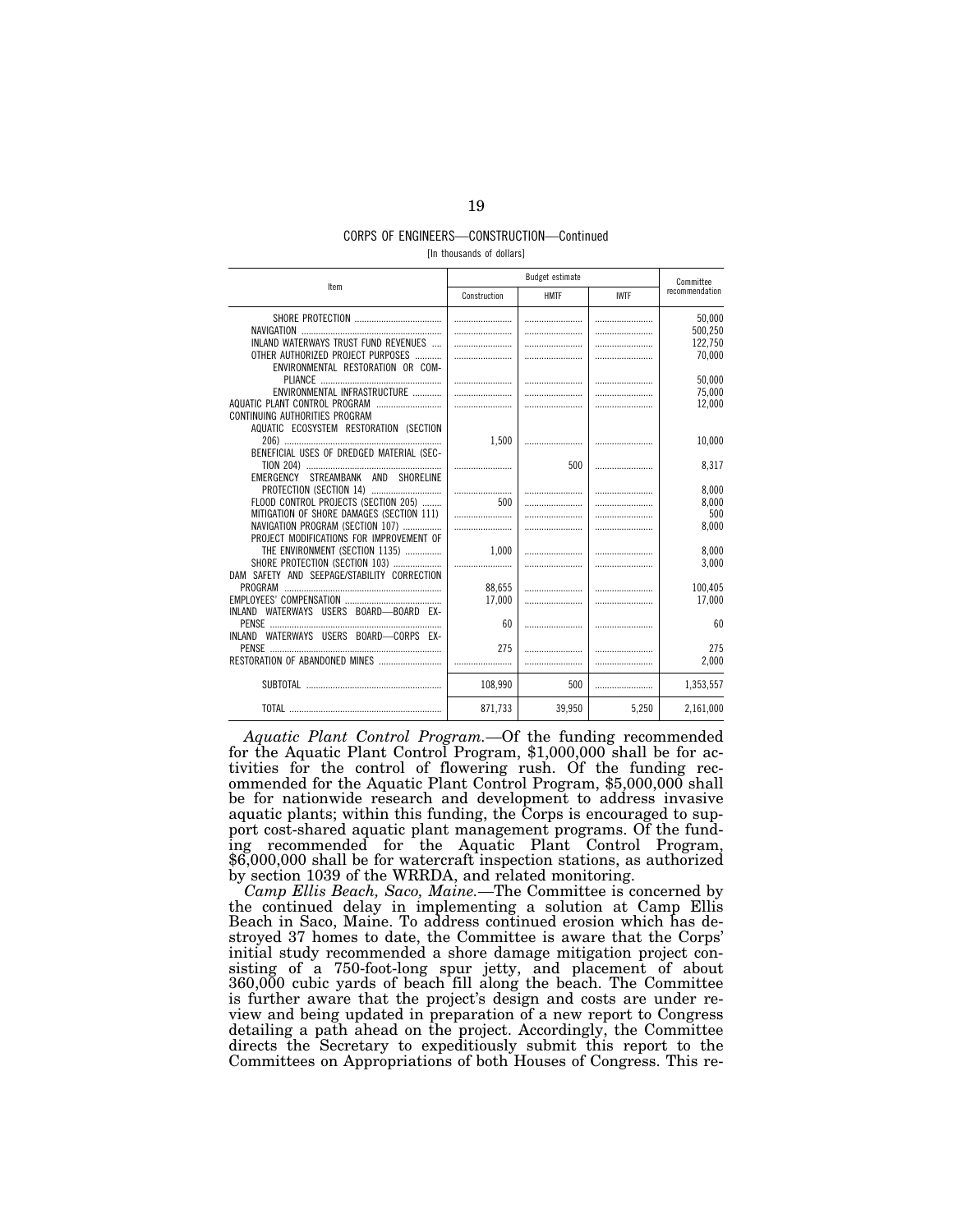port shall include any additional legislative authorities necessary for the project to be approved and constructed.

*Can˜ o Martı´n Pen˜a Ecosystem Restoration Project, San Juan, Puerto Rico.—*The Committee recognizes the importance of the Caño Martín Peña Ecosystem Restoration Project to residents' health and wellbeing, the local economy and environment, and the reduction of coastal flood and storm damage risk. The Committee encourages the Corps to include appropriate funding in future budget requests and to coordinate closely with non-federal interests in Puerto Rico to minimize project planning and construction delays.

*Central Everglades Planning Project.—*The Committee recognizes the importance of restoring America's Everglades, and urges the Corps to expedite the required validation report for the Central Everglades Planning Project and begin PED work and construction on PPA South as soon as practicable to complement the efforts of the South Florida Water Management District.

*Chicago Sanitary and Ship Canal Dispersal Barrier, Illinois.—*  The issue of hydrologic separation should be fully studied by the Corps and vetted by the appropriate congressional authorizing committees and specifically enacted into law. No funds provided in this act may be used for construction of hydrologic separation measures.

*Columbia River Fish Mitigation*.—The Committee understands the Pacific Lamprey are a culturally and ecologically important fish species to Pacific Northwest Tribal nations. The Corps and several Tribal nations have worked in partnership for years to develop and execute a Pacific Lamprey conservation program in the Columbia River basin, focused on implementing passage improvements. In part these activities have made it unnecessary for this species to be listed under the Endangered Species Act, however, adult returns remain low. The Committee understands the Corps is currently crafting a status report on these Pacific Lamprey improvements, and identifying possible activities to support Pacific Lamprey passage. The Committee directs the Corps to uphold the agency's Tribal treaty responsibilities by working with relevant Tribal nations to develop and implement a plan based on the status report to support efforts to restore the Pacific Lamprey.

*Comprehensive Everglades Restoration Plan [CERP]—Indian River Lagoon-South*.—The Committee recognizes the importance of restoring America's Everglades, and eliminating discharges from Lake Okeechobee that help fuel harmful algal blooms in the St. Lucie River and Indian River Lagoon. The Committee urges the Corps to expedite preparations for design work on the C–23 and C– 24 Reservoirs that, along with the C–44 Reservoir, will serve as crucial elements of the Indian River Lagoon-South CERP project to collect and clean discharges before they enter the Lagoon.

*Continuing Authorities Program.—*The Committee recommends \$53,817,000 for the Continuing Authorities Program [CAP], an increase of \$50,817,000 from the budget request. CAP is a useful tool for the Corps to undertake small localized projects without being encumbered by the lengthy study and authorization phases typical of most Corps projects. Within the CAP and to the extent already authorized by law, the Corps is encouraged to consider projects that enhance coastal and ocean ecosystem resiliency. The manage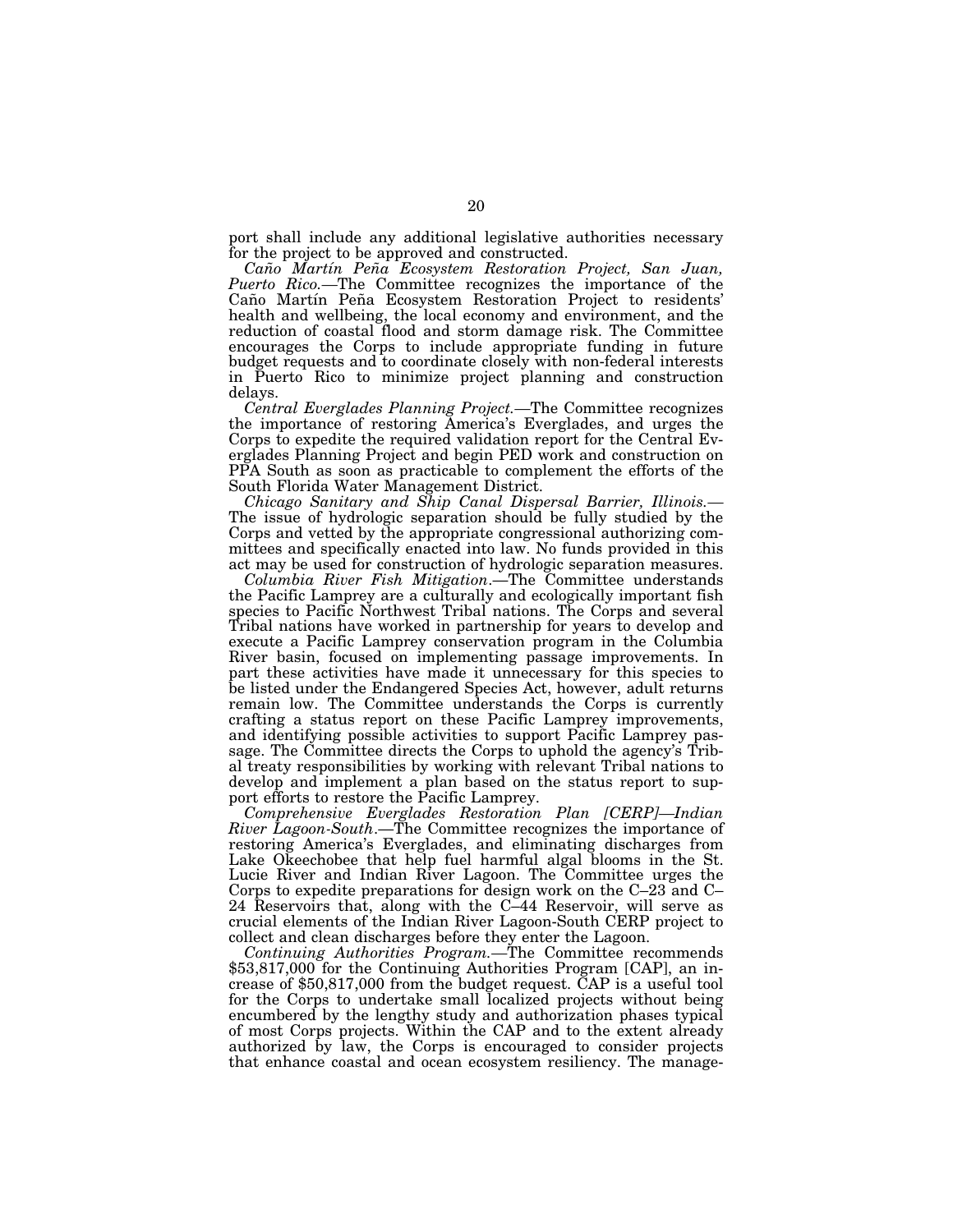ment of CAP should continue consistent with direction provided in previous fiscal years.

*Cook County Environmental Infrastructure.—*The Committee is aware of the high level of interest in Cook County for additional resources for the Section 219 Cook County Infrastructure Project. Given Cook County's population of 5.2 million people, the Committee urges the Corps to support the project at a higher funding level to address the wide and expansive range of needs in this County.

*Dam Safety Assurance and Seepage/Static Instability Correction Program.—*The Committee rejects the budget request proposal regarding Herbert Hoover Dike, which would make funds provided in this program available only if the State of Florida commits certain funds. Consistent with long-standing congressional direction, the Corps may not require funding in excess of legally required costshares for studies and projects as a criterion for funding decisions. The Corps shall apply dam safety funds to the highest priority projects.

*Howard Hanson Dam.—*The Committee is aware that the National Marine Fisheries Service [NMFS] is preparing a Biological Opinion [BiOp] to determine the impact of ongoing operations of Howard Hanson Dam, including the Howard Hanson Dam—Additional Water Storage Project, on Endangered Species Act [ESA] listed species and is engaging in consultations with the Corps. The Committee is also aware that an updated BiOp is anticipated in fiscal year 2018. The Committee encourages the Corps to continue consultations with NMFS and urges the Corps to work with resource co-managers to develop interim and long-term measures to maintain fish runs past Howard Hanson Dam, while upholding ESA and municipal and industrial water supply responsibilities.

*La Grange Lock and Dam.—*The Corps is directed to brief the Committee not later than 30 days after the enactment of this act on the current status of this project.

*Levee Safety Program.—*The Committee noted in the report for the Consolidated Appropriations Act, 2018 that it is concerned that the Corps has not taken steps to implement the levee safety initiatives required under WRRDA. The Committee directed the Corps, in conjunction with FEMA, to put together a plan of action by June 21, 2018, that includes tangible milestones for how the Agencies will meet the requirements under WRRDA section 3016. The Committee has not yet received a progress report and directs the Corps to provide an update within 30 days after enactment of this act.

*McCook and Thornton Reservoirs, Illinois.—*The Committee encourages the Corps to use McCook Reservoir as a test pilot for the Non-Federal Implementation Pilot Program under WRRDA section 1043.

*Metro East Levees.—*The Committee is disappointed by the lack of funding provided to the Metro East levee system. This levee rehabilitation project will help protect communities in the Metro East region from rising waters on the Mississippi River. The Committee urges the Corps to include funding for the Metro East levee system in the Corps' fiscal year 2019 work plan.

*Mud Mountain Dam.—*The Committee commends the Corps for initiating construction to support the October 2014 Mud Mountain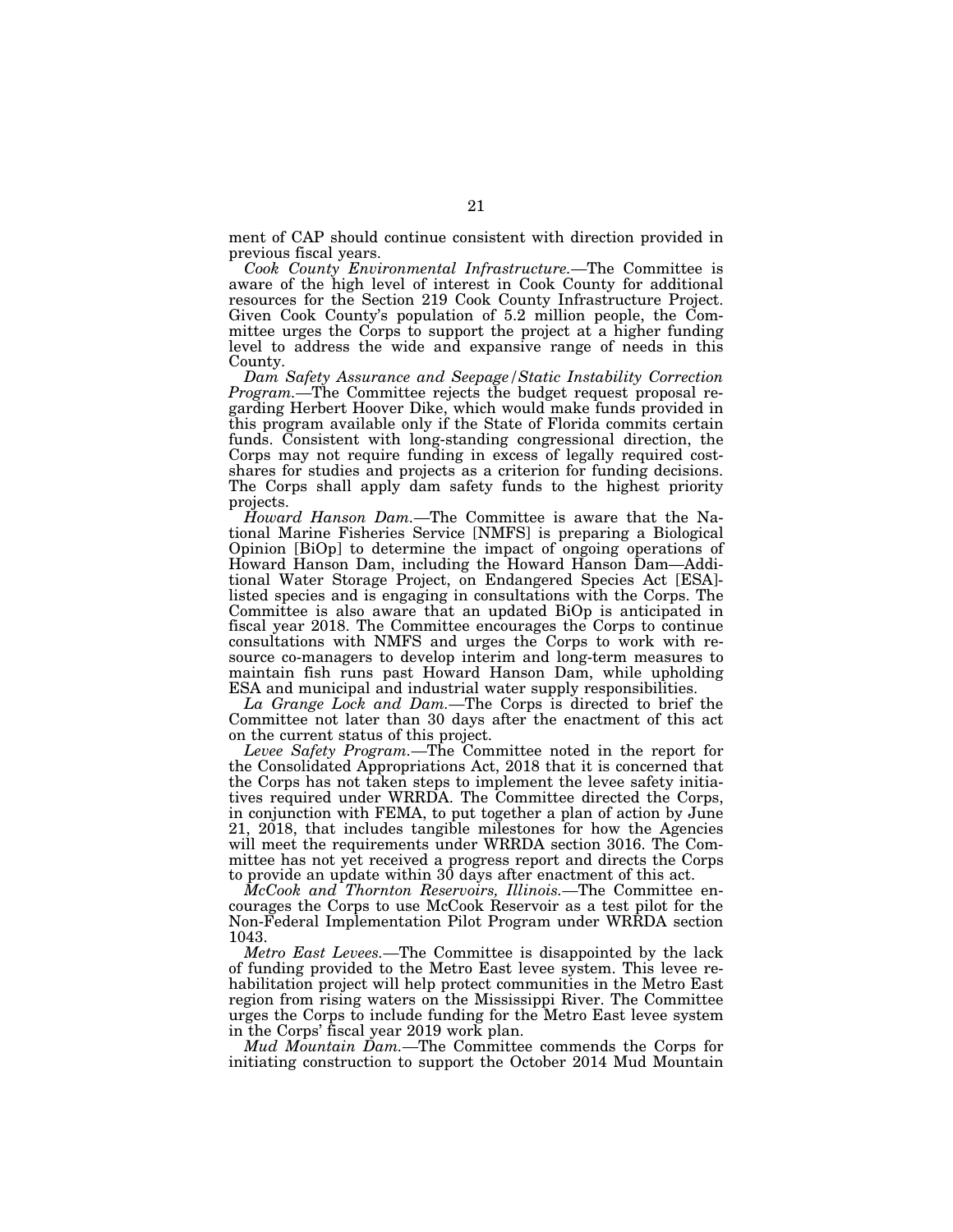BiOp and mitigate the impact of the ongoing operation of Mud Mountain Dam on species listed under ESA by replacing the barrier structure and building a new fish passage facility. The Committee notes with interest that the Corps awarded a contract for the construction of the fish passage facility in March 2018, and reminds the Corps that complex, multi-year construction projects require consistent funding. Therefore, the Committee encourages the Corps to uphold the agency's ESA and Tribal treaty responsibilities by requesting sufficient funding in future budgets to complete construction of the fish passage facility by 2020 and fully implement the BiOp requirements.

*Napa River.—*The Committee urges the Corps to expeditiously complete the Determination of Federal Interest in coordination with the local sponsor and to continue construction through completion of the justified and necessary elements of the project. The Committee also urges the Corps to prioritize repairs of the defective floodgates.

*Natural Infrastructure Options.—*The Committee directs the Corps to engage with State and local government and non-profit organizations, where appropriate, on projects in diverse geographic areas to evaluate the effectiveness of a variety of natural infrastructure options, such as shellfish reef and natural vegetation, in order to promote resiliency and reduce damage from coastal erosion, storm surge, and flooding. Such features should be incorporated into approved projects where appropriate and effective.

*Oyster Restoration*.—The Committee supports Gulf Coast oyster restoration efforts and the Chesapeake Bay Oyster Restoration Program and encourages the Corps to provide sufficient funding in future budget submissions or the fiscal year 2019 work plan.

*Prioritization of Projects in Drought-Stricken Areas.—*The Committee urges the Corps to prioritize any authorized projects that would alleviate water supply issues in areas that have been afflicted by severe droughts in the last three fiscal years, to include projects focused on the treatment of brackish water.

*Project Modifications for Improvement of the Environment.—*  Within the Section 1135 Continuing Authorities Program authority and to the extent already authorized by law, the Committee urges the Corps to give priority to projects that restore degraded wetland habitat and stream habitat impacted by construction of Corps levees with executed Feasibility Cost Share Agreements.

*Public-Private Partnerships.—*The Committee notes that the Chief of Engineers continues to express strong support for publicprivate partnerships as a method to reduce the Federal cost of future construction projects. In 2018, Congress directed the Corps to issue its policy on how proposals for public-private partnerships will be considered by the Corps and how these partnerships will be incorporated into budget policy. The Corps is directed to prioritize completion of this policy to meet the September 18, 2018 deadline.

*Rehabilitation of Corps Constructed Dams.—*The Committee is aware that implementation guidance for section 1177 of the WIIN Act is awaiting approval from the administration. The Corps is directed to submit this implementation guidance to the Committees on Appropriations of both Houses of Congress as expeditiously as possible.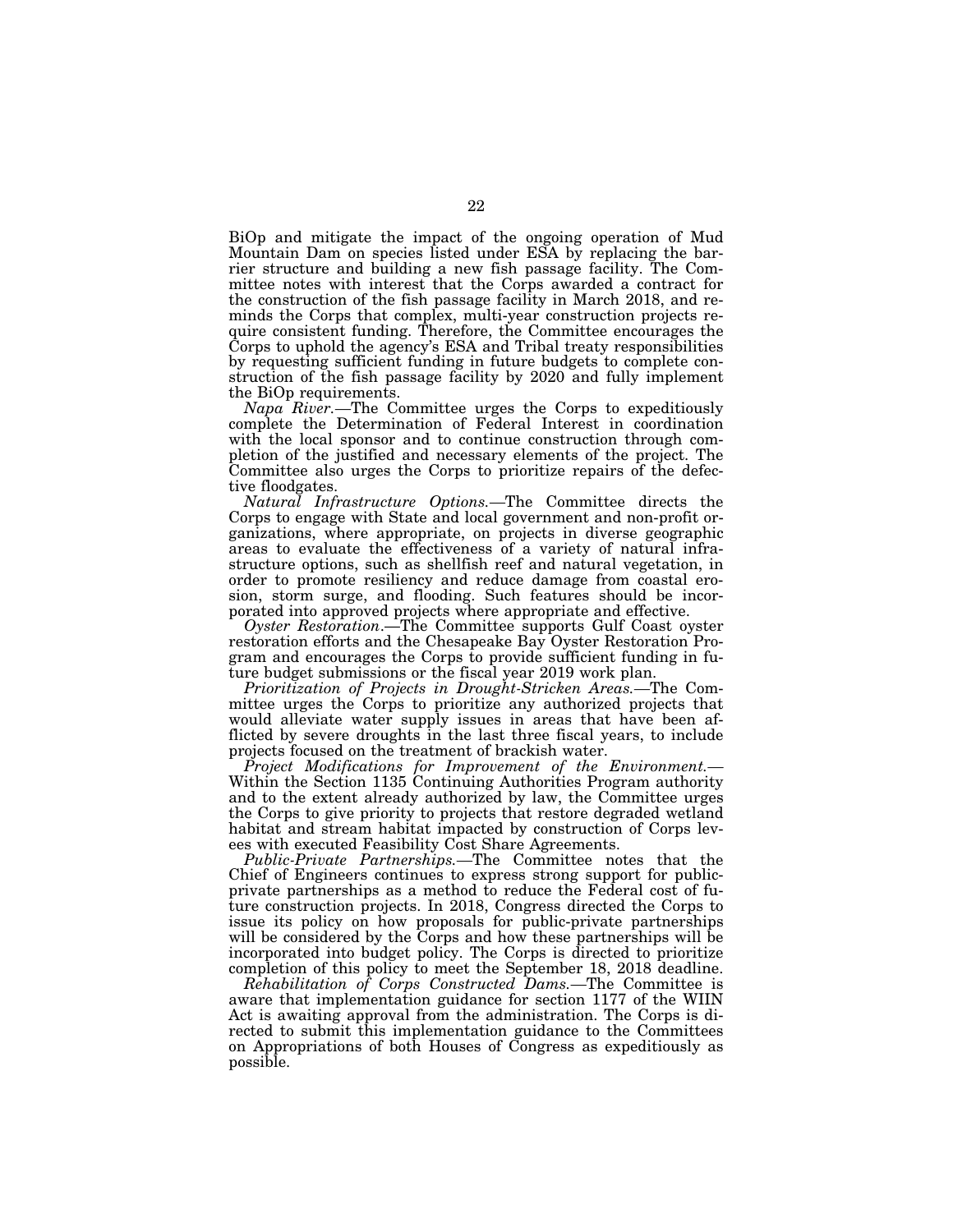*South Florida Ecosystem Restoration Justification Sheet Accuracy.—*The Committee, the Department of the Interior, and nonfederal project sponsors rely on accurate and timely budget information for South Florida Ecosystem Restoration [SFER] projects from the Corps. The Committee directs the Corps to carefully ensure the accuracy of all budget justification sheets that inform SFER Integrated Financial Plan documents for fiscal year 2019 by September 30, 2018.

*South San Francisco Bay Shoreline.—*The Committee was deeply disappointed by the lack of a new construction start in the fiscal year 2019 budget request for the first phase of the South San Francisco Bay Shoreline project and the lack of funding for a feasibility study of the next phase of the project. This project provides critical flood protection to communities, businesses, and municipal structures in Santa Clara County. In addition, this project will restore approximately 2,900 acres of former salt production ponds to tidal marsh habitat and improve recreational access to surrounding communities. The Committee strongly urges the Corps to prioritize progress on this project with additional funding allocated through the fiscal year 2019 work plan or with recently appropriated disaster funds.

*The Dalles Dam.—*The Committee is aware that Section 204 of the Flood Control Act of 1950 (Public Law 81–516) authorized the construction of the Dalles Dam on the Columbia River. The original project authorization recognized that construction of the Dalles would result in population dislocations and that Indian villages would necessarily have to be relocated. The original authorization intended that the Corps would build a new Indian village in response to the dislocation of Tribes. It is not the Committee's intent to expand the Corps' mission. Rather, the Committee intends that the Corps uphold its responsibility to Tribes as was originally intended when Congress authorized the Dalles by mitigating the impacts of a Corps project to Tribes.

*Additional Funding for Ongoing Work*.—The Committee recommendation includes \$1,289,267,000 in additional funds for Construction above the budget request. The Corps shall allocate these additional funds in accordance with the direction in the front matter under the heading ''Additional Funding''. Of the additional funding provided for flood and storm damage reduction, flood control, and environmental restoration or compliance, the Corps shall allocate not less than \$15,400,000 for projects for hurricane and storm damage risk reduction and environmental restoration with both structural and nonstructural project elements. Of the additional funds recommended in this account for flood and storm damage reduction and flood control, the Corps shall allocate not less than \$20,000,000 to continue construction of projects which principally include improvements to rainfall drainage systems that address flood damages. Of the additional funds recommended in this account for flood and storm damage reduction, navigation, and other authorized project purposes, the Corps shall allocate not less than \$30,000,000 to authorized reimbursements for projects with executed project partnership agreements and that have completed construction or where non-Federal sponsors intend to use the funds for additional water resource development activities. Of the addi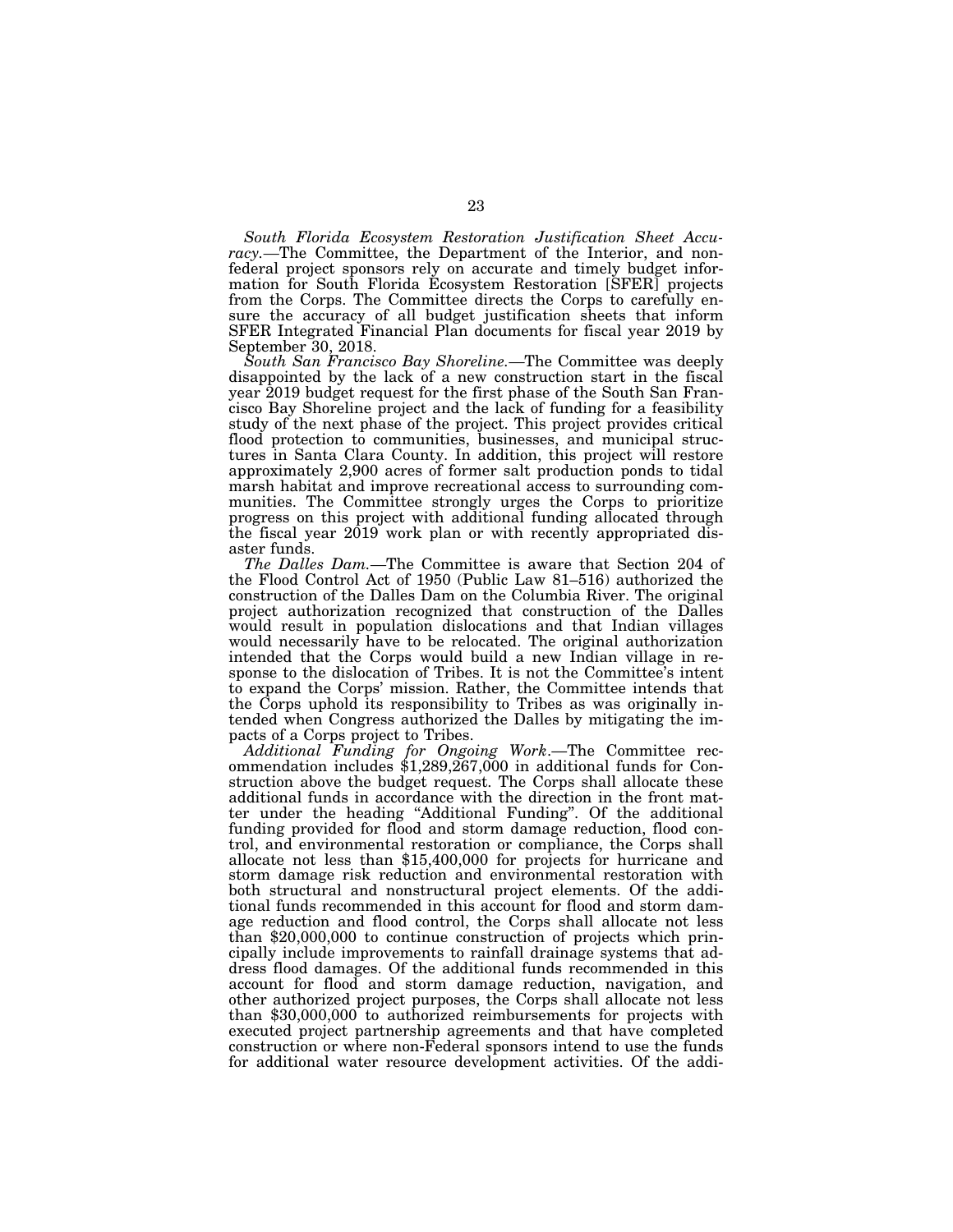tional funds recommended in this account, no less than \$1,800,000 is to complete a plan for a purpose outside of the Corps' traditional mission.

When allocating the additional funding provided in this account, the Corps is encouraged to evaluate authorized reimbursements in the same manner as if the projects were being evaluated for new or ongoing construction and shall consider giving priority to the following:

- —Benefits of the funded work to the national economy;
- —Extent to which the work will enhance national, regional, or local economic development;
- —Number of jobs created directly by the funded activity;
- —Ability to obligate the funds allocated within the calendar year, including consideration of the ability of the non-Federal sponsor to provide any required cost share;
- —Ability to complete the project, separable element, or project phase with the funds allocated;
- —Legal requirements, including responsibilities to Tribes;
- —For flood and storm damage reduction projects (including authorized nonstructural measures and periodic beach renourishments),
- —Population, economic activity, or public infrastructure at risk, as appropriate, and
- —The severity of risk of flooding or the frequency with which an area as experienced flooding;
- —For shore protection projects, projects in areas that have suffered severe beach erosion requiring additional sand placement outside of the normal beach renourishment cycle or in which the normal beach renourishment cycle has been delayed;
- —For navigation projects, the number of jobs or level of economic activity to be supported by completion of the project, separable element, or project phase;
- —For projects cost hared with the IWTF, the economic impact on the local, regional, and national economy if the project is not funded, as well as discrete elements of work that can be completed within the funding provided in this line item;
- —For other authorized project purposes and environmental restoration or compliance projects, to include the beneficial use of dredged material; and
- —For environmental infrastructure, projects in rural communities, projects with greater economic impact, projects in counties or parishes with high poverty rates, projects owed past reimbursements, and projects that will provide substantial benefits to water quality improvement.

The Committee recommendation includes the full use of all estimated fiscal year 2019 annual revenues in the IWTF as well as the sufficient additional IWTF prior year revenues to ensure ongoing new construction projects may proceed with an efficient funding profile. Funds recommended herein for inland waterways shall only be available for ongoing new construction projects, which have a fiscal year 2019 estimate of \$246,000,000 above the administration's budget request. The Corps shall allocate all funds recommended in the IWTF Revenues line item along with the statutory cost share from funds provided in the Navigation line item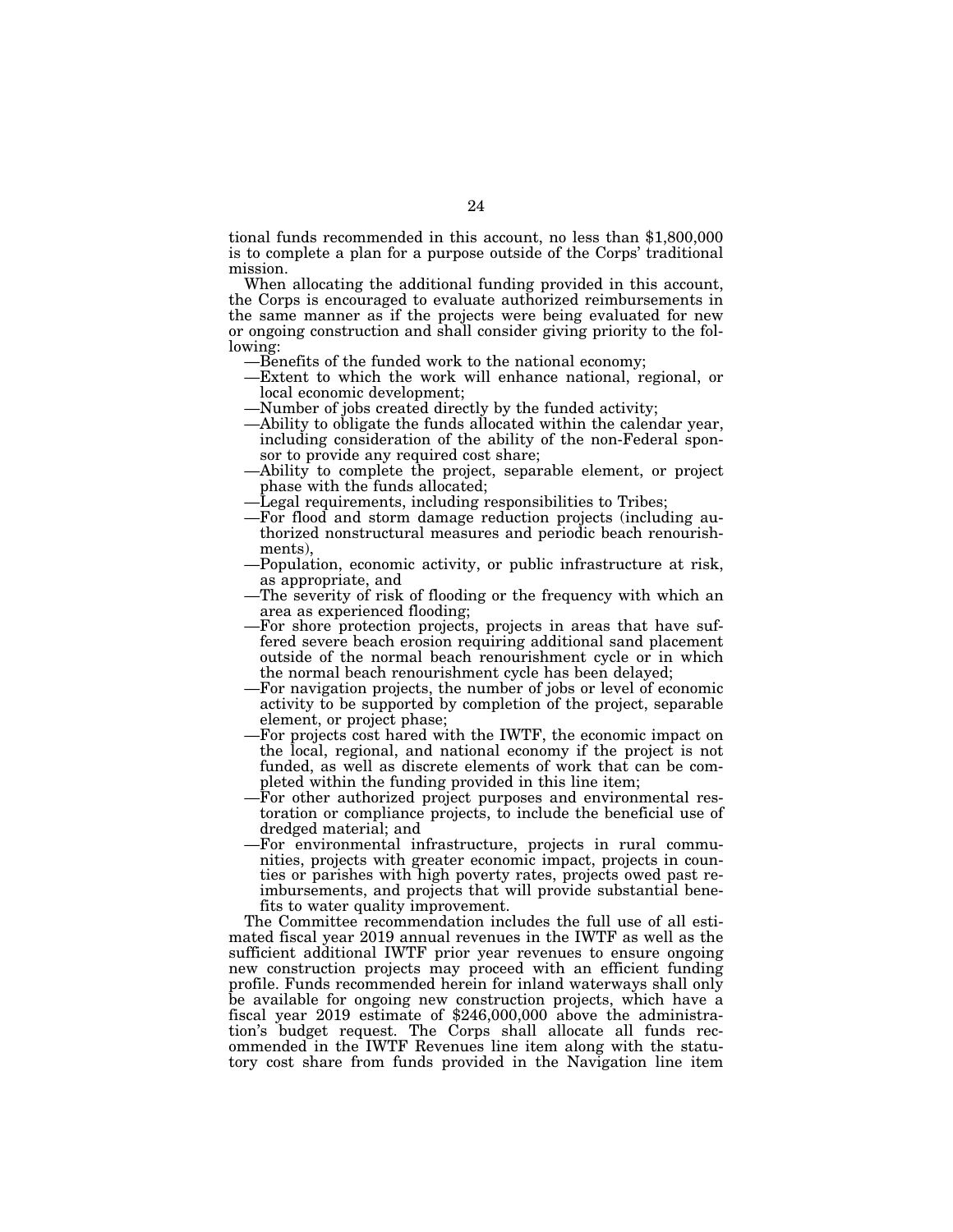prior to allocating the remainder of funds in the Navigation line item.

#### MISSISSIPPI RIVER AND TRIBUTARIES

| \$425,000,000 |
|---------------|
| 244.735.000   |
| 350,000,000   |

The Committee recommends \$350,000,000 for Mississippi River and Tributaries, an increase of \$105,265,000 above the budget request. Funds recommended in this account are for planning, construction, and operation and maintenance activities associated with water resource projects located in the lower Mississippi River Valley from Cape Girardeau, Missouri to the Gulf of Mexico.

The table below displays the budget request and Committee's recommendation:

## MISSISSIPPI RIVER AND TRIBUTARIES

## [In thousands of dollars]

|                                                       |                | <b>Budget estimate</b> | Committee      |
|-------------------------------------------------------|----------------|------------------------|----------------|
| Item                                                  | MR&T           | <b>HMTF</b>            | recommendation |
| <b>CONSTRUCTION</b>                                   |                |                        |                |
| CHANNEL IMPROVEMENT, AR, IL, KY, LA, MS, MO & TN      | 75.847         |                        | 75.847         |
| MISSISSIPPI RIVER LEVEES, AR, IL, KY, LA, MS, MO & TN | 32,885         |                        | 32,885         |
|                                                       | 200            |                        | 200            |
|                                                       | 108,932        |                        | 108,932        |
| OPERATION AND MAINTENANCE                             |                |                        |                |
| CHANNEL IMPROVEMENT, AR, IL, KY, LA, MS, MO & TN      | 54.680         |                        | 54,680         |
| MISSISSIPPI RIVER LEVEES, AR, IL, KY, LA, MS, MO &TN  | 8,984          |                        | 8,984          |
|                                                       |                | 715                    | 715            |
|                                                       | 364            |                        | 364            |
|                                                       | 304            |                        | 304            |
|                                                       | 187            |                        | 187            |
|                                                       | 5,900          |                        | 5,900          |
|                                                       | 2,123          |                        | 2,123          |
|                                                       | 1.000          |                        | 1.000          |
|                                                       | 38             |                        | 38             |
|                                                       | 95             |                        | 95             |
|                                                       | 8,865<br>1.755 |                        | 8,865<br>1,755 |
|                                                       |                | 555                    | 555            |
|                                                       | 48             |                        | 48             |
|                                                       | 3,821          |                        | 3,821          |
|                                                       | 807            |                        | 807            |
|                                                       | 498            |                        | 498            |
|                                                       | 490            |                        | 490            |
|                                                       | 9,246          |                        | 9,246          |
|                                                       | 2.750          |                        | 2.750          |
|                                                       |                | 930                    | 930            |
|                                                       | 135            |                        | 135            |
|                                                       |                | 940                    | 940            |
|                                                       | 5,509          |                        | 5,509          |
|                                                       | 168            |                        | 168            |
|                                                       | 5.296          |                        | 5,296          |
|                                                       | 799            |                        | 799            |
|                                                       | 5,334          |                        | 5,334          |
|                                                       | 1,201          |                        | 1,201          |
|                                                       | 6,231          |                        | 6,231          |
|                                                       | 901            |                        | 901            |
|                                                       | 357            |                        | 357            |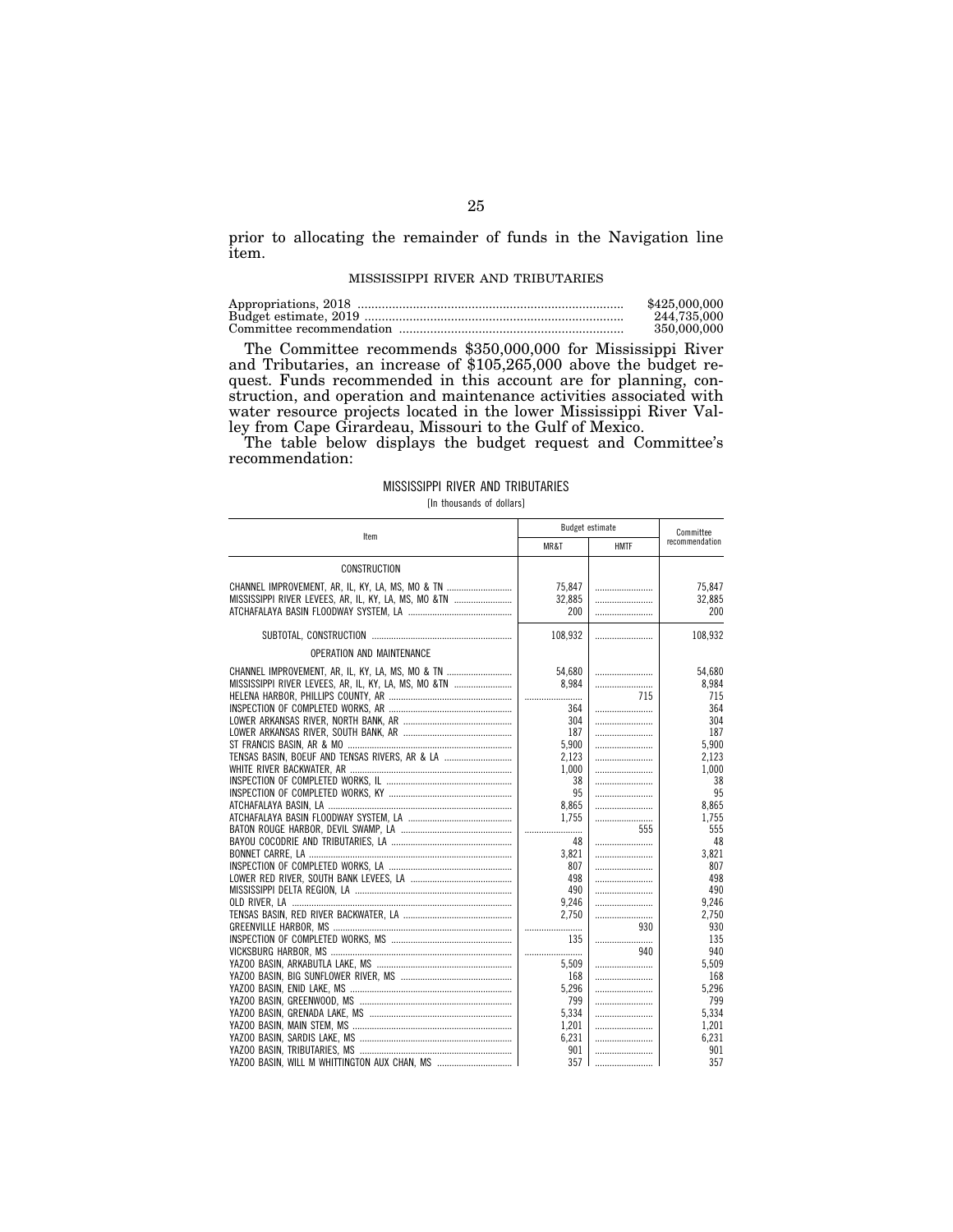# MISSISSIPPI RIVER AND TRIBUTARIES—Continued

| [In thousands of dollars] |  |  |
|---------------------------|--|--|
|---------------------------|--|--|

| Item                                     | <b>Budget estimate</b> |             | Committee                 |  |
|------------------------------------------|------------------------|-------------|---------------------------|--|
|                                          | MR&T                   | <b>HMTF</b> | recommendation            |  |
|                                          | 538                    |             | 538                       |  |
|                                          | 737                    |             | 737                       |  |
|                                          | 208                    |             | 208                       |  |
|                                          | 4.878                  |             | 4.878                     |  |
|                                          | 47                     |             | 47                        |  |
|                                          |                        | 2.125       | 2,125                     |  |
| REMAINING ITEMS                          | 134.294                | 5,265       | 139.559                   |  |
|                                          |                        |             | 5,000<br>55,000<br>40,000 |  |
|                                          | 600                    |             | 600                       |  |
| <b>MAPPING</b>                           | 819                    |             | 819                       |  |
|                                          | 90                     |             | 90                        |  |
|                                          | 1.509                  |             | 101,509                   |  |
| TOTAL. MISSISSIPPI RIVER AND TRIBUTARIES | 244.735                | 5.265       | 350.000                   |  |

*Lower Mississippi River Main Stem.—*The budget request proposes to consolidate several activities across multiple States into one line item. The Committee does not support this change and instead recommends continuing to fund these activities as separate line items.

*MAT Sinking Unit.—*The MAT Sinking Unit [MSU] has been a key component in maintaining the Mississippi River channel for 70 years. The Committee understands that without a timely replacement, the current Mississippi River channel alignment is at risk of migrating, threatening levees, endangering the public, and interrupting river commerce. Because this vital equipment can be utilized nationwide to protect riverbank erosion and sloughing, it is unclear why the Corps proposes to fund its replacement out of the Mississippi Rivers and Tributaries account rather than the Plant Replacement and Improvement Program [PRIP]. Therefore, the Corps shall brief the Committees on Appropriations of both Houses of Congress on why the replacement must be funded in the MR&T account instead of PRIP.

*Additional Funding for Ongoing Work.—*When allocating the additional funding recommended in this account, the Corps shall consider giving priority to completing or accelerating ongoing work that will enhance the nation's economic development, job growth, and international competitiveness, or to studies or projects located in areas that have suffered recent natural disasters. While this funding is shown under remaining items, the Corps shall use these funds in investigations, construction, and operation and maintenance, as applicable.

When allocating the additional funding recommended in this account the Corps shall allocate not less than \$30,000,000 for additional flood control construction projects outside of the Lower Mississippi River Main Stem. Of the additional funds recommended in this account for other authorized project purposes, the Corps shall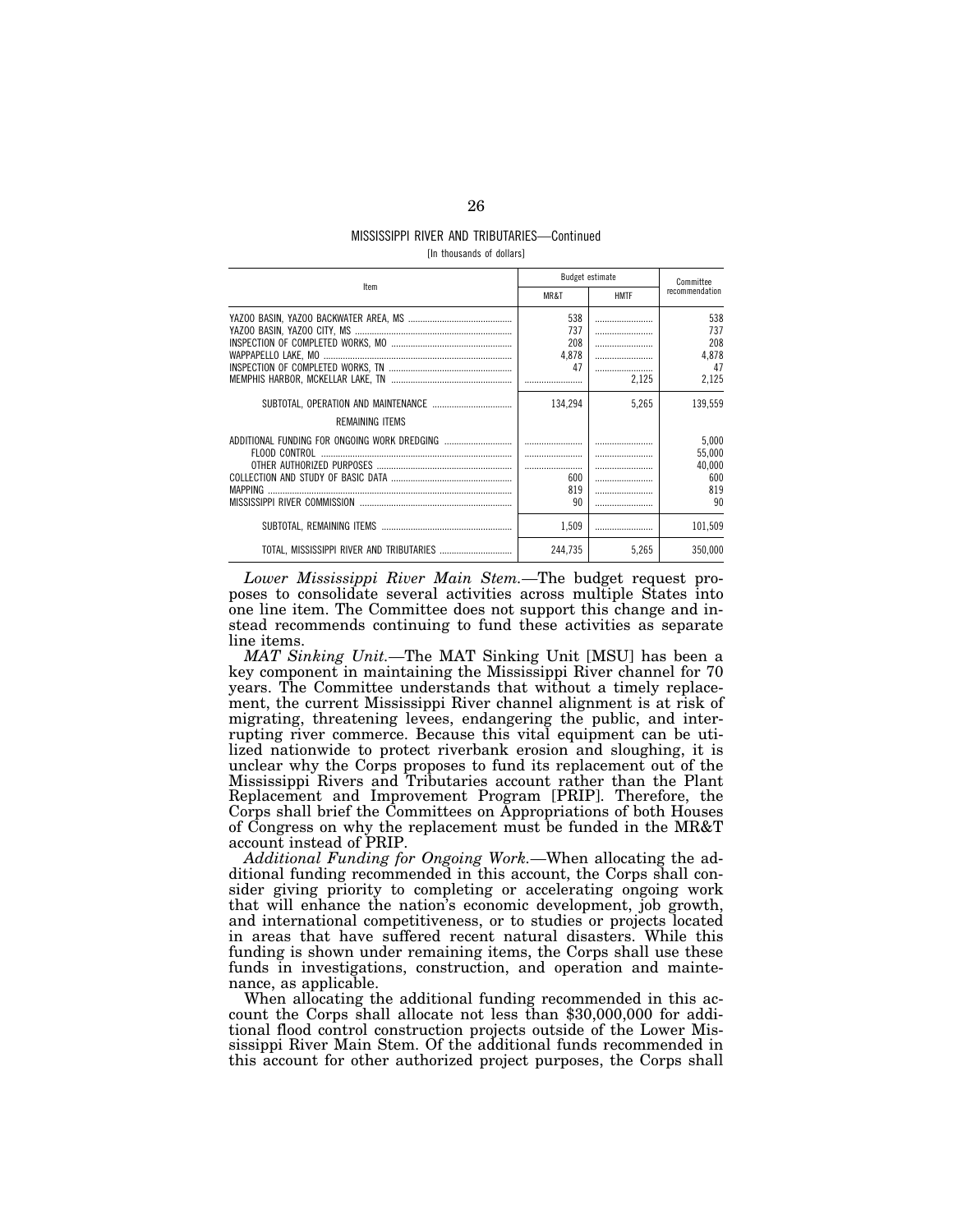allocate not less than \$2,000,000 for operation and maintenance of facilities that are educational or to continue land management of mitigation features. Of the additional funds recommended in this account, the Corps shall allocate not less than \$5,000,000 for dredging of ports and harbors.

## OPERATION AND MAINTENANCE

| \$3,630,000,000 |
|-----------------|
| 2.076.733.000   |
| 3.740.000.000   |

The Committee recommends \$3,740,000,000 for Operation and Maintenance, an increase of \$1,663,267,000 above the budget request.

## INTRODUCTION

Funding in this account is used to fund operations, maintenance, and related activities at water resource projects that the Corps operates and maintains. These activities include dredging, repair, and operation of structures and other facilities, as authorized in the various river and harbor, flood control, and water resources development acts. Related activities include aquatic plant control, monitoring of completed projects where appropriate, removal of sunken vessels, and the collection of domestic waterborne commerce statistics.

## COMMITTEE RECOMMENDATION

The table below displays the budget request and Committee's recommendation for Operation and Maintenance.

## CORPS OF ENGINEERS—OPERATION AND MAINTENANCE

[In thousands of dollars]

| <b>Budget estimate</b>                                    |        |             | Committee      |
|-----------------------------------------------------------|--------|-------------|----------------|
| Item                                                      | 0&M    | <b>HMTF</b> | recommendation |
| ALABAMA                                                   |        |             |                |
|                                                           | 17,121 |             | 17,121         |
|                                                           | 23,336 |             | 23,436         |
|                                                           | 7,515  |             | 7,765          |
|                                                           | 198    |             | 198            |
|                                                           |        | 22,240      | 22,240         |
|                                                           |        | 110         | 110            |
|                                                           | 85     |             | 85             |
| TENNESSEE-TOMBIGBEE WATERWAY WILDLIFE MITIGATION, AL & MS | 1,800  |             | 1,800          |
|                                                           | 27,996 |             | 27,996         |
|                                                           | 8,926  |             | 8,926          |
|                                                           |        | 70          | 70             |
| ALASKA                                                    |        |             |                |
|                                                           |        | 9,265       | 9,265          |
|                                                           | 6.292  |             | 6.292          |
|                                                           |        | 970         | 970            |
|                                                           |        | 770         | 770            |
|                                                           | 200    |             | 200            |
|                                                           |        | 600         | 600            |
|                                                           |        | 2,055       | 2,055          |
|                                                           |        | 750         | 750            |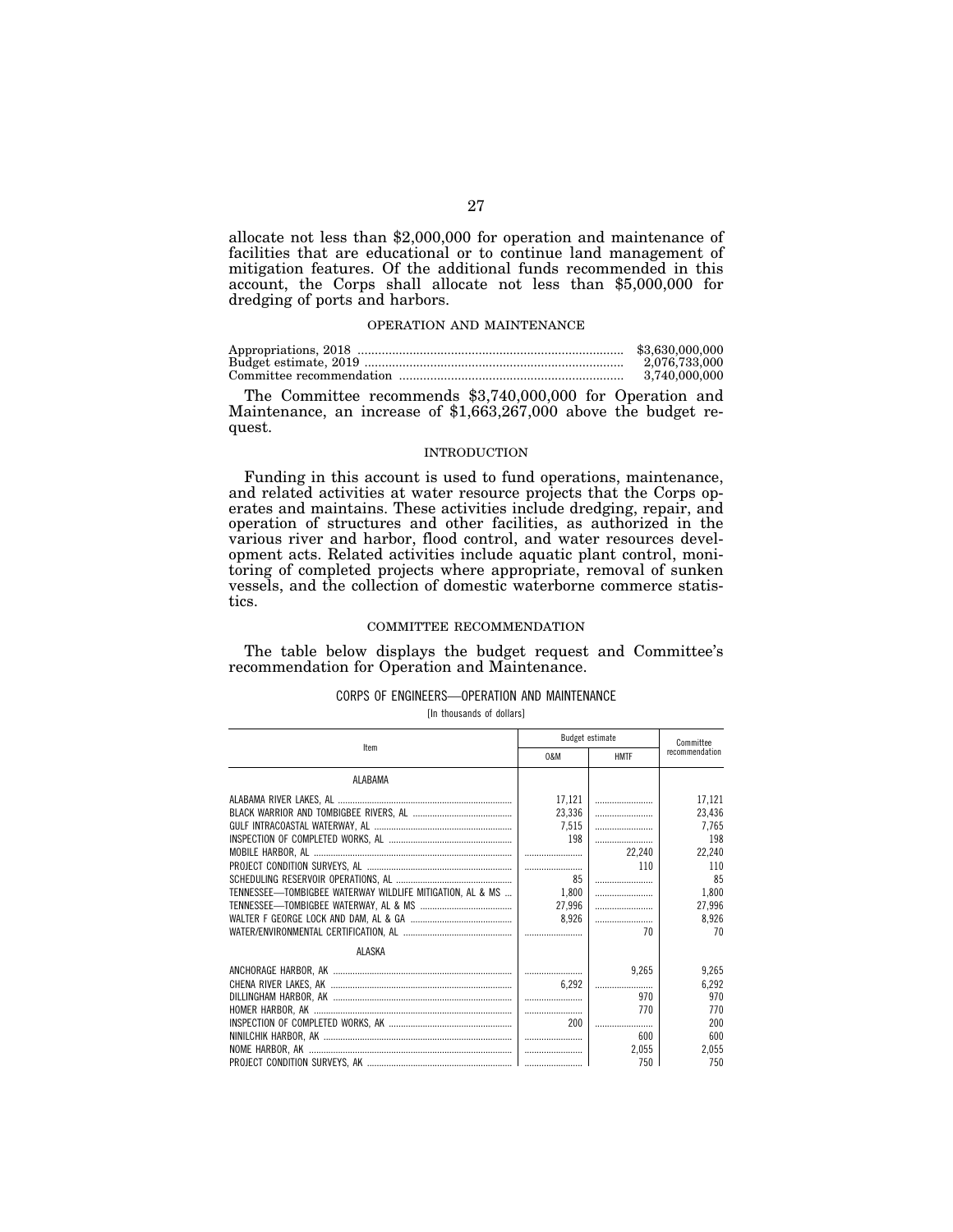[In thousands of dollars]

| Item                                                                                            | <b>Budget estimate</b> |             |                |  | Committee |
|-------------------------------------------------------------------------------------------------|------------------------|-------------|----------------|--|-----------|
|                                                                                                 | 0&M                    | <b>HMTF</b> | recommendation |  |           |
| ARIZONA                                                                                         |                        |             |                |  |           |
|                                                                                                 | 3.342                  |             | 3.342          |  |           |
|                                                                                                 | 534                    |             | 534            |  |           |
|                                                                                                 | 3,086                  |             | 3,086          |  |           |
|                                                                                                 | 107                    |             | 107            |  |           |
|                                                                                                 | 935                    |             | 935            |  |           |
| ARKANSAS                                                                                        |                        |             |                |  |           |
|                                                                                                 | 8,791                  |             | 8,791          |  |           |
|                                                                                                 | 9,131                  |             | 9.131          |  |           |
|                                                                                                 | 1,870                  |             | 1,870          |  |           |
|                                                                                                 | 7,761                  |             | 7,761          |  |           |
|                                                                                                 | 7.438                  |             | 7.438          |  |           |
|                                                                                                 | 1,433                  |             | 1,433          |  |           |
|                                                                                                 | 1,506                  |             | 1,506          |  |           |
|                                                                                                 | 1,305                  |             | 1,305          |  |           |
|                                                                                                 | 7,840                  |             | 7,840          |  |           |
|                                                                                                 |                        | 15          | 15             |  |           |
|                                                                                                 | 646                    |             | 646            |  |           |
| MCCLELLAN-KERR ARKANSAS RIVER NAVIGATION SYSTEM, AR                                             | 50,995                 |             | 50,995         |  |           |
|                                                                                                 | 4,335<br>5,751         |             | 4.335<br>5,751 |  |           |
|                                                                                                 | 2.340                  |             | 2.340          |  |           |
|                                                                                                 | 6.134                  |             | 6,134          |  |           |
|                                                                                                 |                        | 15          | 15             |  |           |
|                                                                                                 | 7,979                  |             | 7.979          |  |           |
|                                                                                                 | 25                     |             | 25             |  |           |
|                                                                                                 |                        | 100         | 100            |  |           |
| CALIFORNIA                                                                                      |                        |             |                |  |           |
|                                                                                                 | 2,620                  |             | 2,620          |  |           |
|                                                                                                 | 2,104                  |             | 2,104          |  |           |
|                                                                                                 |                        | 6,290       | 6,290          |  |           |
|                                                                                                 | 3.540                  |             | 3,540          |  |           |
|                                                                                                 |                        | 200         | 200            |  |           |
| DRY CREEK (WARM SPRINGS) LAKE AND CHANNEL, CA                                                   | 7,494                  |             | 7,494          |  |           |
|                                                                                                 | 478                    |             | 478            |  |           |
|                                                                                                 | 2,182                  |             | 2,182          |  |           |
| INSPECTION OF COMPLETED ENVIRONMENTAL PROJECTS, CA                                              |                        | 4,510       | 4,510          |  |           |
|                                                                                                 | 10<br>3.450            |             | 10<br>3.450    |  |           |
|                                                                                                 | 1,389                  |             | 1,389          |  |           |
|                                                                                                 | 22,633                 |             | 22,633         |  |           |
|                                                                                                 | 458                    |             | 458            |  |           |
|                                                                                                 | 2,092                  |             | 2,092          |  |           |
|                                                                                                 |                        | 2.400       | 2,400          |  |           |
|                                                                                                 | 2,878                  |             | 2,878          |  |           |
| NEW MELONES LAKE, DOWNSTREAM CHANNEL, CA                                                        | 1.652                  |             | 1,652          |  |           |
|                                                                                                 |                        | 19,076      | 19,076         |  |           |
|                                                                                                 |                        | 2,470       | 2,470          |  |           |
|                                                                                                 | 4.437                  | 1,350       | 4,437<br>1,350 |  |           |
|                                                                                                 |                        | 5,950       | 5,950          |  |           |
|                                                                                                 |                        | 10,145      | 10.145         |  |           |
|                                                                                                 |                        | 2,300       | 2,300          |  |           |
| SACRAMENTO RIVER AND TRIBUTARIES (DEBRIS CONTROL), CA                                           | 1.095                  |             | 1,095          |  |           |
| SACRAMENTO RIVER AND TRIBUTARIES (DEBRIS CONTROL), CA (NAV)                                     |                        | 798         | 798            |  |           |
|                                                                                                 |                        | 210         | 210            |  |           |
|                                                                                                 |                        | 4.400       | 4.400          |  |           |
| SAN FRANCISCO BAY DELTA MODEL STRUCTURE, CA<br>SAN FRANCISCO HARBOR AND BAY. CA (DRIFT REMOVAL) | 1,191                  | 3.101       | 1,191<br>3.101 |  |           |
|                                                                                                 |                        |             |                |  |           |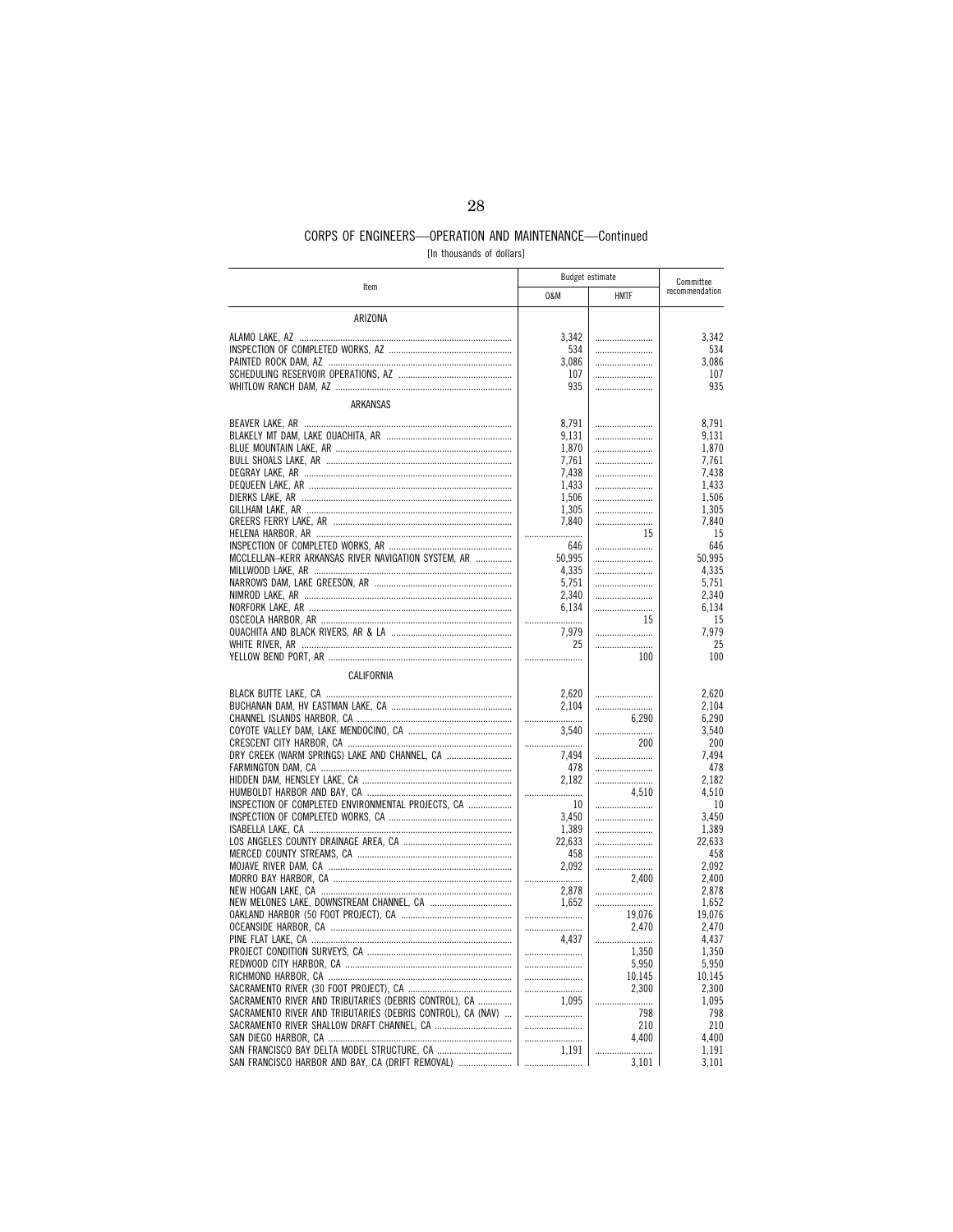[In thousands of dollars]

|                                                             | Budget estimate |             |                |  | Committee |
|-------------------------------------------------------------|-----------------|-------------|----------------|--|-----------|
| Item                                                        | 0&M             | <b>HMTF</b> | recommendation |  |           |
|                                                             |                 | 4.335       | 4.335          |  |           |
|                                                             |                 | 5,000       | 5,000          |  |           |
|                                                             |                 | 3,049       | 3,049          |  |           |
|                                                             | 12,537          |             | 12,537         |  |           |
|                                                             |                 | 3,360       | 3,360          |  |           |
|                                                             |                 | 15          | 15             |  |           |
|                                                             | 1,344           |             | 1,344          |  |           |
|                                                             | 3,543           |             | 3,543          |  |           |
|                                                             |                 | 3,664       | 3,664          |  |           |
|                                                             | 2,785           |             | 2,785          |  |           |
|                                                             |                 | 5,370       | 5,370          |  |           |
|                                                             | 180             |             | 180            |  |           |
|                                                             |                 | 1,435       | 1,435          |  |           |
| COLORADO                                                    |                 |             |                |  |           |
|                                                             | 587             |             | 587            |  |           |
|                                                             | 1,889           |             | 1,889          |  |           |
|                                                             | 6,479           |             | 6,479          |  |           |
| INSPECTION OF COMPLETED ENVIRONMENTAL PROJECTS, CO          | 17              |             | 17             |  |           |
|                                                             | 347             |             | 347            |  |           |
|                                                             | 4,071           |             | 4,071          |  |           |
|                                                             | 560             |             | 560            |  |           |
|                                                             | 1,775           |             | 1,775          |  |           |
| CONNECTICUT                                                 |                 |             |                |  |           |
|                                                             |                 |             |                |  |           |
|                                                             | 671<br>2,583    |             | 671<br>2,583   |  |           |
|                                                             | 821             |             | 821            |  |           |
|                                                             | 1.285           |             | 1.285          |  |           |
|                                                             | 474             |             | 474            |  |           |
|                                                             | 784             |             | 784            |  |           |
|                                                             | 391             |             | 391            |  |           |
|                                                             |                 | 900         | 900            |  |           |
|                                                             | 572             |             | 572            |  |           |
|                                                             | 1,022           |             | 1,022          |  |           |
|                                                             | 893             |             | 893            |  |           |
| DELAWARE                                                    |                 |             |                |  |           |
|                                                             |                 | 7           | 7              |  |           |
|                                                             | 70              |             | 70             |  |           |
| INTRACOASTAL WATERWAY, DELAWARE RIVER TO CHESAPEAKE BAY, DE |                 |             |                |  |           |
|                                                             |                 | 12,450      | 12,450         |  |           |
| INTRACOASTAL WATERWAY, REHOBOTH BAY DELAWARE BAY            |                 | 30          | 30             |  |           |
|                                                             |                 | 200         | 200            |  |           |
|                                                             |                 | 5,491       | 5,491          |  |           |
| DISTRICT OF COLUMBIA                                        |                 |             |                |  |           |
|                                                             | 80              |             | 80             |  |           |
| POTOMAC AND ANACOSTIA RIVERS, DC (DRIFT REMOVAL)            |                 | 930         | 930            |  |           |
|                                                             |                 | 30          | 30             |  |           |
|                                                             |                 |             |                |  |           |
| <b>FLORIDA</b>                                              |                 |             |                |  |           |
|                                                             |                 | 4,149       | 4,149          |  |           |
|                                                             | 14,429          |             | 14,429         |  |           |
|                                                             |                 | 1.033       | 1,033          |  |           |
|                                                             | 814             |             | 814            |  |           |
| INTRACOASTAL WATERWAY, JACKSONVILLE TO MIAMI, FL            | 2,980           |             | 2,980          |  |           |
|                                                             |                 | 6,560       | 6,560          |  |           |
| JIM WOODRUFF LOCK AND DAM, LAKE SEMINOLE, FL, AL & GA       | 7.560           |             | 7,560          |  |           |
|                                                             |                 | 3,845       | 3,845          |  |           |
|                                                             |                 | 6,070       | 6,070          |  |           |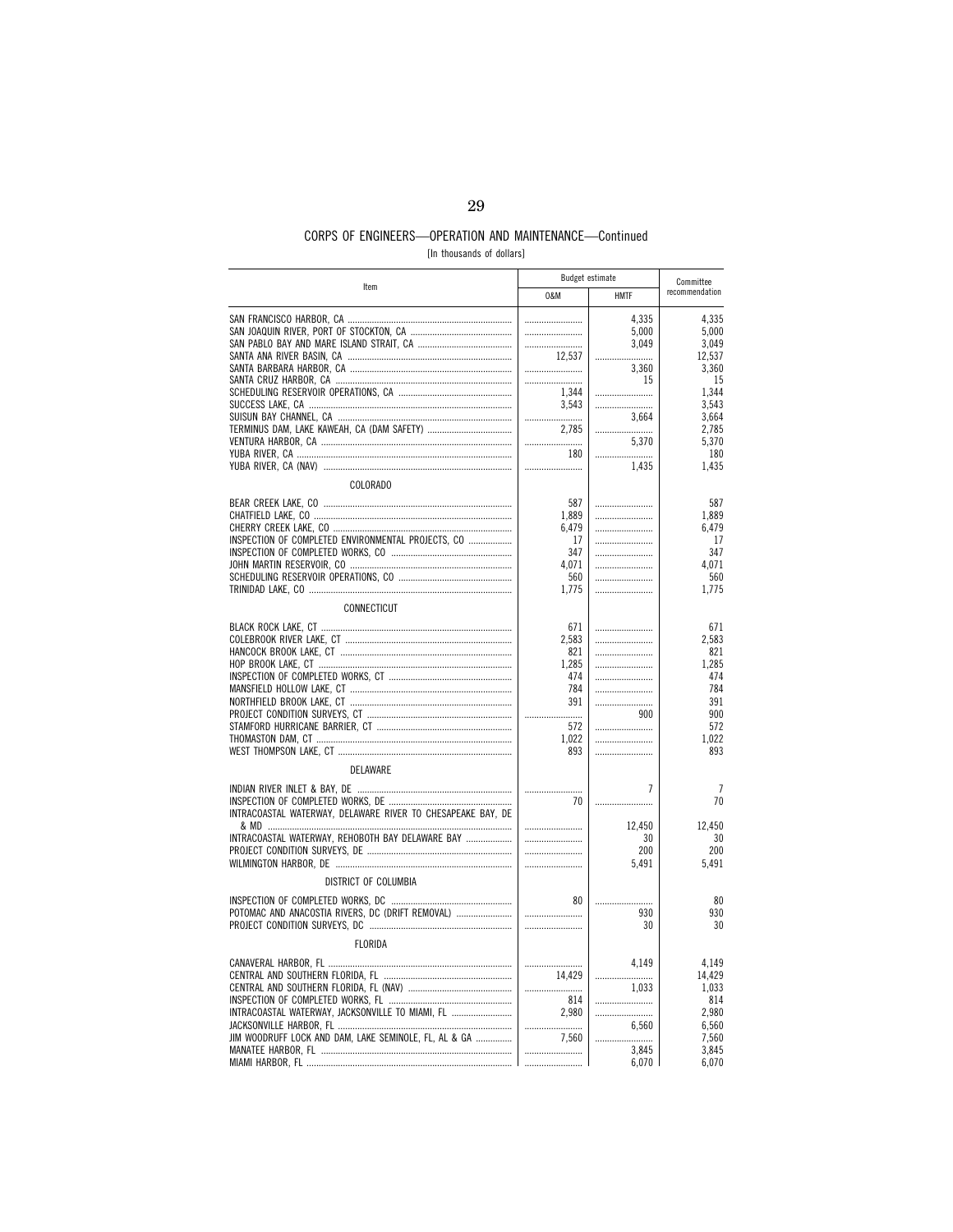[In thousands of dollars]

|                                                               | <b>Budget estimate</b> |             | Committee       |  |
|---------------------------------------------------------------|------------------------|-------------|-----------------|--|
| Item                                                          | 0&M                    | <b>HMTF</b> | recommendation  |  |
|                                                               | 1,229                  | 1,091       | 1,229<br>1,091  |  |
|                                                               |                        | 2,785<br>55 | 2,785<br>55     |  |
|                                                               |                        | 1.390       | 1.390           |  |
|                                                               |                        | 5,850       | 5,850           |  |
|                                                               |                        | 1,275       | 1,275           |  |
|                                                               |                        | 3,290       | 3,290           |  |
|                                                               | 132                    |             | 132             |  |
|                                                               |                        | 980         | 980             |  |
|                                                               |                        | 180         | 180             |  |
| GEORGIA                                                       |                        |             |                 |  |
|                                                               | 9,257                  |             | 9.257           |  |
| APALACHICOLA, CHATTAHOOCHEE AND FLINT RIVERS, GA, AL & FL     | 1,332                  |             | 1.332           |  |
|                                                               | 3,000                  |             | 3,000           |  |
|                                                               |                        | 5.258       | 5.258           |  |
|                                                               | 11,395                 |             | 11,395          |  |
|                                                               | 7,591                  |             | 7,591<br>11.119 |  |
|                                                               | 11,119<br>.            | 40          | 40              |  |
|                                                               | 196                    |             | 196             |  |
|                                                               | 11,069                 |             | 11,069          |  |
|                                                               |                        | 59          | 59              |  |
|                                                               |                        | 100         | 100             |  |
|                                                               | 9,681                  |             | 9,681           |  |
|                                                               |                        | 34,312      | 34,312          |  |
|                                                               |                        | 201         | 201             |  |
|                                                               | 7,828                  |             | 7,828           |  |
| <b>HAWAII</b>                                                 |                        |             |                 |  |
|                                                               | 295                    |             | 295             |  |
|                                                               |                        | 7,300       | 7,300           |  |
|                                                               | 278                    |             | 278             |  |
|                                                               |                        | 663         | 663             |  |
| <b>IDAHO</b>                                                  |                        |             |                 |  |
|                                                               | 1,182                  |             | 1,182           |  |
|                                                               | 4,902                  |             | 4,902           |  |
|                                                               | 377                    |             | 377             |  |
|                                                               | 10,292                 |             | 10,292          |  |
|                                                               | 716                    |             | 716             |  |
| <b>ILLINOIS</b>                                               |                        |             |                 |  |
|                                                               |                        | 4,616       | 4,616           |  |
|                                                               | 5,719                  |             | 5,719           |  |
|                                                               |                        | 3.583       | 3,583           |  |
|                                                               | 286                    |             | 286             |  |
| CHICAGO SANITARY AND SHIP CANAL DISPERSAL BARRIER, IL         | 18,920                 |             | 18,920          |  |
|                                                               | 413                    |             | 413             |  |
|                                                               | 43,727                 |             | 43.727          |  |
|                                                               | 2,060                  |             | 2,060           |  |
| INSPECTION OF COMPLETED ENVIRONMENTAL PROJECTS, IL            | 50                     |             | 50              |  |
|                                                               | 1,973                  |             | 1.973           |  |
|                                                               | 2,222                  | 851         | 2,222<br>851    |  |
|                                                               | 6,272                  |             | 6,272           |  |
| MISSISSIPPI RIVER BETWEEN MISSOURI RIVER AND MINNEAPOLIS (MVR |                        |             |                 |  |
|                                                               | 70,824                 |             | 70,824          |  |
| MISSISSIPPI RIVER BETWEEN MISSOURI RIVER AND MINNEAPOLIS (MVS |                        |             |                 |  |
| PORTION), IL                                                  | 39,140                 |             | 39,140          |  |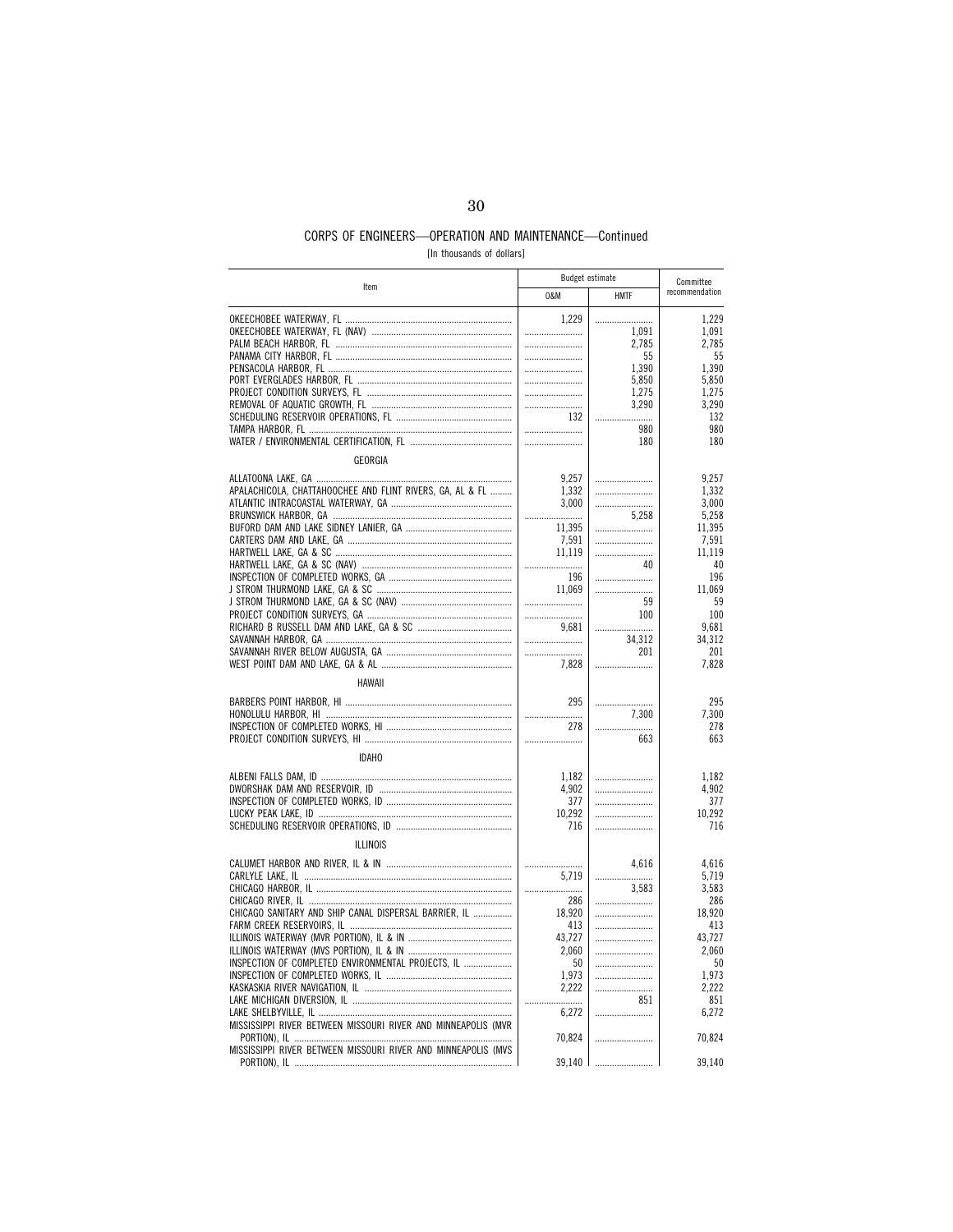[In thousands of dollars]

|                                                                | <b>Budget estimate</b> |             | Committee       |  |
|----------------------------------------------------------------|------------------------|-------------|-----------------|--|
| Item                                                           | 0&M                    | <b>HMTF</b> | recommendation  |  |
|                                                                |                        | 106         | 106             |  |
|                                                                | 5.542                  |             | 5,542           |  |
| SURVEILLANCE OF NORTHERN BOUNDARY WATERS, IL                   |                        | 680         | 680             |  |
|                                                                |                        | 1,526       | 1,526           |  |
| <b>INDIANA</b>                                                 |                        |             |                 |  |
|                                                                |                        |             |                 |  |
|                                                                | 1,813                  | 4,619       | 1,813<br>4,619  |  |
|                                                                | 1,195                  |             | 1,195           |  |
|                                                                | 1.243                  |             | 1,243           |  |
|                                                                |                        | 10,998      | 10,998          |  |
|                                                                | 1,051                  |             | 1,051           |  |
|                                                                | 1,375                  |             | 1,375           |  |
|                                                                | 1,274                  |             | 1,274           |  |
|                                                                | 1,374                  |             | 1,374           |  |
|                                                                | 1,498                  | 190         | 1,498           |  |
|                                                                | 1.313                  |             | 190<br>1,313    |  |
| SURVEILLANCE OF NORTHERN BOUNDARY WATERS, IN                   |                        | 55          | 55              |  |
|                                                                |                        |             |                 |  |
| <b>IOWA</b>                                                    |                        |             |                 |  |
|                                                                | 5,599                  |             | 5,599           |  |
| INSPECTION OF COMPLETED ENVIRONMENTAL PROJECTS, IA             | 6                      |             | 6               |  |
|                                                                | 1,282                  |             | 1,282           |  |
| MISSOURI RIVER FISH AND WILDLIFE RECOVERY, IA, KS, MO, MT, NE, |                        |             |                 |  |
| MISSOURI RIVER-SIOUX CITY TO THE MOUTH, IA, KS, MO & NE        | 4.829<br>13,200        |             | 4.829<br>13,200 |  |
|                                                                | 2,974                  |             | 2,974           |  |
|                                                                | 5,954                  |             | 5.954           |  |
|                                                                | 7,934                  |             | 7,934           |  |
| <b>KANSAS</b>                                                  |                        |             |                 |  |
|                                                                | 2,354                  |             | 2,354           |  |
|                                                                | 1,378                  |             | 1,378           |  |
|                                                                | 738                    |             | 738             |  |
|                                                                | 1,031                  |             | 1,031           |  |
|                                                                | 1,145                  |             | 1,145           |  |
|                                                                | 967                    |             | 967             |  |
| INSPECTION OF COMPLETED ENVIRONMENTAL PROJECTS, KS             | 4                      |             | 4               |  |
|                                                                | 1,250                  |             | 1,250           |  |
|                                                                | 1,727<br>4,134         |             | 1.727<br>4,134  |  |
|                                                                | 1,833                  |             | 1,833           |  |
|                                                                | 3.146                  |             | 3,146           |  |
|                                                                | 2,153                  |             | 2,153           |  |
|                                                                | 1,397                  |             | 1,397           |  |
|                                                                | 2.495                  |             | 2.495           |  |
|                                                                | 2,063                  |             | 2,063           |  |
|                                                                | 472                    |             | 472             |  |
|                                                                | 733                    |             | 733             |  |
|                                                                | 2,399                  |             | 2,399           |  |
|                                                                | 1,844                  |             | 1,844           |  |
| <b>KENTUCKY</b>                                                |                        |             |                 |  |
|                                                                | 17,631                 |             | 17,631          |  |
|                                                                | 3,622                  |             | 3,622           |  |
|                                                                | 2,079                  | 1,960       | 1,960<br>2,079  |  |
|                                                                | 1,869                  |             | 1,869           |  |
|                                                                | 1,155                  |             | 1,155           |  |
|                                                                | 3.780                  |             | 3.780           |  |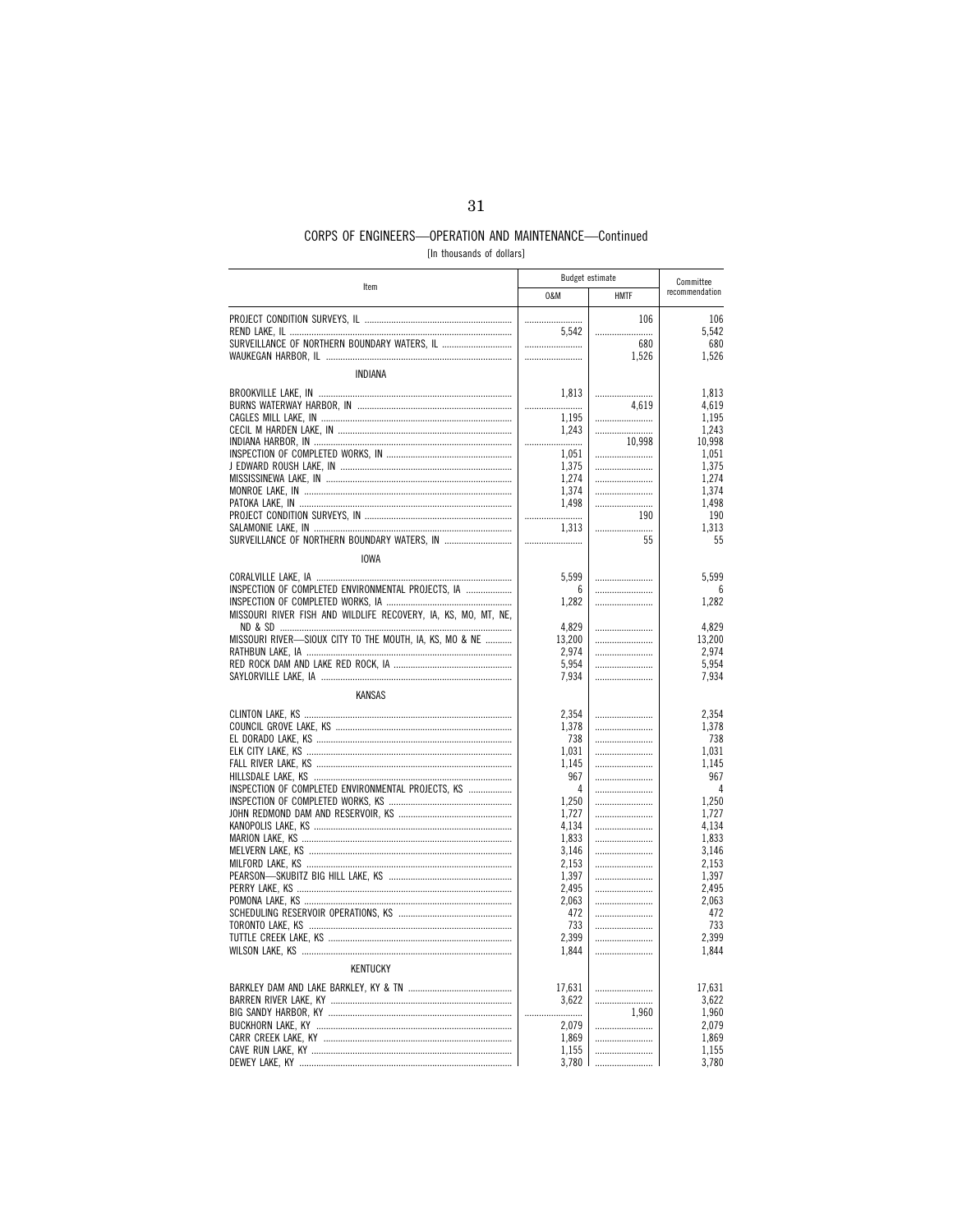[In thousands of dollars]

|                                                          |        | Budget estimate | Committee      |
|----------------------------------------------------------|--------|-----------------|----------------|
| Item                                                     | 0&M    | <b>HMTF</b>     | recommendation |
|                                                          |        | 915             | 915            |
|                                                          | 34     |                 | 34             |
|                                                          | 1.858  |                 | 1,858          |
|                                                          | 1,211  |                 | 1,211          |
|                                                          | 2,735  |                 | 2,735          |
|                                                          | 4.849  |                 | 4,849          |
|                                                          | 1,015  |                 | 1,015          |
|                                                          | 22     |                 | 22             |
|                                                          | 2,343  |                 | 2,343          |
|                                                          | 1,697  |                 | 1,697          |
|                                                          | 266    |                 | 266            |
|                                                          | 2,853  |                 | 2,853          |
|                                                          | 68,524 |                 | 68.524         |
| OHIO RIVER OPEN CHANNEL WORK, KY, IL, IN, OH, PA & WV    | 7,639  |                 | 7,639          |
|                                                          | 1,282  |                 | 1,282          |
|                                                          | 3,461  |                 | 3,461          |
|                                                          | 1,148  |                 | 1,148          |
|                                                          | 10,313 |                 | 10,313         |
|                                                          | 1,889  |                 | 1,889          |
| LOUISIANA                                                |        |                 |                |
| ATCHAFALAYA RIVER AND BAYOUS CHENE, BOEUF & BLACK, LA    |        | 12,675          | 12,675         |
|                                                          |        | 100             | 100            |
|                                                          | 1,289  |                 | 1,289          |
| BAYOU LAFOURCHE AND LAFOURCHE JUMP WATERWAY, LA          |        | 100             | 100            |
|                                                          | 33     |                 | 33             |
|                                                          |        | 10              | 10             |
|                                                          |        | 50              | 50             |
|                                                          | 208    |                 | 208            |
|                                                          |        | 18,639          | 18,639         |
|                                                          |        | 759             | 759            |
|                                                          | 30,185 | .               | 30,185         |
|                                                          |        | 100             | 100            |
|                                                          | 1.068  |                 | 1,068          |
|                                                          | 11,881 |                 | 11,881         |
|                                                          |        | 1,315           | 1,315          |
|                                                          |        | 1,540           | 1,540          |
|                                                          |        | 200             | 200            |
| MISSISSIPPI RIVER, BATON ROUGE TO THE GULF OF MEXICO, LA |        | 89,169          | 89,169         |
|                                                          |        | 11              | 11             |
|                                                          |        | 250             | 250            |
|                                                          | 245    |                 | 245            |
|                                                          |        | 14              | 14             |
| <b>MAINE</b>                                             |        |                 |                |
|                                                          |        | 1,050           | 1,050          |
|                                                          | 100    |                 | 100            |
|                                                          |        | 1,000           | 1,000          |
| SURVEILLANCE OF NORTHERN BOUNDARY WATERS, ME             |        | 30              | 30             |
| MARYLAND                                                 |        |                 |                |
|                                                          |        | 13              | 13             |
|                                                          |        | 23.645          | 23.645         |
|                                                          |        | 415             | 415            |
|                                                          |        | 5               | 5              |
|                                                          | 201    |                 | 201            |
|                                                          |        | 10              | 10             |
|                                                          |        | 10              | 10             |
|                                                          | 126    | .               | 126            |
|                                                          | 6,285  |                 | 6,285          |
|                                                          |        | 5               | 5              |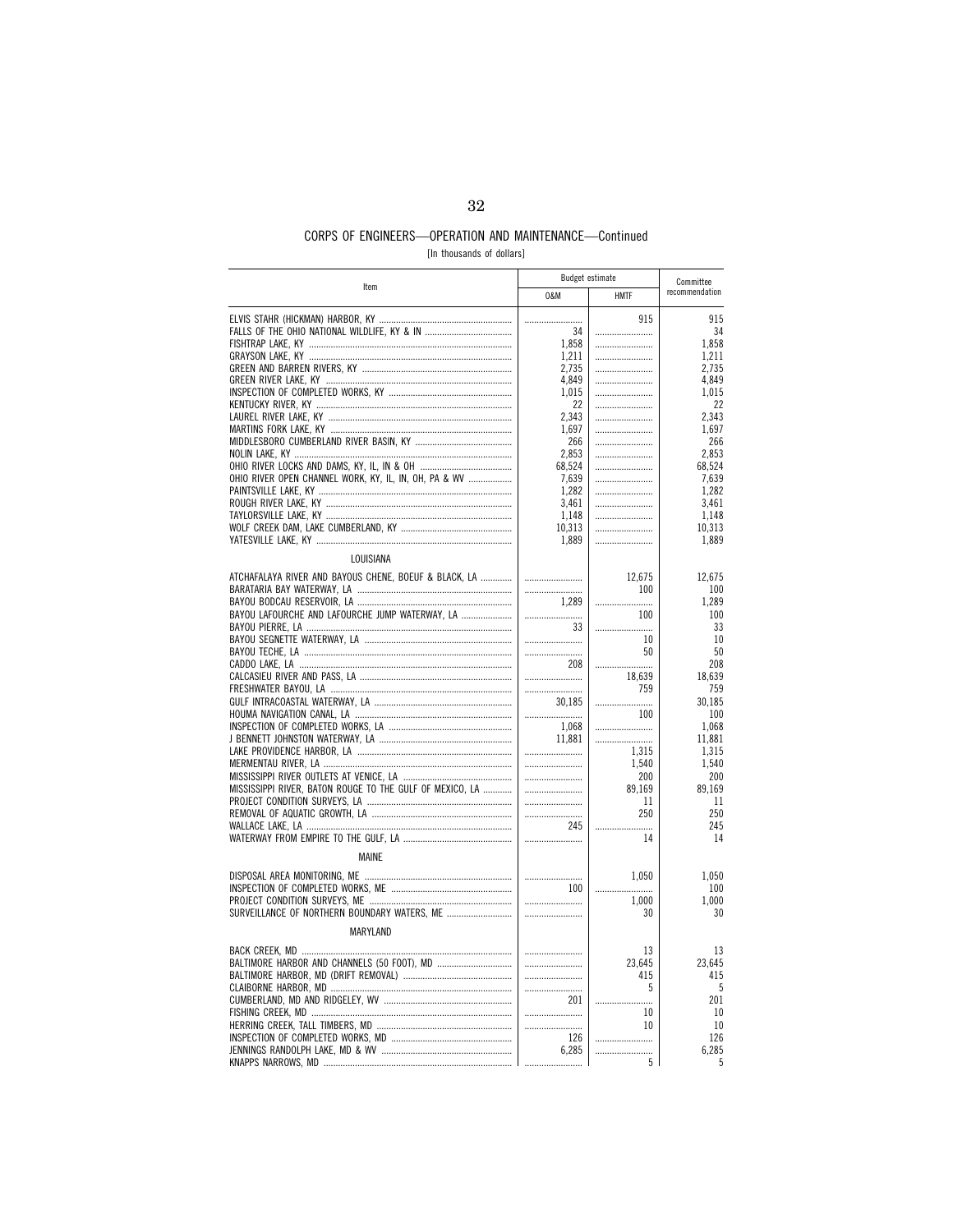[In thousands of dollars]

| Item                                                     | <b>Budget estimate</b> |             | Committee      |  |
|----------------------------------------------------------|------------------------|-------------|----------------|--|
|                                                          | 0&M                    | <b>HMTF</b> | recommendation |  |
|                                                          |                        | 5           | 5              |  |
|                                                          |                        | 3           | 3              |  |
|                                                          |                        | 3           | 3              |  |
| OCEAN CITY HARBOR AND INLET AND SINEPUXENT BAY, MD       |                        | 5           | 5              |  |
|                                                          |                        | 485         | 485            |  |
|                                                          |                        | 5           | 5              |  |
|                                                          | 173                    |             | 173            |  |
|                                                          |                        | 4,000       | 4,000          |  |
| <b>MASSACHUSETTS</b>                                     |                        |             |                |  |
|                                                          | 888                    |             | 888            |  |
|                                                          | 886                    |             | 886            |  |
|                                                          |                        | 7,150       | 7,150          |  |
|                                                          | - 731                  |             | 731            |  |
|                                                          | 2,535                  |             | 2,535          |  |
|                                                          |                        | 5,207       | 5,207          |  |
| CHARLES RIVER NATURAL VALLEY STORAGE AREA, MA            | 391                    |             | 391            |  |
|                                                          | 334                    |             | 334            |  |
|                                                          | 684                    |             | 684            |  |
|                                                          | 725                    |             | 725            |  |
|                                                          | 348                    |             | 348            |  |
|                                                          | 1,252                  |             | 1,252          |  |
|                                                          | 721                    |             | 721            |  |
| NEW BEDFORD FAIRHAVEN AND ACUSHNET HURRICANE BARRIER, MA | 505                    | 950         | 505<br>950     |  |
|                                                          | 914                    |             | 914            |  |
|                                                          | 1,034                  |             | 1.034          |  |
|                                                          | 1,050                  |             | 1,050          |  |
| MICHIGAN                                                 |                        |             |                |  |
|                                                          |                        |             |                |  |
|                                                          | 72                     | 190         | 190<br>72      |  |
|                                                          |                        | 6,810       | 6,810          |  |
|                                                          | 18                     |             | 18             |  |
|                                                          |                        | 1,750       | 1,750          |  |
|                                                          |                        | 600         | 600            |  |
|                                                          | 260                    |             | 260            |  |
|                                                          | 27                     |             | 27             |  |
|                                                          |                        | 500         | 500            |  |
|                                                          |                        | 833         | 833            |  |
|                                                          |                        | 1.200       | 1,200          |  |
|                                                          |                        | 2,425       | 2,425          |  |
|                                                          | 531                    |             | 531            |  |
|                                                          |                        | 1.510       | 1.510          |  |
|                                                          |                        | 1,500       | 1,500          |  |
|                                                          | 3.153                  |             | 3,153          |  |
|                                                          |                        | 25,179      | 25,179         |  |
| SURVEILLANCE OF NORTHERN BOUNDARY WATERS, MI             |                        | 3,138       | 3,138          |  |
| MINNESOTA                                                |                        |             |                |  |
|                                                          | 462                    |             | 462            |  |
|                                                          | 750                    |             | 750            |  |
|                                                          |                        | 6.790       | 6.790          |  |
|                                                          | 240                    |             | 240            |  |
|                                                          | 1,349                  |             | 1,349          |  |
|                                                          |                        | 260         | 260            |  |
| MISSISSIPPI RIVER BETWEEN MISSOURI RIVER AND             |                        |             |                |  |
|                                                          | 71,737                 |             | 71,737         |  |
|                                                          | 508                    |             | 508            |  |
|                                                          |                        | 103         | 103            |  |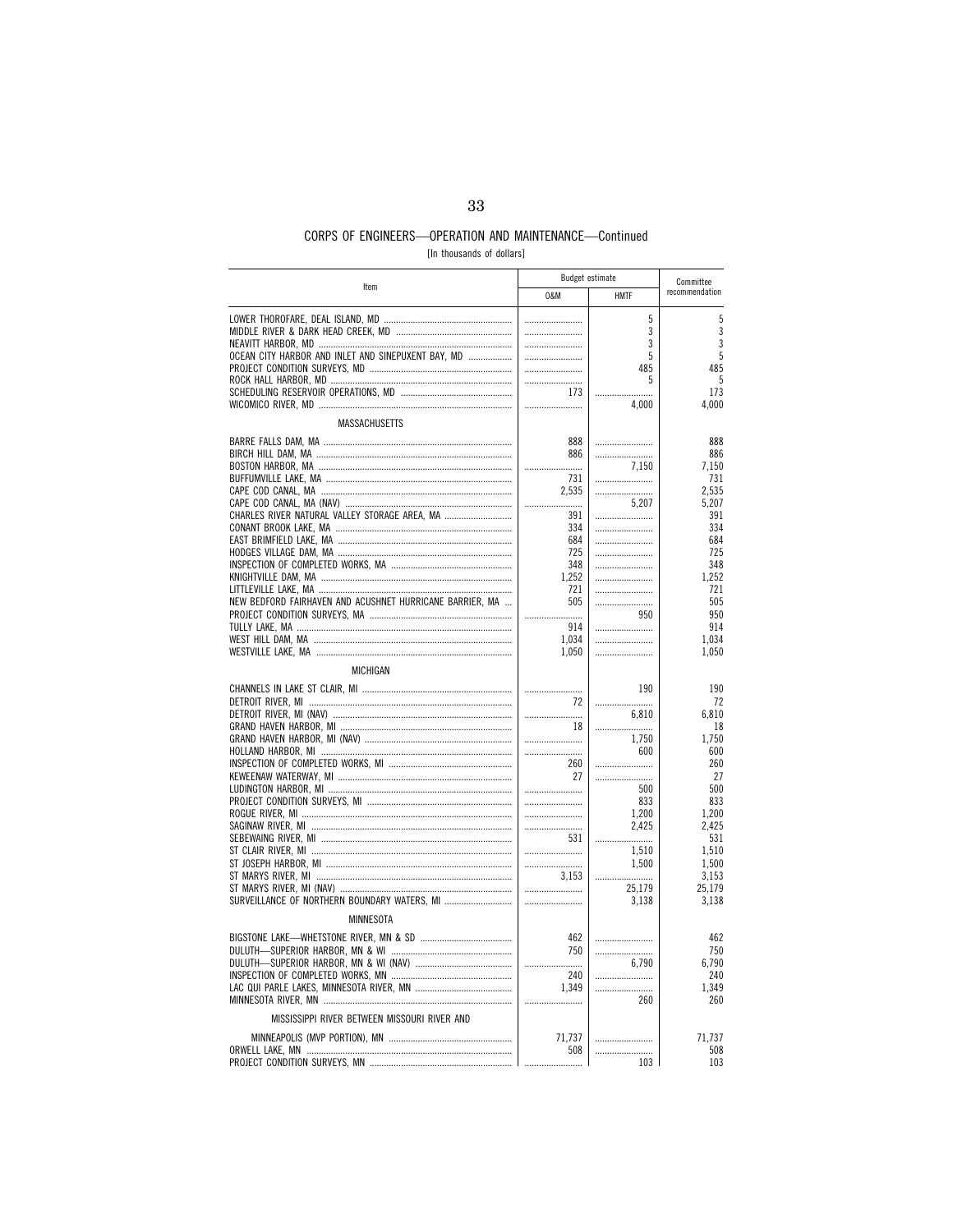[In thousands of dollars]

|                                                             | Budget estimate |             | Committee       |  |
|-------------------------------------------------------------|-----------------|-------------|-----------------|--|
| Item                                                        | 0&M             | <b>HMTF</b> | recommendation  |  |
|                                                             | 143             |             | 143             |  |
| RESERVOIRS AT HEADWATERS OF MISSISSIPPI RIVER, MN           | 5,244           |             | 5,244           |  |
| SURVEILLANCE OF NORTHERN BOUNDARY WATERS, MN                |                 | 246         | 246             |  |
| <b>MISSISSIPPI</b>                                          |                 |             |                 |  |
|                                                             |                 | 1,748       | 1,748           |  |
|                                                             | 290             |             | 290             |  |
|                                                             |                 | 3,215       | 3,215           |  |
|                                                             | 116             |             | 116             |  |
|                                                             |                 | 30          | 30              |  |
|                                                             | 1,740<br>       | 6,151       | 1,740<br>6,151  |  |
|                                                             | 89              |             | 89              |  |
|                                                             |                 | 131         | 131             |  |
|                                                             |                 | 935         | 935             |  |
|                                                             |                 | 40          | 40              |  |
|                                                             |                 | 30          | 30              |  |
| <b>MISSOURI</b>                                             |                 |             |                 |  |
|                                                             |                 | 615         | 615             |  |
| CLARENCE CANNON DAM AND MARK TWAIN LAKE, MO                 | 6,955           |             | 6,955           |  |
|                                                             | 3,740           |             | 3,740           |  |
|                                                             | 11,638          |             | 11,638          |  |
| INSPECTION OF COMPLETED ENVIRONMENTAL PROJECTS, MO          | 2<br>1,512      |             | 2<br>1,512      |  |
|                                                             | 1.347           |             | 1.347           |  |
|                                                             | 3,282           |             | 3,282           |  |
| MISSISSIPPI RIVER BETWEEN THE OHIO AND MISSOURI RIVERS (REG |                 |             |                 |  |
|                                                             | 30,821          |             | 30,821          |  |
|                                                             | 2,767           |             | 2,767           |  |
|                                                             | 172<br>1.606    |             | 172<br>1.606    |  |
| SOUTHEAST MISSOURI PORT, MISSISSIPPI RIVER, MO              |                 | 409         | 409             |  |
|                                                             | 5,691           |             | 5,691           |  |
|                                                             | 10,331          |             | 10,331          |  |
| MONTANA                                                     |                 |             |                 |  |
|                                                             |                 |             |                 |  |
|                                                             | 5,534<br>154    |             | 5,534<br>154    |  |
|                                                             | 2.636           |             | 2,636           |  |
|                                                             | 125             |             | 125             |  |
| NEBRASKA                                                    |                 |             |                 |  |
|                                                             |                 |             |                 |  |
| GAVINS POINT DAM, LEWIS AND CLARK LAKE, NE & SD             | 10,087<br>2,337 |             | 10,087<br>2,337 |  |
| INSPECTION OF COMPLETED ENVIRONMENTAL PROJECTS, NE          | 3               |             | 3               |  |
|                                                             | 466             |             | 466             |  |
| MISSOURI RIVER-KENSLERS BEND, NE TO SIOUX CITY, IA          | 46              |             | 46              |  |
|                                                             | 858             |             | 858             |  |
|                                                             | 3,347           |             | 3,347           |  |
| NEVADA                                                      |                 |             |                 |  |
|                                                             | 77              |             | 77              |  |
|                                                             | 1,278           |             | 1,278           |  |
|                                                             | 816             |             | 816             |  |
| <b>NEW HAMPSHIRE</b>                                        |                 |             |                 |  |
|                                                             | 823             |             | 823             |  |
|                                                             | 732             |             | 732             |  |
|                                                             | 1,017           |             | 1,017           |  |
|                                                             | 1,857           |             | 1,857           |  |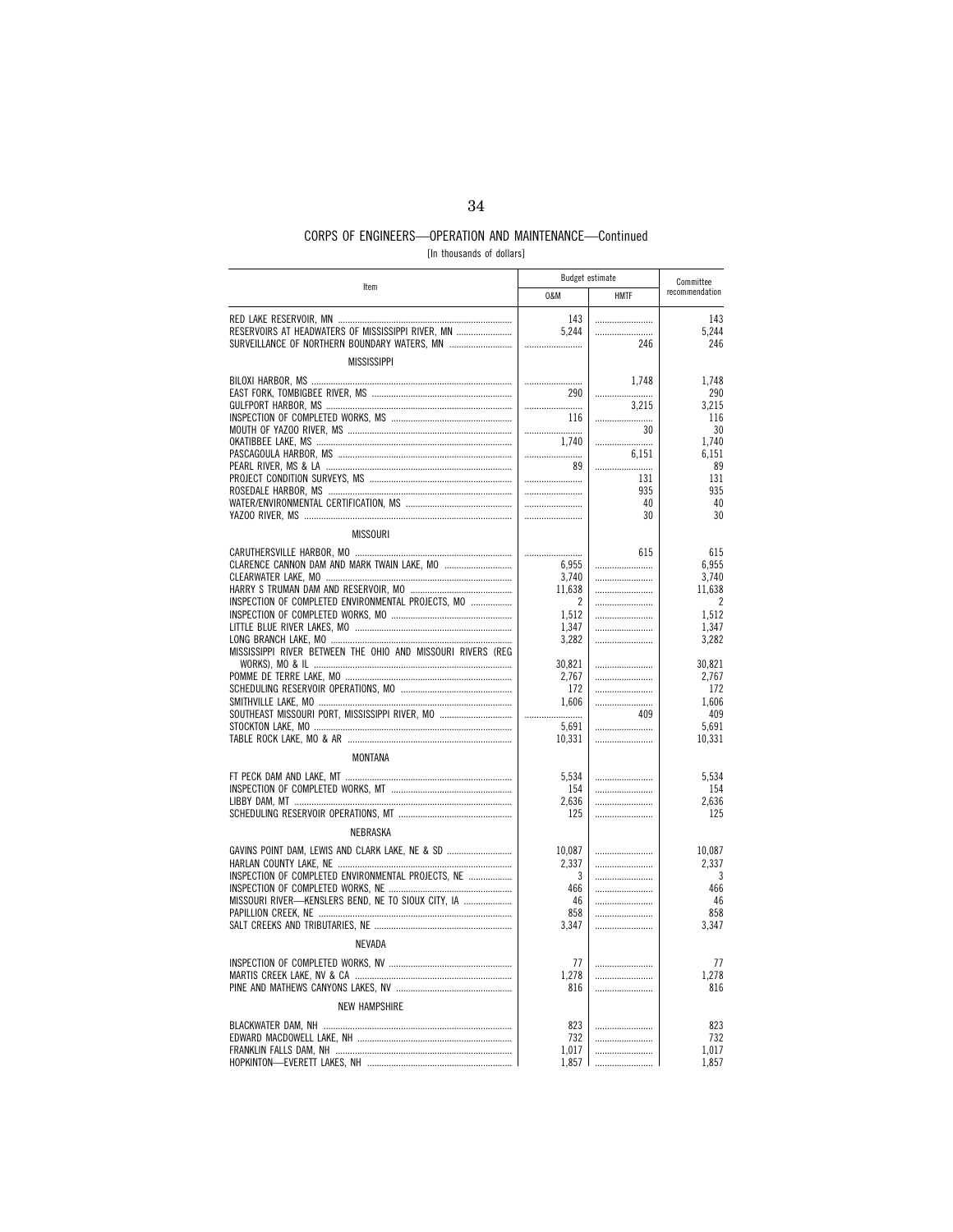[In thousands of dollars]

| Item                                                        | Budget estimate |             |                |  | Committee |  |
|-------------------------------------------------------------|-----------------|-------------|----------------|--|-----------|--|
|                                                             | 0&M             | <b>HMTF</b> | recommendation |  |           |  |
|                                                             | 90              |             | 90             |  |           |  |
|                                                             | 1,395           |             | 1,395          |  |           |  |
|                                                             |                 | 300         | 300            |  |           |  |
|                                                             | 801             |             | 801            |  |           |  |
| <b>NEW JERSEY</b>                                           |                 |             |                |  |           |  |
|                                                             |                 |             |                |  |           |  |
|                                                             |                 | 8           | 8              |  |           |  |
|                                                             |                 | 50          | 50             |  |           |  |
|                                                             |                 | 3           | 3              |  |           |  |
|                                                             |                 | 15          | 15             |  |           |  |
| DELAWARE RIVER, PHILADELPHIA TO THE SEA, NJ, PA & DE        |                 | 27,785      | 27,785         |  |           |  |
| INSPECTION OF COMPLETED ENVIRONMENTAL PROJECTS, NJ          | 45              |             | 45             |  |           |  |
|                                                             | 487             |             | 487            |  |           |  |
|                                                             |                 | 2           | $\overline{2}$ |  |           |  |
|                                                             |                 | 50          | 50             |  |           |  |
| NEWARK BAY, HACKENSACK AND PASSAIC RIVERS, NJ               |                 | 8,000       | 8,000          |  |           |  |
|                                                             | 667             |             | 667<br>2.223   |  |           |  |
|                                                             |                 | 2,223<br>20 | 20             |  |           |  |
|                                                             |                 | 50          | 50             |  |           |  |
|                                                             |                 | 10          | 10             |  |           |  |
|                                                             |                 | 10          | 10             |  |           |  |
|                                                             |                 | 25          | 25             |  |           |  |
|                                                             |                 |             |                |  |           |  |
| <b>NEW MEXICO</b>                                           |                 |             |                |  |           |  |
|                                                             | 3.715           |             | 3.715          |  |           |  |
|                                                             | 3,585           |             | 3,585          |  |           |  |
|                                                             | 2,726           |             | 2,726          |  |           |  |
|                                                             | 935             |             | 935            |  |           |  |
| INSPECTION OF COMPLETED ENVIRONMENTAL PROJECTS, NM          | 27              |             | 27             |  |           |  |
|                                                             | 561             |             | 561            |  |           |  |
|                                                             | 849             |             | 849            |  |           |  |
| MIDDLE RIO GRANDE ENDANGERED SPECIES COLLABORATIVE PROGRAM, | 2,117           |             | 2,117          |  |           |  |
|                                                             | 1.385           |             | 1,385          |  |           |  |
|                                                             | 199             |             | 199            |  |           |  |
|                                                             | 1,056           |             | 1,056          |  |           |  |
| UPPER RIO GRANDE WATER OPERATIONS MODEL STUDY, NM           | 746             |             | 746            |  |           |  |
| <b>NEW YORK</b>                                             |                 |             |                |  |           |  |
|                                                             | 741             |             | 741            |  |           |  |
|                                                             | 330             | .           | 330            |  |           |  |
|                                                             |                 | 25          | 25             |  |           |  |
| BLACK ROCK CHANNEL AND TONAWANDA HARBOR, NY                 | 5               |             | 5              |  |           |  |
| BLACK ROCK CHANNEL AND TONAWANDA HARBOR, NY (NAV)           |                 | 6,229       | 6,229          |  |           |  |
|                                                             |                 | 30          | 30             |  |           |  |
|                                                             |                 | 30          | 30             |  |           |  |
|                                                             |                 | 2,754       | 3.055          |  |           |  |
|                                                             |                 | 400         | 400            |  |           |  |
|                                                             |                 | 10          | 10             |  |           |  |
|                                                             | 766             |             | 766            |  |           |  |
|                                                             |                 | -5          | 5              |  |           |  |
|                                                             |                 | 50          | 50             |  |           |  |
|                                                             |                 | 30          | 30             |  |           |  |
|                                                             |                 | 15          | 15             |  |           |  |
|                                                             |                 | 20          | 20             |  |           |  |
|                                                             |                 | 25          | 25             |  |           |  |
|                                                             |                 | 100         | 100            |  |           |  |
|                                                             |                 | 9,650       | 9,650          |  |           |  |
|                                                             |                 | 2,704       | 2,704          |  |           |  |
|                                                             | 1,391           |             | 1,391          |  |           |  |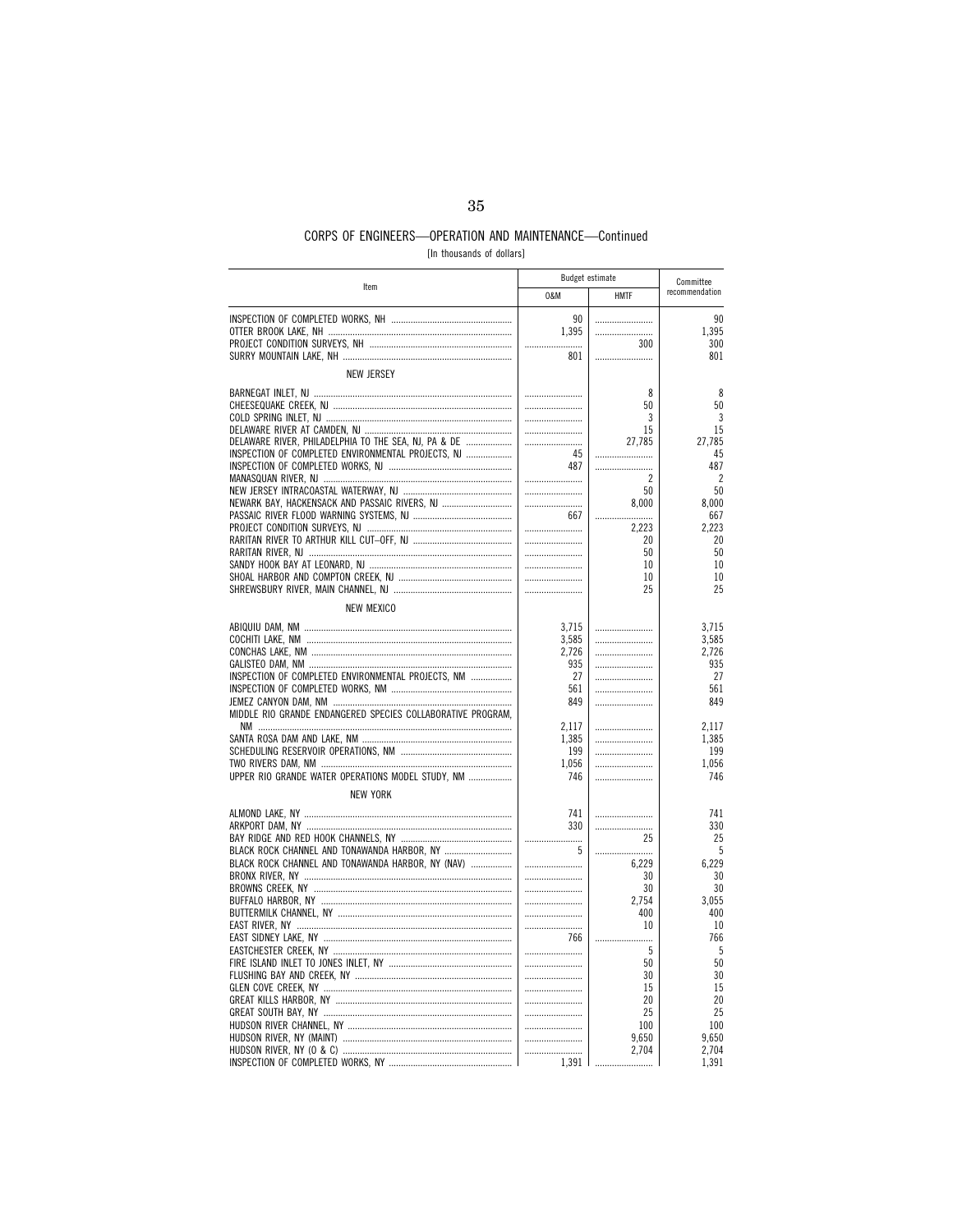[In thousands of dollars]

| Item                                                     | <b>Budget estimate</b> |             | Committee      |
|----------------------------------------------------------|------------------------|-------------|----------------|
|                                                          | 0&M                    | <b>HMTF</b> | recommendation |
|                                                          |                        | 50          | 50             |
|                                                          |                        | 50          | 50             |
|                                                          |                        | 15          | 15             |
|                                                          |                        | 50          | 50             |
|                                                          | 3.785                  |             | 3,785          |
|                                                          |                        | 9,000       | 9,000          |
|                                                          |                        | 16,000      | 16,000         |
|                                                          |                        | 8,548       | 8,548          |
|                                                          |                        | 10,373      | 10,373         |
| NEW YORK HARBOR, NY (PREVENTION OF OBSTRUCTIVE DEPOSITS) |                        | 1,416       | 1,416          |
|                                                          |                        | 50          | 50             |
|                                                          |                        | 2,522       | 2,522          |
|                                                          |                        | 1,200       | 1,200          |
|                                                          |                        | 50          | 50             |
| SOUTHERN NEW YORK FLOOD CONTROL PROJECTS, NY             | 854                    |             | 854            |
| SURVEILLANCE OF NORTHERN BOUNDARY WATERS, NY             |                        | 610         | 610            |
|                                                          |                        |             |                |
|                                                          |                        | 5           | 5              |
|                                                          | 1,386                  |             | 1,386          |
| NORTH CAROLINA                                           |                        |             |                |
|                                                          | 5.590                  |             | 5.590          |
|                                                          | 4,780                  |             | 4,780          |
|                                                          | 84                     |             | 84             |
|                                                          |                        | 317         | 317            |
|                                                          | 3,275                  |             | 3,275          |
|                                                          |                        |             |                |
|                                                          | 190                    |             | 190            |
|                                                          |                        | 1.550       | 1.550          |
| MASONBORO INLET AND CONNECTING CHANNELS, NC              | 50                     |             | 50             |
|                                                          |                        | 5,570       | 5,570          |
|                                                          | 3.555                  |             | 3,555          |
|                                                          |                        | 700         | 700            |
|                                                          |                        | 790         | 790            |
|                                                          |                        | 1.085       | 1.085          |
|                                                          | 3,417                  |             | 3,417          |
|                                                          |                        | 14,715      | 14,715         |
|                                                          |                        |             |                |
| NORTH DAKOTA                                             |                        |             |                |
|                                                          | 328                    |             | 328            |
|                                                          | 15.769                 |             | 15,769         |
|                                                          | 337                    |             | 337            |
|                                                          | 530                    |             | 530            |
|                                                          | 1.999                  |             | 1.999          |
|                                                          | 503                    |             | 503            |
|                                                          | 123                    |             | 123            |
|                                                          | 2.029                  |             | 2.029          |
| SURVEILLANCE OF NORTHERN BOUNDARY WATERS, ND             |                        | 85          | 85             |
| OHIO                                                     |                        |             |                |
|                                                          | 2,236                  |             | 2,236          |
|                                                          |                        | 2,359       | 2,359          |
|                                                          |                        |             |                |
|                                                          | 3,098                  |             | 3,098          |
|                                                          | 2,145                  |             | 2,145          |
|                                                          | 1.268                  |             | 1,268          |
|                                                          |                        | 6.789       | 7,139          |
|                                                          |                        | 1,130       | 1,130          |
|                                                          | 1,664                  |             | 1,664          |
|                                                          | 2,393                  |             | 2,393          |
|                                                          | 1,495                  |             | 1,495          |
|                                                          |                        | 1,158       | 1,158          |
|                                                          | 736                    |             | 736            |
| MASSILLON LOCAL PROTECTION PROJECT OH                    | 101                    |             | 101            |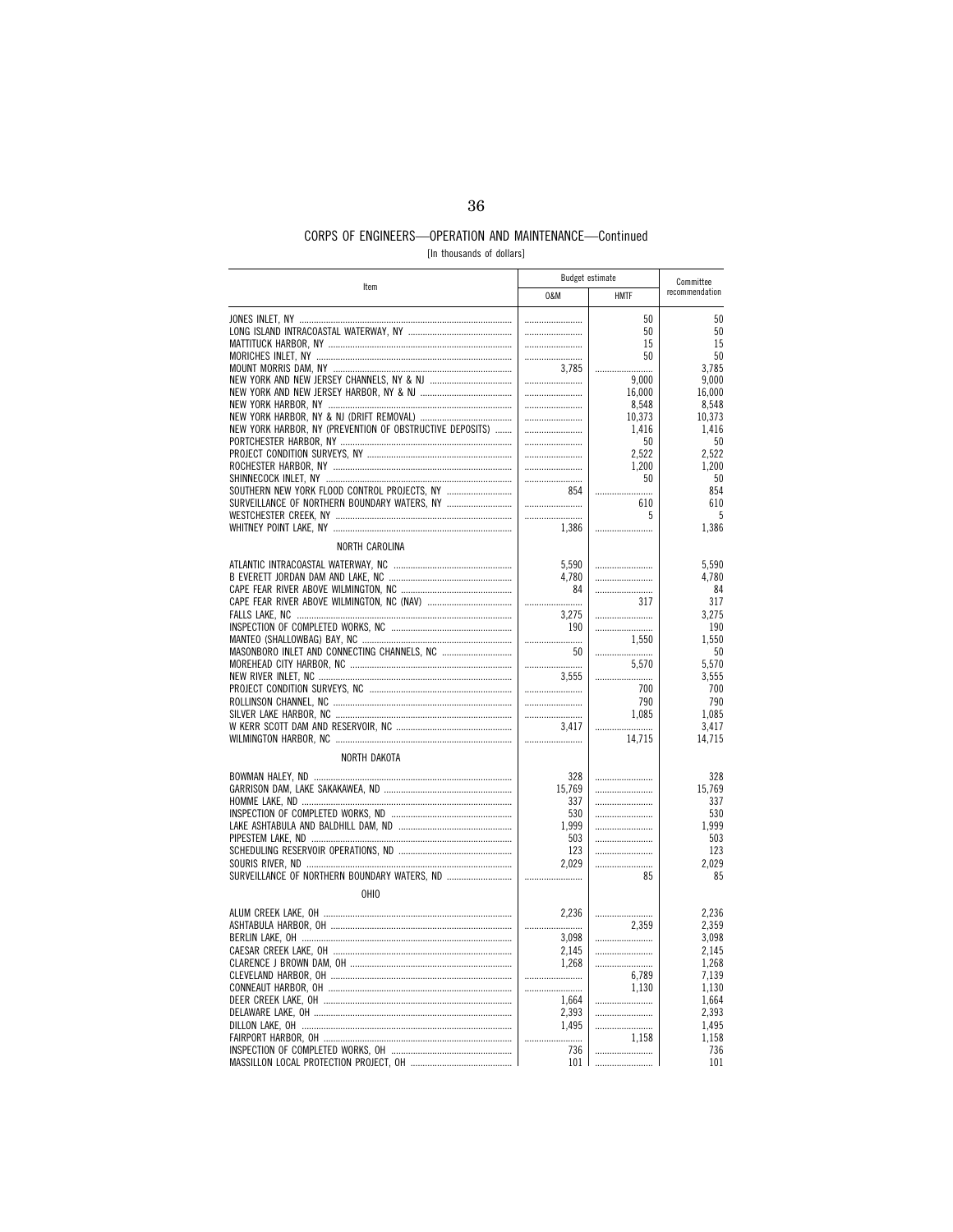[In thousands of dollars]

|                                                     | <b>Budget estimate</b> |             | Committee       |
|-----------------------------------------------------|------------------------|-------------|-----------------|
| Item                                                | 0&M                    | <b>HMTF</b> | recommendation  |
|                                                     | 1,466                  |             | 1,466           |
|                                                     | 1,857                  |             | 1,857           |
|                                                     | 17,127                 |             | 17,127          |
|                                                     | 556                    |             | 556             |
|                                                     | 1,699                  |             | 1,699           |
|                                                     | 1,523                  |             | 1,523           |
|                                                     |                        | 306         | 306             |
|                                                     | 37                     |             | 37              |
|                                                     |                        | 1,313       | 1,313           |
|                                                     |                        | 255         | 255             |
|                                                     |                        | 4,427       | 4,427           |
|                                                     | 825                    |             | 825             |
|                                                     | 2,412                  |             | 2,412           |
|                                                     | 2,665                  |             | 2,665           |
| OKLAHOMA                                            |                        |             |                 |
|                                                     | 615                    |             | 615             |
|                                                     | 778                    |             | 778             |
|                                                     | 2.074                  |             | 2.074           |
|                                                     | 2,119                  |             | 2,119           |
|                                                     | 1,171                  |             | 1,171           |
|                                                     | 6,828                  |             | 6,828           |
|                                                     | 4,998                  |             | 4,998           |
|                                                     | 917                    |             | 917             |
|                                                     | 298                    |             | 298             |
|                                                     | 861                    |             | 861             |
|                                                     | 2,524                  |             | 2,524           |
|                                                     | 735                    |             | 735             |
|                                                     | 650                    |             | 650             |
|                                                     | 2,215<br>4.539         |             | 2,215           |
| MCCLELLAN-KERR ARKANSAS RIVER NAVIGATION SYSTEM, OK | 20,810                 |             | 4,539<br>20,810 |
|                                                     | 2,320                  |             | 2,320           |
|                                                     | 63                     |             | 63              |
| PENSACOLA RESERVOIR, LAKE OF THE CHEROKEES, OK      | 164                    |             | 164             |
|                                                     | 1,671                  |             | 1,671           |
|                                                     | 1,285                  |             | 1,285           |
|                                                     | 1,360                  |             | 1,360           |
|                                                     | 1,697                  |             | 1,697           |
|                                                     | 4,318                  |             | 4,318           |
|                                                     | 1,859                  |             | 1,859           |
|                                                     | 758                    |             | 758             |
| OREGON                                              |                        |             |                 |
|                                                     | 1,042                  |             | 1,042           |
|                                                     | 1,014                  |             | 1,014           |
|                                                     | 2,084                  |             | 2,084           |
|                                                     |                        | 5,915       | 5,915           |
|                                                     |                        | 785         | 785             |
|                                                     |                        | 23,535      | 23,535          |
|                                                     |                        | 6,958       | 6,958           |
|                                                     |                        | 26          | 26              |
|                                                     | 1,261                  |             | 1,261           |
|                                                     | 2,360                  |             | 2,360           |
|                                                     |                        | 10          | 10              |
|                                                     | 5,894                  |             | 5,894           |
|                                                     | 1,281                  |             | 1,281           |
|                                                     | 174                    |             | 174             |
|                                                     | 1,475                  |             | 1,475           |
|                                                     | 2,013                  |             | 2.013           |
|                                                     | 2,147                  |             | 2,147           |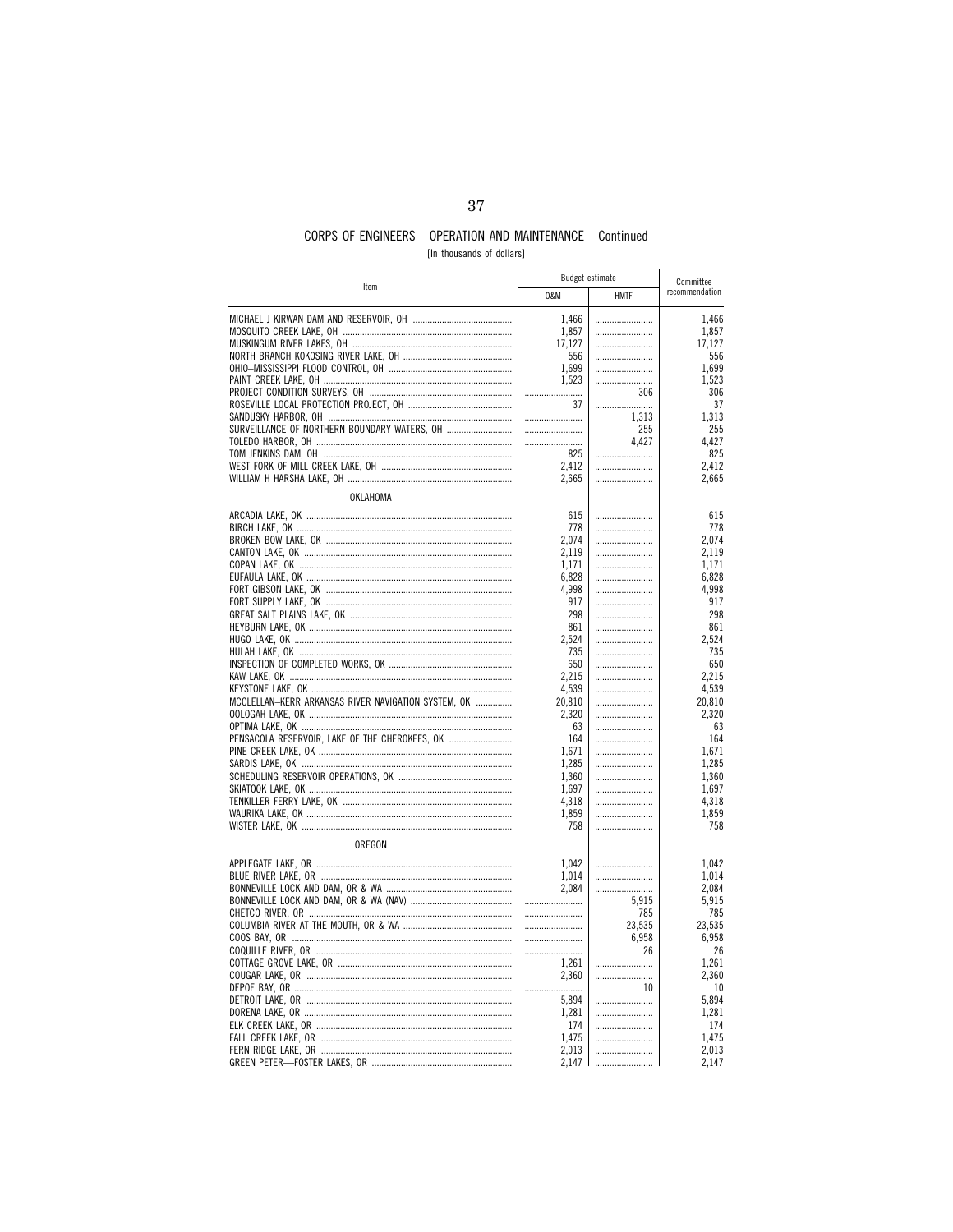[In thousands of dollars]

| Item                                               | <b>Budget estimate</b> |             | Committee      |
|----------------------------------------------------|------------------------|-------------|----------------|
|                                                    | 0&M                    | <b>HMTF</b> | recommendation |
|                                                    | 1,483                  |             | 1,483          |
| INSPECTION OF COMPLETED ENVIRONMENTAL PROJECTS, OR | 60                     |             | 60             |
|                                                    | 628                    |             | 628            |
|                                                    | 5,688                  |             | 5,688          |
|                                                    | 2,052                  |             | 2,052          |
|                                                    | 3,621                  |             | 3,621          |
|                                                    | 9,623                  |             | 9,623          |
|                                                    |                        | 5           | 5              |
|                                                    |                        | 5           | 5              |
|                                                    |                        | 400<br>5    | 400            |
|                                                    | <br>99                 |             | 5<br>99        |
| SURVEILLANCE OF NORTHERN BOUNDARY WATERS, OR       |                        |             | 10,265         |
|                                                    |                        | 10          | 10             |
|                                                    |                        | 5           | 5              |
|                                                    |                        | 5           | 5              |
|                                                    |                        | 939         | 939            |
|                                                    | 161                    |             | 161            |
|                                                    | 170                    |             | 170            |
|                                                    | 748                    |             | 748            |
|                                                    |                        | 3,080       | 3,080          |
| PENNSYLVANIA                                       |                        |             |                |
|                                                    | 7.863                  |             | 7.863          |
|                                                    | 874                    |             | 874            |
|                                                    | 416                    |             | 416            |
|                                                    | 1,640                  |             | 1,640          |
|                                                    | 3,682                  |             | 3,682          |
|                                                    | 1.703                  |             | 1.703          |
|                                                    | 2,664                  |             | 2,664          |
|                                                    | 2,955                  |             | 2,955          |
|                                                    | 1,060                  |             | 1,060          |
| DELAWARE RIVER, PHILADELPHIA, PA TO TRENTON, NJ    |                        | 3,850       | 3,850          |
|                                                    | 5,891                  |             | 5,891          |
|                                                    | 2,165                  |             | 2.165          |
|                                                    | 2,720                  |             | 2,720          |
|                                                    | 337                    |             | 337            |
| INSPECTION OF COMPLETED ENVIRONMENTAL PROJECTS. PA | 60                     |             | 60             |
|                                                    | 1,110                  |             | 1,110          |
|                                                    | 1,581                  |             | 1,581          |
|                                                    | 1,550<br>1,529         |             | 1,550<br>1,529 |
|                                                    | 1,457                  |             | 1,457          |
|                                                    | 15,183                 |             | 15,183         |
|                                                    | 45,472                 |             | 45,472         |
|                                                    | 1,765                  |             | 1,765          |
|                                                    |                        | 170         | 170            |
|                                                    | 850                    |             | 850            |
|                                                    | 719                    |             | 719            |
|                                                    | 5,281                  |             | 5,281          |
|                                                    | 76                     |             | 76             |
|                                                    |                        | 100         | 100            |
|                                                    | 3,080                  |             | 3,080          |
|                                                    | 872                    |             | 872            |
|                                                    |                        | 105         | 105            |
|                                                    | 3,480                  |             | 3,480          |
|                                                    | 2.699                  |             | 2.699          |
|                                                    | 611                    |             | 611            |
|                                                    | 1,156                  |             | 1,156          |
|                                                    | 1,396                  |             | 1,396          |
|                                                    | 2,827                  |             | 2,827          |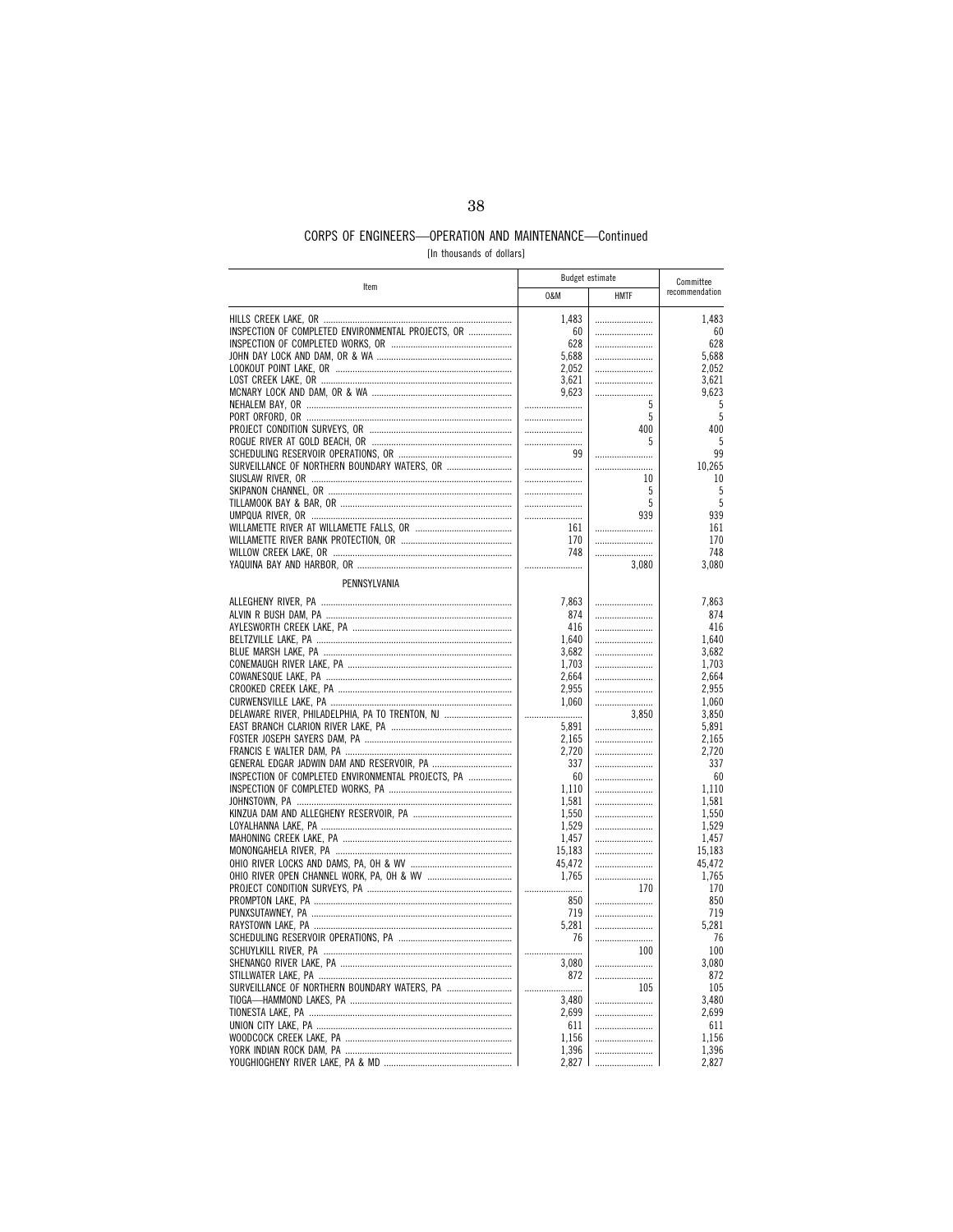[In thousands of dollars]

|                                                          | <b>Budget estimate</b> |             | Committee      |  |
|----------------------------------------------------------|------------------------|-------------|----------------|--|
| Item                                                     | 0&M                    | <b>HMTF</b> | recommendation |  |
| PUERTO RICO                                              |                        |             |                |  |
|                                                          | 134                    |             | 134            |  |
|                                                          |                        | 100         | 100            |  |
|                                                          |                        | 630         | 630            |  |
| RHODE ISLAND                                             |                        |             |                |  |
|                                                          |                        | 2,550       | 2,550          |  |
|                                                          | 2,335                  |             | 2,335          |  |
|                                                          |                        | 350         | 350            |  |
|                                                          | 134                    |             | 134            |  |
|                                                          |                        | 300         | 300            |  |
|                                                          | 1,424                  |             | 1,424          |  |
| SOUTH CAROLINA                                           |                        |             |                |  |
|                                                          | 3.487                  |             | 3.487          |  |
|                                                          |                        | 20,564      | 20,564         |  |
|                                                          |                        | 3,867       | 3,867          |  |
|                                                          | 75                     |             | 75             |  |
|                                                          |                        | 875         | 875            |  |
| SOUTH DAKOTA                                             |                        |             |                |  |
|                                                          | 9,900                  |             | 9,900          |  |
|                                                          | 345                    |             | 345            |  |
|                                                          | 260                    |             | 260            |  |
|                                                          | 12.178                 |             | 12,178         |  |
|                                                          | 356<br>827             |             | 356<br>827     |  |
|                                                          | 12.865                 |             | 12.865         |  |
|                                                          | 144                    |             | 144            |  |
| <b>TENNESSEE</b>                                         |                        |             |                |  |
|                                                          |                        |             |                |  |
|                                                          | 7,719                  |             | 7,719          |  |
|                                                          | 8,384<br>3,253         |             | 8,384<br>3,253 |  |
|                                                          | 8,571                  |             | 8,571          |  |
|                                                          | 7,828                  |             | 7,828          |  |
|                                                          | 328                    |             | 328            |  |
|                                                          | 5,623                  |             | 5,623          |  |
|                                                          | 11,491                 |             | 11,491         |  |
|                                                          | 25,952                 |             | 25,952         |  |
|                                                          |                        | 920         | 920            |  |
| <b>TEXAS</b>                                             |                        |             |                |  |
|                                                          | 1.140                  |             | 1,140          |  |
| ARKANSAS—RED RIVER BASINS CHLORIDE CONTROL—AREA VIII, TX | 1,799                  |             | 1,799          |  |
|                                                          | 2,045                  |             | 2,045          |  |
|                                                          | 4,752                  |             | 4,752          |  |
|                                                          | 4,159                  | 85          | 4,159<br>85    |  |
|                                                          | <br>3,343              |             | 3,343          |  |
|                                                          | 5.070                  |             | 5,070          |  |
|                                                          |                        | 650         | 650            |  |
|                                                          |                        | 100         | 100            |  |
|                                                          |                        | 5.050       | 5.300          |  |
|                                                          | 7,980                  |             | 7,980          |  |
|                                                          | 39                     |             | 39             |  |
|                                                          | 4.159                  |             | 4.159          |  |
|                                                          |                        | 4,700       | 4,700<br>6,630 |  |
|                                                          |                        | 6,630<br>30 | 30             |  |
|                                                          |                        | 30          | 30             |  |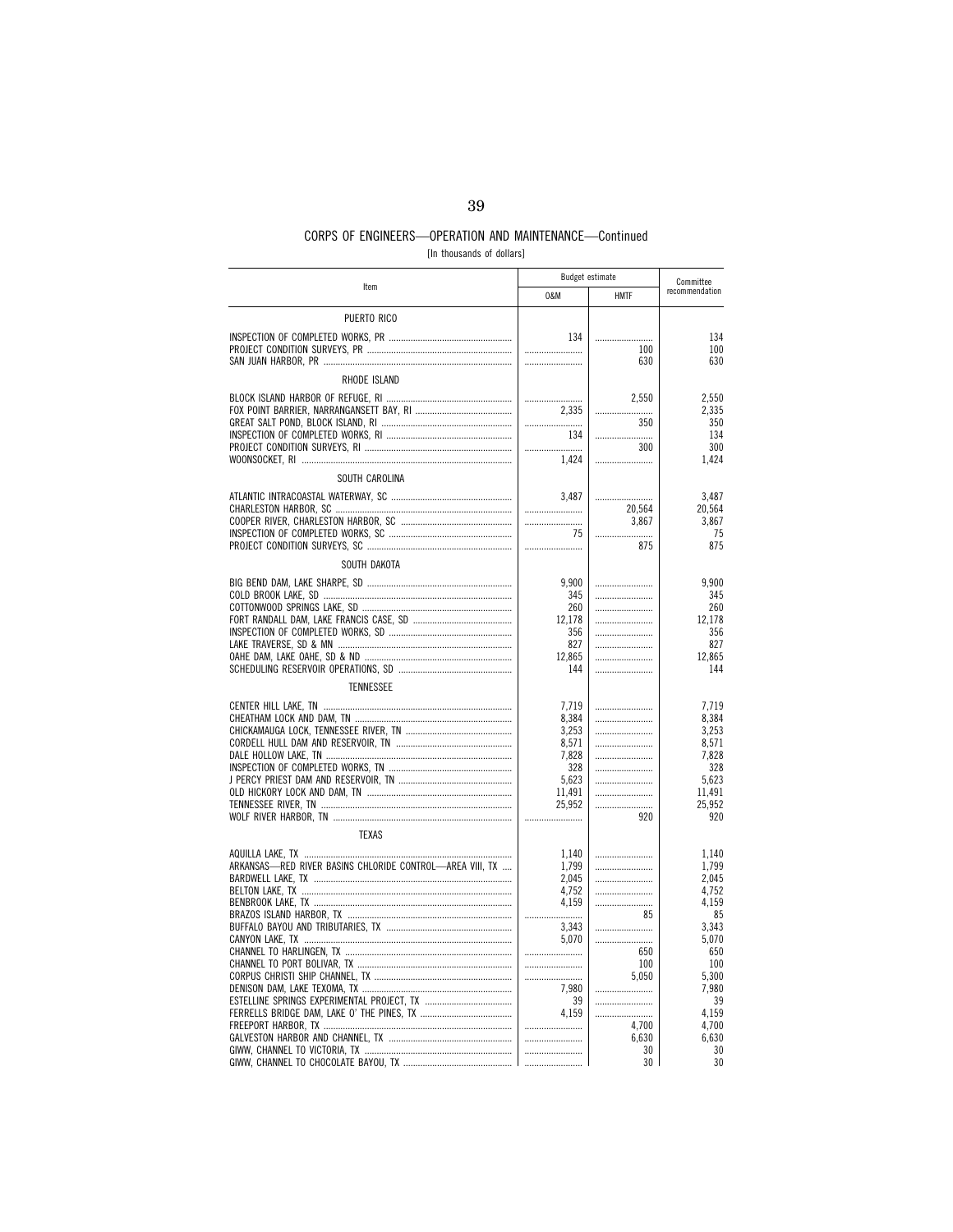[In thousands of dollars]

| Item                                                        | <b>Budget estimate</b> |             |                 |  | Committee |
|-------------------------------------------------------------|------------------------|-------------|-----------------|--|-----------|
|                                                             | 0&M                    | <b>HMTF</b> | recommendation  |  |           |
|                                                             | 6,772                  |             | 6,772           |  |           |
|                                                             | 5,185                  |             | 5,185           |  |           |
|                                                             | 25,500                 |             | 25,500          |  |           |
|                                                             | 1,619                  |             | 1,619           |  |           |
|                                                             |                        | 23.300      | 23.300          |  |           |
|                                                             | 1,657                  |             | 1,657           |  |           |
|                                                             | 1,895                  |             | 1,895           |  |           |
|                                                             | 2,645                  |             | 2,645           |  |           |
|                                                             | 280                    |             | 280             |  |           |
|                                                             | 3,932<br>7,557         | <br>        | 3,932<br>7,557  |  |           |
|                                                             |                        | 6.450       | 6.450           |  |           |
|                                                             | 2,042                  |             | 2,042           |  |           |
|                                                             | 4,231                  |             | 4,231           |  |           |
|                                                             | 2,851                  |             | 2,851           |  |           |
|                                                             | 1,397                  |             | 1,397           |  |           |
|                                                             | 2.666                  |             | 2.666           |  |           |
|                                                             |                        | 325         | 325             |  |           |
|                                                             | 2,172                  |             | 2,172           |  |           |
|                                                             |                        | 11,250      | 11.250          |  |           |
|                                                             | 8,963                  |             | 8,963           |  |           |
|                                                             | 295                    |             | 295             |  |           |
|                                                             | 4,904                  |             | 4,904           |  |           |
|                                                             | 6,621                  |             | 6,621           |  |           |
|                                                             |                        | 50          | 50              |  |           |
|                                                             | 7,582<br>5,669         |             | 7,582<br>5,669  |  |           |
|                                                             | 2,232                  |             | 2,232           |  |           |
|                                                             | 10,253                 |             | 10,253          |  |           |
|                                                             | 5,418                  |             | 5,418           |  |           |
| <b>UTAH</b>                                                 |                        |             |                 |  |           |
|                                                             | 24                     |             | 24              |  |           |
|                                                             | 477                    |             | 477             |  |           |
|                                                             |                        |             |                 |  |           |
| <b>VERMONT</b>                                              |                        |             |                 |  |           |
|                                                             | 1.434                  |             | 1.434           |  |           |
|                                                             | 174                    |             | 174             |  |           |
|                                                             | 1,171<br>739           |             | 1,171<br>739    |  |           |
|                                                             | 1,577                  |             | 1,577           |  |           |
|                                                             | 860                    |             | 860             |  |           |
|                                                             |                        |             |                 |  |           |
| <b>VIRGIN ISLANDS</b>                                       |                        |             |                 |  |           |
|                                                             | 49                     | .           | 49              |  |           |
|                                                             |                        | 50          | 50              |  |           |
| VIRGINIA                                                    |                        |             |                 |  |           |
|                                                             | 2,644                  |             | 2,644           |  |           |
|                                                             | 1,438                  |             | 1,438           |  |           |
|                                                             | 2.709                  |             | 2,709           |  |           |
| HAMPTON ROADS, NORFOLK & NEWPORT NEWS HARBOR, VA (DRIFT RE- |                        |             |                 |  |           |
|                                                             |                        | 1,500       | 1,500           |  |           |
| HAMPTON ROADS, VA (PREVENTION OF OBSTRUCTIVE DEPOSITS)      |                        | 38          | 38              |  |           |
|                                                             | 432                    |             | 432             |  |           |
|                                                             |                        | 350         | 350             |  |           |
|                                                             | 13,820<br>2,888        |             | 13,820<br>2,888 |  |           |
|                                                             |                        | 21,625      | 21,925          |  |           |
|                                                             | 848                    |             | 848             |  |           |
|                                                             | 5,520                  |             | 5,520           |  |           |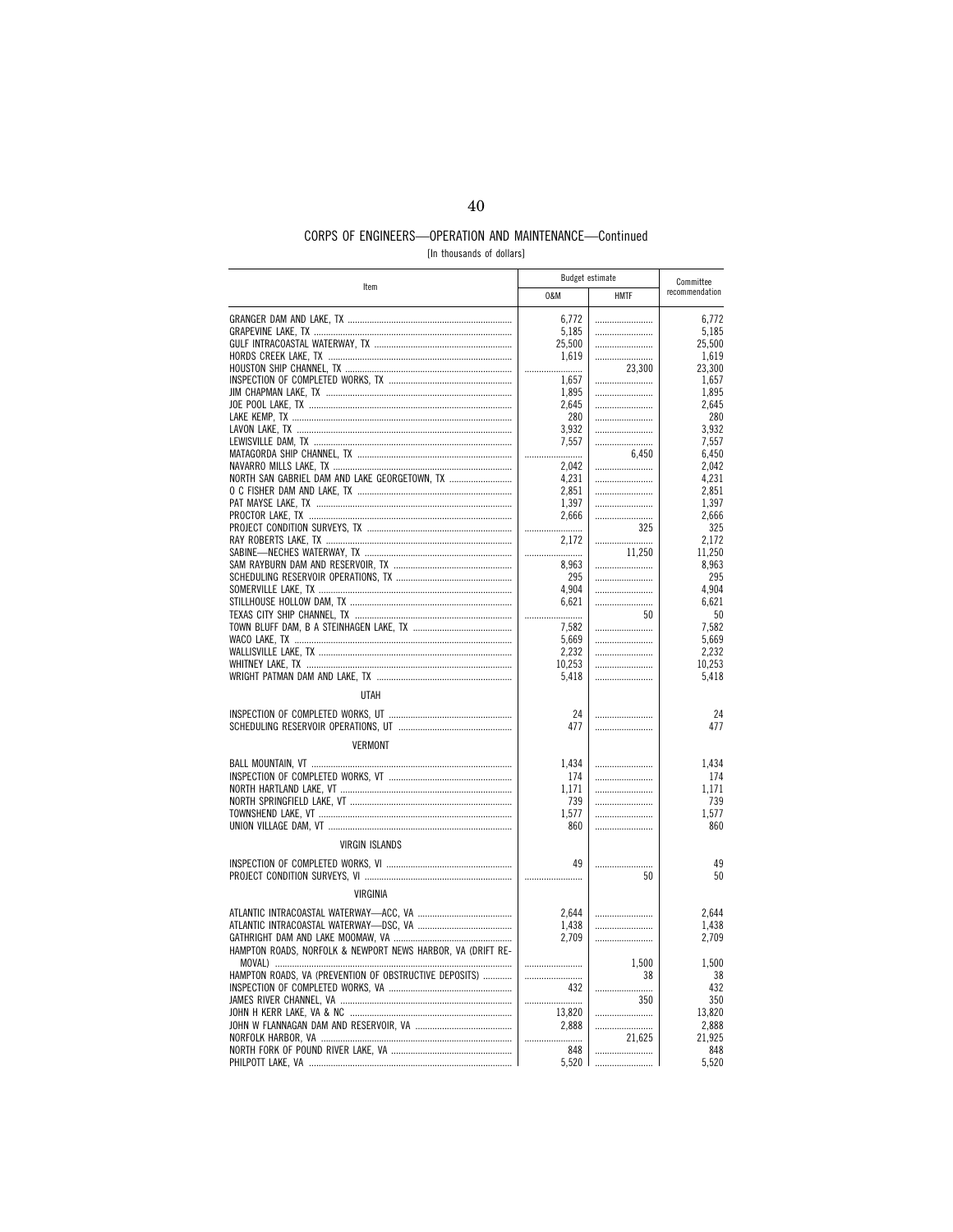[In thousands of dollars]

|                                                            | <b>Budget estimate</b> |                      | Committee            |
|------------------------------------------------------------|------------------------|----------------------|----------------------|
| Item                                                       | 0&M                    | <b>HMTF</b>          | recommendation       |
|                                                            |                        | 1,215                | 1,215                |
| WASHINGTON                                                 |                        |                      |                      |
|                                                            |                        | $\overline{c}$       | 2                    |
|                                                            | 600                    |                      | 600                  |
| COLUMBIA AND LOWER WILLAMETTE RIVERS BELOW VANCOUVER, WA & |                        |                      |                      |
|                                                            |                        | 47,220               | 47,220               |
| COLUMBIA RIVER BETWEEN CHINOOK AND SAND ISLAND, WA         |                        | 5<br>1               | 5<br>1               |
| COLUMBIA RIVER BETWEEN VANCOUVER, WA AND THE DALLES, OR    |                        | 881                  | 881                  |
|                                                            | 3.476                  |                      | 3.476                |
|                                                            |                        | 1,980                | 1,980                |
|                                                            |                        | 2<br>11,237          | 2<br>11,237          |
|                                                            | 12,680                 |                      | 12,680               |
|                                                            | 5,075                  |                      | 5,075                |
| INSPECTION OF COMPLETED ENVIRONMENTAL PROJECTS, WA         | 70                     |                      | 70                   |
|                                                            | 922                    |                      | 922                  |
|                                                            |                        | 16                   | 16                   |
|                                                            | 1.079                  | 6,987                | 1.079<br>6,987       |
|                                                            | <br>3,506              |                      | 3,506                |
|                                                            | 4,347                  |                      | 4,347                |
|                                                            | 3,430                  |                      | 3,430                |
|                                                            | 5,486                  |                      | 5,486                |
|                                                            | 135                    |                      | 135                  |
|                                                            | 6.174                  |                      | 6.174                |
|                                                            |                        | 17<br>$\overline{2}$ | 17<br>$\overline{2}$ |
|                                                            |                        | 14                   | 14                   |
|                                                            |                        | 1,046                | 1.046                |
|                                                            |                        | 1.485                | 1,485                |
|                                                            |                        | 1,673                | 1,673                |
|                                                            | 463                    |                      | 463                  |
|                                                            | 2,917                  | 1.816                | 1.816<br>2,917       |
| SURVEILLANCE OF NORTHERN BOUNDARY WATERS, WA               |                        | 80                   | 80                   |
|                                                            |                        | $\overline{c}$       | $\overline{2}$       |
|                                                            |                        | 15                   | 15                   |
|                                                            | 178                    |                      | 178                  |
|                                                            | 3,274                  |                      | 3,274                |
|                                                            |                        | 44                   | 44                   |
| <b>WEST VIRGINIA</b>                                       |                        |                      |                      |
|                                                            | 1,842                  |                      | 1,842                |
|                                                            | 4.863                  |                      | 4,863                |
|                                                            | 3,240<br>2,183         |                      | 3,240<br>2,183       |
|                                                            | 118                    |                      | 118                  |
|                                                            | 474                    |                      | 474                  |
|                                                            | 9,978                  |                      | 9,978                |
|                                                            | 29,834                 |                      | 29,834               |
|                                                            | 2,684                  |                      | 2,684                |
|                                                            | 1,811                  |                      | 1,811                |
|                                                            | 1,504<br>2,579         |                      | 1,504<br>2,579       |
|                                                            | 2,522                  |                      | 2,522                |
|                                                            | 1,693                  |                      | 1,693                |
| WISCONSIN                                                  |                        |                      |                      |
|                                                            | 829                    |                      | 829                  |
| EAU GALLE RIVER LAKE, WI                                   |                        |                      |                      |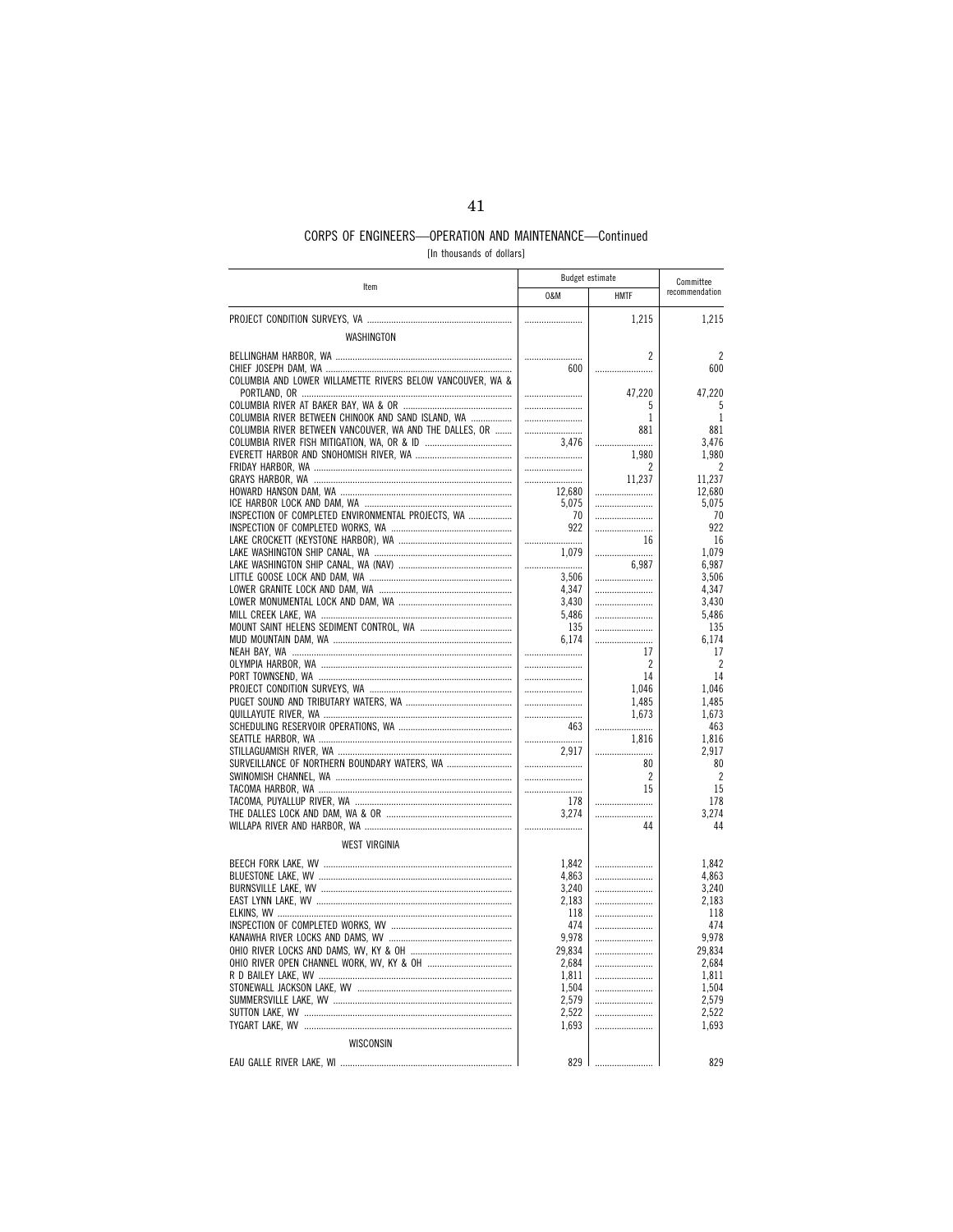[In thousands of dollars]

| Item                                                       | Budget estimate |             |                   |  | Committee |
|------------------------------------------------------------|-----------------|-------------|-------------------|--|-----------|
|                                                            | 0&M             | <b>HMTF</b> | recommendation    |  |           |
|                                                            | 4,267           |             | 4,267             |  |           |
|                                                            |                 | 3,920       | 3,920             |  |           |
|                                                            | 41              |             | 41                |  |           |
|                                                            | 18              |             | 18                |  |           |
|                                                            |                 | 2,570       | 2,570             |  |           |
|                                                            |                 | 325         | 325               |  |           |
| STURGEON BAY HARBOR AND LAKE MICHIGAN SHIP CANAL, WI       | 6               |             | 6                 |  |           |
| SURVEILLANCE OF NORTHERN BOUNDARY WATERS, WI               |                 | 200         | 200               |  |           |
| WYOMING                                                    |                 |             |                   |  |           |
| INSPECTION OF COMPLETED ENVIRONMENTAL PROJECTS, WY         | 15              |             | 15                |  |           |
|                                                            | 123             |             | 123               |  |           |
|                                                            | 588             |             | 588               |  |           |
|                                                            | 107             |             | 107               |  |           |
|                                                            |                 |             |                   |  |           |
| SUBTOTAL, PROJECTS LISTED UNDER STATES                     | 1,943,355       | 892,425     | 2,847,596         |  |           |
| <b>REMAINING ITEMS</b>                                     |                 |             |                   |  |           |
| ADDITIONAL FUNDING FOR ONGOING WORK NAVIGATION MAINTENANCE |                 |             | 25.000<br>473,952 |  |           |
|                                                            |                 |             | 50,000            |  |           |
|                                                            |                 |             | 50.000            |  |           |
| SMALL, REMOTE, OR SUBSISTENCE NAVIGATION                   |                 |             | 50,000            |  |           |
|                                                            |                 |             | 45,000            |  |           |
|                                                            | 675             |             | 675               |  |           |
| ASSET MANAGEMENT/FACILITIES AND EQUIP MAINT (FEM)          | 3,650           |             | 4,650             |  |           |
| BUDGET/MANAGEMENT SUPPORT FOR O&M BUSINESS PROGRAMS STEW-  |                 |             |                   |  |           |
|                                                            | 900             |             | 900               |  |           |
| PERFORMANCE-BASED BUDGETING SUPPORT PROGRAM                | 2,000           |             | 2,000             |  |           |
| RECREATION MANAGEMENT SUPPORT PROGRAM                      | 1,550           |             | 1,550             |  |           |
|                                                            | 322             |             | 322               |  |           |
|                                                            | 10,000          |             | 10,000            |  |           |
|                                                            | 2,700           |             | 7.975             |  |           |
|                                                            | 2,500           |             | 6,500             |  |           |
|                                                            | 1,000           |             | 1,000             |  |           |
|                                                            | 4.000           |             | 4,000             |  |           |
|                                                            |                 | 11,690      | 11,690            |  |           |
|                                                            |                 | 15,000      | 15,000            |  |           |
| DREDGING DATA AND LOCK PERFORMANCE MONITORING SYSTEM       | 1,120           |             | 1,120             |  |           |
| DREDGING OPERATIONS AND ENVIRONMENTAL RESEARCH (DOER)      | 6,450           |             | 6,450             |  |           |
| DREDGING OPERATIONS TECHNICAL SUPPORT PROGRAM (DOTS)       | 2,820           |             | 2,820             |  |           |
|                                                            | 300             |             | 300               |  |           |
|                                                            | 4,500           |             | 4,500             |  |           |
| FISH & WILDLIFE OPERATING FISH HATCHERY REIMBURSEMENT      | 5.400           |             | 5.400             |  |           |
|                                                            |                 | 795         | 795               |  |           |
|                                                            | 4,500           |             | 4,500             |  |           |
| INSPECTION OF COMPLETED FEDERAL FLOOD CONTROL PROJECTS     | 20,000          |             | 20,000            |  |           |
|                                                            | 3,900           |             | 10.500            |  |           |
|                                                            | 6,300           |             | 13,000            |  |           |
| NATIONAL DAM SAFETY PROGRAM (PORTFOLIO RISK ASSESSMENT)    | 10,000          |             | 15,000            |  |           |
| NATIONAL EMERGENCY PREPAREDNESS PROGRAM (NEPP)             | 5,500           |             | 5,500             |  |           |
|                                                            | 5,000           |             | 5,000             |  |           |
| NATIONAL (MULTIPLE PROJECT) NATURAL RESOURCES MANAGEMENT   |                 |             |                   |  |           |
|                                                            | 3,700           |             | 5,200             |  |           |
| NATIONAL PORTFOLIO ASSESSMENT FOR REALLOCATIONS            | 500             |             | 500               |  |           |
|                                                            | 3.500           |             | 3.500             |  |           |
|                                                            |                 |             | 1,500             |  |           |
| REVIEW OF NON-FEDERAL ALTERATIONS OF CIVIL WORKS           |                 |             |                   |  |           |
|                                                            | 8,500           |             | 8,500             |  |           |
|                                                            | 400 l           |             | 400               |  |           |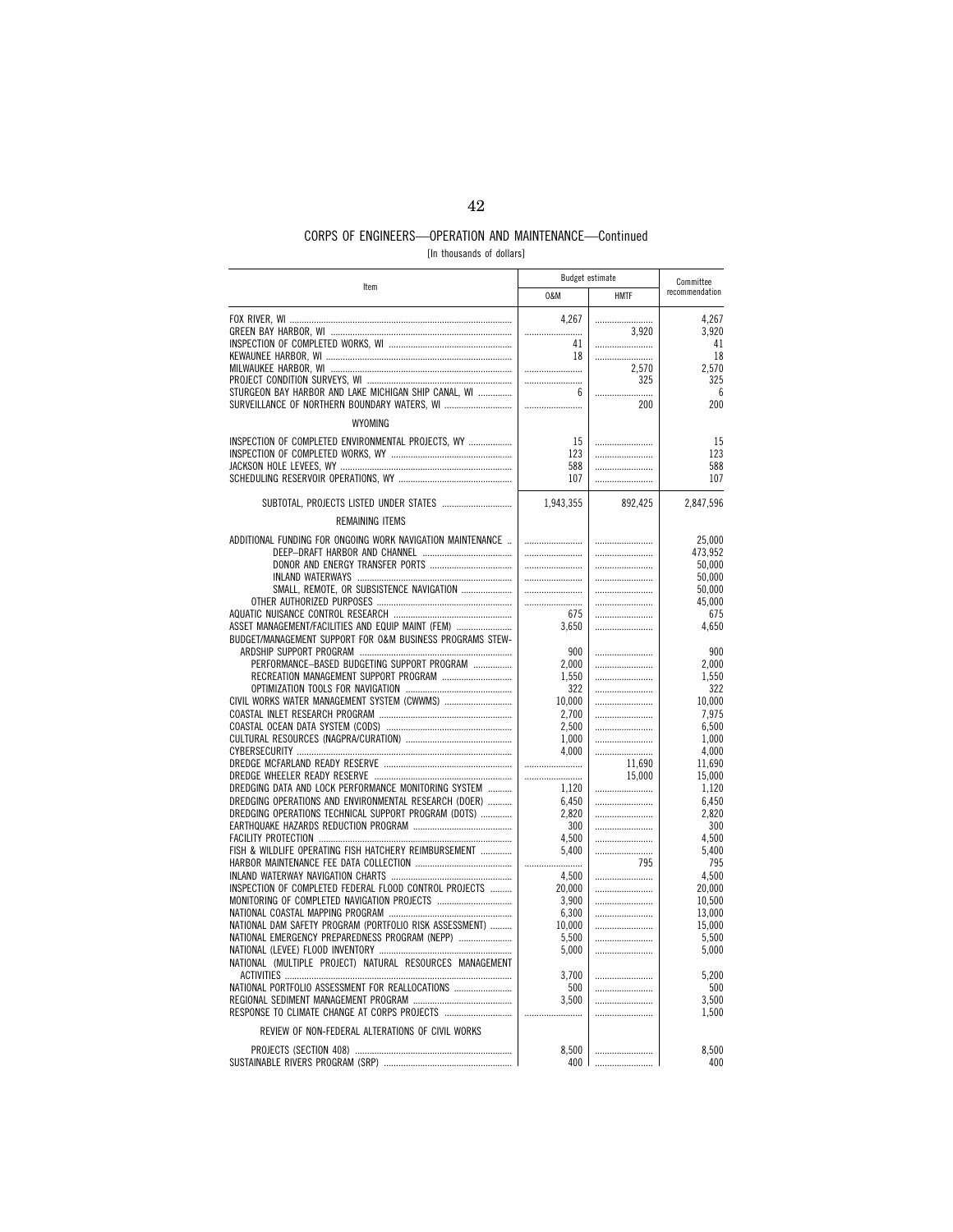## CORPS OF ENGINEERS—OPERATION AND MAINTENANCE—Continued [In thousands of dollars]

| Item                                                  | Budget estimate       |             | Committee               |
|-------------------------------------------------------|-----------------------|-------------|-------------------------|
|                                                       | 0&M                   | <b>HMTF</b> | recommendation          |
| VETERAN'S CURATION PROGRAM AND COLLECTIONS MANAGEMENT | 6.500<br>4.670<br>500 | <br><br>    | 6.500<br>4,670<br>6.500 |
|                                                       | 133.357               | 27.485      | 892.369                 |
| ACCOUNTING ADJUSTMENT                                 | 21                    |             | 35                      |
|                                                       | 2.076.733             | 919.918     | 3.740.000               |

*Coastal Inlet Research Program.—*The Committee understands that communities, infrastructure, commerce, and resources that are tied to the coastal nearshore region are all vulnerable to damage from extreme coastal events and long-term coastal change. The Committee recommends additional funding to establish a multiuniversity-led effort to identify engineering frameworks to address coastal resilience needs, to develop adaptive pathways that lead to coastal resilience, measure the coastal forces that lead to infrastructure damage and erosion during extreme storm events, and to improve coupling of terrestrial and coastal models. Funding in addition to the budget request is also recommended for the Corps to continue work with the National Oceanic and Atmospheric Administration's National Water Center on protecting the Nation's water resources.

*Debris Removal*.—Funding is recommended for debris removal activities pursuant to 33 U.S.C. 603a, as amended by the WIIN Act, with priority given to urban waterways.

*Donor and Energy Transfer Ports.—*The additional funding recommended in this account for donor and energy transfer ports shall be allocated in accordance with 33 U.S.C. 2238c. The Committee notes the Corps issued implementation guidance for section 1110 of the WIIN Act but has not completed the necessary work to execute all authorized uses for this funding. The Committee directs the Corps to fully execute subsection (c) of 33 U.S.C. 2238c within 90 days of enactment of this act.

*Emerging Harbors.—*The Committee understands that Hampton Harbor in New Hampshire qualifies as an emerging harbor. The Corps is directed to brief the Committees on Appropriation of both Houses of Congress within 30 days of enactment of this act on how the Corps prioritizes additional HMTF dollars for emerging harbors that experience unexpected levels of deterioration or are at severe risk of closing outside of their scheduled dredging cycles.

*Enhanced Options for Sand Acquisition for Beach Renourishment Projects.—*The Committee urges the Corps to provide States with guidance and recommendations to implement cost effective measures and planning for sand management.

*Isle of Shoals North and Cape Arundel Dredged Material Placement Site.—* The Cape Arundel Disposal Site in the State of Maine selected by the Department of the Army as an alternative dredged material disposal site under section 103(b) of the Marine Protection Research and Sanctuaries Act of 1972, shall remain open until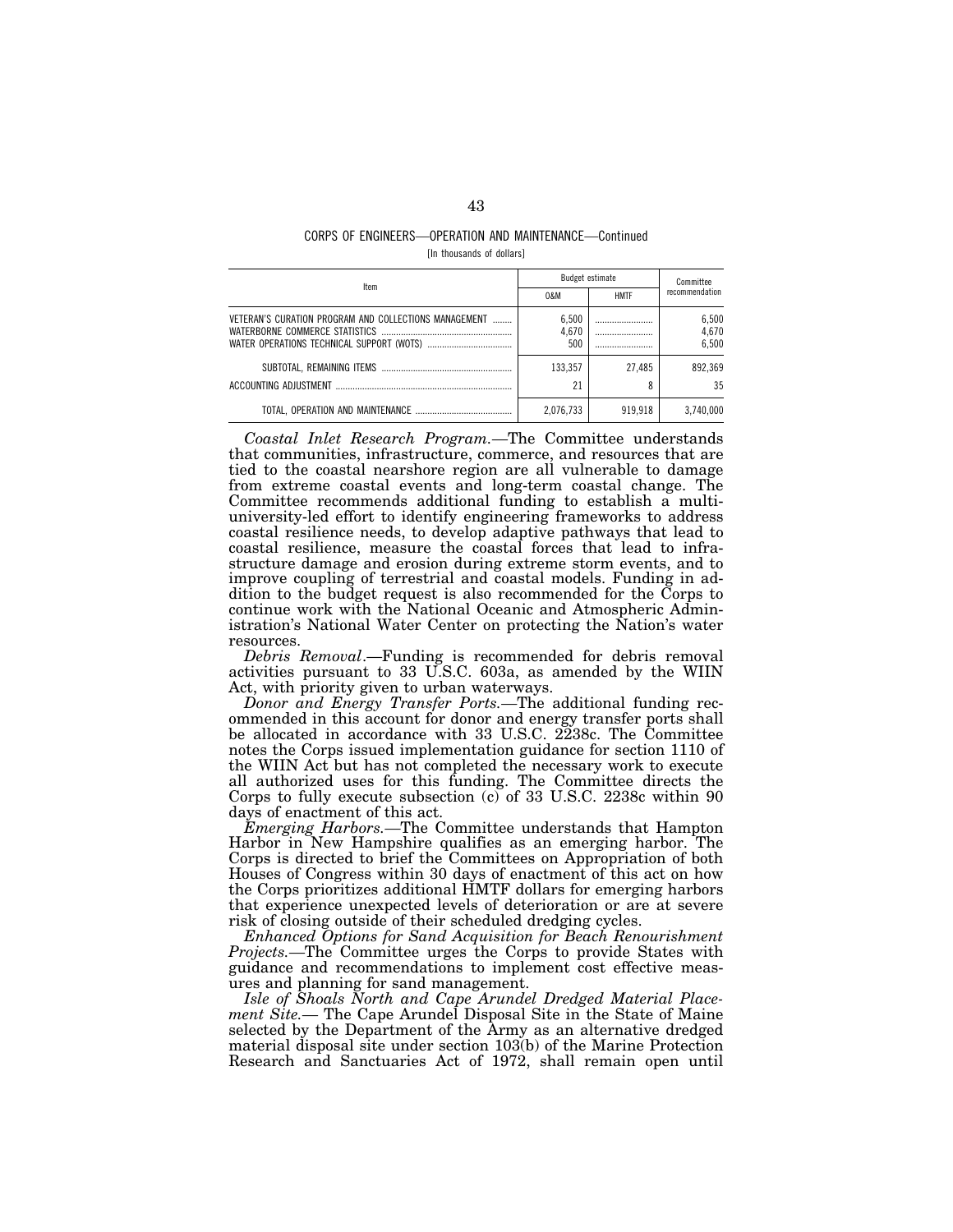April 15, 2024, until the remaining disposal capacity of the site has been utilized, or until final designation of an Ocean Dredged Material Disposal Site for southern Maine under section 102(c) of the Marine Protection Research and Sanctuaries Act of 1972, whichever first occurs, provided that the site conditions remain suitable for such purpose and that the site may not be used for disposal of more than 80,000 cubic yards from any single dredging project.

*John W. Flannagan Dam and Reservoir.—*The Committee supports efforts to optimize regional economic benefits and enhanced downstream recreation opportunities along the Russell Fork River. The Committee understands the Corps has recently completed a Section 216 Initial Appraisal for the John W. Flannagan Dam and Reservoir and found that a feasibility-level study is warranted to accommodate additional whitewater releases. The Committee urges the Corps to implement the recommendations identified in the Initial Appraisal and within the additional funds provided in this account, prioritize an optimization analysis to formulate and evaluate Federal interest in changing project operations at the John W. Flannagan Dam and Reservoir as it relates to winter drawdown to increase regional economic benefits and extend whitewater recreation opportunities.

*Kennebec River Long-Term Maintenance Dredging.—*In fiscal year 2018, Congress directed the Assistant Secretary of the Army (Civil Works), in consultation with the Navy, to submit a report to the Committees on Appropriations of both Houses of Congress, proposing a long-term plan for regular maintenance of the Kennebec River. The Committee urges the Secretary to prioritize the completion of this report. Within 90 days enactment of this act, the Secretary shall brief the Committees on Appropriations of both Houses of Congress on the status of ongoing discussions with the Navy and the identification of a long-term plan.

*Monitoring of Completed Navigation Projects—Fisheries.—*The Committee is concerned that a reduction in or elimination of navigational lock operations on the Nation's inland waterways is having a negative impact on river ecosystems, particularly the ability of a number of endangered, threatened and game fish species to migrate through waterways, particularly during critical spawning periods. The Committee is aware of preliminary research that indicates reduced lock operations on certain Corps designated low-use waterways is directly impacting migration and that there are effective means to mitigate the impacts. The Committee believes maximizing the ability of fish to use these locks to move past the dams has the potential to restore natural and historic long-distance river migrations that may well be critical to species survival. In fiscal year 2018, the Committee recommended funding to continue preliminary research on the impact of reduced lock operations on riverine fish.

The Committee understands the research underway is proving valuable and, within available funds for ongoing work, directs the Corps to continue this research at no less than the 2017 level. The goal of the continued funding is to support the ongoing research and, where appropriate, expand the work to look at ecosystem level impacts and additional waterways, lock structures, lock operation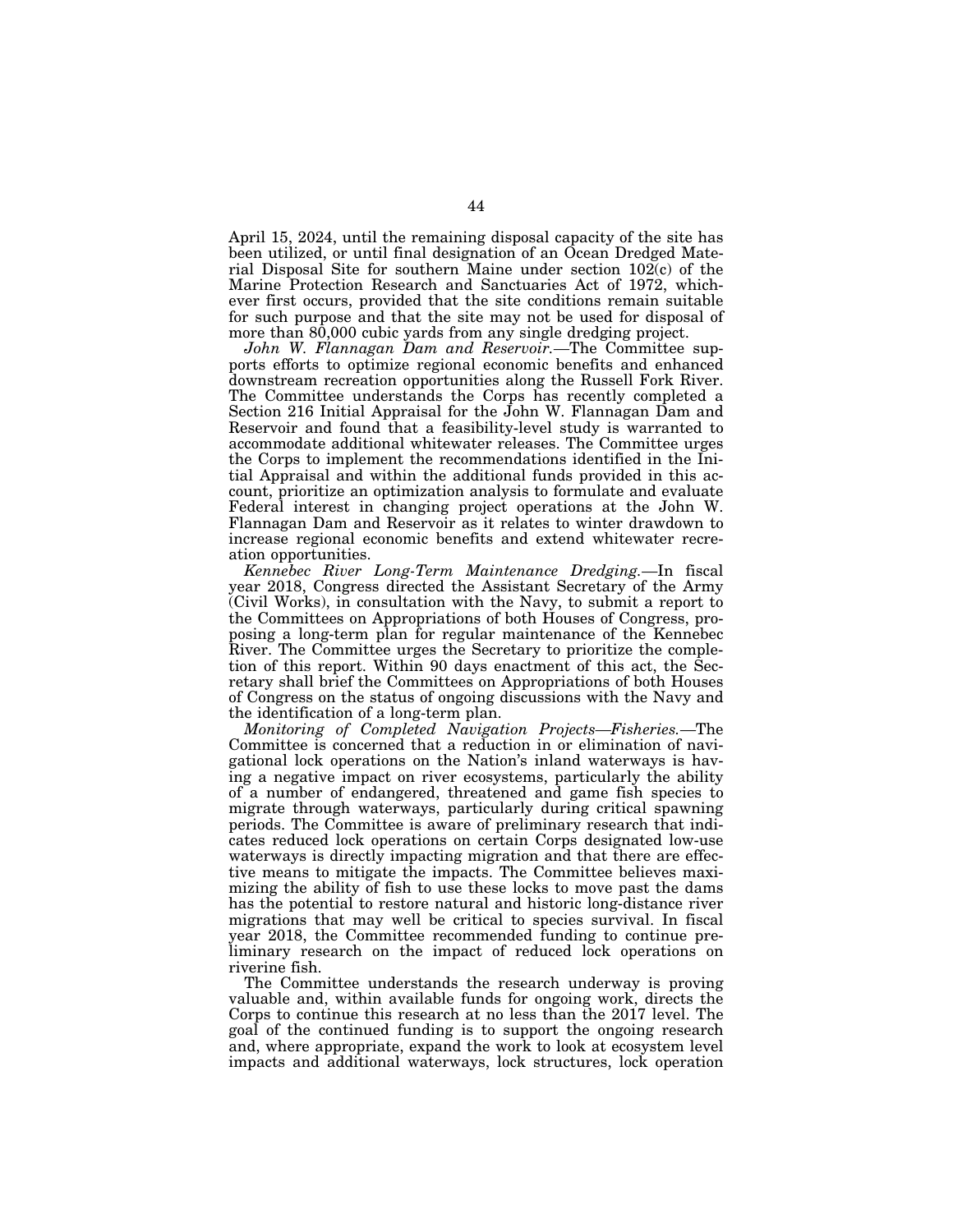methods, and fish species that will more fully inform the Corps' operations.

*Monitoring of Completed Navigation Projects-Non-Destructive*  Testing.—The Committee supports the Corps efforts to significantly improve safety, efficiency, reliability, and cost of maintaining critical and aging infrastructure, particularly post-tensioned anchorages at locks and dams along the navigable waterways and floodcontrol facilities in the United States. The Committee is also aware that innovative and technically advanced non-destructive testing [NDT] methods of inspection have been developed collaboratively by the Corps that will assist in performing this vital mission more safely and more accurately at significantly less cost than current methods. Of the funding provided in the Monitoring Completed Navigation Projects, \$600,000 shall be used to continue the validation and deployment of NDT tools, modeling, and management practices for trunnion rods on dams of interest in navigable waterways.

*Monitoring of Completed Navigation Projects-Structural Health Monitoring.—*Of the funding provided, \$4,000,000 shall be to support the structural health monitoring program to facilitate research to maximize operations, enhance efficiency, and protect asset life through catastrophic failure mitigation.

*National Dam Safety Program.—*In cooperation with the Federal Energy Regulatory Commission and the Bureau of Reclamation, the Corps is directed to conduct a comprehensive Independent External Peer Review [IEPR] of risk-informed dam safety practices in these three Federal agencies with the intent to inform improvements broadly in national dam safety practices. The Corps is directed to contract with an independent peer review organization in accordance with its current review policy and the National Academy of Science IEPR process. The IEPR shall also consider how dam safety practices are affected by human factors, as well as how risk informed analysis in other industries may be applicable to dam safety practices.

*San Rafael Channel.—*The Committee is aware that the last full dredging of the San Rafael Channel was in 2002. This lack of dredging is becoming a public safety issue as the San Rafael Police and Fire Department, who have taken over emergency services and search and rescue operations, are based in the Channel and need access and capacity for bay patrols, rescues, and other public safety activity. Given public safety concerns, the Committee urges the Corps to prioritize dredging of the San Rafael Channel.

*Soil Moisture and Snowpack Monitoring Program*.—Following the 2011 Missouri River Flood, the Government Accountability Office released a report concluding that increased soil moisture and snowpack monitoring could have mitigated the impact of the flood on communities along the Missouri River. Accordingly, WRRDA section 4003 authorized a soil moisture and snowpack monitoring program to be administered by the Corps in coordination with the National Oceanic Atmospheric Administration, the Natural Resources Conservation Service, the U.S. Geological Survey, and the Bureau of Reclamation. Section 1179 of the WIIN Act identified the Corps as the lead agency for carrying out and coordinating this monitoring program. Activities necessary to carry out soil moisture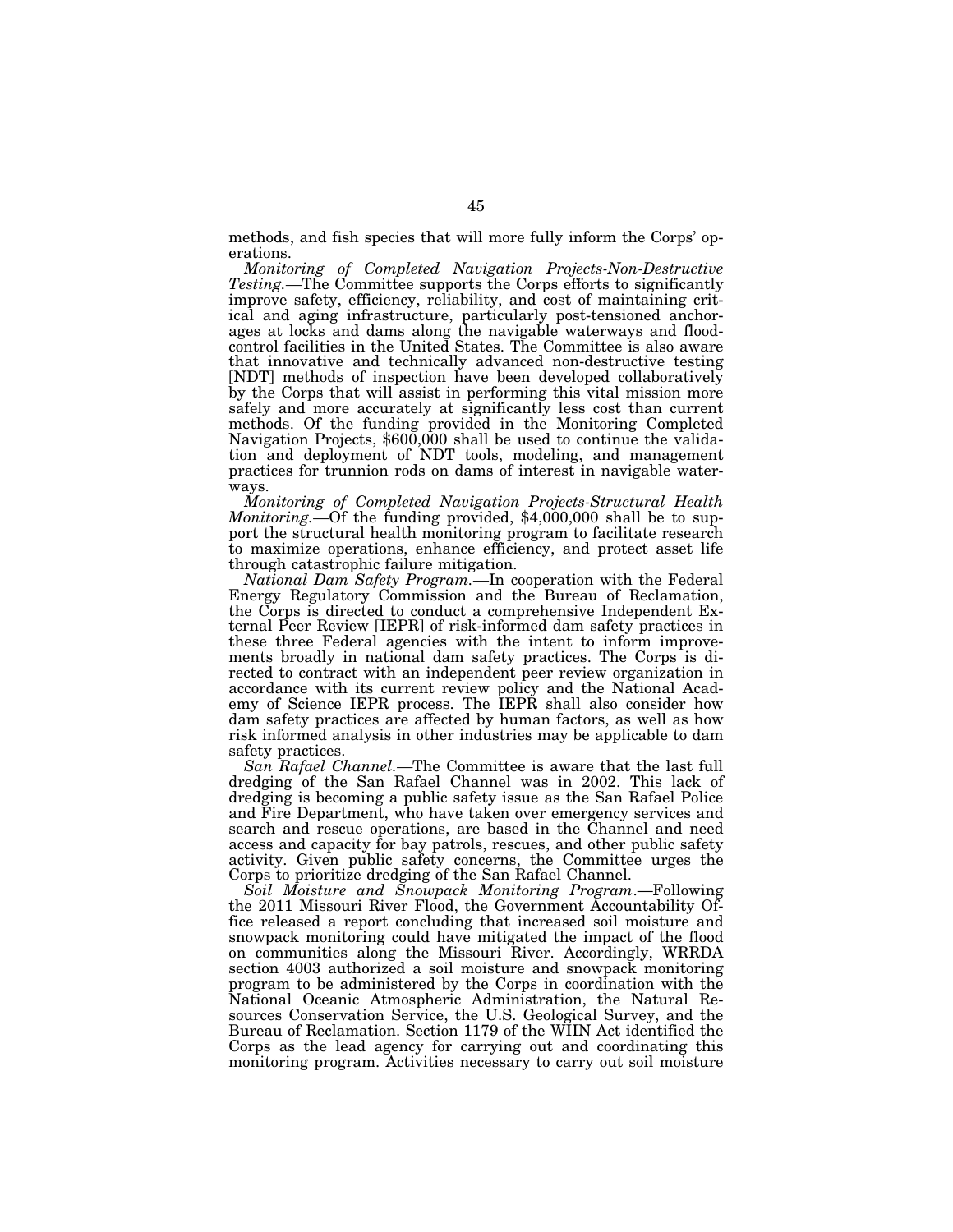and snowpack monitoring are eligible for funds provided in this account. The Corps is also encouraged to provide sufficient funding in future budget submissions for this program.

*Upper Missouri River Basin.—*The Committee recognizes the importance of recreation on Corps-owned sites across the upper Missouri River Basin and encourages the Corps to prioritize much needed repairs and other maintenance at these sites.

*Water Operations Technical Support.—*Funding in addition to the budget request is included for research into atmospheric rivers first funded in fiscal year 2015.

*WIFIA Planning and Development.—*The Water Infrastructure Finance and Innovation Act [WIFIA] is another alternative financing tool that has received strong support from many Members of Congress. The Environmental Protection Agency's WIFIA program was initiated in fiscal year 2015, but to date, the Corps has not requested funding nor provided requested information on how a corresponding program for the Civil Works program would be implemented. Therefore, the Corps again is directed to provide to the Committees on Appropriations of both Houses of Congress a detailed plan for how WIFIA would be implemented, including an estimated schedule for when funding could be used to provide loans. The Committee recommends an additional \$1,000,000 in this account to continue that effort.

*WRRDA Section 4001.—*The Committee urges the Secretary to follow through on previous direction provided by Congress to financially support the Susquehanna, Delaware, and Potomac River Basin Commissions. Congress has made clear its intent and expects the Corps to budget accordingly. The Corps is directed to brief the Committees on Appropriations of both Houses of Congress within 30 days of enactment of this act on the Federal role in the River Basin Commissions.

*WRRDA Section 6002.—*The Committee supports the Corps' performing a review of its inventory, in accordance with WRRDA section 6002, not later than 1 year after the date of enactment of this act.

*Additional Funding for Ongoing Work*.—The Committee cannot support a level of funding that does not fund operation and maintenance of our Nation's aging infrastructure sufficiently to ensure continued competitiveness in a global marketplace. Federal navigation channels maintained at only a fraction of authorized dimensions and navigation locks and hydropower facilities well beyond their design life result in economic inefficiencies and risk infrastructure failure, which can cause substantial economic losses. The Committee recommendation includes additional funds for projects and activities to enhance the Nation's economic growth and international competitiveness.

The Committee is concerned that the Administration's criteria for navigation maintenance disadvantage small, remote, or subsistence harbors and waterways from competing for scarce navigation maintenance funds. Accordingly, the Committee directs the Corps to revise the criteria used for determining which navigation maintenance projects are funded to develop a reasonable and equitable allocation under the Operation and Maintenance account. The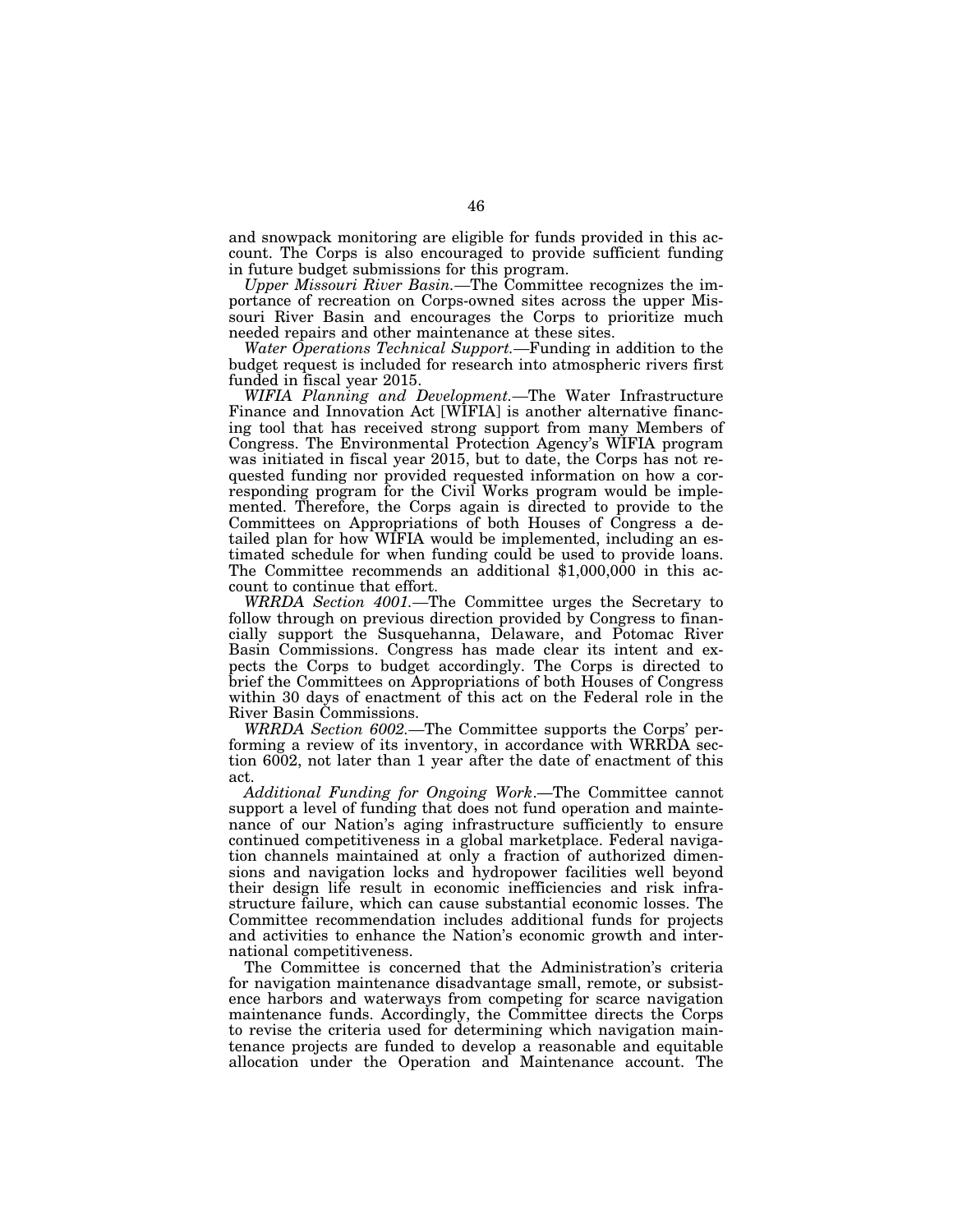Committee supports including criteria to evaluate economic impact that these projects provide to local and regional economies.

Any costs to cover administrative fees or any other efforts necessary to resolve encroachments that were the result of past land surveying errors made by the Corps shall be eligible for additional funding provided in this account.

When allocating the additional funding recommended in this account, the Corps shall consider giving priority to the following:

- —Ability to complete ongoing work maintaining authorized depths and widths of harbors and shipping channels (including small, remote, or subsistence harbors), including where contaminated sediments are present.
- —Ability to address critical maintenance backlog;
- —Presence of the U.S. Coast Guard;
- —Extent to which the work will enhance national, regional, or local economic development;
- —Extent to which the work will promote job growth or international competitiveness;
- —Number of jobs created directly by the funded activity;
- —Ability to obligate the funds allocated within the calendar year;
- —Ability to complete the project, separable element, project phase, or useful increment of work within the funds allocated; —For harbor maintenance activities,
- —Total tonnage handled;
- —Total exports;
- —Total imports;
- —Dollar value of cargo handled;
- —Energy infrastructure and national security needs served;
- —Designation as strategic seaports;
- —Lack of alternative means of freight movement; and
- —Savings over alternative means of freight movement.

# REGULATORY PROGRAM

| \$200,000,000 |
|---------------|
| 200,000,000   |
| 200,000,000   |

The Committee recommends \$200,000,000 for the Regulatory Program, the same as the budget request.

*Salton Sea.—*The Committee is concerned with the worsening air quality and habitat impacts related to Salton Sea and encourages the Corps to prioritize permitting for the Salton Sea Management Plan.

#### FORMERLY UTILIZED SITES REMEDIAL ACTION PROGRAM

| \$139,000,000 |
|---------------|
| 120,000,000   |
| 120.000.000   |

The Committee recommends \$120,000,000 for the Formerly Utilized Sites Remedial Action Program, the same as the budget request.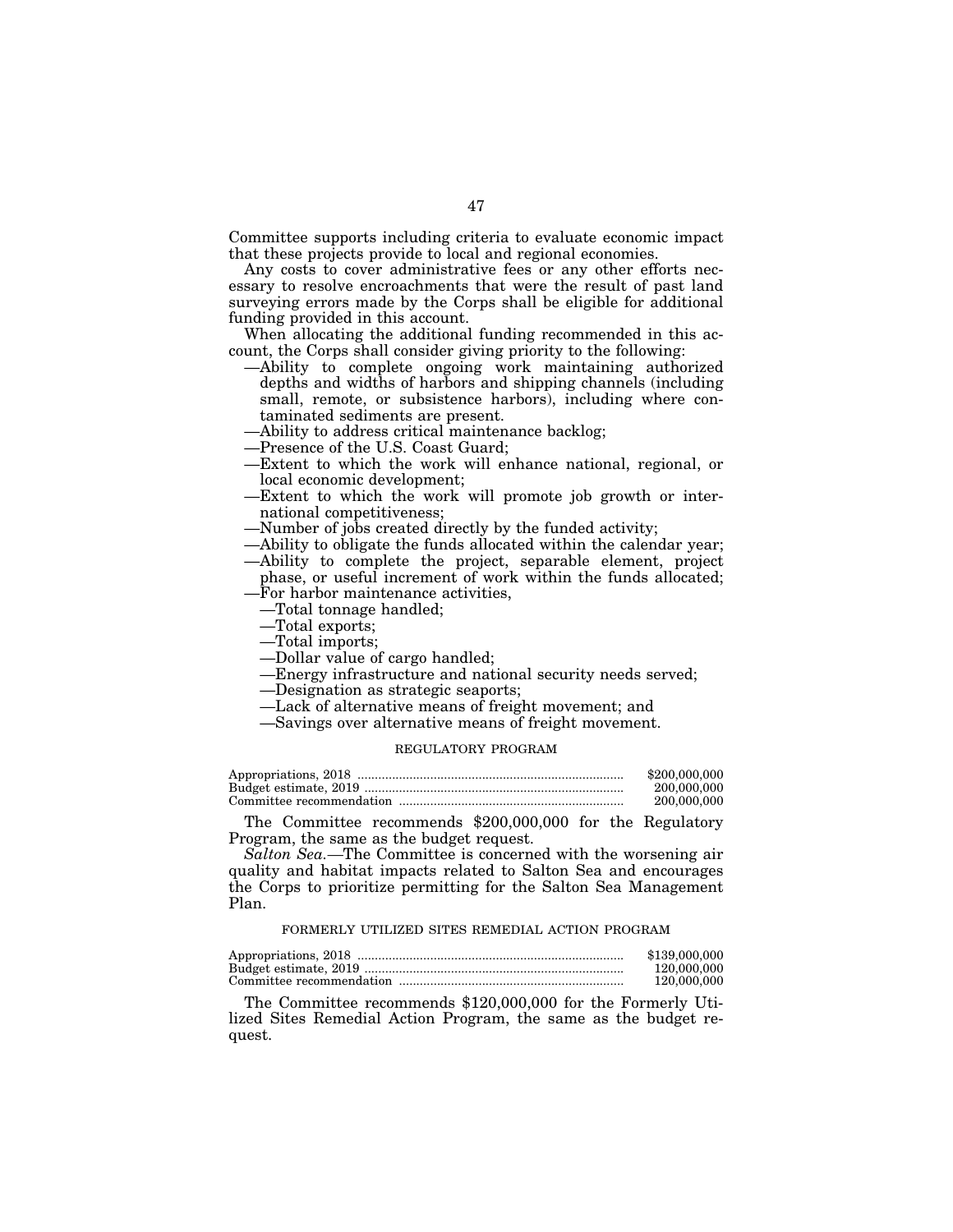#### FLOOD CONTROL AND COASTAL EMERGENCIES

| \$35,000,000 |
|--------------|
| 27,000,000   |
| 35,000,000   |

The Committee recommends \$35,000,000 for Flood Control and Coastal Emergencies, an increase of \$8,000,000 above the budget request.

#### **EXPENSES**

| \$185,000,000 |
|---------------|
| \$187,000,000 |
| 193,000,000   |

The Committee recommends \$193,000,000 for Expenses, an increase of \$6,000,000 above the budget request. This appropriation finances the expenses for the Office of the Chief of Engineers, the Division Offices, and certain research and statistical functions of the Corps. No funding is recommended for creation of an Office of Congressional Affairs.

Additional funding recommended in the Expenses account is for activities that were previously funded under Remaining Items and later migrated to the Expenses account. These include: up to \$2,000,000 annually for the executive direction and management of the Dam Safety Program, which will allow for more appropriated Construction funds to be used on dam safety activities; not less than \$2,000,000 annually to efficiently fund the Guidance Update Management Program [GUMP], providing vital up-to-date policy and technical guidance ensuring the excellence and quality of Corps Civil Works program; and not less than \$2,000,000 annually for developing a Civil Works Data Modernization Program that focuses on improving and modernizing data management systems, data system integration methods, and making data publically available.

*Deauthorizations*.—Within 90 days of enactment of this act, the Corps shall provide to the Committees on Appropriations of both Houses of Congress a list of all projects that have been deauthorized or will be deauthorized in the next two fiscal years as a result of section 1302 of the WIIN Act.

*Inventory of Corps Projects.—*Within 120 days after enactment this act, the Corps shall submit to the Committee on Appropriations of both houses of Congress an inventory of all authorized Corps studies and projects in each state. For each study and project identified, the Corps shall include by State, the specific authorization, respective mission area, remaining Federal cost to complete, and the current status.

OFFICE OF THE ASSISTANT SECRETARY OF THE ARMY (CIVIL WORKS)

| \$5,000,000 |
|-------------|
| 5.000.000   |
| 5,000,000   |

The Committee recommends \$5,000,000 for the Office of the Assistant Secretary of the Army (Civil Works), the same as the budget request.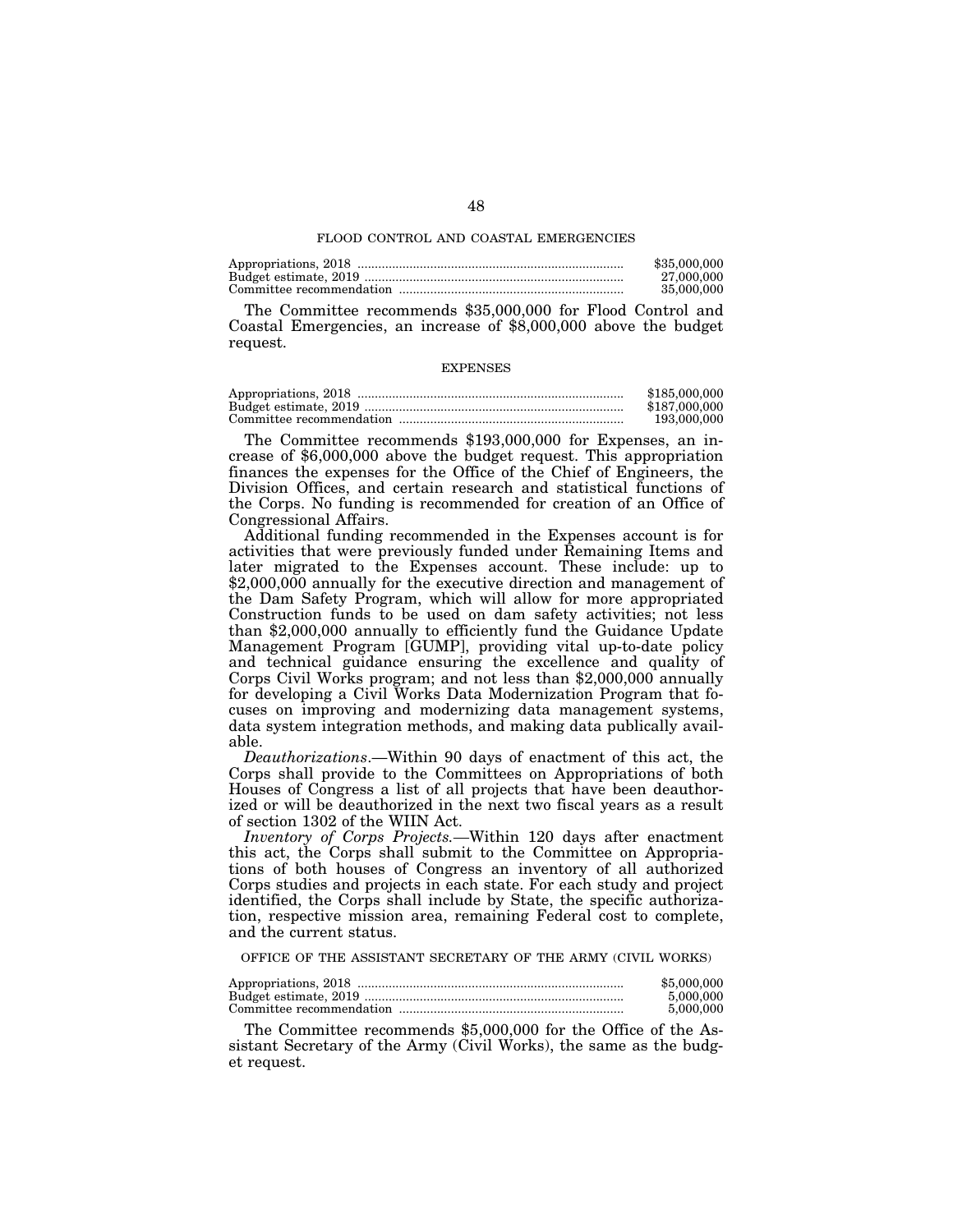The Committee counts on a timely and accessible executive branch in the course of fulfilling its constitutional role in the appropriations process. The requesting and receiving of basic, factual information is vital to maintain a transparent and open governing process. The Committee recognizes that some discussions internal to the executive branch are pre-decisional in nature and, therefore, not subject to disclosure. However, the access to facts, figures, and statistics that inform these decisions are not subject to the same sensitivity and are critical to the appropriations process. The administration needs to do more to ensure timely and complete responses to these inquiries.

# GENERAL PROVISIONS—CORPS OF ENGINEERS—CIVIL

Section 101. The bill includes a provision related to reprogramming.

Section 102. The bill includes a provision related to transfers to the Fish and Wildlife Service.

Section 103. The bill includes a provision related to open Lake disposal of dredged material.

Section 104. The bill includes a provision related to the acquisition of buoy chain.

Section 105. The bill includes a provision related to permitting for the discharge of dredged or fill material.

# TITLE II

# DEPARTMENT OF THE INTERIOR

# CENTRAL UTAH PROJECT COMPLETION ACCOUNT

| \$10,500,000 |
|--------------|
| 7.983.000    |
| 15.000.000   |

The Committee recommends \$15,000,000 for the Central Utah Project Completion Account, which includes \$898,000 for transfer to the Utah Reclamation Mitigation and Conservation Account for use by the Utah Reclamation Mitigation and Conservation Commission, \$1,398,675 for necessary expenses of the Secretary of the Interior, and up to \$1,500,000 for the Commission's administrative expenses. This allows the Department of the Interior to develop water supply facilities that will continue to sustain economic growth and an enhanced quality of life in the western States, the fastest growing region in the United States. The Committee remains committed to complete the Central Utah Project, which would enable the project to initiate repayment to the Federal Government.

# BUREAU OF RECLAMATION

# OVERVIEW OF RECOMMENDATION

The Committee recommends \$1,478,000,000 for the Bureau of Reclamation [Reclamation], an increase of \$490,983,000 above the budget request. The Committee recommendation sets priorities by supporting our Nation's water infrastructure.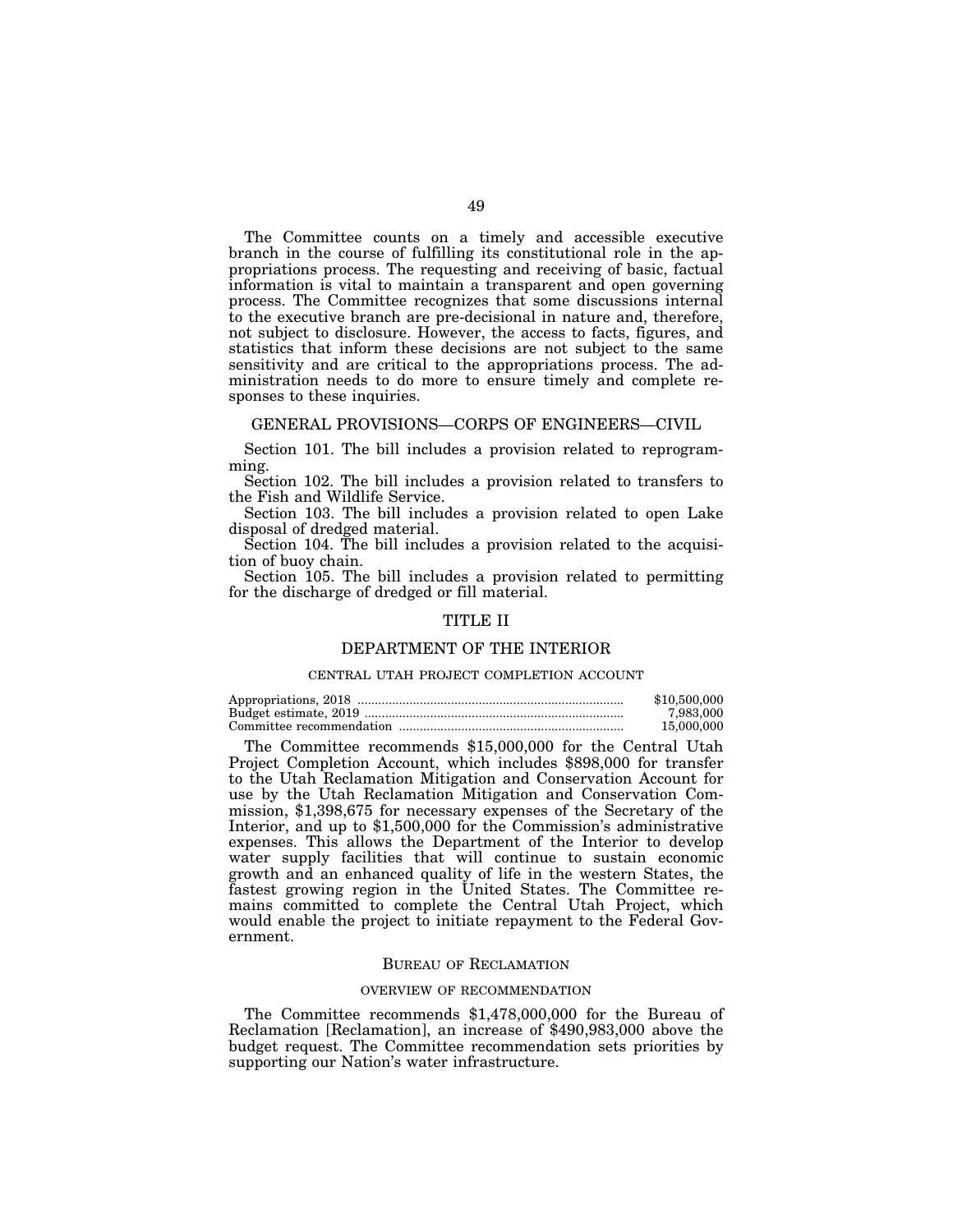## INTRODUCTION

In addition to the traditional missions of bringing water and power to the West, Reclamation continues to develop programs, initiatives, and activities that will help meet new water needs and balance the multitude of competing uses of water in the West. Reclamation is the largest wholesaler of water in the country, operating 338 reservoirs with a total storage capacity of 140 million acre-feet. Reclamation projects deliver 10 trillion gallons of water to more than 31 million people each year, and provide 1 out of 5 western farmers with irrigation water for 10 million acres of farmland that produce 60 percent of the Nation's vegetables and 25 percent of its fruits and nuts. Reclamation manages, with partners, 289 recreation sites that have 90 million visits annually.

#### FISCAL YEAR 2019 WORK PLAN

The Committee recommends funding above the budget request for Water and Related Resources. Reclamation is directed to submit a work plan, not later than 60 days after the date of enactment of this act, to the Committees on Appropriations of both Houses of Congress proposing its allocation of these additional funds. The work plan shall be consistent with the following general guidance.

- —None of the funds may be used for any item for which the Committee has specifically denied funding.
- —The additional funds are provided for ongoing studies or projects that were either not included in the budget request or for which the budget request was inadequate.
- —Funding associated with a category may be allocated to eligible studies or projects within that category.
- —Reclamation may not withhold funding from a study or project because it is inconsistent with administration policy. The Committee notes that these funds are in excess of the administration's budget request, and that administration budget metrics should not disqualify a study or project from being funded.

# REPROGRAMMING

The Committee is retaining the reprogramming legislation provided in the Energy and Water Development and Related Agencies Appropriations Act, 2018.

# DROUGHT RESILIENCY

Congress has invested approximately \$500 million over the past 4 years in drought and water supply-related activities. The Committee remains intently focused on the need for substantially increased investment in improving drought resiliency as well as in finding opportunities for agencies to combine water supply benefits with other mission priorities. In Energy and Water Development and Related Agencies Appropriations Act, 2017, the Committee began the transition from mitigating an ongoing drought in the West to preparing for the next one. The Committee continues that approach in this year's bill by recommending another \$196 million for the drought resiliency programs authorized in the WIIN Act.

The Committee directs Reclamation to continue working with the U.S. Fish and Wildlife Service, the National Marine Fisheries Serv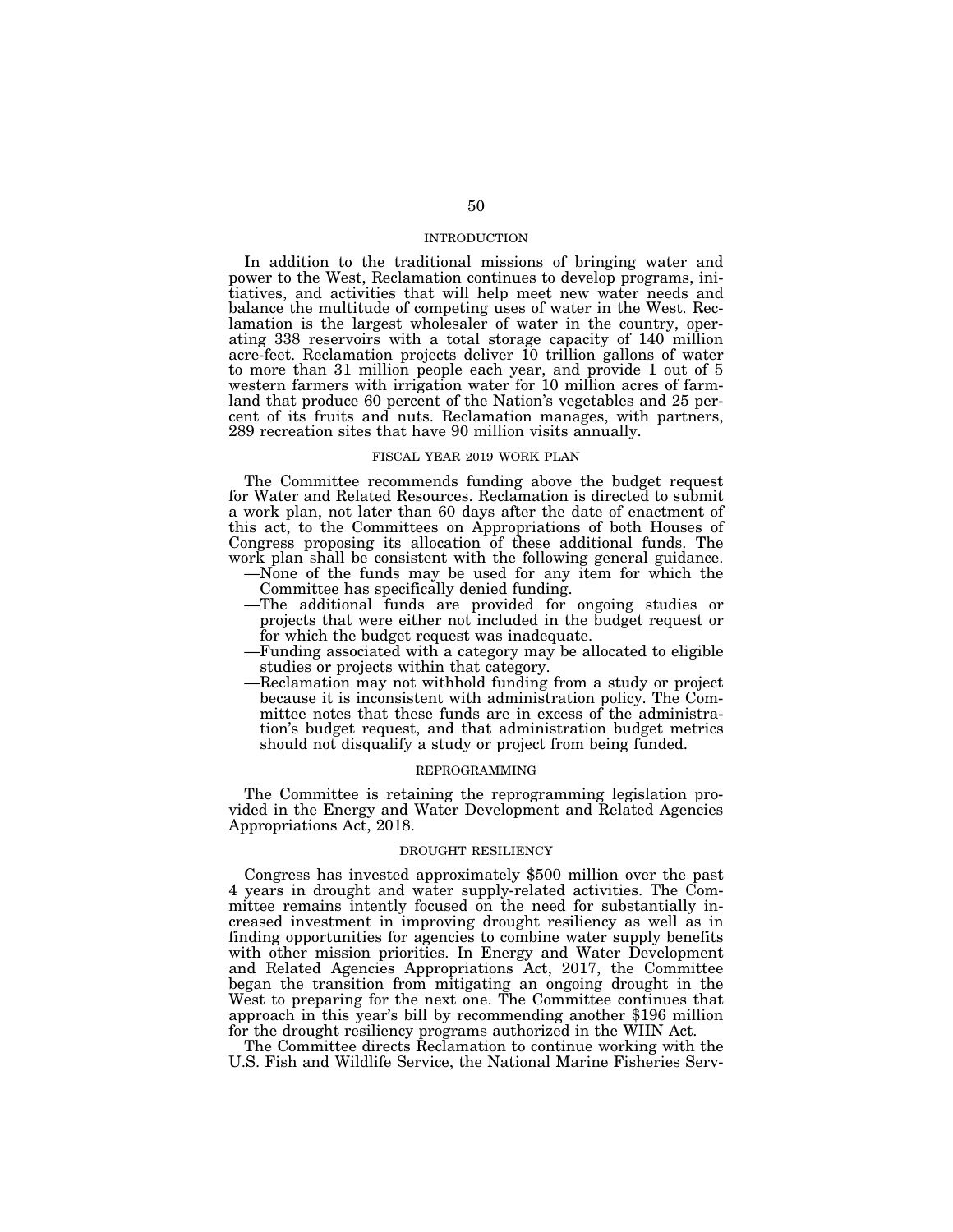ice, and relevant State agencies to undertake comprehensive, around the clock, real-time monitoring of water supply conditions and their impact on endangered species during critical periods in the winter and spring.

The Committee believes that the only answer to these chronic droughts is a combination of additional storage, substantial investments in desalination and recycling, improved conveyance, and increased efficiencies in the uses of water both for agriculture and potable purposes. As the West has consistently been the fastest growing part of the country, it is incumbent on Reclamation to lead the way in increasing the water that is available from year to year and to incentivize more efficient use of the water that is available.

#### UNMANNED AERIAL SYSTEMS

The Committee is concerned by a U.S. Immigration and Customs Enforcement bulletin published in 2017 that confidently assesses that a Chinese unmanned aerial systems [UAS] manufacturer was using its products to provide critical infrastructure data to the Chinese government. Reclamation shall immediately determine whether UAS that were the subject of the August 2017 bulletin are currently in use and report back to the Committee within 180 days. Due to the critical infrastructure funded in this bill that has an extensive national security component, any vulnerability to foreign surveillance is a serious concern to this Committee and Reclamation shall prioritize purchases of American-made UAS in the future.

## CONGRESSIONALLY DIRECTED SPENDING

The Committee did not accept or include congressionally directed spending, as defined in section 5(a) of rule XLIV of the Standing Rules of the Senate. However, the Committee has recommended additional programmatic funds above the budget request for the Water and Related Resources account. In some cases, these additional funds have been included within defined categories, as in prior years, and are described in more detail in their respective sections below.

#### WATER AND RELATED RESOURCES

| \$1,332,124,000 |
|-----------------|
| 891.017.000     |
| 1.382,000,000   |

The Committee recommends \$1,382,000,000 for Water and Related Resources, an increase of \$490,983,000 above the budget request.

# INTRODUCTION

The Water and Related Resources account supports the development, management, and restoration of water and related natural resources in the 17 western States. The account includes funds for operating and maintaining existing facilities to obtain the greatest overall level of benefits, to protect public safety, and to conduct studies on ways to improve the use of water and related natural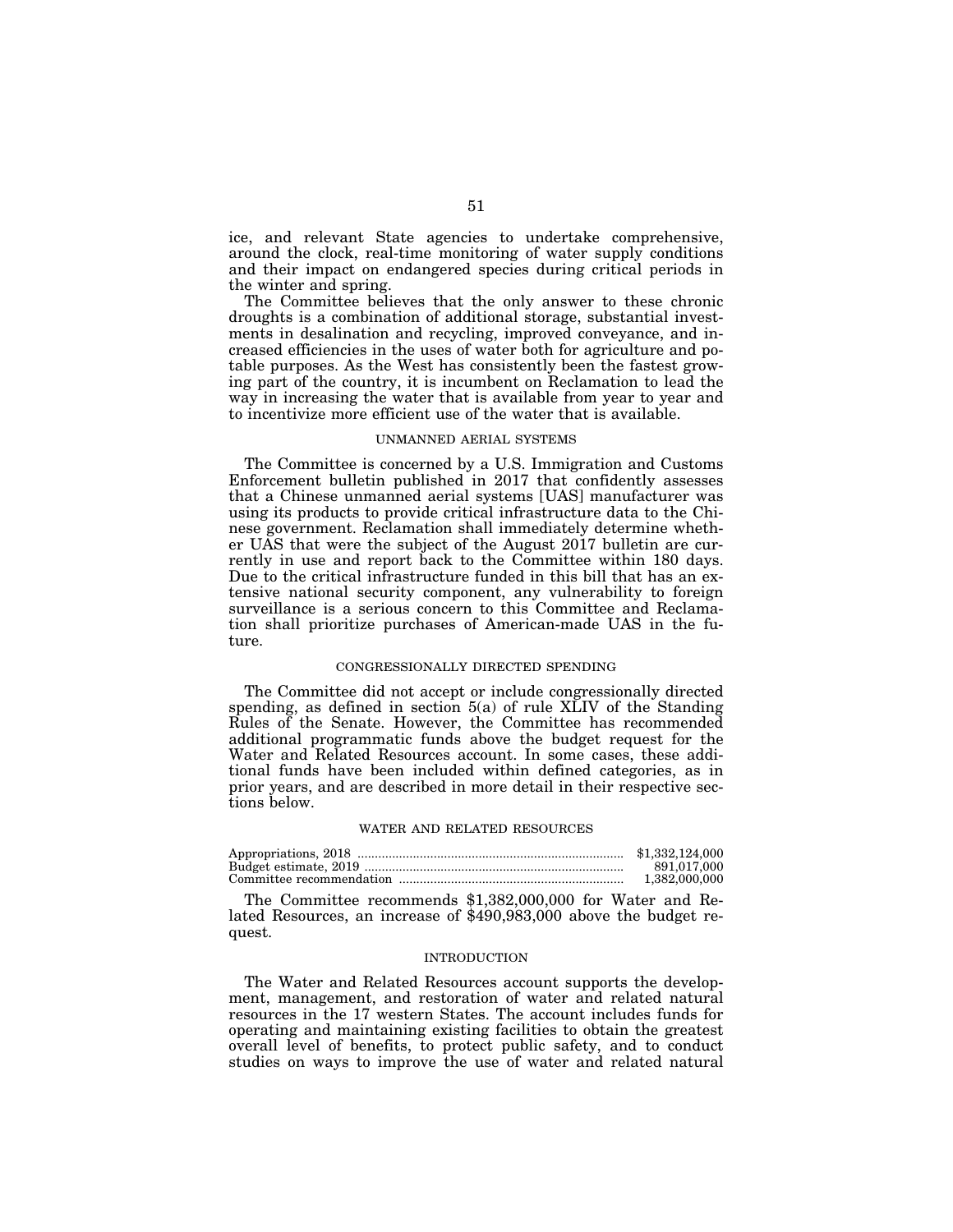resources. Work will be done in partnership and cooperation with non-federal entities and other Federal agencies.

The Committee recommends increased funding in the Water and Related Resources account on a number of line items to better allow Reclamation to address the immediate impacts of the drought.

## BUREAU OF RECLAMATION—WATER AND RELATED RESOURCES [In thousands of dollars]

| THE CHUUSAHUS UL UUHAIST |  |  |
|--------------------------|--|--|
|                          |  |  |

|                                                      | Budget estimate         |                    | Committee recommendation |                    |
|------------------------------------------------------|-------------------------|--------------------|--------------------------|--------------------|
| Project title                                        | Resources<br>management | Facilities<br>OM&R | Resources<br>management  | Facilities<br>OM&R |
| ARIZONA                                              |                         |                    |                          |                    |
| AK CHIN INDIAN WATER RIGHTS SETTLEMENT ACT           |                         |                    |                          |                    |
| PROJECT                                              |                         | 16,200             |                          | 16,200             |
| <b>COLORADO</b><br>BASIN-CENTRAL<br>RIVER<br>ARIZONA |                         |                    |                          |                    |
| COLORADO RIVER FRONT WORK AND LEVEE SYSTEM           | 6,272<br>2,303          | 648                | 6,272<br>2,303           | 648                |
|                                                      | 649                     | <br>250            | 649                      | 250                |
| SAN CARLOS APACHE TRIBE WATER SETTLEMENT ACT         |                         |                    |                          |                    |
|                                                      | 1,550                   |                    | 1.550                    |                    |
|                                                      | 1,183                   | 22,626             | 1,183                    | 22,626             |
| CALIFORNIA                                           |                         |                    |                          |                    |
|                                                      | 778                     | 790                | 778                      | 790                |
|                                                      |                         |                    |                          |                    |
| AMERICAN RIVER DIVISION, FOLSOM DAM UNIT/            |                         |                    |                          |                    |
|                                                      | 1,377                   | 8,838              | 1,377                    | 8,838              |
| AUBURN-FOLSOM SOUTH UNIT                             | 35                      | 2,184              | 35                       | 2,184              |
|                                                      | 4,812                   | 6.772              | 4,812                    | 6,772<br>2.772     |
|                                                      | 1,290                   | 2,772              | 1,290<br>1,393           | 3,324              |
| SAN JOAQUIN RIVER RESTORATION SETTLEMENT             | 1,393<br>35,000         | 3,324              | 35,000                   |                    |
| MISCELLANEOUS PROJECT PROGRAMS                       | 8,771                   | 400                | 8,771                    | 400                |
| REPLACEMENTS, ADDITIONS, AND EXTRAOR-                |                         |                    |                          |                    |
| DINARY MAINT. PROGRAM                                |                         | 17,444             |                          | 17,444             |
| SACRAMENTO RIVER DIVISION                            | 1.675                   | 495                | 1.675                    | 495                |
|                                                      | 185                     | 98                 | 185                      | 98                 |
|                                                      |                         | .                  |                          |                    |
|                                                      | 474                     | 9.460              | 474                      | 9,460              |
|                                                      | 12,291                  | 4,777              | 12,291                   | 4,777              |
| WATER AND POWER OPERATIONS                           | 3,989                   | 10,793             | 3,989                    | 10,793             |
| WEST SAN JOAQUIN DIVISION, SAN LUIS UNIT             | 3,219                   | 5,681              | 3,219                    | 5,681              |
|                                                      |                         | 873                |                          | 873                |
|                                                      | 300                     |                    | 300                      |                    |
|                                                      | 1,162<br>400            | 2,534<br>36        | 1,162<br>400             | 2,534<br>36        |
|                                                      |                         |                    |                          |                    |
| <b>COLORADO</b>                                      |                         |                    |                          |                    |
|                                                      | 612                     | 2,185              | 612                      | 2,185              |
|                                                      | 10                      | 393                | 10                       | 393                |
|                                                      | 185                     | 2,416              | 185                      | 2.416              |
|                                                      | 198                     | 13.727             | 198                      | 13.727             |
|                                                      | 50                      | 139                | 50                       | 139                |
|                                                      | 152                     | 12,424             | 152                      | 12,424             |
| FRYINGPAN-ARKANSAS PROJECT-ARKANSAS VALLEY           |                         |                    |                          |                    |
| GRAND VALLEY UNIT, CRBSCP, TITLE II                  | 506                     | 2.326              | 506                      | 2.326              |
| LEADVILLE/ARKANSAS RIVER RECOVERY PROJECT            |                         | 2,586              |                          | 2,586              |
|                                                      | 78                      | 420                | 78                       | 420                |
|                                                      |                         | 38                 |                          | 38                 |
| PARADOX VALLEY UNIT, CRBSCP, TITLE II                | 1,502                   | 2,811              | 1,502                    | 2,811              |
|                                                      | 79                      | 388                | 79                       | 388                |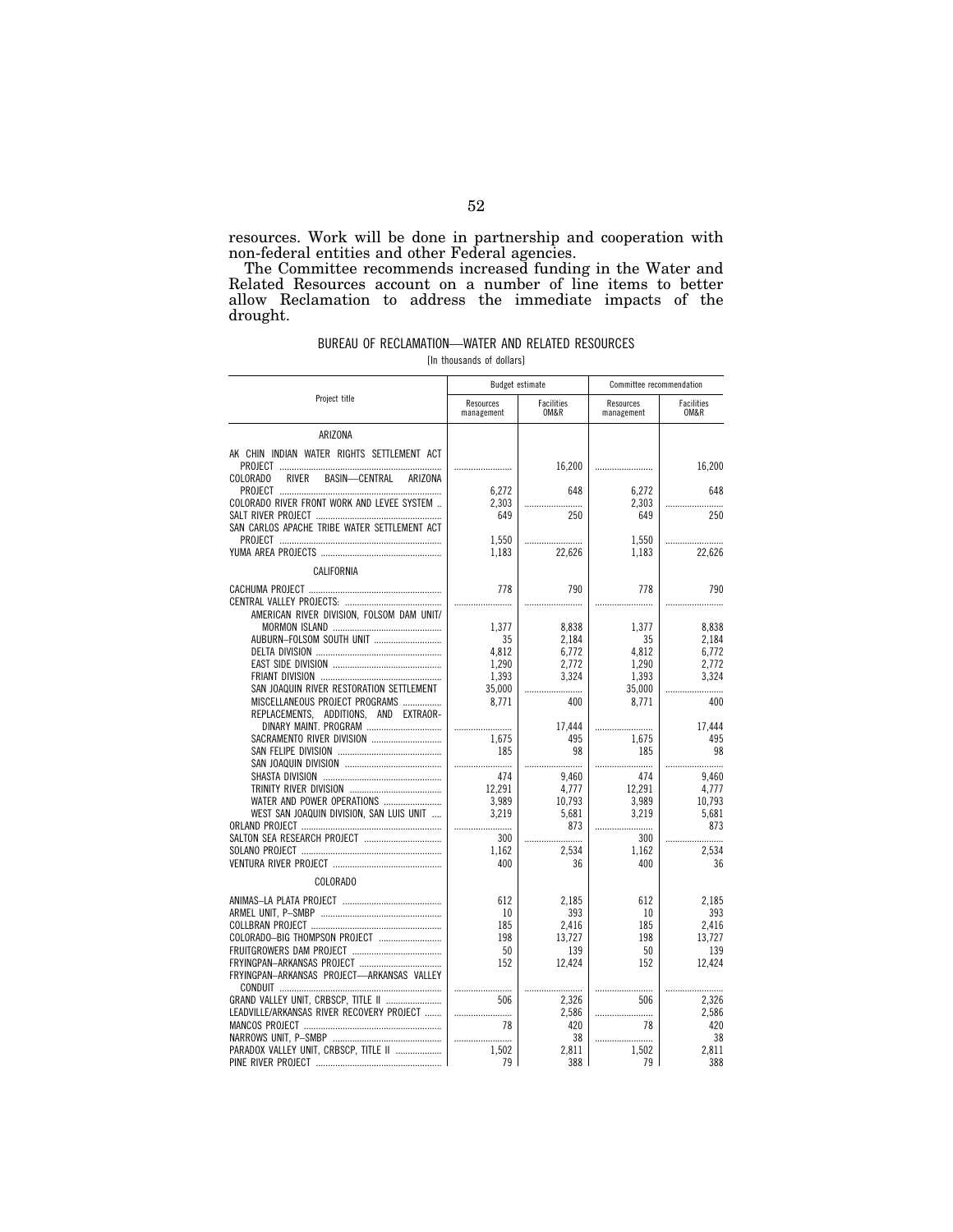# BUREAU OF RECLAMATION—WATER AND RELATED RESOURCES—Continued

| [In thousands of dollars] |  |
|---------------------------|--|
|---------------------------|--|

|                                              |                         | Budget estimate    | Committee recommendation |                    |
|----------------------------------------------|-------------------------|--------------------|--------------------------|--------------------|
| Project title                                | Resources<br>management | Facilities<br>OM&R | Resources<br>management  | Facilities<br>OM&R |
| SAN LUIS VALLEY PROJECT, CLOSED BASIN        | 118                     | 2.832              | 118                      | 2.832              |
| SAN LUIS VALLEY PROJECT, CONEJOS DIVISION    | 16                      | 34                 | 16                       | 34                 |
|                                              | 767                     | 174                | 767                      | 174                |
| UPPER COLORADO RIVER OPERATIONS PROGRAM      | 870                     |                    | 870                      |                    |
| <b>IDAHO</b>                                 |                         |                    |                          |                    |
|                                              | 3,014                   | 2,571              | 3,014                    | 2,571              |
| COLUMBIA AND SNAKE RIVER SALMON RECOVERY     |                         |                    |                          |                    |
|                                              | 19,000                  |                    | 19,000                   |                    |
|                                              | 1,383                   | 27                 | 1,383                    | 27                 |
|                                              | 2,188                   | 3.475              | 2,188                    | 3.475<br>33        |
|                                              | 14                      | 33                 | 14                       |                    |
| <b>KANSAS</b>                                |                         |                    |                          |                    |
|                                              | 44                      | 481                | 44                       | 481                |
|                                              | 331                     | 935                | 331                      | 935                |
|                                              | 39                      | 535                | 39                       | 535                |
|                                              | 71                      | 3.402              | 71                       | 3.402              |
|                                              |                         | 102                |                          | 102                |
|                                              | 17                      | 446                | 17                       | 446                |
|                                              | 16                      | 481                | 16                       | 481                |
| WICHITA PROJECT-CHENEY DIVISION              | 88                      | 403                | 88                       | 403                |
| <b>MONTANA</b>                               |                         |                    |                          |                    |
|                                              | 238                     | 5.009              | 238                      | 5,009              |
|                                              | 59                      | 666                | 59                       | 666                |
| FORT PECK RESERVATION / DRY PRAIRIE RURAL    |                         |                    |                          |                    |
|                                              | 4.731                   |                    | 4,731                    |                    |
|                                              | 5                       | 166                | 5                        | 166                |
|                                              |                         | 434                |                          | 434                |
|                                              | 7                       | 46                 | 7                        | 46                 |
|                                              | 91                      | 1,508              | 91                       | 1,508              |
|                                              | 716<br>447              | 30                 | 716<br>447               | 30<br>1.467        |
|                                              | 1,047                   | 1,467<br>117       | 1,047                    | 117                |
| ROCKY BOYS/NORTH CENTRAL MT RURAL WATER SYS- |                         |                    |                          |                    |
|                                              | 3,984                   |                    | 3,984                    |                    |
|                                              | 52                      | 268                | 52                       | 268                |
|                                              | 22                      | 8,939              | 22                       | 8,939              |
| NEBRASKA                                     |                         |                    |                          |                    |
|                                              |                         |                    |                          |                    |
|                                              | 69                      | 131                | 69                       | 131                |
| FRENCHMAN-CAMBRIDGE UNIT, P-SMBP             | 372                     | 1,964              | 372                      | 1,964              |
|                                              | 13<br>93                | 98                 | 13<br>93                 | 98<br>140          |
|                                              |                         | 140                |                          |                    |
| NEVADA                                       |                         |                    |                          |                    |
|                                              | 4,992                   | 4,859              | 4,992                    | 4,859              |
| LAKE TAHOE REGIONAL DEVELOPMENT PROGRAM      | 115                     |                    | 115                      |                    |
| LAKE MEAD /LAS VEGAS WASH PROGRAM            | 700                     |                    | 700                      |                    |
| <b>NEW MEXICO</b>                            |                         |                    |                          |                    |
|                                              | 2.551                   | 1,300              | 2,551                    | 1,300              |
| EASTERN NEW MEXICO RURAL WATER SUPPLY        | .                       | .                  | .                        | .                  |
|                                              | 12,634                  | 10,885             | 12,634                   | 10,885             |
|                                              | 1,860                   | 5,074              | 1,860                    | 5,074              |
|                                              | 1,000                   |                    | 1,000                    |                    |
|                                              | 15                      | 16                 | 15                       | 16                 |
| NORTH DAKOTA                                 |                         |                    |                          |                    |
| DICKINSON UNIT, P-SMBP                       |                         | 449                |                          | 449                |
|                                              |                         |                    |                          |                    |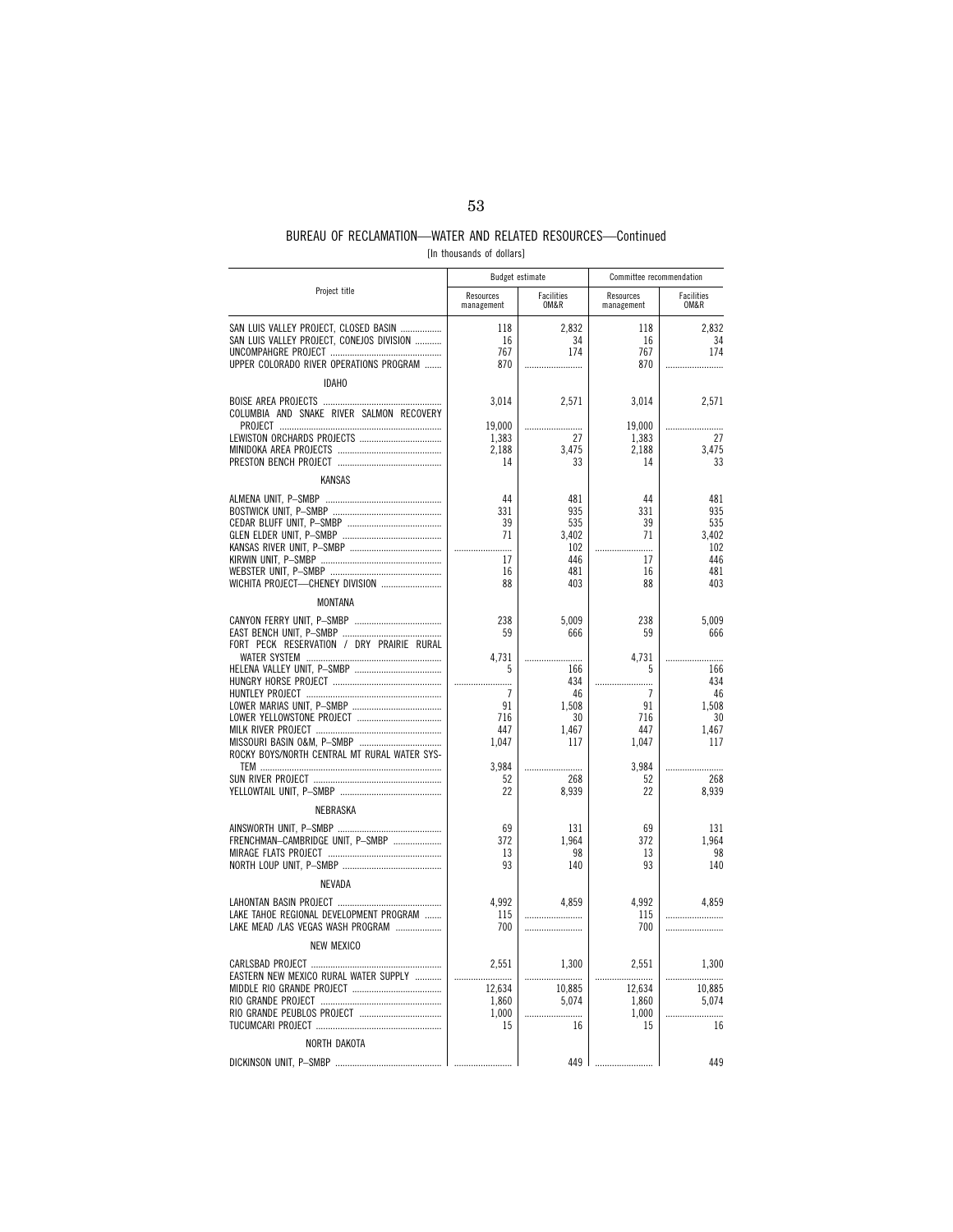# BUREAU OF RECLAMATION—WATER AND RELATED RESOURCES—Continued

| [In thousands of dollars] |  |  |
|---------------------------|--|--|
|---------------------------|--|--|

|                                              |                         | Budget estimate    | Committee recommendation |                    |
|----------------------------------------------|-------------------------|--------------------|--------------------------|--------------------|
| Project title                                | Resources<br>management | Facilities<br>OM&R | Resources<br>management  | Facilities<br>OM&R |
| GARRISON DIVERSION UNIT, P-SMBP              | 9,221                   | 12,284             | 9,221                    | 12,284             |
| OKLAHOMA                                     | 82                      | 1,326              | 82                       | 1,326              |
|                                              | 66                      | 183                | 66                       | 183                |
|                                              | 124                     | 835                | 124                      | 835                |
|                                              | 34                      | 673                | 34                       | 673                |
|                                              | 72                      | 310                | 72                       | 310                |
|                                              | 240                     | 1,093              | 240                      | 1,093              |
|                                              | 57                      | 555                | 57                       | 555                |
| OREGON                                       |                         |                    |                          |                    |
|                                              | 268                     | 457                | 268                      | 457                |
|                                              | 386                     | 189                | 386                      | 189                |
|                                              | 471                     | 216                | 471                      | 216                |
|                                              | 13,755                  | 3,745              | 13,755                   | 3,745              |
| ROGUE RIVER BASIN PROJECT, TALENT DIVISION   | 1,774<br>177            | 615<br>216         | 1.774<br>177             | 615<br>216         |
|                                              | 572                     | 2,549              | 572                      | 2,549              |
| SOUTH DAKOTA                                 |                         |                    |                          |                    |
|                                              | 130                     | 688                | 130                      | 688                |
|                                              | 385                     | 836                | 385                      | 836                |
|                                              | 198                     | 720                | 198                      | 720                |
| LEWIS AND CLARK RURAL WATER SYSTEM           | 100                     |                    | 100                      |                    |
| MID-DAKOTA RURAL WATER PROJECT               |                         | 15                 |                          | 15                 |
|                                              |                         | 13,475             |                          | 13,475             |
|                                              | 37                      | 73                 | 37                       | 73<br>79           |
|                                              |                         | 79<br>208          |                          | 208                |
|                                              | 153                     | 466                | 153                      | 466                |
| <b>TEXAS</b>                                 |                         |                    |                          |                    |
|                                              | 37                      | 13                 | 37                       | 13                 |
|                                              | 57                      | 88                 | 57                       | 88                 |
| LOWER RIO GRANDE WATER RESOURCES CONSERVA-   |                         |                    |                          |                    |
|                                              | 50                      |                    | 50                       |                    |
|                                              | 107                     | 869                | 107                      | 869                |
|                                              | 37                      | 594                | 37                       | 594                |
| <b>UTAH</b>                                  |                         |                    |                          |                    |
|                                              | 90                      | 197                | 90                       | 197                |
|                                              | 19                      | 105                | 19                       | 105                |
|                                              | 50<br>286               | 104<br>224         | 50<br>286                | 104<br>224         |
|                                              | 1,191                   | 512                | 1,191                    | 512                |
|                                              | 59                      | 13                 | 59                       | 13                 |
|                                              | 253                     | 99                 | 253                      | 99                 |
|                                              | 751                     | 46                 | 751                      | 46                 |
|                                              | 1,082                   | 959                | 1,082                    | 959                |
|                                              | 100                     | 198                | 100                      | 198                |
| WASHINGTON                                   |                         |                    |                          |                    |
|                                              | 4,436                   | 8,473              | 4,436                    | 8,473              |
|                                              | 329                     | 138                | 329                      | 138                |
|                                              | 744                     | 6,083              | 744                      | 6,083              |
| YAKIMA RIVER BASIN WATER ENHANCEMENT PROJECT | 13,200                  |                    | 13,200                   |                    |
| WYOMING                                      |                         |                    |                          |                    |
| BOYSEN UNIT, P-SMBP                          | 191                     | 1,893              | 191                      | 1,893              |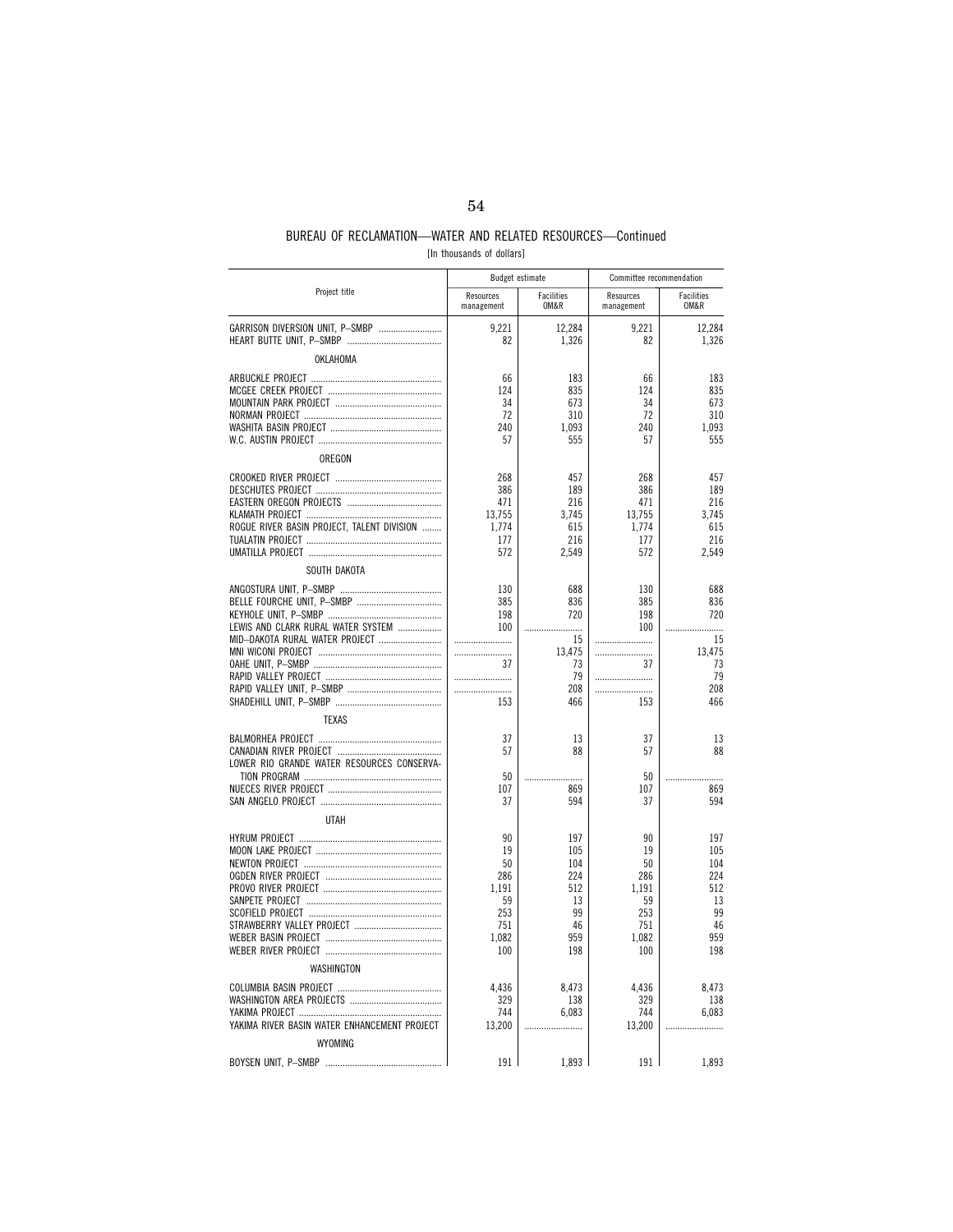# BUREAU OF RECLAMATION—WATER AND RELATED RESOURCES—Continued

| [In thousands of dollars] |  |
|---------------------------|--|
|---------------------------|--|

|                                                |                         | <b>Budget estimate</b> | Committee recommendation |                    |
|------------------------------------------------|-------------------------|------------------------|--------------------------|--------------------|
| Project title                                  | Resources<br>management | Facilities<br>OM&R     | Resources<br>management  | Facilities<br>OM&R |
| BUFFALO BILL DAM, DAM MODIFICATION, P-SMBP     | 33                      | 2,764                  | 33                       | 2,764              |
|                                                | 68                      | 4,047                  | 68                       | 4,047              |
|                                                | 78                      | 1,209                  | 78                       | 1,209              |
|                                                | 72                      | 5,437                  | 72                       | 5,437              |
|                                                | 6                       | 99                     | 6                        | 99                 |
|                                                |                         |                        | 8                        |                    |
|                                                | 8                       | 580                    | 34                       | 580                |
|                                                | 34                      | 761                    |                          | 761                |
|                                                |                         |                        |                          |                    |
| SUBTOTAL, ITEMS UNDER STATES                   | 207,939                 | 293,656                | 207,939                  | 293,656            |
| REMAINING ITEMS                                |                         |                        |                          |                    |
| ADDITIONAL FUNDING FOR ONGOING WORK RURAL      |                         |                        | 86,500                   |                    |
| FISH PASSAGE AND FISH SCREENS                  |                         |                        | 10,000                   |                    |
| WATER CONSERVATION AND DELIVERY<br>            |                         |                        | 241,844                  |                    |
| ENVIRONMENTAL RESTORATION AND COMPLI-          |                         |                        |                          |                    |
|                                                |                         |                        |                          |                    |
| FACILITIES OPERATION, MAINTENANCE, AND RE-     |                         |                        | 40,000                   |                    |
|                                                |                         |                        |                          | 4,000              |
| COLORADO RIVER BASIN SALINITY CONTROL PROJECT, |                         |                        |                          |                    |
|                                                | 1,934                   | 13,519                 | 1,934                    | 13,519             |
| COLORADO RIVER BASIN SALINITY CONTROL PROJECT, |                         |                        |                          |                    |
|                                                | 6,000                   |                        | 6,000                    | .                  |
| COLORADO RIVER STORAGE PROJECT (CRSP), SEC-    |                         |                        |                          |                    |
|                                                | 3,513                   | 6,397                  | 3,513                    | 6,397              |
| COLORADO RIVER STORAGE PROJECT (CRSP), SEC-    |                         |                        |                          |                    |
|                                                | 3,347                   |                        | 3,347                    |                    |
| COLORADO RIVER WATER QUALITY IMPROVEMENT       |                         |                        |                          |                    |
|                                                | 940                     |                        | 940                      |                    |
| DAM SAFETY PROGRAM DEPARTMENT OF THE INTE-     |                         |                        |                          |                    |
|                                                |                         | 1,300                  |                          | 1,300              |
| INITIATE SAFETY OF DAMS CORRECTIVE ACTION      |                         | 66,500                 |                          | 66,500             |
| SAFETY EVALUATION OF EXISTING DAMS             |                         | 20,284                 |                          | 20,284             |
| EMERGENCY PLANNING & DISASTER RESPONSE PRO-    |                         |                        |                          |                    |
|                                                |                         | 1,300                  |                          | 1,300              |
| ENDANGERED SPECIES RECOVERY IMPLEMENTATION     |                         |                        |                          |                    |
|                                                |                         |                        |                          |                    |
|                                                | 19,152                  |                        | 19,152                   |                    |
| ENVIRONMENTAL PROGRAM ADMINISTRATION           | 1.844                   |                        | 1,844                    |                    |
| EXAMINATION OF EXISTING STRUCTURES             |                         | 9,123                  |                          | 9,123              |
|                                                | 2,000                   |                        | 2,000                    |                    |
| INDIAN WATER RIGHTS SETTLEMENTS AAMODT LITIGA- |                         |                        |                          |                    |
|                                                | 8,301                   |                        | 8,301                    |                    |
|                                                | 10,000                  |                        | 10,000                   |                    |
|                                                | 12,772                  |                        | 12,772                   |                    |
|                                                | 68,932                  | 671                    | 68,932                   | 671                |
| LAND RESOURCES MANAGEMENT PROGRAM              | 10,684                  |                        | 10,684                   |                    |
| LOWER COLORADO RIVER OPERATIONS PROGRAM        | 31,176                  |                        | 31,176                   |                    |
| MISCELLANEOUS FLOOD CONTROL OPERATIONS         |                         | 980                    | .                        | 980                |
| NATIVE AMERICAN AFFAIRS PROGRAM                | 10,571                  |                        | 12,425                   |                    |
| NEGOTIATION & ADMINISTRATION OF WATER MAR-     |                         |                        |                          |                    |
|                                                | 2,462                   |                        | 2,462                    |                    |
| OPERATION & PROGRAM MANAGEMENT                 | 1,204                   | 2,437                  | 1,204                    | 2,437              |
|                                                | 2,193                   | 307                    | 2,193                    | 307                |
|                                                |                         | 206                    |                          | 206                |
| PUBLIC ACCESS AND SAFETY PROGRAM               | 600                     |                        | 600                      |                    |
| RECLAMATION LAW ADMINISTRATION                 | 2,148                   |                        | 2,148                    |                    |
| RECREATION & FISH & WILDLIFE PROGRAM ADMINIS-  |                         |                        |                          |                    |
|                                                | 6,497                   |                        | 6,497                    |                    |
| RESEARCH AND DEVELOPMENT:                      |                         |                        |                          |                    |
| DESALINATION AND WATER PURIFICATION PRO-       |                         |                        |                          |                    |
| GRAM                                           | 1,753                   | 1,150                  | 18,653                   | 1,150              |
|                                                |                         |                        |                          |                    |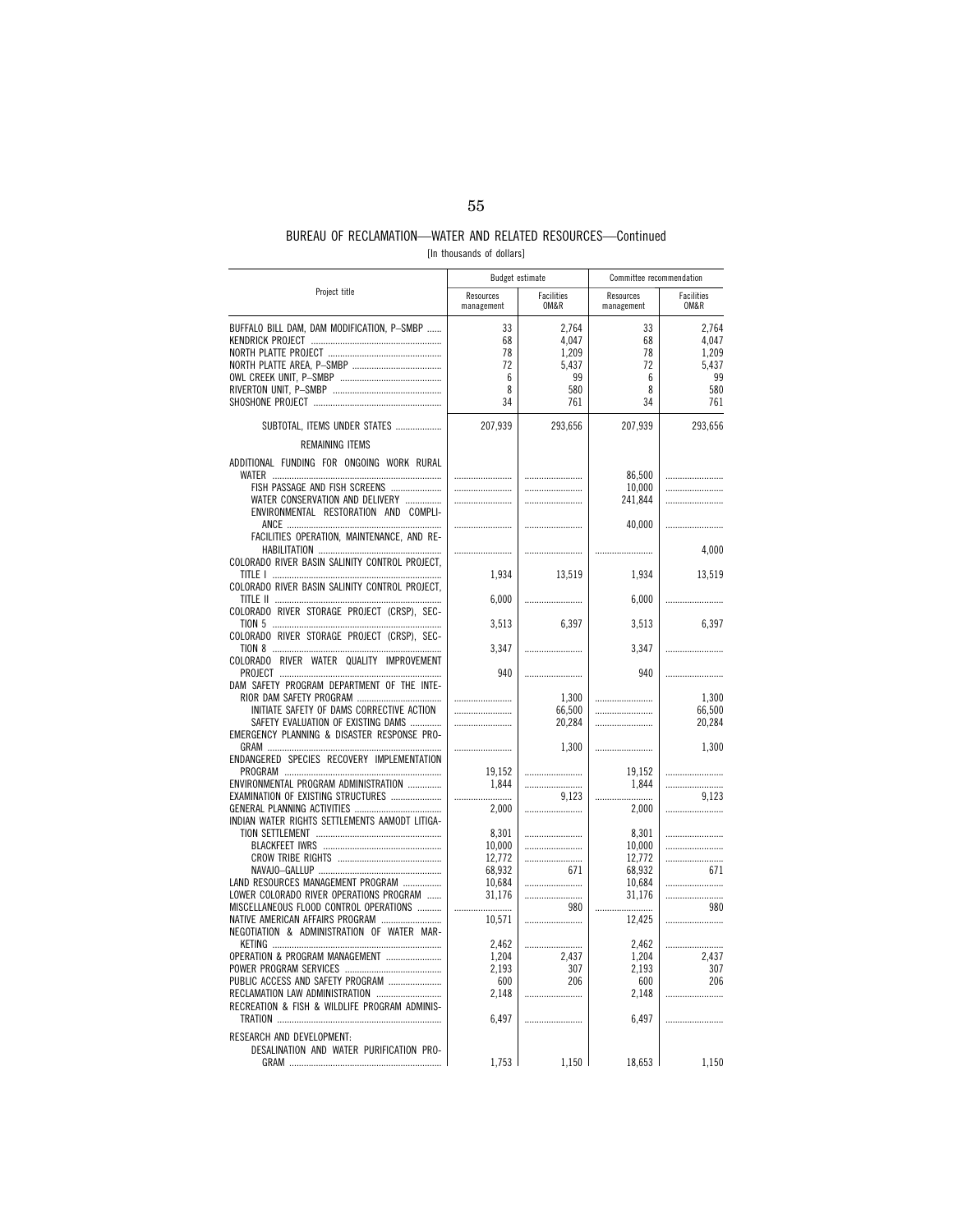## BUREAU OF RECLAMATION—WATER AND RELATED RESOURCES—Continued [In thousands of dollars]

|                                                                                                                      | Budget estimate         |                           | Committee recommendation |                           |
|----------------------------------------------------------------------------------------------------------------------|-------------------------|---------------------------|--------------------------|---------------------------|
| Project title                                                                                                        | Resources<br>management | <b>Facilities</b><br>OM&R | Resources<br>management  | <b>Facilities</b><br>OM&R |
| SCIENCE AND TECHNOLOGY PROGRAM<br>UNITED STATES/MEXICO BORDER ISSUES-TECHNICAL                                       | 11.014                  | 26.220                    | 16.765                   | 26.220                    |
|                                                                                                                      | 90                      |                           | 90                       |                           |
| WATERSMART PROGRAM WATERSMART GRANTS                                                                                 | 10.000                  |                           | 34.000                   |                           |
| WATER CONSERVATION FIELD SERVICES PRO-                                                                               |                         |                           |                          |                           |
|                                                                                                                      | 1.750                   |                           | 4,179                    |                           |
| COOPERATIVE WATERSHED MANAGEMENT                                                                                     | 250                     |                           | 2,250                    |                           |
|                                                                                                                      | 2.000                   |                           | 5,200                    |                           |
| DROUGHT<br>RESPONSE<br><b>COMPREHENSIVE</b><br>$\alpha$<br>DROUGHT PLANS<br>TITLE XVI WATER RECLAMATION & REUSE PRO- | 2.901                   |                           | 4,000                    |                           |
|                                                                                                                      | 3.000                   |                           | 54,406                   |                           |
| SUBTOTAL, REMAINING ITEMS                                                                                            | 239.028                 | 150.394                   | 726,011                  | 154.394                   |
| <b>UNDERFINANCING</b>                                                                                                |                         |                           |                          |                           |
|                                                                                                                      | 446.967                 | 444.050                   | 933.950                  | 448.050                   |

*Anadromous Fish Screen Program*.—The Committee is concerned that insufficient resources are being devoted to completing work on the last two remaining priority unscreened diversions on the Sacramento River, both of which have been specifically identified as priorities in the California Natural Resources Agency Sacramento Valley Salmon Resiliency Strategy. The Committee strongly urges Reclamation to allocate sufficient resources from within available funds to complete the screening of these high priority diversions.

*Arkansas Valley Conduit.—*The Committee understands Reclamation has proactively worked over the past year to identify cost savings by using existing locally owned facilities. Despite receiving appropriations since 2009 and the project being in its final phase, the fiscal year 2019 budget request includes no funding for this Conduit, jeopardizing the clean drinking water supply to rural Southeastern Colorado. The Committee further understands that the project could incur a delay cost of 3 percent, costing taxpayers more than \$1,000,000 to achieve the same results. The Committee urges Reclamation to prioritize additional funding to build and maintain critical infrastructure in rural communities across the Nation.

*Aquifer Recharge*.—The Committee is aware that many States have implemented new methods of recharging aquifers for increased water storage and drought mitigation. The Committee directs Reclamation to work closely with project beneficiaries to identify and resolve any barriers to aquifer recharge projects when appropriate, while utilizing full authority to prioritize funds for ongoing projects through completion.

*CALFED Water Storage Feasibility Studies.—*In testimony before the Subcommittee, the Commissioner of Reclamation asserted that the agency would complete feasibility studies for the Sites and Temperance Flat reservoirs by the end of August 2018 and would complete the feasibility study for the Los Vaqueros reservoir by No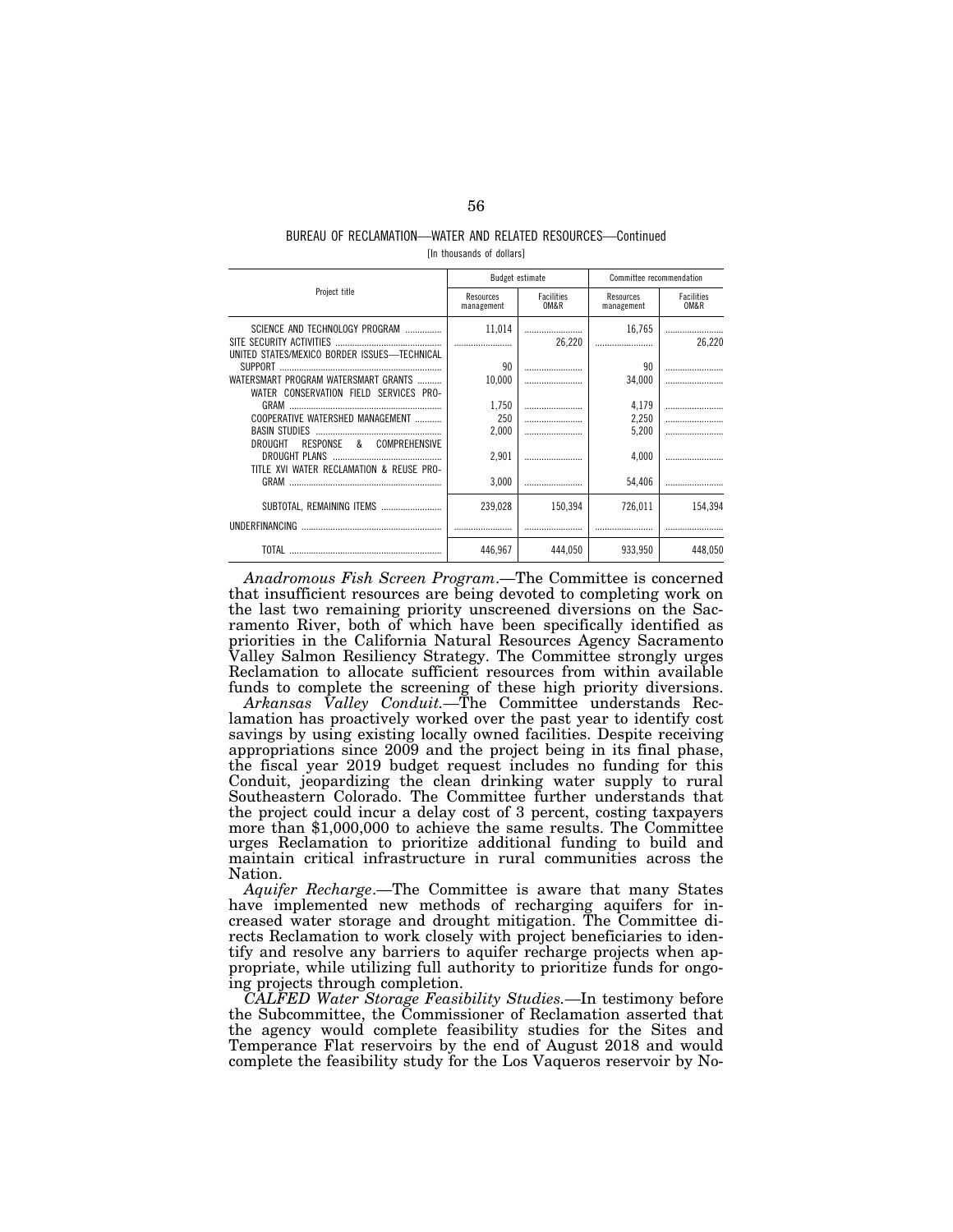vember 2018. The Committee notes that these studies have taken more than 15 years and expects Reclamation to take such steps as are necessary to ensure that each of these studies is completed as soon as possible.

*Columbia Basin Project*.—The Committee understands the Odessa Subarea of the Columbia Basin Project is facing significant challenges as groundwater from the aquifer has been declining. This rapid decline has put agriculture production and commercial, municipal, and industrial water uses at risk. The Committee commends Reclamation's work with the State of Washington and impacted irrigation districts to prevent further depletion of the aquifer and deliver surface water to agricultural lands within the Columbia Basin Project through a pressurized delivery system. In May 2018, Reclamation issued a Supplemental Information Report for the Odessa Groundwater Replacement Program that allows Reclamation to request funding to support the project, which to date has been supported through State, local, and private investments. The Committee encourages Reclamation to request funding in future budgets to support projects associated with the Odessa Groundwater Replacement Program.

*Groundwater Recharge*.—Using the funds recommended under the heading ''Water Conservation and Delivery'', Reclamation shall make funding available for water conservation programs, conjunctive use projects, and other projects to maximize groundwater storage and beneficial use.

*Projects Serving Military Installations*.—The Committee is concerned that Reclamation's criteria for allocating funding have not adequately accounted for projects that would directly benefit military base operations and national security facilities. The Committee directs Reclamation to brief the Committees on Appropriations of both Houses of Congress within 30 days of delivering the report to Congress, which was required in the fiscal year 2018 appropriations bill, on the recommendations contained within that report.

*Rural Water Projects*.—Voluntary funding in excess of legally required cost shares for rural water projects is acceptable but shall not be used by Reclamation as a criterion for allocating additional funding recommended by the Committee or for budgeting in future years.

*Salton Sea*.—The Committee encourages Reclamation to establish an interagency Salton Sea working group to coordinate Corps permitting, Environmental Protection Agency financing opportunities, and Department of Agriculture restoration work as well as expedite implementation of objectives set forth in the August 2016 Memorandum of Understanding.

*Scoggins Dam, Tualatin Project, Oregon.—*The Committee supports the budget request for preconstruction activities at Scoggins Dam under the Safety of Dams program. Consistent with the Tualatin Project Water Supply Feasibility Study authorized in Public Law 108–137 and statutory authority granted by Public Law 114–113 allowing for additional benefits to be conducted concurrently with dam safety improvements, the Committee directs Reclamation to evaluate alternatives, including new or supplementary works, provided that safety remains the paramount consideration,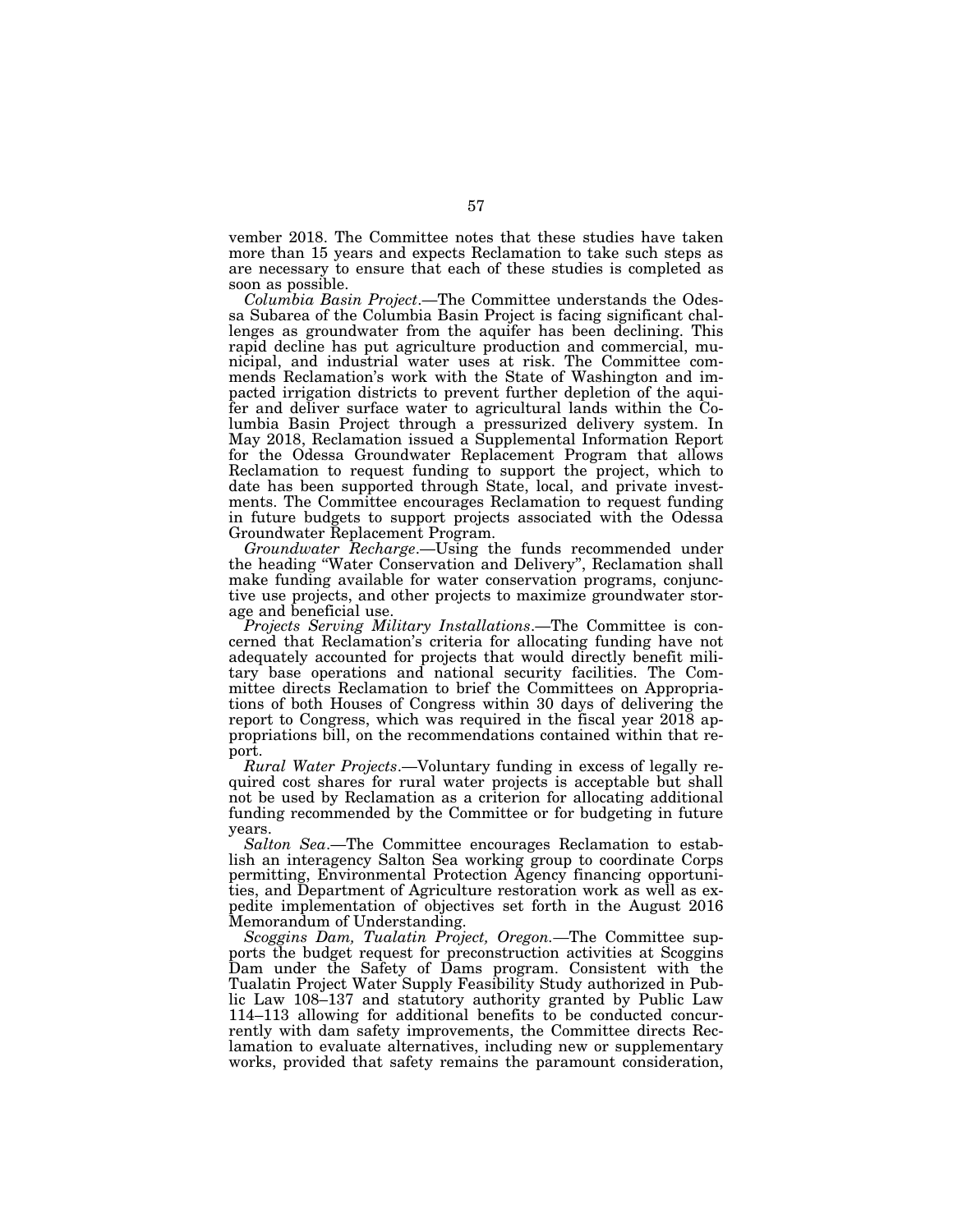to address dam safety modifications and increased storage capacity. Considering the high risk associated with Scoggins Dam, the Committee urges Reclamation to work with local stakeholders and repayment contractors to prioritize this joint project including feasibility and environmental review of the preferred alternative in fiscal year 2019. The Committee understands that a replacement structure downstream could significantly reduce project costs for both the Federal Government and local stakeholders. Reclamation may accept contributed funds from non-federal contractors to expedite completion of any level of review.

*Research and Development: Desalination and Water Purification Program.*—Of the funding recommended for this program, \$12,000,000 shall be for desalination projects as authorized in section 4009(a) of the WIIN Act.

*Research and Development, Science and Technology Program.—*  The Committee is aware that the Reclamation Science and Technology Office has been investing in efforts under the Open Water Data Initiative to integrate currently fragmented water supply data from several Federal agencies into a connected, national water data framework. Furthermore, the Committee understands that the Science and Technology Office has a future goal to develop webbased decision support tools. The Committee urges Reclamation to expedite the development and testing of a web-based Water Supply Decision Support System that will help Federal, State, municipal, Tribal, and private water managers and users make better wateruse decisions to support water conservation and drought resilience in the western States. Such a system will allow a diverse group of water managers and users to better leverage the Federal Government's investment in producing water supply data on river levels, snow pack, weather, and climate.

*St. Mary's Diversion Dam and Conveyance Works.—*The Committee encourages Reclamation to use additional funding for the Milk River Project to move forward with its design work for the St. Mary Canal Diversion Dam, including completion of designs, specifications, and cost estimates. The committee also encourages Reclamation to consider the replacement of the St. Mary Canal Diversion Dam as an extraordinary maintenance measure, and allow local stakeholders additional flexibility in paying for a dam replacement, instead of one lump sum payment.

*WaterSMART Program.—*The Committee encourages Reclamation to prioritize eligible Water Conservation projects that will provide water supplies to meet the needs of threatened and endangered species.

*WaterSMART Program: Title XVI Water Reclamation & Reuse Program.—*Of the funding recommended for this program, \$20,000,000 shall be for water recycling and reuse projects as authorized in section 4009(c) of the WIIN Act.

*Yakima River Basin Integrated Water Resource Management Plan.—*The Committee supports the Yakima River Basin Integrated Water Resource Management Plan [Plan]. This innovative water management plan represents years of collaboration in the Yakima River Basin among stakeholders including Reclamation, the State of Washington, the Yakama Nation, irrigators and farmers, conservation organizations, recreationists, and local govern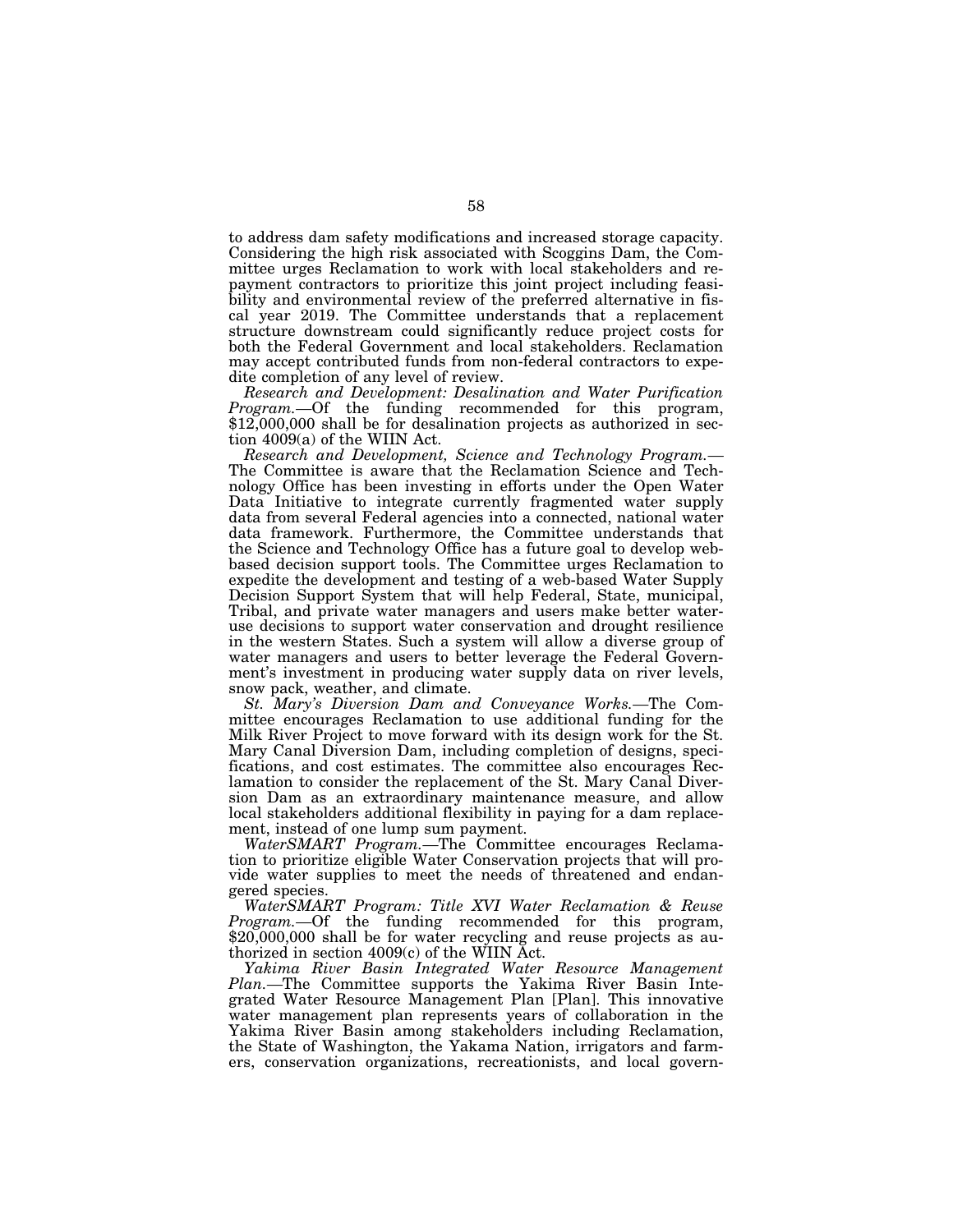ments to address water supply needs for agriculture, fish and wildlife, and municipal use. The Committee encourages Reclamation to request funding in future budgets to implement additional authorized elements of the Plan.

*Additional Funding for Water and Related Resources Work*.—The Committee recommendation includes an additional \$490,983,000 above the budget request for Water and Related Resources studies, projects, and activities. Priority in allocating these funds shall be given to advance and complete ongoing work; including preconstruction activities and where environmental compliance has been completed; improve water supply reliability; improve water deliveries; enhance national, regional, or local economic development; promote job growth; advance Tribal and nontribal water settlement studies and activities; or address critical backlog maintenance and rehabilitation activities. Reclamation is encouraged to allocate additional funding for aquifer recharging efforts to address the ongoing backlog of related projects. Of the funds recommended under the heading ''Water Conservation and Delivery'', \$30,000,000 is allocated to fund Colorado River water conservation, including the Lower Colorado River Operations Program and the Upper Colorado River Operations Program. Of the additional funding recommended under the heading ''Water Conservation and Delivery'', \$134,000,000 shall be for water storage projects as authorized in section 4007 of Public Law 114–322. Of the additional funding recommended under the heading ''Environmental Restoration or Compliance'', not less than \$30,000,000 shall be for activities authorized under sections 4001 and 4010 of Public Law 114–322 or as set forth in Federal-State plans for restoring threatened and endangered fish species affected by the operation of Reclamation's water projects. Reclamation is reminded that activities authorized under Indian Water Rights Settlements are eligible to compete for the additional funding under ''Water Conservation and Delivery''.

*Buried Metallic Water Pipe.—*Reclamation shall continue following its temporary design guidance.

#### CENTRAL VALLEY PROJECT RESTORATION FUND

#### GROSS APPROPRIATION

| \$41.376,000 |
|--------------|
| 62,008,000   |
| 62,008,000   |

#### OFFSETTING COLLECTIONS

| \$41,376,000 |
|--------------|
| 62,008,000   |
| 62,008,000   |

#### NET APPROPRIATION

The Committee recommends \$62,008,000 for the Central Valley Project Restoration Fund, the same as the budget request. This appropriation is fully offset by collections, resulting in a net appropriation of \$0.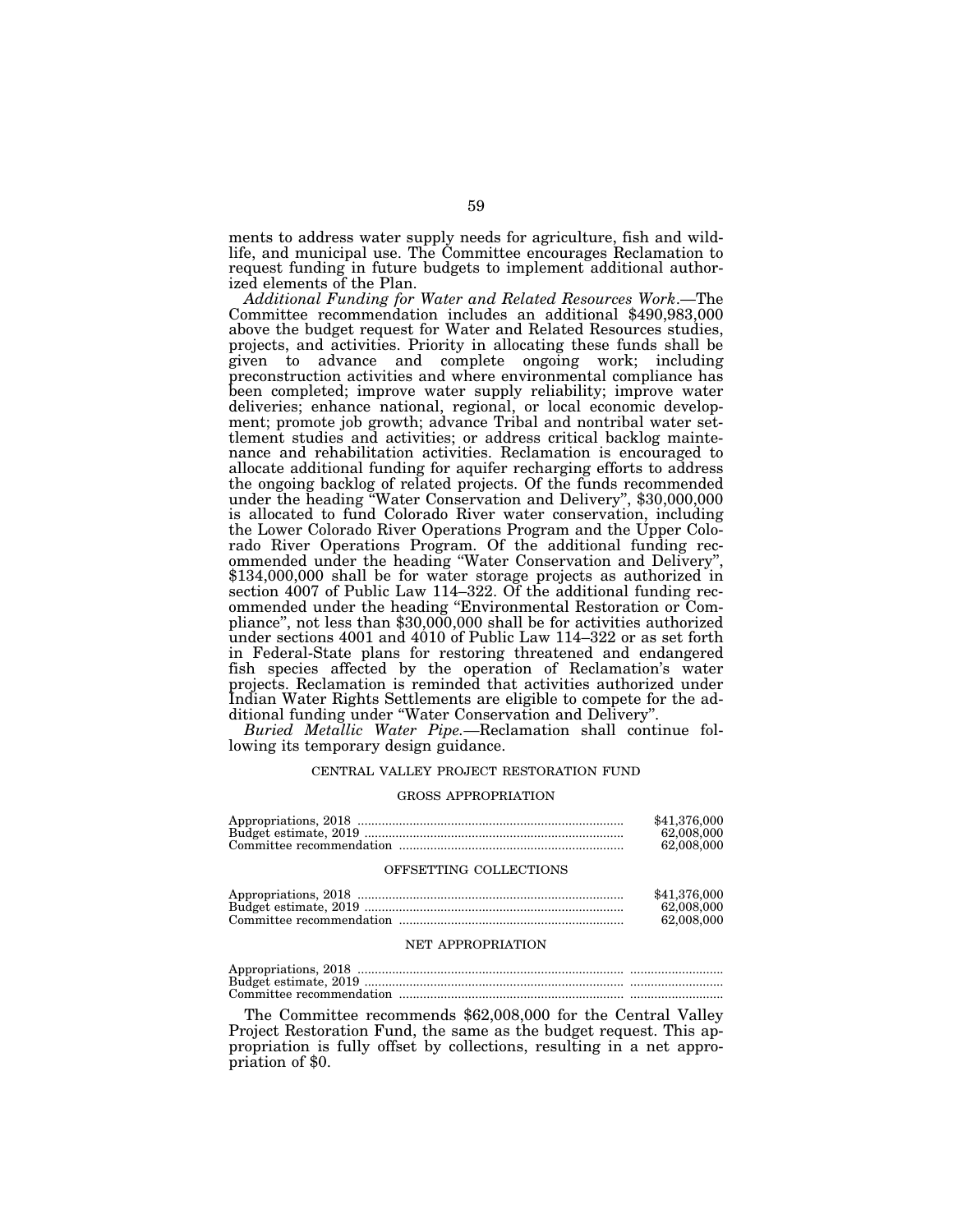The Central Valley Project Restoration Fund was authorized in the Central Valley Project Improvement Act, title 34 of Public Law 102–575. This fund uses revenues from payments by project beneficiaries and donations for habitat restoration, improvement and acquisition, and other fish and wildlife restoration activities in the Central Valley project area of California. Payments from project beneficiaries include several required by the act (Friant Division surcharges, higher charges on water transferred to non-Central Valley Project users, and tiered water prices) and, to the extent required in appropriations acts, additional annual mitigation and restoration payments.

#### CALIFORNIA BAY-DELTA RESTORATION

| \$37,000,000 |
|--------------|
| 35,000,000   |
| 35,000,000   |

The Committee recommends \$35,000,000 for California Bay-Delta Restoration, the same as the budget request.

This account funds activities that are consistent with the CALFED Bay-Delta Program, a collaborative effort involving 18 State and Federal agencies and representatives of California's urban, agricultural, and environmental communities. The goals of the program are to improve fish and wildlife habitat, water supply reliability, and water quality in the San Francisco Bay-San Joaquin River Delta, the principle hub of California's water distribution system.

#### POLICY AND ADMINISTRATION

| \$59,000,000 |
|--------------|
| 61.000.000   |
| 61.000.000   |

The Committee recommends \$61,000,000 for Policy and Administration, the same as the budget request.

This account funds the executive direction and management of all Reclamation activities, as performed by the Commissioner's offices in Washington, DC; Denver, Colorado; and five regional offices. The Denver office and regional offices charge individual projects or activities for direct beneficial services and related administrative and technical costs. These charges are covered under other appropriations.

*Reclamation Project Reimbursability Decisions.—* In September 2017, the Department of the Interior's Office of Inspector General released a report calling into question Reclamation's method of financial participation in the State of California's Bay-Delta Conservation Plan. The Committee is concerned that Reclamation was not satisfactorily transparent in its use of funds for activities that were not included in the budget request. Reclamation is directed to submit an annual report 60 days after the end of each fiscal year detailing the use of financial assistance agreements to redirect appropriated funds from their intended purpose outlined in the previous year's budget request. Reclamation is directed to review and report to the Committees on Appropriations of both Houses of Congress within 90 days after enactment of this act, on the advisability of developing additional financial controls and requiring more ex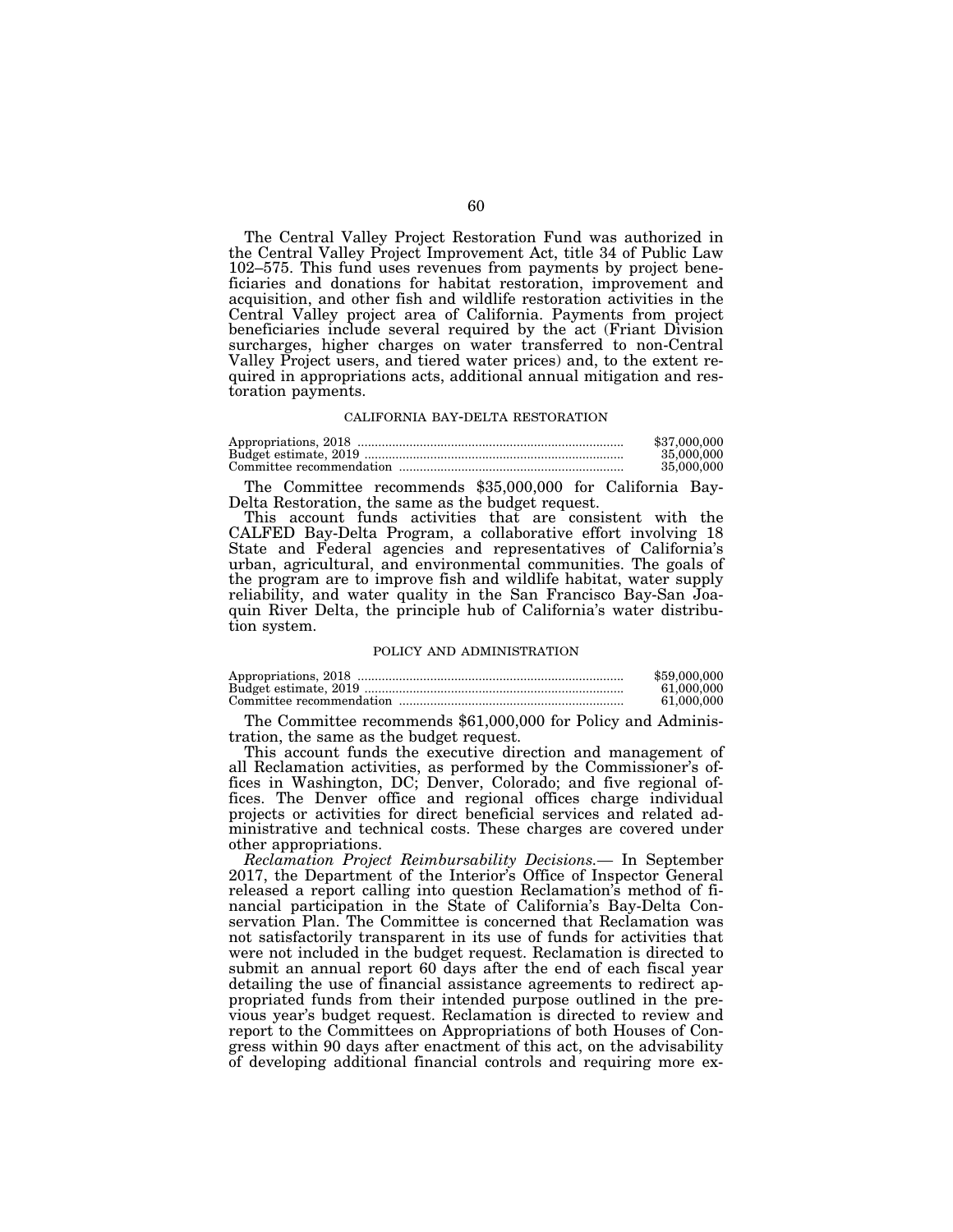tensive written justifications for determinations of what costs are reimbursable for complex projects involving major Federal expenditures and multiple funding sources.

# GENERAL PROVISIONS—DEPARTMENT OF THE INTERIOR

Section 201. The bill includes a provision regarding reprogramming.

Section 202. The bill includes a provision regarding the San Luis Unit and Kesterson Reservoir.

# TITLE III

# DEPARTMENT OF ENERGY

# OVERVIEW OF RECOMMENDATION

The Committee recommends \$34,990,015,000 for the Department of Energy, an increase of \$9,512,377,000 above the budget request.

The Committee recommendation sets priorities by supporting the Office of Science and ARPA–E, leading the world in scientific computing, addressing the Federal Government's responsibility for environmental cleanup and disposal of used nuclear fuel, keeping large construction projects on time and on budget, effectively maintaining our nuclear weapons stockpile, and supporting our nuclear Navy.

# **INTRODUCTION**

The mission of the Department of Energy [Department] is to ensure America's security and prosperity by addressing its energy, environmental, and nuclear challenges through transformative science and technology solutions. To accomplish this mission, the Secretary of Energy [Secretary] relies on a world-class network of national laboratories, private industry, universities, States, and Federal agencies, which allows our brightest minds to solve our Nation's most important challenges.

The Committee's recommendation for the Department includes funding in both defense and non-defense budget categories. Defense funding is recommended for atomic energy defense activities, including the National Nuclear Security Administration, which manages our Nation's stockpile of nuclear weapons, prevents proliferation of dangerous nuclear materials, and supports the Navy's nuclear fleet; defense environmental cleanup to remediate the former nuclear weapons complex; and safeguards and security for Idaho National Laboratory. Non-defense funding is recommended for the Department's energy research and development programs (including nuclear, fossil, and renewable energy, energy efficiency, grid modernization and resiliency, and the Office of Science), power marketing administrations, the Federal Energy Regulatory Commission, and administrative expenses.

#### REPROGRAMMING GUIDELINES

The Committee's recommendation includes control points to ensure the Secretary spends taxpayer funds in accordance with congressional direction. The Committee's recommendation also in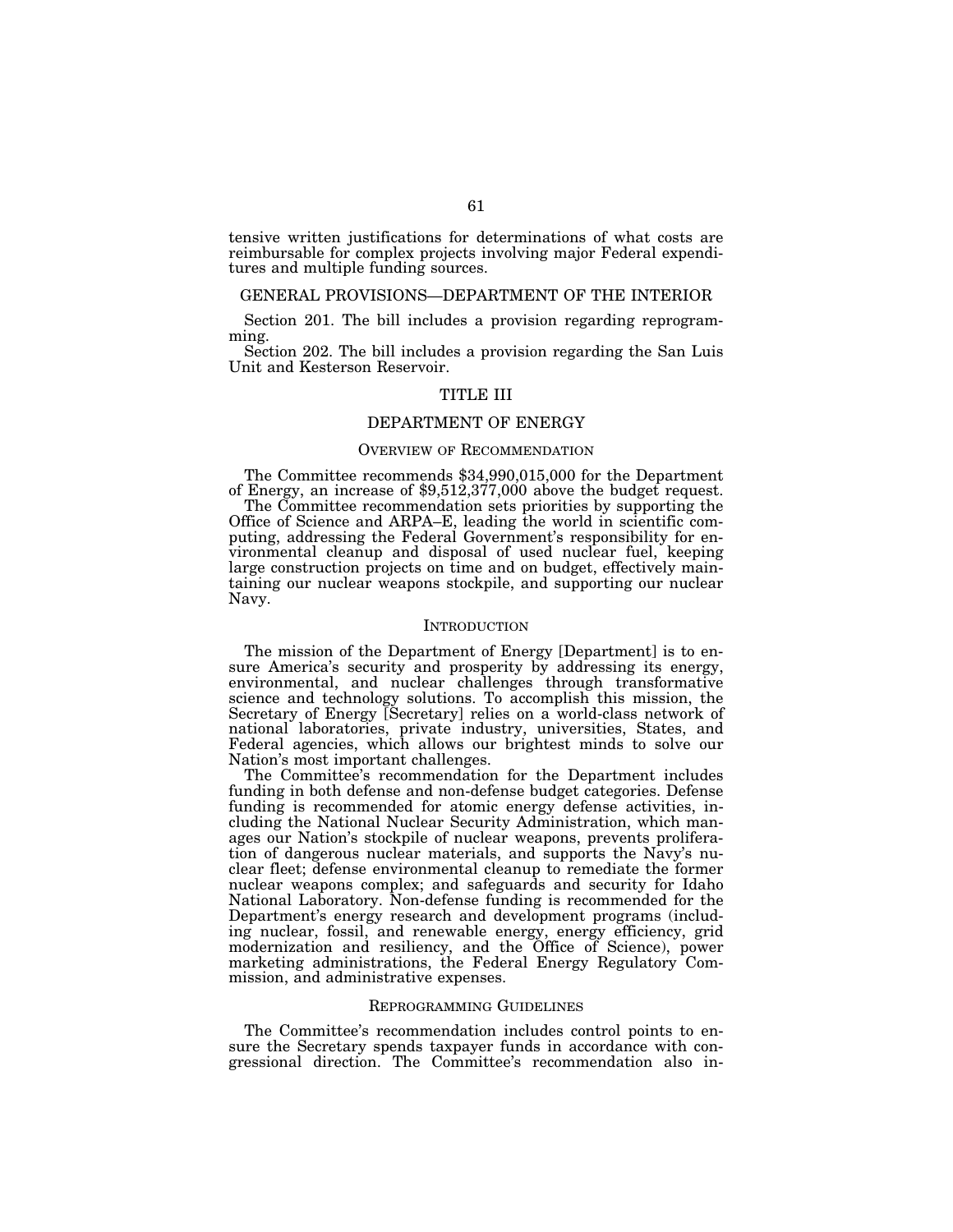cludes reprogramming guidelines to allow the Secretary to request permission from the Committee for certain expenditures, as defined below, which would not otherwise be permissible. The Secretary's execution of appropriated funds shall be fully consistent with the direction provided under this heading and in section 301 of the bill, unless the Committee includes separate guidelines for specific actions in the bill or report.

Prior to obligating any funds for an action defined below as a reprogramming, the Secretary shall notify and obtain approval of the Committees on Appropriations of both Houses of Congress. The Secretary shall submit a detailed reprogramming request in accordance with section 301 of the bill, which shall, at a minimum, justify the deviation from prior congressional direction and describe the proposed funding adjustments with specificity. The Secretary shall not, pending approval from the Committee, obligate any funds for the action described in the reprogramming proposal.

The Secretary is also directed to inform the Committees on Appropriations of both Houses of Congress promptly and fully when a change in program execution and funding is required during the fiscal year.

*Definition*.—A reprogramming includes:

- —the reallocation of funds from one activity to another within an appropriation;
- —any significant departure from a program, project, activity, or organization described in the agency's budget justification as presented to and approved by Congress;
- —for construction projects, the reallocation of funds from one construction project identified in the agency's budget justification to another project or a significant change in the scope of an approved project;
- —adoption of any reorganization proposal which includes moving prior appropriations between appropriations accounts; and
- —any reallocation of new or prior year budget authority, or prior year deobligations.

# DIRECTION ON RESEARCH AND DEVELOPMENT ACTIVITIES

The budget request proposes a shift away from later-stage research and development activities to refocus the Department on an early-stage research and development mission. The Committee believes that such an approach will not successfully integrate the results of early-stage research and development into the U.S. energy system and thus will not adequately deliver innovative energy technologies, practices, and information to American consumers and companies. The Committee directs the Department to implement mid- and late-stage research and development activities as directed in this report in a timely manner.

## CROSSCUTTING INITIATIVES

The recommendation supports several crosscutting initiatives funded in prior years that reach outside of individual program offices to draw on the diverse disciplines within the agency as a whole. These initiatives, which address the Energy-Water Nexus; grid modernization; subsurface science, technology and engineering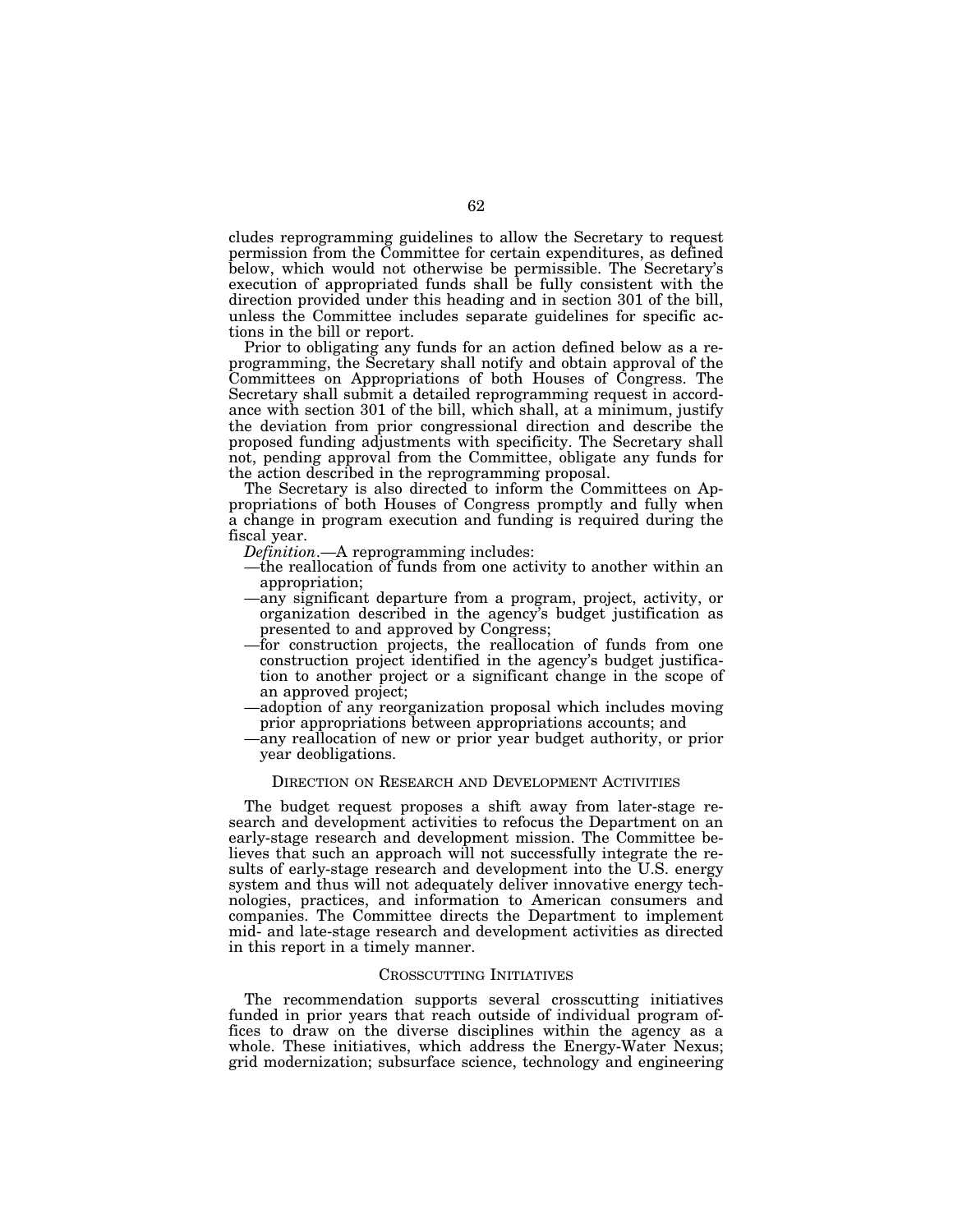research, development, and deployment; cybersecurity; advanced materials, and the Beyond Batteries Initiative have allowed for a more comprehensive review of complex issues.

*Grid Modernization*.—The Department is directed to continue the ongoing work between the national laboratories, industry, and universities to improve grid reliability and resiliency through the strategic goals of the Grid Modernization Initiative and encourages the Department to include all applied energy programs to ensure broad energy system resilience and modernization. Further, the Committee supports the Grid Modernization Laboratory Consortium and supports continued implementation of the Grid Multi-Year Program Plan. The Committee directs the Department to emphasize national grid resilience modeling and improved grid cyber resilience to address emerging national resilience challenges of the grid and related energy systems, planned investments in energy storage to improve grid flexibility and resilience, and advanced sensors and control paradigms that promise to improve energy system resilience of the future smart grid. The Committee recognizes that the inaugural projects funded for a 3-year duration will be concluding in fiscal year 2019 and therefore the Department is directed to continue support for the Grid Modernization Initiative and the Grid Modernization Laboratory Consortium and provide a plan to Congress to extend the multi-year program plan to include priorities for field validation of the most successful research outcomes with industry and State stakeholders to accelerate adoption of the key Department results.

*Beyond Batteries Initiative.—*The Committee is supportive of the Department's approach to consider energy storage holistically, and focus on advances in controllable loads, hybrid systems, and new approaches to energy storage. The Committee agrees that advances in this wide range of energy storage technologies will allow for loads to be combined with generation from all sources to optimize use of existing assets to provide grid services, and increase grid reliability. The Department shall continue to use all of its capabilities to accelerate the development of storage technologies, including the basic research capabilities of the Office of Science, the technology expertise of the Office of Energy Efficiency and Renewable Energy, the grid-level knowledge of the Office of Cybersecurity, Energy Security and Emergency Response, and the rapid technology development capabilities of ARPA–E. The Committee directs the Department to coordinate efforts among various existing Department programs to maximize efficiency of funds and expand vital research.

The Department is encouraged to prioritize achieving a long-term goal of deploying technologies at \$100/kWh or less cost installed while being able to cycle twice per day, discharging for at least 4 hours, with a lifetime of roughly 20 years or at least 8,000 cycles.

*Subsurface Crosscut*.—The Committee supports the ongoing Subsurface Technology and Engineering Research [SubTER] Initiative, focused on revolutionizing sustainable subsurface energy production and storage through transformational improvements in the ability to access, characterize, predict, and adaptively manipulate subsurface fracture and flow processes. SubTER aims to double reservoir recovery, decrease the environmental footprint, and enhance energy security and public safety. The Committee supports the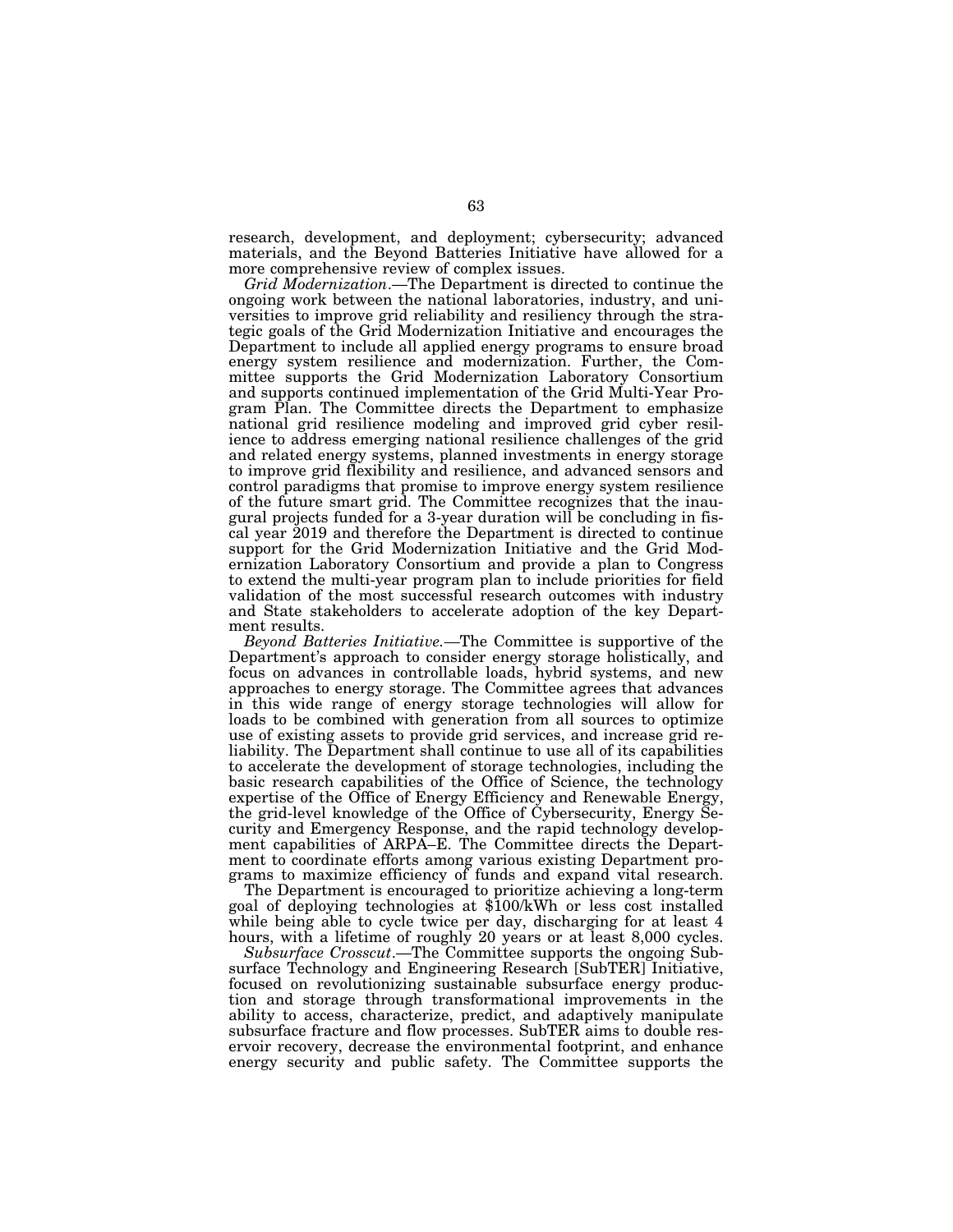SubTER program's approach to increasing domestic supply of oil, gas, and geothermal energy resources by manipulating the permeability of subsurface rock formations to injection fluids. To validate methods which enhance oil and gas recovery from fracking wells, the Committee encourages the Department to conduct pilot field tests of promising technologies with university and industry partners to reduce permeability and control the flow of fluids in the subsurface with targets of blocking highly permeable pathways that reduce sweep efficiency in porous rock and plugging fractures in shales.

*Energy-Water Nexus.*—The Committee recognizes water and energy are critical resources that are reciprocally linked. The Energy-Water Nexus crosscut consists of a collaboration of agencies, national laboratories, State and local governments, utilities, industry, and the science community working collectively to address energy and water resource challenges, specifically as they relate to energy security and energy sector water needs.

*Advanced Materials*.—The Committee supports the Department's attention to advanced materials research and development, focusing on lightweight materials and composites, and corrosion and materials under extremes. The Committee understands in previous years, other program offices independently had standalone existing materials programs, and continues to support formal coordination across offices through the Materials Working Group. Continued coordination supports the Department's ability to impact the materials development cycle from scientific discovery to technological innovation and deployment.

*Cybersecurity Crosscut*.—Cybersecurity activities within the Department cover a broad scope ranging from the protection of Department assets against cybersecurity threats to improving cybersecurity in the electric power and oil and natural gas sectors to other areas in the national security portfolio. As cybersecurity threats become more complex, and the Department increases its focus on cybersecurity research and development, it is vital that there be clear crosscutting objectives and coordination across the Department. The Committee directs the Department to develop a plan that integrates all of the Department's cybersecurity research, development, and deployment investments, and brief the Committees on Appropriations of both Houses of Congress within 90 days after enactment of this act.

*Arctic Energy Office*.—The Committee supports the promotion of research, development, and deployment of electric power technology that is cost-effective and well-suited to meet the needs of rural and remote regions of the United States, especially where permafrost is present or located nearby. In addition, the Committee further supports research, development and deployment in such regions of enhanced oil recovery technology, including heavy oil recovery, reinjection of carbon, and extended reach drilling technologies; gasto-liquids technology and liquefied natural gas, including associated transportation systems; small hydroelectric facilities, river turbines, and tidal power; natural gas hydrates, coal bed methane, and shallow bed natural gas; and alternative energy, including wind, geothermal, and fuel cells. The Department is encouraged to support a renewed focus on the Arctic region, and as a cross-cut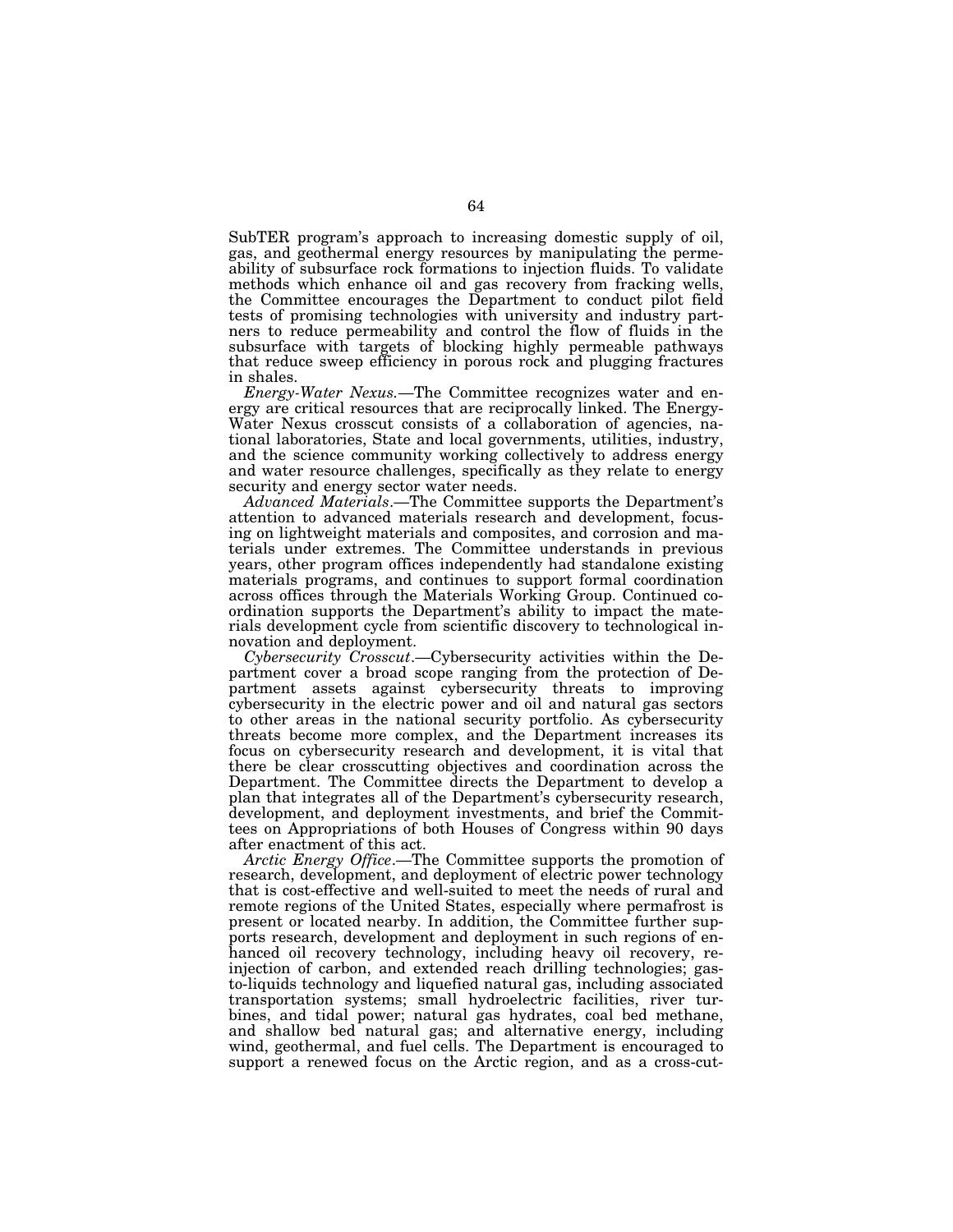ting activity, use the Arctic Energy Office as a centralized area to support the use of energy resources, but also innovative activities, including microgrids and integrated energy systems.

*Regional Initiatives*.—The Committee continues to urge the Department to utilize investments through existing regional capabilities that include industry, universities, and State and regional economic development assets. The Committee further encourages the national laboratories to expand their geographic outreach through people and access to specialized equipment and user facilities in order to contribute to the success of these regional initiatives.

#### COMMONLY RECYCLED PAPER

The Secretary shall not expend funds for projects that knowingly use as a feedstock commonly recycled paper that is segregated from municipal solid waste or collected as part of a collection system that commingles commonly recycled paper with other solid waste at any point from the time of collection through materials recovery.

# ENERGY PROGRAMS

# ENERGY EFFICIENCY AND RENEWABLE ENERGY

|                          | \$2,321,778,000 |
|--------------------------|-----------------|
|                          | 695,610,000     |
| Committee recommendation | 2.322.000.000   |

The Committee recommends \$2,322,000,000 for Energy Efficiency and Renewable Energy [EERE], an increase of \$1,626,390,000 above the budget request. Within available funds, the Committee recommends \$162,500,000 for program direction.

*Congressional Direction.*—The Committee directs the Department to maintain a diverse portfolio of early-, mid-, and late-stage research, development, and market transformation activities. Regular consultation with industry is encouraged to avoid duplication of private-sector efforts. The Committee further directs the Department to fully execute the funds appropriated in this act, as directed in this report, in a timely manner and to keep Congress apprised of progress in implementing funded programs, projects, and activities. Further, the Committee directs the Department to give priority to stewarding the assets and optimizing the operations of EERE-designated user facilities across the Department of Energy complex. In future budget requests, the Committee directs EERE to demonstrate a commitment to operations and maintenance of facilities that support the Department's critical missions.

*Workforce Development*.—The development of a skilled workforce is critical to the successful deployment and long-term sustainability of energy efficient and renewable energy technologies. The Committee encourages funding within EERE programs to be allocated to training and workforce development programs that assist and support workers in trades and activities required for the continued growth of the U.S. energy efficiency and clean energy sectors. Furthermore, the Committee encourages the Department to work with 2-year, public community, and technical colleges for job training programs that lead to an industry-recognized credential in the energy workforce.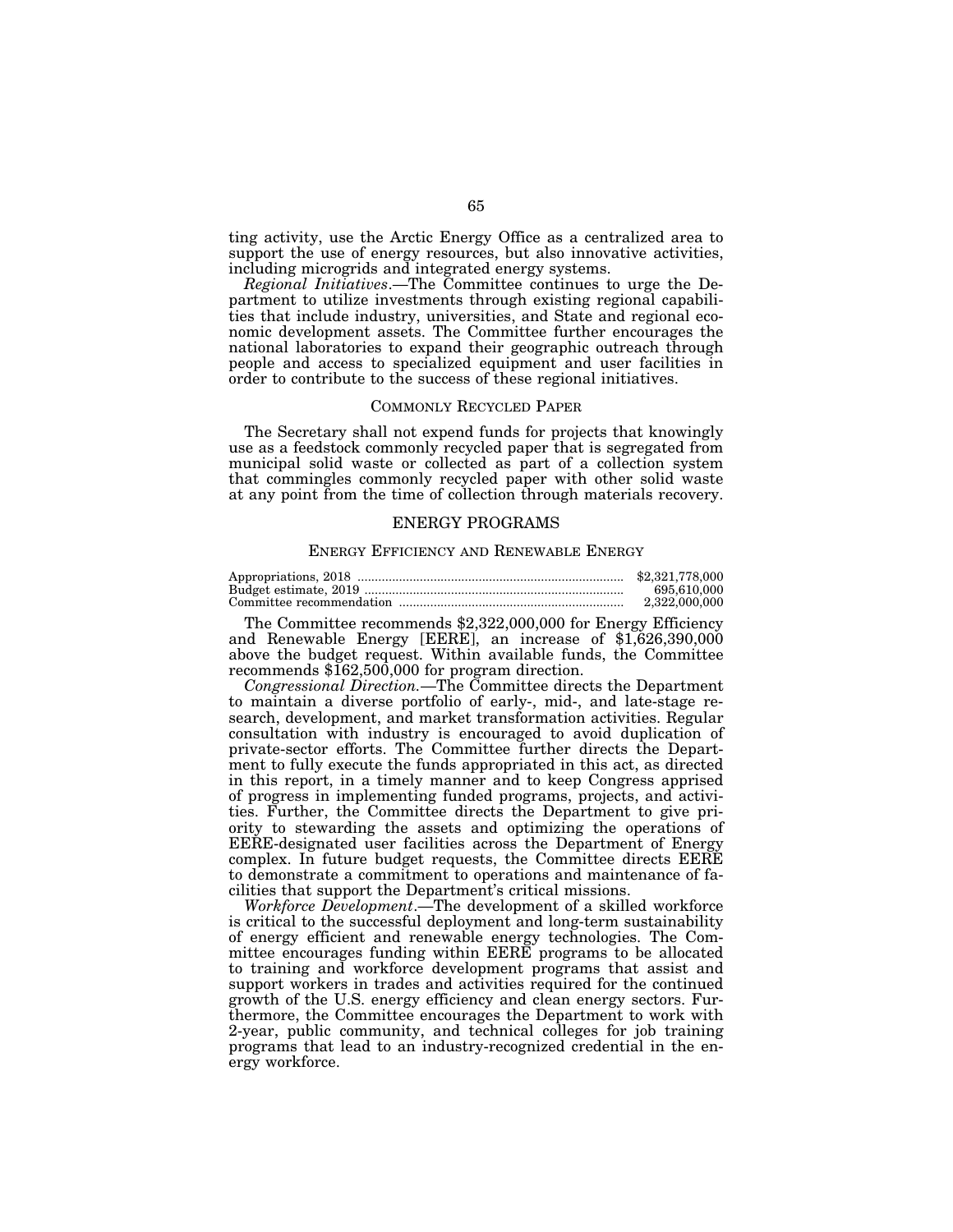*Electrification Futures Study*.—The Committee encourages continued coordination between the EERE and the Office of Cybersecurity, Energy Security, and Emergency Response to evaluate the impacts of mass electrification on the utility business model and the electricity distribution system of the U.S. through the Electrification Futures Study.

*Cybersecurity.*—The Committee believes cybersecurity vulnerabilities must be addressed as renewable energy technologies enter into the marketplace. The Committee also believes there is a gap with respect to distributed generators and behind-the-substation generators, storage, smart buildings technologies and electric vehicles where the potential for cyberattacks will continue to grow and threaten the modern grid. Within funds recommended for EERE, not less than \$20,000,000 is recommended to establish a program that will bring cybersecurity into early-stage technology R&D so that it is built into new technology for this effort. Within 180 days after enactment of this act, the Department shall submit to the Committees on Appropriations of both Houses of Congress a multiyear program plan for this effort to encompass all EERE programs.

*Energy Star.*—The Department is encouraged to support the Environmental Protection Agency's efforts to reexamine Energy Star guidelines and standard operating procedures to ensure transparency, predictability, and consistency for all stakeholders.

# VEHICLE TECHNOLOGIES

The Committee recommends \$337,500,000 for Vehicle Technologies, including \$7,000,000 for operations and maintenance of the National Transportation Research Center.

Within this amount, the Committee recommends not less than \$163,200,000 for Battery and Electrification Technologies to lower the cost of batteries across light-, medium- and heavy-duty vehicles through battery processing science, advanced battery chemistries, materials research, and modeling and simulation of battery performance. The Committee recommends not less than \$38,100,000 for electric drive research and development including high power density electric drive systems, wireless charging and power electronic for extreme fast charging. The Committee also supports research and development to lower the cost of batteries for electric vehicles through cobalt-free materials and roll-to-roll manufacturing. Funding in this area shall also support research and development to improve electric motor technology through advanced material processing and the use of high-performance computing for multi-physics discovery to understand these new processes.

The Committee further recommends \$25,000,000 for Energy Efficient Mobility Systems, including the Systems and Modeling for Accelerated Research in Transportation [SMART] Mobility, Big Data Solutions for Mobility [Big Data], and Advanced Computing for Energy [ACE] initiatives, including HPC4Mobility and HPC-enabled analytics. These investments are critical to expanding U.S. energy security, economic vitality, and quality of life. Therefore, the Committee supports continued funding for research that allows the U.S. to continue its leadership in advancing state-of-the-art transportation infrastructure.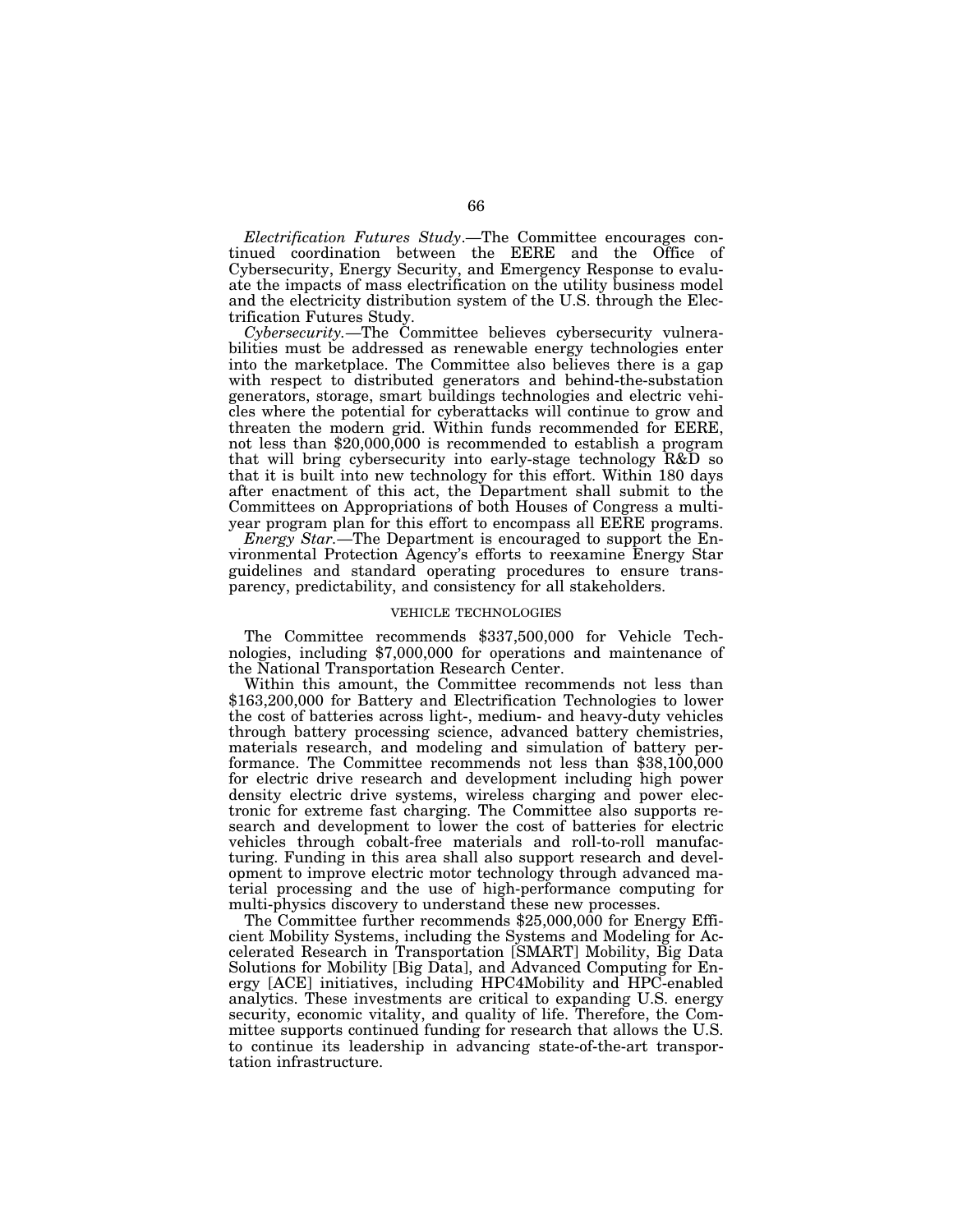The Committee recommends \$43,000,000 for Advanced Engine and Fuel Technologies for research focused on advanced fuel formulations that optimize engine performance. Within this amount, \$24,500,000 is recommended for the Co-Optimization of Engine and Fuels Multi-Laboratory Consortium.

The Committee recommends \$60,000,000 for Materials Technology. Within this amount, \$25,000,000 is recommended for earlystage research on multi-material joining and propulsion materials at the national laboratories, and carbon fiber-reinforced composites at the Carbon Fiber Technology Facility.

Within available funds, the Committee recommends \$10,000,000 for continued funding of section 131 of the 2007 Energy Independence and Security Act for transportation electrification.

The Committee recommends \$25,000,000 to continue the five awards under the SuperTruck II program and encourages the Department to provide additional early-stage research funding for heavy-duty vehicle technologies as part of the program.

Within available funds, the Committee recommends \$46,300,000 for Outreach, Deployment, and Analysis. Within this amount, \$37,800,000 is recommended for deployment through the Clean Cities Program. The Department is encouraged to ensure balance in the award of funds to achieve varied aims in fostering broader adoption of clean vehicles and installation of supporting infrastructure. The Committee further encourages the Department to prioritize projects in States where the transportation sector is responsible for a higher percentage of the State's total energy consumption and is the largest source of greenhouse gases.

The Committee supports Advanced Vehicle Competitions, a collegiate engineering competition that provides hands-on, real-world experience to demonstrate a variety of advanced technologies and designs, and supports development of a workforce trained in advanced vehicles. The Committee recommends \$2,500,000 following the successful EcoCAR 3 competition to support a new 4-year collegiate engineering competition, EcoCAR 4.

The Committee recommends \$10,000,000 to continue improving the energy efficiency of commercial off-road vehicles, including up to \$5,000,000 for fluid power systems.

The Committee is concerned with the Department's lack of requested funding for natural gas vehicle research and development. With an abundant source of low-cost domestic natural gas, this resource as a transportation fuel is becoming the alternative fuel of choice for high fuel use fleets and off-road vehicles. Further research is needed on natural gas storage, natural gas engines, and fueling infrastructure optimization. Within available funding, the Committee recommends \$15,000,000 to address technical barriers to the increased use of natural gas vehicles, including the development of novel compression and liquefaction technologies, advanced materials, and improvements in processes for conditioning, storing and dispensing natural gas. The Committee directs the Department to undertake a comprehensive study, with stakeholder input, on natural gas vehicle deployment in on- and off-road transportation, identifying barriers to increased deployment of natural gas vehicles.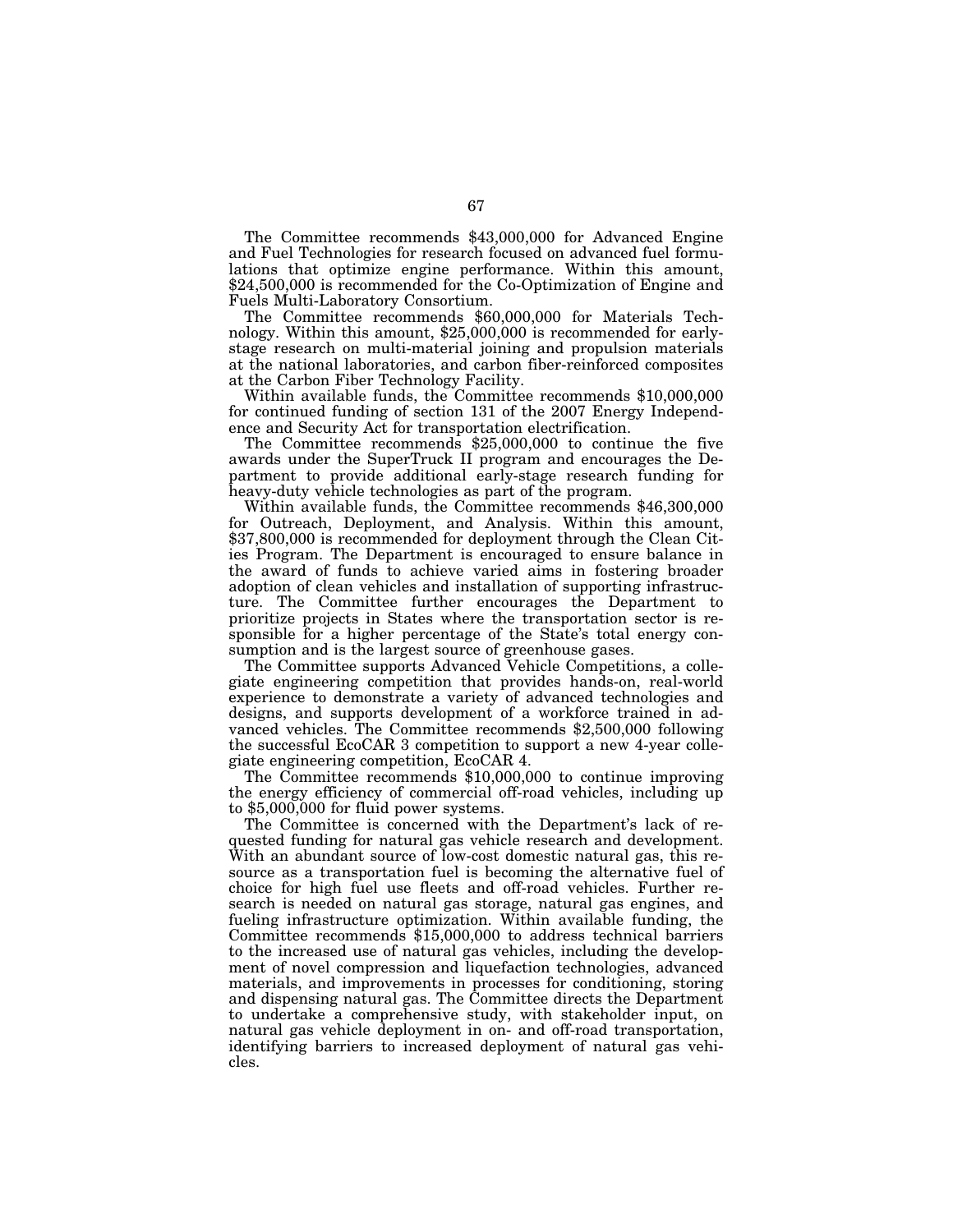# BIOENERGY TECHNOLOGIES

The Committee recommends \$215,000,000 for Bioenergy Technologies.

Within available funds, the Committee recommends not less than \$30,000,000 for Advanced Algal Systems to sustain the investment in development of algal biofuels.

The Committee further recommends \$30,000,000 for Feedstock Supply and Logistics, \$50,000,000 for Demonstration and Market Transformation, and \$10,000,000 for Analysis and Sustainability.

The Committee further recommends \$95,000,000 for Conversion Technologies. Within this amount, \$20,000,000 is recommended to continue activities of the Agile Biology Foundry intended to achieve substantial improvements in conversion efficiencies and the scaleup of biological processes with lower development costs and lead times.

Within available funds, the Committee recommends \$5,000,000 within Conversion Technologies to continue the research biopower program, which makes full and innovative use of biomass, municipally-derived biosolids, municipal solid waste, and livestock waste.

Within available funds the Committee recommends \$5,000,000 to support the development and testing of new domestic manufactured low-emission, high-efficiency, residential wood heaters that supply easily accessed and affordable renewable energy and have the potential to reduce the national costs associated with thermal energy.

The Committee recognizes that biomethane or anaerobic digesters can provide important solutions to meet renewable energy goals, as well as address environmental and economic challenges and divert organic waste from landfills. The Committee encourages the Department to fund research, development, and demonstration activities to help lower upfront development costs and promote smaller-scale, community digesters. Within available funds for Conversion Technologies, the Committee recommends \$5,000,000 to improve the efficiency of community and smaller digesters that accept both farm and food wastes.

Within available funding, the Committee recommends not less than \$10,000,000 to establish a multi-university partnership to conduct research and enhance educational programs that improve alternative energy production derived from urban and suburban wastes. The Committee further directs the Department to collaborate with institutions in Canada and Mexico to leverage capacity and capitalize on North American resources.

Within available funds, the Committee supports research to develop the foundation for scalable technologies to use carbon dioxide produced in biorefineries to produce higher value fuels, chemicals or materials.

# HYDROGEN AND FUEL CELL TECHNOLOGIES

The Committee recommends \$115,000,000 for Hydrogen and Fuel Cell Technologies.

Within the amounts recommended, the Committee recommends \$39,000,000 for Hydrogen Fuel Research and Development for efforts to reduce the cost and improve the performance of hydrogen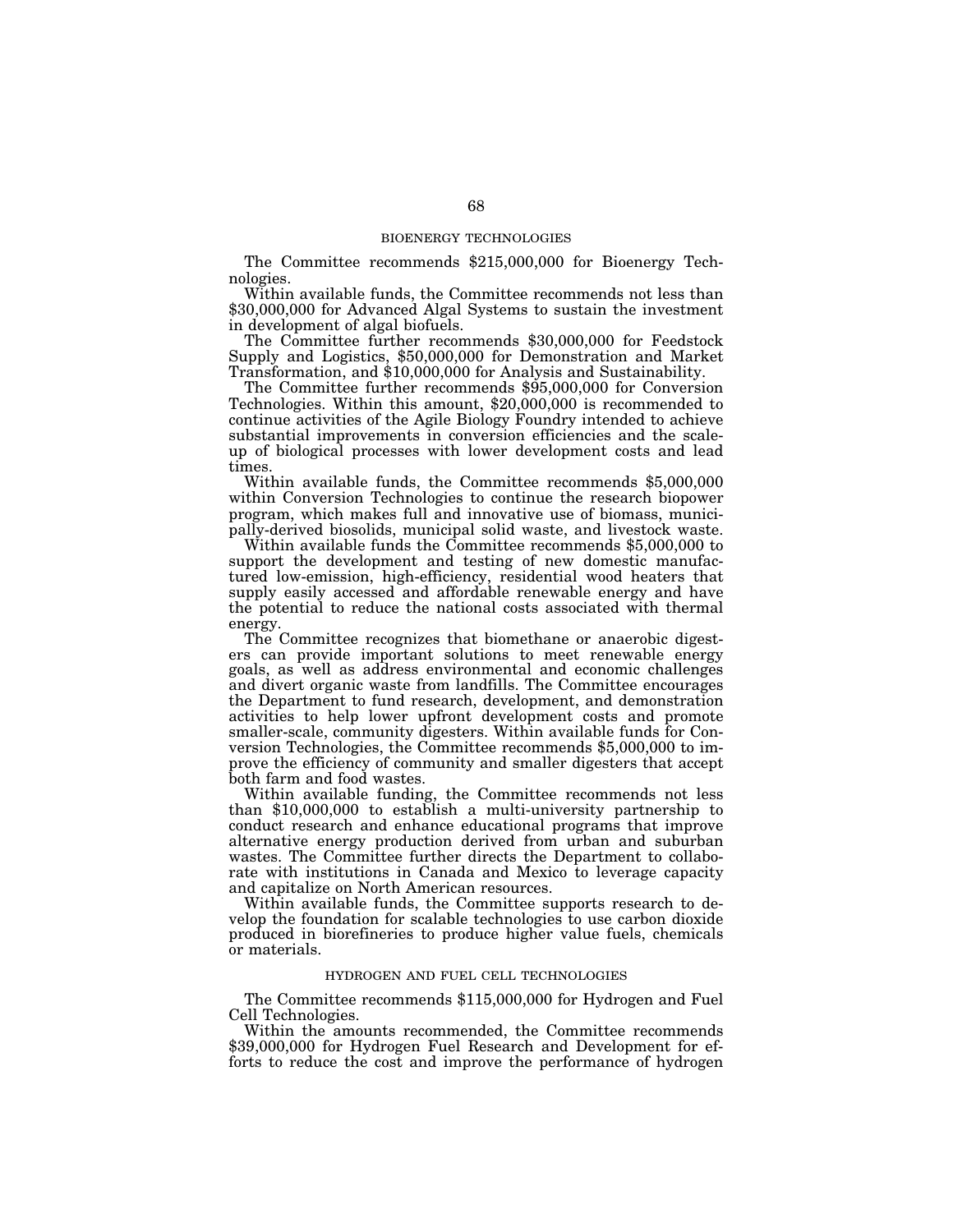generation and storage systems, hydrogen measurement devices for fueling stations, hydrogen compressor components, and hydrogen station dispensing components. The Department shall continue to research novel onboard hydrogen tank systems, as well as trailer delivery systems to reduce cost of delivered hydrogen. Further, the Department is directed to support research and development activities that reduce the use of platinum group metals, provide improvements in electrodes and membranes and balance-of-plant components and systems. The Committee recommends \$1,000,000 for Systems Analysis, including research on in-situ metrology for process control systems for manufacturing of key hydrogen system com-

Within the amounts recommended, \$19,000,000 is recommended for Hydrogen Infrastructure Research and Development. Further, the Department is directed to continue the H2@Scale Initiative, which couples current research efforts within the program with new opportunities for using hydrogen to provide grid resiliency and advance a wide range of industrial processes for the production of

fuels, chemicals, and materials.<br>The Committee recommends \$19,000,000 for Technology Acceleration activities, including  $$3,000,000$  for manufacturing research and development, and \$7,000,000 for industry-led efforts to demonstrate a hydrogen-focused integrated renewable energy production, storage, and transportation fuel distribution/retailing system. Regular consultation with industry is encouraged to avoid duplication of private-sector activities.

The Committee further recommends \$7,000,000 for Safety, Codes, and Standards to maintain a robust program and engage regulatory and code officials to support their technical needs relative to infrastructure and vehicle safety.

The Committee encourages the Secretary to work with the Secretary of Transportation and industry on coordinating efforts to deploy hydrogen fueling infrastructure.

# SOLAR ENERGY

The Committee recommends \$239,500,000 for Solar Energy.

Within available funds, the Committee recommends \$55,000,000 for Concentrating Solar Power research, development, and demonstration to reduce overall system costs, better integrate subsystem components, develop higher-temperature receivers, and improve the design of solar collection and thermal energy storage. Within this amount, \$5,000,000 is recommended for competitively selected projects focused on advanced thermal desalination technologies.

The Committee recommends \$70,000,000 for Photovoltaic Research and Development to develop new or improved high-performance cell materials and architectures and achieve greater than 40 percent cell efficiencies. The Department is encouraged to cooperate with industry and academia in its research and development efforts.

The Committee recommends \$35,000,000 for Balance of System Soft Cost Reduction to reduce non-hardware costs through new techno-economic tools and methodologies for distributed energy resources; an assessment of the potential for block-chain technologies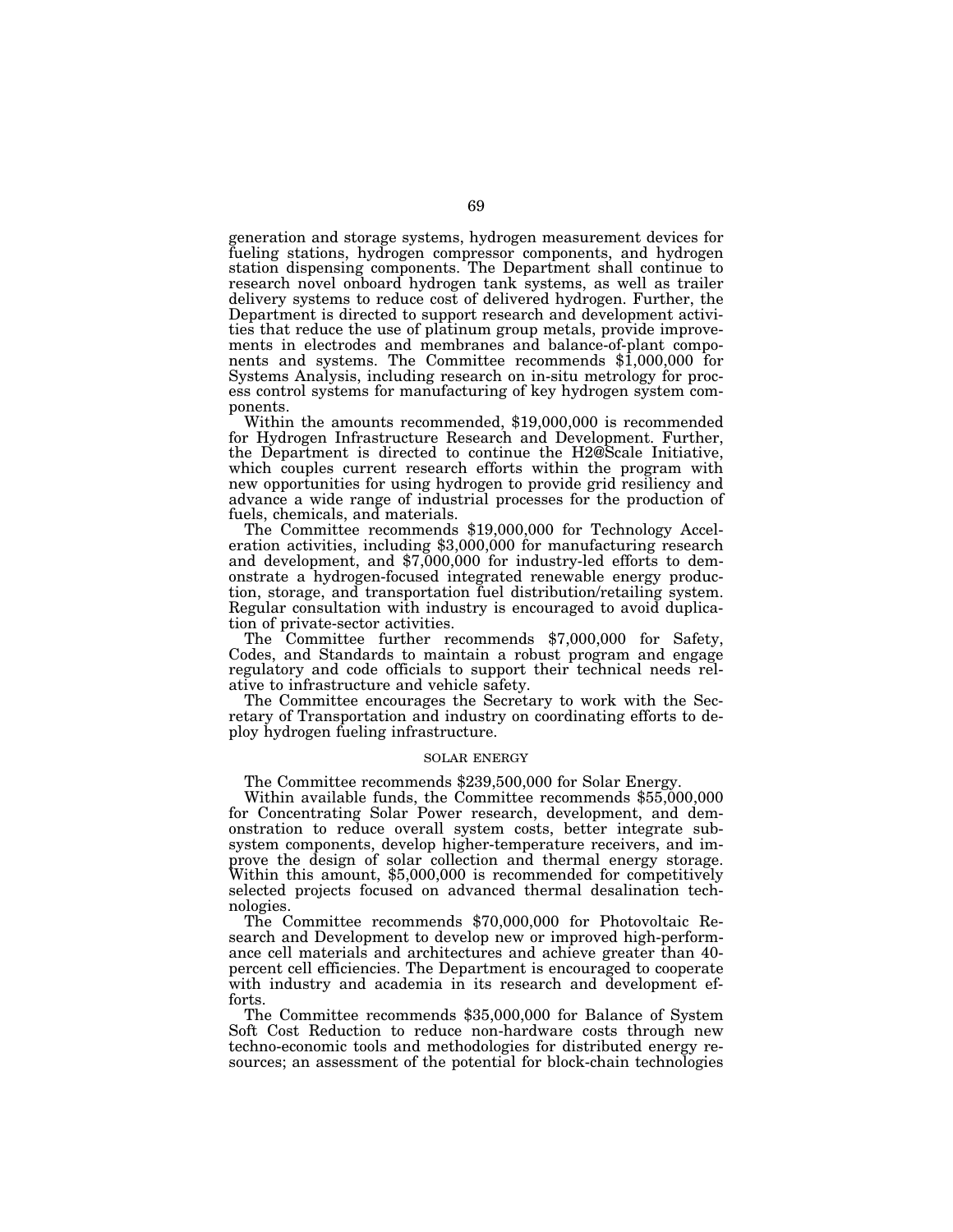to improve management of distributed solar; and standardization of planning, permitting, and installation tools and methodologies. Within this amount, the Committee recommends not less than \$1,000,000 for the joint Solar Ready Vets program within the Department of Defense as a way to train America's veterans to fill the growing need for solar industry workers.<br>Within the amounts recommended for Balance of System Soft

Cost Reduction,  $$5,000,000$  is recommended to re-invigorate the National Community Solar Partnership program to provide technical assistance to low- and moderate-income individuals, businesses, non-profit organizations, and State, local, and tribal governments to increase use of community solar installations. Further, the Committee recommends \$49,500,000 for Systems In-

tegration to address the technical barriers to increased solar penetration on the grid, including grid reliability, dispatchability, power electronics, and communications. The Committee encourages research and development efforts to target grid storage improvements, demand-response and load-shaping technologies, and mod-<br>eling and planning tools for distributed energy resources.

The Committee recommends \$30,000,000 for Manufacturing Competitiveness to develop advanced low-cost manufacturing process technologies, including thickness reduction and faster processing with fewer steps. Within this area, the Committee also supports early-stage research on photovoltaics based on earth abundant materials focusing on scalable production methods, material stability, and ultrahigh efficiency tandem photovoltaic cell manufacturing approaches. To directly address fundamental barriers that could limit new technology's adoption, the Committee believes the fastest approach for rapid commercialization of new photovoltaic technologies would be to bring national laboratory capabilities and academia, in partnership with early-stage companies to develop a new photovoltaic U.S. manufacturing base. The Department is directed to create a 5-year domestic manufacturing capability consortium focused on inherently scalable production methods such as solution processing, roll-to-roll manufacturing, the science of inherent material stability, and ultrahigh efficiency through tandem manufacturing. Within available funds, the Committee recommends not less than \$10,000,000 for the first year of the consortium.

# WIND ENERGY

# The Committee recommends \$80,000,000 for Wind Energy.

The Committee supports research using high-performance computing, modeling and simulation, including the Atmosphere to Electrons initiative, and reliability and grid integration efforts. Further, the Department is directed to give priority to stewarding the assets and optimizing the operations of the Department-owned wind research and development facilities. Within available funds, the Committee recommends not less than \$30,000,000 for the National Wind Technology Center, which shall include the development of a large-scale research platform to support next-generation wind energy science and manufacturing and systems integration of multiple energy generation, consumption, and storage technologies with the grid.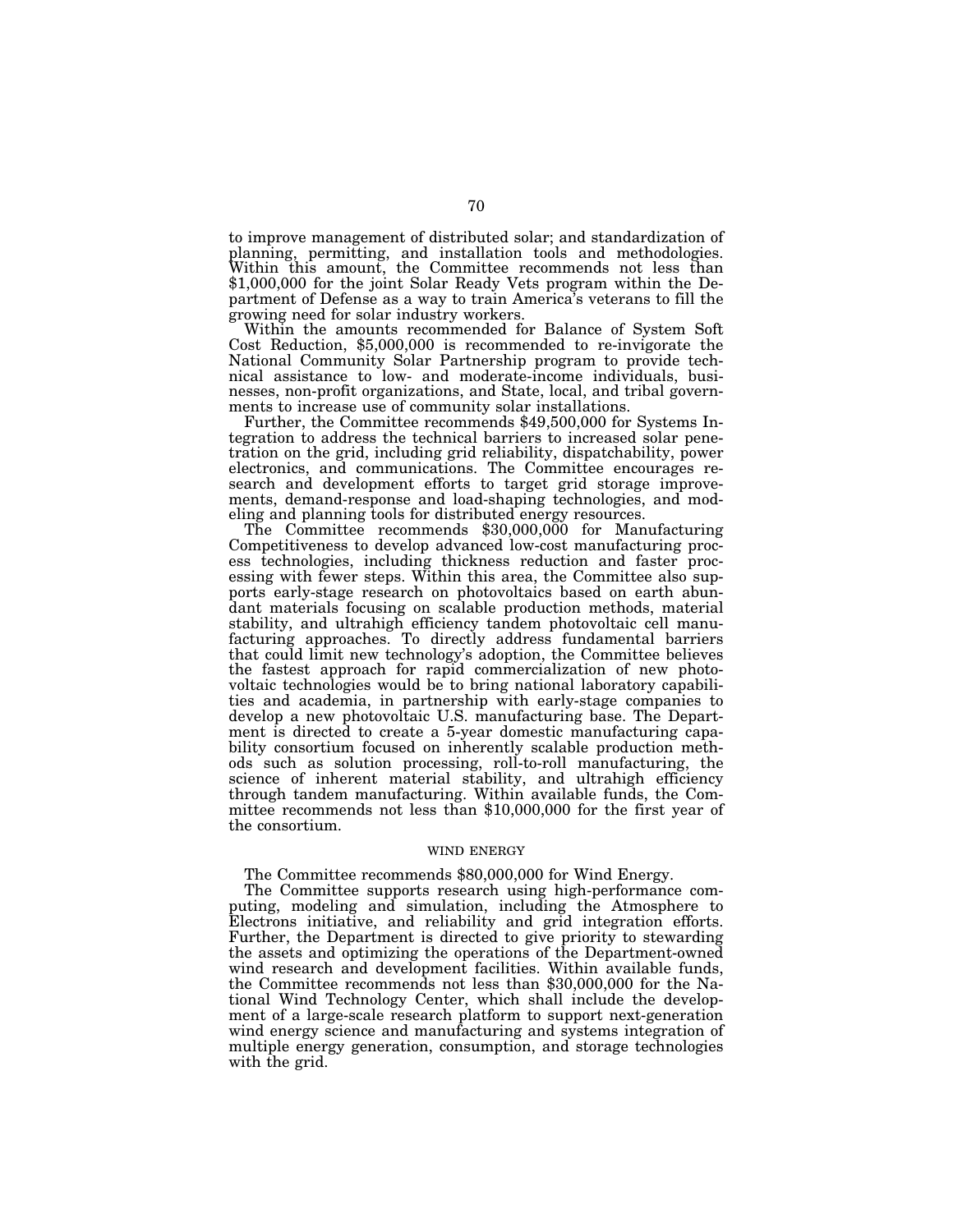The Committee encourages the Department to prioritize distributed wind technologies that reduce costs and improve performance, and to collaborate with industry to invest in the development and demonstration of technologies and practices that advance distributed wind. Within available funds, the Committee recommends \$10,000,000 for distributed wind.

The Committee directs the Department to support the advancement of innovative technologies for offshore wind development, including freshwater, deepwater, shallow water, and transitional depth installations. In addition, the Department is directed to support the innovative offshore wind demonstration projects for which funding has been allocated in previous fiscal years, and further supports efforts to optimize their development, design, construction methods, testing plans, and economic value proposition. The Committee recommends not less than \$6,000,000 in new project development for the offshore wind demonstration projects to be allocated equitably between the approved projects, and to provide not less than 18 months of additional development to ensure success. The Committee further directs the Department to support the deployment and testing of scale floating wind turbines designed to reduce energy costs. Within available funds, the Committee recommends not less than \$30,000,000 for the Department to prioritize earlystage research on materials and manufacturing methods and advanced components that will enable accessing high-quality wind resources, on development that will enable these technologies to compete in the marketplace without the need for subsidies, and on activities that will accelerate fundamental offshore-specific research and development such as those that target technology and deployment challenges unique to U.S. waters. Further, the Committee recommends not less than \$10,000,000 for existing national-level offshore wind test facilities.

The Committee supports the Department's research on the effects of offshore wind, especially the impact of marine sound and other stressors on marine mammals, and encourages the Department to work with nonprofit research institutions, like aquariums, to continue this work.

#### WATER POWER

The Committee recommends \$105,000,000 for Water Power.

*Hydropower Technologies*.—Within available funds, the Committee recommends \$35,000,000 for conventional hydropower and pumped storage activities, including up to \$6,600,000 for the purposes of section 242 of the Energy Policy Act of 2005. Within available funds, the Department is directed to continue research, development, and deployment efforts on pumped hydropower storage technologies and use cases.

*Marine and Hydrokinetic Technology Research, Development, and Deployment*.—The Committee recommends \$70,000,000 for marine and hydrokinetic technology research, development, and deployment activities, including research into mitigation of marine ecosystem impacts of these technologies.

Within the funding available for marine and hydrokinetic technology, \$30,000,000 is recommended for a balanced portfolio of competitive solicitations to support industry-led and university re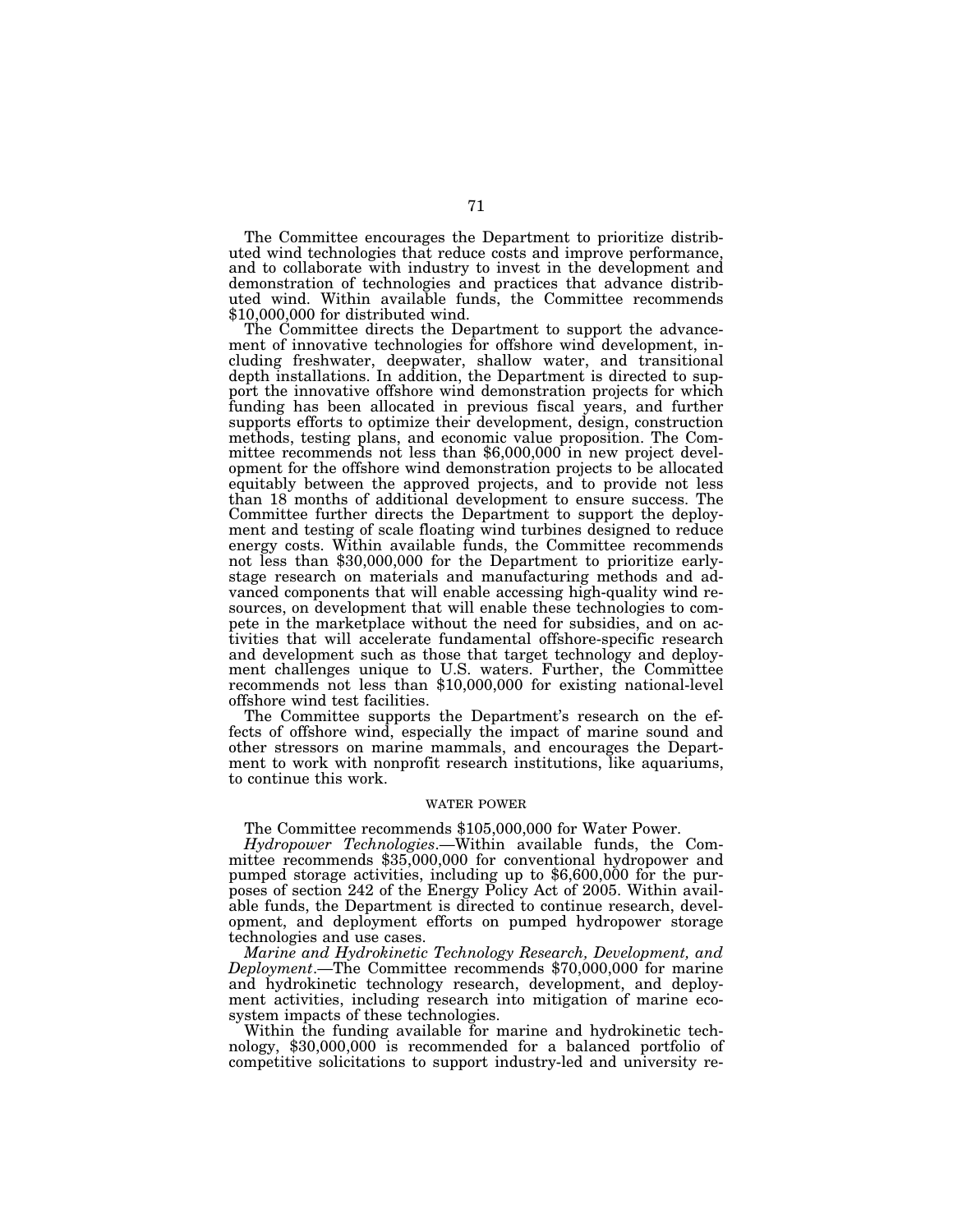search, development, and deployment of marine and hydrokinetic technologies; and support wave, ocean current, tidal and in-river energy conversion components and systems across the high- and low-technology readiness spectrum to increase energy capture, reliability, survivability, and integration into local or regional grids for lower costs and to assess and monitor environmental effects. Within this amount, not less than \$8,000,000 is recommended to support collaborations between universities, Marine Renewable Energy Centers, and national laboratories. Further, not less than \$5,000,000 is recommended to prioritize infrastructure needs at marine and hydrokinetic technology testing sites operated by Marine Renewable Energy Centers. The Department is directed to support ongoing design of the previously awarded open-water wave energy test facility within available funds. The Department is also directed to continue its coordination with the U.S. Navy on marine energy technology demonstration.

The Committee encourages close coordination between the Department and the Federal Energy Regulatory Commission, the Bureau of Ocean Energy Management, the National Oceanic and Atmospheric Administration, other relevant agencies and industry to reduce the amount of time to permit marine energy test and validation projects.

#### GEOTHERMAL TECHNOLOGIES

The Committee recommends \$85,000,000 for Geothermal Technologies.

Within available funds, \$53,000,000 is recommended for Enhanced Geothermal Systems. To facilitate necessary technology development and expand understanding of subsurface dynamics, the Committee recommends \$30,000,000 for the continuation of activities of the Frontier Observatory for Research in Geothermal Energy [FORGE], with activities to include ongoing novel subsurface characterization, full-scale well drilling, and technology research and development to accelerate the commercial pathway to largescale enhanced geothermal systems power generation.

Further, the Committee recommends \$15,000,000 for Hydrothermal, \$10,000,000 for Low-Temperature and Co-produced Resources, and \$7,000,000 for Systems Analysis.

The Committee recognizes that enhanced geothermal systems are versatile, inherently modular, and scalable from residential utilization to district heating opportunities and large power parks that can provide baseload capacity. The Committee encourages the Department to support enhanced geothermal system applications for industrial and residential uses.

The Committee directs the Department to continue its efforts to identify prospective geothermal resources in areas with no obvious surface expressions.

# ADVANCED MANUFACTURING

The Committee recommends \$311,000,000 for Advanced Manufacturing.

The Committee recommends \$80,000,000 for Advanced Manufacturing Research and Development Projects.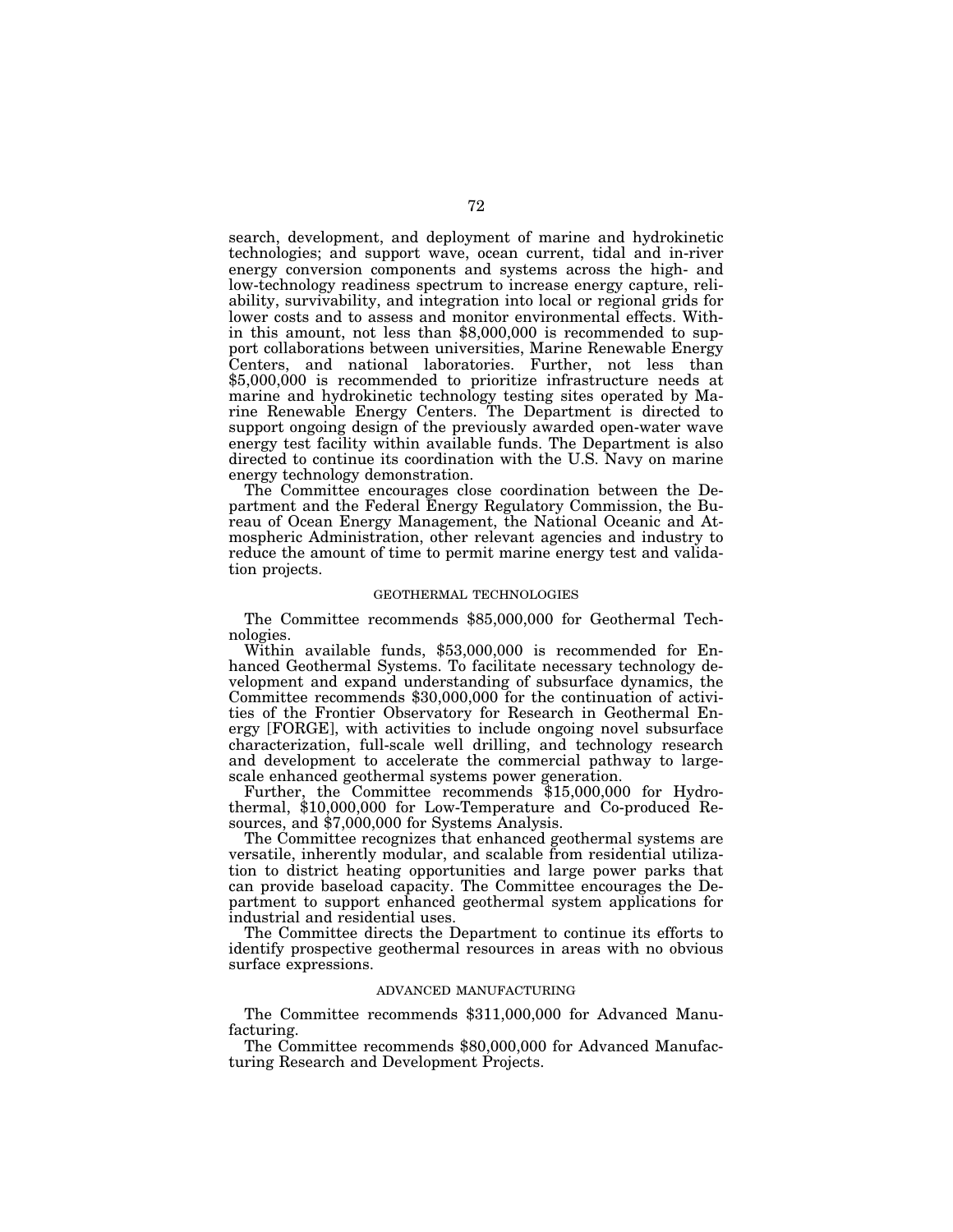The Committee recommends \$171,000,000 for Advanced Manufacturing Research and Development Facilities. The Committee recommends \$25,000,000 for the Manufacturing Demonstration Facility and the Carbon Fiber Technology Facility for early-stage research in additive manufacturing, carbon fiber and composites development, and manufacturing of multi-material systems to reduce the energy intensity and life-cycle energy consumption of domestic manufactured products, thereby increasing the competitiveness of U.S. manufacturing industries. Within funding for the Manufacturing Demonstration Facility, \$5,000,000 is recommended for the development of additive systems and automation technologies that have the potential to deposit multiple materials allowing for hybrid material solutions that enhance performance in extreme environments and enable precise property profiles.

The Committee recognizes the important role large-area additive manufacturing can play in helping to advance the deployment of building, transportation, and clean energy technologies. The Committee directs the Department to further foster the partnership between the National Laboratories, universities, and industry to use bio-based thermoplastics composites, such as micro- and nano-cellulosic materials, and large-area 3–D printing to overcome challenges to the cost and deployment of building, transportation, and energy technologies.

In addition, the Committee recommends \$20,000,000 to support the development of additive manufacturing involving nanocellulosic feedstock materials made from forest products to overcome challenges to the cost and deployment of building, transportation, and energy technologies, and encourages the Department to leverage expertise and capabilities for large-scale additive manufacturing through partnerships between universities and the Manufacturing Demonstration Facility.

To ensure grid reliability and resiliency, energy storage at scale must be achieved. Validation of materials for production of energy storage is both slow and expensive, currently taking an average of 18 years from concept to commercialization. For technologies such as batteries, materials innovation is traditionally separate from scale-up and device integration, and this disconnect slows progress. Therefore, within the amounts recommended, the Committee recommends \$20,000,000 for a manufacturing demonstration facility specifically focused on accelerating the processes needed for clean energy materials to go from discovery to scale-up, which will drive manufacturing innovation, lower the cost of battery energy storage, and spur job creation by bringing down the timeline for validation from an average of 18 years to an average of 5 years.

The Committee recommends \$25,000,000 for the third year of research and development efforts to lower the cost and energy intensity of technologies to provide clean, safe water through the Energy-Water Desalination Hub. The Committee is concerned that after 2 years of funding for this hub in fiscal years 2017 and 2018, the Department still has not completed the cooperative agreement solicitation and award process to begin work in this important research area. Therefore, upon enactment of this act, the Committee directs the Department to brief the Committees on Appropriations of both Houses of Congress on schedule and milestones for solic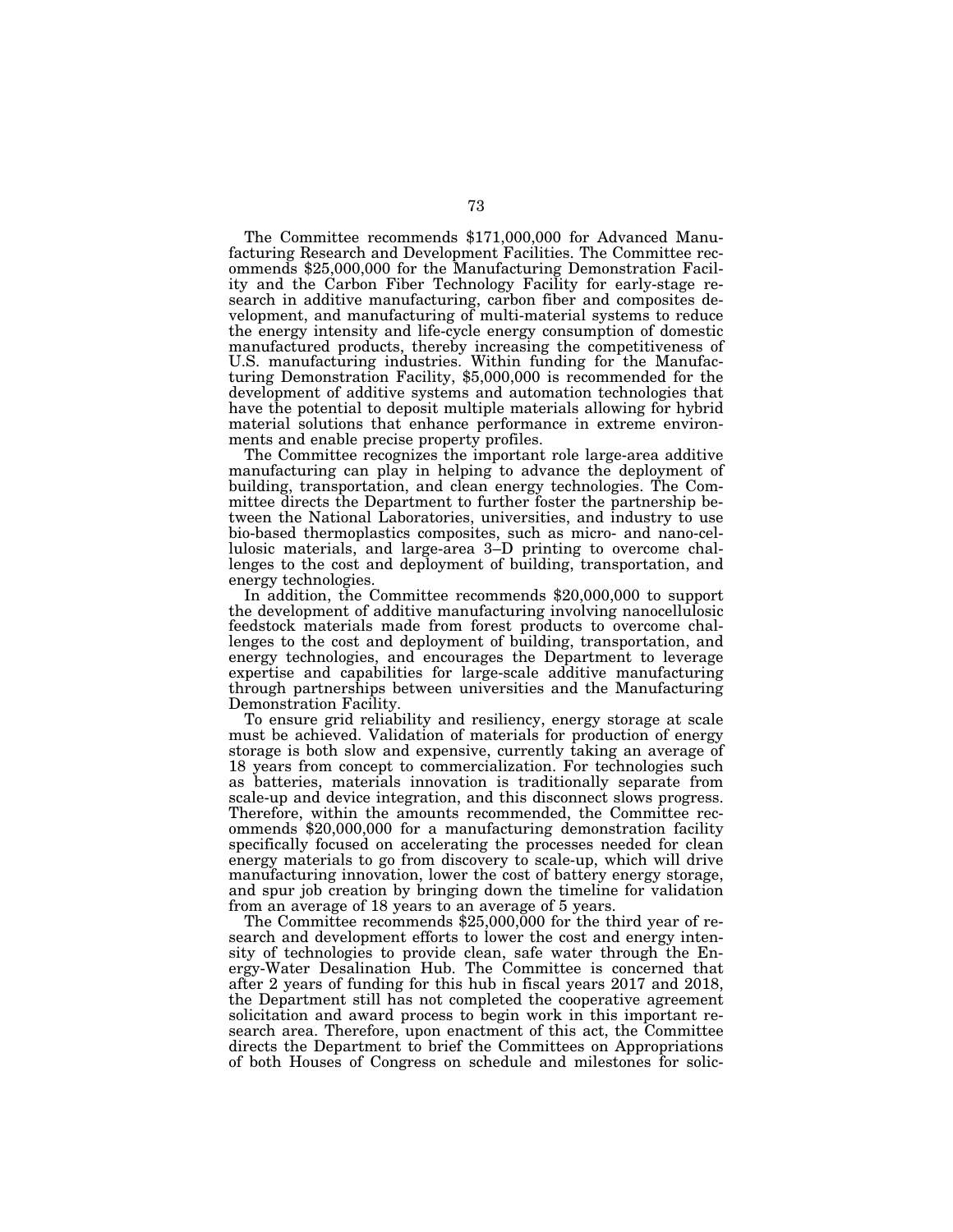iting and evaluating proposals from qualified consortia and award-

ing a 5-year cooperative agreement. The Committee recommends \$56,000,000 to support four Clean Energy Manufacturing Institutes [CEMIs], including \$14,000,000 each for the Smart Manufacturing Innovation Institute, the Reducing Embodied-energy and Decreasing Emissions [REMADE] Institute, and the Rapid Advancement in Process Intensification Deployment [RAPID] Institute, and a CEMI selection to be announced. The Committee notes the PowerAmerica Next Generation Power Electronics Manufacturing Innovation Institute and the Advanced Composites Manufacturing Innovation Institute have both received \$70,000,000 over the past 5 years to stand up a sustainable effort, and encourages the Department to work with one or more national laboratories and universities to build a sustainable plan for these institutes. The Committee is pleased with the ongoing work of the innovative advanced manufacturing opportunities through the CEMIs, and directs the Department to issue a solicitation and make an award for the sixth CEMI not later than October 1, 2018.

The Committee recommends \$25,000,000 to continue Critical Materials Hub. The Committee notes many municipal recycling facilities where collected recyclables are separated, now use technologies which are aging and inefficient. The Committee directs the Department to conduct a study to determine if the eddy current technology, which is now in use by most facilities, might be upgraded to increase the supply of recycled aluminum and to make recommendations as to how this might be accomplished and report to the Committees on Appropriations of both Houses of Congress within 180 days after enactment of this act. The Committee recommends \$40,000,000 for the Industrial Tech-

nical Assistance program. Within this amount, the Committee recommends \$12,000,000 to provide ongoing support for the Combined Heat and Power [CHP] Technical Assistance Partnerships [TAPs] and related CHP Technical Partnership activities at the Department, including \$5,000,000 for the TAPs and \$7,000,000 for related CHP activities. The Committee also encourages the Department to prioritize research, development, and demonstration of district energy systems, and work to accelerate greater deployment of district energy systems in communities, campuses, industries, and cities nationwide by supporting adaptive regional and local technology, and market opportunities.

The Committee encourages the Department to continue its efforts of extending the Industrial Assessment Centers to underserved areas and furthering the geographic reach of the program to regions that are less likely to be adequately serviced because of their distance from the current Centers. Therefore, the Committee recommends \$10,000,000 to expand the technical assistance provided by the Industrial Assessment Centers and fund no fewer than two but no more than four additional centers. The Committee recognizes the great potential for energy savings in municipal, industrial, and agricultural wastewater treatment systems and encourages the Department to expand on the technical assistance provided by the Industrial Assessment Centers to address these needs. Within the funds recommended for the Industrial Assessment Cen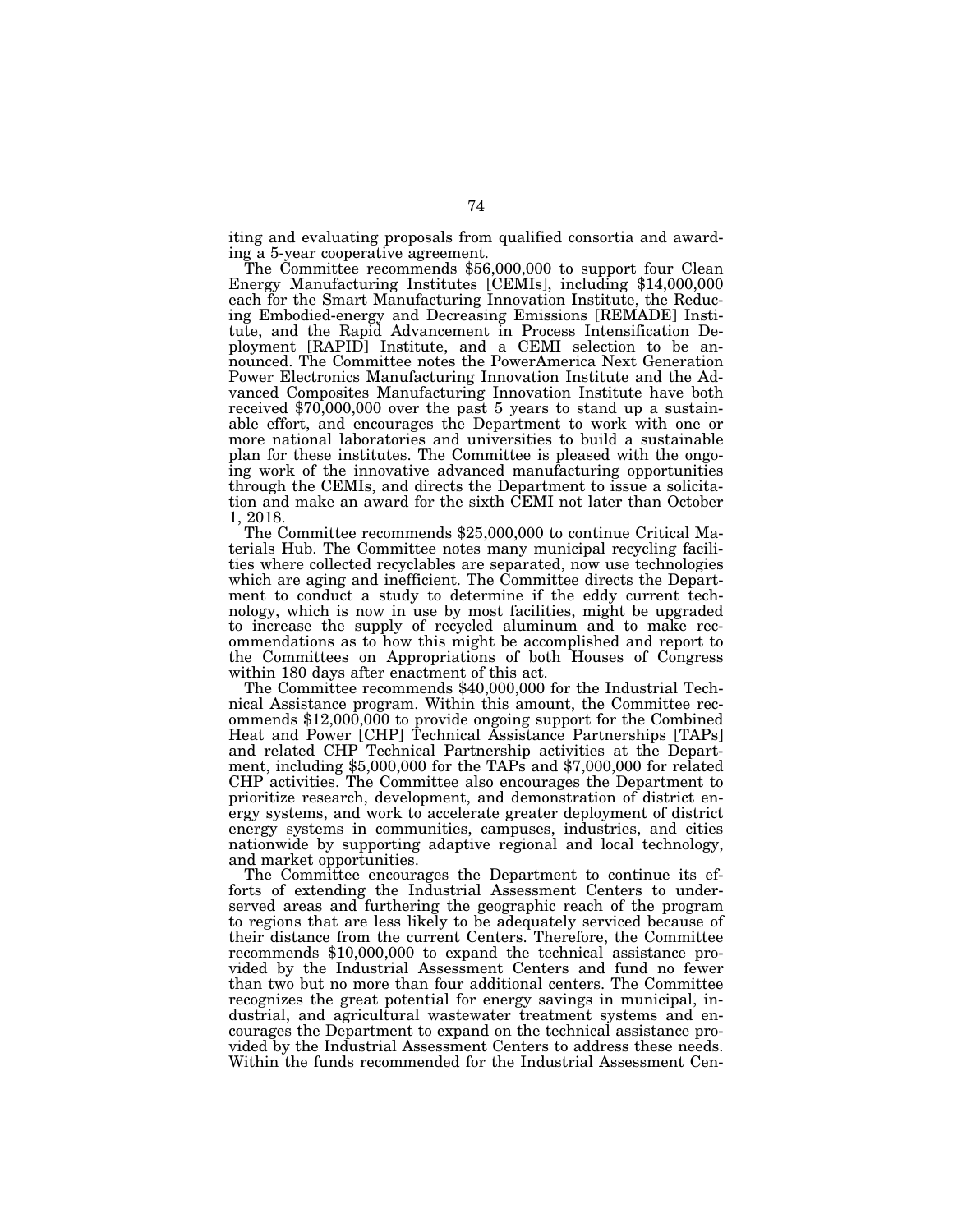ters, the Committee recommends \$3,000,000 for wastewater treatment technical assistance.

Within available funds, the Committee recommends \$10,000,000 for district heating. The Committee further directs the Department to collaborate with industry on the potential energy efficiency and energy security gains to be realized with district energy systems.

The Committee supports research and development on improving foundational materials and processes applicable to aluminum and other primary metal industries.

The Committee supports the issuance of a competitive solicitation for university/industry-led teams to improve the efficiency of drying processes, which consume approximately 10 percent of the energy used in the manufacturing sector.

The Committee directs the Department to develop a national smart manufacturing plan that will identify areas where the Department can facilitate more rapid development, deployment and adoption of smart manufacturing technologies. The Department shall submit a plan to the Committees on Appropriations of both Houses of Congress not later than 180 days after the enactment of this act.

## BUILDING TECHNOLOGIES

The Committee recommends \$225,000,000 for Building Tech-

nologies. Within available funds, the Committee recommends \$39,000,000 for the Commercial Building Integration program for a program of core research and development of more cost-effective integration techniques and technologies that could help the transition toward deep retrofits. In addition, the Committee encourages the Department to increase engagement with private sector stakeholders to develop market-transforming policies and investments in commer-<br>cial building retrofits.

Within available funds, the Committee recommends \$28,000,000 for the Residential Building Integration program. The Committee encourages funding to be concentrated on industry teams to facilitate research, demonstrate and test new systems, and facilitate widespread deployment through direct engagement with builders, the construction trades, equipment manufacturers, smart grid technology and systems suppliers, integrators, and State and local governments.

The Committee recommends \$108,000,000 for the Emerging Technologies subprogram. Within available funds, the Committee recommends not less than \$30,000,000 for building-grid integration research and development consistent with a transactive energy system, including development of advanced transactive control methodologies, field validation and testing in existing buildings, continuation of the Building-to-Grid Integration Demonstration, and coordination with the Office of Cybersecurity, Energy Security, and Emergency Response transactive energy systems activities. Within this amount, \$5,000,000 is recommended to continue promoting regional demonstrations of new, utility-led, residential Connected Communities advancing smart grid systems. Further, within available funds for Emerging Technologies, the Committee recommends not less than \$18,000,000 for HVAC & Refrigeration R&D,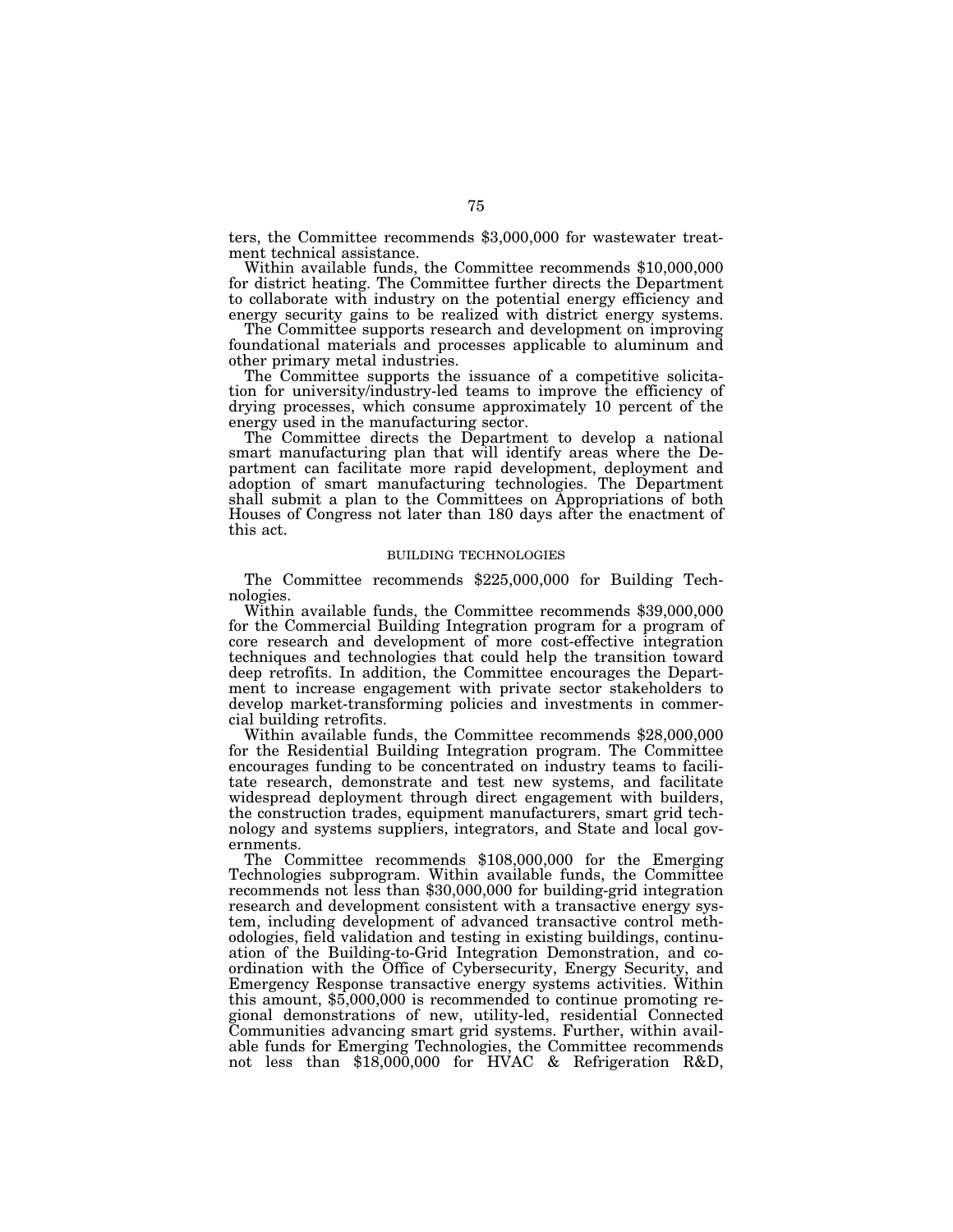\$14,000,000 for Building Envelope and \$5,300,000 for Building En-

ergy Modeling.<br>Within available funds for Emerging Technologies, the Committee recommends \$25,000,000 for research, development, demonstration, and commercial application activities related to advanced solid-state lighting technology development. If the Secretary finds solid-state lighting technology eligible for the Twenty-First Century Lamp prize, specified under section 655 of the Energy Independence and Security Act of 2007, \$5,000,000 shall be made available to fund the prize or additional projects for solid-state

lighting research and development. Within available funds, the Committee recommends \$10,000,000 for research and development for energy efficiency efforts related to the direct use of natural gas in residential applications, including gas heat pump heating and water heating, onsite combined heat and power, natural gas appliance venting, green pilots, and micrometers.

Within available funds, the Committee recommends \$5,000,000 for novel earlier stage research, development, and demonstration of technologies to advance energy efficient, high-rise Cross-Laminated Timber [CLT] building systems. The Committee directs the Department to support university research, in partnership with national labs, for developing, building, and evaluating CLT wall systems for embodied energy content, operating energy efficiency, wall moisture profiles, structural connector durability, and health moni-

toring sensors. The Committee recommends \$50,000,000 for Equipment and Buildings Standards. The Department has missed two deadlines for reports to Congress mandated by section 305 of the Energy Independence and Security Act [EISA] of 2007. These reports are invaluable sources of information for the Committee and other stakeholders about the status of energy conservation standards and the Department's plans to comply with its statutory obligations. The Department shall submit to the Committees on Appropriations of both Houses of Congress a status report within 30 days after enactment of this act. The Committee recommends \$7,000,000 for the Building Energy Codes Program to provide assistance to States and to organizations that develop model codes and standards to improve building resilience as well as efficiency.

Energy efficiency is a critical component of infrastructure development strategies. The Committee recognizes the importance of the Transformation in Cities initiative for local government planning and directs the Department to continue to support the goals of the initiative.

The Committee is concerned with the Department's recently announced plans to cancel the 2019 Solar Decathlon, pending a reevaluation of the program. The Committee recommends not less than \$5,000,000 for the Solar Decathlon. The annual competition has engaged thousands of university students to apply energy research and development to the practical concerns of housing by balancing design excellence and smart energy production and innovation, energy efficiency, and market potential. While the Committee understands that commercialization of technology is important, this should not become the sole or even the primary focus of the com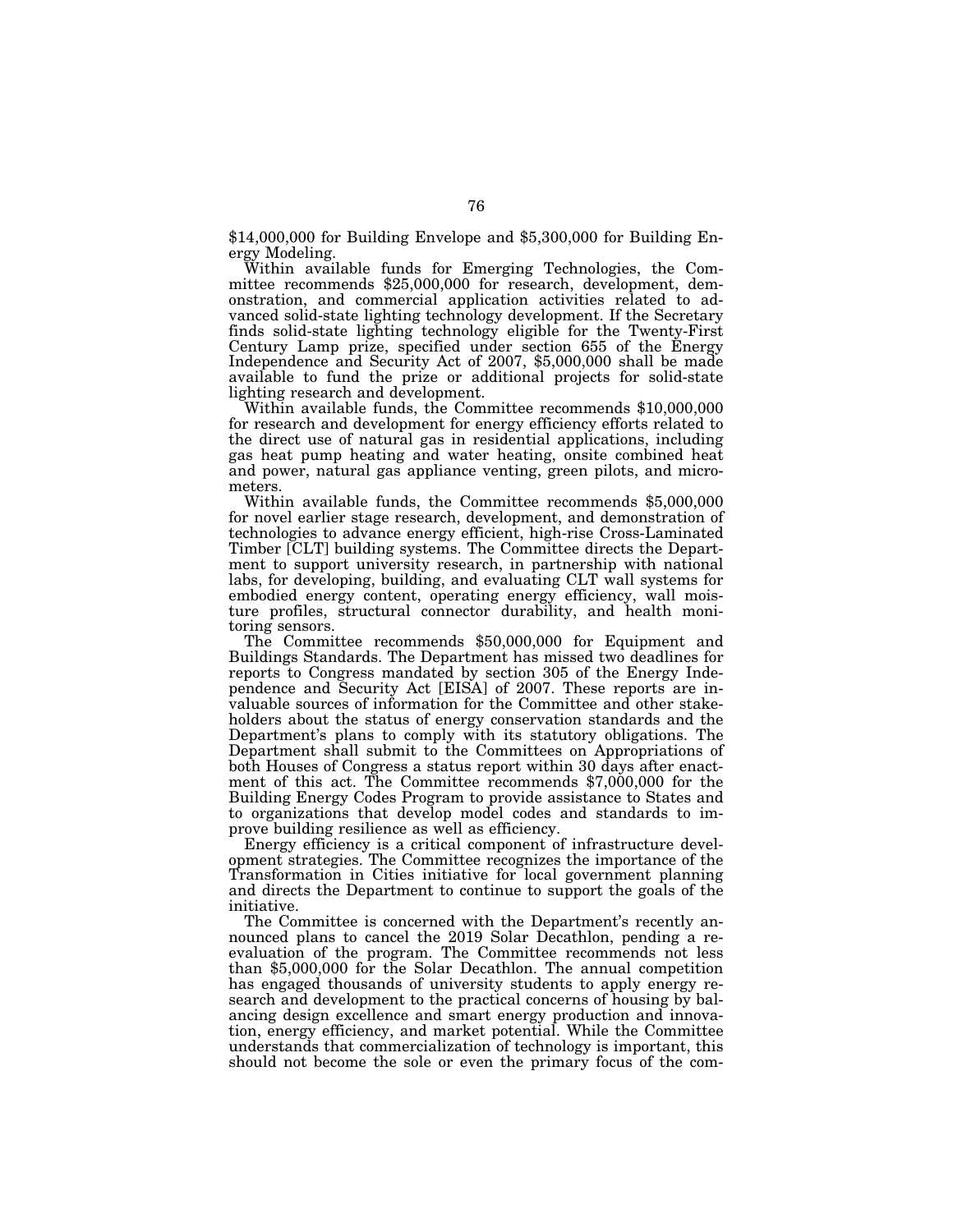petition. Therefore, not later than 30 days after the enactment of this act, the Department shall brief the Committees on Appropriations of both Houses of Congress on its plans for preserving the Solar Decathlon in its current form, any adjustments to the competition, and plans by the Department to accelerate adoption of suitable energy and water efficient technologies in the marketplace.

# FEDERAL ENERGY MANAGEMENT PROGRAM

The Committee recommends \$31,000,000 for the Federal Energy Management Program.

The Committee encourages the continued use of the Assisting Federal Facilities with Energy Conservation Technologies grant program to leverage more private sector investment in aging Federal facilities and infrastructure.

## WEATHERIZATION AND INTERGOVERNMENTAL PROGRAM

The Committee recommends \$306,000,000 for the Weatherization and Intergovernmental Program.

Within this amount, \$251,000,000 is recommended for the Weatherization Assistance Program [WAP], including \$248,000,000 for Weatherization Assistance Grants and \$3,000,000 for Training and Technical Assistance; and \$55,000,000 is recommended for State Energy Program grants.

The Committee recognizes the importance of providing Federal funds under the Weatherization and Intergovernmental Program to States and tribes in a timely manner to avoid any undue delay of services to eligible low-income households, and to encourage local high-impact energy efficiency and renewable energy initiatives and energy emergency preparedness. Therefore, the full amount of the funds recommended for WAP and the State Energy Program shall be obligated to States, tribes, and other direct grantees not later than 60 days after enactment of this act.

Within available funds, \$500,000 is recommended for current WAP grant recipients via the Weatherization Innovation Pilot Program to develop and implement strategies to treat harmful substances, including vermiculite.

The Committee supports WAP's continued participation in the interagency working group on Healthy Homes and Energy with the Department of Housing and Urban Development. The Department is encouraged to further coordinate with the Office of Lead Hazard Control and Healthy Homes on energy-related housing projects. The Committee directs the Department to begin tracking the occurrence of window replacements, which supports the reduction of lead-based paint hazards in homes.

#### STRATEGIC PROGRAMS

The Committee recommends \$12,500,000 for Strategic Programs.

Within available funds, \$2,500,000 is recommended for the Energy Transition Initiative [ETI] to support ongoing initiatives to address high energy costs, reliability, and inadequate infrastructure challenges faced by island and remote communities. The Committee supports ETI's efforts to develop a cross-sector initiative of organizations pursuing energy transition efforts that will address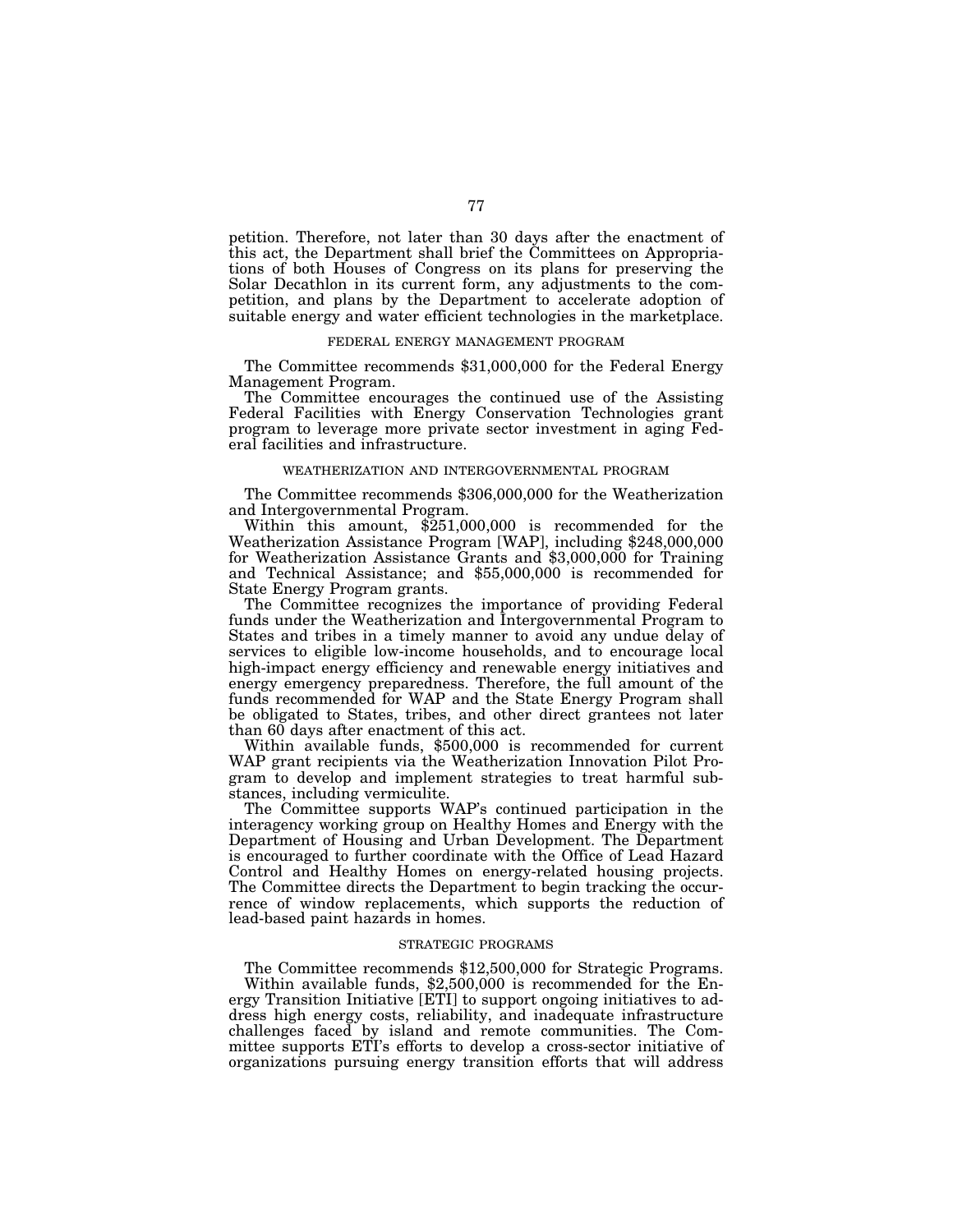energy challenges, build capacity, accelerate the sharing of best practices and innovations between similarly-situated regions, and leverage specialized expertise into commercial opportunity. The Committee further directs the Department to support initiatives for building of cost-effective, resilient energy infrastructure on island and remote communities, including in Alaska, the Caribbean, Hawaii, New England, and elsewhere.

# CYBERSECURITY, ENERGY SECURITY, AND EMERGENCY RESPONSE

| \$95,800,000 |
|--------------|
| 260,000,000  |

The Committee recommends \$260,000,000 for Cybersecurity, Energy Security, and Emergency Response, an increase of \$164,200,000 above the budget request. Within available funds, the Committee recommends \$28,500,000 for program direction.

*Early-Stage Research, Electricity Sector*.—The Committee rejects the budget's sole focus on early-stage research. Most utilities have limited research and development budgets, primarily due to regulatory constraints designed to keep electricity costs low for consumers. Additionally, utilities are unlikely to implement new concepts because most utilities would need to use their own systems for testing and evaluation, which could impact consumers. State public utility commissions also have limited budgets that do not support research and development. The States rely heavily on the Department's technical assistance on assessments of data and tools to help them evaluate grid modernization alternatives. The Department plays a vital role, not only in early-stage research, but also in deployment, field testing, and evaluation.

# CYBERSECURITY FOR ENERGY DELIVERY SYSTEMS

The Committee recommends \$80,829,000 for Cybersecurity for Energy Delivery Systems.

The Committee recommends \$10,000,000 for the DarkNet project to explore opportunities for getting the Nation's critical infrastructure off the Internet and shielding the Nation's electricity infrastructure from disruptive cyber penetration.

The Committee supports extension of cyber risk information sharing tools to close remaining vulnerabilities in the distribution and transmission system. The Committee encourages the Department to continue existing work within ongoing programs and to invest in research addressing power system vulnerabilities in supply chain and life cycle management for critical power system components and advanced adaptive defensive methods for grid control systems.

#### TRANSMISSION RELIABILITY

The Committee recommends \$39,000,000 for Transmission Reliability.

The Committee supports continued investment in advanced grid modeling algorithms and tool development to ensure resilient grid controls and protection systems that meet the challenges of the emerging smart grid.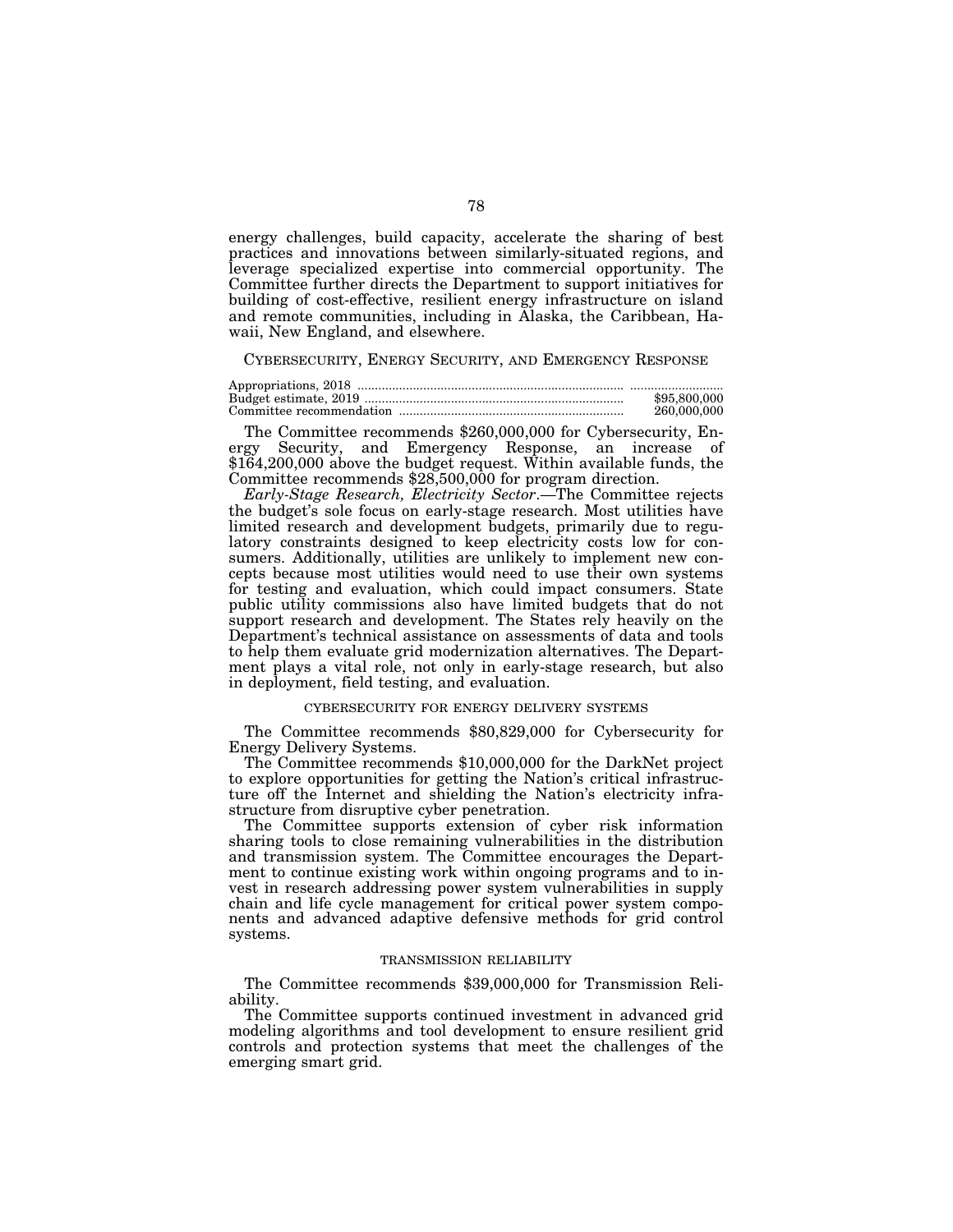### RESILIENT DISTRIBUTION SYSTEMS

The Committee recommends \$38,671,000 for Resilient Distribution Systems.

Within available funding, \$5,000,000 is recommended to develop high fidelity sensors and use data analytics to improve operations in steady-state and under extreme conditions, and to continue early-stage research to develop low-cost, printable sensors that can predict the health of critical equipment in the electric delivery system.

The Committee supports the promotion of regional demonstrations of new, utility-led, residential Connected Communities advancing smart grid systems. The Department shall focus on identifying and addressing technical and regulatory barriers impeding grid integration of distributed energy systems to reduce energy costs and improve the resiliency and reliability of the electric grid. The Committee supports advanced control concepts and open test beds for new distribution control tools for enhanced distribution system resilience.

# ENERGY STORAGE

The Committee recommends \$41,000,000 for Energy Storage.

Within available funds, the Committee continues to support development of an operational energy storage test facility capable of performance-driven data in a utility environment.

The Committee supports the Beyond Batteries initiative and cost-shared demonstrations of energy storage technologies with the private sector needed to achieve the Department's technology goal. Low-cost, grid-scale energy storage is crucial to a 21st century electricity grid, and the Department's storage research, development and deployment efforts shall support nationwide efforts to improve grid resiliency, reliability, and security, empower consumers, and increase integration of a broad range of generation sources.

The Committee encourages the Department to further the development and demonstration of non-battery advanced storage components, including compressed air energy storage development and demonstration to enable efficiency improvements for utility-scale, bulk energy storage solutions.

The Committee notes that innovation and advancement in distributed energy resources is helping the Nation's power grid to better address reliability, resiliency, safety, and accessibility. This enhances our Nation's energy security and global leadership. The Committee encourages the Department to further advance the development and demonstration of innovative battery and non-battery energy storage components. Energy storage is needed to better enable distributed energy resources; integrate intermittent uses such as water heaters, electric vehicle chargers, battery storage systems, and pumps; help balance supply and demand in the power grid to aid consumers to better manage their energy costs; protect residential and commercial customers and public services from power interruptions; and improve grid security and reliability.

The Committee supports grid-scale field demonstrations of energy storage projects, either as single facilities or as aggregations of units, with a focus on new use cases rather than new battery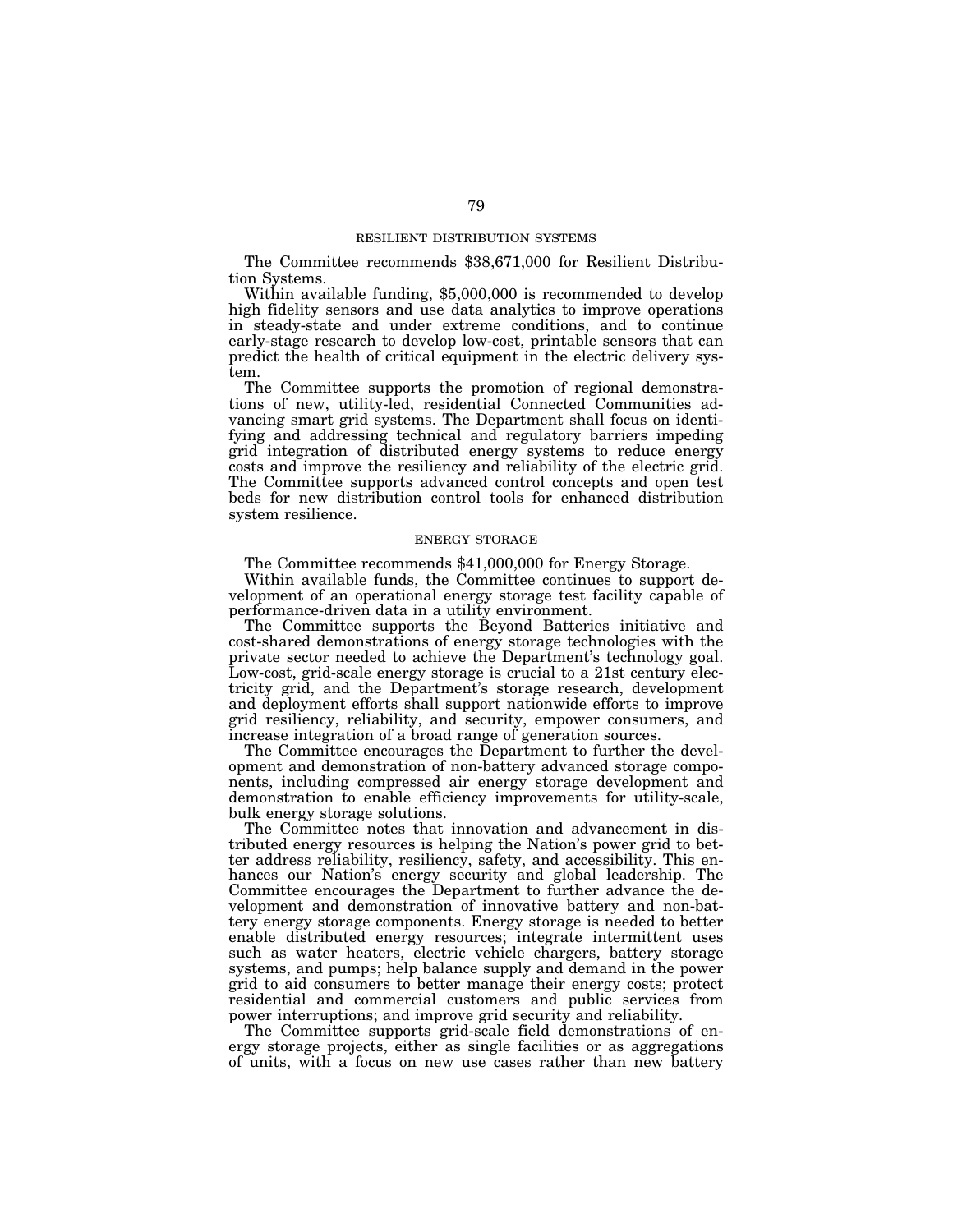chemistry. The Committee encourages the Department to support State energy offices and universities with energy storage planning and deployment, and to participate in industry-led safety codes and standards development. The Committee also supports funding for development of analytical methods for including energy storage in electric system planning, as well as for development of software tools to better value energy storage technologies. The Committee encourages the Department to remain committed to research and development partnerships related to the development and deployment of energy storage, with stakeholders in diverse geographic regions with unique market dynamics and policy challenges that can help to inform nationwide efforts to improve grid resiliency, reliability, and security, empower consumers, and increase integration of a broad range of generation sources. The Committee encourages the Department to make additional investments in cutting-edge storage technologies and relevant software, including conventional and advanced batteries. The Committee further encourages the Department to prioritize pilot scale initiatives with relevant utilities and State energy organizations that have the potential to advance real-time deployment and testing of these technologies.

The Committee is supportive of research for novel materials and system components to resolve key cost and performance challenges for electrochemical energy storage systems based on earth abundant advanced chemistries. In addition, the Committee supports continued materials research that will improve the understanding and predictability of energy storage systems and components, as well as enable safer and more reliable materials and systems to be developed.

# TRANSFORMER RESILIENCE AND ADVANCED COMPONENTS

The Committee recommends \$7,000,000 for Transformer Resilience and Advanced Components.

Within available funds, the Committee directs the Department to continue to support research and development for advanced components and grid materials for low-cost, power flow control devices, including both solid state and hybrid concepts that use power electronics to control electromagnetic devices and enable improved controllability, flexibility, and resiliency.

#### INFRASTRUCTURE SECURITY AND ENERGY RESTORATION

The Committee recommends \$18,000,000 for Infrastructure Security and Energy Restoration.

The Committee supports further development of energy sector situational awareness capabilities through Eagle-I, the Federal Government's situational awareness tool for national power outages. The Committee encourages the Department to further illustrate how to benefit from increased access to more varied sources of data.

The Committee previously directed the Department to submit a report identifying strategic laboratory, university, and industry partnerships that would enhance national security and assist industry in addressing critical threats, including electromagnetic pulses [EMP], geomagnetic disturbances [GMD], cyber-attacks, and supply chain disruptions. The Committee looks forward to receiving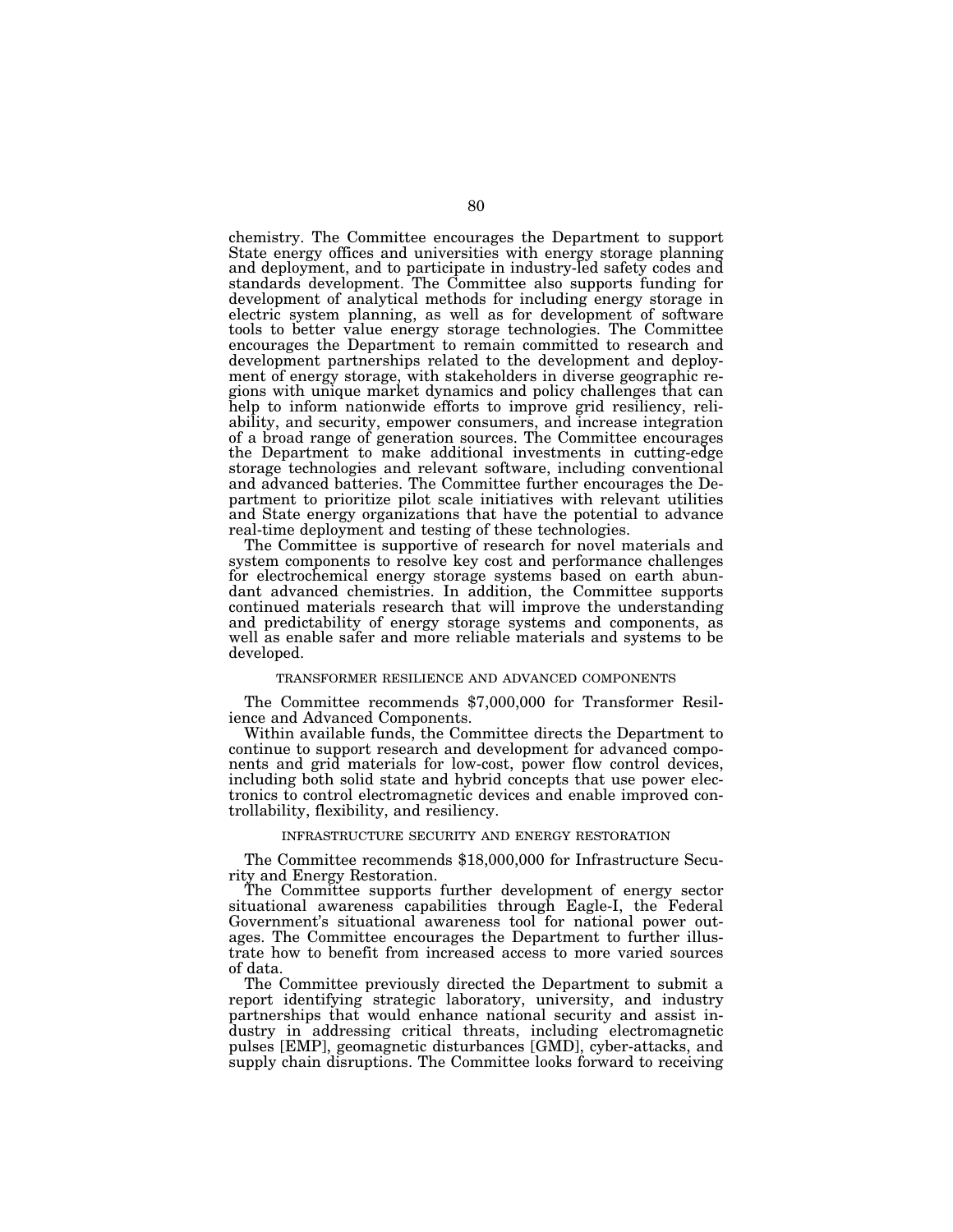this report expeditiously. The Committee supports the establishment of an EMP/GMD testing facility that can, without posing risk to the existing grid, replicate EMP/GMD events and cyber-attacks on a real world configuration of critical grid components and systems. Such a facility is necessary to expose entire substations, including devices such as Extra High Voltage Transformers and subsystem components, to the combined effects of the complete composite EMP Waveform for early stage research and development, as well as testing and validation purposes at both the transmission and distribution levels. The Committee encourages the Department to ensure such a facility to be a collaborative public-private effort between national laboratories, utilities, and research universities.

#### NUCLEAR ENERGY

| \$1,205,056,000 |
|-----------------|
| 757.090.000     |
| 1.206.000.000   |

The Committee recommends \$1,206,000,000 for Nuclear Energy, an increase of \$448,910,000 above the budget request. The Committee's recommendation prioritizes funding for programs, projects and activities that will ensure a strong future for nuclear power in the United States.

Nuclear power provides more than 20 percent of our Nation's electricity and nearly 60 percent of our emissions-free electricity. Electricity generation from our Nation's operating nuclear power plants is critical to our national security, economy, and way of life. Nuclear power is a reliable, resilient source of power, and the Department is encouraged to seek opportunities to take advantage of that fact to meet its long-term needs.

# RESEARCH AND DEVELOPMENT

# INTEGRATED UNIVERSITY PROGRAM

The Committee recommends \$5,000,000 for the Integrated University Program.

The Committee notes the administration repeatedly attempts to defund this program, despite continued success in developing highly qualified nuclear specialists to meet national needs.

### NUCLEAR ENERGY ENABLING TECHNOLOGY

The Committee recommends \$149,200,000 for Nuclear Energy Enabling Technology.

Within this amount, the Committee recommends \$50,000,000 for Crosscutting Technology Development, \$28,200,000 for Nuclear Energy Advanced Modeling and Simulation, \$41,000,000 for National Scientific User Facilities, and \$30,000,000 for the Energy Innovation Hub for Modeling and Simulation. The Committee notes that the budget request made the short-sighted recommendation to cancel the Energy Innovation Hub for Modeling and Simulation for the second year in a row, despite the important contributions it continues to make to improving operations and safety of operating nuclear reactors, and its likely application in licensing accident tolerant fuels and other advanced technologies.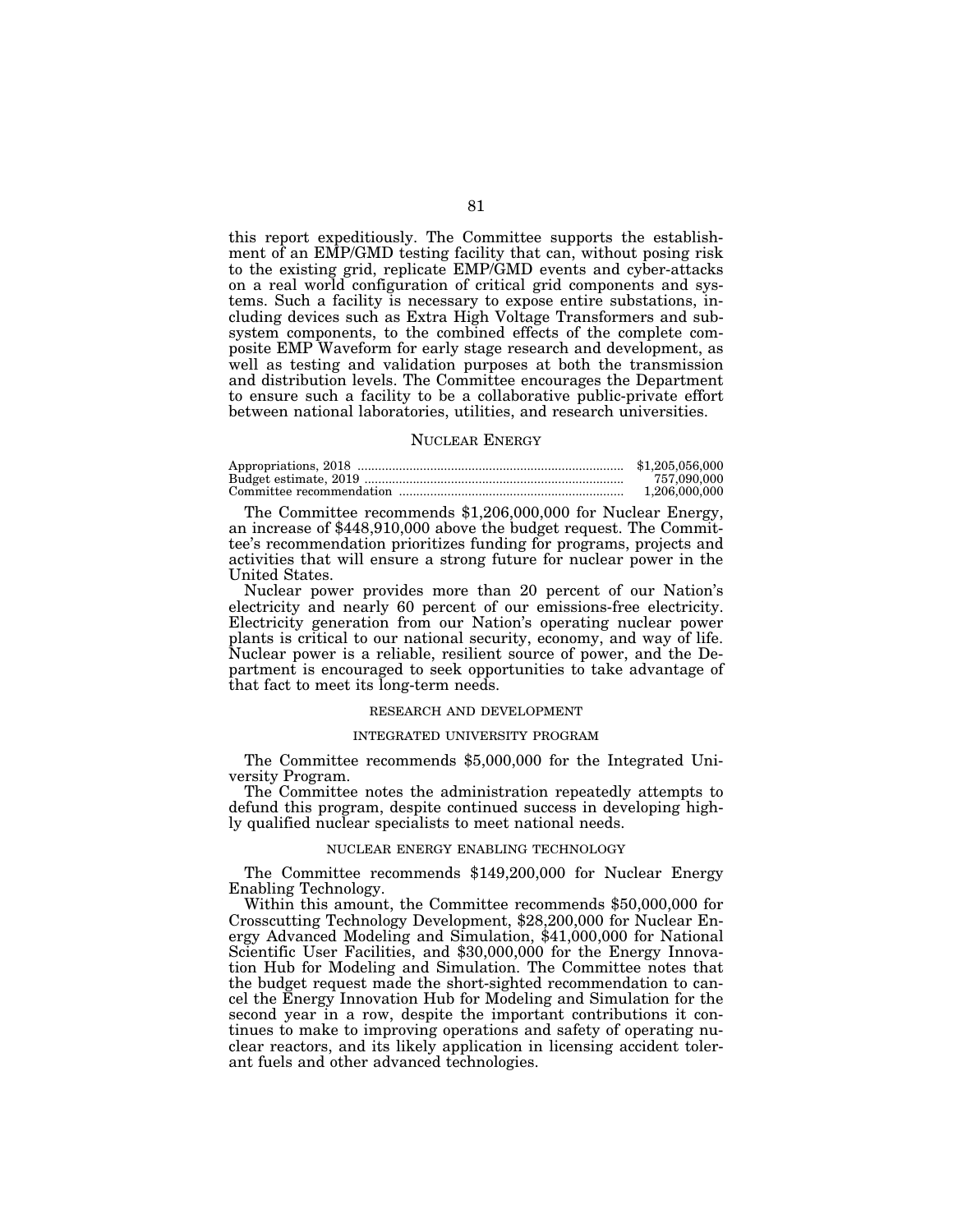# REACTOR CONCEPTS RESEARCH, DEVELOPMENT, AND DEMONSTRATION

The Committee recommends \$302,000,000 for Reactor Concepts Research, Development, and Demonstration.

Advanced nuclear technologies hold great promise for reliable, safe, emission-free energy and should be a priority for the Department. The Department was previously directed to provide a report that sets aggressive, but achievable goals to demonstrate a variety of private-sector advanced reactor designs and fuel types by the late 2020s. The Department is directed to expedite that report and provide it to the Committee as soon as possible.

*Advanced Reactor Technology*.—Within available funds, the Committee recommends  $$150,000,000$ , for Advanced Reactor Technology, including \$22,000,000 for the fourth year of the advanced reactor concepts program.

The Committee supports the Department's goal to accelerate reactor manufacturing, development, and deployment of advanced reactors. The Department is encouraged to leverage its technological capabilities in materials research and development, advanced manufacturing, high-fidelity modeling and simulation, sensors and control systems to transform the methods of reactor design, manufacturing, licensing and operation. The Committee recommends \$30,000,000 above the budget request for the demonstration of a Transformational Challenge Reactor concept.

*Versatile Fast Reactor*.—The Committee supports the budget request and recommends \$15,000,000 for the Versatile Fast Reactor. The Department was previously directed to provide a report that details all current programs and projects within the Office of Nuclear Energy, whether the Department plans to continue to support each program or project, and the expected out-year funding through completion of the program or project. The Department is directed to expedite that report and provide it to the Committee as soon as possible.

*Light Water Reactor Sustainability*.—Within available funds, the Committee recommends \$47,000,000. The most cost-effective way for the United States to maintain low-cost, carbon-free electricity is to safely extend the lives of our Nation's existing nuclear reactors from 60 to 80 years. Therefore, the Committee recommends additional funding above the budget request for this activity as a priority. The Committee directs the Secretary to use funding in this activity to continue research and development work on the technical basis for subsequent license renewal. The Secretary shall focus funding in this program on materials aging and degradation, advanced instrumentation and control technologies, and component aging modeling and simulation. The Secretary shall also coordinate with industry to determine other areas of high-priority research and development in this area.

# FUEL CYCLE RESEARCH AND DEVELOPMENT

The Committee recommends \$267,300,000 for Fuel Cycle Research and Development.

Within available funds, \$30,000,000 is recommended for Material Recovery and Waste Form Development, \$6,000,000 is recommended for Materials Protection, Accountancy, and Controls for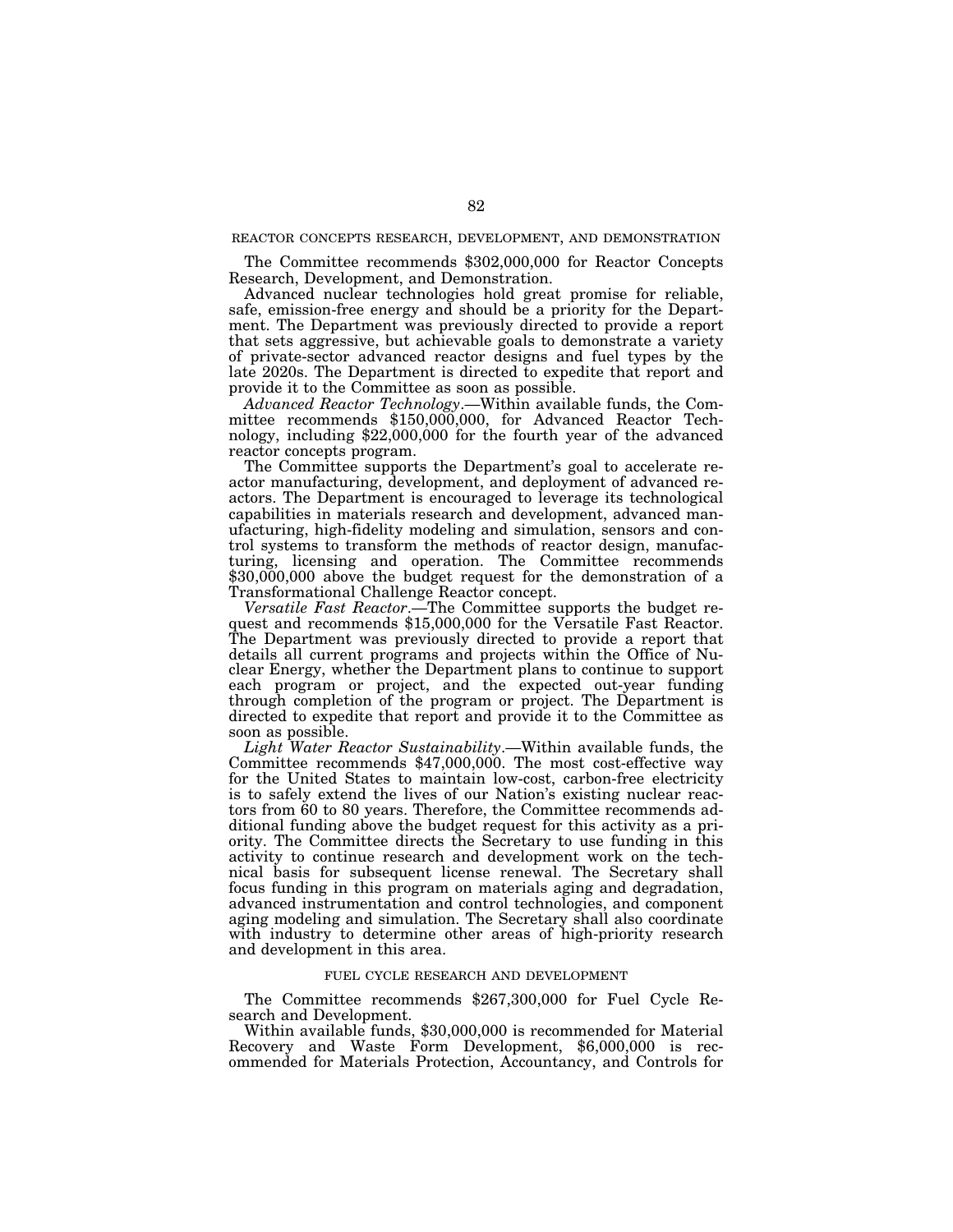Transmutation, and \$8,500,000 is recommended for Systems Analysis and Integration.

The Committee continues to strongly support the recommendations of the Blue Ribbon Commission on America's Nuclear Future and believes that near-term action is needed to address the accumulating inventory of spent nuclear fuel. The Committee recommends \$35,300,000 for Integrated Waste Management System activities. Funding is recommended to implement plans to consolidate spent nuclear fuel from around the United States to one or more private or government interim central storage facilities. Priority shall be given to accepting spent nuclear fuel from shutdown reactors, and to accelerating the development of a transportation capability to move spent fuel from its current storage locations. Within funds recommended, the Committee recommends up to \$10,000,000 for the Secretary, within existing authorities, to contract for the management of spent nuclear fuel to which the Secretary holds the title or has a contract to accept title, which includes contracting with a private company for consolidated interim storage of spent nuclear fuel.

The Committee directs the Secretary to work across the administration and to report to the Committees on Appropriations of both Houses of Congress, not later than 180 days after the date of enactment of this act, with information regarding existing resources and funding opportunities for which communities hosting decommissioned/decommissioning reactors may be eligible. The report shall also include what opportunities exist for these affected communities to consider alternative uses for these sites upon completion of the decommissioning process.

The Committee does not adopt the budget proposal to eliminate research and development activities previously funded in this account. The Committee recommends \$62,500,000 to continue research and development activities on behavior of spent fuel in longterm storage, under transportation conditions, and in various geologic media, which will continue to be important to developing a solution to the waste problem. Priority shall be placed on the ongoing study of the performance of high-burnup fuel in dry storage and on the potential for direct disposal of existing spent fuel dry storage canister technologies.

The Committee continues to place a high priority on the development of nuclear fuels with enhanced accident-tolerant characteristics to significantly mitigate the potential consequences of a nuclear accident. The Committee urges the Secretary to maintain focus and priority on achieving results in these efforts. The Committee recommends \$125,000,000 for the Advanced Fuels program. The Department is directed to continue implementation of the accident tolerant fuels development program, the goal of which remains development of accident tolerant nuclear fuels leading to commercial reactor fuel assembly testing by 2022. Within this amount not less than \$55,600,000 is recommended to continue the participation of three industry-led teams in Phase 2 of the costshared research and development program. Further, the Committee recommends not less than \$20,000,000 to support accident tolerant fuels development at the national laboratories and other facilities, including at the Advanced Test Reactor, the Transient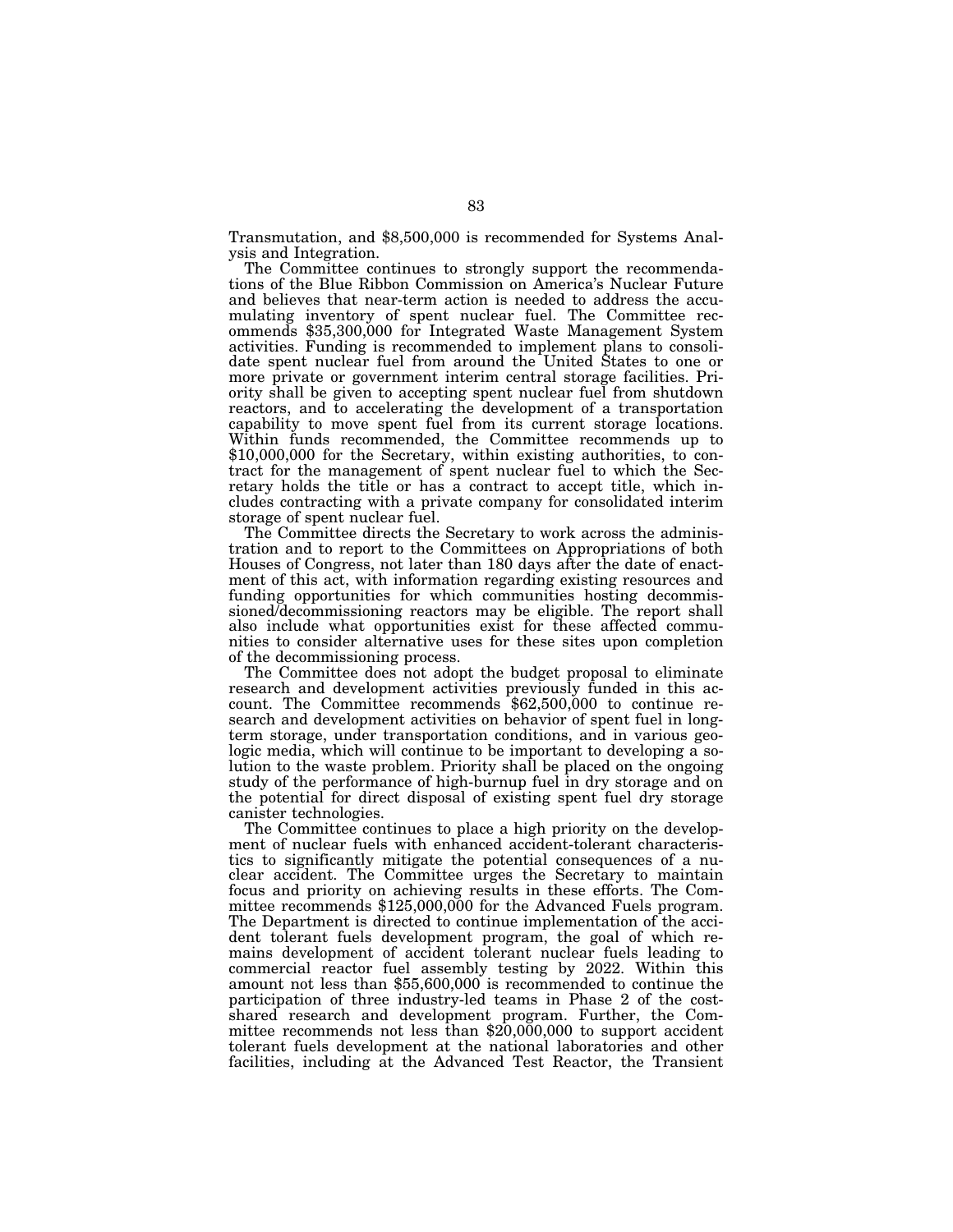Reactor Test Facility, and the Halden reactor. In addition to amounts awarded through the Small Business Innovation Research and Small Business Technology Transfer programs, \$3,000,000 is to continue the previously awarded small business projects to develop ceramic cladding for accident tolerant fuels.

Finally, the United States currently lacks either a supply of high assay low enriched uranium [HALEU], or a process to make HALEU, for advanced reactor designs that would require enrichment up to 20 percent, below levels considered usable for nuclear weapons. The Committee recommends \$10,000,000 for the Department to begin work to design and build a demonstration facility to produce HALEU from naval spent nuclear fuel or other available HEU within the Department's inventory. The Committee notes that using naval spent fuel for this purpose has the added benefit of potentially reducing the volume of waste that would eventually require disposal in a permanent repository.

#### INFRASTRUCTURE

## RADIOLOGICAL FACILITIES MANAGEMENT

The Committee recommends \$29,000,000 for Radiological Facilities Management, including \$20,000,000 for continued safe operations and maintenance of Oak Ridge National Laboratory hot cells.

#### IDAHO FACILITIES MANAGEMENT

The Committee recommends \$238,000,000 for Idaho Facilities Management. The Advanced Test Reactor [ATR] is a vital asset that provides research capability across the Department. The Department was previously directed to provide a report that lists all current and planned users for the ATR for the next 3 years, the operating cost attributed to each user, and the source of funds that will be applied to cover the costs for each user. The Department is directed to expedite that report and provide it to the Committee as soon as possible.

#### FOSSIL ENERGY RESEARCH AND DEVELOPMENT

| \$726,817,000 |
|---------------|
| 502.070.000   |
| 727.000.000   |

The Committee recommends \$727,000,000 for Fossil Energy Research and Development, an increase of \$224,930,000 above the budget request. Within available funds, the Committee recommends \$61,070,000 for program direction.

*Early-Stage Research and Development*.—The Fossil Energy Research and Development program advances transformative scientific research, development, and deployment of technologies that enable the reliable, efficient, affordable, and environmentally sound use of fossil fuels. Fossil energy is an essential part of the United States' energy future, and the National Energy Technology Laboratory [NETL] supports the Office of Fossil Energy in this critical national priority. The Committee rejects the approach to only provide funds for early-stage research. Such restrictions would cripple inno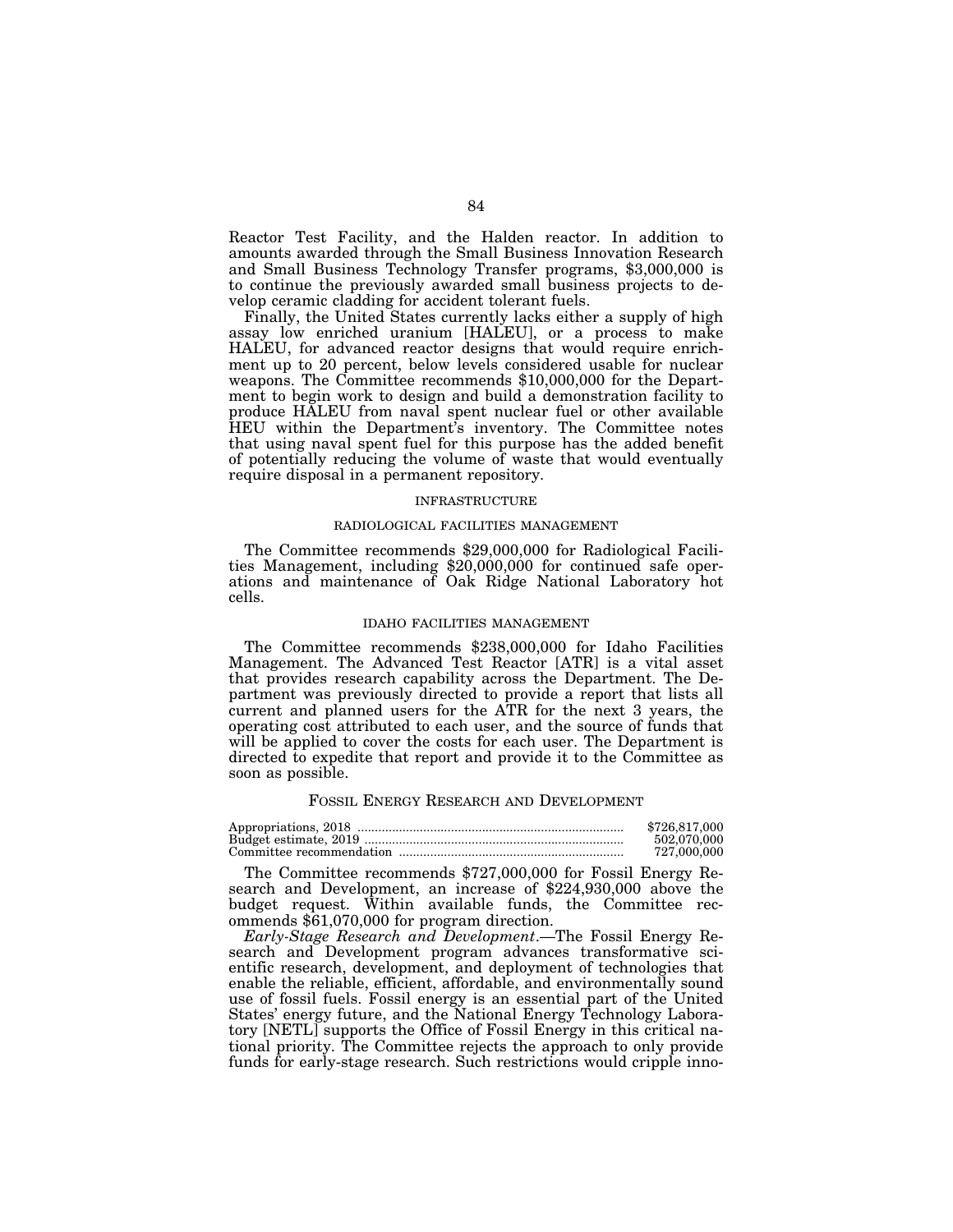vation and development, and would reduce the number of energy technologies adopted in the marketplace.

*Fossil Energy Roadmap*.—The Committee previously directed the Department to develop a cohesive policy and technology strategy and supporting roadmap or long term plan for its Fossil Energy Research and Development portfolio and supporting infrastructure. This roadmap will guide the discovery or advancement of technological solutions and incorporate lessons learned for the future of research, development, and demonstration efforts on advanced carbon capture and storage [CCS] technologies, advanced fossil energy systems, and crosscutting fossil energy research, as well as guide the discovery or advancement of technological solutions for the prudent and sustainable development of unconventional oil and gas. The Committee looks forward to receiving the roadmap expeditiously.

*NETL*.—No funds shall be used for the closure of NETL sites. The Committee supports NETL's mission to discover, develop, and deploy new technologies to support a strong domestic fossil energy path. The Committee previously directed the Department to conduct a comprehensive assessment of Fossil Energy writ large to include the Fossil Energy Headquarters programs, NETL, and relevant competencies of other national laboratories which support the mission of the Office of Fossil Energy. The Committee looks forward to receiving the assessment expeditiously.

*National Carbon Capture Center*.—The Committee recommends funding for the National Carbon Capture Center consistent with the cooperative agreement and fiscal year 2018. The Committee continues to encourage the Department to establish university partnerships to support ongoing fossil energy programs, to promote broader research into CCS technologies, and to expand its technology transfer efforts. The Department has previously funded several university-based CCS projects and is encouraged to build on an established research base to support ongoing research and to address the wider implementation of CCS technologies.

The Committee reiterates the importance of adequate Federal support to promote design-related work and testing for a commercial-scale, post-combustion carbon dioxide capture project on an existing coal-fueled generating unit as well as fossil energy research, development, and deployment of breakthrough technologies.

### COAL CCS AND POWER SYSTEMS

The Committee recommends \$463,030,000 for Coal CCS and Power Systems.

The Committee does not support the Department's proposal to reorganize or consolidate the Carbon Capture, Carbon Storage, Advanced Energy Systems, crosscutting research and development programs, and the Supercritical  $CO<sub>2</sub>$  Technology Program [STEP].

The Committee supports the Department's Cooperative Agreements to develop cost sharing partnerships to conduct basic, fundamental, and applied research that assist industry in developing, deploying, and commercializing efficient, low-carbon, nonpolluting energy technologies that could compete effectively in meeting requirements for clean fuels, chemical feedstocks, electricity, and water resources. The Committee encourages the Department to fund activi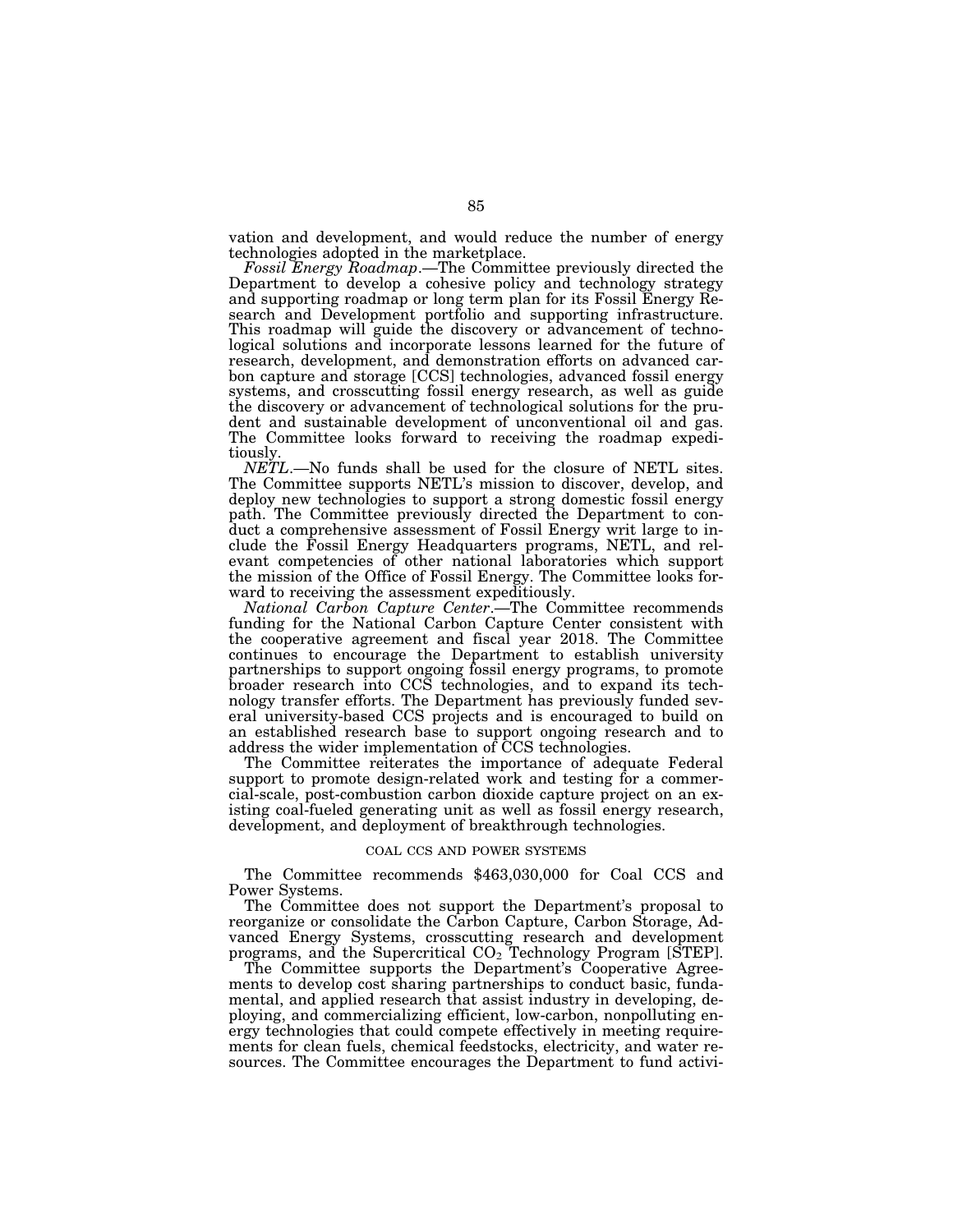ties that promote the reuse of captured carbon dioxide from coal, natural gas, industrial facilities, and other sources for the production of fuels and other valuable products. Within the ongoing CCS Program, the Department is encouraged to pursue an aggressive timeline to develop advanced carbon storage and utilization technologies and enhanced oil recovery that will improve the economics associated with domestic energy production. The Committee supports small-scale and modular coal-fired technologies with reduced carbon outputs or carbon capture that can support incremental power generation capacity additions that will enable a step-change in performance, efficiency, or cost of electricity as compared to the technology in existence on the date of enactment.

The Committee supports small-scale and modular coal-fired technologies with reduced carbon outputs or carbon capture that can support incremental power generation capacity additions that will enable a step-change in performance, efficiency, or cost of electricity as compared to the technology in existence on the date of enactment.

The Committee recommends research and development as well as pilot-scale activities that will improve the performance, reliability and efficiency of both new- and existing-fossil fuel fired power plants, including solvent-based, heat-integrated carbon capture and storage research and testing at pilot-scale facilities installed at a commercial power plant with focus on solvent physical property impact on column performance, transformative approaches to mitigate emissions, and solvent quality maintenance to ultimately reduce capital and operating costs; development and testing of materials for highly efficient energy platforms; advancement of gasification systems; development of carbon products from coal; development of transformational energy conversion systems including pressurized oxycombustion, supercritical  $CO<sub>2</sub>$  cycles, and chemical looping technologies; advancement of turbine technologies for higher efficiency and pressure cycles; development of fuel cells; coal and methane to liquid fuels; development and testing of advanced water management technologies; and continued investigation of rare earths recovery from coal and coal refuse.

Within funds available for CCS and Power Systems, the Committee recommends not less than \$30,000,000 to support a new solicitation for Front-End Engineering and Design [FEED] studies of two commercial-scale carbon capture power projects for retrofit at an existing coal plant and for a coal or natural gas plant that generates carbon dioxide suitable for utilization or storage. A FEED study shall incorporate work from feasibility studies and testing to provide specific project definition, detailed design, scopes of work, material purchasing and construction schedules, cost for project execution, and subsurface, structural, and environmental permitting requirements.

*Carbon Capture.—*Achieving low-cost carbon capture technology is important to facilitating economic environmental mitigation solutions for the power and industrial sectors while opening up a broader carbon utilization economy. The Committee encourages the Department to focus its Carbon Capture research, development and deployment efforts on improving the efficiency and decreasing the costs of carbon capture technologies, demonstrating carbon capture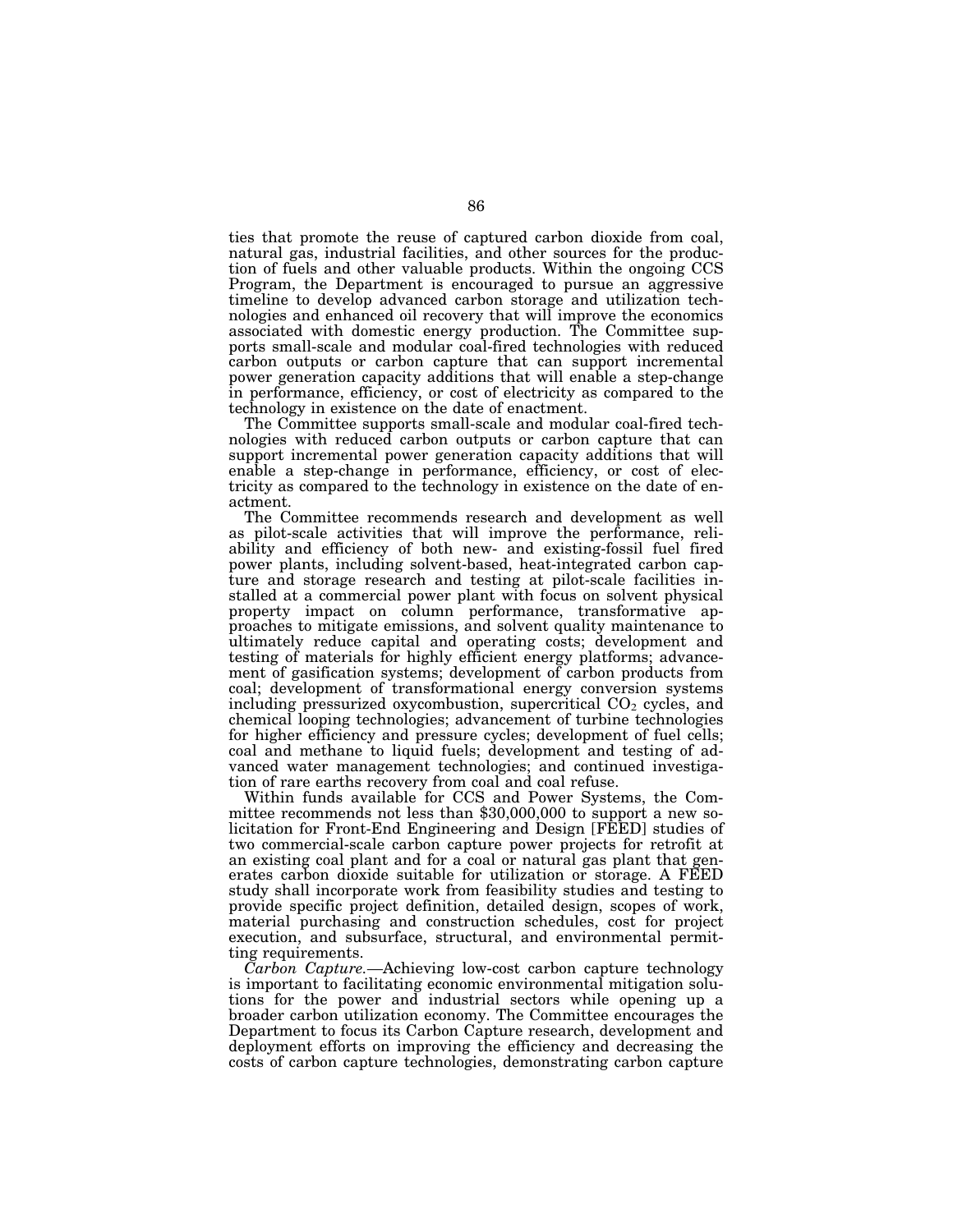technologies for private sector-driven adoption at fossil energy power systems and industrial sources, and to identify how these technologies can be integrated within business models and operations. This includes small- and large-scale pilot testing of technologies moving through the program pipeline on both coal and natural gas applications, as well as on industrial sources.<br>Carbon Storage.—Within available funds for Carbon Storage, the

*Committee recommends* \$12,000,000 for Carbon Use and Reuse to continue research and development activities to support valuable and innovative uses for carbon. The Committee believes the potential for carbon dioxide utilization technologies to become economically viable has improved in recent years, and these technologies should continue to receive attention from the Office of Fossil Energy. The Committee urges the Office of Fossil Energy to prioritize research on carbon dioxide utilization technologies, direct air capture technologies, and industrial source capture. The Committee also encourages the Office of Fossil Energy to collaborate with the Bioenergy Technologies program within the EERE, the private sector, and academia to support projects that utilize carbon dioxide in the production of algae and other potentially marketable products. The Committee supports early-stage research and development in conversion of coal pitch/coal to carbon fiber and in other valueadded products for alternative uses of coal. Within Carbon Storage, the Committee recommends \$55,000,000 for Storage Infrastructure. The Committee recognizes the successful work of the Regional Carbon Sequestration Partnerships and the important role they play in supporting the research and development of carbon utilization and storage. The Committee supports the focus on infrastructure development strategies through continued efforts to expand regional geological characterization to reduce uncertainties, collect and analyze data, facilitate and inform regional permitting and policy challenges. The Department is directed to fulfill prior commitments to the Regional Carbon Sequestration Partnerships. Further, the Committee recommends funding beyond the current phase, through a multiyear continuation of competitively selected partnerships to expand the work of the existing partnerships. The Committee recommends not less than \$20,000,000 for a competitive continuation of the Regional Carbon Sequestration Partnership Program and not less than \$30,000,000 to continue the four-phase CarbonSAFE initiative. The Committee directs the Department to work collaboratively with the Regional Carbon Sequestration Partnerships to develop a Storage Infrastructure roadmap through 2025 to identify the knowledge gaps and technology and policy developments that are needed to close those gaps.

*Advanced Energy Systems*.—The Committee recommends up to \$30,000,000 for solid oxide fuel cell systems, which supports research and development to enable efficient, cost-effective electricity generation with minimal use of water. The Committee encourages the Department to promote and assist in the research and development of new higher efficiency gas turbines used in power generation systems to allow the United States to upgrade and increase the reliability and resiliency of the Nation's electrical grid system, to better compete against the threat of foreign competitors who are being subsidized by their governments, while reducing the cost of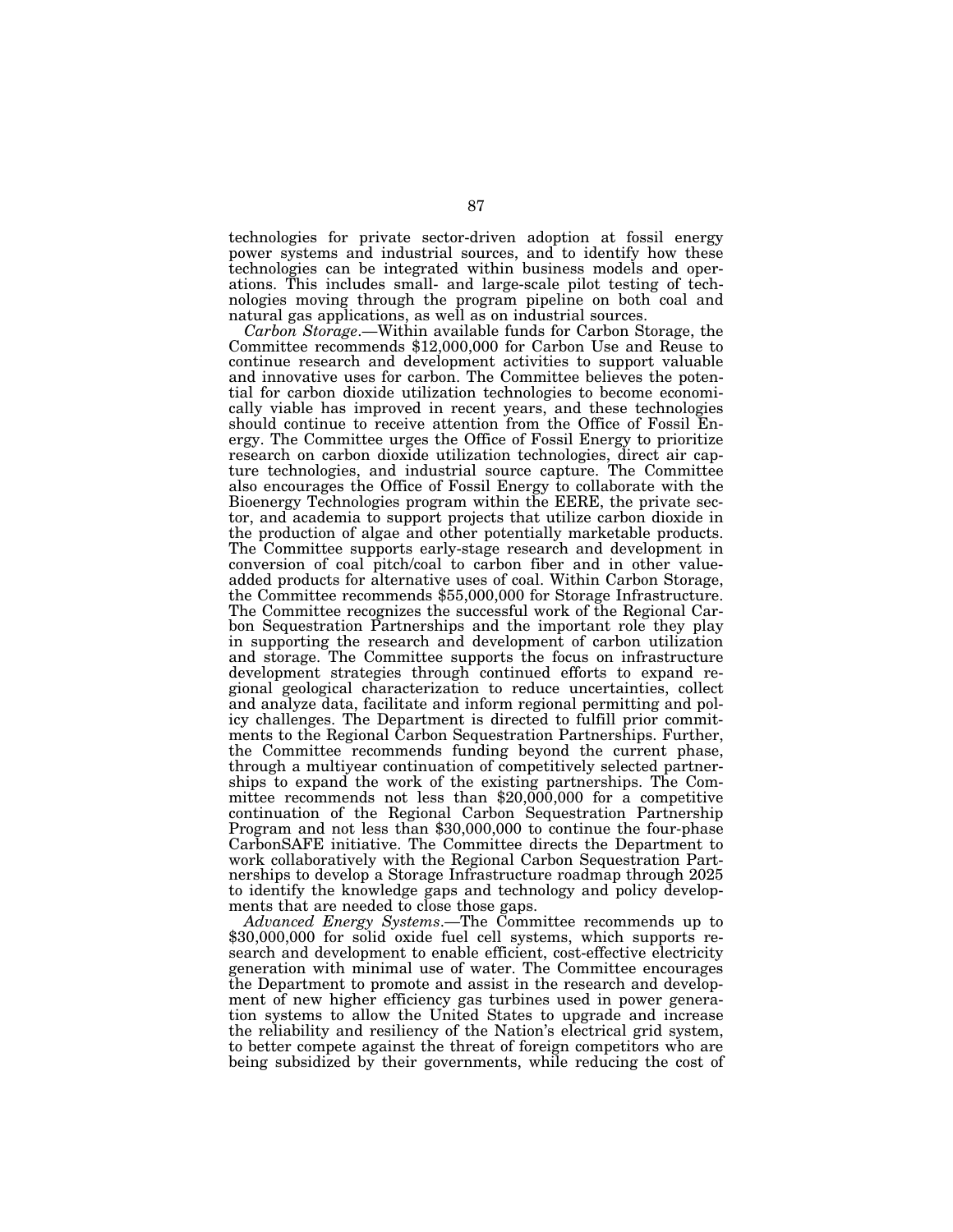electricity and significantly lowering emissions. This includes awarding grants and funding contract proposals from industry, small businesses, universities and other appropriate parties.

The Committee supports coal and coal biomass to liquids activities and encourages the Department to focus on research and development to improve cost and efficiency of coal-to-fuels technology implementation and polygeneration. The Committee recognizes the importance of emerging technologies such as, coal-to-liquids [CTL] fuel conversion. Within available funds, the Committee supports research and development that will ensure CTL technologies have an opportunity to grow. The Committee supports the activities proposed in Power Generation Efficiency which would focus on improving the reliability and efficiency of existing plants through early stage research and development.

*Crosscutting Research*.—The Committee supports Advanced Ultrasupercritical Materials research and development to identify, test, qualify, and develop a domestic supply chain capable of producing components from high temperature steam materials.

*STEP.*—The Committee rejects the proposed changes in the request to the STEP Program, and recommends \$25,000,000 to complete the necessary design and construction of the 10MW pilot facility, and conduct the necessary testing, including long-duration testing for the facility.

*NETL Coal Research and Development.—*Within available funds for NETL Coal Research and Development, the Committee recommends \$18,000,000 for the Department to continue its external agency activities to develop and test advanced separation technologies and accelerate the advancement of commercially viable technologies for the recovery of rare earth elements and minerals from U.S. coal and coal byproduct sources. The Committee expects research to support pilot-scale and experimental activities for nearterm applications.

#### NATURAL GAS TECHNOLOGIES

The Committee recommends \$53,200,000 for Natural Gas Technologies.

*Risk-Based Data Management System*.—Within available funds, the Committee recommends \$5,200,000 to continue the Risk Based Data Management System [RBDMS] to support a cloud-based application and necessary cybersecurity initiatives. In addition, funding shall support the continued integration of FracFocus and RBDMS for improved public access to State-oil and gas-related data, as well as for State regulatory agencies to support electronic permitting for operators, eForms for improved processing time for new permits, operator training from the improved FracFocus 3.2 after enhancements are implemented, and miscellaneous reports, such as *Produced Water Report: Current and Future Beneficial Uses Report.* The Committee supports the continued efforts to provide public transparency, while protecting proprietary information.

*Methane Hydrate Activities*.—The Committee recommends \$20,000,000 for methane hydrates. The Committee notes that the budget request includes no money for actual research into the methods for producing methane hydrates. The Committee encourages the Department to perform a long-term methane hydrate pro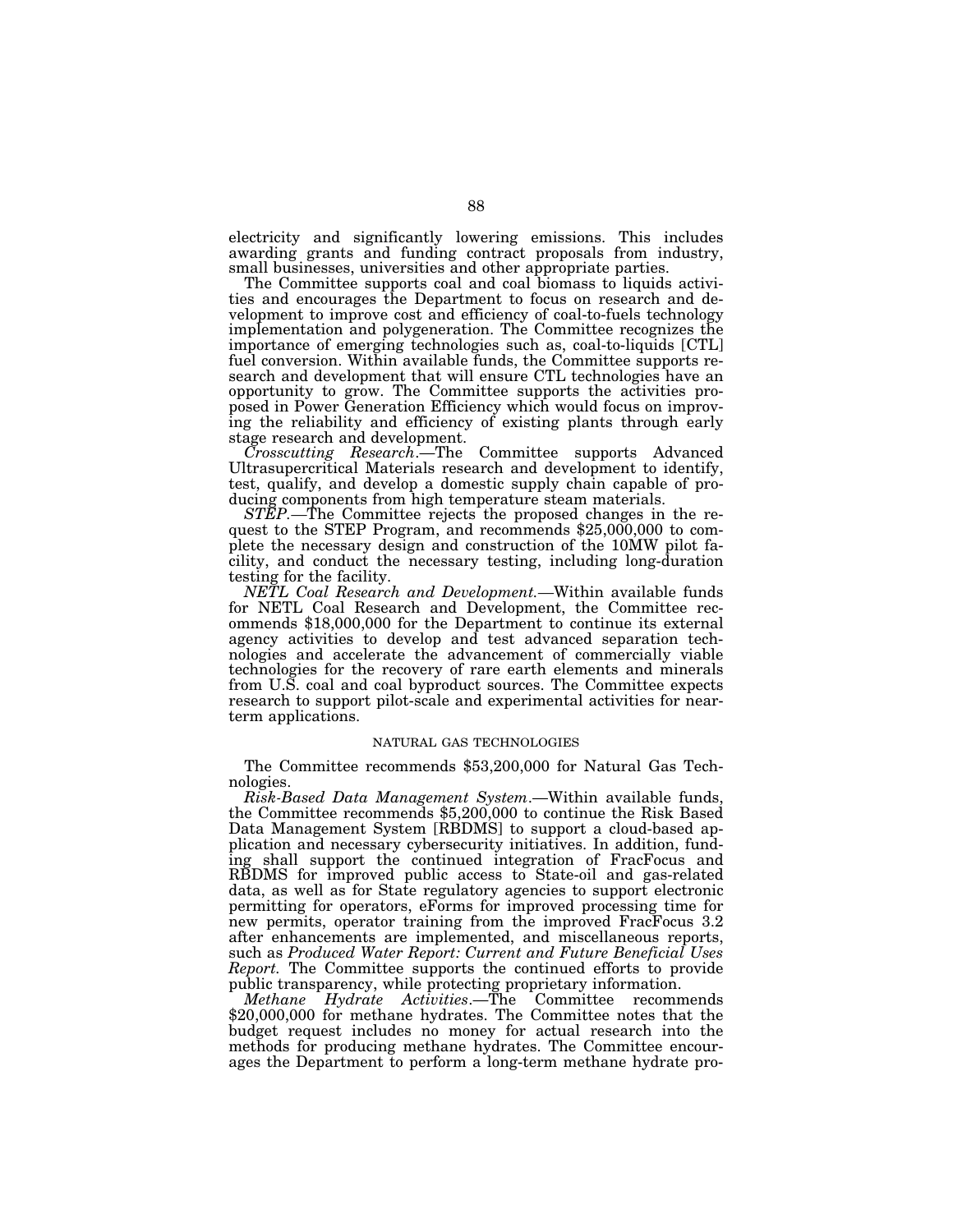duction test in the Arctic, as proposed in the Methane Hydrate Advisory Committee's earlier recommendations (May 21, 2014) to the Department.

*Environmentally Prudent Development*.—The Committee recommends \$10,000,000 for the Environmentally Prudent Development subprogram.

*Emissions Mitigation from Midstream Infrastructure*.—The Committee recommends \$12,000,000 for the Emissions Mitigation from Midstream Infrastructure subprogram. The Committee recommends funds for natural gas infrastructure research, including advanced materials and novel sensor technologies. The Department is directed to incorporate this research into its ongoing work in this field, so that it shall complement the Emissions Mitigation from Midstream Infrastructure subprogram.

*Emissions Quantification from Natural Gas Infrastructure*.—The Committee recommends \$6,000,000 for the Emissions Quantification from Natural Gas Infrastructure research subprogram.

#### UNCONVENTIONAL FOSSIL ENERGY TECHNOLOGIES

The Committee recommends \$54,000,000 for Unconventional Fossil Energy Technologies. The Committee notes the importance of providing research support that will assure sustainable, reliable, affordable, and environmentally sound supplies of domestic unconventional fossil energy resources.

The Committee understands the Department is continuing to conduct a study on the feasibility of establishing an ethane storage and distribution hub in central Appalachia. The Department is directed to identify the Federal agencies with jurisdictional oversight of such a project and to coordinate with the liaisons of those agencies to streamline the permitting application and approval process for a central Appalachian ethane storage and distribution hub. Further, the Department is directed to brief the Committees on Appropriations of both Houses of Congress on their findings and recommendations once complete.

The Department is encouraged to explore research and development for safe drilling and completion technologies that use no fresh water and can be deployed in horizontal wells.

Within available funds, \$15,500,000 is recommended for research to better understand reservoirs and to improve low recovery factors from unconventional natural gas and oil wells and \$15,500,000 is recommended to continue research toward enhanced recovery technologies in shale oil, low permeability reservoirs, residual oil zone reservoirs, fractured reservoirs, and conventional oil reservoirs. The Department shall solicit, award and manage these research projects on a nationwide basis directly with researchers from universities and not-for-profit research organizations. The projects may include research projects to improve environmental mitigation, water quality and treatment, infrastructure technology as well as the societal impacts of unconventional shale plays. These awards shall identify ways to improve existing technologies, encourage prudent development, provide cost-effective solutions, and develop a better understanding of these reservoirs' resource potential.

The Committee recommends \$17,500,000 for the Unconventional Field Test Sites.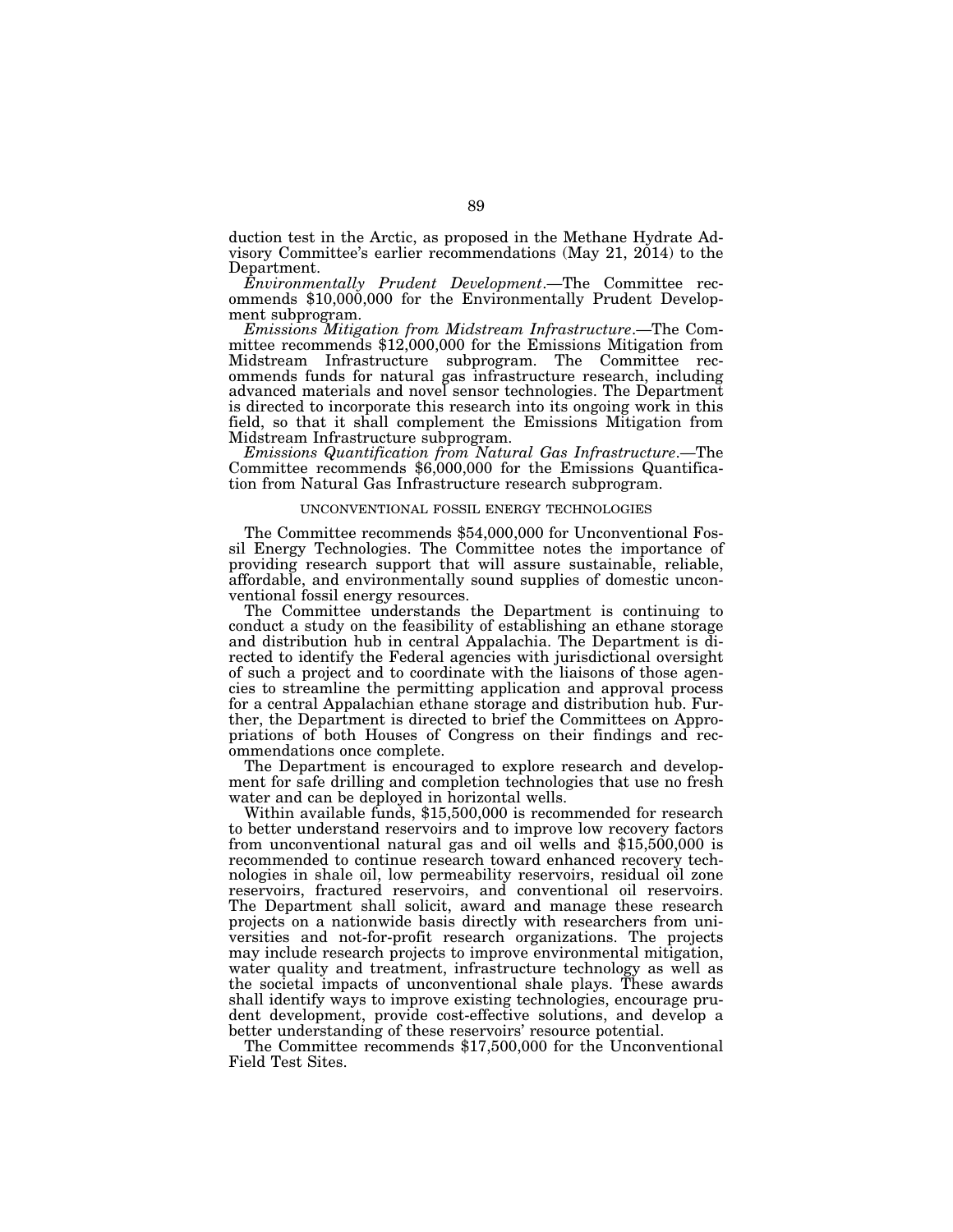The Committee recognizes the Department's ongoing efforts to support research into the exploration for and development of emerging unconventional oil and/or gas reservoirs, and directs the Department to direct future allocations to projects in locations geologically representative of the unconventional reservoir of interest. The Committee encourages continued efforts to characterize emerging unconventional reservoirs but with emphasis on geographic areas where geological conditions are optimal for the generation and accumulation of economically significant amounts of oil or gas in the geological formation(s) being studied, as indicated by published reports and existing early-stage commercial activity. The Committee further encourages a focus of available resources on potential unconventional reservoirs for which there is limited data rather than well-known existing reservoirs. University-led research is preferred to ensure a broad range of expertise is utilized to address the entire range of environmental, socio-economic, geological, and technical challenges associated with unconventional oil and gas development. The Committee also recognizes that private industry participation in very early development phase research projects, although desirable, is often difficult to achieve due to the highly proprietary nature of early-stage exploration data.

The Committee recommends \$4,000,000 for further research on multipronged approaches for characterizing the constituents of and managing the cleaning of water produced during the extraction of oil and natural gas, of which \$2,000,000 is recommended to partner with research universities engaged in the study of characterizing, cleaning, treating, and managing produced water and who are willing to engage though public private partnerships with the energy industry to develop and assess commercially viable technology to achieve the same. The Committee encourages the Department to work with the energy producing industry to identify and develop to a commercial scale—technologies that can characterize, clean and effectively treat produced water to have beneficial reuse.

The Committee directs the Department to continue its research partnership with the Department of Transportation on the crude oil characterization study to improve the safety of crude oil transported by rail. The Committee recommends up to \$1,500,000 for completion of the study.

The Committee recognizes that the United States possesses vast domestic coal reserves that cannot be mined economically at current prices. Although some natural gas is absorbed by coal and can be economically recovered through methane extraction, more efficient recovery mechanisms are feasible. To validate methods for recovering a greater fraction of energy contained in deep coal deposits, the Committee encourages the Department to conduct pilot field tests of technologies for in-situ biological conversion of coal to natural gas with university participants, and evaluate the feasibility of converting coal deposits in both the Western and Eastern United States into natural gas.

#### NATIONAL ENERGY TECHNOLOGY LABORATORY

The Committee recommends \$50,000,000 for NETL Research and Operations and \$45,000,000 for NETL Infrastructure.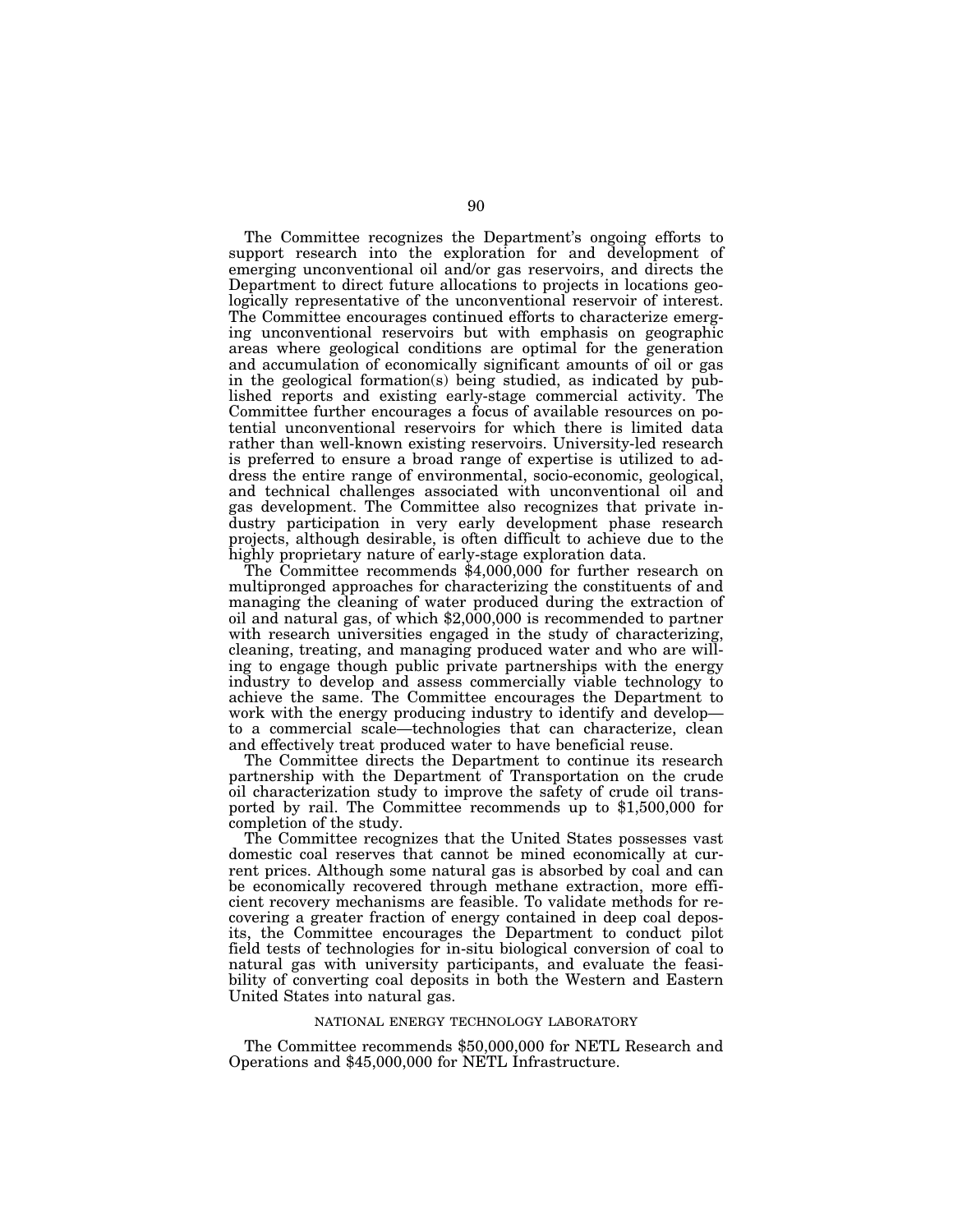*NETL Infrastructure.—*The Committee directs the Department to prioritize funds to provide site-wide upgrades for safety, avoid an increase in deferred maintenance, and provide for the continued update and refresh of Joule through the final year of a 3-year lease.

### NAVAL PETROLEUM AND OIL SHALE RESERVES

| \$4,900,000 |
|-------------|
| 10.000.000  |
| 10,000,000  |

The Committee recommends \$10,000,000 for Naval Petroleum and Oil Shale Reserves, the same as the budget request.

## STRATEGIC PETROLEUM RESERVE

| \$252,000,000 |
|---------------|
| 175,105,000   |
| 175,105,000   |

The Committee recommends \$175,105,000 for the Strategic Petroleum Reserve, the same as the budget request.

#### NORTHEAST HOME HEATING OIL RESERVE

| Appropriations, 2018. | \$6,500,000 |
|-----------------------|-------------|
|                       | 10.000.000  |
|                       | 10.000.000  |

The Committee recommends \$10,000,000 for the Northeast Home Heating Oil Reserve, the same as the budget request.

## ENERGY INFORMATION ADMINISTRATION

| \$125,000,000 |
|---------------|
| 115,035,000   |
| 125,000,000   |

The Committee recommends \$125,000,000 for the Energy Information Administration, an increase of \$9,965,000 above the budget request.

The Committee recognizes the importance of building energy information and the opportunity for better data collection presented by new technologies. The Department is encouraged to upgrade the Commercial Buildings Energy Consumption Surveys to a real-time data collection system with rapid reporting of results, without compromising statistical validity or data security.

# NON-DEFENSE ENVIRONMENTAL CLEANUP

| \$298,400,000 |
|---------------|
| 218.400.000   |
| 353.240.000   |

The Committee recommends \$353,240,000 for Non-Defense Environmental Cleanup, an increase of \$134,840,000 above the budget request.

*Small Sites*.—The Committee recommends \$174,000,000 for Small Sites. Within the available funds, the Committee recommends \$10,000,000 for work required pursuant to the agreement reached in 2012 between the Department, the Advisory Council on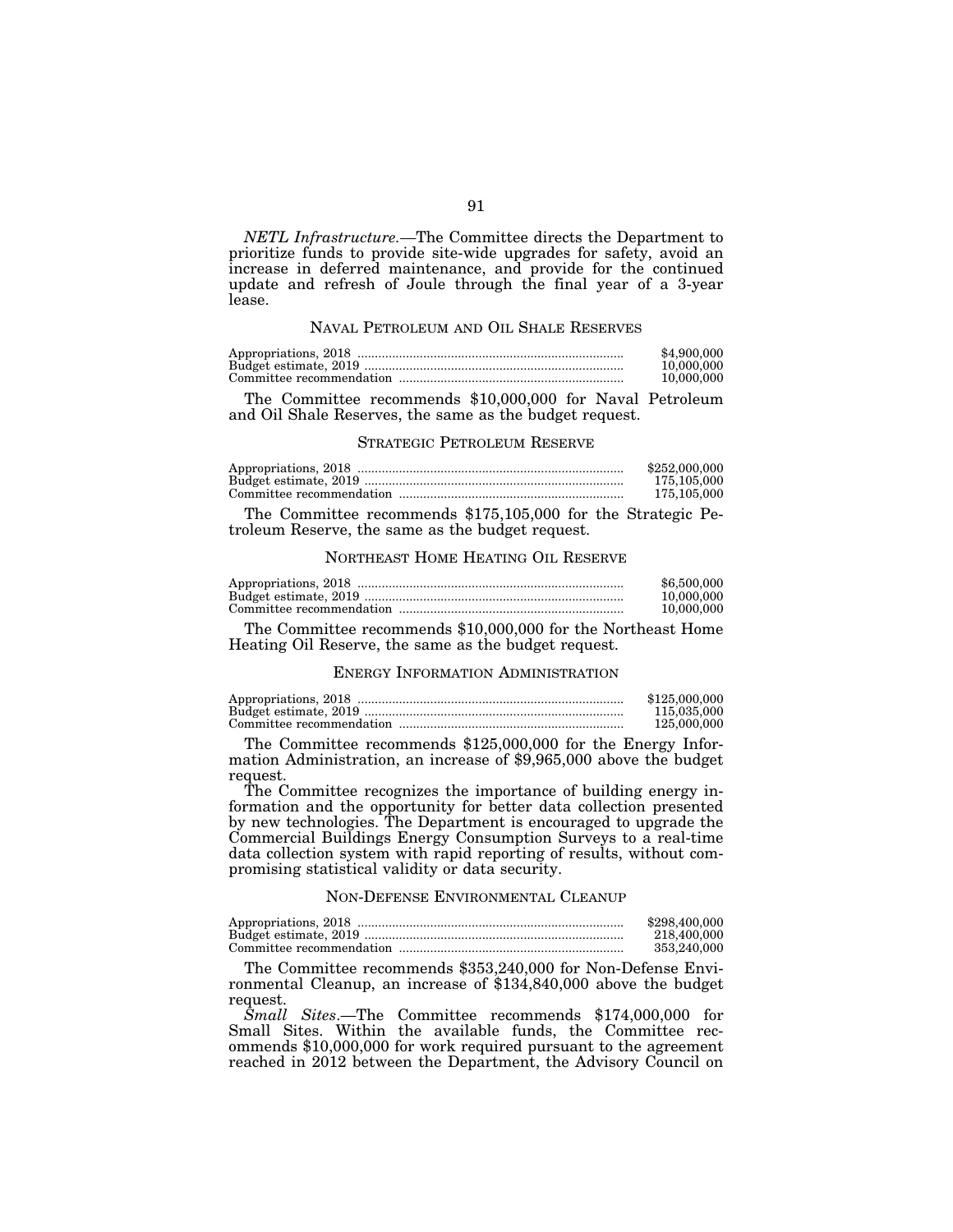Historic Preservation, and State and local governments to complete the demolition of K–25 in exchange for preserving the historic contributions made by the K–25 site to the Manhattan Project. The Committee also recommends \$20,000,000 for operations, maintenance, and cleanup activities to support the Manhattan Project National Historical Park sites in Hanford, Washington, and Los Alamos, New Mexico. The Park tells an important story in our Nation's history: the development and production of the technology and materials necessary to create the world's first atomic bomb.

Within available funds, the Committee recommends \$55,000,000 to continue work at Lawrence Berkeley National Laboratory, \$45,000,000 for Moab, and \$25,000,000 to continue the removal of the High Flux Beam Reactor stack at Brookhaven.

# URANIUM ENRICHMENT DECONTAMINATION AND DECOMMISSIONING **FUND**

| \$840,000,000 |
|---------------|
| 752.749.000   |
| 840.818.000   |

The Committee recommends \$840,818,000 for Uranium Enrichment Decontamination and Decommissioning [UED&D] activities, an increase of \$88,069,000 above the budget request.

The Committee recommendation includes \$195,000,000 for East Tennessee Technology Park to continue cleanup and demolition of all remaining facilities including the K–1200 complex and the K– 1600 complex, and to conduct remedial actions, and site closure activities. The Committee also recommends \$206,000,000 for Paducah, and \$408,099,000 for Portsmouth. Additional funding of \$60,000,000 above the budget request is recommended for the Portsmouth Site, and the Department shall not barter, transfer, or sell uranium during fiscal year 2019 to generate additional funding for Portsmouth cleanup that is in excess of the amount of funding recommended.

### **SCIENCE**

| \$6,259,903,000 |
|-----------------|
| 5.390.972.000   |
| 6.650.000.000   |

The Committee recommends \$6,650,000,000 for Science, an increase of \$1,259,028,000 above the budget request.

*Distinguished Scientist Program*.—The Committee recommends \$4,000,000 to support the Department's Distinguished Scientist Program, as authorized in section 5011 of Public Law 110–69 to promote scientific and academic excellence through collaborations between institutions of higher education and national laboratories to be funded from across all Office of Science programs.

*Quantum Information Science.—*The Committee supports the Office of Science's coordinated and focused research program in quantum information science to support the Department's science, energy, and national security missions. This emerging field of science promises to yield revolutionary new approaches to computing, sensing, communication, and metrology, as well as our understanding of the universe, and accordingly the Committee recommends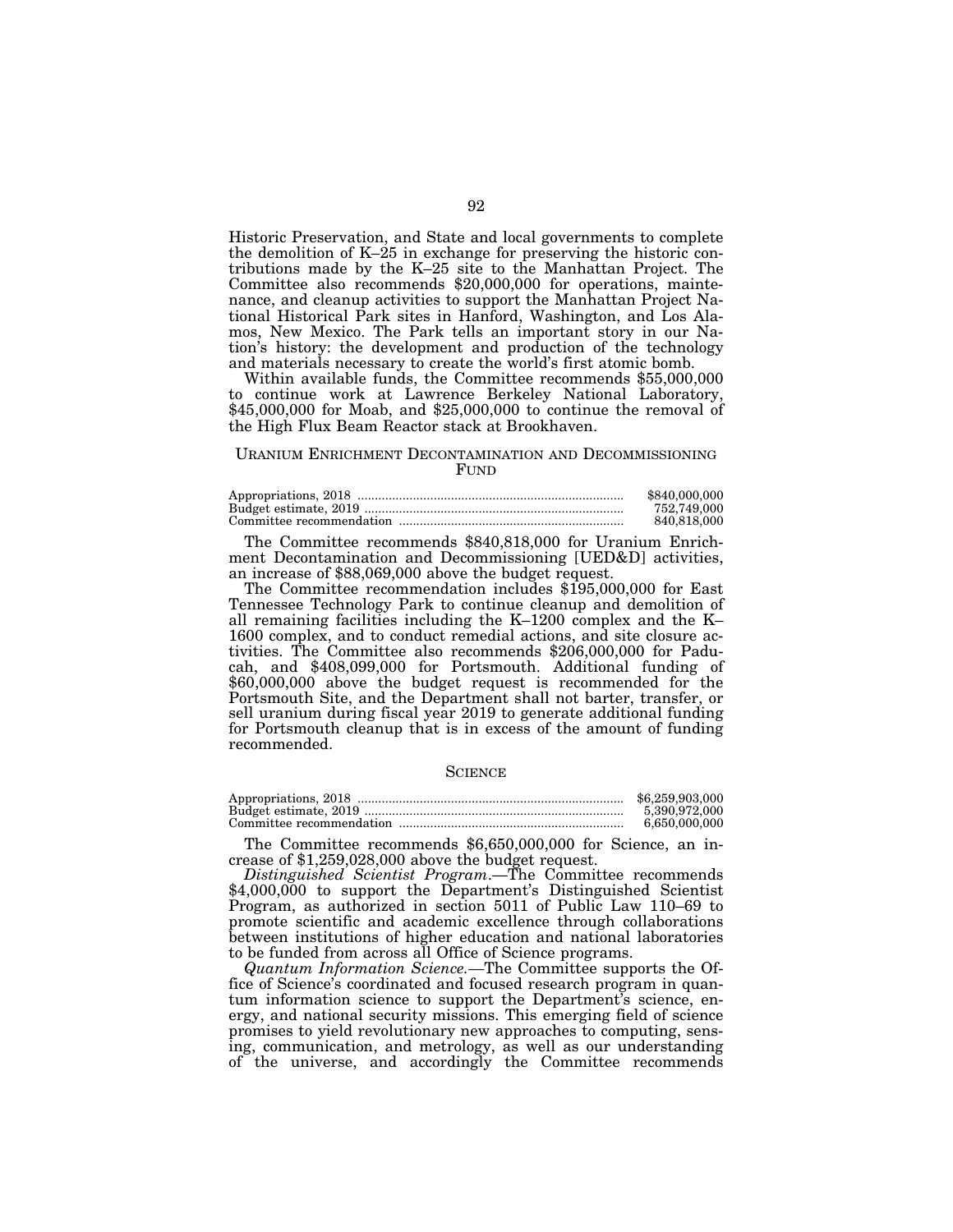\$105,000,000 as requested across the Office of Science programs to advance early stage fundamental research in this field of science.

*Small Business Innovation Research*.—The Committee recognizes the importance of small businesses in meeting the research and development mission of the Department and is concerned that the Department's previous delays in issuing Small Business Innovation Research [SBIR] and Small Business Technology Transfer [STTR] awards had a negative impact on small businesses. The Committee directs the Department to meet its congressionally mandated deadlines of reviewing small businesses' applications for SBIR/STTR awards as required by P.L. 112–81.

# ADVANCED SCIENTIFIC COMPUTING RESEARCH

The Committee recommends \$980,000,000 for Advanced Sci-

The Committee recommends \$232,706,000 for the Exascale Computing Project. In addition, the Committee recommends \$205,000,000 for the Oak Ridge Leadership Computing Facility, \$145,000,000 for the Argonne Leadership Computing Facility, \$110,000,000 for the National Energy Research Scientific Computing Center, and \$85,000,000 for ESnet. The Committee supports the Department's efforts to fully fund an upgrade to ESnet and urges the Department to submit budget requests that provide ESnet the ability to procure the technology and operational resources needed for mission success. Further, the Committee recommends \$10,000,000 for the Computational Sciences Graduate Program. The Committee recommends not less than \$24,000,000

The Committee recommends not less than  $$159,000,000$  for Mathematical, Computational, and Computer Sciences Research to support the development of critical tools for advanced computing. The Committee is supportive of recent research thrusts to develop scientific machine learning tools to enhance scientific discovery from user facility data and fundamental research in quantum information science that will lay the groundwork for deployable quantum computing systems. The Committee recommends \$75,667,000 for Computational

Partnerships [SciDAC]. Within available funding for SciDAC, the Committee recommends up to \$13,000,000 to support work on artificial intelligence and big data focused on the development of algorithms and methods to identify new ways of extracting information from data generated at the Office of Science's large user facilities or validating use of machine learning in the Office of Science's program's scientific simulations. This is the only funding recommended within the Office of Science that shall be available for this work. Further, none of the funding in the Office of Science is available for clinical trials or therapeutics.

# BASIC ENERGY SCIENCES

The Committee recommends \$2,193,400,000 for Basic Energy Sciences [BES].

The Committee recommends not less than \$110,000,000 for the Energy Frontier Research Centers to continue multi-disciplinary, fundamental research needed to address scientific grand chal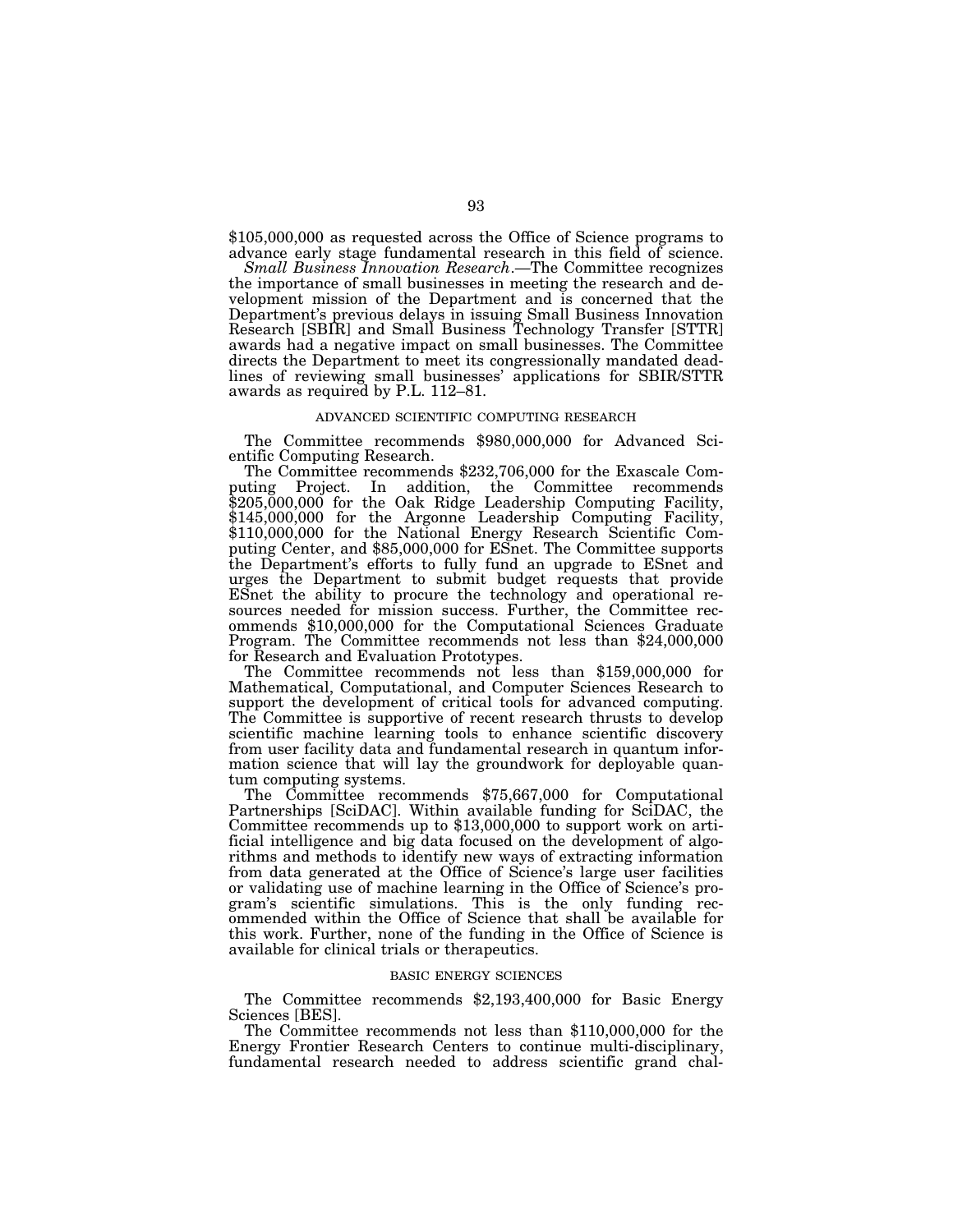lenges. The Committee continues to support the EPSCoR program and its goals of broadening participation in sustainable and competitive basic energy research in eligible jurisdictions. The Committee recommends \$20,000,000 for EPSCoR and directs the Department to resume annual or at minimum, biennial, Implementation Grant solicitations. The Committee further directs the Department to submit a report to the Committees on Appropriations of both Houses of Congress not later than 90 days after enactment of this act that provides a plan for future solicitations.

The Committee recommends not less than \$519,009,000 to fully fund optimal operations at the five BES light sources and to adequately invest in the recapitalization of key instruments and infrastructure, and in staff and other resources necessary to deliver critical scientific capabilities to users. Within the available funds, the Committee recommends \$118,200,000 for the operation of NSLS–II. Recognizing that the Department has constructed only half of the 60 beamlines that the NSLS–II can accommodate, and has not yet requested funding for the construction of additional beamlines in fiscal year 2019, the Committee directs the Department to submit as part of its fiscal year 2020 budget request a plan for the buildout of additional beamlines to fully leverage the capabilities of the NSLS–II.

The Committee recommends \$285,000,000 for high-flux neutron source operations which will allow for both Spallation Neutron Source [SNS] and High Flux Isotope Reactor [HFIR] to proceed with the most critical deferred repairs, replace outdated instruments, and make essential machine improvements. The Committee does not recommend funding for the Lujan Neutron Scattering Center.

The Committee recommends not less than \$140,000,000 to fully fund optimal operations at the five BES Nanoscale Science Research Centers and to adequately invest in the recapitalization of key instruments and infrastructure, and in staff and other resources necessary to deliver critical scientific capabilities to users.

The Committee recommends \$24,088,000 for the Batteries and Energy Storage Hub, the Joint Center for Energy Storage Research [JCESR]. The Committee is highly supportive of the work of JCESR to develop energy storage research prototypes for transportation and grid applications beyond lithium-ion technologies. These prototypes will demonstrate the potential to scale up manufacturing prototype batteries to decrease costs and increase energy density of novel energy storage concepts. The Committee supports the continued research and development for JCESR, to ensure the outcome of basic research leads to practical solutions that are competitive in the marketplace.

The Committee recommends not less than \$15,000,000 for the Fuels from Sunlight Hub. The Committee directs the Department of Energy to submit a solar fuels research initiative strategic plan within 120 days after enactment of this act. The 10-year plan shall include research challenges and opportunities, program goals and milestones to overcome scientific and technological impediments, a description of coordination between the Office of Science, EERE, and ARPA–E to leverage basic research and early-stage translational research in solar fuels to accelerate the pace of inno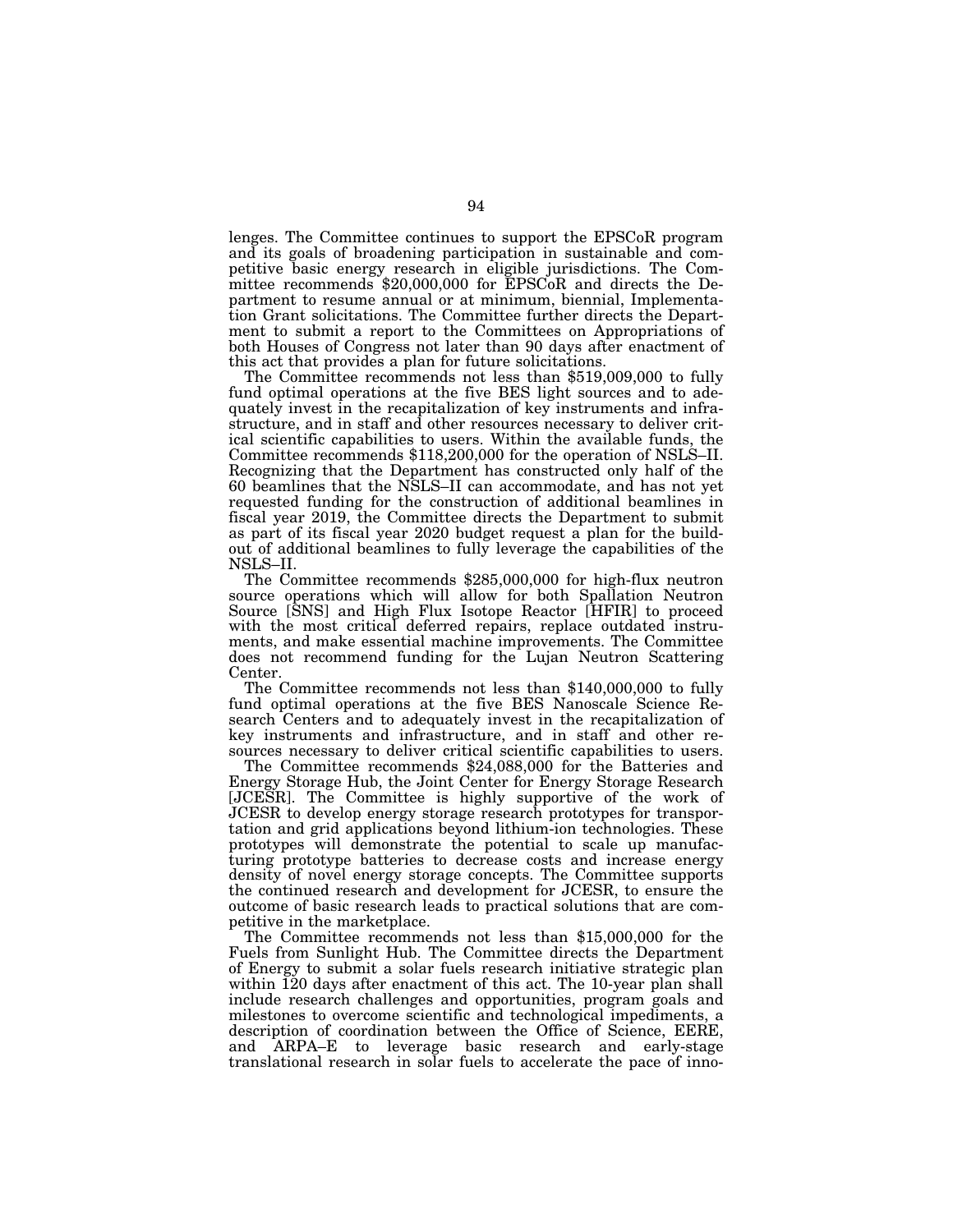vation, an assessment of U.S. leadership in solar fuels research relative to international competition and the extent to which the Department's investments are sufficient to maintain U.S. leadership.

The Committee supports funding for energy research activities related to enhanced efficiency in energy conversion and utilization, including emergent polymer optoelectronic technologies, to ensure continued competitiveness in a global marketplace. The Department is directed to continue its partnership with qualified institutions of higher education in this effort. The Committee encourages the Department to continue funding to support research and development needs of graduate and post-graduate science programs at

The Committee recommends \$26,000,000 for exascale systems.

Within the amounts recommended for Construction, the Committee recommends \$70,000,000 for the Proton Power Upgrade project at the Spallation Neutron Source, \$15,000,000 for the Second Target Station preliminary engineering design and to continue work towards a project baseline, \$50,000,000 for the Advanced Light Source Upgrade, \$140,000,000 for the Advanced Photon Source Upgrade, \$28,000,000 for LCLS–II HE, and \$139,300,000 for LCLS–II.

Not less than \$14,100,000 is available for Other Project Costs, of which \$6,000,000 is for the High Energy Upgrade at LCLS–II;  $$6,100,000$  is for LCLS–II; and  $$2,000,000$  is for the Advanced Light Source Upgrade.

## BIOLOGICAL AND ENVIRONMENTAL RESEARCH

The Committee recommends \$715,000,000 for Biological and Environmental Research. The Committee recognizes the unique and beneficial role that the Department plays for the Nation in the advancement of biosciences to address core departmental missions in energy and the environment. The Department is directed to give priority to optimizing the operation of Biological and Environmental Research User Facilities.

The Committee recommends \$371,000,000 for Biological Systems Science, including not less than \$100,000,000 for the four recently selected Bioenergy Research Centers. The Committee directs the Department to maintain Genomic Science as a top priority and recommends \$90,000,000 for Foundational Genomics Research and \$34,908,000 for Biomolecular Characterization and Imaging Science. The Committee recommends \$70,000,000 for the Joint Genome Institute, an essential component for genomic research. The Committee recognizes the importance of the emerging field of microbiome research to the mission objectives of the Office of Science and more broadly within the Department, especially in relation to energy security and environmental sustainability. To address programmatic opportunities in microbiome research and development and to maintain U.S. leadership in the field, the Committee recommends an additional \$10,000,000 to begin the establishment of a national microbiome database. The Department should lead this effort in collaboration with other Federal agencies.

The Committee recommends \$344,000,000 for Earth and Environmental Systems Sciences. Within available funding for Earth and Environmental Systems Sciences, the Committee recommends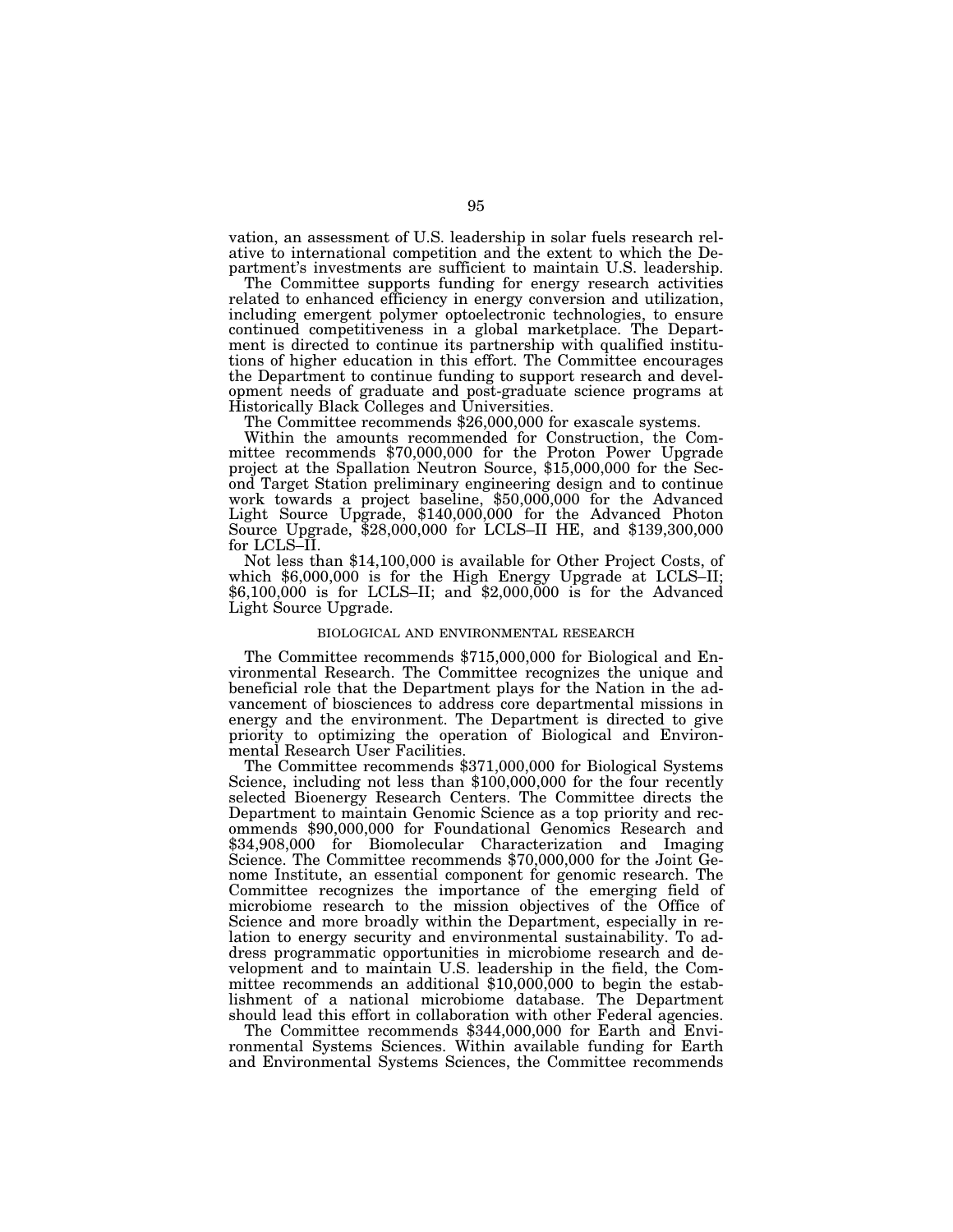not less than \$40,000,000 for Terrestrial Ecosystem Science, of which not less than \$10,000,000 is for NGEE-Arctic, \$8,300,000 is for the SPRUCE field site, \$5,800,000 is for Next Generation Ecosystem Experiments Tropics, \$6,800,000 is for Watershed Function SFA, and \$5,700,000 is for AmeriFLUX Long-Term Earth System Observations. Within available funding for Earth and Environmental Systems Sciences, the Committee recommends not less than \$22,143,000 for Subsurface Biogeochemical Research, including not less than \$3,000,000 to support on-going research and discovery related to mercury biogeochemical transformations in the environment.

The Committee recommends \$97,000,000 for Earth and Environmental Systems Modeling and directs the Department to expend appropriated funds for earth system modeling, and regional and global model analysis. The Committee further directs the Department to make land-energy interactions, land biogeochemistry, uncertainty quantification, and model evaluation (e.g., ILAMB) a priority within the regional and global modeling activities, and continue to support performance optimization of coupled systems for execution on high performance and exascale systems. The Committee recommends \$15,000,000 to support the exascale computing initiative.

Within available funds, not less than \$133,500,000 is recommended for Facilities and Infrastructure in the Earth and Environmental Systems Sciences program, including \$45,000,000 for the Environmental Molecular Sciences Laboratory, and \$68,000,000 for the Atmospheric Radiation Measurement [ARM] User Facility. The Committee also recommends an additional \$17,500,000 to replace the ARM mobile unit. The Committee supports the Department's proposal to initiate a terrestrial-aquatic interfaces pilot project and encourages the Department to explore as part of this pilot the resilience of ecosystems in coastal regions in response to changing environments and extreme weather events.

The Committee encourages the Department to increase its funding for academia to perform independent evaluations of climate models using existing data sets and peer-reviewed publications of climate-scale processes to determine various models' ability to reproduce the actual climate.

#### FUSION ENERGY SCIENCES

The Committee recommends \$425,000,000 for Fusion Energy Sciences.

*U.S. Contribution to ITER*.—The Committee recommends \$122,000,000 for the in-kind contributions and related support activities of the International Thermonuclear Experimental Reactor [ITER] project. The Committee does not recommended funding for the cash contribution.

The Committee recommends not less than \$7,000,000 for the Material Plasma Exposure eXperiment and not less than \$92,500,000 for DIII–D.

The Committee directs the Fusion Energy Sciences Advisory Committee to review establishing a reactor concepts research, development, and deployment activity. Within 180 days after enactment of this act, the Department is directed to brief the Commit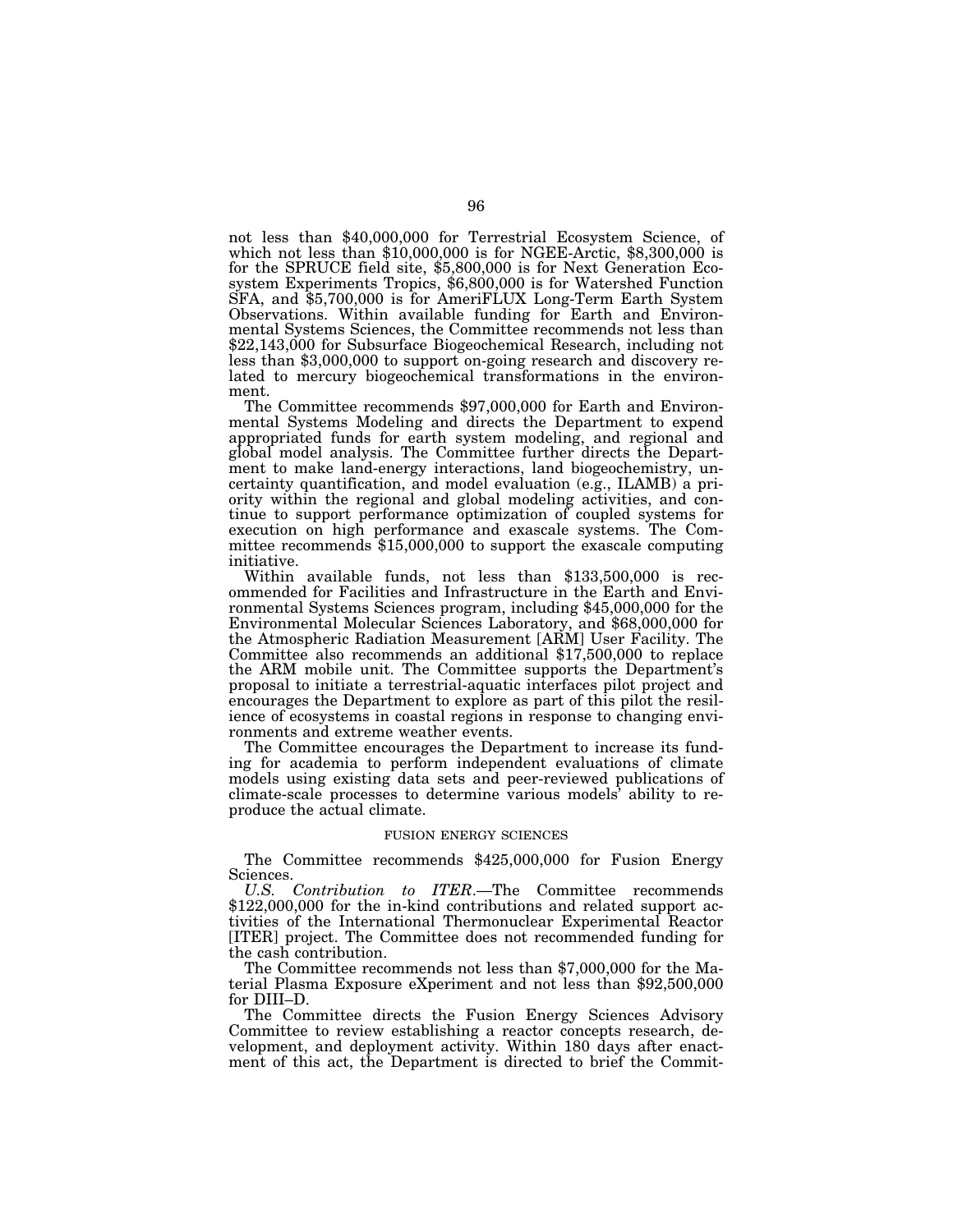tees on Appropriations of both Houses of Congress on a recommendation, which if supported, will include a technical plan, program and eligibility requirements, and funding profile for future fiscal years.

## HIGH ENERGY PHYSICS

The Committee recommends \$1,010,000,000 for High Energy Physics. The Committee strongly supports the Department's efforts to advance the recommendations of the Particle Physics Project Prioritization Panel Report [P5], which established clear priorities

The Committee recommends \$7,500,000 for the Dark Energy Spectroscopic Instrument; \$14,450,000 for the G2 Dark Matter Experiment LUX–ZEPLIN; and \$10,000,000 for the Facility for Advanced Accelerator Experimental Tests II. The Committee notes that fabrication of the Large Synoptic Survey Telescope Camera will be complete with fiscal year 2018 funding and recommends \$6,250,000 for ongoing efforts for commissioning and initial operation of the camera.

In accordance with the P5, the Committee strongly urges the Department to maintain a balanced portfolio of small-, medium- and large-scale experiments, and to ensure adequate funding for the basic research program at universities and the national laboratories. In particular, in addition to the support for the Long Baseline Neutrino Facility to study neutrino physics, the Committee urges the Department to support the P5 recommendation for a next-generation Stage 4 Cosmic Microwave Background experiment for precision studies of the early universe.

Four years into executing the P5, the Committee commends the Office of Science and the high energy physics community for achieving significant accomplishments and meeting the milestones and goals set forth in the strategic plan, including advancing the high-luminosity accelerator and detector upgrades for the Large Hadron Collider, construction of the Long Baseline Neutrino Facility/Deep Underground Neutrino Experiment, completing the construction of second generation dark matter and dark energy experiments, operating the world's highest power beams for neutrino physics, building a successful prototype of the strongest accelerator magnet ever built, and discovering new configurations of matter. The Committee encourages the Department and the high energy physics community to continue to provide progress reports on meeting P5 goals. The Committee recommends \$145,000,000 to continue construction of the Long Baseline Neutrino Facility/Deep Underground Neutrino Experiment, consistent with the Department's project cost profile, and \$35,000,000 for the PIP–II accelerator upgrade.

A recent National Academies study, *Opportunities in Intense Ultrafast Lasers, Towards the Brightest Light*, highlighted the importance of investing in high-intensity laser technology to maintain U.S. leadership and open up new frontiers of science. To help advance this important area of research, the Committee directs the Department to provide a plan within 90 days after enactment of this act that responds to the recommendations of this study concerning this important national capability.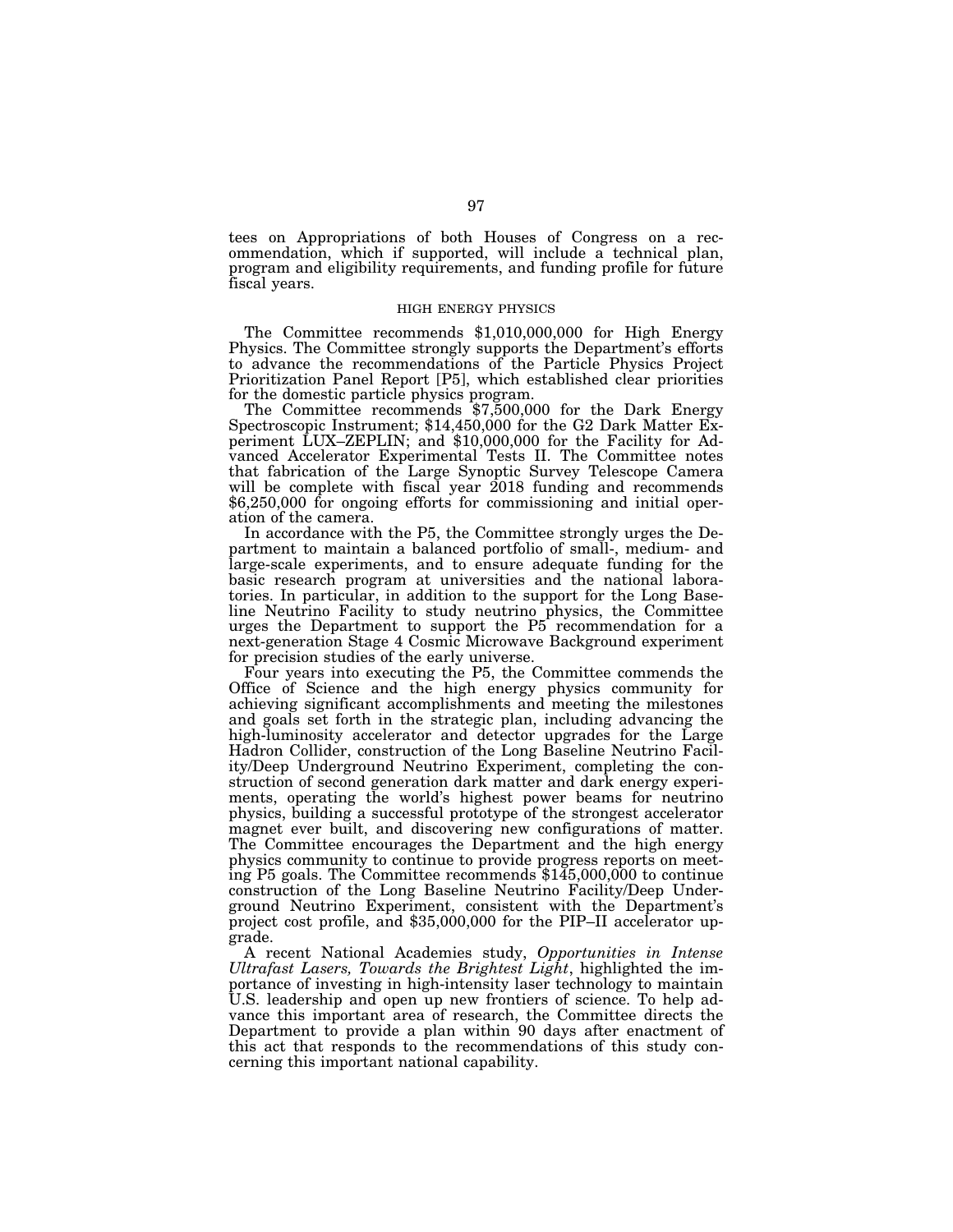## NUCLEAR PHYSICS

The Committee recommends \$710,000,000 for Nuclear Physics, and strongly supports the Long Range Plan for Nuclear Science released in October 2015 to address important scientific questions with modest or constrained growth in the nuclear science budgets, while still maintaining a strong, vital and world-leading program.

Within available funds, the Committee recommends \$75,000,000 for the Facility for Rare Isotope Beams [FRIB], and encourages the Department to work with Michigan State University to commence early operations at FRIB. The Committee also recommends \$11,500,000 for the Stable Isotope Production Facility to provide increased domestic capacity for production of critically needed enriched stable isotopes for research, defense, and industry, and reduce the Nation's dependence on foreign supplies. The Committee also recommends \$6,600,000 for the Gamma-Ray Energy Tracking Array, which will enable advanced, high resolution gamma ray detection capabilities for FRIB.

The Committee further recommends optimal operations at the Relativistic Heavy Ion Collider, Continuous Electron Beam Accelerator Facility, the Argonne Tandem Linac Accelerator System, and the Brookhaven Linac Isotope Producer Facility.

# WORKFORCE DEVELOPMENT FOR TEACHERS AND SCIENTISTS

The Committee recommends \$24,500,000 for Workforce Development for Teachers and Scientists. Within available funds, the Committee recommends \$11,300,000 for the Science Undergraduate Laboratory Internship; \$1,000,000 for the Community College Institute of Science and Technology; \$4,500,000 for the Graduate Student Research Program; \$1,200,000 for the Albert Einstein Distinguished Educator Fellowship; \$2,900,000 for the National Science Bowl; \$750,000 for Technology Development and Online Application; \$600,000 for Evaluation Studies; \$500,000 for Outreach; and \$50,000 for Laboratory Equipment Donation Program.

## SCIENCE LABORATORIES INFRASTRUCTURE

The Committee recommends \$302,100,000 for Science Laboratories Infrastructure.

Within these funds, the Committee recommends \$26,000,000 for nuclear operations at Oak Ridge National Laboratory. In future budget requests, the Committee directs the Office of Science to work with the Office of Nuclear Energy to demonstrate a commitment to operations and maintenance of nuclear facilities at Oak Ridge National Laboratory that support multiple critical missions.

## ADVANCED RESEARCH PROJECTS AGENCY—ENERGY

| \$353,314,000 |
|---------------|
|               |
| 375,000,000   |

The Committee recommends \$375,000,000 for the Advanced Research Projects Agency—Energy [ARPA–E], an increase of \$375,000,000 above the budget request. Within available funds, the Committee recommends \$33,250,000 for program direction.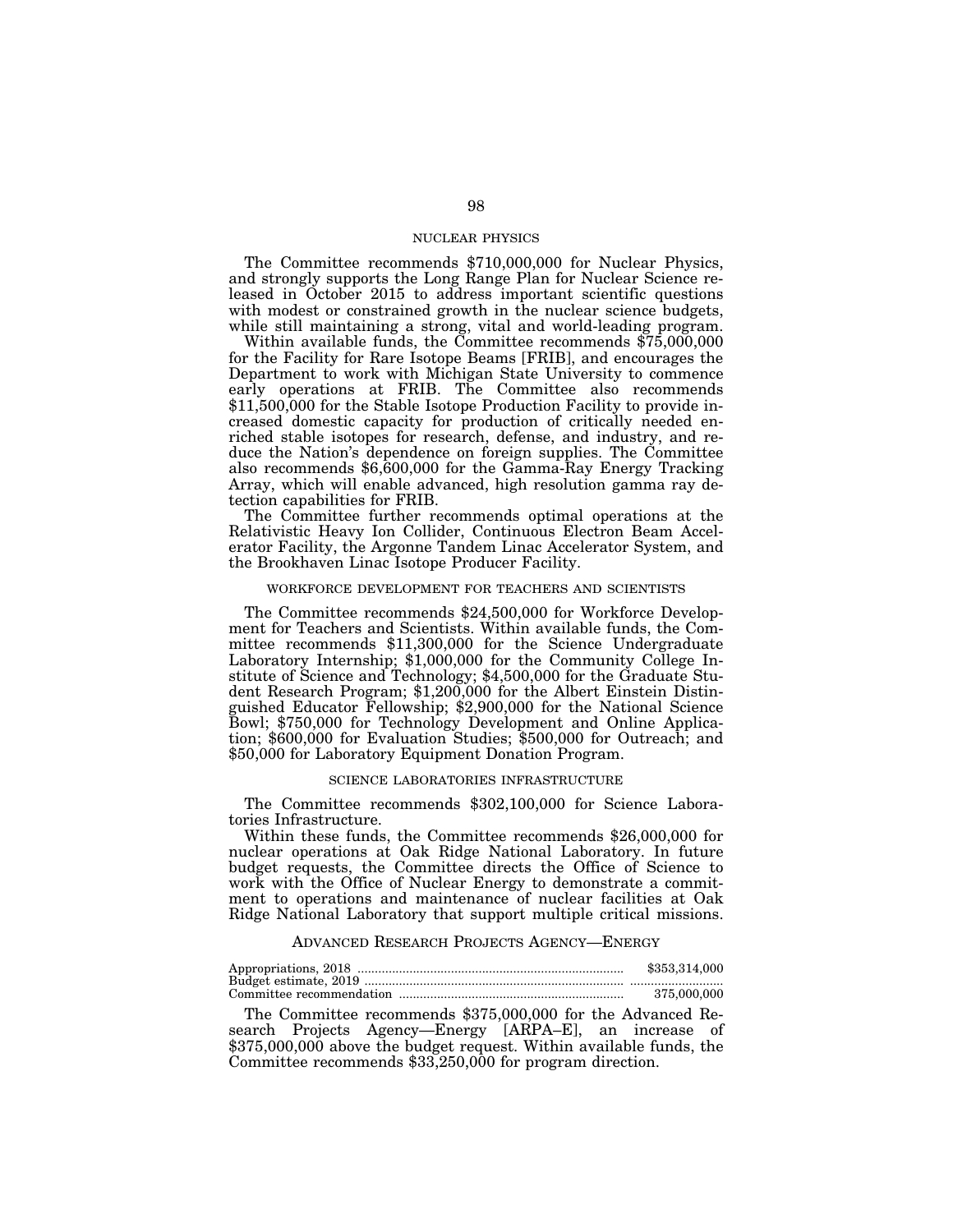ARPA–E was established by the America COMPETES Act of 2007 following a recommendation by the National Academies of Sciences, Engineering, and Medicine in the *Rising Above the Gathering Storm* report. Since receiving its first funding in fiscal year 2009, ARPA–E continues to catalyze and support the development of transformational, high-impact energy technologies to ensure the Nation's economic and energy security and technological leadership. Project sponsors continue to form strategic partnerships and new companies, as well as secure private sector funding to help move ARPA–E technologies closer to the market.

The Committee definitively rejects the short-sighted proposal to terminate ARPA–E, and instead increases investment in this transformational program and directs the Department to continue to spend funds provided on research and development and program direction. The Department shall not use any appropriated funds to plan or execute the termination of ARPA–E.

### INNOVATIVE TECHNOLOGY LOAN GUARANTEE PROGRAM

## ADMINISTRATIVE EXPENSES

#### GROSS APPROPRIATION

| \$33,000,000 |
|--------------|
| 10.000.000   |
| 33,000,000   |

#### OFFSETTING COLLECTIONS

| $-$ \$10,000,000 |
|------------------|
| $-15,000,000$    |
| $-15.000.000$    |

#### NET APPROPRIATION

| \$23,000,000 |
|--------------|
| $-5.000.000$ |
| 18,000,000   |

The Committee recommends \$33,000,000 in funding for the Loan Guarantee Program, an increase of \$23,000,000 above the budget request. This funding is offset by \$15,000,000 in collections from loan guarantee applicants, for a net appropriation of \$18,000,000. An additional \$44,000,000 is credited to the bill as an adjustment from negative subsidies associated with this program. No funds recommended under this heading may be used to plan, develop, implement or pursue the elimination of the Title XVII Innovative Technologies Loan Program.

# ADVANCED TECHNOLOGY VEHICLES MANUFACTURING LOAN PROGRAM

| \$5,000,000 |
|-------------|
| 1.000.000   |
| 5,000,000   |

The Committee recommends \$5,000,000 for the Advanced Technology Vehicles Manufacturing Loan Program, an increase of \$4,000,000 above the budget request.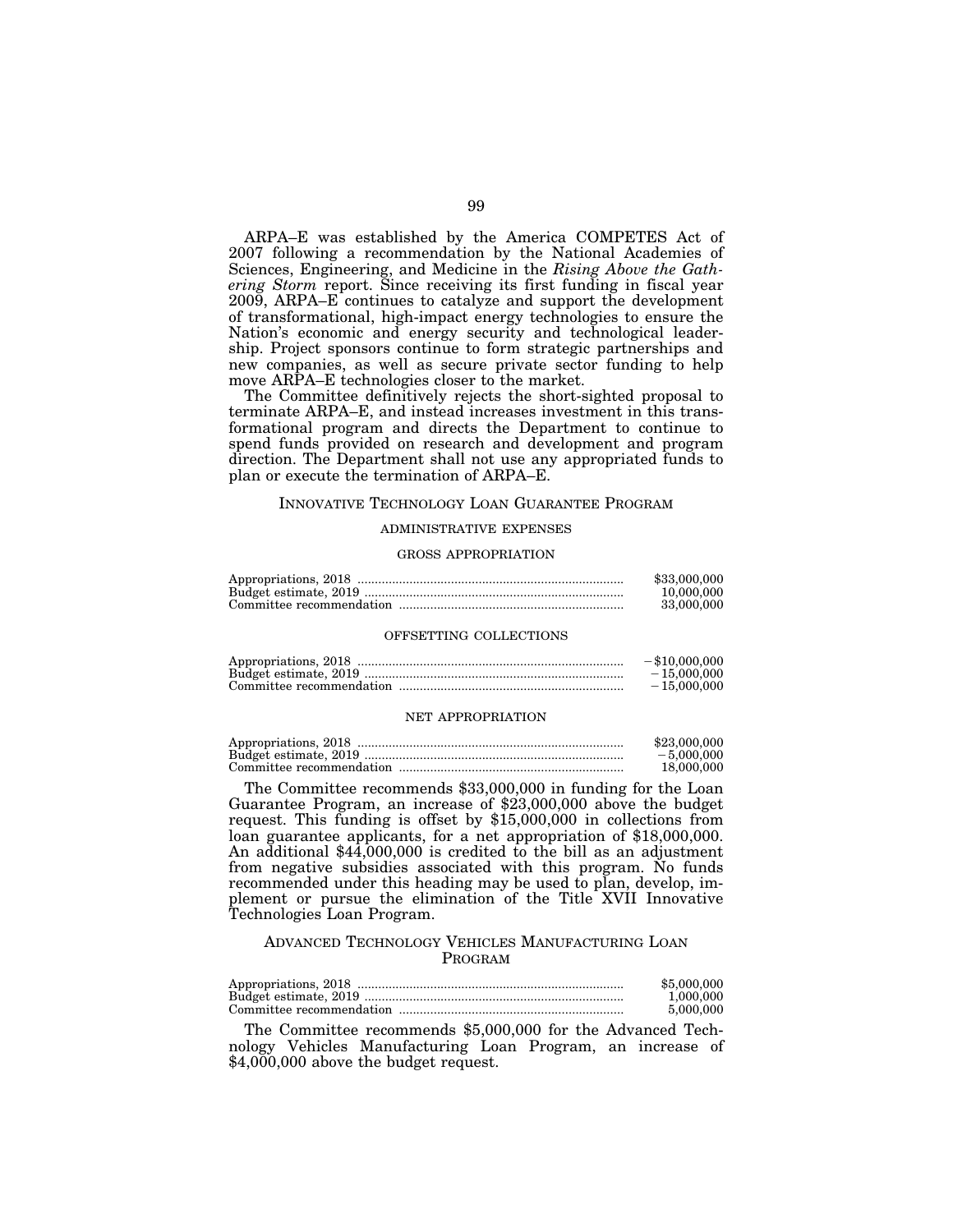## TRIBAL ENERGY LOAN GUARANTEE PROGRAM

| \$1,000,000  |
|--------------|
| $-8.500,000$ |
| 1.000.000    |

The Committee recommends \$1,000,000 for the Tribal Energy Loan Guarantee Program, an increase of \$9,500,000 above the budget request.

# OFFICE OF INDIAN ENERGY POLICY AND PROGRAMS

Appropriations, 2018 ............................................................................. ........................... Budget estimate, 2019 ........................................................................... ........................... Committee recommendation ................................................................. \$18,000,000

The Committee recommends \$18,000,000 for the Office of Indian Energy Policy and Programs. The activities of this office have previously been funded in the Departmental Administration account.

## DEPARTMENTAL ADMINISTRATION

## (GROSS)

| \$285,652,000 |
|---------------|
| 235,534,000   |
| 266,000,000   |

# (MISCELLANEOUS REVENUES)

| $-$ \$96,000,000 |
|------------------|
| $-96,000,000$    |
| $-96.000.000$    |

## NET APPROPRIATION

| \$189,652,000 |
|---------------|
| 139.534.000   |
| 170,000,000   |

The Committee recommends \$266,000,000 in funding for Depart- mental Administration. This funding is offset by \$96,000,000 in revenue for a net appropriation of \$170,000,000.

The Committee has reduced the number of control points in this account to provide flexibility to the Department in its management and funding of its support functions. The Department is directed to continue to submit its budget request for this account in its current structure. The Other Departmental Administration activity includes Technology Transition Management, Chief Human Capital Officer, Chief Information Officer, Office of Small and Disadvantaged Business Utilization, General Counsel, Energy Policy and Systems Analysis, Technology Transitions, International Affairs, Public Affairs, Economic Impact and Diversity, and Office of Energy Jobs Development. The Office of Indian Energy Policy and Programs is funded in a separate account.

Within International Affairs, the Committee recommends \$2,000,000 for the Israel Binational Industrial Research and Development [BIRD] Foundation and \$4,000,000 to continue the U.S.- Israel Center of Excellence in Energy Engineering and Water Technology as authorized by the United States-Israel Strategic Partnership Act. This joint research and development center between the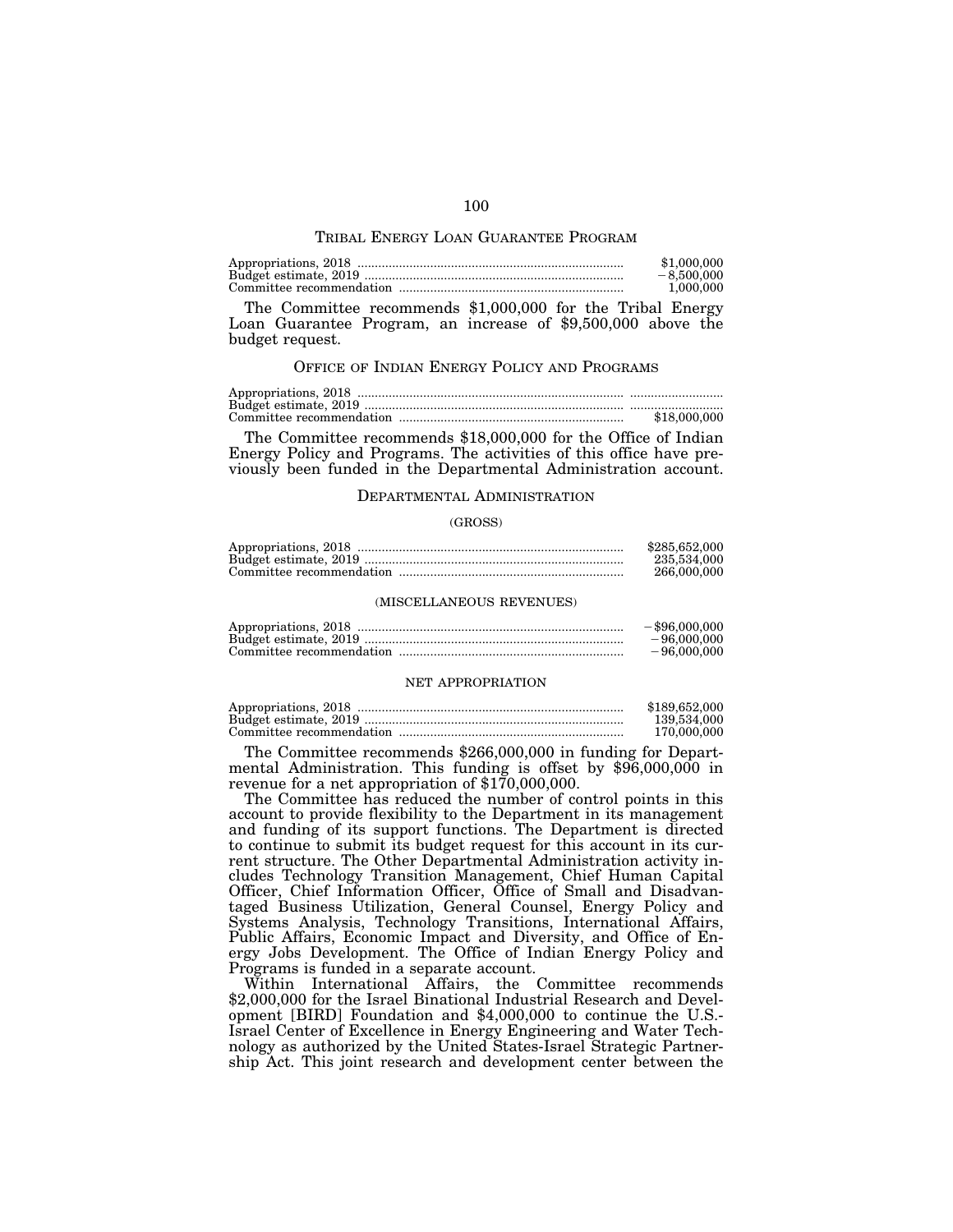U.S. and Israel shall focus on collaborative research initiatives among universities, research institutions, and industry partners that could include hydrocarbon extraction and processing, energy infrastructure and policies, process water treatment, alternative energy sources, and impacts on coastal communities. Funding provided shall be matched with Israeli government and industry funding. The Department is directed to expeditiously obligate funding provided in fiscal year 2018 and provide to the Committees on Appropriations of both Houses of Congress a briefing on implementation and management. The Committee directs the Department to ensure the center is cost-shared with Israel and non-federal partners.

*Technology Transfer*.—Within the amount recommended for Other Departmental Administration, the Committee recommends \$8,505,000 for the Office of Technology Transition. In awarding funding from the Technology Commercialization Fund, the Department shall assure cost match with private partners is in accordance with cost sharing in section 988 of the Energy Policy Act of 2005 (42 U.S.C. 16352).

*Small Refinery Exemption*.—The Department is directed to continue to follow the direction included in the Energy and Water Development and Related Agencies Appropriations Act, 2018, under this heading.

#### OFFICE OF THE INSPECTOR GENERAL

| \$49,000,000 |
|--------------|
| 51.330.000   |
| 51.330.000   |

The Committee recommends \$51,330,000 for the Office of the Inspector General, the same as the request.

## ATOMIC ENERGY DEFENSE ACTIVITIES

## NATIONAL NUCLEAR SECURITY ADMINISTRATION

The Committee recommendation for the National Nuclear Security Administration [NNSA] continues funding for recapitalization of our nuclear weapons infrastructure, while modernizing and maintaining a safe, secure, and credible nuclear deterrent without the need for underground testing. This is among our most important national security priorities.

At the same time, the Committee supports continuing important efforts to secure and permanently eliminate remaining stockpiles of nuclear and radiological materials overseas and in the United States that could be used for nuclear or radiological weapons. In addition, the Committee supports Naval Reactors and the important role they play in enabling the Navy's nuclear fleet.

The NNSA is a semi-autonomous agency within the Department. The NNSA Act clearly lays out the functions of the NNSA, and gives the Administrator authority over, and responsibility for, those functions. No funds shall be used to reorganize, reclassify, or study combining any of those functions with the Department. Funds may be used to evaluate any other function not specifically listed as an NNSA function in the NNSA Act, such as a chief scientist or office of policy.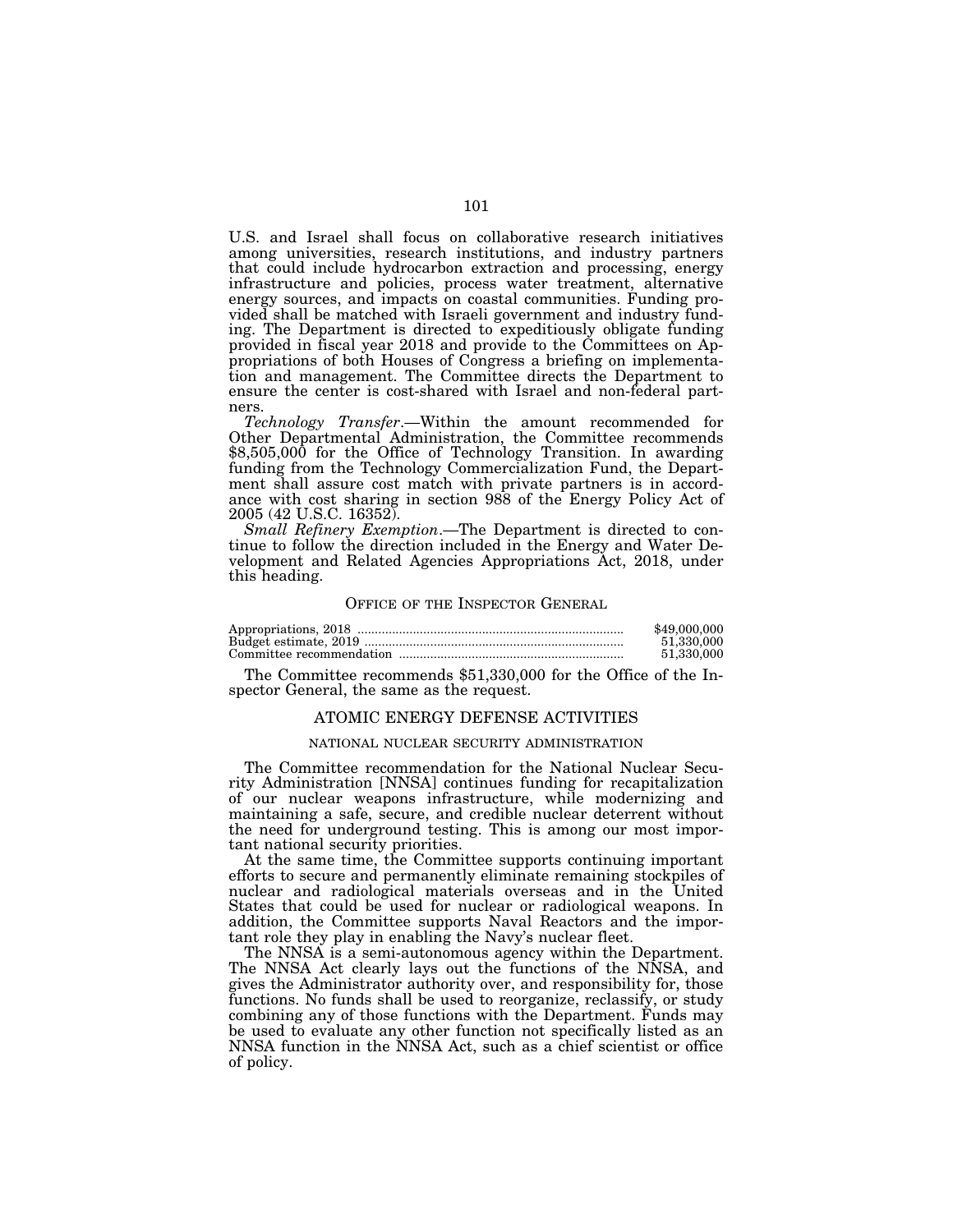## INTEGRATED UNIVERSITY PROGRAM

The Committee directs the Secretary to carry out the requirements of 42 U.S.C. 16274a in support of university research and development in areas relevant to the NNSA's mission. Within available funds, the Committee recommends not less than \$5,000,000 for the Integrated University Program to cultivate the next generation of leaders in nonproliferation, nuclear security, and international security. Together with funds from the Office of Nuclear Energy and the Nuclear Regulatory Commission, this program ensures highly qualified nuclear specialists will be available to meet national needs. The Committee directs the Department to request funding for this program in future budget years. Funding for this program shall not come from prior year funds.

In addition to the Integrated University Program within Defense Nuclear Nonproliferation, the NNSA manages several universityrelated programs, ranging from fellowships and scholarships to university research. The NNSA has not been able to provide a clear accounting of these various programs, and is directed to provide a report annually with the budget request that lists all of the university programs requested, the recommended funding level, and the value that program provides the NNSA.

# PROJECT MANAGEMENT

The Committee is concerned about the NNSA's ability to properly estimate costs and timelines for large projects. The NNSA is encouraged to assess current performance on projects costing more than \$750,000,000, and make appropriate project management changes. The Committee encourages the NNSA to identify problems in cost and schedule estimates early, and provide updated information to the Committees on Appropriations of both Houses of Congress in a timely manner.

#### WEAPONS ACTIVITIES

| 11.017.078.000 |
|----------------|
| 10,850,000,000 |

The Committee recommends \$10,850,000,000 for Weapons Activi- ties, a decrease of \$167,078,000 below the budget request, to ensure the safety, security, reliability, and effectiveness of the Nation's nuclear weapons stockpile without the need for nuclear testing.

#### DIRECTED STOCKPILE WORK

The Committee recommends \$4,700,501,000 for Directed Stockpile Work.

*Life Extension Programs*.—The Committee recommends \$1,919,988,000 for Life Extension Programs [LEPs] and Major Alterations, which fully funds all LEPs and major alterations in the budget request, consistent with the plan of record approved by the Nuclear Weapons Council. The NNSA needs to ensure that LEPs are completed on time and on budget to prevent impact on other high priorities, such as modernizing aging infrastructure, critical nonproliferation activities to combat nuclear terrorism, and naval nuclear propulsion.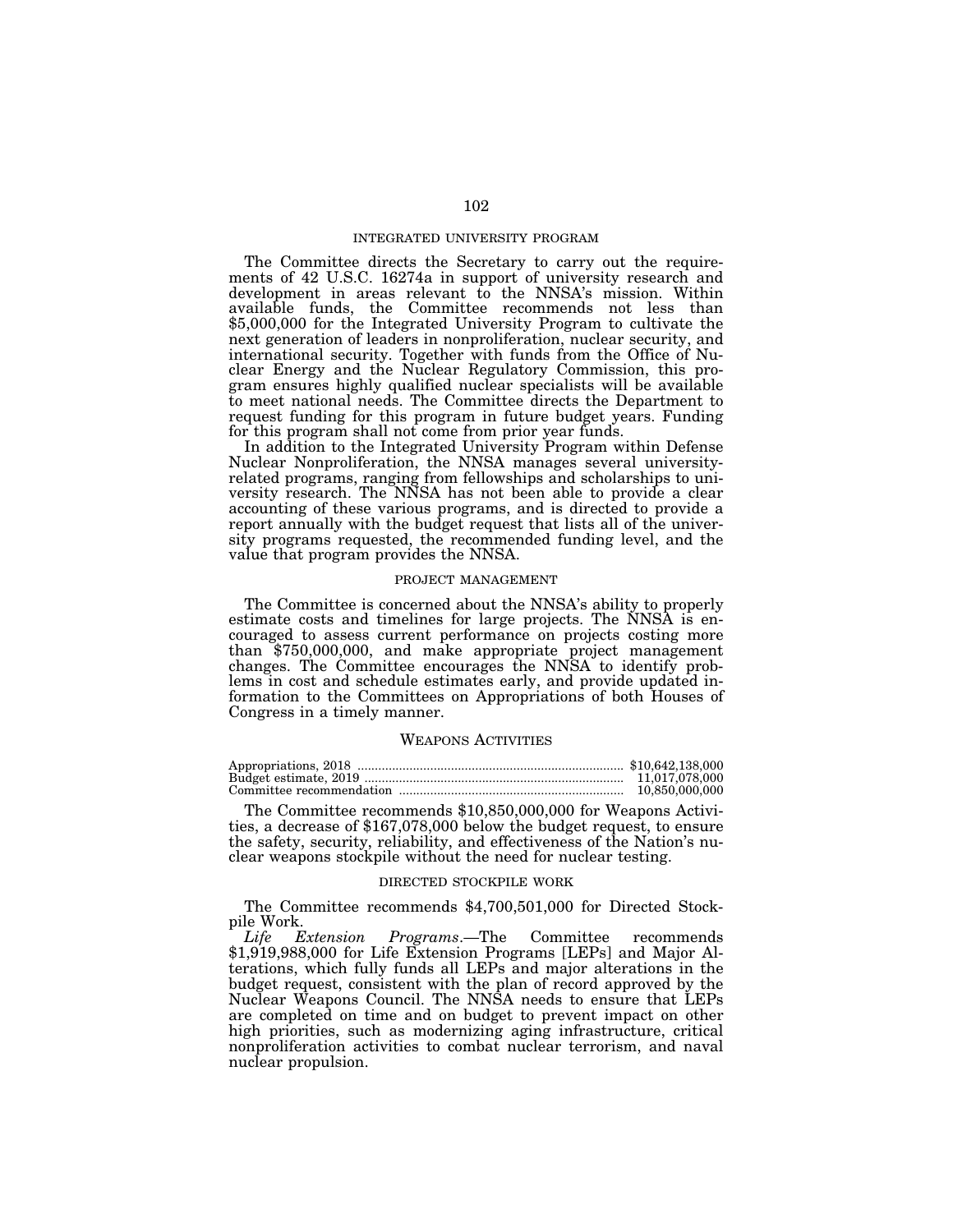*Weapons Dismantlement and Disposition*.—The Committee recommends \$56,000,000 for the dismantlement of retired nuclear weapons removed from the stockpile.

*Strategic Materials*.—The Committee supports the budget request for strategic materials, including management of existing material stockpiles and methods to replenish the supply needed for our national security programs. As the Department progresses through the ongoing warhead life extension programs, it will require the necessary strategic materials to meet the stockpile demands. The NNSA is encouraged to explore all options, including leveraging qualified industrial partners, to ensure it can maintain a consistent supply of purified uranium metal and other strategic materials.

The Committee continues to support the Nuclear Weapons Council's program of record for plutonium pit production to meet the Fiscal Year 2015 National Defense Authorization Act requirement of 30 pits per year at Los Alamos National Laboratory by 2026.

Within available funds, NNSA is directed to contract with a third-party federally-Funded Research and Development Corporation to conduct an independent assessment of the NNSA's decision to conduct pit production operations at two sites. NNSA shall identify and execute a contract with an independent FFRDC, not directly involved in plutonium pit production, not later than 60 days after enactment of this a act. NNSA shall not proceed with conceptual design activities for the recently announced preferred alternative until an FFRDC is under contract. The assessment shall include an analysis of the four options evaluated in the recent Plutonium Pit Production Engineering Assessment, all identified risks, engineering requirements, workforce development requirements, and other factors considered. The FFRDC shall submit its report to the Committees on Appropriations of both the Houses of Congress not later than 210 days after enactment of this act.

*Domestic Uranium Enrichment.*—The Department's approved Mission Need Statement [MNS] for Domestic Uranium Enrichment states that in 2014–2015, the American Centrifuge Plant had successfully completed its mission of providing reliability and operational data. The Department's research and development on small centrifuges has not yet reached that level of maturity. The MNS also stated that the cost range to enrich uranium using AC–100 would cost approximately twice as much as using small centrifuges. The Committee is concerned that the Department lacks a credible plan to obtain adequate data on small centrifuge operations to complete the Analysis of Alternatives for uranium enrichment as scheduled. The Committee recommends \$50,000,000 for Domestic Uranium Enrichment, including not more than \$5,000,000 for research, development, and demonstration of AC–100 and not less than \$45,000,000 for research, development and demonstration of small centrifuges. No funds are recommended for uranium downblending within this account.

*Tritium Sustainment.*—The Committee recommends \$290,275,000 for tritium sustainment, including \$85,000,000 to downblend uranium for tritium production.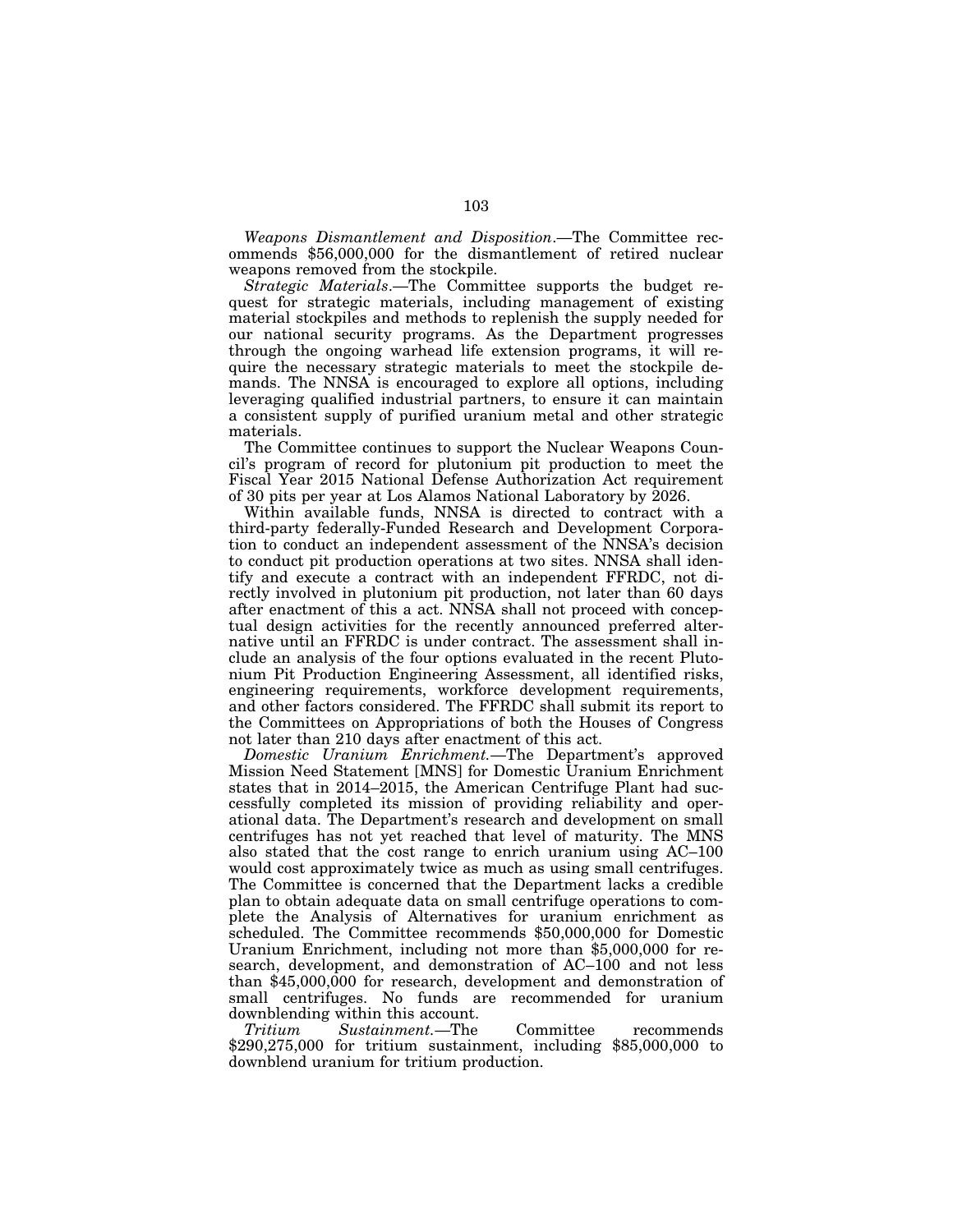# RESEARCH, DEVELOPMENT, TECHNOLOGY, AND ENGINEERING

The Committee recommends \$2,042,289,000 for Research, Development, Technology, and Engineering.

*Science*.—The Committee directs the Administrator to enter into a contract with the group known as JASON for a study to assess the efforts of the NNSA to understand plutonium aging and the lifetime of plutonium pits in nuclear weapons. The Administrator shall make available all information that is necessary to successfully complete a meaningful study on a timely basis. Not later than 18 months after the date of enactment of this act, the Administrator shall submit to Congress a report on the findings of the study. The report shall include recommendations of the study for improving the knowledge, understanding, and application of the fundamental and applied sciences related to the study of plutonium aging and pit lifetimes, an estimate of minimum and likely lifetimes for pits in current warheads, and the feasibility of reusing pits in modified nuclear weapons. The report shall be submitted in unclassified form but may include a classified annex.

*Academic Alliances and Partnerships*.—The Committee recognizes the importance of the Academic Alliances and Partnerships program in supporting fundamental science and technology research at universities that support stockpile stewardship, the development of the next generation of highly-trained workforce, and the maintenance of a strong network of independent technical peers. The Committee is also aware of the expertise provided to the NNSA by academic alliances and the centers of excellence program. The Committee encourages the NNSA to fund new centers of excellence, especially in the field of materials under extreme conditions research. The Committee recommends \$53,364,000. Within this amount, not less than \$20,000,000 is recommended for the Minority Serving Institution Partnership Program, within which not less than \$2,000,000 is recommended for Tribal Colleges and Universities.

*Engineering*.—The Committee recommends \$22,500,000 to complete the recapitalization of the Microsystems and Engineering Sciences Applications silicon fabrication facility, consistent with the budget request. The Committee also supports increased investment in Enhanced Surety in recognition of new threats and the challenges maintaining readiness on aging systems. Within the available funding, \$5,000,000 is recommended for next-generation technology development for warhead system certification and the protection against theft/loss and terrorism incident.

*Inertial Confinement Fusion Ignition and High-Yield*.—The Committee finds that the Inertial Confinement Fusion and High Yield [ICF] program continues to be a critical and essential component of nuclear stockpile certification without underground nuclear weapons testing, maintaining U.S. leadership in high energy density physics and laser technologies, and developing the next-generation workforce. Therefore, the Committee recommends \$544,934,000 for the ICF program. Within available funds, the Committee recommends \$344,000,000 for inertial confinement fusion activities at the National Ignition Facility, \$63,100,000 is recommended for Sandia National Laboratory's Z facility, and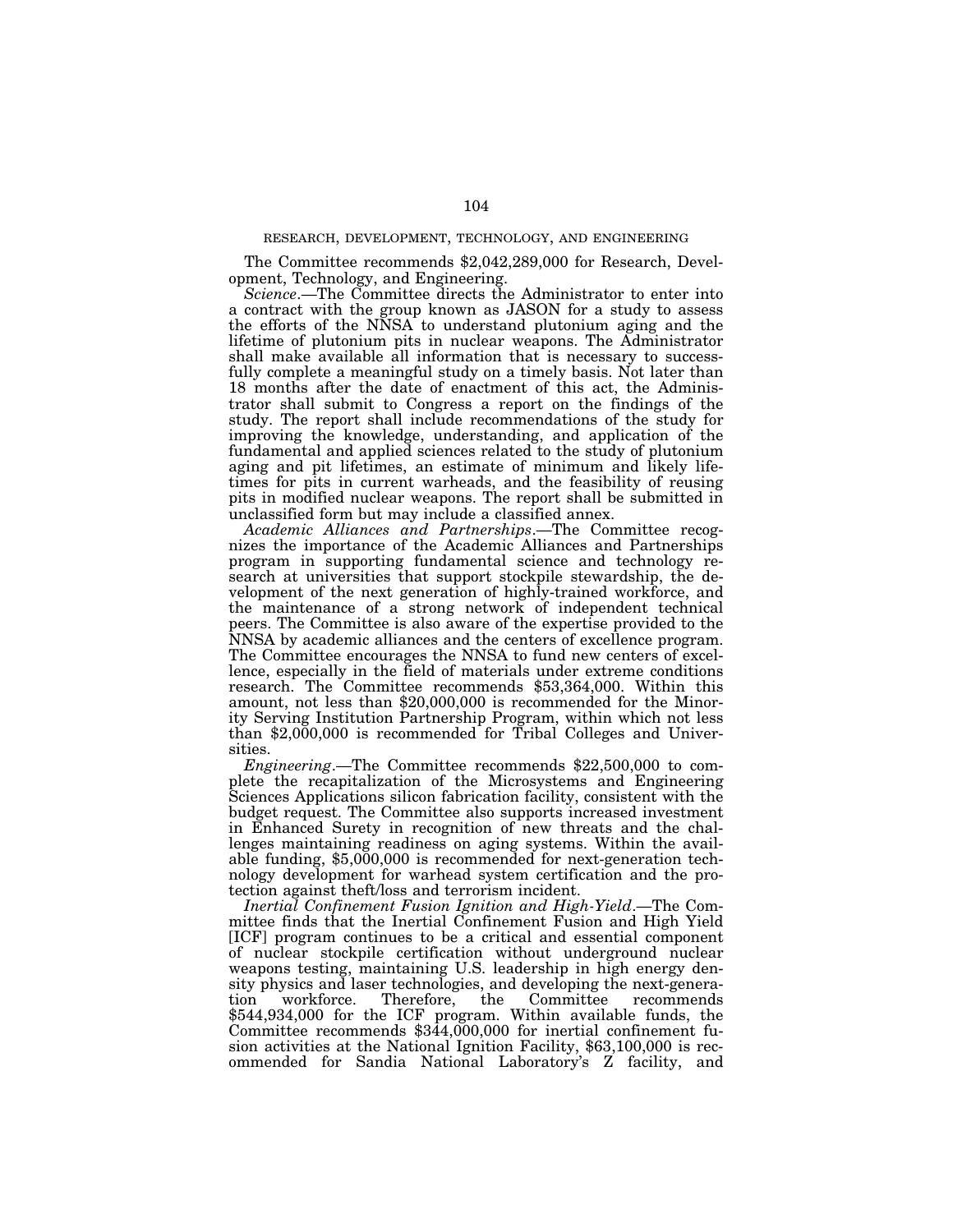\$80,000,000 is recommended for the University of Rochester's Omega facility. Within available funds for facility operations and other amounts, the Committee recommends not less than \$30,000,000 for target research, development, and production. To ensure a robust, diverse, and competitive vendor base for targets, the Committee directs the NNSA to compete as much scope as practicable and limit sole-source contracts to \$15,000,000 or less. The Committee further encourages continued research by the NNSA in High Energy Density Plasmas and recognizes the partnerships between the laboratories and research universities to address the critical need for skilled graduates to replace an aging workforce at our NNSA laboratories.

*Advanced Simulation and Computing*.—The Committee recommends \$703,404,000 for advanced simulation and computing. Within available funds, the Committee recommends not less than \$163,000,000 for activities associated with the exascale initiative, such as advanced system architecture design contracts with vendors and advanced weapons code development to effectively use new high performance computing platforms. Within funds provided, the Committee recommends up to \$13,000,000 for work on integration of artificial intelligence approaches into mechanistic modeling and prediction.

*Advanced Manufacturing Development*.—The Committee recommends \$96,838,000 for Advanced Manufacturing Development. Within available funds, \$35,914,000 is recommended for Process Technology Development, including \$5,000,000 to modernize and upgrade legacy applications at weapons production facilities to improve manufacturing and safety.

## INFRASTRUCTURE AND OPERATIONS

The Committee recommends \$2,749,048,000 for Infrastructure and Operations.

*Project 06–D–141, Uranium Processing Facility, Y–12, Oak Ridge, Tennessee*.—The Committee recommends \$703,000,000 to continue construction activities of the five remaining subprojects of the Uranium Processing Facility, including the Main Process Building and the Salvage and Accountability Building. The Committee notes that the designs for these nuclear facilities have reached the 90 percent completion milestone and the NNSA Administrator has approved the cost and schedule baselines for both buildings.

The Committee supports the ongoing effort to replace existing enriched uranium capabilities currently residing in Building 9212 by 2025 for not more than \$6,500,000,000 and the strategy of breaking the project into more manageable subprojects. This practice is specifically permitted by DOE Order 413.3B, and is a practical approach for any project of this magnitude.

#### DEFENSE NUCLEAR NONPROLIFERATION

| \$1,999,219,000 |
|-----------------|
| 1.862.825.000   |
| 1.902.000.000   |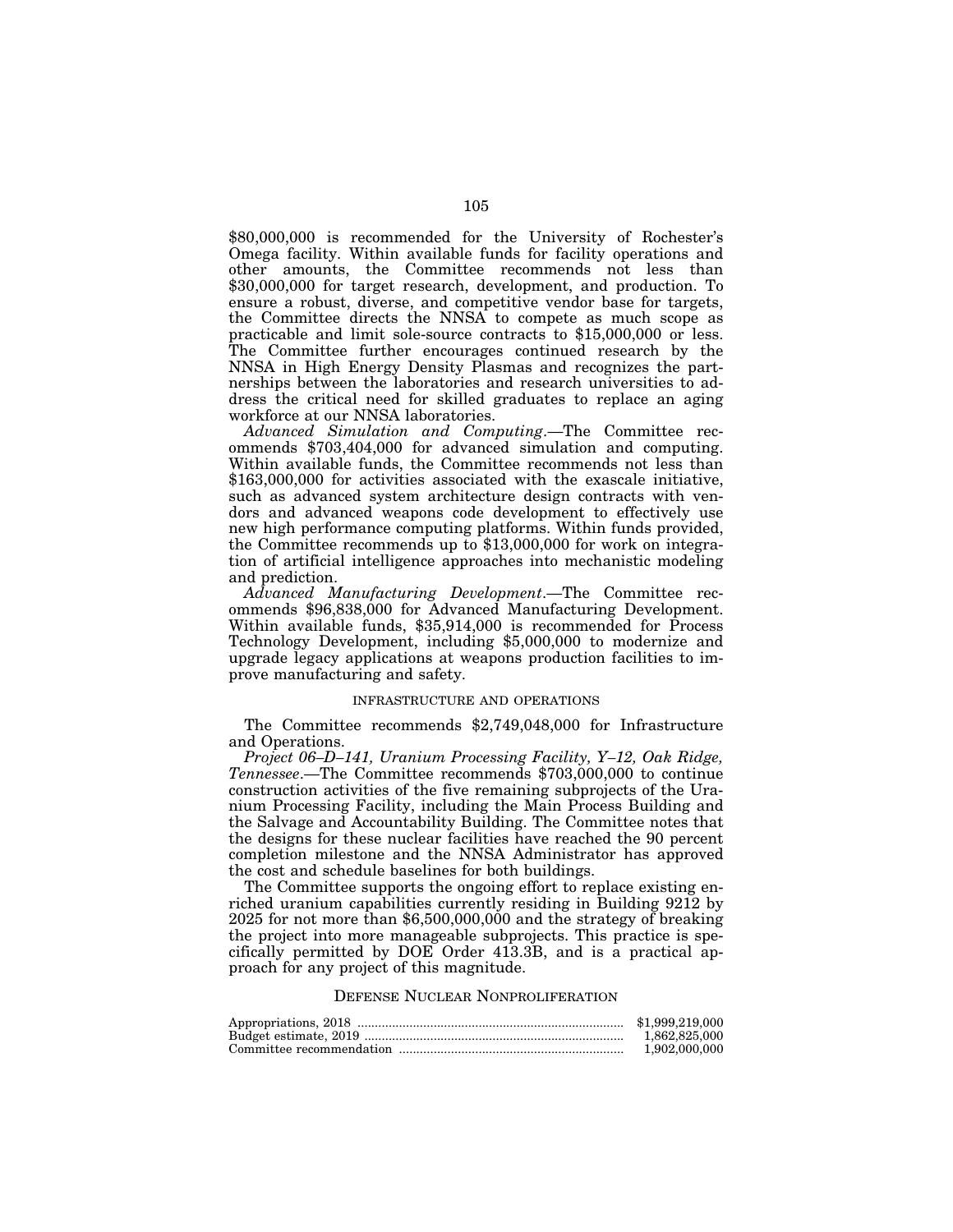The Committee recommends \$1,902,000,000 for Defense Nuclear Nonproliferation, an increase of \$39,175,000 above the budget request.

Defense Nuclear Nonproliferation provides a vitally important component of our national security—preventing nuclear materials and weapons from falling into the wrong hands, including nonweapons nations, terrorist organizations, and other non-state entities. This mission is challenged by an increasingly dangerous world with emerging and evolving threats, in addition to the proliferation of technologies that simplify production, manufacturing, and design of nuclear materials and weapons. The Committee recognizes the importance of bilateral and multilateral agreements and organizations in detecting, intercepting, and deterring nuclear and radiological threats. The Committee urges the full use of these partnerships to further strengthen U.S. and global security. Within available funds, the Committee recommends up to \$18,000,000 to partner with interested State or local governments to improve capabilities to train first-responders, and other experts in nuclear operations, safeguards, cyber, and emergency operations.

To preserve and advance uranium and engineering expertise for purposes of national security and nonproliferation, the Committee encourages the ongoing collaboration between the Department's Office of Intelligence and the Defense Nuclear Nonproliferation program. Further, as the pathways to proliferation increase, it is vital to maintain the skilled workforce and unique infrastructure to detect nuclear proliferation and support policymakers in the future. The Department is directed to provide a report to the Committees on Appropriations of both Houses of Congress within 90 days after enactment of this act that provides a plan to maintain the necessary technical competencies and infrastructure. The Department is directed to coordinate with other government agencies and nongovernment entities to ensure it addresses the broad spectrum of nonproliferation needs.

*Domestic Radiological Security*.—The Committee recommends \$115,433,000 for Domestic Radiological Security, including not less than \$25,000,000 for the Cesium Irradiator Replacement Program.

*Nonproliferation and Arms Control*.—The Committee recommends \$129,703,000 for Nonproliferation and Arms Control activities. Within available funds, the Committee recommends not less than \$3,000,000 for international cooperation between governmental and non-governmental organizations at the national and sub-national levels to implement robust export control protocols.

*Defense Nuclear Nonproliferation Research and Development*.— The Committee recommends \$487,270,000 for Defense Nuclear Nonproliferation Research and Development. The Committee supports a robust research and development capability to support nonproliferation initiatives. Proliferation of illicit nuclear materials and weapons continues to be a high-consequence threat, and our ability to detect the production and movement of these materials is vitally important. Research and development in this area is especially important. The Committee recommendation supports continued research and development of novel enrichment technologies to support nonproliferation goals, and recommends \$7,500,000 for this purpose. The Committee also supports exploration and develop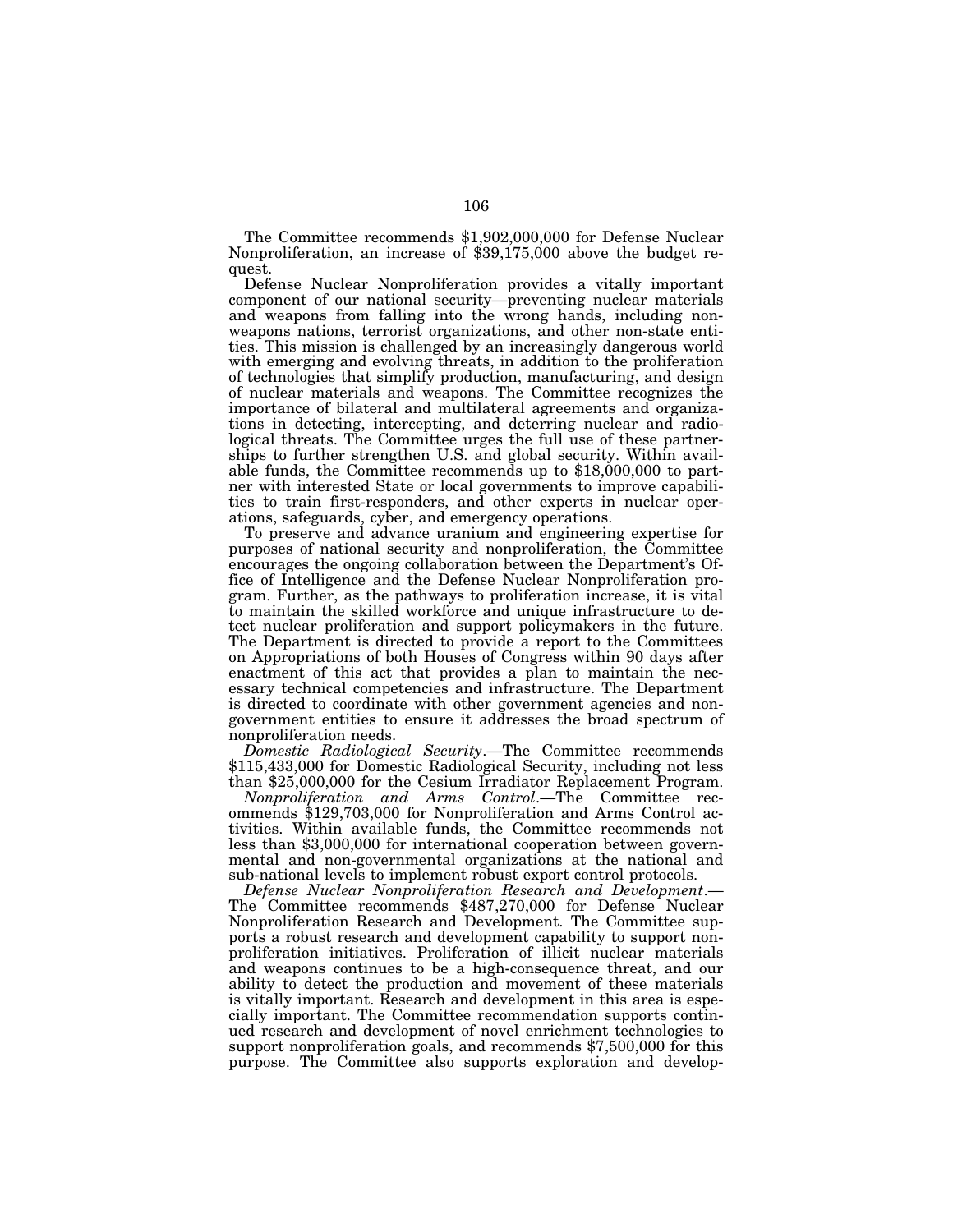ment of material disposal technologies, and recommends up to \$10,000,000 for this purpose.

*Low Enriched Uranium for Naval Applications*.—Within available funds for Defense Nuclear Nonproliferation Research and Development, the Committee recommends \$10,000,000 for Advanced Low Enriched Uranium Fuel Research and Development for the national laboratories to develop low-enriched fuels that could replace highly enriched uranium for naval applications. Consistent with section 7319 of title 10, United States Code, this funding is recommended within the Defense Nuclear Nonproliferation account. This work shall be managed within Defense Nuclear Nonproliferation.

*Seismic Research Instruments*.—Several U.S. Government agencies reduce the costs of seismic research by utilizing shared-use instruments instead of owning, operating, and maintaining their own equipment. The Committee directs that within 180 days after enactment of this act, the NNSA shall submit a report to Committees on Appropriations of both Houses of Congress on the cost-effectiveness of establishing an agreement between the Department and one or more instrument centers to maintain and provide shared use of any instruments the Department acquires, rather than the Department doing so internally.

*MOX Construction*.—The Committee recommends \$220,000,000 for closeout costs associated with the termination of MOX Fuel Fabrication Facility construction, consistent with the budget request and the Secretary's waiver to terminate the project.

*Use of Prior Year Funds.—*The Committee recommendation assumes the use of \$19,000,000 in prior year funds as recommended in the budget request, and the use of \$55,000,000 in prior year funds from Nonproliferation Construction.

#### NAVAL REACTORS

| \$1,620,000,000 |
|-----------------|
| 1.788.618.000   |
| 1.620.000.000   |

The Committee recommends \$1,620,000,000 for Naval Reactors, a decrease of \$168,618,000 below the budget request. The Committee's recommendation fully funds important national priorities, including the *Columbia*-class replacement submarine design and the prototype refueling. Naval Reactors currently relies on high-enriched uranium from weapons that have been removed from the stockpile to fuel the Navy's aircraft carriers and submarines. The Committee encourages Naval Reactors to work with the NNSA to ensure there is a long-term plan that meets the Navy's needs for high-enriched uranium.

## COLUMBIA-CLASS REACTOR SYSTEMS DEVELOPMENT

The Committee recommends \$138,000,000 for *Columbia*-Class Reactor Systems Development. *Columbia*-class submarines must be delivered on time to maintain our survivable deterrent. The Committee directs Naval Reactors to provide the report in the Energy and Water Development and Related Agencies Appropriations Act,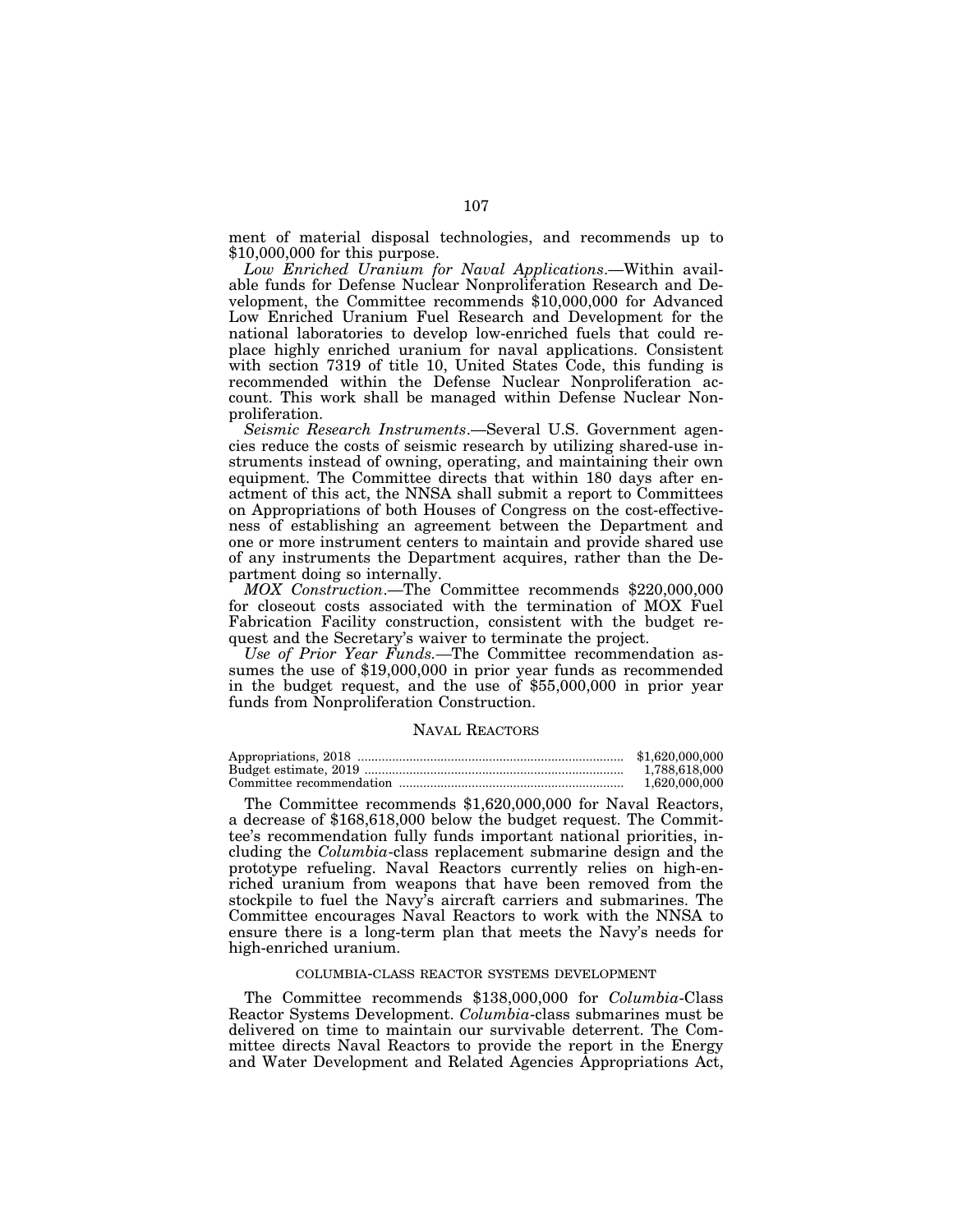2018, on technical risks to delivering the lead submarine on time, and mitigation strategies for those risks.

#### NAVAL REACTORS DEVELOPMENT

The Committee recommends \$475,000,000 for Naval Reactors Development. Within the available funds, the Committee recommends \$83,000,000 for the Advanced Test Reactor and \$2,000,000 for planning, preparation, and shipments of unirradiated or irradiated material to support a pilot project on ZIRCEX.

#### **CONSTRUCTION**

The Committee recommends \$233,194,000 for Construction. Within available funds, the Committee recommends \$209,000,000 for the Spent Fuel Handling Facility in Idaho, \$13,200,000 for the Fire System Upgrade at Bettis, and \$10,994,000 to replace an overhead piping utility distribution system at the KS site.

#### FEDERAL SALARIES AND EXPENSES

| \$407,595,000 |
|---------------|
| 422,529,000   |
| 408,000,000   |

The Committee recommends \$408,000,000 for Federal Salaries and Expenses, a decrease of \$14,529,000 below the budget request.

# DEFENSE ENVIRONMENTAL CLEANUP

| \$5,988,048,000 |
|-----------------|
| 5.630.217.000   |
| 5,988,000,000   |

The Committee recommendation for Defense Environmental Cleanup is \$5,988,000,000, an increase of \$357,783,000 above the budget request. Within available funds, the Department is directed to fund the hazardous waste worker training program at \$10,000,000.

*Future Budget Requests.*—The Committee directs the Department to include out-year funding projections in the annual budget request for Environmental Management, and an estimate of the total cost and time to complete each site.

*Richland.*—As a signatory to the Tri-Party Agreement, the Department is required to meet specific compliance milestones toward the cleanup of the Hanford site. Among other things, the Department committed to provide the funding necessary to enable full compliance with its cleanup milestones. Unfortunately, if the Department's fiscal year 2019 budget request were enacted without change, future fiscal year Tri-Party Agreement milestones could be at risk, threatening high-risk cleanup projects near the City of Richland, Washington and the economically and environmentally important Columbia River. The Committee recognizes that significant progress has been made at the Hanford Site. However, because the Department's budget request could slow or halt critical cleanup work and threaten the Department's compliance with its legal obligations under the Tri-Party Agreement, the Committee recommends \$838,171,000 for Richland Operations. Additional funding is recommended for cleanup of the 300–296 waste site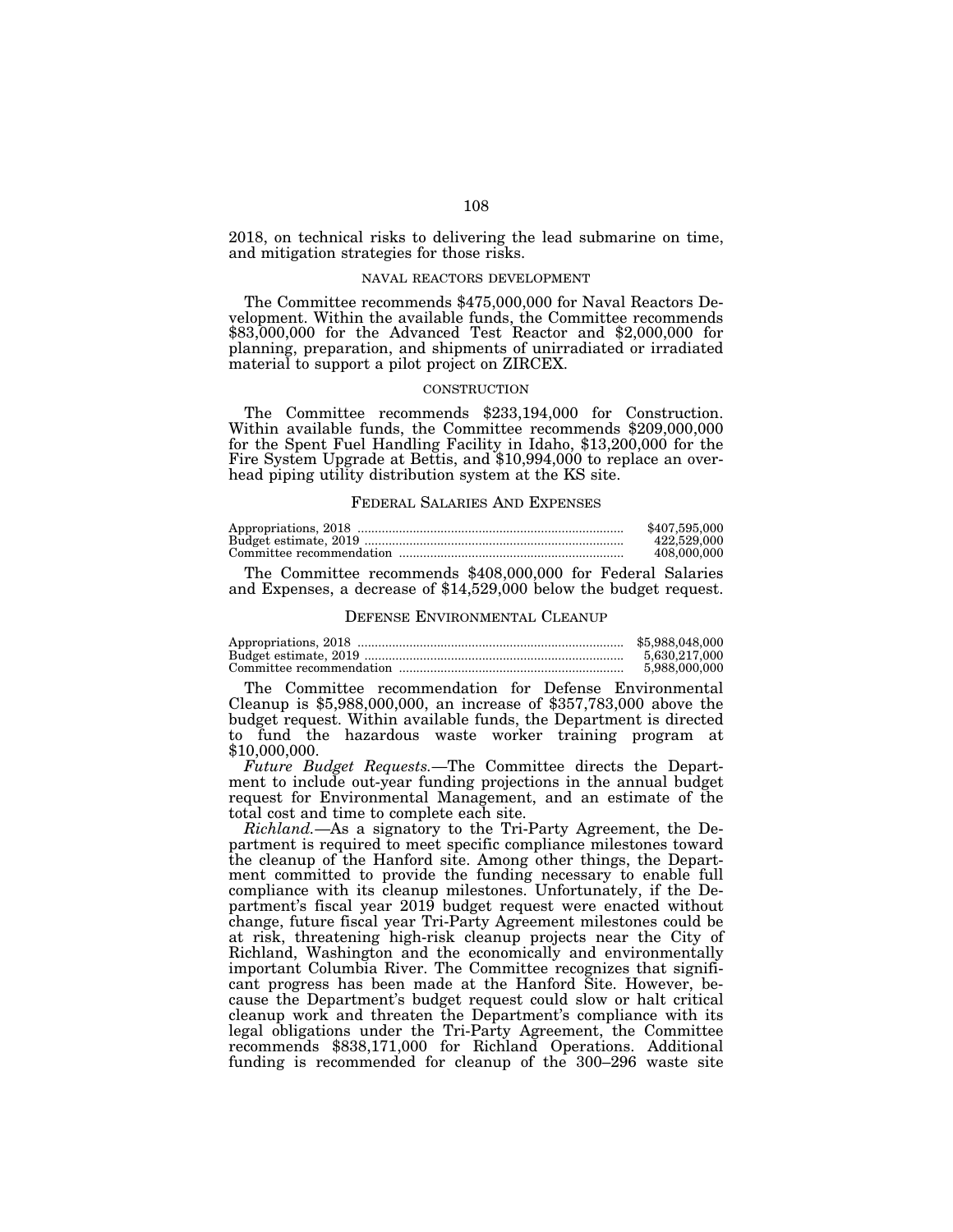under the 324 Building, interim stabilization of PUREX Tunnel #2, risk reduction activities associated with legacy waste sites, K-West facility cleanup and deactivation, site-wide infrastructure, and community and regulatory support. The Committee recommends no funding for the Department to carry out activities relating to single-shell tank stabilization nor activities in the Office of River Protection's tank farms within this control point. Within available funds, the Department recommends \$8,5000,000

for the Hazardous Materials Management and Emergency Response facilities. Further, within available funds, the Department is directed to support the recently established Hanford Workforce Engagement Center to provide education and advocacy to current and former Hanford employees on all available Federal and State compensation programs, and to identify if a capability to resolve disputes and concerns can be integrated into the Hanford Workforce Engagement Center. Funding for maintenance and public safety efforts at B Reactor in the Manhattan Project National Historical Park is recommended within the Non-Defense Environmental Cleanup account.

*Oak Ridge Reservation*.—The Committee recommends \$410,000,000 for the Oak Ridge Reservation, including \$10,000,000 to continue preliminary design of a new landfill. The existing onsite waste disposal facility is expected to reach capacity before all cleanup activities are completed. The new landfill needs to be completed to ensure that there is no interruption of cleanup activities. Additional funds above the budget request are recommended to address the growing backlog of deferred maintenance associated with excess contaminated facilities, several of which are on the Department's list of high-risk facilities, and to focus efforts at reducing threats to worker safety and health. Efforts should also be focused on cleanup of facilities needed for other purposes, such as hot cells, reactors, and other excess facilities located in the central campus at Oak Ridge National Laboratory.

*U–233 Disposition Program*.—The Committee recommends \$52,300,000 for the disposition of material in Building 3019. Removal of legacy material from this building, an aging facility in the heart of the Oak Ridge National Laboratory central campus, must remain a high priority for the Department. Removal of the Uranium 233 will enable the overall security posture at the laboratory to be relaxed, which will reduce costs and eliminate nuclear safety issues, and make the campus more conducive to collaborative science. The Committee encourages the Department to seek opportunities to expedite the disposition of material in Building 3019, including public-private partnerships that may reduce the overall cost of cleanup. At the same time, the Department shall consider direct disposal of remaining material that may not be suitable to processing.

*Mercury Treatment Facility*.—The Committee recommends \$76,000,000 for construction of the Outfall 200 Mercury Treatment Facility. Remediation of mercury contamination at the Oak Ridge Reservation is an important precursor to full site remediation. Reducing the mercury being released into the East Fork of Poplar Creek continues to be among the highest priorities for the Environmental Management program.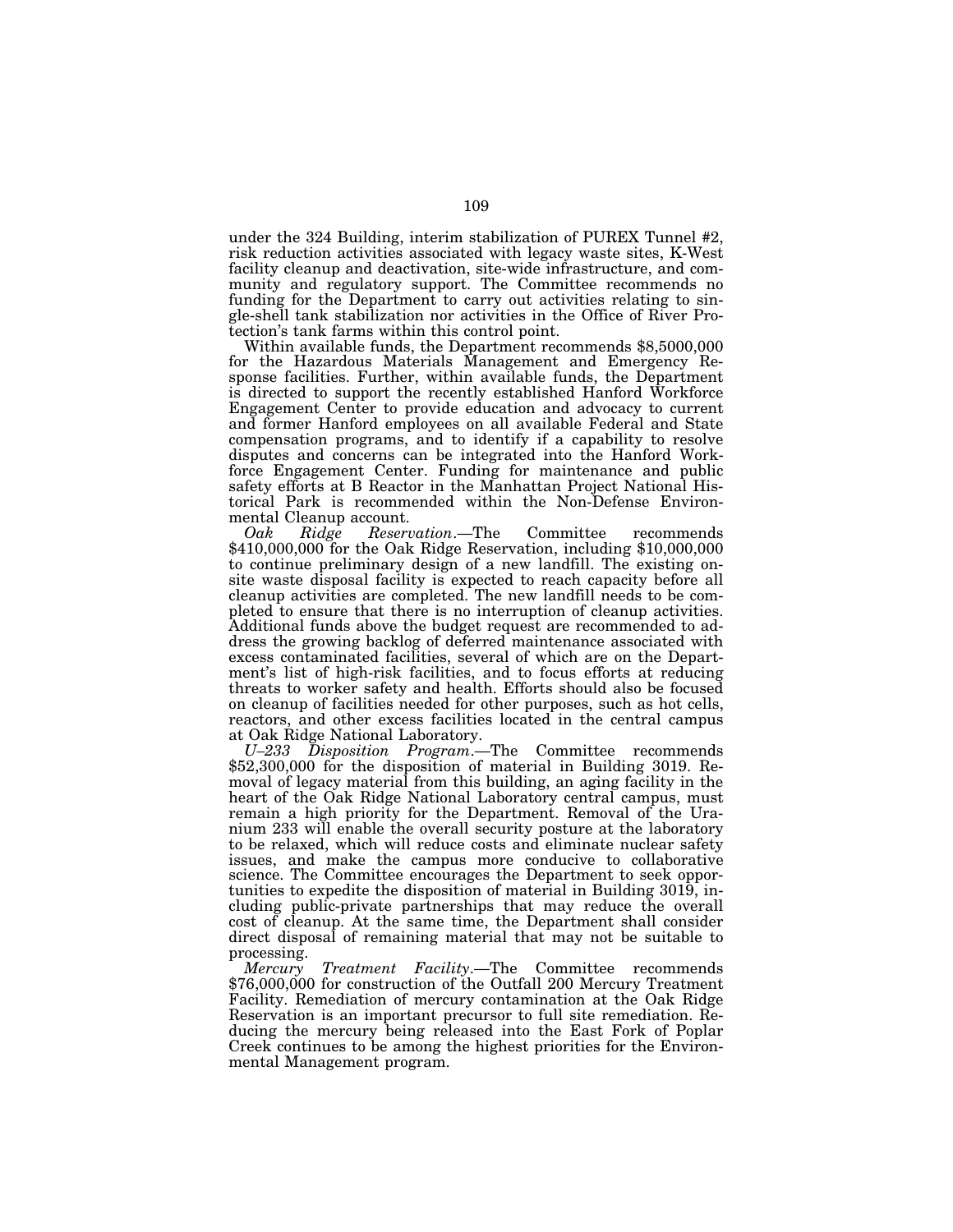*Office of River Protection*.—The Committee recommends \$1,573,000,000 for the Office of River Protection. Funds above the budget request are recommended to resume engineering, procurement, and design work on the High-Level Waste Treatment Facility, to ensure compliance with the 2016 Consent Decree and Tri-Party Agreement milestones, and to continue tank waste retrievals. Funds that support the Waste Treatment Plant project are recommended separately for: (1) Low-Activity Waste Treatment Facility, Analytical Laboratory, and Balance of Facilities; (2) High-Level Waste Treatment Facility; (3) Pre-Treatment Facility; and (4) Low Activity Waste Pretreatment System. The Committee recommends no funding for the Department to carry out activities relating to the test bed initiative for low activity waste disposition. The Committee is aware of efforts to remove high-curie constituents from high-level waste tanks to facilitate low-activity waste vitrification through the Direct Feed Low Activity Waste concept and meet consent decree requirements. Funding is provided to install and test one tank-side treatment device. The Department shall not proceed with expansion of this approach until it reports to the Committees on Appropriations of both Houses of Congress on how this approach will be integrated with existing and planned capital facilities, how lifecycle cost compare to other approaches, strategy for obtaining State permits, and plans for ancilliary waste streams. The Department shall report to the Committees on Appropriations of both Houses of Congress before moving ahead with any plans to place the High Level Waste Treatment Facility or the Pretreatment Facility into preservation mode for an extended period of time.

The Committee recognizes the Department's efforts to improve working conditions in the tank farms and to address chemical vapor exposures by implementing recommendations from the 2014 Hanford Tank Vapor Assessment Report. The Committee is aware of three subsequent reviews conducted by the Department's Office of the Inspector General and Office of Enterprise Assessments, and the National Institute for Occupational Safety and Health. Within available funds in the Tank Farms Activities control point, the Department is directed to continue ongoing work to address chemical vapor exposures, implement recommendations from all reviews, and maintain a safe work environment for Hanford employees.<br>Savannah River Site.—The Committee recomm

recommends \$1,400,000,000 for the Savannah River site. Within available funds, \$3,000,000 is for disposition of spent fuel from the High Flux Isotope Reactor. The Committee remains concerned about the coordination among the Office of Environmental Management, the NNSA, and the Office of Management and Budget when planning for retiree pension payments at the Savannah River Site. The Department is directed to provide the report required in the Energy and Water Development and Related Agencies Appropriations Act, 2018 on retiree pension payments as soon as possible.

*Waste Isolation Pilot Plant*.—The Department proposes to dispose of 34 metric tons of surplus plutonium at the Waste Isolation Pilot Plant [WIPP] in New Mexico. The Department is directed to work cooperatively with the State of New Mexico, recognizing the limits in the Land Withdrawal Act and New Mexico's status as an independent regulator of the WIPP facility. Further, no later than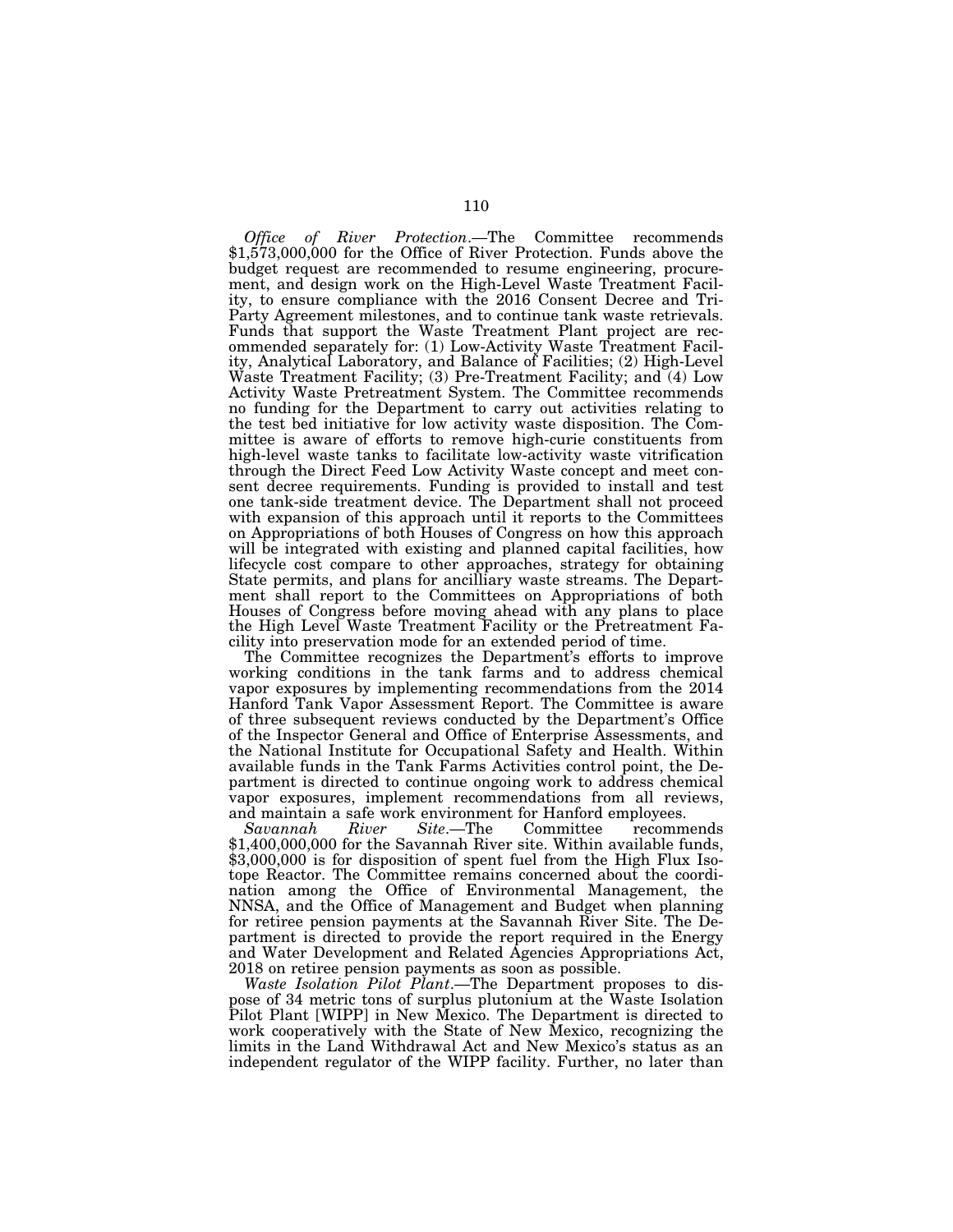February 1, 2019, the Department shall submit to the Committees on Appropriations of both Houses of Congress, a plan for obtaining all necessary final state and Federal permits; acquiring independent scientific and technical review of dilute and dispose processes and waste forms to ensure compliance with waste acceptance criteria; defining any legislative changes necessary to accommodate this material and the existing WIPP waste inventory; and outlining any necessary design and construction modifications to the current facility, including cost and schedule impacts of any modifications needed to WIPP facilities or for developing additional repositories.

*Technology Development and Demonstration*.—The Committee recommends \$28,954,000 for Technology Development and Demonstration. The Committee supports the Department's efforts to expand technology development and demonstration to address its long-term and technically complex cleanup challenges. Within the amount recommended, not less than \$5,000,000 is recommended for work on qualification, testing and research to advance the state-ofthe-art on containment ventilation systems. Further, the Department is directed to take the necessary steps to implement and competitively award a cooperative university affiliated research center

for that purpose. Within available funds provided, not less than \$5,000,000 is recommended to fund the existing cooperative agreement with the Consortium for Risk Evaluation with Stakeholder Participation [CRESP] and up to \$5,000,000 is recommended for research and development of robotics to enhance worker safety.

# OTHER DEFENSE ACTIVITIES

| \$840,000,000 |
|---------------|
| 853,300,000   |
| 840,000,000   |

The Committee recommends \$840,000,000 for Other Defense Activities, a decrease of \$13,300,000 from the budget request. Within available funds, the Committee recommends \$254,378,000 for Specialized Security Activities. Within the available funds for Environment, Health and Safety, the Committee recommends not less than \$1,000,000 for the Epidemiologic Study of One Million U.S. Radiation Workers and Veterans, which was originally approved by the Office of Science in 2012.

# POWER MARKETING ADMINISTRATIONS

No funds are recommended to divest transmission assets of the Power Marketing Administrations [PMA]. The Committee reminds the Department of the prohibition on studying transfer of PMA assets in Public Law 99–349.

The Committee understands the Department has used existing authorities to reorganize the reporting structure for the Power Marketing Administrations [PMAs), shifting responsibilities from the Deputy Secretary of Energy to the Assistant Secretary of the Office of Electricity. While the Committee understands the expertise of the Office of Electricity and recognizes the already existing relationship between PMAs and the Office of Electricity, the Committee remains concerned with this unnecessary change and urges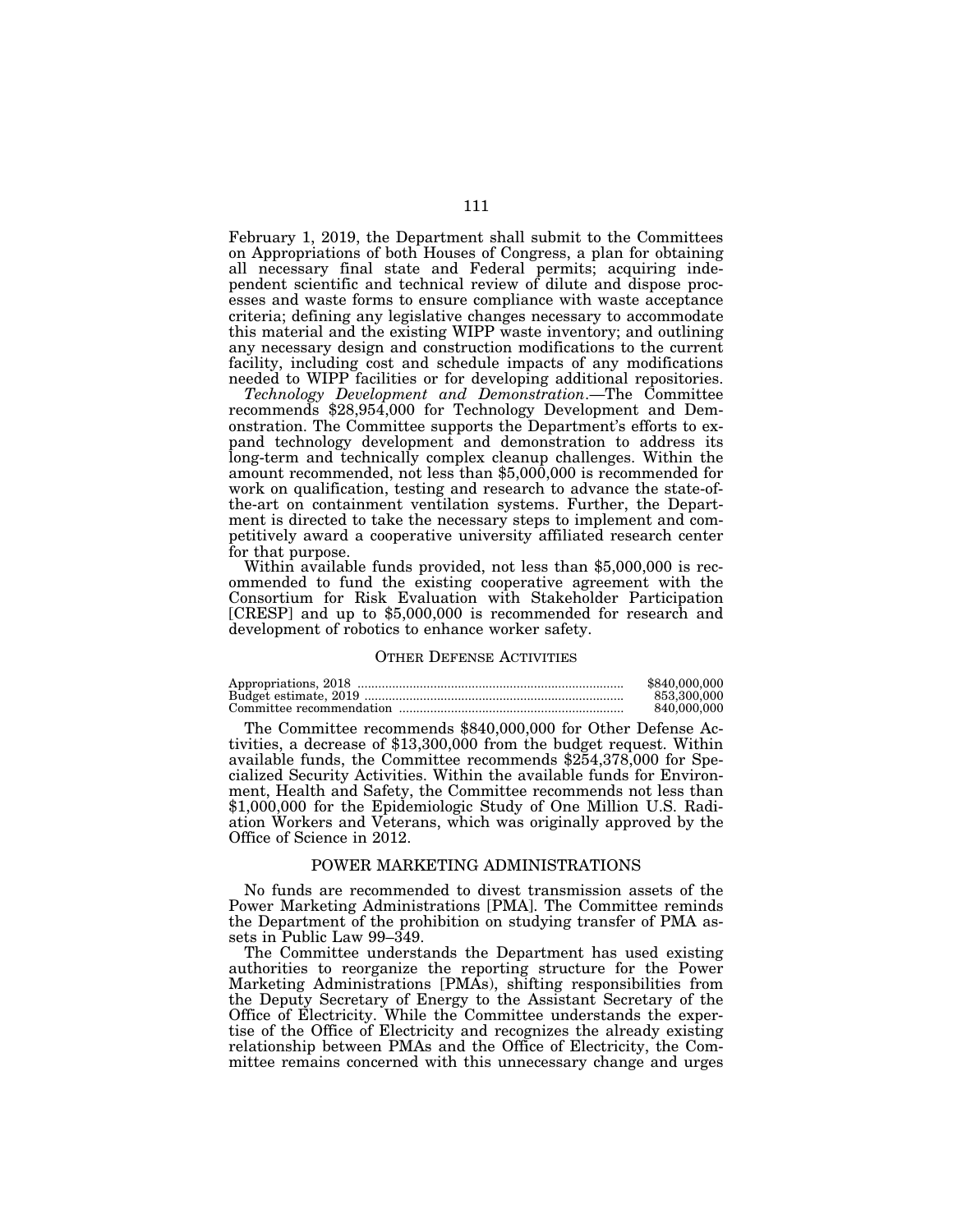the Department to continue the long-standing practice of the PMA's organizational reporting to the Deputy Secretary of Energy.

The bill includes reductions of \$16,000,000 and \$44,000,000 to the annual expense requests for Southwestern Power Administration and Western Area Power Administration, respectively, to account for the Congressional Budget Office's [CBO] initial estimate of collections assumed in the budget request. CBO inadvertently misreported its estimate of annual expense collections associated with the level of funding for administrative expenses proposed in the fiscal year 2019 President's request by approximately \$60,000,000 (in the aggregate), but the oversight was not discovered until after the House Committee on Appropriations had reported its version of the fiscal year 2019 Energy and Water Development appropriations bill and, therefore, could not be corrected prior to the Senate Committee on Appropriations taking action on this bill. CBO has indicated that it will adjust its estimate of the annual expense collection estimate prior to the conference between the House and Senate. Assuming that the Committee provides the requested level for annual expenses in the conference, the updated collection estimates will be at or around the levels in the budget request. The Committee has included additional lines in the detail table accompanying Title III of this report to show these adjustments.

Additionally, CBO has continued to raise questions about the current receipt authority provided in this and prior year appropriations acts to create carryover of unobligated balances for purchase power and wheeling expenditures [PPW]. Since the scoring for PPW receipts has historically equaled expenses as a result of a 2001 scoring agreement, the Committee continues to be unable to recommend the full budget request for PPW expenses for the Southeastern Power Administration, Southwestern Power Administration, or Western Area Power Administration due to CBO scoring. The Committee recommends the full amount for PPW expenses that CBO has estimated will be spent for those purposes in fiscal year 2019, which is approximately \$200,000,000 lower (in the aggregate) than the budget request. The Committee will continue to work to resolve the differences in the CBO and administration estimates for PPW expenses.

# OPERATIONS AND MAINTENANCE, SOUTHWESTERN POWER ADMINISTRATION

| \$11,400,000 |
|--------------|
| 26.400.000   |
| 10.400.000   |

The Committee recommends a net appropriation of \$10,400,000 for the Southwestern Power Administration.

# CONSTRUCTION, REHABILITATION, OPERATIONS AND MAINTENANCE, WESTERN AREA POWER ADMINISTRATION

| \$93,372,000 |
|--------------|
| 132.372.000  |
| 89.372.000   |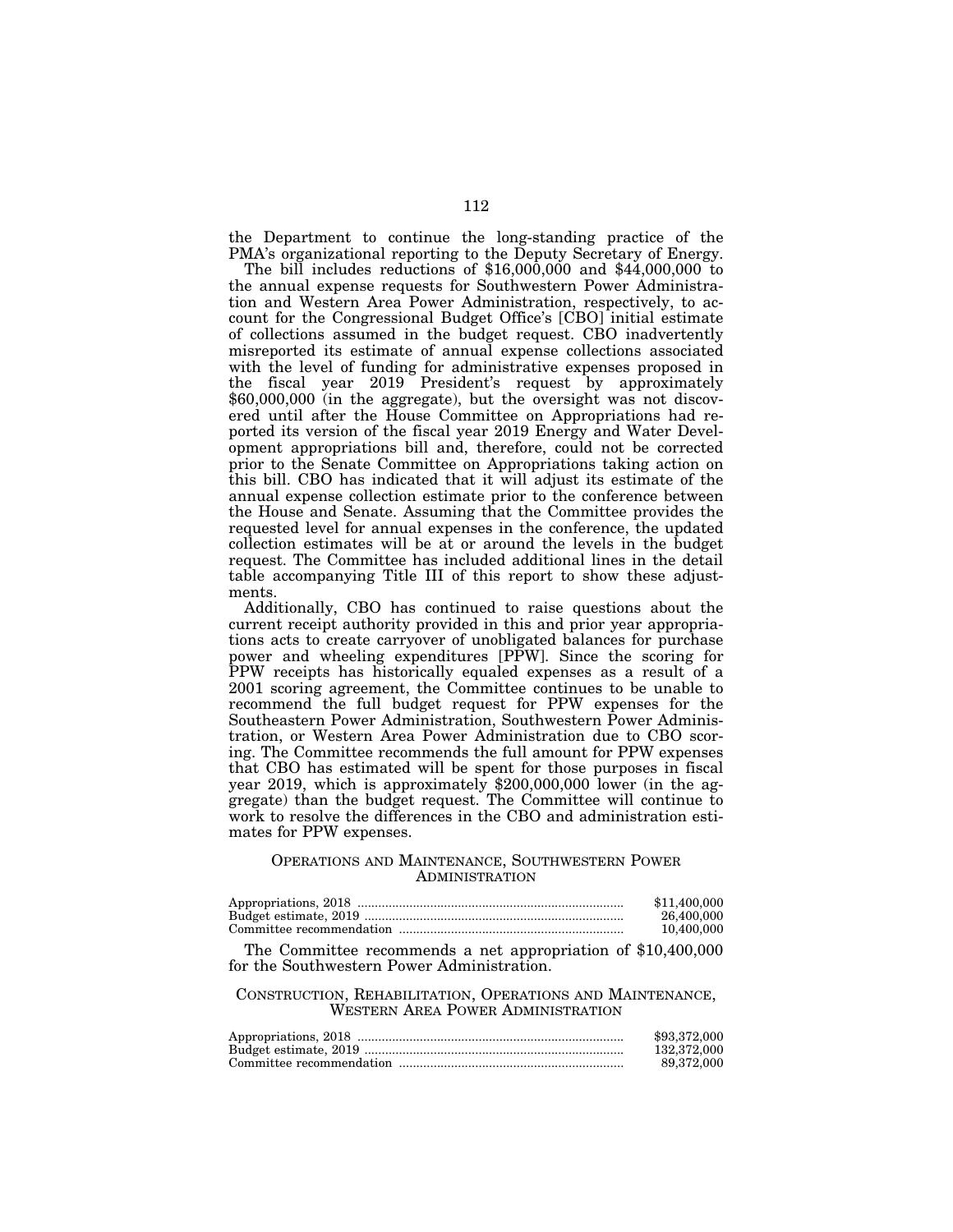The Committee recommends a net appropriation of \$89,372,000 for the Western Area Power Administration.

# FALCON AND AMISTAD OPERATING AND MAINTENANCE FUND

| \$228,000 |
|-----------|
| 228,000   |
| 228,000   |
|           |

The Committee recommends a net appropriation of \$228,000 for the Falcon and Amistad Operating and Maintenance Fund.

### FEDERAL ENERGY REGULATORY COMMISSION

### SALARIES AND EXPENSES

| \$367,600,000 |
|---------------|
| 369,900,000   |
| 369,900,000   |

### REVENUES APPLIED

| $-$ \$367,600,000 |
|-------------------|
| $-369.900.000$    |
| $-369.900.000$    |

The Committee recommends a net appropriation of \$0 for the Federal Energy Regulatory Commission [FERC]. California recently experienced one of its worst fire seasons in modern history, resulting in severe challenges to the well-being of utilities and the electric system in that State. The Committee is concerned that the safe, reliable, and affordable delivery of electricity to consumers could be compromised by the increasing frequency and severity of natural disasters due to climate change—including hurricanes, floods, and wildfires. As FERC reviews way to improve the resilience of the electric transmission system, the Committee directs FERC to include the evaluation of just and reasonable cost-recovery mechanisms for the development of resilient infrastructure and system repair and restoration, as well as practices to better prepare the Nation's bulk power system for natural disasters. FERC shall study the impacts and effects of strict liability doctrines on utilities' ability to invest in the reliability and resilience of transmission systems. FERC is directed to report its findings and recommendations to the Committees on Appropriations of both Houses of Congress, not later than 90 days after the enactment of this act.

The Committee encourages FERC to prioritize meaningful opportunities for public engagement and coordination with State and local governments in the Federal permitting and review processes of energy infrastructure proposals. Specifically, review processes should remain transparent and consistent, and ensure the health, safety, and security of the environment and each affected community.

*Oroville Dam.—*FERC is directed to brief the Committees on Appropriations of both Houses of Congress on its response to the recommendations of the external independent panel reviewing FERC's dam safety practices in light of the 2017 incident at Oroville Dam in California within 60 days of receiving the external independent panel's report.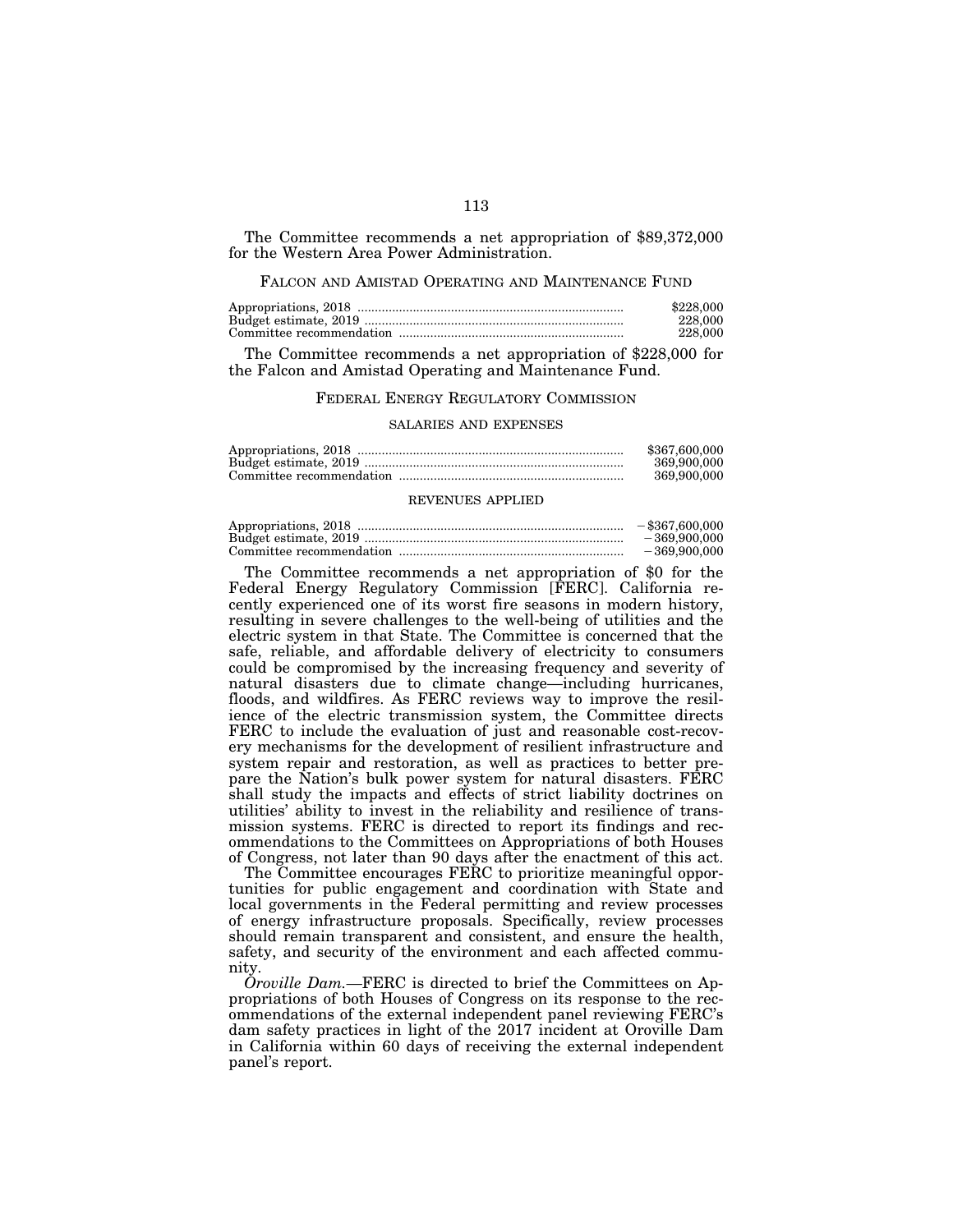FERC shall require the licensee of Oroville Dam to request the United States Society on Dams to nominate independent consultants to prepare a level 2 risk analysis, consistent with the Commission's guidelines, for use in conducting the next Part 12 safety review of Oroville Dam, currently scheduled for 2019. FERC shall ensure the independence of the nominated consultants from the licensee.

The Committee encourages FERC to prioritize meaningful opportunities for public engagement and coordination with State and local governments in the Federal permitting and review processes of energy infrastructure proposals. Specifically, review processes should remain transparent and consistent, and ensure the health, safety, and security of the environment and each affected community.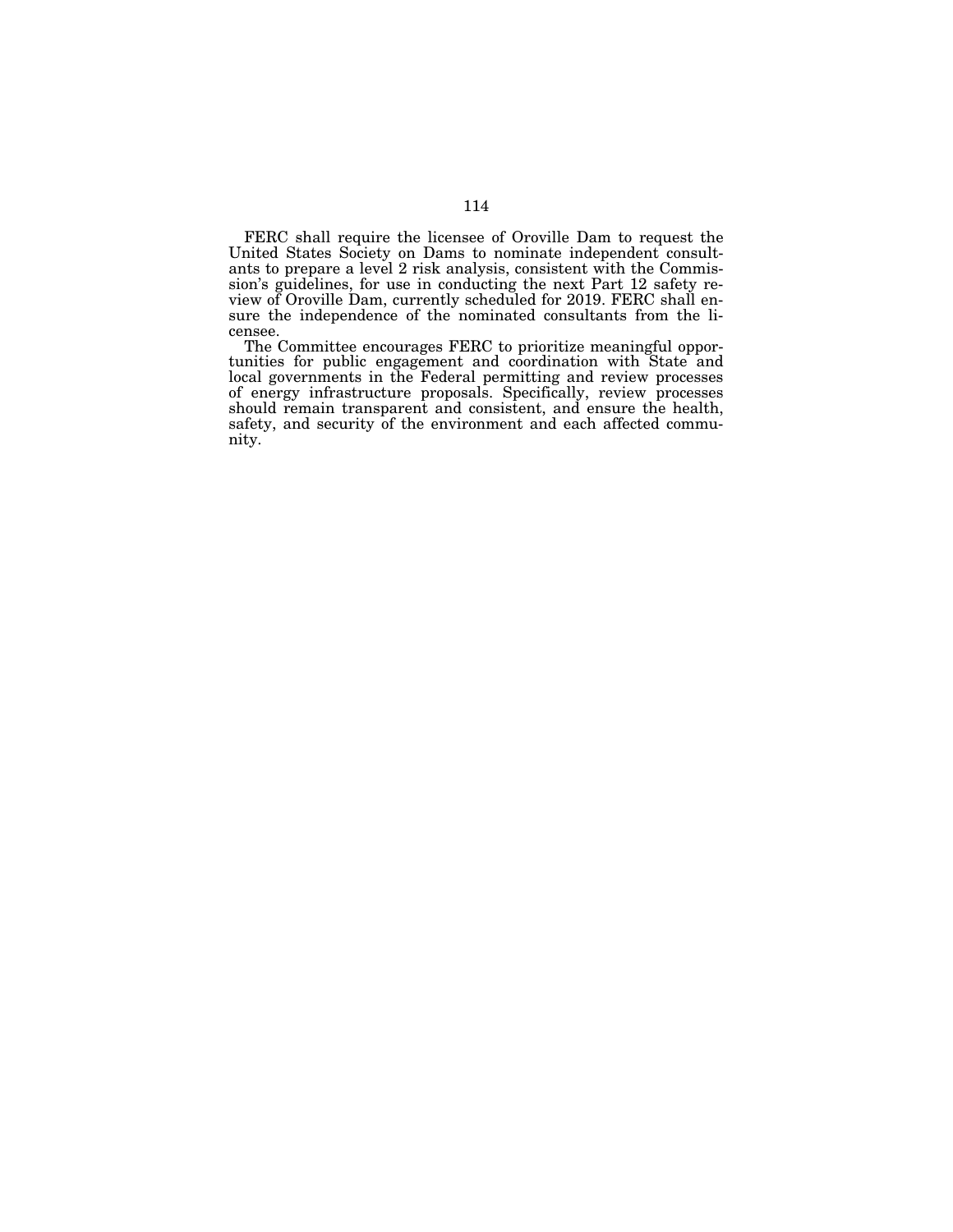DEPARTMENT OF ENERGY<br>[In thousands of dollars]

|                                                                                                                                                |                                                             |                                  |                                                             | Committee recommendation compared<br>₹ |                                                               |
|------------------------------------------------------------------------------------------------------------------------------------------------|-------------------------------------------------------------|----------------------------------|-------------------------------------------------------------|----------------------------------------|---------------------------------------------------------------|
|                                                                                                                                                | 2018<br>Appropriations                                      | Budget estimate                  | Committee<br>recommendation                                 | Appropriations<br>2018                 | Budget estimate                                               |
| ENERGY PROGRAMS                                                                                                                                |                                                             |                                  |                                                             |                                        |                                                               |
| <b>JERGY EFFICIENCY AND RENEWABLE ENERGY</b><br>ш                                                                                              |                                                             |                                  |                                                             |                                        |                                                               |
| Vehicle technologies<br>Sustainable Transportation:                                                                                            |                                                             |                                  |                                                             |                                        |                                                               |
|                                                                                                                                                | 337,500<br>221,545<br>115,000                               | $68,500$<br>$37,000$<br>$58,000$ | 337,500<br>215,000<br>115,000                               | $-6,545$                               | $\begin{matrix} +269,000 \\ +178,000 \\ +57,000 \end{matrix}$ |
|                                                                                                                                                |                                                             |                                  |                                                             |                                        |                                                               |
| Subtotal, Sustainable Transportation                                                                                                           | 674,045                                                     | 163,500                          | 667,500                                                     | $-6,545$                               | $+504,000$                                                    |
| Renewable Energy:                                                                                                                              |                                                             |                                  |                                                             |                                        |                                                               |
|                                                                                                                                                | $241,600$<br>$92,000$<br>$105,000$<br>$80,906$              | 62000<br>630000<br>630000        | $239,500$<br>$80,000$<br>$105,000$<br>$85,000$              | $-2,100$<br>$-12,000$                  | $+172,500$<br>$+47,000$<br>$+60,000$<br>$+55,000$             |
|                                                                                                                                                |                                                             |                                  |                                                             |                                        |                                                               |
|                                                                                                                                                |                                                             |                                  |                                                             | $+4,094$                               |                                                               |
| Subtotal, Renewable Energy                                                                                                                     | 519,506                                                     | 175,000                          | 509,500                                                     | $-10,006$                              | $+334,500$                                                    |
| Advanced manufacturing<br>Energy Efficiency:                                                                                                   |                                                             |                                  |                                                             |                                        |                                                               |
| <b>医子宫的 医阿尔伯氏氏征 医阿尔伯氏征 医阿尔伯氏征 医阿尔伯氏征 医阿尔伯氏征 医阿尔伯氏征 医阿尔伯氏征 医阿尔伯氏征 医阿尔伯氏征 医阿尔伯氏征 医阿尔伯氏征 医阿尔比氏征 医阿尔比氏征 医阿尔比氏征 医阿尔比氏征</b><br>Building technologies | $\begin{array}{c} 305,000 \\ 220,727 \\ 27,000 \end{array}$ | 75,000<br>57,000<br>10,000       | $\begin{array}{c} 311,000 \\ 225,000 \\ 31,000 \end{array}$ | $+6,000$<br>$+4,273$<br>$+4,000$       | $\begin{matrix} +236,000 \\ +168,000 \\ +21,000 \end{matrix}$ |
| Federal energy management program                                                                                                              |                                                             |                                  |                                                             |                                        |                                                               |
| Weatherization and Intergovernmental Programs                                                                                                  |                                                             |                                  |                                                             |                                        |                                                               |
|                                                                                                                                                | 248,000<br>3,000                                            |                                  | 248,000<br>3,000                                            |                                        | $+ 248,000$<br>$+ 3,000$                                      |
|                                                                                                                                                |                                                             |                                  |                                                             |                                        |                                                               |
|                                                                                                                                                | 251,000                                                     |                                  | 251,000                                                     |                                        | $+251,000$                                                    |
| State Energy Program Grants                                                                                                                    | 55,000                                                      |                                  | 55,000                                                      |                                        | $+55,000$                                                     |
| Intergovernmental Program<br>Subtotal, Weatherization and                                                                                      | 306,000                                                     |                                  | 306,000                                                     |                                        | $+306,000$                                                    |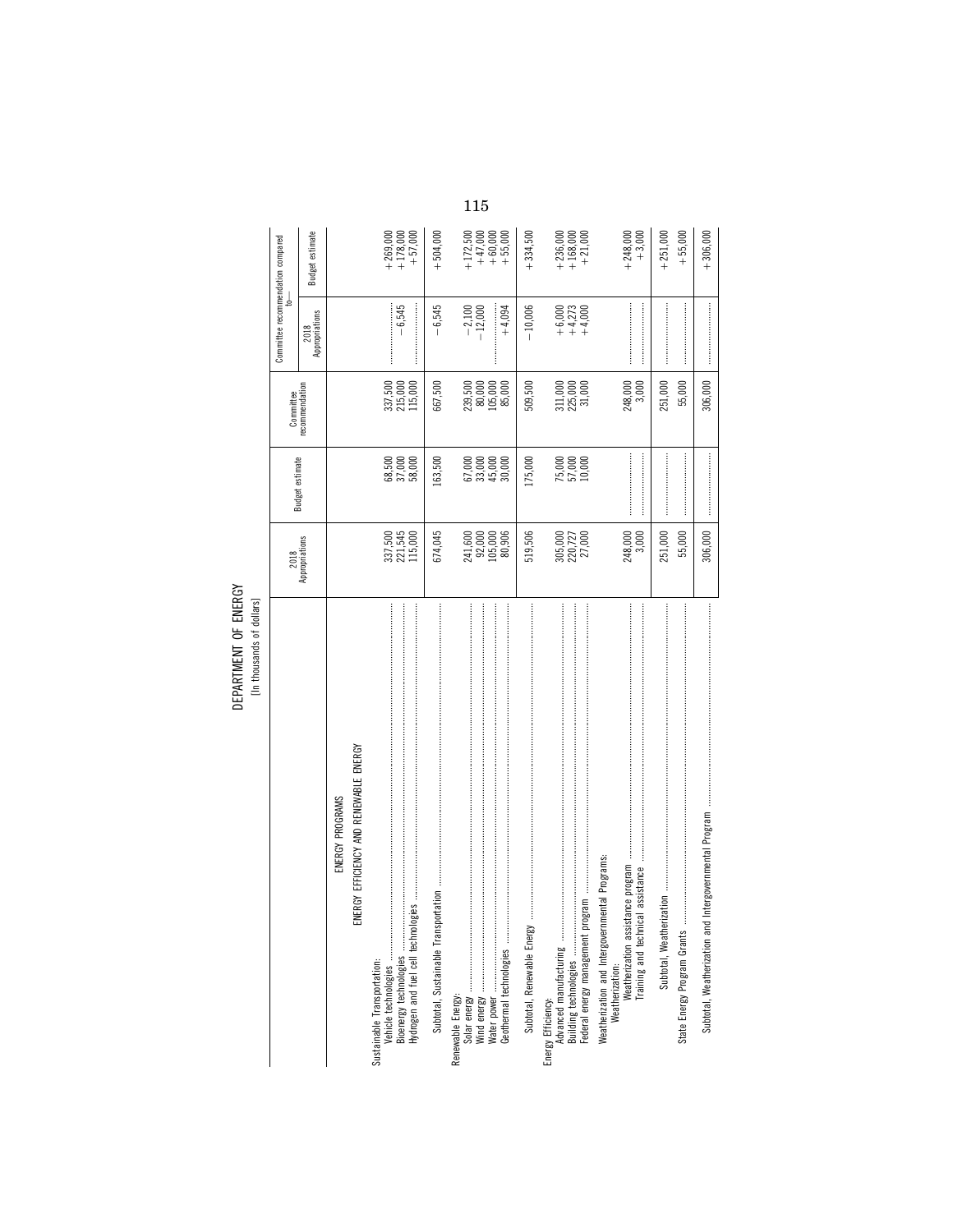DEPARTMENT OF ENERGY-Continued

|                                                                                                                                                                                 |                                               |                     | Committee                   | Committee recommendation compared                                                   |                                    |
|---------------------------------------------------------------------------------------------------------------------------------------------------------------------------------|-----------------------------------------------|---------------------|-----------------------------|-------------------------------------------------------------------------------------|------------------------------------|
|                                                                                                                                                                                 | 2018<br>Appropriations                        | Budget estimate     | recommendation              | 2018<br>Appropriations                                                              | Budget estimate                    |
| Subtotal, Energy Efficiency                                                                                                                                                     | 858,727                                       | 142,000             | 873,000                     | $+14,273$                                                                           | $+731,000$                         |
| Laboratory [NREL]<br>Facilities and infrastructure:<br>National Renewable Energy<br>Corporate Support:                                                                          | 92,000<br>162,500<br>15,000                   | $90,000$<br>125,110 | 97,000<br>162,500<br>12,500 | $+ 5,000$<br>$-2,500$                                                               | $+7,000$<br>$+37,390$<br>$+12,500$ |
|                                                                                                                                                                                 | 269,500                                       | 215,110             | 272,000                     | $+2,500$                                                                            | $+56,890$                          |
| <b>医子宫 医阿尔伯氏 医阿尔比氏试验检尿 医阿尔比氏试验检尿 医阿尔比氏试验检尿 医阿尔比氏试验检尿 医阿尔比氏试验检尿道检尿道检尿道检尿道检尿道检尿道检尿道检尿道检尿道检尿道检尿道 医阿尔比氏</b><br>renewable energy<br>Subtotal, Energy efficiency and                  | 2,321,778                                     | 695,610             | 2,322,000                   | $+222$                                                                              | $+1,626,390$                       |
| ID RENEWABLE ENERGY<br>TOTAL, ENERGY EFFICIENCY AN                                                                                                                              | 2,321,778                                     | 695,610             | 2,322,000                   | $+222$                                                                              | $+1,626,390$                       |
| TRICITY DELIVERY AND ENERGY RELIABILITY<br>ELEC                                                                                                                                 |                                               |                     |                             |                                                                                     |                                    |
| Transformer resilience and advanced components<br>Resilient Distribution Systems<br>Cyber security for energy delivery<br>Transmission Reliability<br>Research and development: | 39,000<br>38,000<br>75,829<br>41,000<br>7,000 |                     |                             | $\begin{array}{r} -39,000 \\ -38,000 \\ -15,829 \\ -41,000 \end{array}$<br>$-7,000$ |                                    |
|                                                                                                                                                                                 | 200,829                                       |                     |                             | $-200,829$                                                                          |                                    |
| Infrastructure security and energy restoration<br>Transmission Permitting and Technical                                                                                         | $7,000$<br>$12,000$<br>$28,500$<br>248,329    |                     |                             | $-12,000$<br>$-28,500$<br>$-248,329$<br>$-7,000$                                    |                                    |
| 的复数形式 医皮肤发生 医皮肤发生的 医皮肤性的 医生物的 医生物的 医生物的 医假生物的 医皮肤性 医皮肤性 医皮肤性 医皮肤性 医皮肤性 医皮肤性 医生物学 医生物学<br>AND ENERGY RELIABILITY<br>TOTAL, ELECTRICITY DELIVERY                                  | 248.329                                       |                     |                             | $-248.329$                                                                          |                                    |

116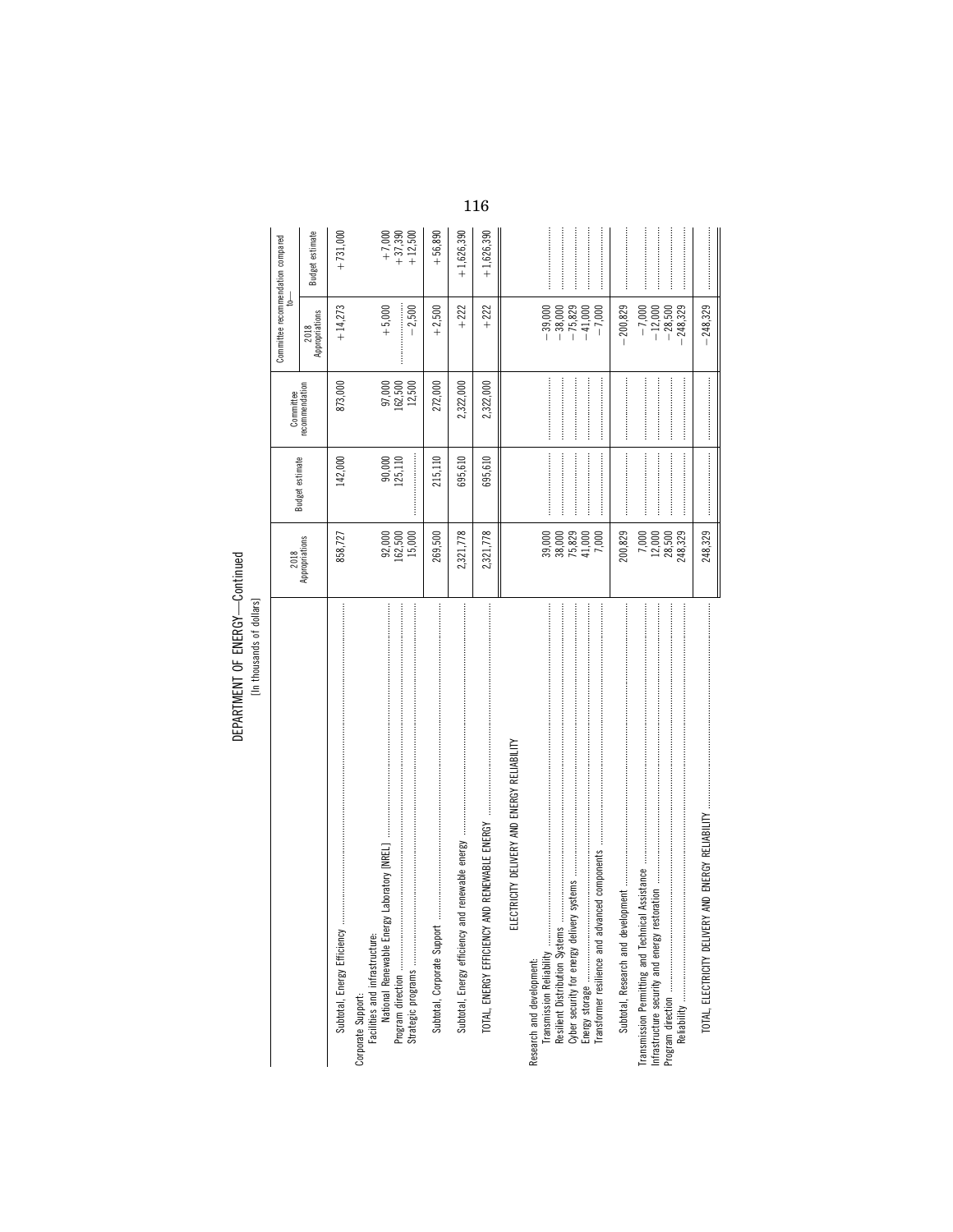| CYBERSECURITY, ENERGY SECURITY, AND EMERGENCY RESPONSE<br>Cybersecurity for energy delivery<br>Research and development:                                                                       |                                                                                         | 70,000                                                                     | 80,829<br>80,000<br>80,671<br>80,000<br>7,000   | $\begin{array}{l} + \ 80,829 \\ + \ 39,000 \\ + \ 38,671 \\ + \ 41,000 \\ + \ 41,700 \\ + \end{array}$ | $\begin{array}{l} + \ 10,829 \\ + \ 39,000 \\ + \ 38,671 \\ + \ 41,000 \\ + \ 7,000 \\ + \ 1,000 \\ + \end{array}$                                                                                                                                                                                    |
|------------------------------------------------------------------------------------------------------------------------------------------------------------------------------------------------|-----------------------------------------------------------------------------------------|----------------------------------------------------------------------------|-------------------------------------------------|--------------------------------------------------------------------------------------------------------|-------------------------------------------------------------------------------------------------------------------------------------------------------------------------------------------------------------------------------------------------------------------------------------------------------|
| Transmission permitting and technical assistance<br>Infrastructure security and energy restoration                                                                                             |                                                                                         | $\frac{18,000}{7,800}$<br>70,000                                           | $\frac{7,000}{18,500}$<br>206,500               | $+7,000$<br>$+18,000$<br>$+28,500$<br>$+206,500$                                                       | $+136,500$<br>$+20,700$<br>$+7,000$                                                                                                                                                                                                                                                                   |
| ERGY SECURITY, AND EMERGENCY RESPONSE<br>TOTAL, CYBERSECURITY, ENI                                                                                                                             |                                                                                         | 95,800                                                                     | 260,000                                         | $+260,000$                                                                                             | $+164,200$                                                                                                                                                                                                                                                                                            |
| ELECTRICITY DELIVERY<br>Transmission permitting and technical assistance<br>components<br>TOTAL, ELECTRICITY DELIVERY<br>Resilient distribution systems<br>Transformer resilience and advanced |                                                                                         | 61,309                                                                     |                                                 |                                                                                                        | 61,309<br>$\begin{array}{r} 13,000\\ -13,000\\ -1\end{array}$ + 0.000<br>- 0.000<br>- 0.000<br>- 0.000<br>- 1.000<br>- 1.000<br>- 1.000<br>- 1.000<br>- 1.000<br>- 1.000<br>- 1.000<br>- 1.000<br>- 1.000<br>- 1.000<br>- 1.000<br>- 1.000<br>- 1.000<br>- 1.000<br>- 1.000<br>- 1.000<br>- 1.000<br> |
| NUCLEAR ENERGY<br>Research and development:                                                                                                                                                    |                                                                                         |                                                                            |                                                 |                                                                                                        |                                                                                                                                                                                                                                                                                                       |
| International nuclear energy cooperation                                                                                                                                                       | 5,000<br>5,000<br>$\begin{array}{l} 159,000 \\ 237,000 \\ 260,056 \\ 3,000 \end{array}$ | $\begin{array}{l} 116,000 \\ 1163,000 \\ 163,000 \\ 25,500 \\ \end{array}$ | 5,000<br>149,200<br>302,000<br>267,300<br>2,500 | $-5,000$<br>$-9,800$<br>$+65,000$<br>$+7,244$<br>$-500$                                                | $+ 5,000$<br>$\begin{array}{c} +33,200 \\ +139,000 \\ +207,300 \end{array}$                                                                                                                                                                                                                           |
| Radiological facilities management:<br>Space and defense infrastructure<br>Infrastructure:                                                                                                     | 669,056                                                                                 | 341,500                                                                    | 726,000                                         | $+56,944$                                                                                              | $+384,500$                                                                                                                                                                                                                                                                                            |
|                                                                                                                                                                                                | 20,000                                                                                  |                                                                            | 20,000                                          |                                                                                                        | $+20,000$                                                                                                                                                                                                                                                                                             |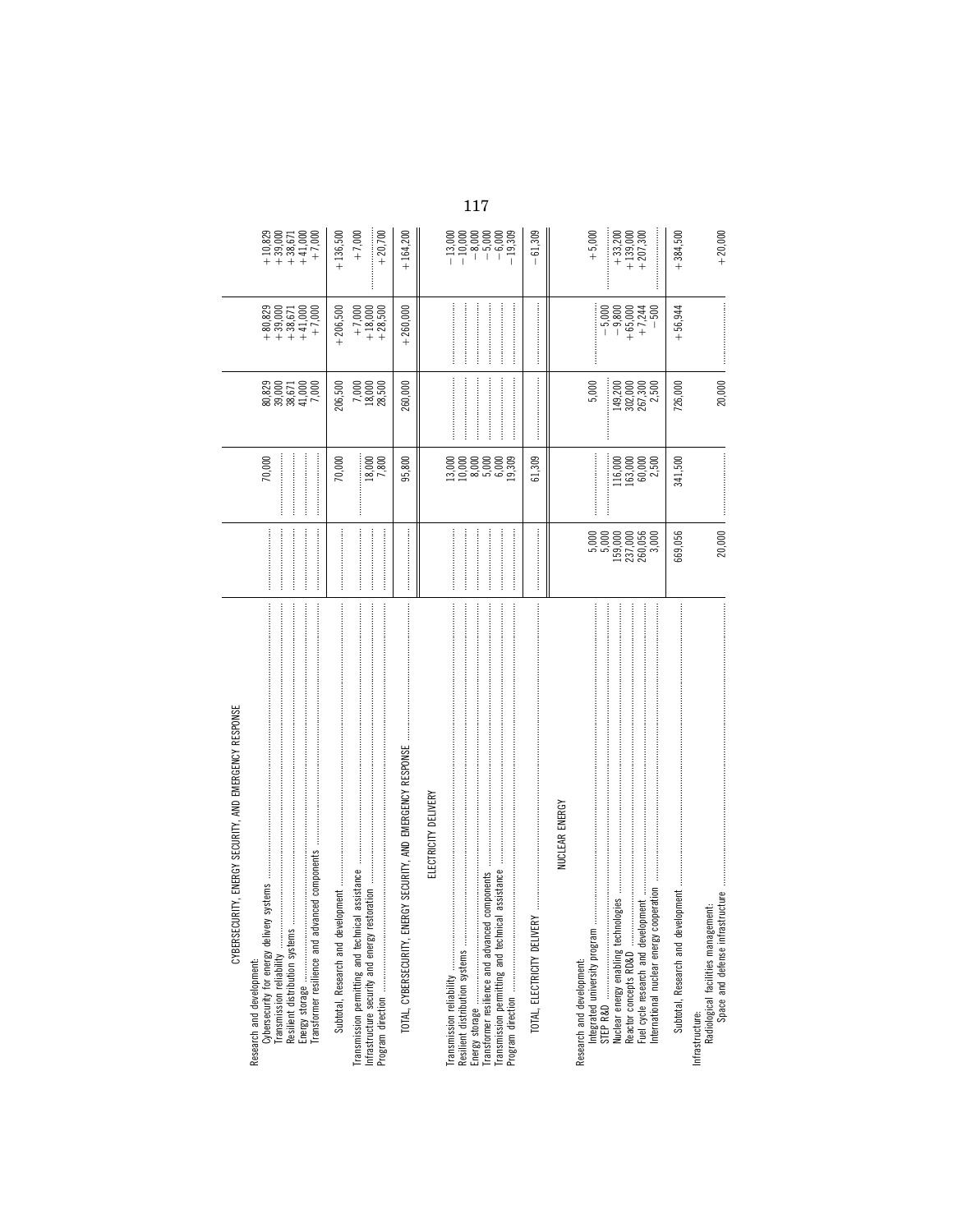DEPARTMENT OF ENERGY-Continued

|                                        |                                                                                      |                   | Committee                             | Committee recommendation compared |                                                                                       |
|----------------------------------------|--------------------------------------------------------------------------------------|-------------------|---------------------------------------|-----------------------------------|---------------------------------------------------------------------------------------|
|                                        | 2018<br>Appropriations                                                               | Budget estimate   | recommendation                        | 2018<br>Appropriations            | Budget estimate                                                                       |
|                                        | 9,000                                                                                | 9,000             | 9,000                                 |                                   |                                                                                       |
|                                        | 29,000                                                                               | 9,000             | 29,000                                |                                   | $+20,000$                                                                             |
|                                        | 288,000                                                                              | 204,000           | 238,000                               | $-50,000$                         | $+34,000$                                                                             |
|                                        | 6,000                                                                                |                   |                                       | $-6,000$                          |                                                                                       |
|                                        | 294,000                                                                              | 204,000           | 238,000                               | 56,000                            | $+34,000$                                                                             |
|                                        | 323,000                                                                              | 213,000           | 267,000                               | $-56,000$                         | $+54,000$                                                                             |
|                                        | 133,000<br>80,000                                                                    | 136,090<br>66,500 | 133,000<br>80,000                     |                                   | $-3,090$<br>+ 13,500                                                                  |
| TOTAL, NUCLEAR ENERGY                  | 1,205,056                                                                            | 757,090           | 1,206,000                             | $+944$                            | $+448,910$                                                                            |
| FOSSIL ENERGY RESEARCH AND DEVELOPMENT |                                                                                      |                   |                                       |                                   |                                                                                       |
| Coal CCS and Power Systems:            |                                                                                      |                   | 104,015                               |                                   |                                                                                       |
|                                        | $100,671$<br>$98,096$<br>$98,3500$<br>$112,000$<br>$58,3500$<br>$54,000$<br>$35,000$ |                   | 103,015                               |                                   | $\begin{array}{r} +34,015 \\ +33,015 \\ +17,300 \\ -17,300 \\ -11,000 \\ \end{array}$ |
|                                        |                                                                                      |                   | 116,000<br>G1,000<br>G1,000<br>Z5,000 |                                   |                                                                                       |
| STEP (Supercritical CO2)               |                                                                                      |                   |                                       | $+1,000$<br>$-35,000$             |                                                                                       |
| Transformational Coal Pilots           |                                                                                      |                   |                                       |                                   |                                                                                       |
| Subtotal, Coal CCS and Power           | 481,117                                                                              | 343,300           | 463,030                               | $-18,087$                         | $+119,730$                                                                            |
| Natural Gas Technologies:              |                                                                                      |                   |                                       |                                   |                                                                                       |
|                                        | $50,000$<br>$40,000$                                                                 | 5,500<br>14,000   | $53,200$<br>$54,000$                  | $+3,200$<br>+ 14,000              | $+47,700$<br>+40,000                                                                  |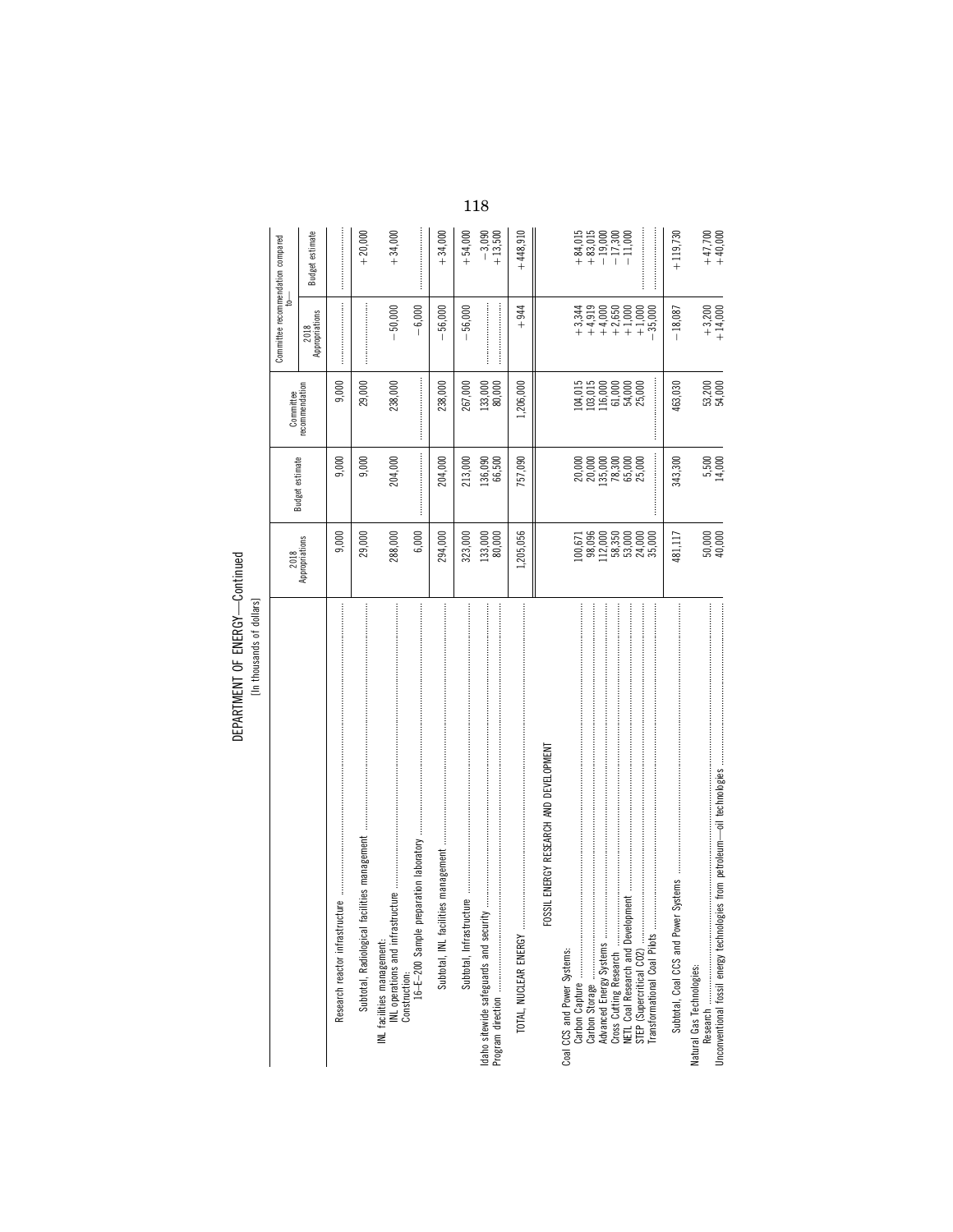|                                                                                                                                                                                                                                                                |                                       |                                    | $61,070$<br>$50,000$                                                  | $+1,070$            |                                    |
|----------------------------------------------------------------------------------------------------------------------------------------------------------------------------------------------------------------------------------------------------------------|---------------------------------------|------------------------------------|-----------------------------------------------------------------------|---------------------|------------------------------------|
| NETL Research and Operations                                                                                                                                                                                                                                   | 60,000<br>50,000<br>60,000<br>60,000  |                                    | 45,000                                                                |                     | $+ 500$<br>$+ 10,000$<br>$+ 7,000$ |
|                                                                                                                                                                                                                                                                | 726,817                               | 502,070                            | 727,000                                                               | $+183$              | $+224,930$                         |
| Naval Petroleum and Oil Shale Reserves                                                                                                                                                                                                                         | 20,200<br>15,300                      | 20,550<br>10,550                   | 20,550<br>10,550                                                      | $+350$<br>$+4,750$  |                                    |
| 的过去式和过去分词 医皮肤发生 医皮肤发生 医皮肤发生 医皮肤皮肤发生 医皮肤皮肤发生 医皮肤皮肤皮肤 医皮肤性皮肤 医皮肤皮肤皮肤 医皮肤皮肤皮肤 医皮肤皮肤皮肤 医皮肤皮肤皮肤 医前面发生的<br>OIL SHALE RESERVES<br>TOTAL, NAVAL PETROLEUM AND                                                                                                          | 4,900                                 | 10,000                             | 10,000                                                                | $+5,100$            |                                    |
| STRATEGIC PETROLEUM RESERVE                                                                                                                                                                                                                                    |                                       |                                    |                                                                       |                     |                                    |
| Strategic Petroleum Reserve                                                                                                                                                                                                                                    | $-350,000$<br>$350,000$<br>252,000    | 175,105<br>-300,000                | 350,000<br>350,000<br>175,105                                         | $-76,895$           | $-50,000$<br>+ 350,000             |
| TOTAL, STRATEGIC PETROLEUN                                                                                                                                                                                                                                     | 252,000                               | $-124,895$                         | 175,105                                                               | 76,895              | $+300,000$                         |
| SPR PETROLEUM ACCOUNT                                                                                                                                                                                                                                          |                                       |                                    |                                                                       |                     |                                    |
|                                                                                                                                                                                                                                                                | 8,400                                 |                                    | 8,400                                                                 |                     | $+8,400$                           |
| $\frac{1}{2}$ . The continuum continuum continuum continuum continuum continuum continuum continuum continuum continuum continuum continuum continuum continuum continuum continuum continuum continuum continuum continuum conti<br>TOTAL, SPR PETROLEUM ACCO | 8,400                                 |                                    | 8,400                                                                 |                     | $+8,400$                           |
| NORTHEAST HOME HEATING OIL RESERVE                                                                                                                                                                                                                             |                                       |                                    |                                                                       |                     |                                    |
| Northeast Home Heating Oil Reserve                                                                                                                                                                                                                             | $10,000$<br>$-3,500$                  | 10,000                             | 10,000                                                                | $+3,500$            |                                    |
| TOTAL, NORTHEAST HOME HEATING OIL RESERVE                                                                                                                                                                                                                      | 6,500                                 | 10,000                             | 10,000                                                                | $+3,500$            |                                    |
| ENERGY INFORMATION ADMINISTRATION                                                                                                                                                                                                                              | 125,000                               | 115,035                            | .25,000                                                               |                     | $+9,965$                           |
| NON-DEFENSE ENVIRONMENTAL CLEANUP                                                                                                                                                                                                                              |                                       |                                    |                                                                       |                     |                                    |
| Fast Flux Test Reactor Facility (WA)                                                                                                                                                                                                                           | 2,240<br>101,365<br>119,856<br>75,000 | 2240<br>100575<br>1005554<br>60554 | $\begin{array}{c} 2,240 \\ 102,000 \\ 174,000 \\ 175,000 \end{array}$ | $+696$<br>$+54,144$ | $+1,425$ $+118,969$ $+14,446$      |
|                                                                                                                                                                                                                                                                |                                       |                                    |                                                                       |                     |                                    |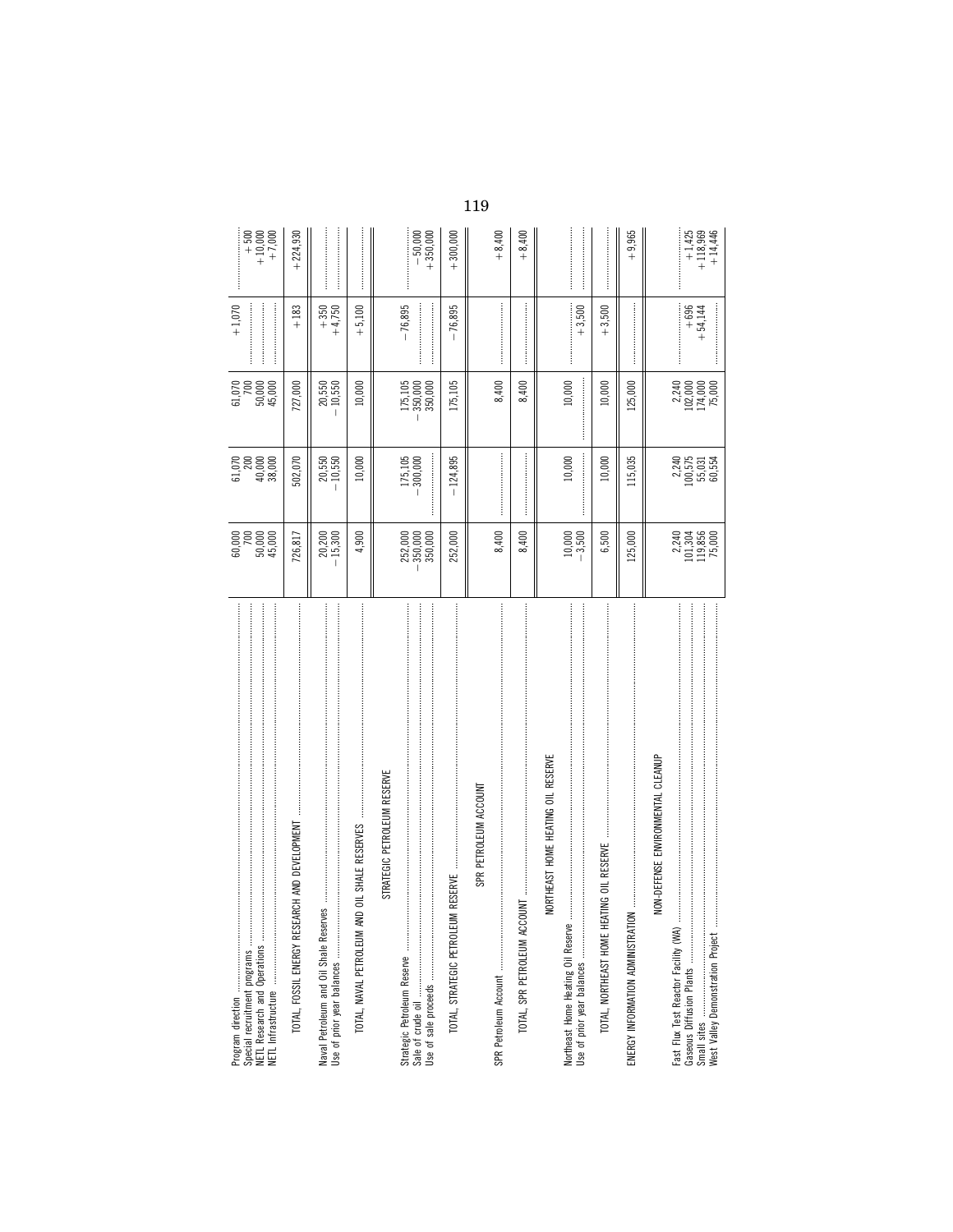DEPARTMENT OF ENERGY-Continued DEPARTMENT OF ENERGY—Continued [In thousands of dollars]

|                                                                               |                                  |                    | Committee                                                             | Committee recommendation compared<br>ţ                                                                                                                                                                                                                                                                                |                                     |
|-------------------------------------------------------------------------------|----------------------------------|--------------------|-----------------------------------------------------------------------|-----------------------------------------------------------------------------------------------------------------------------------------------------------------------------------------------------------------------------------------------------------------------------------------------------------------------|-------------------------------------|
|                                                                               | 2018<br>Appropriations           | Budget estimate    | recommendation                                                        | 2018<br>Appropriations                                                                                                                                                                                                                                                                                                | Budget estimate                     |
| <b>IMENTAL CLEANUP</b><br>TOTAL, NON-DEFENSE ENVIRON                          | 298,400                          | 218,400            | 353,240                                                               | $+54,840$                                                                                                                                                                                                                                                                                                             | $+134,840$                          |
| URANIUM ENRICHMENT DECONTAMINATION AND DECOMMISSIONING FUND                   |                                  |                    |                                                                       |                                                                                                                                                                                                                                                                                                                       |                                     |
|                                                                               | 194,673<br>205,530               | 151,039<br>202,581 | 195,000<br>206,000                                                    | $+470$<br>$+327$                                                                                                                                                                                                                                                                                                      | $+43,961$<br>$+3,419$               |
| Portsmouth:<br>Nuclear facility D&D, Portsmouth                               | 342,389                          | 306,931            | 366,931                                                               | $+24,542$                                                                                                                                                                                                                                                                                                             | $+60,000$                           |
| Construction:<br>15-U-408 On-site waste disposal facility, Portsmouth         | 38,882                           | 41,168             | 41,168                                                                | $+2,286$                                                                                                                                                                                                                                                                                                              |                                     |
| Subtotal, Portsmouth                                                          | 381,271                          | 348,099            | 408,099                                                               | $+26,828$                                                                                                                                                                                                                                                                                                             | $+60,000$                           |
| Title X uranium/thorium reimbursement<br>Pension and community and regulatory | 22,794<br>35,732                 | 21,030<br>30,000   | 21,030<br>10,689                                                      | $-1,764$<br>$-25,043$                                                                                                                                                                                                                                                                                                 | $-19,311$                           |
| DECONTAMINATION AND DECOMMISSIONING FUND<br>TOTAL, URANIUM ENRICHMENT         | 840,000                          | 752,749            | 840,818                                                               | $+818$                                                                                                                                                                                                                                                                                                                | $+88,069$                           |
| <b>SCIENCE</b>                                                                |                                  |                    |                                                                       |                                                                                                                                                                                                                                                                                                                       |                                     |
| Advanced scientific computing research                                        | 605,000                          | 666,304            | 747,294                                                               | $+142,294$                                                                                                                                                                                                                                                                                                            | $+80,990$                           |
| Construction:<br>17–SC–20 SC Exascale Computin                                | 205,000                          | 232,706            | 232,706                                                               | $+27,706$                                                                                                                                                                                                                                                                                                             |                                     |
|                                                                               | 810,000                          | 899,010            | 980,000                                                               | $+170,000$                                                                                                                                                                                                                                                                                                            | $+80,990$                           |
| Basic energy sciences:                                                        | 1,744,900                        | 1,635,700          | 1,751,100                                                             | $+6,200$                                                                                                                                                                                                                                                                                                              | $+115,400$                          |
| Construction:                                                                 | 192,100                          | 139,300            |                                                                       |                                                                                                                                                                                                                                                                                                                       |                                     |
|                                                                               |                                  | 60,000             |                                                                       |                                                                                                                                                                                                                                                                                                                       |                                     |
|                                                                               | $93,000$<br>$36,000$<br>$16,000$ | 10,000             | $\begin{array}{l} 139,300 \\ 140,000 \\ 70,000 \\ 50,000 \end{array}$ | $\begin{array}{c} 0.800 \\ -0.5000 \\ +0.5000 \\ +0.5000 \\ +0.5000 \\ +0.5000 \\ +0.5000 \\ +0.5000 \\ +0.5000 \\ +0.5000 \\ +0.5000 \\ +0.5000 \\ +0.5000 \\ +0.5000 \\ +0.5000 \\ +0.5000 \\ +0.5000 \\ +0.5000 \\ +0.5000 \\ +0.5000 \\ +0.5000 \\ +0.5000 \\ +0.5000 \\ +0.5000 \\ +0.5000 \\ +0.5000 \\ +0.500$ | $+80,000$<br>$+70,000$<br>$+40,000$ |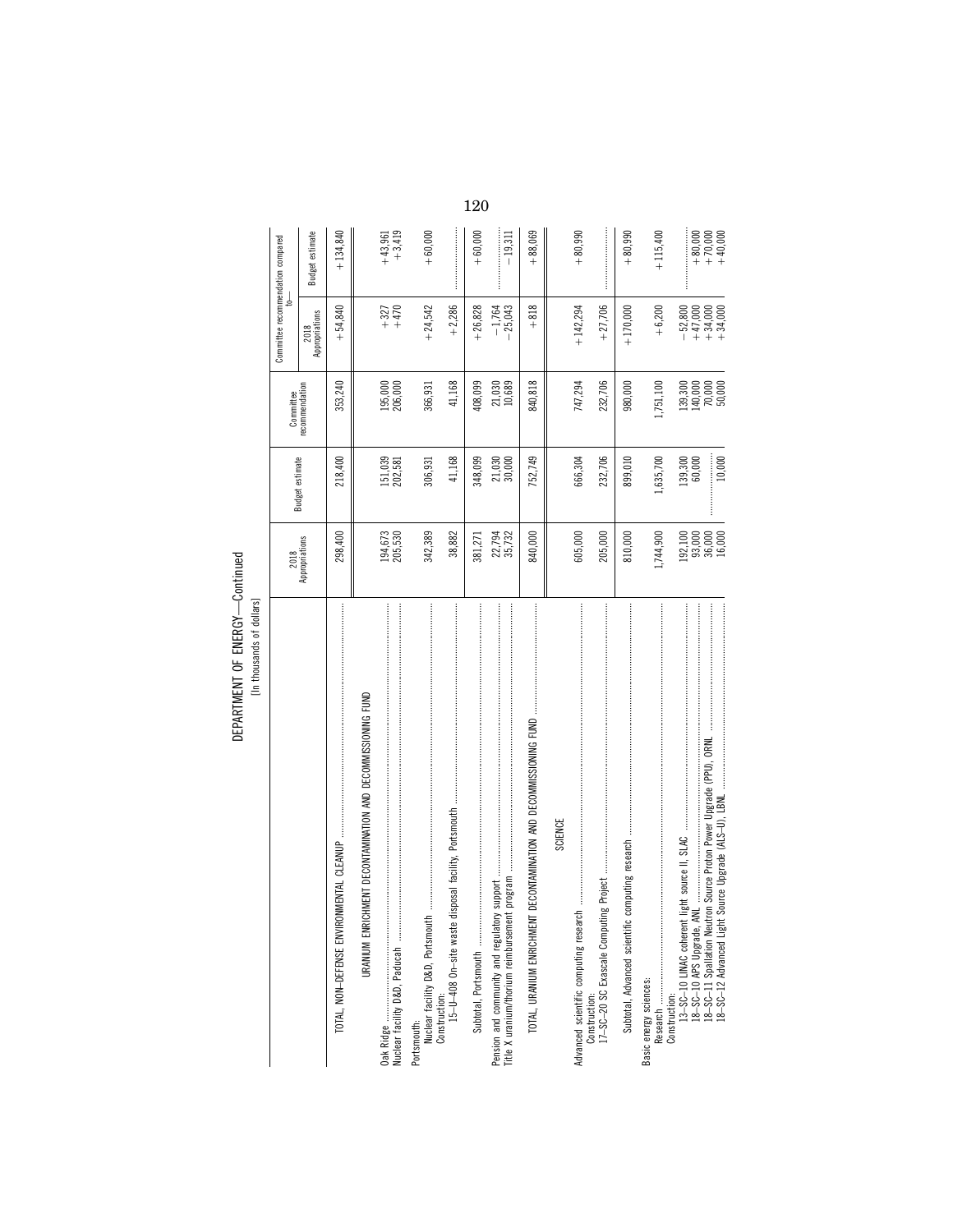| light source II HE, SLAC<br>18-SC-13 LINAC coherent light source<br>19-SC-14 Second Target Station, ORNI                                                                                                                                                                                                                                                                                                                                                                                                                          | 8,000                                                                | 5,000                                        | 28,000<br>15,000                             | $+ 20,000$<br>+ 15,000                                       | $+ 23,000$<br>+ 15,000                       |
|-----------------------------------------------------------------------------------------------------------------------------------------------------------------------------------------------------------------------------------------------------------------------------------------------------------------------------------------------------------------------------------------------------------------------------------------------------------------------------------------------------------------------------------|----------------------------------------------------------------------|----------------------------------------------|----------------------------------------------|--------------------------------------------------------------|----------------------------------------------|
| Subtotal, Construction.                                                                                                                                                                                                                                                                                                                                                                                                                                                                                                           | 345,100                                                              | 214,300                                      | 442,300                                      | $+97,200$                                                    | $+228,000$                                   |
| Subtotal, Basic energy sciences                                                                                                                                                                                                                                                                                                                                                                                                                                                                                                   | 2,090,000                                                            | 1,850,000                                    | 2,193,400                                    | $+103,400$                                                   | $+343,400$                                   |
| Biological and environmental research                                                                                                                                                                                                                                                                                                                                                                                                                                                                                             | 673,000                                                              | 500,000                                      | 715,000                                      | $+42,000$                                                    | $+215,000$                                   |
|                                                                                                                                                                                                                                                                                                                                                                                                                                                                                                                                   | 410,111                                                              | 265,000                                      | 303,000                                      | $-107,111$                                                   | $+38,000$                                    |
|                                                                                                                                                                                                                                                                                                                                                                                                                                                                                                                                   | 122,000                                                              | 75,000                                       | 122,000                                      |                                                              | $+47,000$                                    |
| Subtotal, Fusion energy sciences                                                                                                                                                                                                                                                                                                                                                                                                                                                                                                  | 532,111                                                              | 340,000                                      | 425,000                                      | $-107,111$                                                   | $+85,000$                                    |
| High energy physics:                                                                                                                                                                                                                                                                                                                                                                                                                                                                                                              | 767,600                                                              | 627,000                                      | 800,000                                      | $+32,400$                                                    | $+173,000$                                   |
|                                                                                                                                                                                                                                                                                                                                                                                                                                                                                                                                   | $95,000$<br>$44,400$<br>$1,000$                                      | 113,000<br>30,000                            | $145,000$<br>$30,000$<br>$35,000$            | $\begin{array}{r} +50,000 \\ -14,400 \\ +34,000 \end{array}$ | $+35,000$<br>$+32,000$                       |
|                                                                                                                                                                                                                                                                                                                                                                                                                                                                                                                                   | 140,400                                                              | 143,000                                      | 210,000                                      | $+69,600$                                                    | $+67,000$                                    |
|                                                                                                                                                                                                                                                                                                                                                                                                                                                                                                                                   | 908,000                                                              | 770,000                                      | 1,010,000                                    | $+102,000$                                                   | $+240,000$                                   |
| isotope beams, Michigan State University<br>Construction:<br>Construction:<br>14–SC–50 Facility for rare                                                                                                                                                                                                                                                                                                                                                                                                                          | 586,800<br>97,200                                                    | 525,000<br>75,000                            | 635,000<br>75,000                            | $+48,200$<br>$-22,200$                                       | $+110,000$                                   |
| $\begin{minipage}{0.9\linewidth} \begin{tabular}{l} \textbf{0.9\linewidth} \end{tabular} \begin{tabular}{l} \textbf{0.9\linewidth} \end{tabular} \begin{tabular}{l} \textbf{0.9\linewidth} \end{tabular} \begin{tabular}{l} \textbf{0.9\linewidth} \end{tabular} \begin{tabular}{l} \textbf{0.9\linewidth} \end{tabular} \end{minipage} \begin{tabular}{l} \textbf{0.9\linewidth} \end{tabular} \begin{tabular}{l} \textbf{0.9\linewidth} \end{tabular} \begin{tabular}{l} \textbf{0.9\linewidth} \end{tabular} \end{minipage} \$ |                                                                      |                                              |                                              |                                                              |                                              |
|                                                                                                                                                                                                                                                                                                                                                                                                                                                                                                                                   | 684,000                                                              | 600,000                                      | 710,000                                      | $+26,000$                                                    | $+110,000$                                   |
| Workforce development for teachers and scientists<br>Science laboratories infrastructure:                                                                                                                                                                                                                                                                                                                                                                                                                                         | $\frac{1}{6}$ , $\frac{382}{70,347}$<br>70, 347<br>26, 000<br>19,500 | 1,513<br>6,434<br>30,724<br>10,000<br>19,000 | 1,713<br>6,434<br>48,253<br>26,000<br>24,500 | $+52$<br>22,094<br>$+ 5,000$                                 | $+17,529$<br>$+200$<br>$+16,000$<br>$+5,500$ |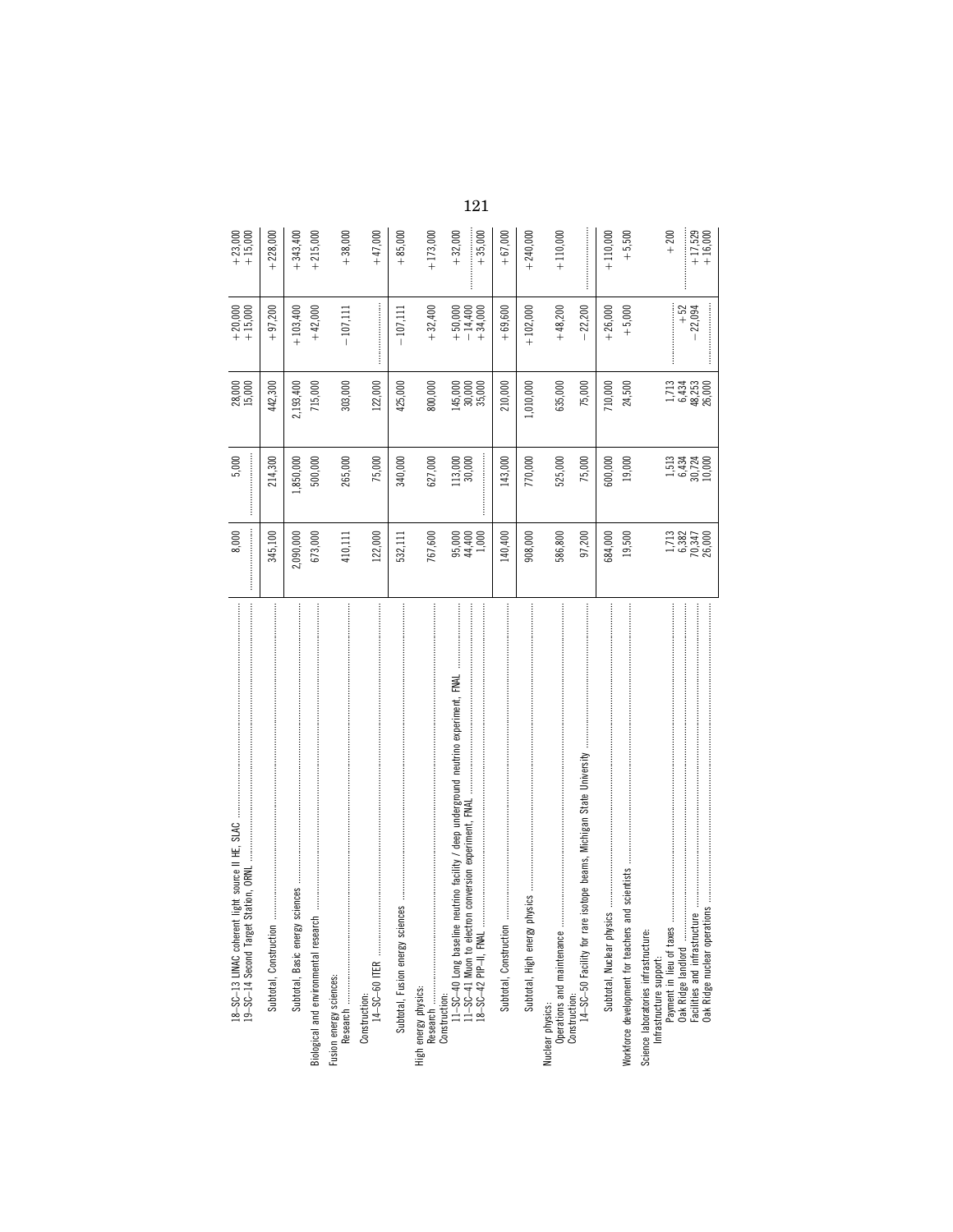DEPARTMENT OF ENERGY-Continued

|                                                                                                                                                                                                                                                                                                                                                                                                                                                                                                                                                  |                        |                                                                                                            | Committee                                                                          | Committee recommendation compared<br>ţ |                        |
|--------------------------------------------------------------------------------------------------------------------------------------------------------------------------------------------------------------------------------------------------------------------------------------------------------------------------------------------------------------------------------------------------------------------------------------------------------------------------------------------------------------------------------------------------|------------------------|------------------------------------------------------------------------------------------------------------|------------------------------------------------------------------------------------|----------------------------------------|------------------------|
|                                                                                                                                                                                                                                                                                                                                                                                                                                                                                                                                                  | 2018<br>Appropriations | Budget estimate                                                                                            | recommendation                                                                     | Appropriations<br>2018                 | <b>Budget estimate</b> |
| Subtotal, Infrastructure                                                                                                                                                                                                                                                                                                                                                                                                                                                                                                                         | 104,442                | 48,671                                                                                                     | 82,400                                                                             | 22,042                                 | $+33,729$              |
| Construction:                                                                                                                                                                                                                                                                                                                                                                                                                                                                                                                                    |                        |                                                                                                            |                                                                                    |                                        |                        |
|                                                                                                                                                                                                                                                                                                                                                                                                                                                                                                                                                  |                        |                                                                                                            |                                                                                    |                                        |                        |
|                                                                                                                                                                                                                                                                                                                                                                                                                                                                                                                                                  | :<br>:                 |                                                                                                            |                                                                                    |                                        |                        |
|                                                                                                                                                                                                                                                                                                                                                                                                                                                                                                                                                  |                        |                                                                                                            | $\begin{array}{l} 1000 \\ 6000 \\ 6000 \\ 7000 \\ 85,500 \\ 42,200 \\ \end{array}$ |                                        |                        |
|                                                                                                                                                                                                                                                                                                                                                                                                                                                                                                                                                  |                        |                                                                                                            |                                                                                    |                                        |                        |
|                                                                                                                                                                                                                                                                                                                                                                                                                                                                                                                                                  |                        | $\begin{array}{l} 2,000 \\ 2,000 \\ 2,000 \\ 4,000 \\ 5,000 \\ 1,5,49 \\ 1,3,549 \\ 20,000 \\ \end{array}$ |                                                                                    |                                        |                        |
|                                                                                                                                                                                                                                                                                                                                                                                                                                                                                                                                                  |                        |                                                                                                            |                                                                                    |                                        |                        |
|                                                                                                                                                                                                                                                                                                                                                                                                                                                                                                                                                  |                        |                                                                                                            |                                                                                    |                                        |                        |
|                                                                                                                                                                                                                                                                                                                                                                                                                                                                                                                                                  |                        |                                                                                                            |                                                                                    |                                        |                        |
|                                                                                                                                                                                                                                                                                                                                                                                                                                                                                                                                                  |                        |                                                                                                            |                                                                                    |                                        |                        |
| Subtotal, Construction:                                                                                                                                                                                                                                                                                                                                                                                                                                                                                                                          | 152,850                | 78,181                                                                                                     | 219,700                                                                            | $+66,850$                              | $+141,519$             |
|                                                                                                                                                                                                                                                                                                                                                                                                                                                                                                                                                  | 257,292                | 126,852                                                                                                    | 302,100                                                                            | $+44,808$                              | $+175,248$             |
| Safeguards and security www.manusuramanusuramanusuramanusuramanusuramanusuramanusuramanusuramanusuramanusurama                                                                                                                                                                                                                                                                                                                                                                                                                                   | 103,000<br>183,000     | 106,110<br>180,000                                                                                         | 106,000<br>184,000                                                                 | $+3,000$<br>+ 1,000                    | $-110$<br>+4,000       |
|                                                                                                                                                                                                                                                                                                                                                                                                                                                                                                                                                  | 6,259,903              | 5,390,972                                                                                                  | 6,650,000                                                                          | $+390,097$                             | $+1,259,028$           |
| $\label{def:1} \begin{minipage}{0.9\linewidth} \begin{minipage}{0.9\linewidth} \begin{minipage}{0.9\linewidth} \begin{minipage}{0.9\linewidth} \end{minipage} \begin{minipage}{0.9\linewidth} \begin{minipage}{0.9\linewidth} \end{minipage} \begin{minipage}{0.9\linewidth} \begin{minipage}{0.9\linewidth} \end{minipage} \begin{minipage}{0.9\linewidth} \begin{minipage}{0.9\linewidth} \end{minipage} \begin{minipage}{0.9\linewidth} \end{minipage} \begin{minipage}{0.9\linewidth} \begin{minipage}{0.9\linewidth} \end{minipage} \begin$ |                        | 90,000                                                                                                     |                                                                                    |                                        | 90,000                 |
| ADVANCED RESEARCH PROJECTS AGENCY-ENERGY                                                                                                                                                                                                                                                                                                                                                                                                                                                                                                         |                        |                                                                                                            |                                                                                    |                                        |                        |
|                                                                                                                                                                                                                                                                                                                                                                                                                                                                                                                                                  | 324,064                |                                                                                                            |                                                                                    | $+17,686$                              | $+341,750$             |
|                                                                                                                                                                                                                                                                                                                                                                                                                                                                                                                                                  | 29,250                 |                                                                                                            | 341,750<br>33,250                                                                  | $+4,000$                               | $+33,250$              |
| TOTAL, ADVANCED RESEARCH                                                                                                                                                                                                                                                                                                                                                                                                                                                                                                                         | 353,314                |                                                                                                            | 375,000                                                                            | $+21,686$                              | $+375,000$             |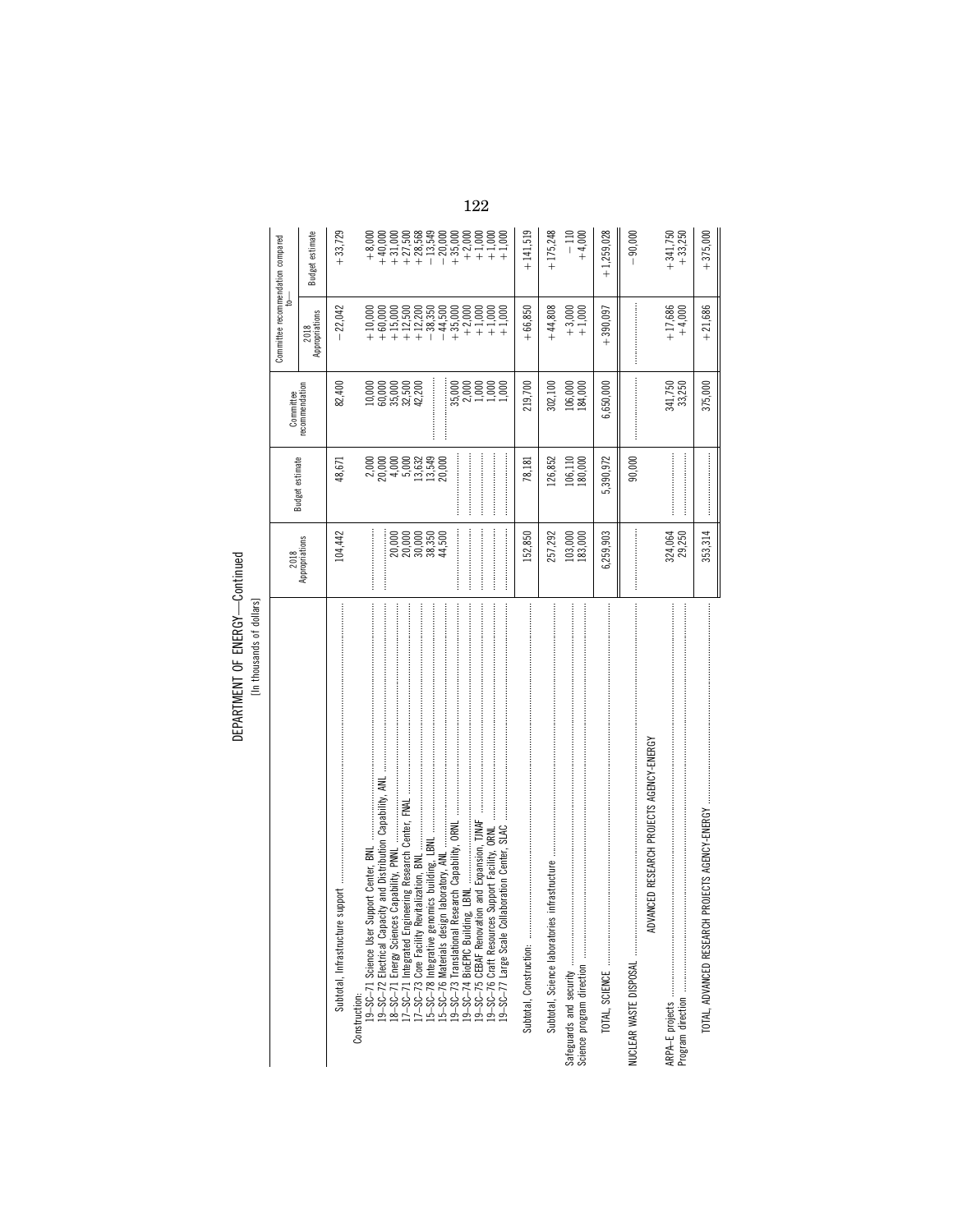| TITLE 17-INNOVATIVE TECHNOLOGY LOAN GUARANTEE PROGRAM                                                                                                |                                                                                                 |                                               |                                                                                                                                                                                                                                                                                                                                                                                                                                     |                                                                   |                                    |
|------------------------------------------------------------------------------------------------------------------------------------------------------|-------------------------------------------------------------------------------------------------|-----------------------------------------------|-------------------------------------------------------------------------------------------------------------------------------------------------------------------------------------------------------------------------------------------------------------------------------------------------------------------------------------------------------------------------------------------------------------------------------------|-------------------------------------------------------------------|------------------------------------|
| Administrative expenses                                                                                                                              | $33,000$<br>$10,000$                                                                            | $-15,000$                                     | $-15,000$                                                                                                                                                                                                                                                                                                                                                                                                                           | $-5,000$                                                          | $+23,000$                          |
| Rescission of emergency funding                                                                                                                      | 15,000                                                                                          | $-240,000$<br>$-44,000$<br>$-383,433$         | $-44,000$                                                                                                                                                                                                                                                                                                                                                                                                                           | $-59,000$                                                         | $+383,433$<br>$+240,000$           |
| /E TECHNOLOGY LOAN GUARANTEE PROGRAM<br>TOTAL, TITLE 17-INNOVATIV                                                                                    | 38,000                                                                                          | $-672,433$                                    | 26,000                                                                                                                                                                                                                                                                                                                                                                                                                              | 64,000                                                            | $+646,433$                         |
| ADVANCED TECHNOLOGY VEHICLES MANUFACTURING LOAN PROGRAM<br>Rescission of emergency funding                                                           | 5,000                                                                                           | $-4,300,000$                                  | 5,000                                                                                                                                                                                                                                                                                                                                                                                                                               |                                                                   | $+4,000$<br>+4,300,000             |
| TOTAL, ADVANCED TECHNOL                                                                                                                              | 5,000                                                                                           | $-4,299,000$                                  | 5,000                                                                                                                                                                                                                                                                                                                                                                                                                               |                                                                   | $+4,304,000$                       |
| TRIBAL ENERGY LOAN GUARANTEE PROGRAM                                                                                                                 | 1,000                                                                                           | $-8,500$                                      | $\begin{minipage}{0.9\linewidth} \begin{tabular}{l} \hline \textbf{1} & \textbf{2} & \textbf{3} & \textbf{4} & \textbf{5} & \textbf{6} & \textbf{6} & \textbf{7} & \textbf{8} & \textbf{9} & \textbf{10} & \textbf{10} & \textbf{10} & \textbf{10} & \textbf{10} & \textbf{10} & \textbf{10} & \textbf{10} & \textbf{10} & \textbf{10} & \textbf{10} & \textbf{10} & \textbf{10} & \textbf{10} & \textbf{10} & \textbf{10$<br>1,000 |                                                                   | $+1,000$<br>+8,500                 |
| TOTAL, TRIBAL ENERGY LOAN GUARANTEE PROGRAM                                                                                                          | 1,000                                                                                           | 8,500                                         | 1,000                                                                                                                                                                                                                                                                                                                                                                                                                               |                                                                   | $+9,500$                           |
| <b>"我们,我们我们的一个,我们我们的一个,我们我们我们的一个,我们我们我们的一个,我们我们的一个,我们我们的一个,我们我们的一个人,我们的一个人,我们的自己的一个人,我们的自己的一个人。</b><br>ICE OF INDIAN ENERGY POLICY AND PROGRAMS<br>苫 |                                                                                                 |                                               | 13,200<br>4,800                                                                                                                                                                                                                                                                                                                                                                                                                     | $+13,200$<br>+4,800                                               | $+13,200$<br>$+4,800$              |
| TOTAL, OFFICE OF INDIAN ENERGY POLICY AND PROGRAMS                                                                                                   |                                                                                                 |                                               | 18,000                                                                                                                                                                                                                                                                                                                                                                                                                              | $+18,000$                                                         | $+18,000$                          |
| DEPARTMENTAL ADMINISTRATION                                                                                                                          |                                                                                                 |                                               |                                                                                                                                                                                                                                                                                                                                                                                                                                     |                                                                   |                                    |
| Chief Financial Officer<br>Chief Information Officer<br>Salaries and expenses:<br>Office of the Secretary:<br>Administrative operations:             | $\begin{array}{r} 5,300 \\ 48,430 \\ 126,274 \\ 18,000 \\ 6,200 \\ 6,169 \\ \hline \end{array}$ | 5,395<br>48,912<br>96,795<br>90,005<br>10,005 | $\frac{5,395}{48,912}$                                                                                                                                                                                                                                                                                                                                                                                                              | $+95$<br>$\begin{array}{r} +428 \\ +5,319 \\ +3.9 \\ \end{array}$ | $+34,800$<br>$-10,005$<br>$-2,000$ |
| Office of Indian energy policy and programs .<br>Congressional and intergovernmental affairs<br>Economic impact and diversity                        |                                                                                                 |                                               | $4,212$<br>$10,005$                                                                                                                                                                                                                                                                                                                                                                                                                 | $-1,988$<br>$-164$                                                |                                    |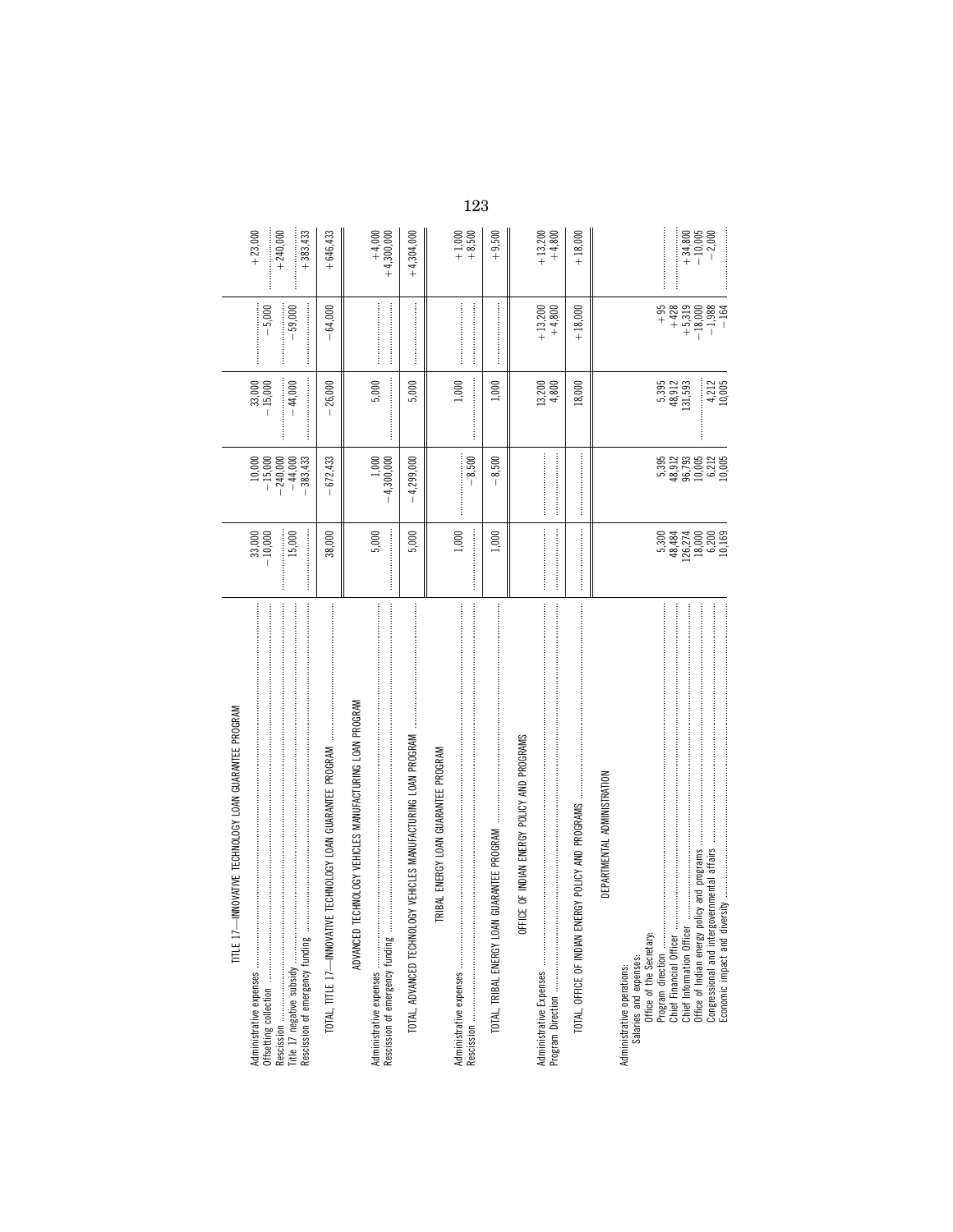DEPARTMENT OF ENERGY-Continued DEPARTMENT OF ENERGY—Continued [In thousands of dollars]

|                                                                                                          |                               |                              |                              | Committee recommendation compared<br>$\frac{1}{2}$                                                                                                                                                                                                                                                                                                                                                                                                                                                                                          |                      |
|----------------------------------------------------------------------------------------------------------|-------------------------------|------------------------------|------------------------------|---------------------------------------------------------------------------------------------------------------------------------------------------------------------------------------------------------------------------------------------------------------------------------------------------------------------------------------------------------------------------------------------------------------------------------------------------------------------------------------------------------------------------------------------|----------------------|
|                                                                                                          | 2018<br>Appropriations        | Budget estimate              | Committee<br>recommendation  | 2018<br>Appropriations                                                                                                                                                                                                                                                                                                                                                                                                                                                                                                                      | Budget estimate      |
|                                                                                                          | 174,225                       | 173,901                      | 168,883                      | $-5,342$                                                                                                                                                                                                                                                                                                                                                                                                                                                                                                                                    | $-5,018$             |
|                                                                                                          | 388,652                       | 351,223                      | 369,000                      | $-19,652$                                                                                                                                                                                                                                                                                                                                                                                                                                                                                                                                   | $+17,777$            |
| operations<br>Subtotal, Administrative                                                                   | 388,652                       | 351,223                      | 369,000                      | $-19,652$                                                                                                                                                                                                                                                                                                                                                                                                                                                                                                                                   | $+17,777$            |
| Strategic partnership projects                                                                           | 40,000                        | 40,000                       | 40,000                       | $\label{def:1} \begin{minipage}{0.9\linewidth} \begin{minipage}{0.9\linewidth} \begin{minipage}{0.9\linewidth} \begin{minipage}{0.9\linewidth} \end{minipage} \begin{minipage}{0.9\linewidth} \begin{minipage}{0.9\linewidth} \end{minipage} \end{minipage} \begin{minipage}{0.9\linewidth} \begin{minipage}{0.9\linewidth} \begin{minipage}{0.9\linewidth} \end{minipage} \end{minipage} \begin{minipage}{0.9\linewidth} \begin{minipage}{0.9\linewidth} \end{minipage} \end{minipage} \begin{minipage}{0.9\linewidth} \begin{minipage}{0$ |                      |
| Subtotal, Departmental admin                                                                             | 428,652                       | 391,223                      | 409,000                      | $-19,652$                                                                                                                                                                                                                                                                                                                                                                                                                                                                                                                                   | $+17,777$            |
| Funding from other defense activities                                                                    | $-143,000$                    | $-153,689$<br>$-2,000$       | $-143,000$                   |                                                                                                                                                                                                                                                                                                                                                                                                                                                                                                                                             | $+2,000$<br>+ 10,689 |
|                                                                                                          | 285,652                       | 235,534                      | 266,000                      | $-19,652$                                                                                                                                                                                                                                                                                                                                                                                                                                                                                                                                   | $+30,466$            |
|                                                                                                          | $-96,000$                     | $-96,000$                    | $-96,000$                    |                                                                                                                                                                                                                                                                                                                                                                                                                                                                                                                                             |                      |
| <b>IISTRATION</b> (net)<br>TOTAL, DEPARTMENTAL ADMIN                                                     | 189,652                       | 139,534                      | 170,000                      | $-19,652$                                                                                                                                                                                                                                                                                                                                                                                                                                                                                                                                   | $+30,466$            |
| OFFICE OF THE INSPECTOR GENERAL                                                                          | 49,000                        | 51,330                       | 51,330                       | $+2,330$                                                                                                                                                                                                                                                                                                                                                                                                                                                                                                                                    |                      |
|                                                                                                          | 12,933,049                    | 3,785,071                    | 13,281,893                   | $+348,844$                                                                                                                                                                                                                                                                                                                                                                                                                                                                                                                                  | $+9,496,822$         |
| ATOMIC ENERGY DEFENSE ACTIVITIES                                                                         |                               |                              |                              |                                                                                                                                                                                                                                                                                                                                                                                                                                                                                                                                             |                      |
| TIONAL NUCLEAR SECURITY ADMINISTRATION<br>⋚                                                              |                               |                              |                              |                                                                                                                                                                                                                                                                                                                                                                                                                                                                                                                                             |                      |
| WEAPONS ACTIVITIES                                                                                       |                               |                              |                              |                                                                                                                                                                                                                                                                                                                                                                                                                                                                                                                                             |                      |
| Life Extension Programs and Major Alterations:<br>B61 Life extension program<br>Directed stockpile work: |                               |                              |                              |                                                                                                                                                                                                                                                                                                                                                                                                                                                                                                                                             |                      |
|                                                                                                          | 788,572<br>224,134<br>332,292 | 794,049<br>48,888<br>304,285 | 794,049<br>48,888<br>304,285 | $+5,477\n-175,246\n-28,007$                                                                                                                                                                                                                                                                                                                                                                                                                                                                                                                 |                      |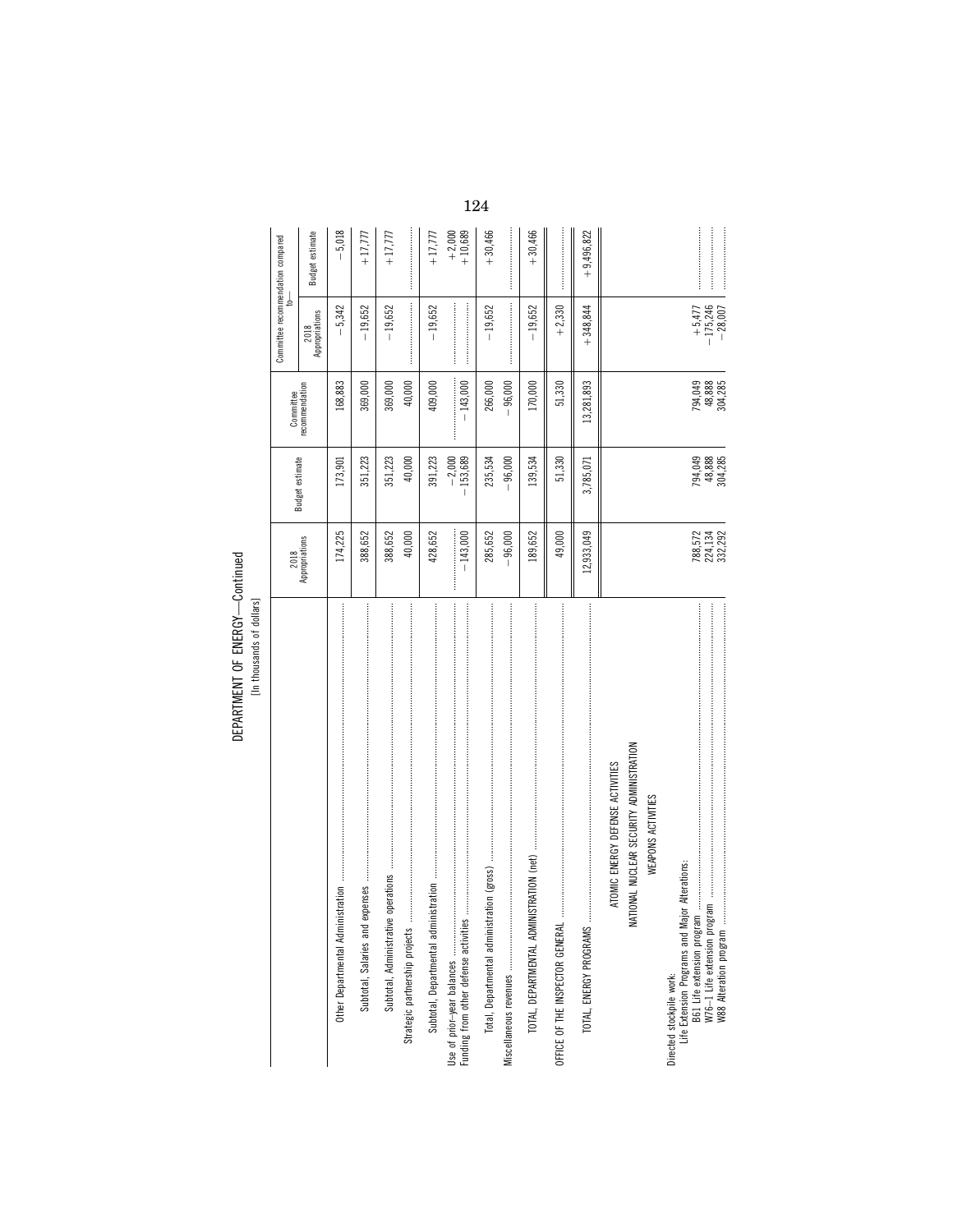| $\label{def:1} \begin{minipage}{0.9\textwidth} \begin{minipage}{0.9\textwidth} \centering \begin{minipage}{0.9\textwidth} \centering \end{minipage} \begin{minipage}{0.9\textwidth} \centering \begin{minipage}{0.9\textwidth} \centering \end{minipage} \begin{minipage}{0.9\textwidth} \centering \end{minipage} \begin{minipage}{0.9\textwidth} \centering \end{minipage} \begin{minipage}{0.9\textwidth} \centering \end{minipage} \begin{minipage}{0.9\textwidth} \centering \end{minipage} \begin{minipage}{0.9\textwidth} \centering \end{min$<br>W80-4 Life extension program | 399,090                                                               | 554,766<br>53,000<br>65,000                         | 654,766<br>53,000<br>65,000                                                                          | $\begin{array}{r} +255,676 \\ +53,000 \\ +65,000 \end{array}$                                     |           |
|---------------------------------------------------------------------------------------------------------------------------------------------------------------------------------------------------------------------------------------------------------------------------------------------------------------------------------------------------------------------------------------------------------------------------------------------------------------------------------------------------------------------------------------------------------------------------------------|-----------------------------------------------------------------------|-----------------------------------------------------|------------------------------------------------------------------------------------------------------|---------------------------------------------------------------------------------------------------|-----------|
|                                                                                                                                                                                                                                                                                                                                                                                                                                                                                                                                                                                       |                                                                       |                                                     |                                                                                                      |                                                                                                   |           |
|                                                                                                                                                                                                                                                                                                                                                                                                                                                                                                                                                                                       |                                                                       |                                                     |                                                                                                      |                                                                                                   |           |
| Programs and Major Alterations<br>Subtotal, Life Extension                                                                                                                                                                                                                                                                                                                                                                                                                                                                                                                            | 1,744,088                                                             | ,919,988                                            | 1,919,988                                                                                            | $+175,900$                                                                                        |           |
| Stockpile systems:<br>B61 Stockpile systems                                                                                                                                                                                                                                                                                                                                                                                                                                                                                                                                           |                                                                       |                                                     |                                                                                                      |                                                                                                   |           |
|                                                                                                                                                                                                                                                                                                                                                                                                                                                                                                                                                                                       |                                                                       |                                                     |                                                                                                      | $\begin{array}{r} +4,818 \\ +42,900 \\ +42,729 \\ +111 \\ +600 \\ +111 \\ +600 \\ \end{array}$    |           |
|                                                                                                                                                                                                                                                                                                                                                                                                                                                                                                                                                                                       |                                                                       |                                                     |                                                                                                      |                                                                                                   |           |
|                                                                                                                                                                                                                                                                                                                                                                                                                                                                                                                                                                                       |                                                                       |                                                     |                                                                                                      |                                                                                                   |           |
| W87 Stockpile systems                                                                                                                                                                                                                                                                                                                                                                                                                                                                                                                                                                 |                                                                       |                                                     |                                                                                                      | $-93$                                                                                             |           |
|                                                                                                                                                                                                                                                                                                                                                                                                                                                                                                                                                                                       | 59,729<br>51,400<br>50,087<br>60,087<br>83,200<br>83,576              | 34,547<br>36,320<br>36,2020<br>36,020,513<br>36,913 | 34,547<br>36,320<br>36,2020<br>36,910<br>36,913                                                      | 49,337                                                                                            |           |
| Subtotal, Stockpile systems                                                                                                                                                                                                                                                                                                                                                                                                                                                                                                                                                           | 501,854                                                               | 619,482                                             | 619,482                                                                                              | $+117,628$                                                                                        |           |
| position<br>Weapons dismantlement and dis                                                                                                                                                                                                                                                                                                                                                                                                                                                                                                                                             | 56,000                                                                | 56,000                                              | 56,000                                                                                               |                                                                                                   |           |
| Stockpile services:                                                                                                                                                                                                                                                                                                                                                                                                                                                                                                                                                                   |                                                                       |                                                     |                                                                                                      |                                                                                                   |           |
| <br>Production support                                                                                                                                                                                                                                                                                                                                                                                                                                                                                                                                                                |                                                                       |                                                     |                                                                                                      |                                                                                                   |           |
| support<br>Research and Development                                                                                                                                                                                                                                                                                                                                                                                                                                                                                                                                                   |                                                                       |                                                     |                                                                                                      |                                                                                                   |           |
| Management, technology, and production<br>safety<br>R and D certification and                                                                                                                                                                                                                                                                                                                                                                                                                                                                                                         | 485,400<br>31,150<br>196,840<br>285,400                               | 512,916<br>38,129<br>216,582<br>300,736             | $512,916$<br>$38,129$<br>$216,582$<br>$216,582$<br>$300,736$                                         | $\begin{array}{r} +27,516 \\ +6,979 \\ +19,742 \\ +15,336 \end{array}$                            |           |
| Subtotal, Stockpile systems                                                                                                                                                                                                                                                                                                                                                                                                                                                                                                                                                           | 998,790                                                               | 1,068,363                                           | 1,068,363                                                                                            | $+69,573$                                                                                         |           |
| Strategic materials:                                                                                                                                                                                                                                                                                                                                                                                                                                                                                                                                                                  |                                                                       |                                                     |                                                                                                      |                                                                                                   |           |
| Domestic uranium enrichment                                                                                                                                                                                                                                                                                                                                                                                                                                                                                                                                                           |                                                                       |                                                     |                                                                                                      |                                                                                                   | $-50,704$ |
|                                                                                                                                                                                                                                                                                                                                                                                                                                                                                                                                                                                       | $\begin{array}{c} 60,000 \\ 24,000 \\ 210,367 \\ 198,152 \end{array}$ | 100,704<br>87,182<br>861,282<br>205,275<br>218,794  | $\begin{array}{l} 50,000 \\ 87,182 \\ 87,282 \\ 361,282 \\ 290,275 \\ 29,135 \\ 218,794 \end{array}$ | $\begin{array}{r} -10,000 \\ +63,182 \\ +150,915 \\ +92,123 \\ +29,135 \\ +24,135 \\ \end{array}$ |           |
|                                                                                                                                                                                                                                                                                                                                                                                                                                                                                                                                                                                       |                                                                       |                                                     |                                                                                                      |                                                                                                   | $+85,000$ |
| Lithium sustainment                                                                                                                                                                                                                                                                                                                                                                                                                                                                                                                                                                   |                                                                       |                                                     |                                                                                                      |                                                                                                   |           |
| Strategic materials sustainment                                                                                                                                                                                                                                                                                                                                                                                                                                                                                                                                                       | 216,196                                                               |                                                     |                                                                                                      |                                                                                                   |           |
| Subtotal, Strategic materials:                                                                                                                                                                                                                                                                                                                                                                                                                                                                                                                                                        | 708,715                                                               | 1,002,372                                           | 1,036,668                                                                                            | $+327,953$                                                                                        | $+34,296$ |
| Subtotal, Directed stockpile work                                                                                                                                                                                                                                                                                                                                                                                                                                                                                                                                                     | 1,009,447                                                             | 4,666,205                                           | 4,700,501                                                                                            | $+691,054$                                                                                        | $+34,296$ |
| Research, Development, Test and Evaluation (RDT&E)                                                                                                                                                                                                                                                                                                                                                                                                                                                                                                                                    |                                                                       |                                                     |                                                                                                      |                                                                                                   |           |
| Science:<br>Advanced certification<br>``^^**ment technr                                                                                                                                                                                                                                                                                                                                                                                                                                                                                                                               |                                                                       |                                                     |                                                                                                      |                                                                                                   |           |
| Primary assessment technologies                                                                                                                                                                                                                                                                                                                                                                                                                                                                                                                                                       | 57,710<br>89,313                                                      | 57,710<br>95,057                                    | 57,710<br>89,313                                                                                     |                                                                                                   | $-5,744$  |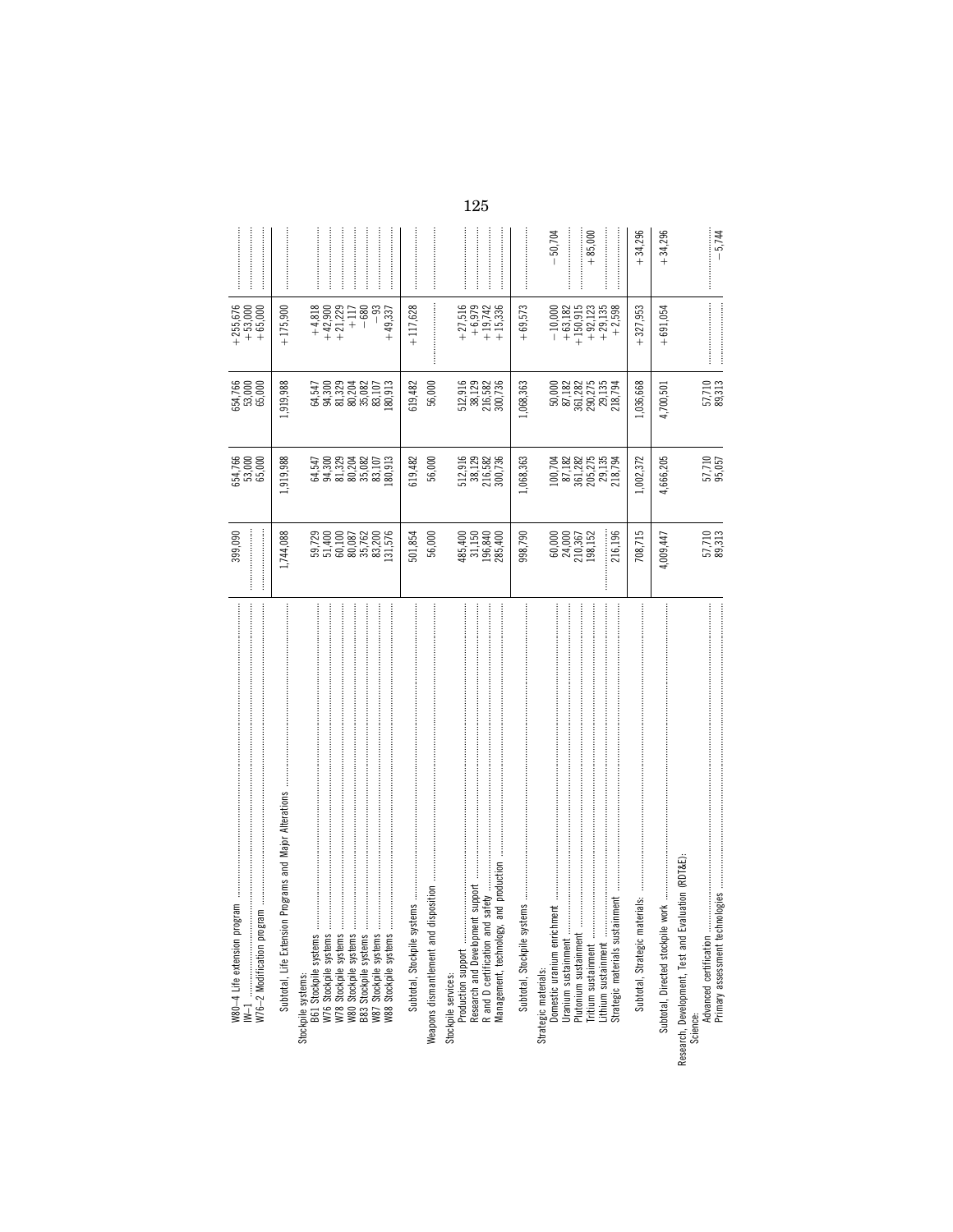DEPARTMENT OF ENERGY-Continued DEPARTMENT OF ENERGY—Continued [In thousands of dollars]

|                                                                                                                                                                      | 2018                                     | <b>Budget estimate</b>                     | Committee                                      | Committee recommendation compared |                                   |
|----------------------------------------------------------------------------------------------------------------------------------------------------------------------|------------------------------------------|--------------------------------------------|------------------------------------------------|-----------------------------------|-----------------------------------|
|                                                                                                                                                                      | Appropriations                           |                                            | recommendation                                 | Appropriations<br>2018            | <b>Budget estimate</b>            |
| Dynamic materials propert<br>Advanced radiography                                                                                                                    |                                          | 13253<br>32553<br>13253<br>13364           |                                                | $-5,056$                          | $-11,000$                         |
| subcritical experiments<br>Academic alliances and partnerships<br>Secondary assessment technologies<br>Enhanced capabilities for                                     | 2000<br>37.6833<br>2000<br>2000<br>2000  | 117,632                                    |                                                | $+39,895$<br>$+720$<br>$+401$     | 37,632                            |
|                                                                                                                                                                      | 474,524                                  | 564,860                                    | 510,484                                        | $+35,960$                         | $-54,376$                         |
| Enhanced surety<br>Engineering:                                                                                                                                      |                                          |                                            |                                                | $+3,509$                          |                                   |
| ng assessment technology<br>Weapons system engineeri<br>Enhanced surveillance                                                                                        | 39,717<br>2023<br>2023<br>2000<br>45,000 | 43,530<br>25,530<br>45,735,00<br>45,835,00 | 43,226<br>23,029<br>23,230<br>45,147<br>45,000 |                                   | $-4,507$<br>$-3,000$<br>$-13,228$ |
| Stockpile responsiveness                                                                                                                                             |                                          |                                            |                                                |                                   | $-4,000$                          |
|                                                                                                                                                                      | 183,123                                  | 211,367                                    | 186,632                                        | $+3,509$                          | $-24,735$                         |
| ition and high yield:<br>Inertial confinement fusion igni                                                                                                            |                                          |                                            |                                                |                                   | $+57,141$                         |
| programs                                                                                                                                                             | 79,575<br>23,565<br>77,596<br>7,596      | 22,434<br>27,397<br>27,453<br>8,310        | 79,575<br>23,565<br>77,915                     |                                   | $+6,168$<br>+26,462               |
| Diagnostics, cryogenics and experimental support<br>Pulsed power inertial confinement fusion                                                                         |                                          |                                            | 7,596<br>9,492                                 |                                   |                                   |
| Joint program in high energy density laboratory plasmas<br>Facility operations and target production                                                                 | 9,492<br>346,791                         | 319,333                                    | 346,791                                        |                                   | $-714$<br>$+9,492$<br>$+27,458$   |
|                                                                                                                                                                      | 544,934                                  | 418,927                                    | 544,934                                        |                                   | $+126,007$                        |
| computing<br>Advanced simulation and computing:<br>Advanced simulation and                                                                                           | 721,244                                  | 656,401                                    | 656,401                                        | $-64,843$                         |                                   |
| Construction:<br>- 18-D–670 Exascale class computer cooling equipment, LANL<br>- المقامة المستخدمات المستخدمات المستخدمات المستخدمات المستخدمات<br>18-D-620 Exascale | 22,000<br>3,000                          | 24,000<br>23,000                           | 24,000<br>23,000                               | $+2,000$<br>+20,000               |                                   |

126  $\overline{a}$  $\overline{a}$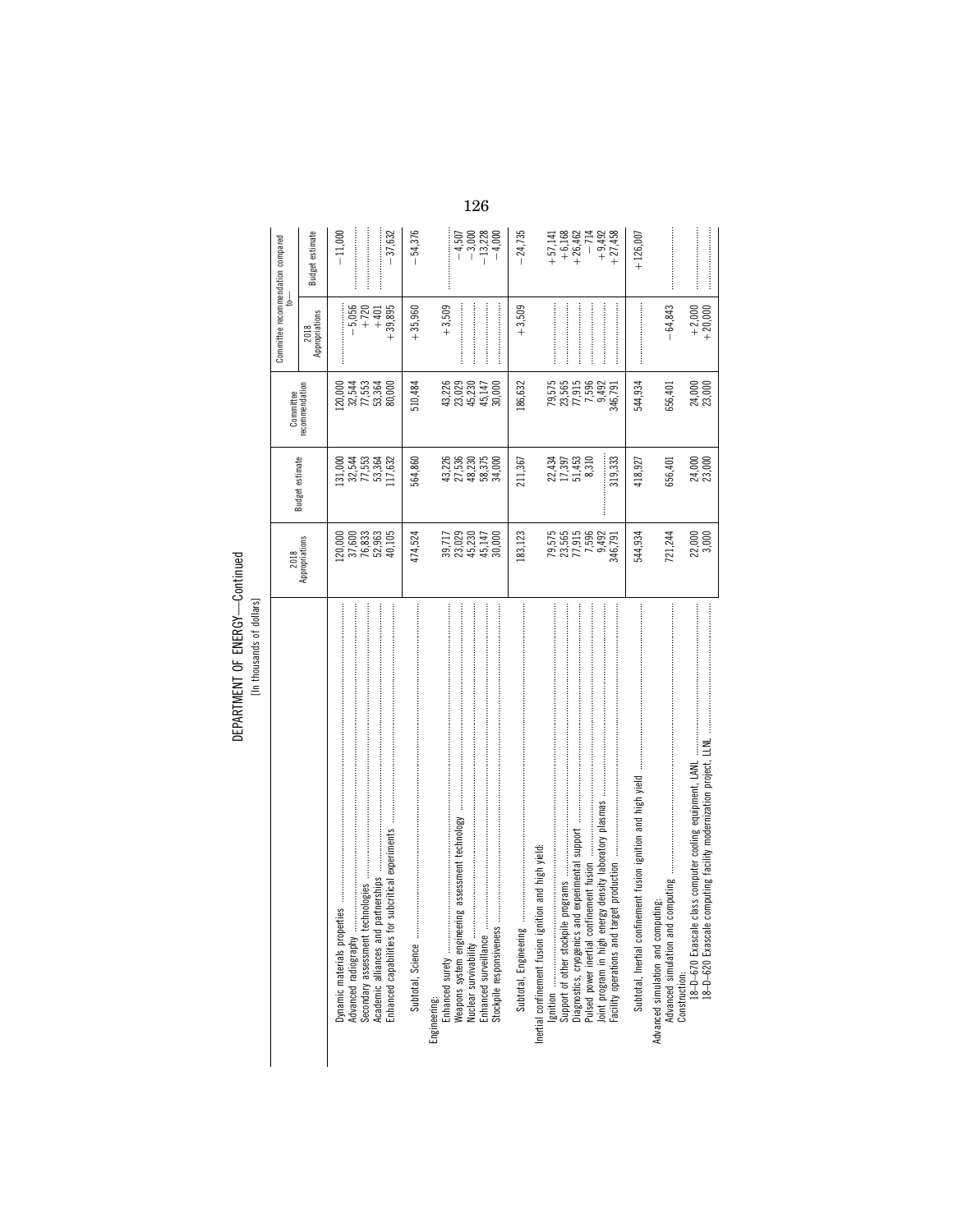| Subtotal, Construction                                                                                                                                                                                                                                                                                                                                                                                                                                                                                                                                                                 | 25,000                                                                                                                                                              | 47,000                                                                                      | 47,000                                                                                   | $+22,000$                                                                                                                                                                        |                                     |
|----------------------------------------------------------------------------------------------------------------------------------------------------------------------------------------------------------------------------------------------------------------------------------------------------------------------------------------------------------------------------------------------------------------------------------------------------------------------------------------------------------------------------------------------------------------------------------------|---------------------------------------------------------------------------------------------------------------------------------------------------------------------|---------------------------------------------------------------------------------------------|------------------------------------------------------------------------------------------|----------------------------------------------------------------------------------------------------------------------------------------------------------------------------------|-------------------------------------|
| Subtotal, Advanced simulation, Computing and Construction                                                                                                                                                                                                                                                                                                                                                                                                                                                                                                                              | 746,244                                                                                                                                                             | 703,401                                                                                     | 703,401                                                                                  | $-42,843$                                                                                                                                                                        |                                     |
| Component manufacturing development<br>Advanced manufacturing development:<br>Additive manfacturing                                                                                                                                                                                                                                                                                                                                                                                                                                                                                    | 12,000<br>38,644<br>34,896                                                                                                                                          | 17,447<br>48,477<br>30,914                                                                  | $\begin{array}{c} 17,447 \\ 43,477 \\ 35,914 \end{array}$                                | $+5,447$<br>$+4,833$<br>$+4,833$<br>$+1,018$                                                                                                                                     | $-5,000$<br>+5,000                  |
| cturing development<br>Subtotal, Advanced manufa                                                                                                                                                                                                                                                                                                                                                                                                                                                                                                                                       | 85,540                                                                                                                                                              | 96,838                                                                                      | 96,838                                                                                   | $+11,298$                                                                                                                                                                        |                                     |
| ļ<br>Subtotal, Research, Development, Test and Evaluation (RDT&E)                                                                                                                                                                                                                                                                                                                                                                                                                                                                                                                      | 2,034,365                                                                                                                                                           | 1,995,393                                                                                   | 2,042,289                                                                                | $+7,924$                                                                                                                                                                         | $+46,896$                           |
| rations<br>cilities<br>Safety and environmental oper<br>Maintenance and repair of fac<br>Operations of facilities<br>Infrastructure and Operations:<br>Recapitalization:                                                                                                                                                                                                                                                                                                                                                                                                               | 848,470<br>110,000<br>515,138                                                                                                                                       | 891,000<br>115,000<br>365,000                                                               | 874,000<br>110,000<br>250,000                                                            | $+25,530$<br>$-265,138$                                                                                                                                                          | $-17,000$<br>$-5,000$<br>$-115,000$ |
| nents<br>Infrastructure and safety<br>Capability based investm                                                                                                                                                                                                                                                                                                                                                                                                                                                                                                                         | 482,661<br>130,000                                                                                                                                                  | 431,631<br>109,057                                                                          | 320,000<br>105,000                                                                       | $-162,661$<br>$-25,000$                                                                                                                                                          | $-4,057$<br>$-111,631$              |
|                                                                                                                                                                                                                                                                                                                                                                                                                                                                                                                                                                                        | 612,661                                                                                                                                                             | 540,688                                                                                     | 425,000                                                                                  | $-187,661$                                                                                                                                                                       | $-115,688$                          |
| 19–D–125 Plutonium infrastructure recapitalization, LANL<br>19–D–670 138kV Power Transmission System Replacement, NNSS<br>iquid waste treatment facility, LANL<br>enhancements project, NNSA<br>15-D-613 Emergency Operations Center, Y-12<br>18-D-690 Lithium production capability, Y-12<br>17-D-640 U1a complex enhancements project,<br>17-D-630 Electrical distribution system, LLNL<br>06-D-141 Uranium Processing Facility, Y-12<br>Chemistry and metallurgy replacement:<br>12<br>18-D-680 Material stagi<br>18-D-660 Fire station,<br>07-D-220 Radioactive I<br>Construction: | $.27,025$<br>50,214<br>5,200<br>28,000<br>$\begin{array}{l} 5,000 \\ 5,100 \\ 2,1000 \\ 6,9000 \\ 7,000 \\ 7,100 \\ 1,289 \\ 1,300 \\ 100 \\ 63,000 \\ \end{array}$ | <br> <br> <br> <br> <br>6,000<br>235,095<br>27,000<br>19,000<br>53,000<br>47,953<br>703,000 | 10,418<br>47,953<br>235,095<br>27,000<br>19,000<br>53,000<br> <br> <br> <br> <br>703,000 | $+5,218$<br>$+235,095$<br>$-28,000$<br>$+27,000$<br>$+14,000$<br>$+30,900$<br>$-6,000$<br>$-50,047$<br>$-7,000$<br>$-127,025$<br>$-50,214$<br>$-2,100$<br>$-17,895$<br>$+40,000$ | $+10,418$<br>$-6,000$               |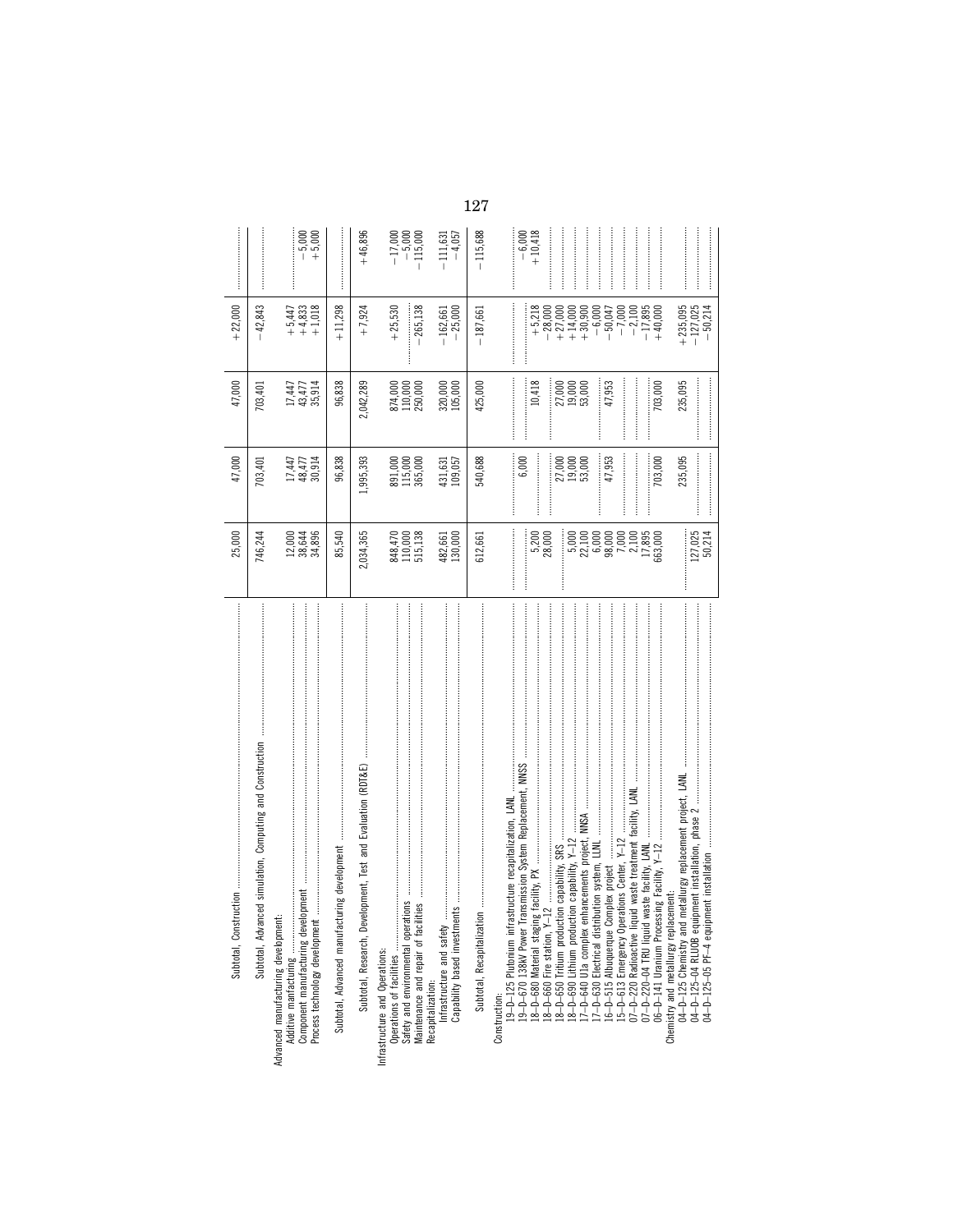DEPARTMENT OF ENERGY-Continued<br>[In thousands of dollars]

|                                                                                                                                                                 |                                        |                                                                                                                                                                                                                                                                                                                                                                                                                                   | Committee                               | Committee recommendation compared<br>₹ |                                        |
|-----------------------------------------------------------------------------------------------------------------------------------------------------------------|----------------------------------------|-----------------------------------------------------------------------------------------------------------------------------------------------------------------------------------------------------------------------------------------------------------------------------------------------------------------------------------------------------------------------------------------------------------------------------------|-----------------------------------------|----------------------------------------|----------------------------------------|
|                                                                                                                                                                 | 2018<br>Appropriations                 | Budget estimate                                                                                                                                                                                                                                                                                                                                                                                                                   | recommendation                          | 2018<br>Appropriations                 | Budget estimate                        |
| metallurgy replacement<br>Subtotal, Chemistry and                                                                                                               | 177,239                                | 235,095                                                                                                                                                                                                                                                                                                                                                                                                                           | 235,095                                 | $+57,856$                              |                                        |
| Subtotal, Construction.                                                                                                                                         | 1,031,534                              | 1,091,048                                                                                                                                                                                                                                                                                                                                                                                                                         | 1,095,466                               | $+63,932$                              | $+4,418$                               |
|                                                                                                                                                                 | 3,117,803                              | 3,002,736                                                                                                                                                                                                                                                                                                                                                                                                                         | 2,754,466                               | $-363,337$                             | $-248,270$                             |
| Secure transportation asset:                                                                                                                                    | 185,568<br>105,600                     | 176,617<br>102,022                                                                                                                                                                                                                                                                                                                                                                                                                | 176,617<br>102,022                      | $-3,578$<br>$-8,951$                   |                                        |
|                                                                                                                                                                 | 291,168                                | 278,639                                                                                                                                                                                                                                                                                                                                                                                                                           | 278,639                                 | $-12,529$                              |                                        |
| Defense nuclear security<br>Security improvements program<br>Defense nuclear security:                                                                          | 686,977<br>30,000                      | 690,638                                                                                                                                                                                                                                                                                                                                                                                                                           | 690,638                                 | $+3,661$<br>$-30,000$                  |                                        |
| Construction:<br>17-D-710 West end protected area reduction project, Y-12                                                                                       | 53,600                                 | $\label{def:1} \begin{split} \textbf{L} &\left(\textbf{L}^{(1)}\right) = \textbf{L}^{(1)}\left(\textbf{L}^{(1)}\right) = \textbf{L}^{(1)}\left(\textbf{L}^{(1)}\right) = \textbf{L}^{(1)}\left(\textbf{L}^{(1)}\right) = \textbf{L}^{(1)}\left(\textbf{L}^{(1)}\right) = \textbf{L}^{(1)}\left(\textbf{L}^{(1)}\right) = \textbf{L}^{(1)}\left(\textbf{L}^{(1)}\right) = \textbf{L}^{(1)}\left(\textbf{L}^{(1)}\right) = \textbf$ |                                         | $-53,600$                              |                                        |
|                                                                                                                                                                 | 770,577                                | 690,638                                                                                                                                                                                                                                                                                                                                                                                                                           | 690,638                                 | $-79,939$                              |                                        |
| <b>医子宫的 医阿尔伯氏氏征 医阿尔伯氏征 医阿尔伯氏征 医阿尔伯氏征 医阿尔伯氏征 医阿尔伯氏征 医阿尔伯氏征 医阿尔伯氏征 医阿尔伯氏征 医阿尔伯氏征 医阿尔伯氏征 医阿尔比氏征 医阿尔比氏征</b>                                                         | 186,728<br>232,050                     | 221,175<br>162,292                                                                                                                                                                                                                                                                                                                                                                                                                | 221,175<br>162,292                      | $-69,758$<br>$+34,447$                 |                                        |
| TOTAL, WEAPONS ACTIVITIES                                                                                                                                       | 10,642,138                             | 11,017,078                                                                                                                                                                                                                                                                                                                                                                                                                        | 10,850,000                              | $+207,862$                             | $-167,078$                             |
| DEFENSE NUCLEAR NONPROLIFERATION                                                                                                                                |                                        |                                                                                                                                                                                                                                                                                                                                                                                                                                   |                                         |                                        |                                        |
| International nuclear security<br>Nuclear smuggling detection<br>International radiologic security<br>Domestic radiologic security<br>Global material security: | 46,339<br>110,430<br>12,800<br>154,429 | 46,339<br>96,764<br>96,576<br>96,429                                                                                                                                                                                                                                                                                                                                                                                              | 46,339<br>115,430<br>128,429<br>154,429 | $+ 5,000$                              | $+ 24,669$<br>$+ 19,331$<br>$+ 14,000$ |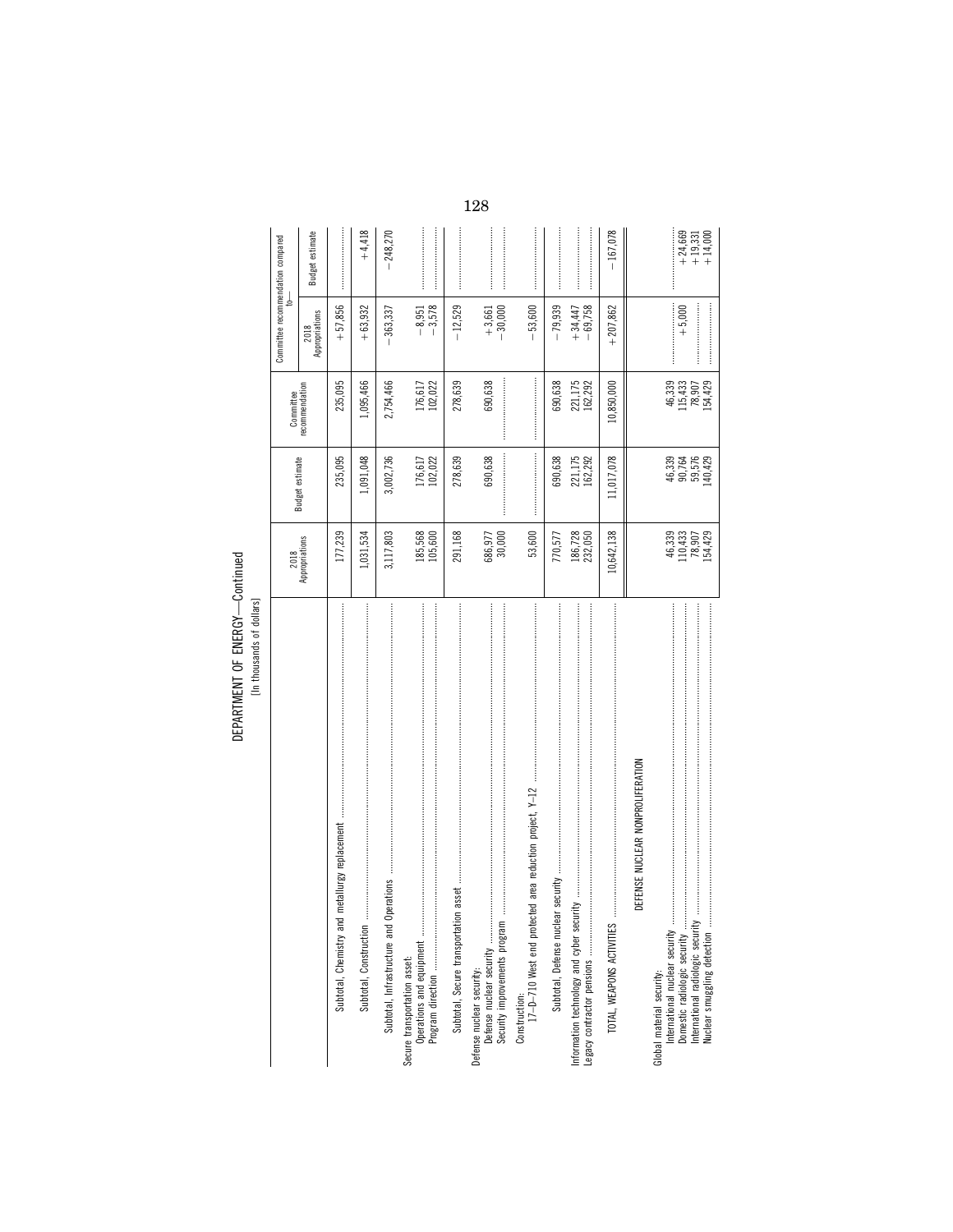| Subtotal, Global material security                                                                                                                  | 390,108                                  | 337,108                                                     | 395,108                                  | $+ 5,000$                                                              | $+58,000$                                                   |
|-----------------------------------------------------------------------------------------------------------------------------------------------------|------------------------------------------|-------------------------------------------------------------|------------------------------------------|------------------------------------------------------------------------|-------------------------------------------------------------|
| Material management and minimization:<br>Material disposition<br>Laboratory and partnership su <sup>,</sup>                                         | 32,925<br>183,669<br>92,000              | 98,300<br>32,925<br>200,869                                 | 88,300<br>32,925<br>200,869<br>15,000    | $+17,200$<br>$-77,000$<br>$+88,300$                                    | $-10,000$<br>$+15,000$                                      |
| Subtotal, Material management and minimization                                                                                                      | 134,703<br>308,594                       | 129,703<br>332,094                                          | 337,094<br>129,703                       | $-5,000$<br>$+28,500$                                                  | $+ 5,000$                                                   |
|                                                                                                                                                     | 278,255<br>195,749<br>82,500             | 273,200<br>182,895                                          | 281,521<br>195,749<br>10,000             | $+3,266$<br>$-72,500$                                                  | $\begin{array}{r} +8,321 \\ +12,854 \\ +12,854 \end{array}$ |
|                                                                                                                                                     | 556,504                                  | 456,095                                                     | 487,270                                  | 69,234                                                                 | $+31,175$                                                   |
| Nonproliferation construction:<br>99-D-143 Mixed Oxide (MOX) Fuel Fabrication Facility, SRS<br>18-D-150 Surplus plutonium disposition project, SRS  | 335,000                                  | 220,000<br>59,000                                           | 220,000<br>59,000                        | $-115,000$<br>+ 59,000                                                 |                                                             |
|                                                                                                                                                     | 335,000                                  | 279,000                                                     | 279,000                                  | $-56,000$                                                              |                                                             |
| int response<br>Legacy contractor pensions<br>Nuclear counterterrorism and incider<br>Use of prior-year balances                                    | 40,950<br>282,360<br> <br> <br> <br>     | $\begin{array}{c} 28,640 \\ 319,185 \\ -19,000 \end{array}$ | $28,640$<br>319,185<br>- 74,000          | $-12,310$<br>$+36,825$<br>$-74,000$                                    | $-55,000$                                                   |
| Subtotal, Defense Nuclear                                                                                                                           | 2,048,219<br>$-49,000$                   | 1,862,825                                                   | 1,902,000                                | $-146,219$<br>$+49,000$                                                | $+39,175$                                                   |
| <b>VONPROLIFERATION</b><br>TOTAL, DEFENSE NUCLEAR                                                                                                   | 1,999,219                                | 1,862,825                                                   | 1,902,000                                | 97,219                                                                 | $+39,175$                                                   |
| <b>MAVAL REACTORS</b>                                                                                                                               |                                          |                                                             |                                          |                                                                        |                                                             |
| Columbia-class reactor systems development<br>Naval reactors operations and infrastructure<br>Naval reactors development<br>S8G Prototype refueling | 156,700<br>473,065<br>250,000<br>466,884 | 138,000<br>514,951<br>250,000<br>525,764                    | 138,000<br>475,000<br>200,000<br>525,764 | $\begin{array}{r} -18,700 \\ +1,935 \\ -50,000 \\ +58,880 \end{array}$ | $-39,951$<br>$-50,000$                                      |
| Construction:<br>19–D–930 KS Overhead Piping                                                                                                        |                                          | 10,994                                                      | 10,994                                   | $+10,994$                                                              |                                                             |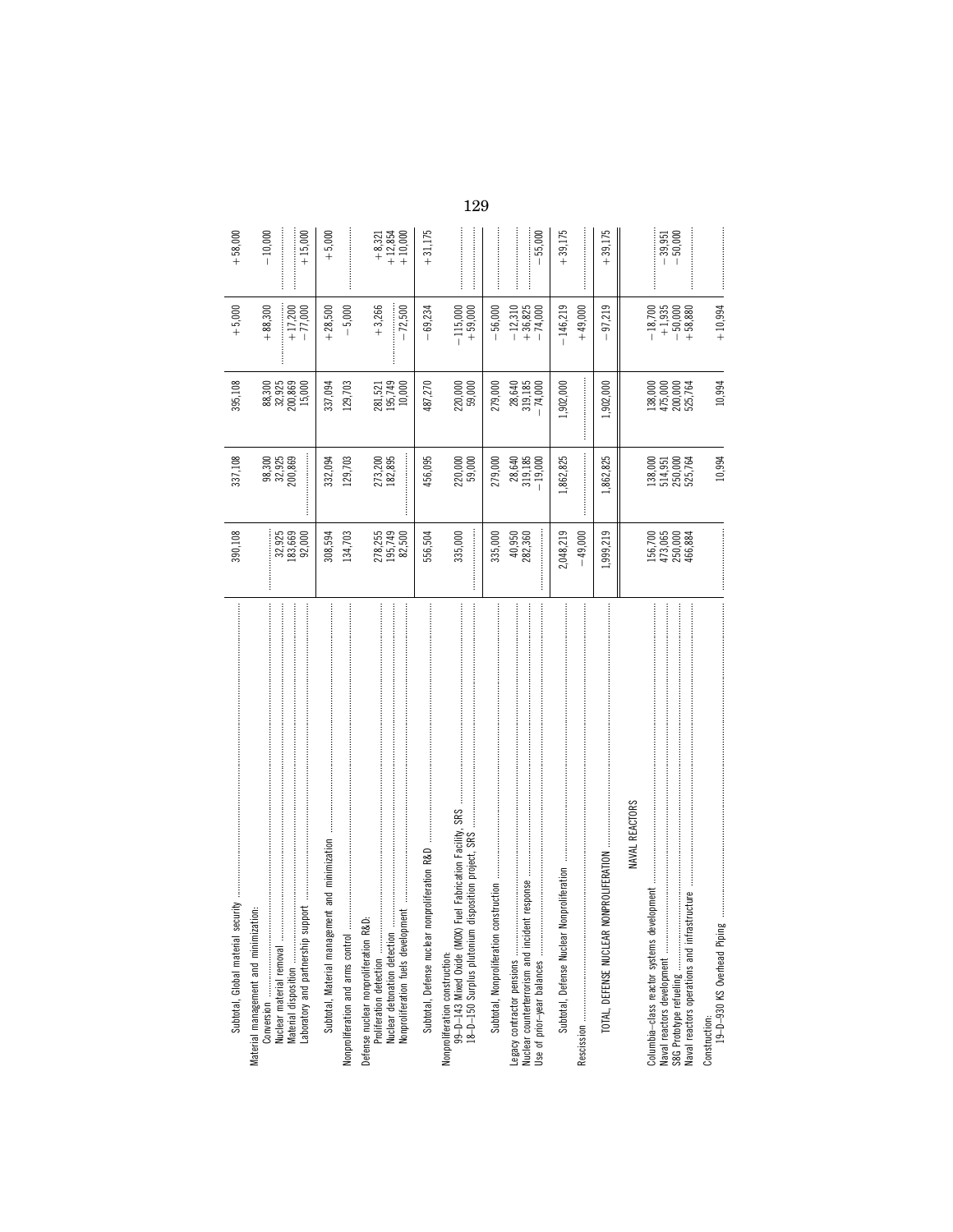DEPARTMENT OF ENERGY-Continued

|                                                                                                                                                                                                                                                                                                                                                                                                                                                                                                                                                                           |                                                             |                            | Committee                                                   | Committee recommendation compared<br>╛             |                                     |
|---------------------------------------------------------------------------------------------------------------------------------------------------------------------------------------------------------------------------------------------------------------------------------------------------------------------------------------------------------------------------------------------------------------------------------------------------------------------------------------------------------------------------------------------------------------------------|-------------------------------------------------------------|----------------------------|-------------------------------------------------------------|----------------------------------------------------|-------------------------------------|
|                                                                                                                                                                                                                                                                                                                                                                                                                                                                                                                                                                           | 2018<br>Appropriations                                      | Budget estimate            | recommendation                                              | 2018<br>Appropriations                             | Budget estimate                     |
|                                                                                                                                                                                                                                                                                                                                                                                                                                                                                                                                                                           | 197,000<br>$13,700$<br>$15,000$                             | 13,200<br>287,000          | 13,200<br>209,000<br>                                       | $+ 13,200$<br>$- 13,700$<br>$-15,000$<br>$+12,000$ | $-78,000$                           |
|                                                                                                                                                                                                                                                                                                                                                                                                                                                                                                                                                                           | 225,700<br>47,651                                           | 48,709<br>311,194          | 48,042<br>233,194                                           | $+7,494$<br>$+391$                                 | $-78,000$<br>$-667$                 |
| TOTAL, NAVAL REACTORS                                                                                                                                                                                                                                                                                                                                                                                                                                                                                                                                                     | 1,620,000                                                   | 1,788,618                  | 1,620,000                                                   |                                                    | $-168,618$                          |
|                                                                                                                                                                                                                                                                                                                                                                                                                                                                                                                                                                           | 407,595                                                     | 422,529                    | 408,000                                                     | $+405$                                             | $-14,529$                           |
| $\label{def:1} \begin{minipage}{0.9\textwidth} \begin{minipage}{0.9\textwidth} \begin{itemize} \textbf{0.9\textwidth} \begin{itemize} \textbf{0.9\textwidth} \begin{itemize} \textbf{0.9\textwidth} \begin{itemize} \textbf{0.9\textwidth} \begin{itemize} \textbf{0.9\textwidth} \begin{itemize} \textbf{0.9\textwidth} \begin{itemize} \textbf{0.9\textwidth} \begin{itemize} \textbf{0.9\textwidth} \begin{itemize} \textbf{0.9\textwidth} \begin{itemize} \textbf{0.9\textwidth} \begin{itemize} \textbf{0.9\text$<br>TOTAL, NATIONAL NUCLEAR SECURITY ADMINISTRATION | 14,668,952                                                  | 15,091,050                 | 14,780,000                                                  | $+111,048$                                         | 311,050                             |
| DEFENSE ENVIRONMENTAL CLEANUP<br>Closure sites administration                                                                                                                                                                                                                                                                                                                                                                                                                                                                                                             | 4,889                                                       | 4,889                      | 4,889                                                       |                                                    |                                     |
| River corridor and other cleanup<br>Central plateau remediation<br>RL Excess facilities D&D<br>Richland:                                                                                                                                                                                                                                                                                                                                                                                                                                                                  | $\begin{array}{c} 183,692 \\ 662,879 \\ 10,121 \end{array}$ | 89,577<br>562,473<br>5,121 | $\begin{array}{c} 209,577 \\ 618,473 \\ 10,121 \end{array}$ | $+25,885$<br>$-44,406$                             | $+56,000$<br>$+5,000$<br>$+120,000$ |
| 18-D-404 WESF Modifications and capsule storage<br>Construction:                                                                                                                                                                                                                                                                                                                                                                                                                                                                                                          | 6,500                                                       | <br> <br> <br>1,000        |                                                             | $-6,500$                                           | $-1,000$                            |
|                                                                                                                                                                                                                                                                                                                                                                                                                                                                                                                                                                           | 863,192                                                     | 658,171                    | 838,171                                                     | $-25,021$                                          | $+180,000$                          |
| Idaho cleanup and waste disposition<br>Idaho community and regulatory<br>Idaho National Laboratory:                                                                                                                                                                                                                                                                                                                                                                                                                                                                       | 420,000<br>4,071                                            | 346,026<br>3,200           | 346,026<br>3,200                                            | $-73,974$<br>$-871$                                |                                     |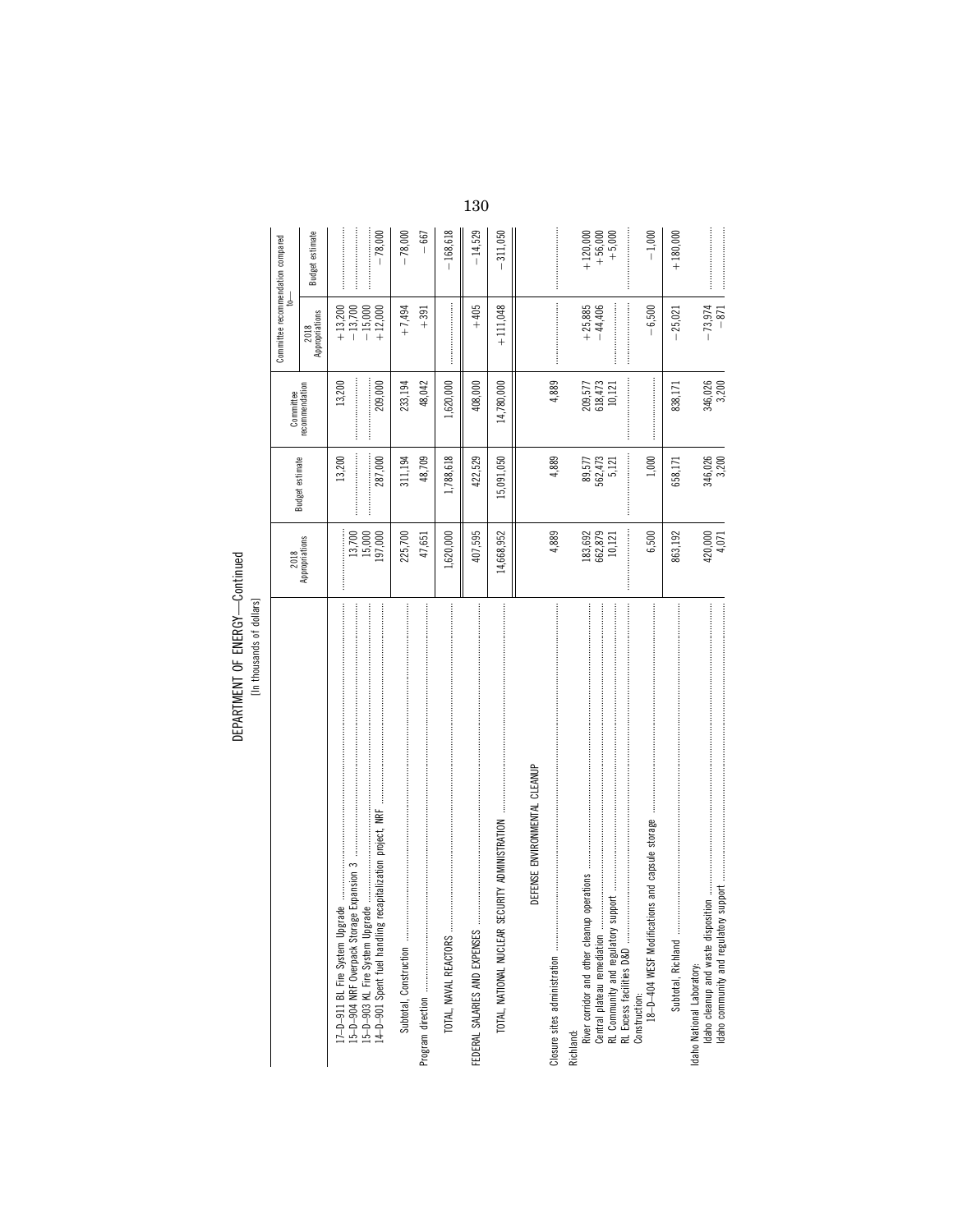| ID Excess facilities D&D                                                                                                                                                                                                                                                                 | 10,000                                                                                      |                                                       |                                                                                          | $-10,000$                                              |                                   |
|------------------------------------------------------------------------------------------------------------------------------------------------------------------------------------------------------------------------------------------------------------------------------------------|---------------------------------------------------------------------------------------------|-------------------------------------------------------|------------------------------------------------------------------------------------------|--------------------------------------------------------|-----------------------------------|
| yotar<br>Subtotal, Idaho National Labo                                                                                                                                                                                                                                                   | 434,071                                                                                     | 349,226                                               | 349,226                                                                                  | 84,845                                                 |                                   |
| Lawrence Livermore National Laboratory<br>Separations Process Research U<br>Los Alamos National Laboratory<br>NNSA sites and Nevada offsites:                                                                                                                                            | $\begin{array}{l} 1.175 \\ 4.800 \\ 60.136 \\ 60.000 \\ 2.2000 \\ 1000 \\ 1100 \end{array}$ | $1,7000$<br>$15,000$<br>$2,600$<br>$2,600$<br>$3,629$ | $\begin{array}{l} 1,704 \\ 15,000 \\ 60,136 \\ 60,000 \\ 7,000 \\ 80,000 \\ \end{array}$ | $+ 529$<br>$+ 10,200$                                  | $+28,371$                         |
| Subtotal, NNSA sites and Nevada offsites<br>LLNL Excess facilities D&D                                                                                                                                                                                                                   | 388,711                                                                                     | 271,069                                               | 349,440                                                                                  | 50,000<br>39,271                                       | $+50,000$<br>$+78,371$            |
| Oak Ridge Reservation:<br>OR Nuclear facility D&D<br>U233 disposition program<br>OR Cleanup and disposition                                                                                                                                                                              | $\begin{array}{c} 118,203 \\ 50,311 \\ 71,000 \end{array}$                                  | 90,221<br>45,000<br>67,000                            | $.89,000$<br>$52,300$<br>74,000                                                          | $+ 70,797$<br>$+ 1,989$<br>$+ 3,000$                   | $+98,779$<br>$+7,300$<br>$+7,000$ |
| 14-D-403 Outfall 200 mercury treatment facility<br>Construction:<br>17-D-401 On-site waste disposal facility                                                                                                                                                                             | 10,000<br>17,100                                                                            | 5,000<br>11,274                                       | 10,000<br>76,000                                                                         | $+58,900$                                              | $+64,726$<br>$+5,000$             |
| Subtotal, Construction.                                                                                                                                                                                                                                                                  | 27,100                                                                                      | 16,274                                                | 86,000                                                                                   | $+58,900$                                              | $+69,726$                         |
| deployment<br>OR Community & regulatory support<br>OR Technology development and dep<br>OR Excess facilities D&D                                                                                                                                                                         | $\frac{5,605}{3,000}$                                                                       | 3,000<br>4,711                                        | İ<br>$5,700$<br>$3,000$                                                                  | $+95$<br>$-125,000$                                    | <br> <br> <br> <br>$+989$         |
| Subtotal, Oak Ridge Reservation                                                                                                                                                                                                                                                          | 400,219                                                                                     | 226,206                                               | 410,000                                                                                  | $+9,781$                                               | $+183,794$                        |
| Rad liquid tank waste stabilization and disposition<br>Waste treatment and immobilization plant commissioning<br>Office of River Protection:                                                                                                                                             | 8,000<br>719,000                                                                            | 15,000<br>677,460                                     | 15,000<br>771,947                                                                        | $+7,000$<br>+52,947                                    | $+94,487$                         |
| and immobilization plant-LBL/Direct feed LAW<br>Construction:<br>15–D-409 Low activity waste pretreatment system<br>01–D-16 A-D Waste treatment and immobilization plant<br>ste facility<br>01-D-16 D High-level waste fac<br>01-D-16 E Pretreatment facility<br>18-D-16 Waste treatment | $\frac{530,000}{75,000}$<br>93,000                                                          | 56,053<br>575,000<br>15,000                           | 56,053<br>355,000<br>$60,000$<br>$15,000$                                                | $-36,947$<br>+655,000<br>-630,000<br>-15,000<br>20,000 | 20,000<br>$+60,000$               |
| Subtotal, Construction                                                                                                                                                                                                                                                                   | 833,000                                                                                     | 746,053                                               | 786,053                                                                                  | 46,947                                                 | $+40,000$                         |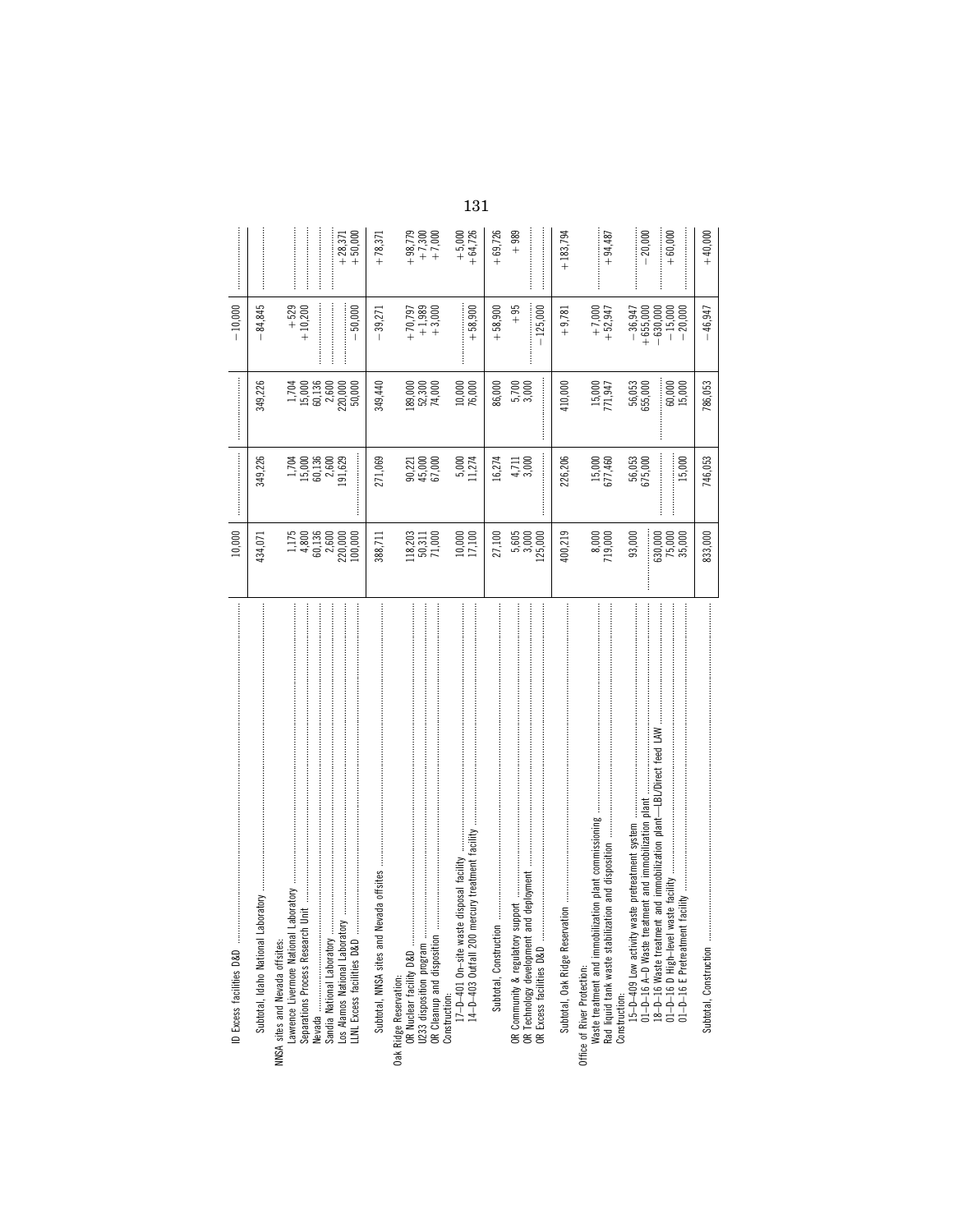DEPARTMENT OF ENERGY-Continued

|                                                                                                                               |                                                                |                                                         |                                                     | Committee recommendation compared<br>$\frac{1}{2}$ |                        |
|-------------------------------------------------------------------------------------------------------------------------------|----------------------------------------------------------------|---------------------------------------------------------|-----------------------------------------------------|----------------------------------------------------|------------------------|
|                                                                                                                               | 2018<br>Appropriations                                         | Budget estimate                                         | Committee<br>recommendation                         | 2018<br>Appropriations                             | Budget estimate        |
|                                                                                                                               | .560,000                                                       | 1,438,513                                               | 1,573,000                                           | $+13,000$                                          | $+134,487$             |
| SR Radioactive liquid tank waste stabilization and disposition<br>SR Community and regulatory support<br>Savannah River Site: | $\begin{array}{c} 482,960 \\ 11,249 \\ 637,105 \end{array}$    | 517,436<br>4,749<br>805,686                             | 517,436<br>4,749<br>732,863                         | $+34,476$<br>$-6,500$<br>$+95,758$                 | $-72,823$              |
| 5-D-405 Salt waste processing facility, SRS<br>Construction:                                                                  | $\begin{array}{c} 500 \\ 500 \end{array}$<br>30,000<br>.50,000 | $37,450$<br>$1,259$<br>$41,243$<br>$41,243$<br>$65,000$ | $37,450$<br>$1,259$<br>$41,243$<br>$65,000$         | $+759$<br>$+11,243$<br>$+36,950$<br>$-85,000$      |                        |
| Subtotal, Construction.                                                                                                       | 181,000                                                        | 144,952                                                 | 144,952                                             | 36,048                                             |                        |
| Subtotal, Savannah River Site                                                                                                 | 1,312,314                                                      | 1,472,823                                               | 1,400,000                                           | $+87,686$                                          | $-72,823$              |
| Waste Isolation Pilot Plant<br>Waste Isolation Pilot Plant:                                                                   | 270,971                                                        | 311,695                                                 | 311,695                                             | $+40,724$                                          |                        |
|                                                                                                                               | 86,000<br>19,600                                               | 84,212<br>1,000                                         | 84,212<br>1,000                                     | $-1,788$<br>$-18,600$                              |                        |
| Pilot Plant<br>Subtotal, Waste Isolation                                                                                      | 376,571                                                        | 396,907                                                 | 396,907                                             | $+20,336$                                          |                        |
|                                                                                                                               | $300,000$<br>14,979<br>298,102<br>35,000                       |                                                         | 000,000<br>00,973<br>00,974,434<br>00,974<br>00,954 | $-2,000$<br>+26,332                                |                        |
| Technology development                                                                                                        |                                                                | 300,000<br>12,979<br>124,434<br>150,000<br>150,000      |                                                     | $-6,046$                                           | $+3,954$<br>$-150,000$ |
|                                                                                                                               |                                                                |                                                         |                                                     |                                                    |                        |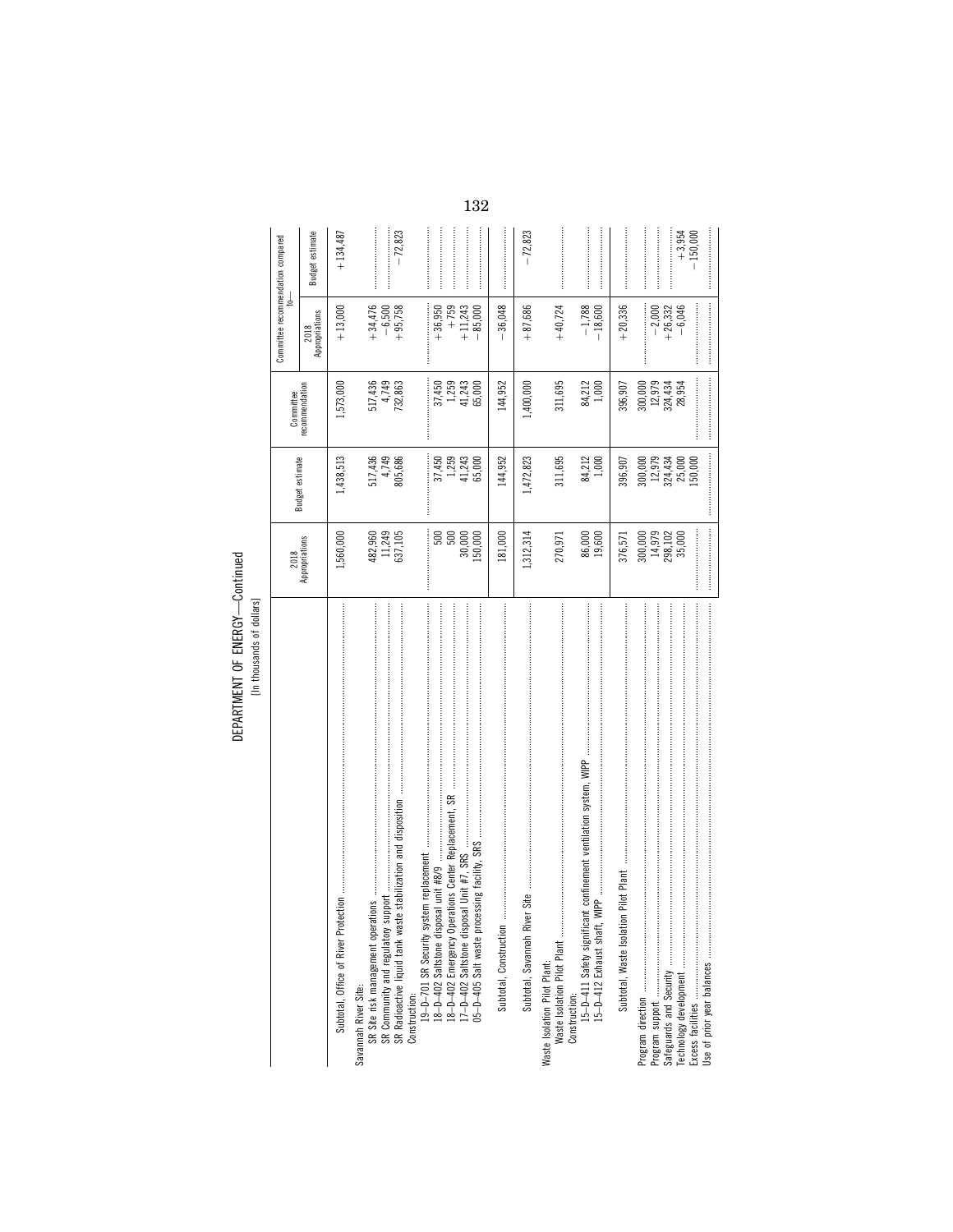| TOTAL, DEFENSE ENVIRONMEN                                                                              | 5,988,048         | 5,630,217                    | 5,988,000                 | $-48$              | $+357.783$ |
|--------------------------------------------------------------------------------------------------------|-------------------|------------------------------|---------------------------|--------------------|------------|
| OTHER DEFENSE ACTIVITIES                                                                               |                   |                              |                           |                    |            |
| Environment, health, safety and security:                                                              | 130,693<br>68,253 | 135,194<br>70,653            | 132,583<br>70,653         | $+1,890$<br>+2,400 | $-2,611$   |
| safety and security<br>Subtotal, Environment, Health,                                                  | 198,946           | 205,847                      | 203,236                   | $+4,290$           | 2,611      |
| Independent enterprise assessments:                                                                    | 24,068<br>50,863  | 24,068<br>52,702             | 24,068<br>52,702          | $+1,839$           |            |
| se assessments<br>Subtotal, Independent enterpri                                                       | 74,931            | 76,770                       | 76,770                    | $+1,839$           |            |
| Specialized security activities                                                                        | 262,912           | 254,378                      | 254,378                   | $-8,534$           |            |
| Office of Legacy Management:                                                                           | 137,674<br>16,932 | 140,575<br>18,302            | 140,575<br>18,302         | $+2,901$<br>+1,370 |            |
| Subtotal, Office of Legacy Management                                                                  | .54,606           | 158,877                      | 158,877                   | $+4,271$           |            |
| Defense related administrative support<br>Office of hearings and appeals<br>Use of prior year balances | 143,000<br>5,605  | 153,689<br>5,739<br>$-2,000$ | 143,000<br>5,739<br>2,000 | $+134$<br>$-2,000$ | $-10,689$  |
| TOTAL, OTHER DEFENSE ACTIV                                                                             | 840,000           | 853,300                      | 840,000                   |                    | $-13,300$  |
| DEFENSE NUCLEAR WASTE DISPOSAL                                                                         |                   | 30,000                       |                           |                    | 30,000     |
| <b>ISE ACTIVITIES</b><br>TOTAL, ATOMIC ENERGY DEFEN                                                    | 21,497,000        | 21,604,567                   | 21,608,000                | $+111,000$         | $+3,433$   |
| SOUTHEASTERN POWER ADMINISTRATION<br>POWER MARKETING ADMINISTRATIONS                                   |                   |                              |                           |                    |            |
| Operation and maintenance:                                                                             | 66,070<br>6,379   | 73,184<br>6,500              | 73,184<br>6,500           | $+7,114$<br>$+121$ |            |
| Subtotal, Operation and maintenance manual management communications and management and management of  | 72,449            | 79,684                       | 79,684                    | $+7,235$           |            |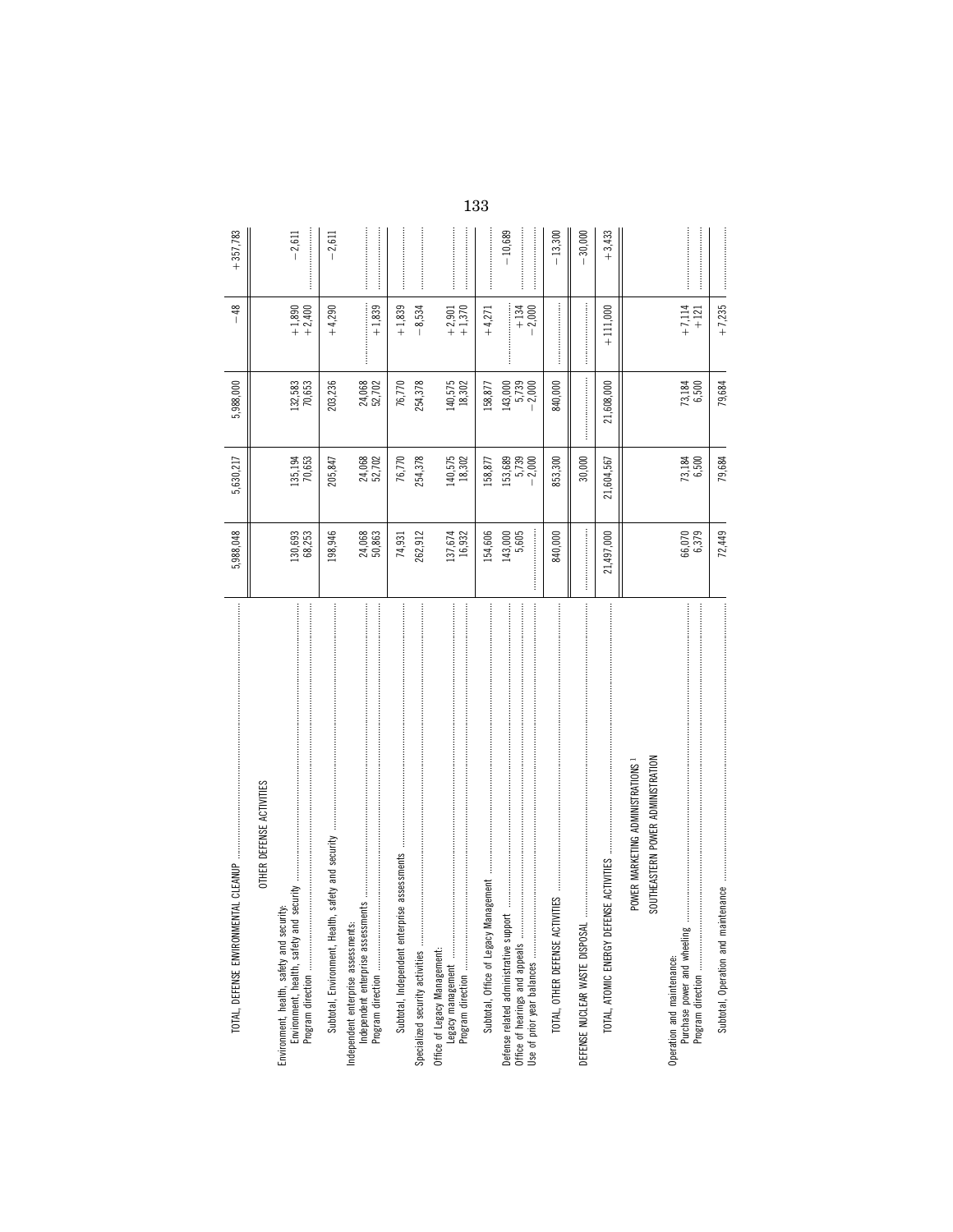DEPARTMENT OF ENERGY-Continued

|                                                                                                                                                                                                                                                                                               | 2018                                                                                                                                                                                                                                                                                                                                                                                                                                                                                                                                        | Budget estimate                                                                                                                                                                                                                                                                                                                                                                                                                                                                                                                           | Committee                                                                                                                                                                                                                                                                                                                                                                                                                                                                                                                                 | Committee recommendation compared<br>₹                                                                                                                                                                                                                                                                                                                                                                                                                                                                                                    |                 |
|-----------------------------------------------------------------------------------------------------------------------------------------------------------------------------------------------------------------------------------------------------------------------------------------------|---------------------------------------------------------------------------------------------------------------------------------------------------------------------------------------------------------------------------------------------------------------------------------------------------------------------------------------------------------------------------------------------------------------------------------------------------------------------------------------------------------------------------------------------|-------------------------------------------------------------------------------------------------------------------------------------------------------------------------------------------------------------------------------------------------------------------------------------------------------------------------------------------------------------------------------------------------------------------------------------------------------------------------------------------------------------------------------------------|-------------------------------------------------------------------------------------------------------------------------------------------------------------------------------------------------------------------------------------------------------------------------------------------------------------------------------------------------------------------------------------------------------------------------------------------------------------------------------------------------------------------------------------------|-------------------------------------------------------------------------------------------------------------------------------------------------------------------------------------------------------------------------------------------------------------------------------------------------------------------------------------------------------------------------------------------------------------------------------------------------------------------------------------------------------------------------------------------|-----------------|
|                                                                                                                                                                                                                                                                                               | Appropriations                                                                                                                                                                                                                                                                                                                                                                                                                                                                                                                              |                                                                                                                                                                                                                                                                                                                                                                                                                                                                                                                                           | recommendation                                                                                                                                                                                                                                                                                                                                                                                                                                                                                                                            | Appropriations<br>2018                                                                                                                                                                                                                                                                                                                                                                                                                                                                                                                    | Budget estimate |
| Offsetting collections (PD)<br>Less alternative financing [PPW<br>Offsetting collections (for PPW)                                                                                                                                                                                            | 6,379<br>$-15,070$<br>$-51,000$                                                                                                                                                                                                                                                                                                                                                                                                                                                                                                             | $-13,824$<br>$-59,360$<br>$-6,500$                                                                                                                                                                                                                                                                                                                                                                                                                                                                                                        | $-13,824$<br>$-59,360$<br>$-6,500$                                                                                                                                                                                                                                                                                                                                                                                                                                                                                                        | $+1,246$<br>$-8,360$<br>$-121$                                                                                                                                                                                                                                                                                                                                                                                                                                                                                                            |                 |
| ADMINISTRATION<br>TOTAL, SOUTHEASTERN POWER                                                                                                                                                                                                                                                   | $\label{def:1} \begin{minipage}{0.9\linewidth} \begin{minipage}{0.9\linewidth} \begin{minipage}{0.9\linewidth} \begin{minipage}{0.9\linewidth} \end{minipage} \begin{minipage}{0.9\linewidth} \begin{minipage}{0.9\linewidth} \end{minipage} \end{minipage} \begin{minipage}{0.9\linewidth} \begin{minipage}{0.9\linewidth} \begin{minipage}{0.9\linewidth} \end{minipage} \end{minipage} \begin{minipage}{0.9\linewidth} \begin{minipage}{0.9\linewidth} \end{minipage} \end{minipage} \begin{minipage}{0.9\linewidth} \begin{minipage}{0$ | $\label{def:1} \begin{minipage}{0.9\linewidth} \begin{minipage}{0.9\linewidth} \begin{minipage}{0.9\linewidth} \begin{minipage}{0.9\linewidth} \end{minipage} \begin{minipage}{0.9\linewidth} \begin{minipage}{0.9\linewidth} \end{minipage} \end{minipage} \end{minipage} \begin{minipage}{0.9\linewidth} \begin{minipage}{0.9\linewidth} \begin{minipage}{0.9\linewidth} \end{minipage} \end{minipage} \end{minipage} \begin{minipage}{0.9\linewidth} \begin{minipage}{0.9\linewidth} \begin{minipage}{0.9\linewidth} \end{minipage} \$ | $\label{def:1} \begin{minipage}{0.9\linewidth} \begin{minipage}{0.9\linewidth} \begin{minipage}{0.9\linewidth} \begin{minipage}{0.9\linewidth} \end{minipage} \end{minipage} \begin{minipage}{0.9\linewidth} \begin{minipage}{0.9\linewidth} \begin{minipage}{0.9\linewidth} \end{minipage} \end{minipage} \end{minipage} \begin{minipage}{0.9\linewidth} \begin{minipage}{0.9\linewidth} \begin{minipage}{0.9\linewidth} \end{minipage} \end{minipage} \end{minipage} \begin{minipage}{0.9\linewidth} \begin{minipage}{0.9\linewidth} \$ | $\label{def:1} \begin{minipage}{0.9\linewidth} \begin{minipage}{0.9\linewidth} \begin{minipage}{0.9\linewidth} \begin{minipage}{0.9\linewidth} \end{minipage} \begin{minipage}{0.9\linewidth} \begin{minipage}{0.9\linewidth} \end{minipage} \end{minipage} \begin{minipage}{0.9\linewidth} \begin{minipage}{0.9\linewidth} \begin{minipage}{0.9\linewidth} \end{minipage} \end{minipage} \end{minipage} \begin{minipage}{0.9\linewidth} \begin{minipage}{0.9\linewidth} \end{minipage} \end{minipage} \begin{minipage}{0.9\linewidth} \$ |                 |
| SOUTHWESTERN POWER ADMINISTRATION                                                                                                                                                                                                                                                             |                                                                                                                                                                                                                                                                                                                                                                                                                                                                                                                                             |                                                                                                                                                                                                                                                                                                                                                                                                                                                                                                                                           |                                                                                                                                                                                                                                                                                                                                                                                                                                                                                                                                           |                                                                                                                                                                                                                                                                                                                                                                                                                                                                                                                                           |                 |
| imates of collections<br>Reduction due to CBO initial est<br>Operation and maintenance:                                                                                                                                                                                                       | 16,680<br>50,000<br>50,333<br>14,932                                                                                                                                                                                                                                                                                                                                                                                                                                                                                                        | 17,006<br>93,000<br>16,875<br>16,875                                                                                                                                                                                                                                                                                                                                                                                                                                                                                                      | 17,006<br>93,995<br>16,875<br>16,875<br>16,000                                                                                                                                                                                                                                                                                                                                                                                                                                                                                            | $+326$<br>$+43,000$<br>$+43,060$<br>$+1,943$<br>$+1,943$<br>$-16,000$                                                                                                                                                                                                                                                                                                                                                                                                                                                                     | $-16,000$       |
| Subtotal, Operation and main                                                                                                                                                                                                                                                                  | 112,947                                                                                                                                                                                                                                                                                                                                                                                                                                                                                                                                     | 159,876                                                                                                                                                                                                                                                                                                                                                                                                                                                                                                                                   | 143,876                                                                                                                                                                                                                                                                                                                                                                                                                                                                                                                                   | $+30,929$                                                                                                                                                                                                                                                                                                                                                                                                                                                                                                                                 | $-16,000$       |
| Less alternative financing (Const)<br>Less alternative financing (for P<br>Offsetting collections (PD)<br>Offsetting collections (for O&M)<br>Offsetting collections (for PPW) .<br>Use of prior year balances<br>Southwestern Power Administrati<br>Less alternative financing (for $\theta$ | $-16,035$<br>$-2,853$<br>$-9,042$<br>$-10,000$<br>$-9,417$<br>$-40,000$<br>$-14,200$                                                                                                                                                                                                                                                                                                                                                                                                                                                        | $-8,894$<br>$-10,000$<br>$-12,180$<br>$-29,695$<br>$-5,707$<br>16,000<br>83,000                                                                                                                                                                                                                                                                                                                                                                                                                                                           | 16,000<br>$-12,180$<br>$-29,695$<br>$-8,894$<br>$-10,000$<br>$-5,707$<br>83,000                                                                                                                                                                                                                                                                                                                                                                                                                                                           | $+148$<br>$-2,763$<br>$-13,660$<br>$-2,854$<br>$-43,000$<br>$+14,200$<br>$+16,000$                                                                                                                                                                                                                                                                                                                                                                                                                                                        |                 |
| TOTAL, SOUTHWESTERN POWE                                                                                                                                                                                                                                                                      | 11,400                                                                                                                                                                                                                                                                                                                                                                                                                                                                                                                                      | 26,400                                                                                                                                                                                                                                                                                                                                                                                                                                                                                                                                    | 10,400                                                                                                                                                                                                                                                                                                                                                                                                                                                                                                                                    | $-1,000$                                                                                                                                                                                                                                                                                                                                                                                                                                                                                                                                  | $-16,000$       |
| WESTERN AREA POWER ADMINISTRATION                                                                                                                                                                                                                                                             |                                                                                                                                                                                                                                                                                                                                                                                                                                                                                                                                             |                                                                                                                                                                                                                                                                                                                                                                                                                                                                                                                                           |                                                                                                                                                                                                                                                                                                                                                                                                                                                                                                                                           |                                                                                                                                                                                                                                                                                                                                                                                                                                                                                                                                           |                 |
| Operation and maintenance<br>Construction and rehabilitation<br>Operation and maintenance:                                                                                                                                                                                                    | 52,272<br>72,407                                                                                                                                                                                                                                                                                                                                                                                                                                                                                                                            | 32,632<br>77,056                                                                                                                                                                                                                                                                                                                                                                                                                                                                                                                          | 32,632<br>77,056                                                                                                                                                                                                                                                                                                                                                                                                                                                                                                                          | $-19,640$<br>+4,649                                                                                                                                                                                                                                                                                                                                                                                                                                                                                                                       |                 |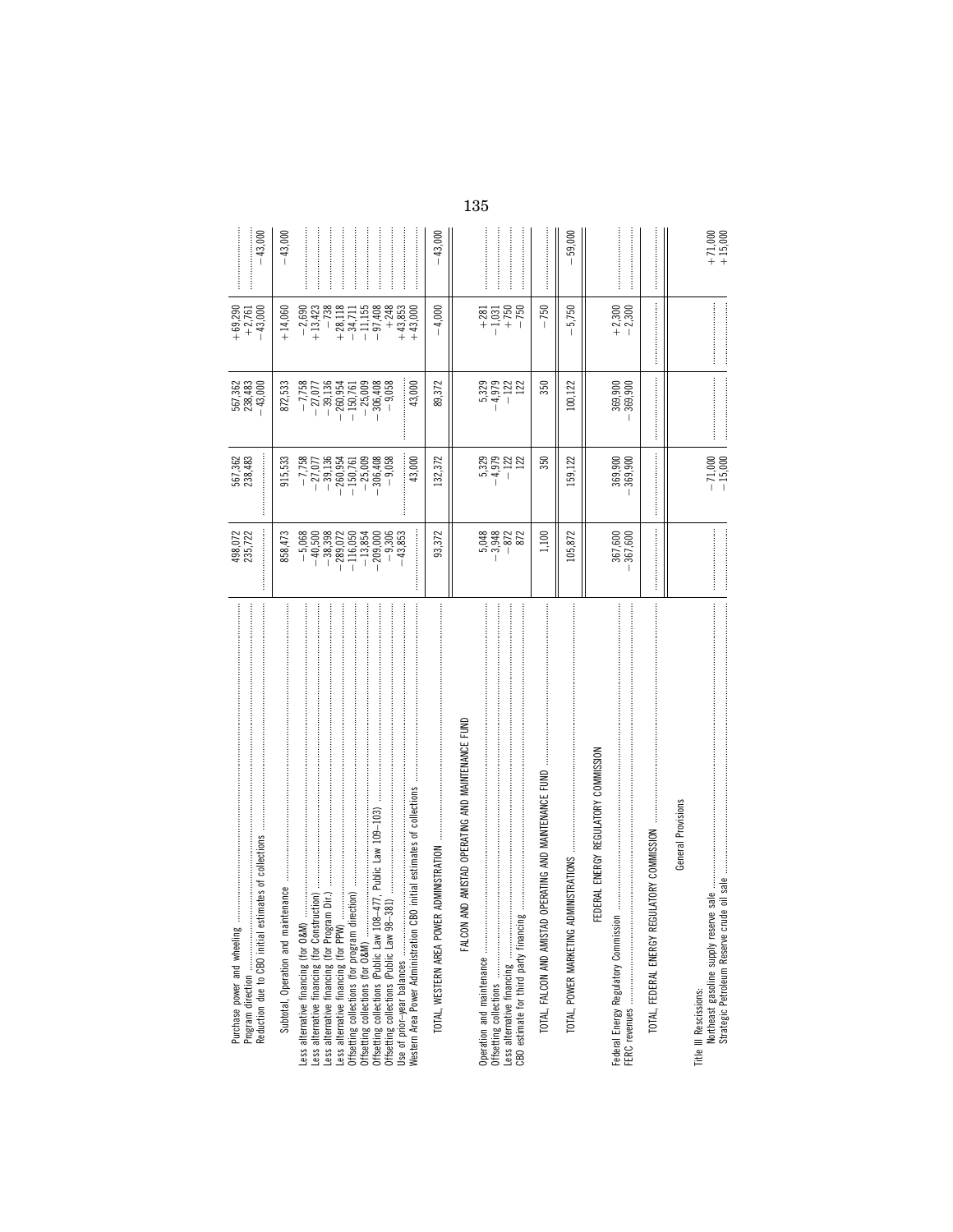# DEPARTMENT OF ENERGY-Continued<br>[In thousands of dollars]

|                                                                                                                                                 | 2018                                      | Budget estimate                                                       | Committee                                       | Committee recommendation compared         |                                                                 |
|-------------------------------------------------------------------------------------------------------------------------------------------------|-------------------------------------------|-----------------------------------------------------------------------|-------------------------------------------------|-------------------------------------------|-----------------------------------------------------------------|
|                                                                                                                                                 | Appropriations                            |                                                                       | recommendation                                  | 2018<br>Appropriations                    | Budget estimate                                                 |
| of sale proceeds<br>Strategic Petroleum Reserve use                                                                                             |                                           | 15,000                                                                |                                                 |                                           | $-15,000$                                                       |
| Total, General Provisions                                                                                                                       |                                           | 71,000<br>$\overline{1}$                                              |                                                 |                                           | $+71,000$                                                       |
| (Rescissions of emergency funding)<br>OF ENERGY<br>(Appropriations).<br>(Rescissions)<br>GRAND TOTAL, DEPARTMENT                                | 34,535,921<br>(34,584,921)<br>$(-49,000)$ | 25,477,760<br>(30,409,693)<br>$(-4,683,433)$<br>$(-248,500)$          | 34,990,015<br>(34,990,015)                      | $+454,094$<br>$(+405,094)$<br>$(+49,000)$ | $1 + 4,580,322$<br>$(+248,500)$<br>$+4,683,433$<br>$+9,512,255$ |
| SUMMARY OF ACCOUNTS                                                                                                                             |                                           |                                                                       |                                                 |                                           |                                                                 |
| Electricity delivery and energy reliability<br>Cybersecurity, Energy Security, and Emergency Response<br>Energy efficiency and renewable energy | 2,321,778<br>248,329                      | 695,610                                                               | 2,322,000                                       | $+ 222$<br>$- 248,329$<br>$+ 260,000$     | $+1,626,390$                                                    |
|                                                                                                                                                 |                                           | 95,800                                                                | 260,000                                         |                                           | $+164,200$<br>$-61,309$                                         |
|                                                                                                                                                 |                                           |                                                                       |                                                 | $+944$                                    | $+448,910$                                                      |
|                                                                                                                                                 | $7205,056$<br>726,817<br>4,900            | $\begin{array}{c} 61,309 \\ 757,090 \\ 502,070 \\ 10,000 \end{array}$ | $\frac{,206,000}{727,000}$<br>10,000<br>175,105 | $+183$                                    | $+224,930$                                                      |
| Strategic petroleum reserve<br>SPR Petroleum Account                                                                                            | 252,000                                   | 124,895                                                               |                                                 | $+ 5,100$<br>$- 76,895$                   | $+300,000$<br>$+8,400$                                          |
| Northeast home heating oil reserve                                                                                                              | 8,400<br>6,500                            | 10,000                                                                | 10,000<br>8,400                                 | $+3,500$                                  |                                                                 |
| Energy Information Administration<br>Non-Defense Environmental Cleanup                                                                          | 125,000                                   | 115,035                                                               | 125,000                                         |                                           | $+9,965$                                                        |
| Uranium enrichment D&D fund                                                                                                                     | 298,400<br>840,000                        | 218,400<br>752,749                                                    | 840,818<br>353,240                              | $+818$<br>$+54,840$                       | $+134,840$<br>$+88,069$                                         |
|                                                                                                                                                 | ,259,903                                  | 5,390,972                                                             | ,650,000                                        | $+390,097$                                | $+1,259,028$                                                    |
| Advanced Research Projects Agency-                                                                                                              | 353,314                                   | İ<br>90,000                                                           | 375,000<br>:<br>:<br>:                          |                                           | $-90,000$<br>$+375,000$                                         |
| Title 17 Innovative technology loan gu                                                                                                          | 38,000                                    | $-672,433$                                                            | $-26,000$                                       | $+21,686$<br>$-64,000$                    | $+646,433$                                                      |
| acturing loan pgm<br>Advanced technology vehicles manufa                                                                                        | 5,000                                     | 1,299,000                                                             | 5,000                                           |                                           | $+4,304,000$                                                    |
|                                                                                                                                                 | 1,000                                     | $-8,500$                                                              | 1,000                                           |                                           | $+9,500$<br>+ 18,000                                            |
| Departmental administration                                                                                                                     | 189,652                                   | <br> <br> <br>139,534                                                 | 18,000<br>170,000                               | $+18,000$<br>$-19,652$                    | $+30,466$                                                       |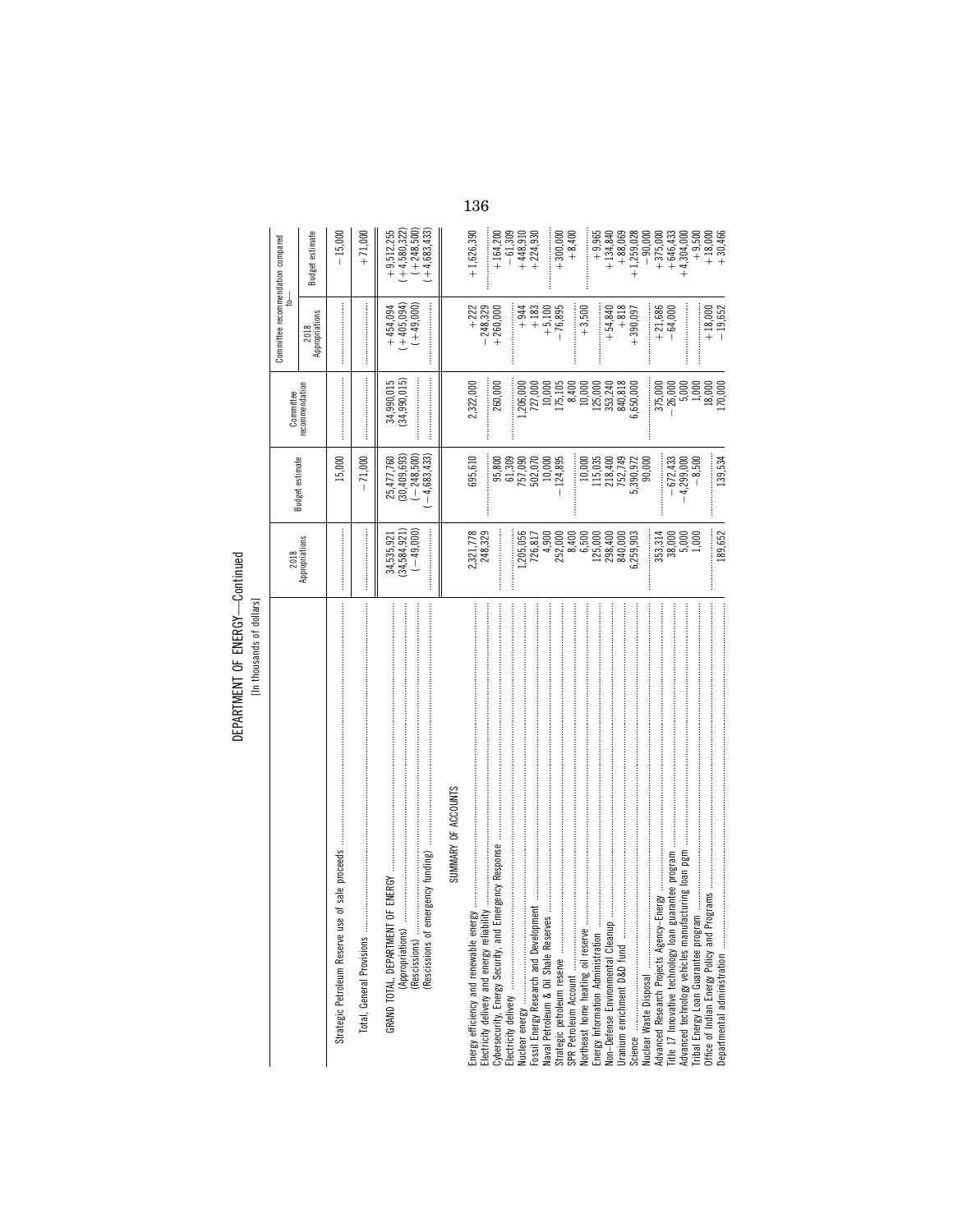| Office of the Inspector General                                                                                                                 | 49,000                                         | 51,330                                                 | 51,330                                         | $+2,330$                          |                                                    |
|-------------------------------------------------------------------------------------------------------------------------------------------------|------------------------------------------------|--------------------------------------------------------|------------------------------------------------|-----------------------------------|----------------------------------------------------|
| istration:<br>Atomic energy defense activities:<br>National Nuclear Security Admini<br>Federal Salaries and Exper<br>Weapons activities         | 0,642,138<br>1,999,219<br>1,620,000<br>407,595 | 1,017,078<br>1,788,618<br>.,862,825<br>422,529         | 1,902,000<br>408,000<br>1,620,000<br>0,850,000 | $-97,219$<br>$+405$<br>$+207,862$ | $-167,078$<br>$+39,175$<br>$-168,618$<br>$-14,529$ |
| Defense nuclear waste disposal<br>Defense environmental cleanup<br>Other defense activities                                                     | 14,668,952<br>5,988,048<br>840,000             | 15,091,050<br>853,300<br>5,630,217<br>30,000           | 5,988,000<br>840,000<br>14,780,000             | $+111,048$<br>$-48$               | $-311,050$<br>$+357,783$<br>$-13,300$<br>$-30,000$ |
| Activities<br>Total, Atomic Energy Defense                                                                                                      | 21,497,000                                     | 21,604,567                                             | 21,608,000                                     | $+111,000$                        | $+3,433$                                           |
| Falcon and Amistad operating and maintenance fund<br>Western Area Power Administration<br>Power marketing administrations <sup>1</sup> :        | 11,400<br>93,372<br>1,100                      | 132,372<br>26,400<br>350                               | 10,400<br>89,372<br>350                        | $-1,000$<br>$-4,000$<br>$-750$    | $-16,000$<br>$-43,000$                             |
|                                                                                                                                                 | 105,872                                        | 159,122                                                | 100,122                                        | $-5,750$                          | $-59,000$                                          |
| Federal Energy Regulatory Commission<br>Salaries and expenses<br>Strategic Petroleum Reserve crude oil<br>Strategic Petroleum Reserve use of sa | 367,600                                        | 369,900<br>369,900<br>$-15,000$<br>$-71,000$<br>15,000 | 369,900<br>369,900                             | $+2,300$<br>$-2,300$              | $+ 71,000$<br>$+ 15,000$<br>$-15,000$              |
| Total Summary of Accounts,<br><b>TWO CONTRACTOR</b>                                                                                             | 34,535,921                                     | 25,477,760                                             | 34,990,015                                     | $+454,094$                        | $+9,512,255$                                       |

including power purchase and wheelin ses, expen annual funds collected for expenditures. Offsetting collection totals reflect wheeling and purchase funding, and power agreement pursable ≣ costs, include alternative financing Totals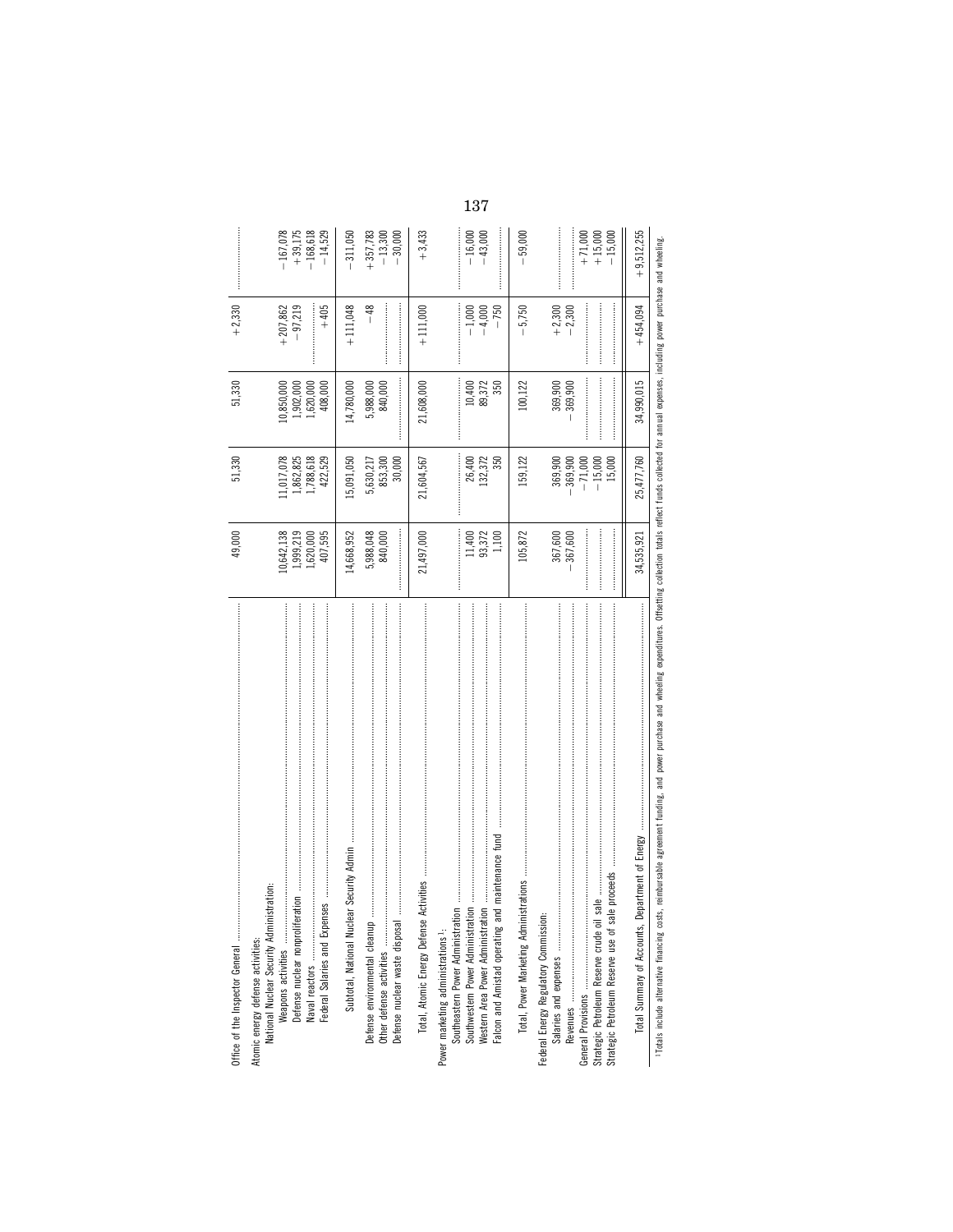# GENERAL PROVISIONS—DEPARTMENT OF ENERGY

Section 301. The bill includes a provision related to reprogramming.

Section 302. The bill includes a provision to authorize intelligence activities pending enactment of the fiscal year 2019 Intelligence Authorization Act.

Section 303. The bill includes a provision related to independent cost estimates.

Section 304. The bill includes a provision concerning a pilot program for consolidated storage of spent nuclear fuel.

# TITLE IV

# INDEPENDENT AGENCIES

The budget request proposes to eliminate the Delta Regional Authority, Denali Commission, and Northern Border Regional Commission. The budget requests funding to conduct closeout of the agencies in fiscal year 2019. The Committee strongly opposes the termination of these agencies, and recommends funding to continue their activities. The Administration shall continue all activities funded by this act, as well as follow directive language included in this report. No funds shall be used for the planning of or implementation of termination of these agencies.

# APPALACHIAN REGIONAL COMMISSION

| \$155,000,000 |
|---------------|
| 152,000,000   |
| 155,000,000   |

The Committee recommends \$155,000,000 for the Appalachian Regional Commission [ARC], an increase of \$3,000,000 above the budget request. Established in 1965, the Appalachian Regional Commission is an economic development agency composed of 13 Appalachian States and a Federal co-chair appointed by the President. Within available funding, \$73,000,000 is recommended for base funds.

Further, not less than \$16,000,000 shall be for a program of industrial site and workforce development in Southern and South Central Appalachia, focused primarily on the automotive supplier sector and the aviation sector. Up to \$13,500,000 of that amount is recommended for activities in Southern Appalachia. The funds shall be distributed to States that have distressed counties in Southern and South Central Appalachia using the ARC Area Development Formula.

funding, the Committee recommends \$16,000,000 for a program of basic infrastructure improvements in distressed counties in Central Appalachia. Funds shall be distributed according to ARC's distressed counties formula and shall be in addition to the regular allocation to distressed counties.

Within available funds, the Committee recommends \$50,000,000 for the POWER Initiative to support communities, primarily in Appalachia, that have been adversely impacted by the closure of coalpowered generating plants and a declining coal industry by pro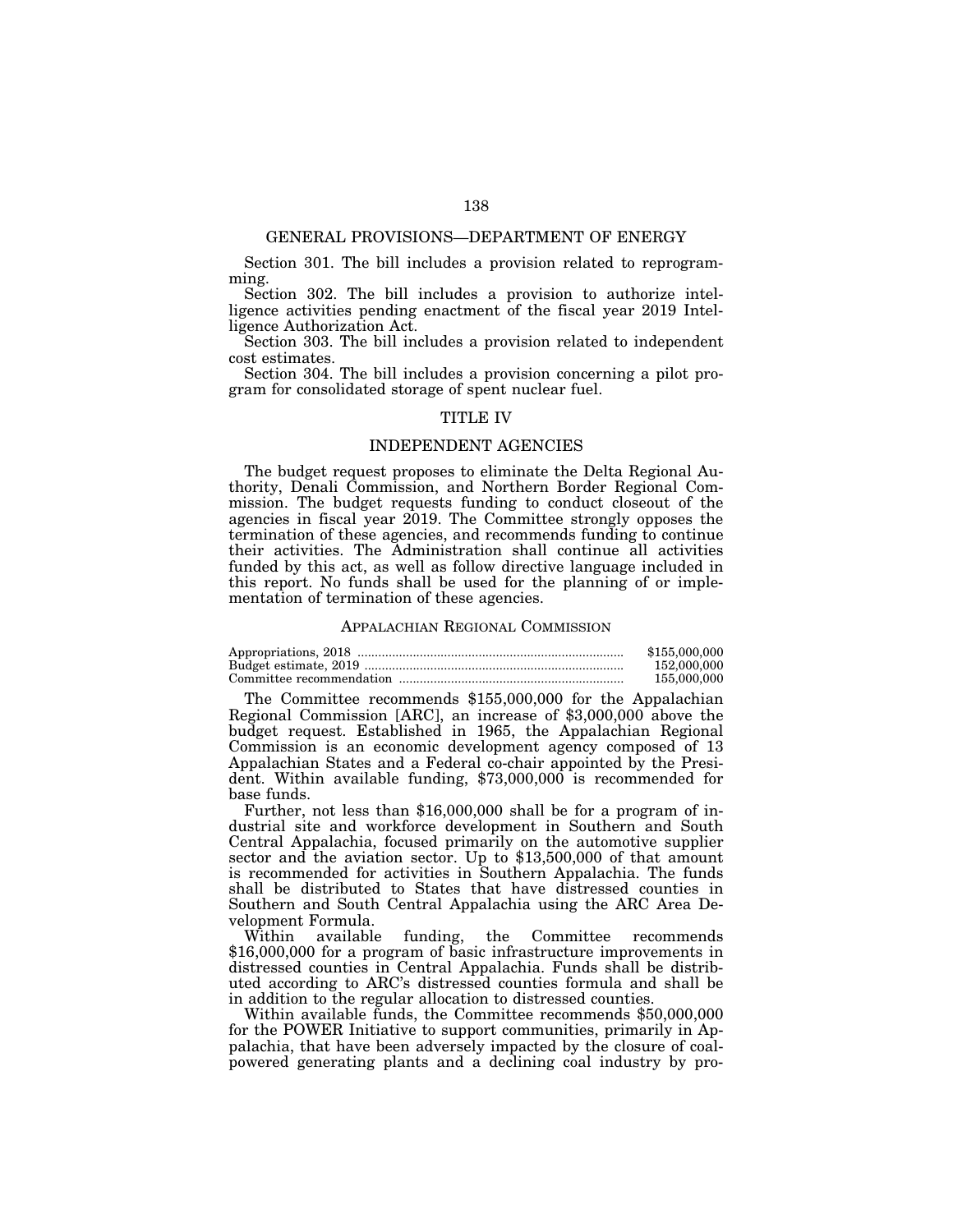viding resources for economic diversification, job creation, job training, and other employment services.

The Committee recognizes that the headquarters of the Delta Regional Authority, the Denali Commission, and the Northern Border Regional Commission are each headquartered in their respective regions. However, the Appalachian Regional Commission is headquartered in Washington, D.C. Headquartering regional commissions within the region affected is a sensible approach to ensure that the commissions are housed in more affordable locations than the District of Columbia, thereby reducing administrative overhead and making the commissions closer and more accountable to the people the commissions were designed to serve. Accordingly, the Committee directs the Appalachian Regional Commission, not later than 180 days after the enactment of this act, to provide the Committees on Appropriations of both Houses of Congress with a report that examines the feasibility of relocating the Appalachian Regional Commission to within the Appalachian region, including any potential long-term cost savings that could be accomplished.

The Committee believes that if the Appalachian Regional Commission is going to move, it should move to the State of West Virginia.

# DEFENSE NUCLEAR FACILITIES SAFETY BOARD

### SALARIES AND EXPENSES

| \$31,000,000 |
|--------------|
| 31.243.000   |
| 31,000,000   |

The Committee recommends \$31,000,000 for the Defense Nuclear Facilities Safety Board, a decrease of \$243,000 below the budget request. Congress permanently authorized the Inspector General for the Nuclear Regulatory Commission to serve as the Inspector General for the Defense Nuclear Facilities Safety Board. The Committee recommendation includes \$1,103,000 within the Office of Inspector General of the Nuclear Regulatory Commission to perform these services.

### DELTA REGIONAL AUTHORITY

| \$25,000,000 |
|--------------|
| 2.500,000    |
| 25,000,000   |

The Committee recommends \$25,000,000 for the Delta Regional Authority [DRA], an increase of \$22,500,000 above the budget request. DRA is a Federal-State partnership that is designed to assist the eight-State Mississippi Delta Region in developing basic infrastructure, transportation, skill training, and opportunities for economic development for distressed counties and parishes. Within available funds, not less than \$10,000,000 is recommended for flood control, basic public infrastructure development and transportation improvements, which shall be allocated separate from the State formula funding method. The Committee does not include a statutory waiver with regard to DRA's priority of funding, and directs DRA to focus on activities relating to basic public infrastructure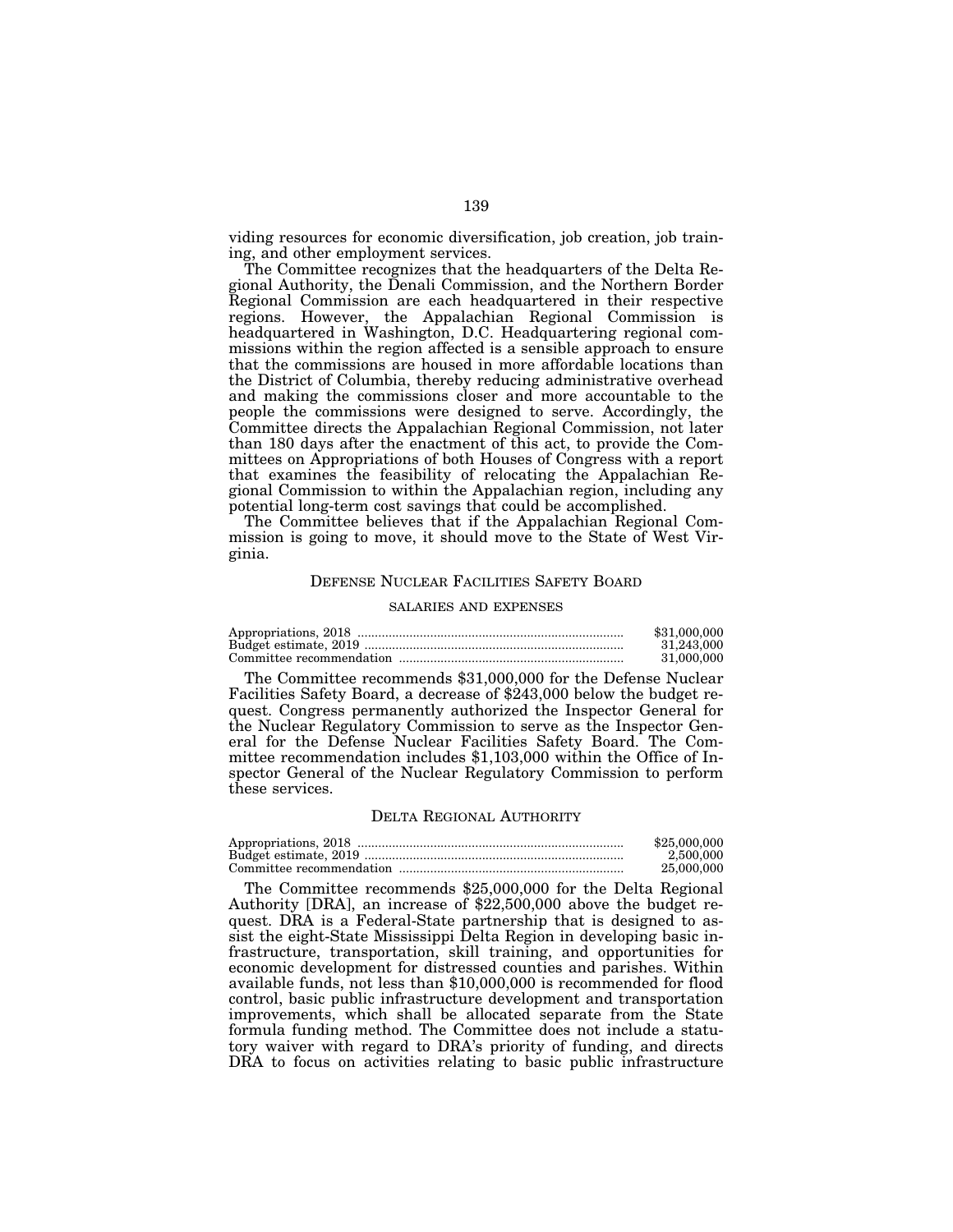and transportation infrastructure before allocating funding toward other priority areas.

# DENALI COMMISSION

| \$30,000,000 |
|--------------|
| 7.300.000    |
| 15,000,000   |

The Committee recommends \$15,000,000 for the Denali Commission, an increase of \$7,700,000 above the budget request. The Denali Commission is a Federal-State partnership responsible for promoting infrastructure development, job training, and other economic support services in rural areas throughout Alaska.

# NORTHERN BORDER REGIONAL COMMISSION

| \$15,000,000 |
|--------------|
| 850,000      |
| 20.000.000   |

The Committee recommends \$20,000,000 for the Northern Border Regional Commission, an increase of \$19,150,000 above the budget request. Within available funds, no less than \$4,000,000 is recommended for initiatives that seek to address the decline in forest-based economies throughout the region.

# NUCLEAR REGULATORY COMMISSION

# SALARIES AND EXPENSES

| \$909,137,000 |
|---------------|
| 958,050,000   |
| 898.350.000   |

### REVENUES

| $-$ \$779.768.032 |
|-------------------|
| $-805.018.500$    |
| $-794.218.500$    |

### NET APPROPRIATION

| \$129,300,892 |
|---------------|
| 153.031.500   |
| 104.131.500   |

The Committee recommends \$898,350,000 for the Nuclear Regulatory Commission [Commission], a decrease of \$59,700,000 below the budget request. The Committee's recommendation requires the use of \$20,000,000 of unobligated balances from prior year appropriations. This amount is offset by estimated revenues of \$794,218,500, resulting in a net appropriation of \$104,131,500. In developing this recommendation, the Committee has consulted with the Commission to ensure it maintains its gold-standard health and safety mission while reducing low-priority work.

*Budget Execution Plan*.—The Commission is directed to provide the Committee with a specific budget execution plan not later than 30 days after the enactment of this act. This plan shall provide details at the product line level within each of the control points, as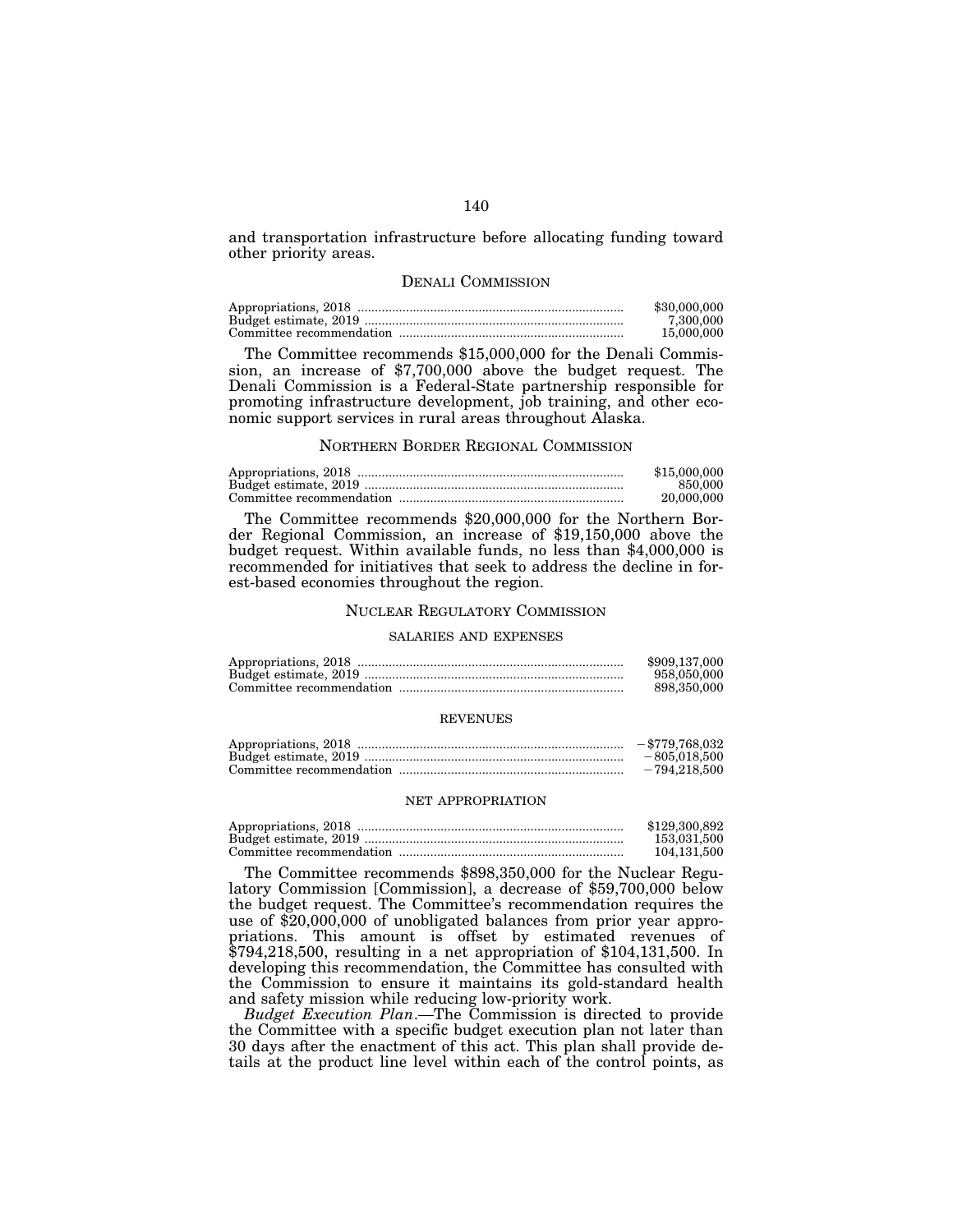applicable, included in the table after the Office of Inspector General heading below.

*Budget Control Points*.—The recommendation includes budget control points for fiscal year 2019 to ensure the Commission's budget execution follows congressional intent. These budget control points are included in the table following the heading of Office of Inspector General. As it did for fiscal year 2018, the Committee includes statutory language incorporating the control points by reference into law, and notes that any breaches are subject to the reporting requirements and remedies of the Antideficiency Act contained in title 31 of the United States Code.

*Reprogramming Authority*.—Section 402 continues reprogramming authority included in the Energy and Water Development and Related Agencies Appropriations Act, 2018, for the Commission between the budget control points, subject to prior congressional approval, with a provision made for emergency circumstances. This reprogramming authority supersedes the Commission's existing guidance on internal reprogrammings.

*Unobligated Balances from Prior Appropriations*.—The Committee notes that the Commission carries unobligated balances from appropriations received prior to fiscal year 2019. The Committee's recommendation requires the use of \$20,000,000 of these balances, derived from fee-based activities. Because the Commission has already collected fees corresponding to these activities in prior years, the Committee does not include these funds within the fee base calculation for determining authorized revenues, and does not provide authority to collect additional offsetting receipts for their use. The Committee notes that any remaining unobligated balances carried forward from prior years are subject to the reprogramming guidelines in section 402, and shall only be used to supplement appropriations consistent with those guidelines.

*Integrated University Program*.—The Committee recommends \$15,000,000 for the Integrated University Program, of which not less than \$5,000,000 is for grants to support research projects that do not align with programmatic missions but are critical to maintaining the discipline of nuclear science.

*Reporting Requirement*.—The Committee directs the Commission to continue the reporting required in the explanatory statement for the Energy and Water Development and Related Agencies Appropriations Act, 2018, relating to progress against the Commission's licensing goals and right-sizing commitments.

*Rulemaking*.—The Committee directs the Commission to provide in its annual budget request and the semi-annual report to Congress on licensing and regulatory activities a list of all rulemaking activities planned, to include their priority and schedule.

# OFFICE OF INSPECTOR GENERAL

# GROSS APPROPRIATION

| \$12,859,000 |
|--------------|
| 12,609,000   |
| 12,609,000   |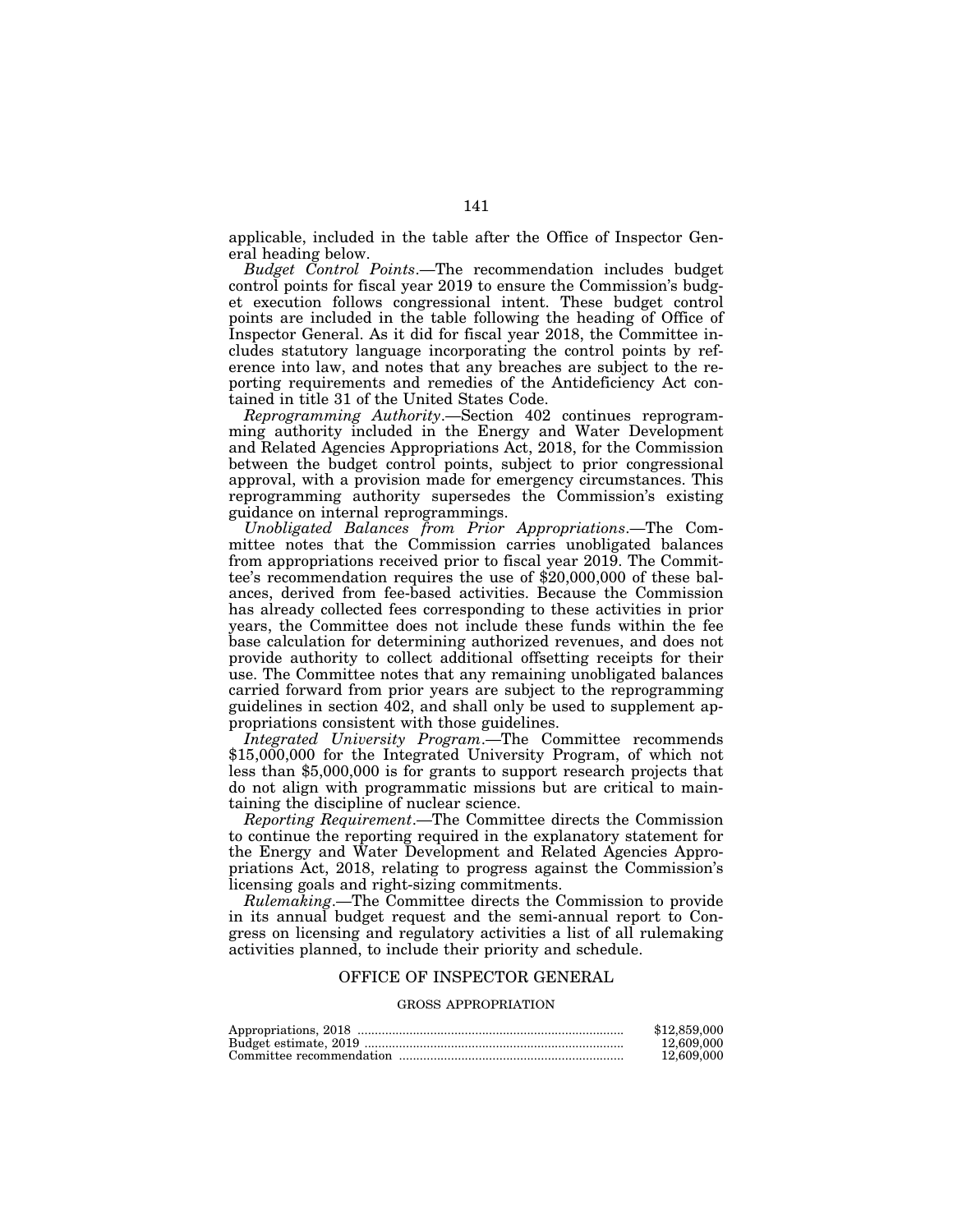# REVENUES

| $-$ \$10,555,000 |
|------------------|
| $-10.355.400$    |
| $-10.355.400$    |

# NET APPROPRIATION

| \$2,304,000 |
|-------------|
| 2.253.600   |
| 2.253.600   |

The Committee recommends \$12,609,000 for the Office of Inspector General, the same as the budget request, which is offset by revenues estimated at \$10,355,400, for a net appropriation of \$2,253,600. The Office of Inspector General serves both the Nuclear Regulatory Commission and the Defense Nuclear Facilities Safety Board, and the recommendation includes \$1,103,000 for that purpose, which is not available from fee revenues.

# NUCLEAR REGULATORY COMMISSION

[In thousands of dollars]

| Item                                                          | Budget estimate       | Committee<br>recommendation | Committee<br>recommendation<br>compared to<br>budget estimate |
|---------------------------------------------------------------|-----------------------|-----------------------------|---------------------------------------------------------------|
|                                                               | 958,050               | 469,767<br>108,609          | $-958,050$<br>$+469.767$<br>$+108,609$                        |
|                                                               |                       | 25,393<br>299,581<br>15,000 | $+25.393$<br>$+299,581$<br>$+15,000$                          |
|                                                               | 958,050               | 918.350<br>$-20.000$        | $-39,700$<br>$-20,000$                                        |
| TOTAL, SALARIES AND EXPENSES                                  | 958,050               | 898.350                     | $-59.700$                                                     |
|                                                               | $-805.019$            | $-794.219$                  | $-10,800$                                                     |
|                                                               | 153,032               | 104,132                     | $-48.900$                                                     |
| OFFICE OF INSPECTOR GENERAL:                                  | 12,609<br>$-10.355$   | 12,609<br>$-10.355$         |                                                               |
|                                                               | 2,254                 | 2.254                       |                                                               |
| TOTAL, NUCLEAR REGULATORY COMMISSION<br><b>APPROPRIATIONS</b> | 155,285<br>(155, 285) | 106,385<br>(106, 385)       | $-48.900$<br>$(-48,900)$                                      |

# NUCLEAR WASTE TECHNICAL REVIEW BOARD

| \$3,600,000 |
|-------------|
| 3.600.000   |
| 3.600.000   |

The Committee recommends \$3,600,000 for the Nuclear Waste Technical Review Board to be derived from the Nuclear Waste Fund, the same as the budget request.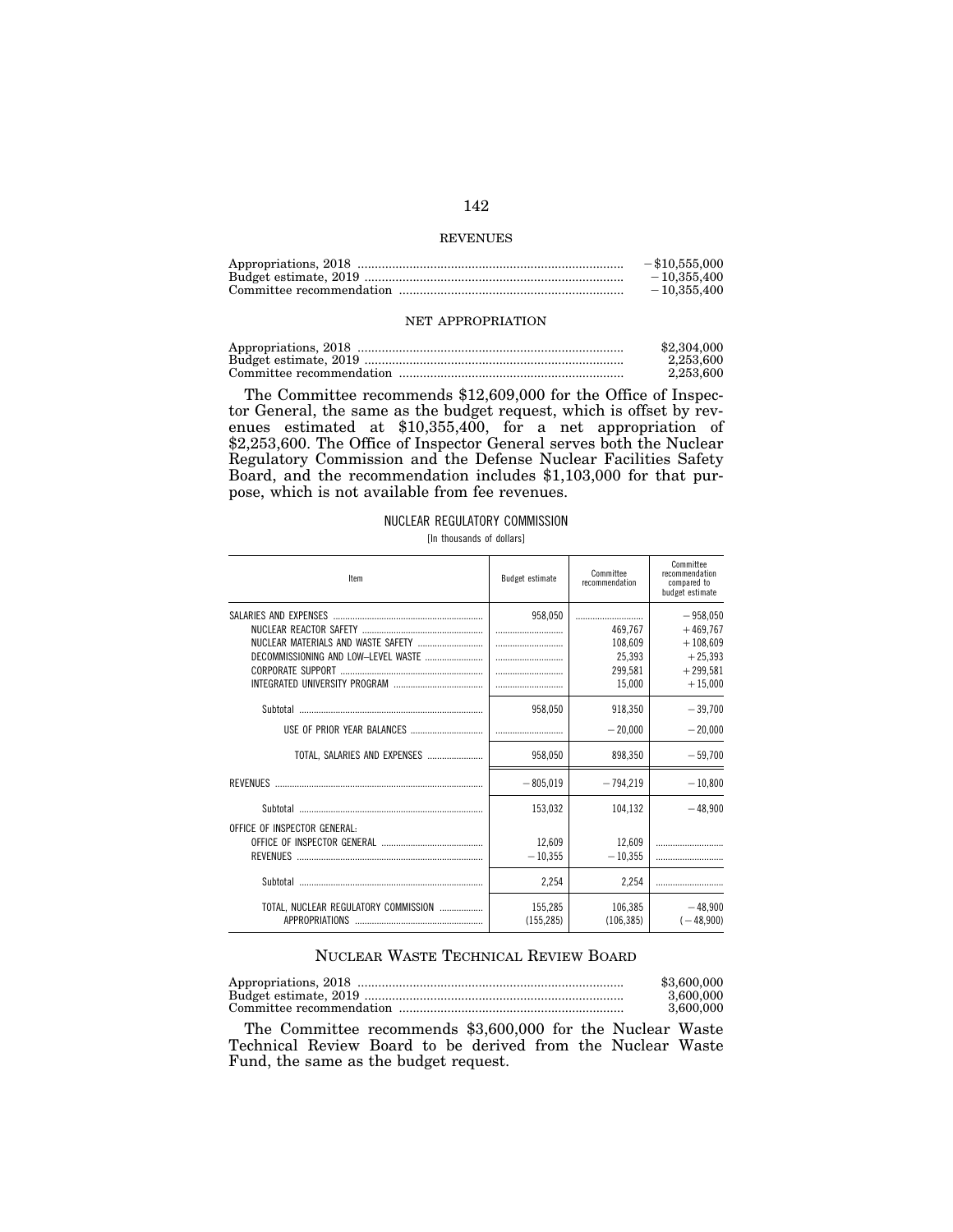# GENERAL PROVISIONS

Section 401. The bill includes a provision regarding Congressional requests for information.

Section 402. The bill includes a provision regarding reprogramming.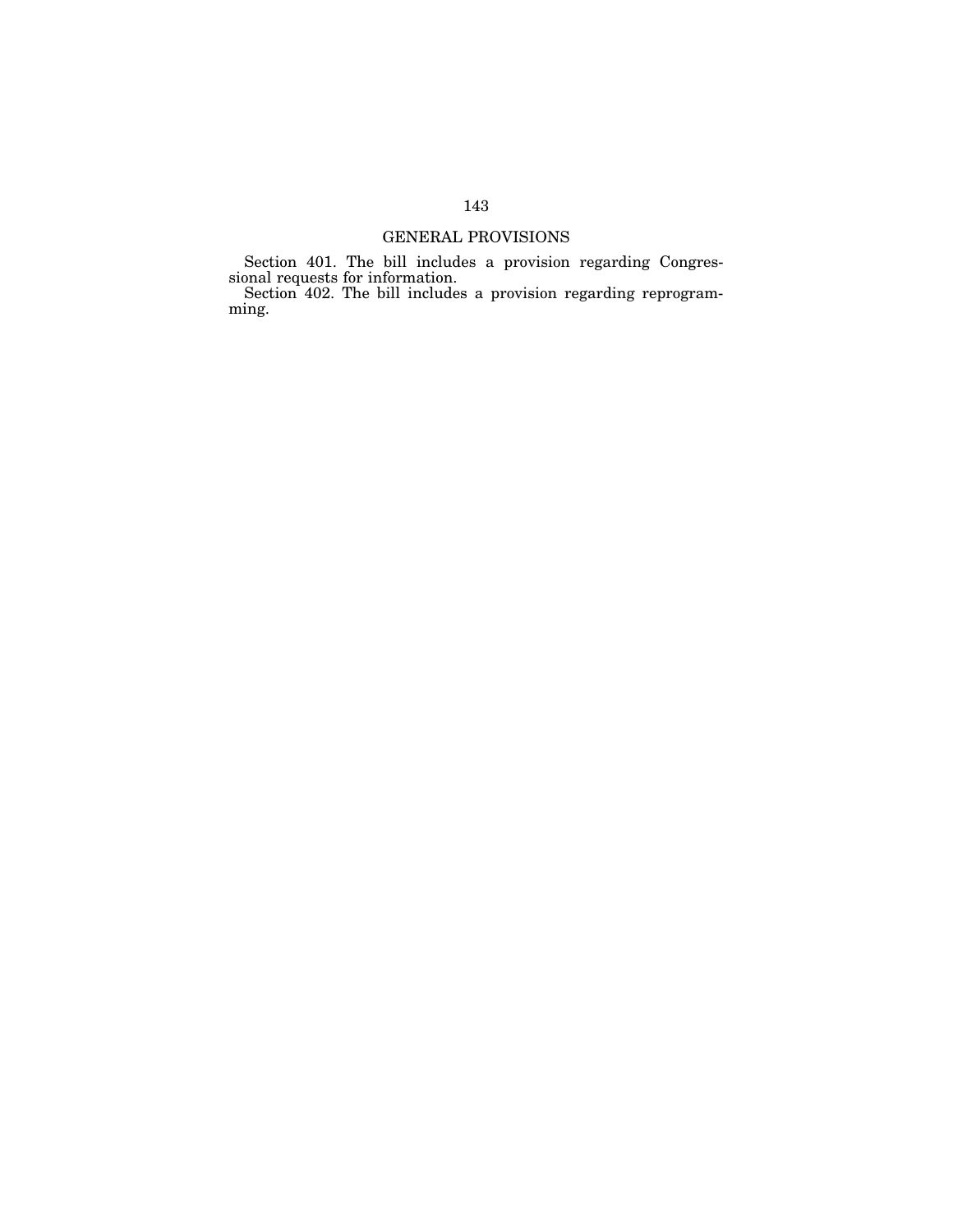# TITLE V

# GENERAL PROVISIONS

The following list of general provisions is recommended by the Committee:

Section 501. The bill includes a provision regarding influencing congressional action.

Section 502. The bill includes a provision regarding transfer authority.

Section 503. The bill includes a provision regarding requirements for computer networks.

# PROGRAM, PROJECT, AND ACTIVITY

In fiscal year 2019, for purposes of the Balanced Budget and Emergency Deficit Control Act of 1985 (Public Law 99–177), as amended, the following information provides the definition of the term ''program, project or activity'' for departments and agencies under the jurisdiction of the Energy and Water Development and Related Agencies Appropriation Act. The term ''program, project or activity'' shall include the most specific level of budget items identified in the Energy and Water Development and Related Agencies Appropriations Bill, 2019 and the report accompanying the bill.

If a sequestration order is necessary, in implementing the Presidential order, departments and agencies shall apply any percentage reduction required for fiscal year 2019 pursuant to the provisions of Public Law 99–177 to all items specified in the report accompanying the bill by the Senate Committee on Appropriations in support of the fiscal year 2019 budget estimates as modified by congressional action.

# COMPLIANCE WITH PARAGRAPH 7, RULE XVI, OF THE STANDING RULES OF THE SENATE

Paragraph 7 of rule XVI requires Committee reports on general appropriations bills to identify each Committee amendment to the House bill ''which proposes an item of appropriation which is not made to carry out the provisions of an existing law, a treaty stipulation, or an act or resolution previously passed by the Senate during that session.''

The Committee is filing an original bill, which is not covered under this rule, but reports this information in the spirit of full disclosure.

The Committee recommends funding for the following programs or activities which currently lack authorization for fiscal year 2019: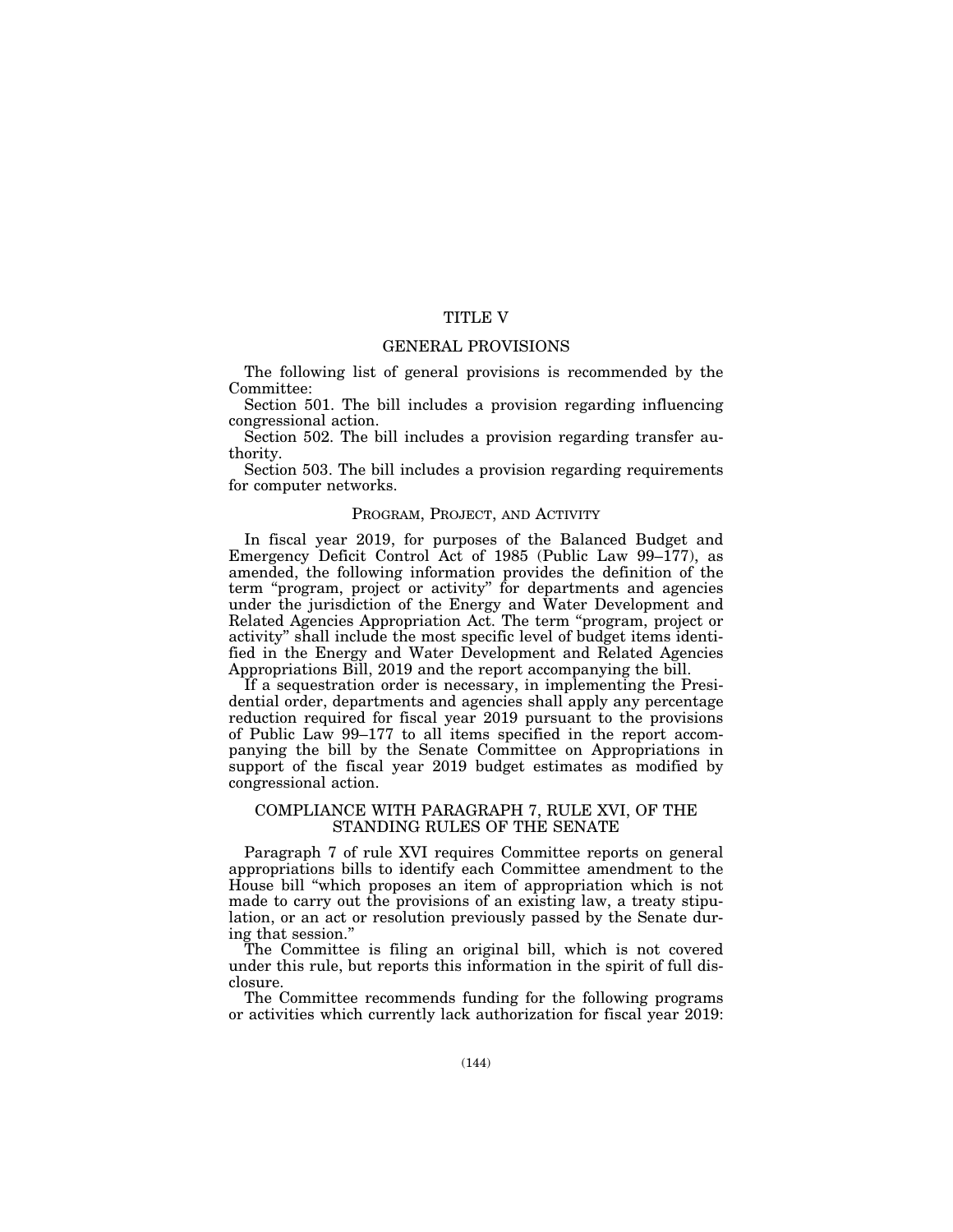## APPROPRIATIONS NOT AUTHORIZED BY LAW—FISCAL YEAR 2019

|  |  | [Dollars in thousands] |
|--|--|------------------------|
|--|--|------------------------|

| Agency/Program                                    | Last Year of<br>Authorization | Authorization<br>Level | Appropriation in<br>Last Year of<br>Authorization | Net Appropriation<br>in this Bill |
|---------------------------------------------------|-------------------------------|------------------------|---------------------------------------------------|-----------------------------------|
|                                                   | $\mathbf{1}$<br>2006          | 110,500                | 164,198                                           | 120.000<br>162,500                |
|                                                   | 2012                          | 1.400.000              | 68.000                                            | 251.000                           |
|                                                   | 2012                          | 125.000                | 50.000                                            | 55.000                            |
|                                                   | 2012                          | 50.000                 | 34,000                                            | 70,000                            |
|                                                   | 2009                          | 495.000                | 792,000                                           | 1,206,000                         |
| Nuclear Energy Infrastructure and Facilities      | 2009                          | 145,000                | 245,000                                           | 267,000                           |
|                                                   | 2009                          | 641.000                | 727,320                                           | 727,000                           |
|                                                   | 2014                          | 20.000                 | 20.000                                            | 10.000                            |
|                                                   | 2003                          | not specified          | 172.856                                           | 175,105                           |
|                                                   | 2003                          | not specified          | 6,000                                             | 10,000                            |
|                                                   | 1984                          | not specified          | 55.870                                            | 125.000                           |
|                                                   | 2013                          | 6,007,000              | 4,876,000                                         | 6.650.000                         |
| Advanced Technology Vehicle Manufacturing Program | 2012                          | not specified          | 6,000                                             | 5.000                             |
| Advanced Research Projects Agency-Energy          | 2013                          | 312.000                | 265.000                                           | 375.000                           |
|                                                   |                               |                        |                                                   |                                   |
| Non-Defense Environmental Cleanup:                | 1981                          | 5.000                  | 5.000                                             | 75.000                            |
|                                                   | 1984                          | 246.963                | 185.682                                           | 170,000                           |
|                                                   |                               |                        |                                                   |                                   |
| Atomic Energy Defense Activities:                 |                               |                        |                                                   |                                   |
| National Nuclear Security Administration:         |                               |                        |                                                   |                                   |
|                                                   | 2018                          | 10,377,475             | 10,642,138                                        | 10,850,000                        |
| Defense Nuclear Nonproliferation                  | 2018                          | 1,883,310              | 1,999,219                                         | 1,902,000                         |
|                                                   | 2018                          | 1.431.551              | 1,620,000                                         | 1,620,000                         |
| Federal Salaries and Expenses                     | 2018                          | 407,551                | 407,595                                           | 408,000                           |
|                                                   | 2018                          | 5,440,106              | 5,988,048                                         | 5,988,000                         |
|                                                   | 2018                          | 816.000                | 840.000                                           | 840.000                           |
| Power Marketing Administrations:                  |                               |                        |                                                   |                                   |
|                                                   | 1984                          | 40.254                 | 36.229                                            | 10.400                            |
|                                                   | 1984                          | 259.700                | 194,630                                           | 89,372                            |
|                                                   | 1984                          | not specified          | 29,582                                            |                                   |
| Defense Nuclear Facilities Safety Board           | 2018                          | 30,600                 | 31,000                                            | 31,000                            |
|                                                   | 1985                          | 460,000                | 448,200                                           | 104.132                           |
|                                                   | 2018                          | 30.000                 | 25.000                                            | 25.000                            |
| Northern Border Regional Commission               | 2018                          | 30,000                 | 15,000                                            | 20,000                            |
|                                                   |                               |                        |                                                   |                                   |

1 Program was initiated in 1972 and has never received a separate authorization.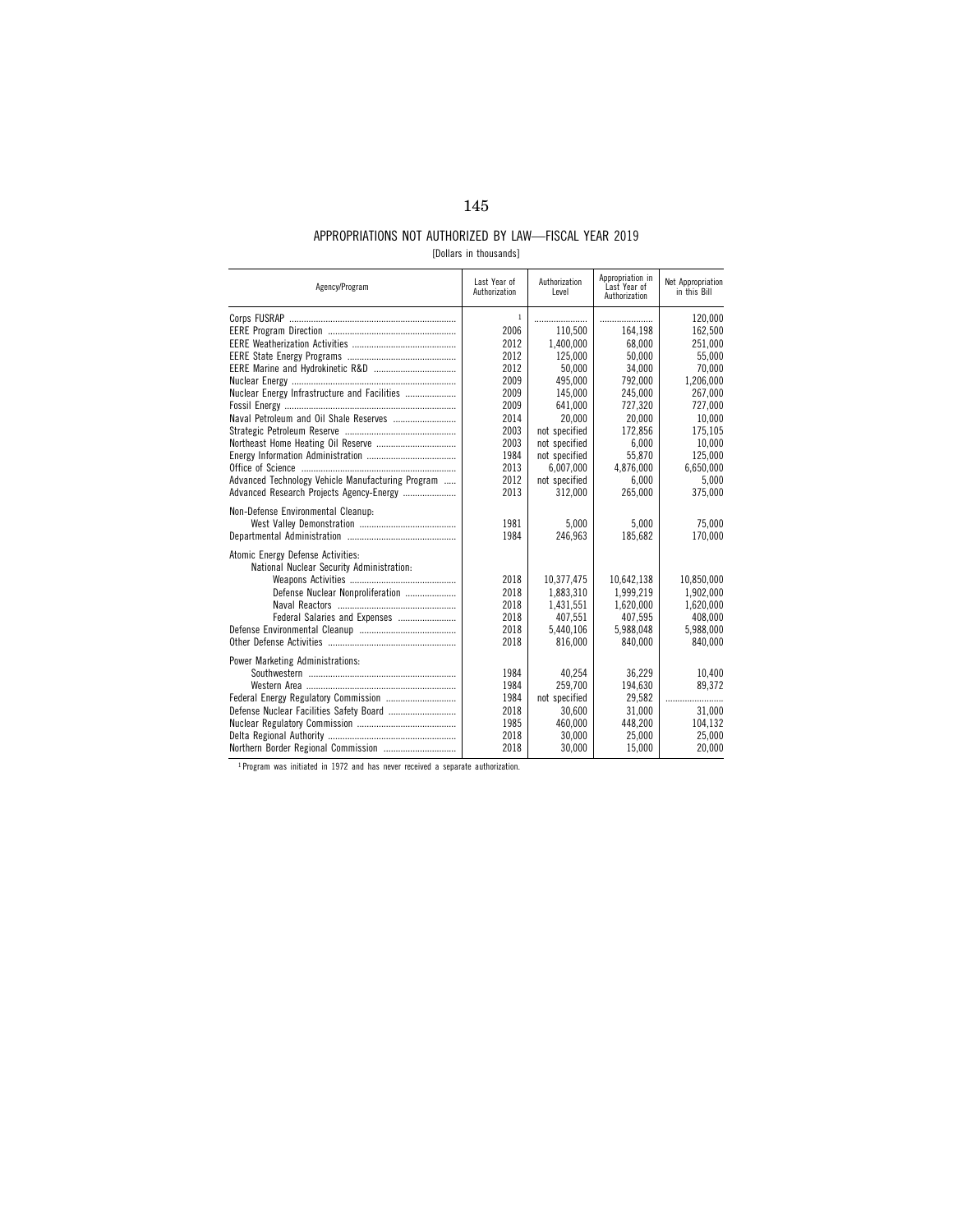### COMPLIANCE WITH PARAGRAPH 7(C), RULE XXVI, OF THE STANDING RULES OF THE SENATE

Pursuant to paragraph 7(c) of rule XXVI, on May 24, 2018, the Committee ordered favorably reported a bill (S. 2975) making appropriations for energy and water development and related agencies for the fiscal year ending September 30, 2019, and for other purposes, provided, that the bill be subject to amendment and that the bill be consistent with its budget allocation, and provided that the Chairman of the Committee or his designee be authorized to offer the substance of the original bill as a Committee amendment in the nature of a substitute to the House companion measure, by a recorded vote of 30–1, a quorum being present. The vote was as follows:

Yeas Nays Chairman Shelby Mr. Graham Mr. McConnell Mr. Alexander Ms. Collins Ms. Murkowski Mr. Blunt Mr. Moran Mr. Hoeven Mr. Boozman Mrs. Capito Mr. Lankford Mr. Daines Mr. Kennedy Mr. Rubio Mrs. Hyde-Smith Mr. Leahy Mrs. Murray Mrs. Feinstein Mr. Durbin Mr. Reed Mr. Tester Mr. Udall Mrs. Shaheen Mr. Merkley Mr. Coons Mr. Schatz Ms. Baldwin Mr. Murphy Mr. Manchin Mr. Van Hollen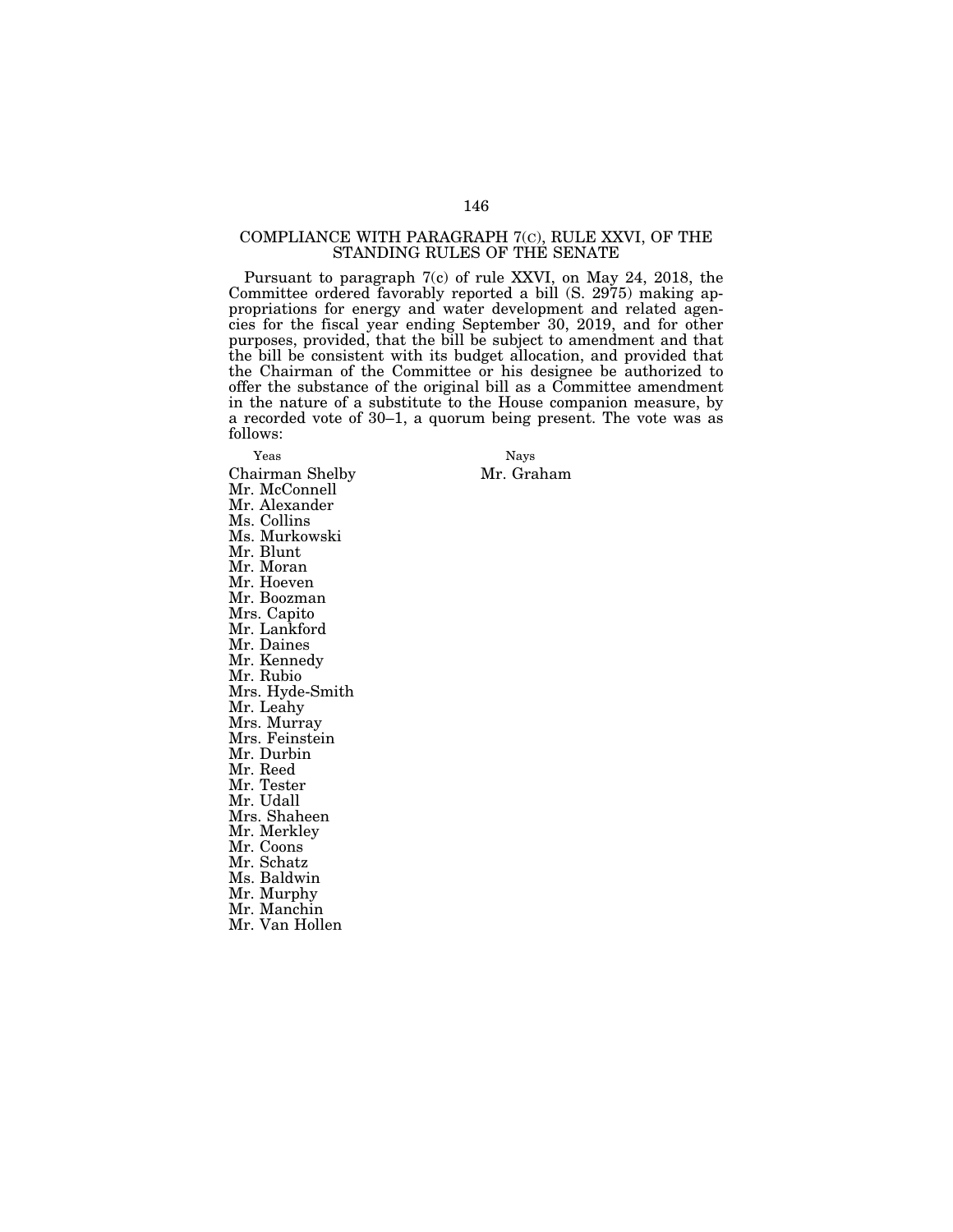### COMPLIANCE WITH PARAGRAPH 12, RULE XXVI, OF THE STANDING RULES OF THE SENATE

Paragraph 12 of rule XXVI requires that Committee reports on a bill or joint resolution repealing or amending any statute or part of any statute include ''(a) the text of the statute or part thereof which is proposed to be repealed; and (b) a comparative print of that part of the bill or joint resolution making the amendment and of the statute or part thereof proposed to be amended, showing by stricken-through type and italics, parallel columns, or other appropriate typographical devices the omissions and insertions which would be made by the bill or joint resolution if enacted in the form recommended by the Committee.''

In compliance with this rule, no changes to existing law are displayed because this bill proposes no changes.

### BUDGETARY IMPACT OF BILL

### PREPARED IN CONSULTATION WITH THE CONGRESSIONAL BUDGET OFFICE PURSUANT TO SEC. 308(A), PUBLIC LAW 93–344, AS AMENDED

[In millions of dollars]

|                                                                                                                                      |                         | Budget authority  | Outlavs                 |                   |
|--------------------------------------------------------------------------------------------------------------------------------------|-------------------------|-------------------|-------------------------|-------------------|
|                                                                                                                                      | Committee<br>allocation | Amount<br>in bill | Committee<br>allocation | Amount<br>in bill |
| Comparison of amounts in the bill with the subcommittee allo-<br>cation for 2019: Subcommittee on Energy and Water Devel-<br>opment: |                         |                   |                         |                   |
|                                                                                                                                      | 43.766                  | 43.766            | 43.842                  | 143,842           |
| Security                                                                                                                             | 21.892                  | 21.892            | <b>NA</b>               | NA                |
| Nonsecurity                                                                                                                          | 21.874                  | 21.874            | ΝA                      | ΝA                |
| Projection of outlays associated with the recommendation:                                                                            |                         |                   |                         |                   |
| 2019                                                                                                                                 |                         |                   |                         | 225.518           |
| 2020                                                                                                                                 |                         | .                 | .                       | 12.393            |
| 2021                                                                                                                                 |                         |                   |                         | 4.189             |
| 2022                                                                                                                                 |                         |                   | .                       | 969               |
|                                                                                                                                      |                         |                   |                         | 596               |
| Financial assistance to State and local governments for 2019                                                                         | ΝA                      | 180               | ΝA                      |                   |

1 Includes outlays from prior–year budget authority. 2 Excludes outlays from prior–year budget authority.

NA: Not applicable.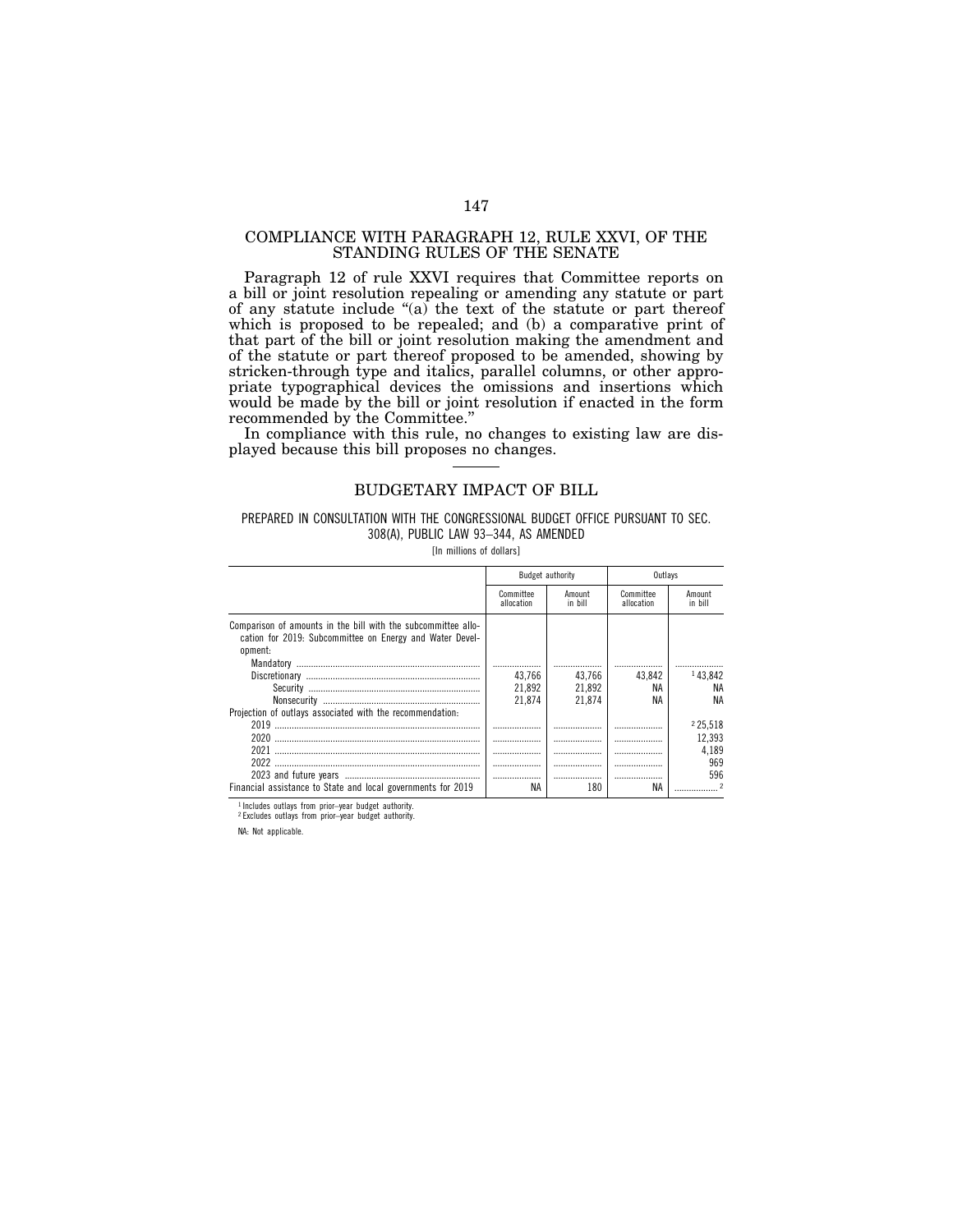COMPARATIVE STATEMENT OF NEW BUDGET (OBLIGATIONAL) AUTHORITY FOR FISCAL YEAR 2018 AND BUDGET ESTIMATES AND AMOUNTS RECOMMENDED IN THE BILL<br>FOR FISCAL

[In thousands of dollars]

 $\begin{array}{r} +41,000 \\ +1,289,267 \\ +105,265 \\ +105,265 \end{array}$  $+8,000$ <br>+6,000  $-965,132$ <br> $-5,250$  $+7,017$ Budget estimate  $+2,142,417$  $+490,983$ Senate Committee recommendation<br>compared with  $(+ \quad or \quad -)$  $\begin{array}{r} +49,876 \\ +20,632 \\ -20,632 \end{array}$  $+ 76,000$ <br> $- 75,000$ <br> $+ 110,000$  $+4,500$  $-2,000$  $-19,000$  $+8,000$  $+100,000$ 2018<br>appropriation  $\begin{array}{r} 123,000 \\ 2,161,000 \\ 3,500,000 \\ 3,7,40,000 \\ 2,00,000 \\ 120,000 \\ 135,000 \\ 133,000 \\ 5,000 \\ \end{array}$  $15{,}000$  $1,382,000$ <br> $62,008$ <br> $-62,008$ 35,000 Committee<br>recommendation 6,927,000  $\begin{array}{c} 82,000\\ 871,735\\ 871,735\\ 2,016,733\\ 2,016,733\\ 2,000,000\\ 120,000\\ 120,000\\ 187,000\\ 187,000\\ 965,132\\ 55\\ 0 \end{array}$  $891,017  
\n62,008  
\n-62,008$ 35,000 Budget estimate 4,784,583 7,983  $\begin{bmatrix} 123,000\\ 2,085,000\\ 245,000\\ 3,630,000\\ 200,000\\ 139,000\\ 139,000\\ 139,000\\ 135,000\\ 135,000\\ 135,000\\ 135,000\\ \end{bmatrix}$  $1,332,124$ <br> $41,376$ <br> $-41,376$ 37,000  $10,500$ 6,827,000 2018<br>appropriation TITLE I-DEPARTMENT OF DEFENSE-CIVIL TITLE II-DEPARTMENT OF THE INTERIOR DEPARTMENT OF THE ARMY Corps of Engineers-Civil Bureau of Reclamation Central Utah Project ltem Total, title I, Department of Defense-Civil Central Utah Project Completion Account Water and Related Resources ................<br>Central Valley Project Restoration Fund<br>Central Valley Project collections .. Flood Control and Coastal Emergencies Mississippi River and Tributaries California Bay-Delta Restoration Inland Waterways Trust Fund Subtotal Investigations Construction Expenses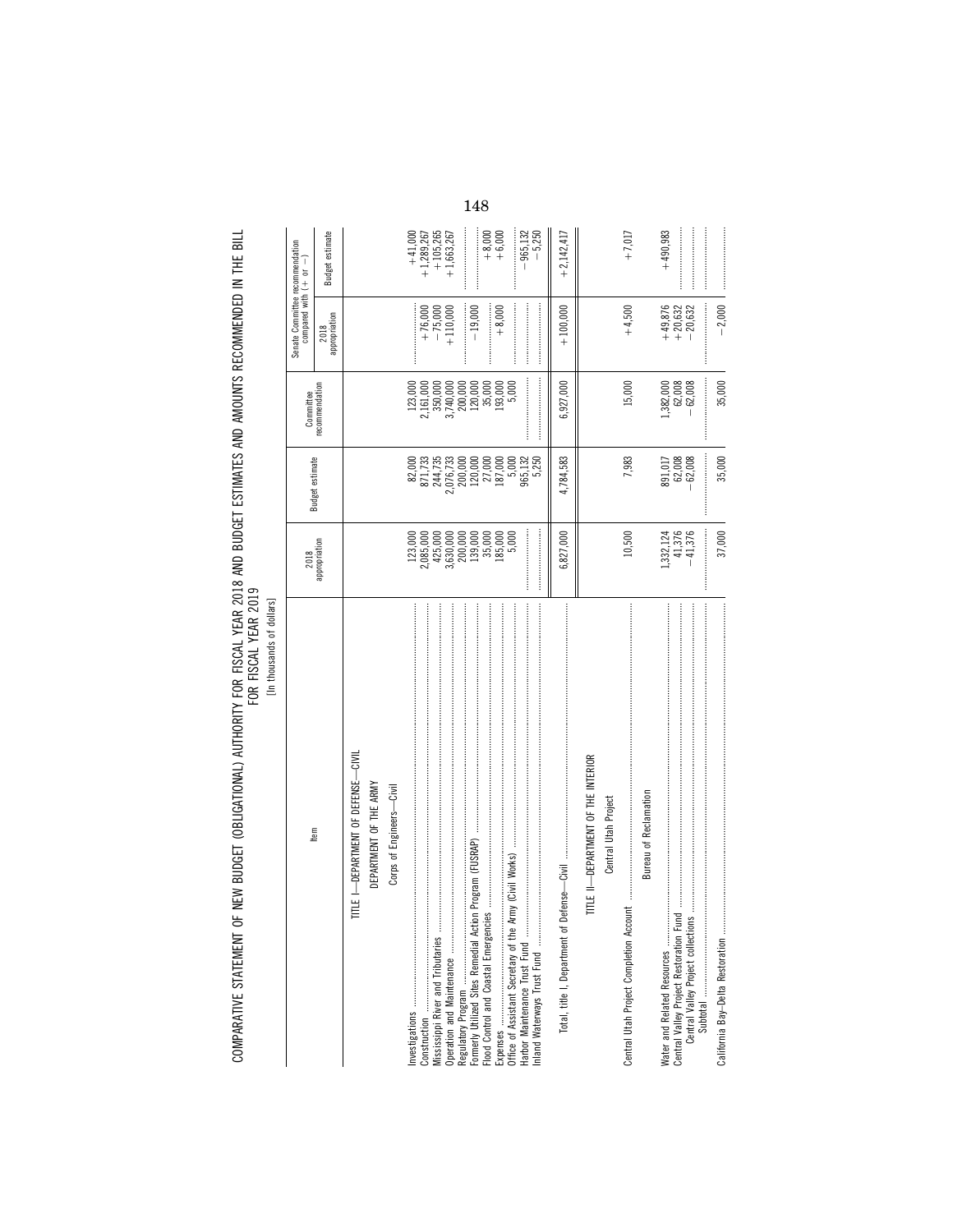|                                                                                                                                                                                                         | 59,000                                                       | 61,000                                                | 61,000                                                            | $+2,000$                                      |                                                                 |
|---------------------------------------------------------------------------------------------------------------------------------------------------------------------------------------------------------|--------------------------------------------------------------|-------------------------------------------------------|-------------------------------------------------------------------|-----------------------------------------------|-----------------------------------------------------------------|
| Total, Bureau of Reclamation                                                                                                                                                                            | 1,428,124                                                    | 987,017                                               | 1,478,000                                                         | $+49,876$                                     | $+490,983$                                                      |
| 法法法法法 医克里德氏菌 医弗里德氏试验检尿 医皮肤发生 医二乙酸 医麦角氏菌 医马里德氏菌 医马里德氏菌属 医马里德氏菌属 医马里德氏菌属 医马里德氏菌属 医皮肤发生的 医血清性<br>he Interior<br>Total, title II, Department of                                                             | 1,438,624                                                    | 995,000                                               | 1,493,000                                                         | 54,376                                        | $+498,000$                                                      |
| -DEPARTMENT OF ENERGY<br>Energy Programs<br>ilin∃<br>I                                                                                                                                                  |                                                              |                                                       |                                                                   |                                               |                                                                 |
| ವ<br>Energy Efficiency and Renewable Ener                                                                                                                                                               | 2,321,778<br>248,329                                         | 695,610                                               | 2,322,000                                                         | $+ 222\n+ 248,329\n+ 260,000$                 | $+1,626,390$                                                    |
|                                                                                                                                                                                                         |                                                              | 61,309<br>95,800                                      | 260,000                                                           |                                               | $+164,200$                                                      |
| <b>医子宫的 医阿尔伯氏氏 医阿尔伯氏 医阿尔比氏 医阿尔比氏征 医阿尔比氏征 医阿尔比氏征 医阿尔比氏征 医阿尔比氏征 医阿尔比氏征 医阿尔比氏征 医阿尔比氏征 医阿尔比氏征 医阿尔比氏征 医阿尔比氏征 医阿尔比氏征</b>                                                                                      | ,072,056<br>133,000                                          | 621,000<br>136,090                                    | 1,073,000<br>133,000                                              | $+944$                                        | $-61,309$<br>+452,000<br>-3,090                                 |
|                                                                                                                                                                                                         | ,205,056                                                     | 757,090                                               | ,206,000                                                          | $+944$                                        | $+448,910$                                                      |
| Fossil Energy Research and Development<br>Naval Petroleum and Oil Shale Reserves<br>Strategic Petroleum Reserve<br>Use of sale proceeds                                                                 | 4,900<br>252,000<br>350,000<br>726,817<br>350,000            | 175,105<br>502,070<br>10,000<br>300,000               | 175,105<br>$727,000$<br>$10,000$<br>350,000<br>350,000            | $+183$<br>$+5,100$<br>$-76,895$               | $+224,930$<br>$-50,000$<br>$+350,000$                           |
|                                                                                                                                                                                                         | 252,000                                                      | $-124,895$                                            | 175,105                                                           | $-76,895$                                     | $+300,000$                                                      |
| and Decommissioning Fund<br>SPR petroleum account<br>Northeast Home Heating Oil Reserve<br>Energy Information Administration<br>Uranium Enrichment Decontamination<br>Non-defense Environmental Cleanup | 8,400<br>6,500<br>125,000<br>298,400<br>840,000<br>6,259,903 | $10,\!000$<br>115,035<br>218,400<br>752,749           | 840,818<br>$8,400$<br>$10,000$<br>125,000<br>353,240<br>6,650,000 | $+3,500$<br>$+818$<br>$+54,840$<br>$+390,097$ | $+8,400$<br>$+9,965$<br>$+134,840$<br>$+88,069$<br>$+1,259,028$ |
| Title 17 Innovative Technology Loan Guarantee Program<br>Advanced Research Projects Agency-Energy                                                                                                       | 353,314<br>33,000<br>10,000                                  | 5,390,972<br>90,000<br>10,000<br>$-15,000$<br>240,000 | 375,000<br>33,000<br>15,000                                       | $+21,686$<br>5,000                            | $+240,000$<br>$+375,000$<br>$+23,000$<br>$-90,000$              |
|                                                                                                                                                                                                         | 23,000                                                       | $-245,000$                                            | 18,000                                                            | $-5,000$                                      | $+263,000$                                                      |
| Title 17 negative subsidy                                                                                                                                                                               | $-15,000$                                                    | $-44,000$                                             | 44,000                                                            | 29,000                                        |                                                                 |
|                                                                                                                                                                                                         |                                                              |                                                       |                                                                   |                                               |                                                                 |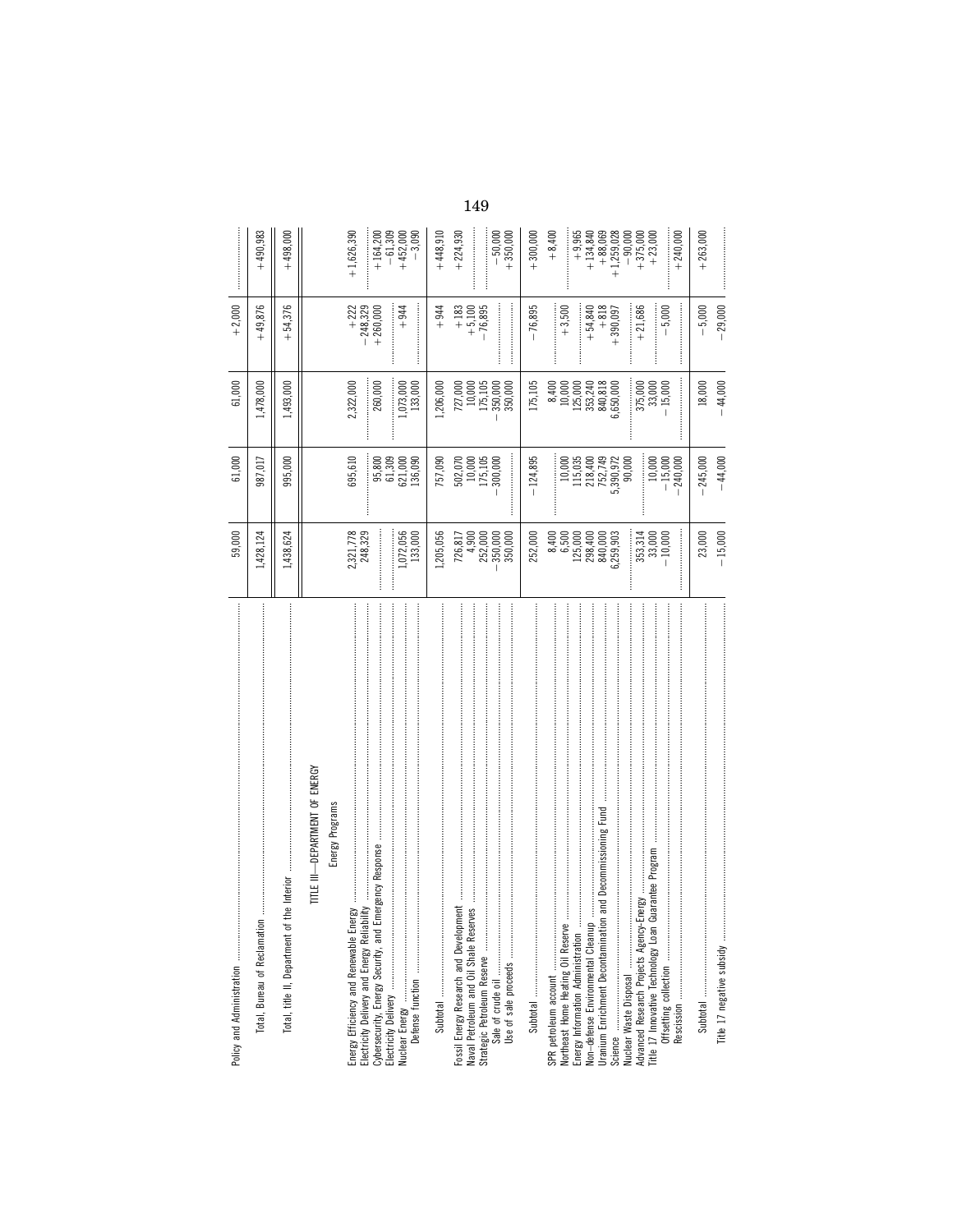COMPARATIVE STATEMENT OF NEW BUDGET (OBLIGATIONAL) AUTHORITY FOR FISCAL YEAR 2018 AND BUDGET ESTIMATES AND AMOUNTS RECOMMENDED IN THE BILL<br>FOR YEAR YEAR

| ۱<br>l<br>ç<br>۰ |
|------------------|
| ัธ               |
| ؟                |
|                  |

|                                                                                                                 |                                      |                        |                                  | Senate Committee recommendation<br>compared with $( + $ or $- )$ |                          |
|-----------------------------------------------------------------------------------------------------------------|--------------------------------------|------------------------|----------------------------------|------------------------------------------------------------------|--------------------------|
| Item                                                                                                            | 2018<br>appropriation                | Budget estimate        | Committee<br>recommendation      | appropriation<br>2018                                            | Budget estimate          |
| $\overline{9}$<br>Rescission of emergency fundin                                                                |                                      | $-383,433$             |                                  |                                                                  | $+383,433$               |
|                                                                                                                 | 8,000                                | $-672,433$             | 26,000                           | $-34,000$                                                        | $+646,433$               |
| Rescission of emergency fundin                                                                                  | 5,000                                | $-4,300,000$           | 5,000                            |                                                                  | $+4,300,000$<br>$+4,000$ |
|                                                                                                                 | 5,000                                | $-4,299,000$           | 5,000                            |                                                                  | $+4,304,000$             |
| Tribal Energy Loan Guarantee Program                                                                            | 1,000                                | $-8,500$               | 1,000                            |                                                                  | $+1,000$<br>$+8,500$     |
|                                                                                                                 | 1,000                                | $-8,500$               | 1,000                            |                                                                  | $+9,500$                 |
| Departmental Administration                                                                                     | 285,652<br>$-96,000$                 | 235,534<br>$-96,000$   | $18,000$<br>266,000<br>$-96,000$ | $+18,000$<br>$-19,652$                                           | $+18,000$<br>$+30,466$   |
|                                                                                                                 | 189,652<br>49,000                    | 139,534<br>51,330      | 170,000<br>51,330                | $-19,652$<br>+2,330                                              | $+30,466$                |
|                                                                                                                 | 12,903,049                           | 3,785,071              | 13,281,893                       | $+378,844$                                                       | $+9,496,822$             |
| Atomic Energy Defense Activities                                                                                |                                      |                        |                                  |                                                                  |                          |
| National Nuclear Security Administration                                                                        |                                      |                        |                                  |                                                                  |                          |
| Defense Nuclear Nonproliferation                                                                                | 10,642,138<br>2,048,219<br>$-49,000$ | 1,017,078<br>1,862,825 | 10,850,000<br>1,902,000          | $+ 207,862$<br>$- 146,219$<br>$+49,000$                          | $-167,078$<br>$+39,175$  |
| <u>Subteral постоянно постановленно постановленно постоянно постоянно постоянно положительно положительно п</u> | 1,999,219                            | 1,862,825              | 1,902,000                        | $-97,219$                                                        | $+39,175$                |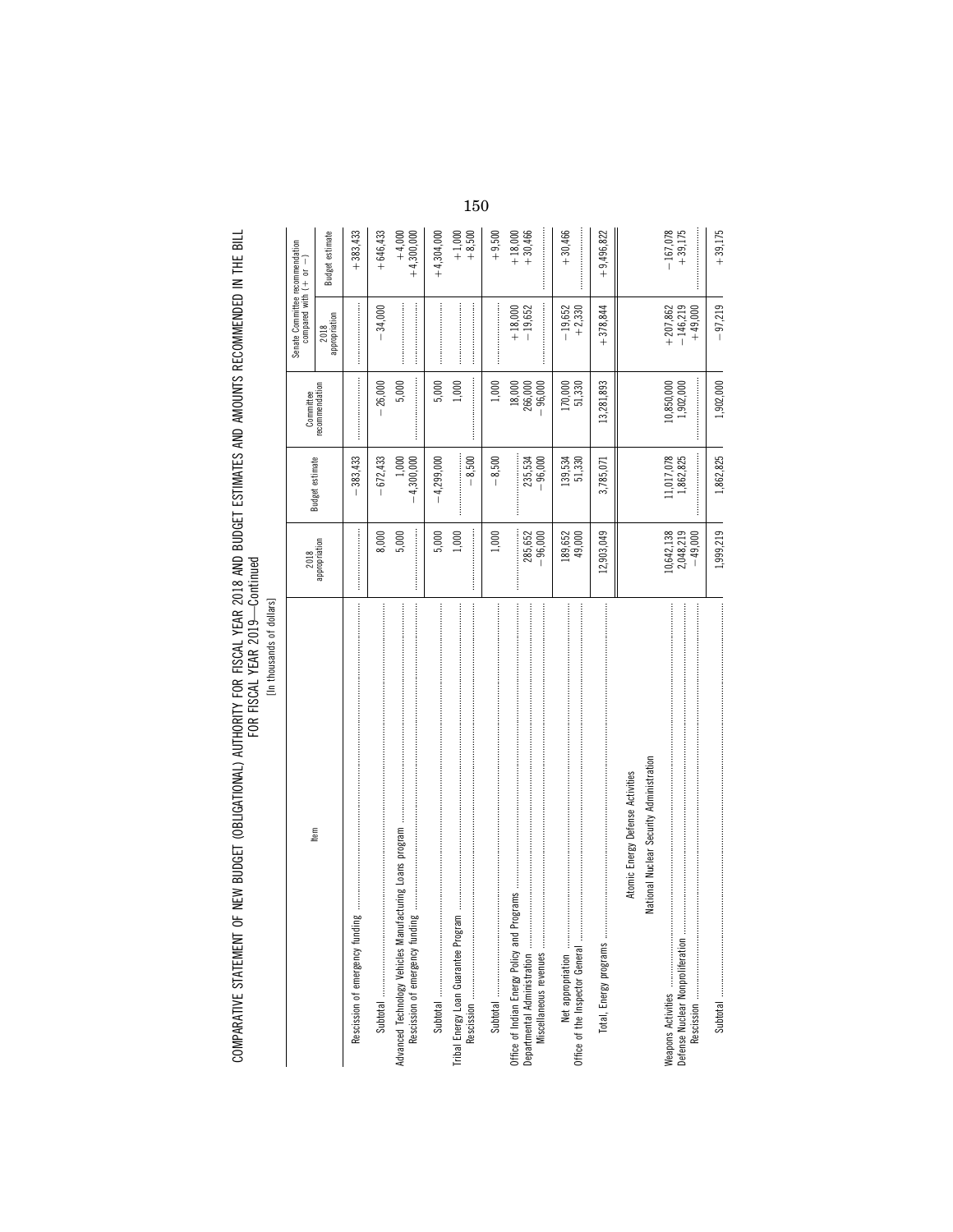| Federal Salaries and Expenses                                                                                                                                                                                                                                                                           | 1,620,000<br>407,595           | 1,788,618<br>422,529            | 1,620,000<br>408,000                         | $+405$                                           | $-168,618$<br>$-14,529$              |
|---------------------------------------------------------------------------------------------------------------------------------------------------------------------------------------------------------------------------------------------------------------------------------------------------------|--------------------------------|---------------------------------|----------------------------------------------|--------------------------------------------------|--------------------------------------|
| .<br>.<br>.<br>.<br>.<br>.<br>.<br>.<br>.<br>.<br>.<br>Total, National Nuclear Security Administration                                                                                                                                                                                                  | 14,668,952                     | .5,091,050                      | 14,780,000                                   | $+111,048$                                       | 311,050                              |
| Environmental and Other Defense Activities<br>Defense Environmental Cleanup<br>Defense nuclear waste disposal                                                                                                                                                                                           | 5,988,048<br>840,000           | 5,630,217<br>853,300<br>30,000  | 5,988,000<br>840,000                         | $-48$                                            | $-30,000$<br>$+357,783$<br>$-13,300$ |
| Total, Environmental and Other Defense Activities                                                                                                                                                                                                                                                       | 6,828,048                      | 6,513,517                       | 6,828,000                                    | $-48$                                            | $+314,483$                           |
| Total, Atomic Energy Defense                                                                                                                                                                                                                                                                            | 21,497,000                     | 21,604,567                      | 21,608,000                                   | $+111,000$                                       | $+3,433$                             |
| Power Marketing Administrations<br>Operation and maintenance, Southeast                                                                                                                                                                                                                                 | 6,379<br>6,379<br>$\mathbf{I}$ | 6,500<br>6,500                  | 6,500<br>6,500                               | $+121$<br>$-121$                                 |                                      |
|                                                                                                                                                                                                                                                                                                         |                                |                                 |                                              |                                                  |                                      |
| Reduction due to CBO initial estimates of collections for annual expenses<br>Operation and maintenance, Southwestern Power Administration                                                                                                                                                               | $-18,888$<br>30,288            | 45,802<br>$-35,402$<br>16,000   | $-16,000$<br>$-35,402$<br>45,802<br>16,000   | $+15,514$<br>$-16,000$<br>$-16,514$<br>$+16,000$ | $-16,000$                            |
|                                                                                                                                                                                                                                                                                                         | 11,400                         | 26,400                          | 10,400                                       | $-1,000$                                         | $-16,000$                            |
| Offsetting collections<br>Western Area Power Administration CBO initial estimates of collections for annual expenses<br>and Maintenance, Western Area Power Administration<br>imates of collections for annual expenses<br>Construction, Rehabilitation, Operation<br>Reduction due to CBO initial esti | 223,276<br>$-129,904$          | 265,142<br>$-175,770$<br>43,000 | 265,142<br>$-175,770$<br>$-43,000$<br>43,000 | $+41,866$<br>$-43,000$<br>$-45,866$<br>$+43,000$ | $-43,000$                            |
|                                                                                                                                                                                                                                                                                                         | 93,372                         | 132,372                         | 89,372                                       | $-4,000$                                         | $-43,000$                            |
| Falcon and Amistad Operating and Maintenance Fund                                                                                                                                                                                                                                                       | 4,176<br>3,948                 | 5,207<br>4,979                  | 5,207<br>4,979                               | $+1,031$<br>$-1,031$                             |                                      |
|                                                                                                                                                                                                                                                                                                         | 228                            | 228                             | 228                                          |                                                  |                                      |
|                                                                                                                                                                                                                                                                                                         | 872                            | 122                             | 122                                          | $-750$                                           |                                      |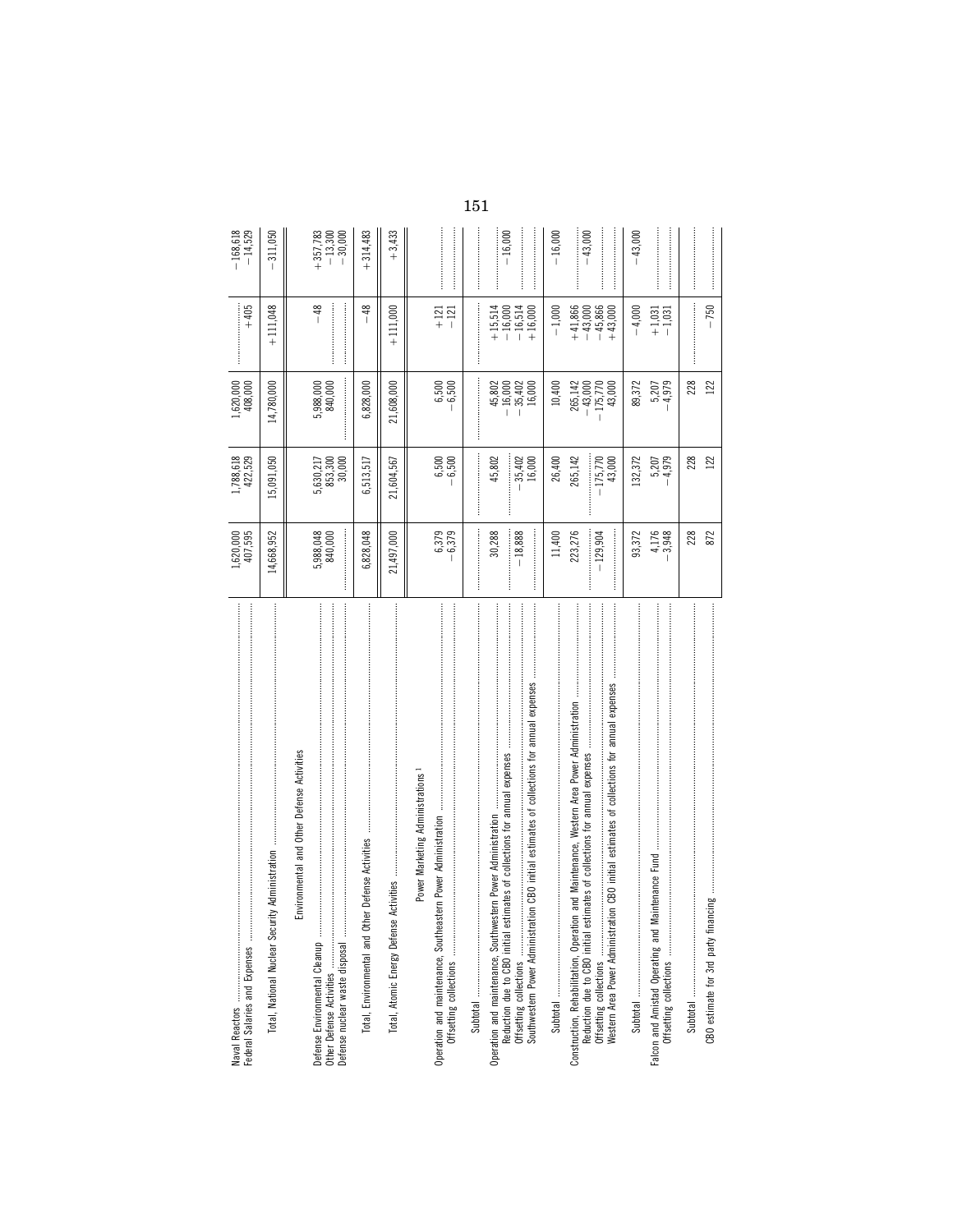COMPARATIVE STATEMENT OF NEW BUDGET (OBLIGATIONAL) AUTHORITY FOR FISCAL YEAR 2018 AND BUDGET ESTIMATES AND AMOUNTS RECOMMENDED IN THE BILL<br>FOR YEAR YEAR

| Ś<br>ì<br>٢<br>¢ |
|------------------|
| ۰<br>۱           |
| ı                |
| ı<br>c<br>S<br>j |
|                  |

|                                                                                                                       |                                               |                                                                             | Committee                                                                                                                                                                                                                                                                                                                                                                                                                                                                                           | Senate Committee recommendation<br>compared with $( + $ or $- )$    |                                                                                   |
|-----------------------------------------------------------------------------------------------------------------------|-----------------------------------------------|-----------------------------------------------------------------------------|-----------------------------------------------------------------------------------------------------------------------------------------------------------------------------------------------------------------------------------------------------------------------------------------------------------------------------------------------------------------------------------------------------------------------------------------------------------------------------------------------------|---------------------------------------------------------------------|-----------------------------------------------------------------------------------|
| Item                                                                                                                  | 2018<br>appropriation                         | Budget estimate                                                             | recommendation                                                                                                                                                                                                                                                                                                                                                                                                                                                                                      | 2018<br>appropriation                                               | Budget estimate                                                                   |
|                                                                                                                       | 1,100                                         | 350                                                                         | 350                                                                                                                                                                                                                                                                                                                                                                                                                                                                                                 | $-750$                                                              |                                                                                   |
| Total, Power Marketing Admi                                                                                           | 105,872                                       | 159,122                                                                     | 100,122                                                                                                                                                                                                                                                                                                                                                                                                                                                                                             | $-5,750$                                                            | 59,000<br>Ī                                                                       |
| Federal Energy Regulatory Commission<br>General Provisions                                                            | $-367,600$<br>$-367,600$                      | 369,900<br>-369,900                                                         | $-369,900$<br>$-369,900$                                                                                                                                                                                                                                                                                                                                                                                                                                                                            | $+2,300$<br>$-2,300$                                                |                                                                                   |
| Title III Rescissions:                                                                                                |                                               | $-71,000$<br>$-15,000$<br>15,000                                            |                                                                                                                                                                                                                                                                                                                                                                                                                                                                                                     |                                                                     | $+ 71,000$<br>$+ 15,000$<br>$- 15,000$                                            |
|                                                                                                                       |                                               | $-71,000$                                                                   | $\label{def:1} \begin{split} \mathcal{L}_{\text{in}}(\mathcal{L}_{\text{in}}(\mathcal{L}_{\text{in}}(\mathcal{L}_{\text{in}}(\mathcal{L}_{\text{in}}(\mathcal{L}_{\text{in}}(\mathcal{L}_{\text{in}}(\mathcal{L}_{\text{in}}(\mathcal{L}_{\text{in}}(\mathcal{L}_{\text{in}}(\mathcal{L}_{\text{in}}(\mathcal{L}_{\text{in}}(\mathcal{L}_{\text{in}}(\mathcal{L}_{\text{in}}(\mathcal{L}_{\text{in}}(\mathcal{L}_{\text{in}}(\mathcal{L}_{\text{in}}(\mathcal{L}_{\text{in}}(\mathcal{L}_{\text{in$ |                                                                     | $+71,000$                                                                         |
| Energy<br>Total, title III, Department of<br>Appropriations                                                           | $34,505,921$<br>$(34,554,921)$<br>$(-49,000)$ | $(30,409,693)$<br>$(-248,500)$<br>25,477,760                                | 34,990,015<br>(34,990,015)                                                                                                                                                                                                                                                                                                                                                                                                                                                                          | $\begin{array}{r} +484,094 \\ (+435,094) \\ (+435,094) \end{array}$ | $(+4,580,322)$<br>$(+248,500)$<br>$+9,512,255$                                    |
| TITLE IV-INDEPENDENT AGENCIES<br>Southeast Crescent Regional Commission<br>ㄹ<br>Defense Nuclear Facilities Safety Boa | 15,000<br>3,000<br>5,000<br>5,000<br>250      | $\begin{array}{c} 152,000 \\ 31,243 \\ 2,500 \\ 7,300 \\ 7,300 \end{array}$ | 155,000<br>31,000<br>31,000<br>30,000                                                                                                                                                                                                                                                                                                                                                                                                                                                               | $+5,000$<br>$-15,000$<br>$-250$<br>                                 | $\begin{array}{r} -243 \\ +22,500 \\ + 7,700 \\ + 19,150 \end{array}$<br>$+3,000$ |
| Nuclear Regulatory Commission:                                                                                        | 909,137                                       | 958,050                                                                     | 898,350                                                                                                                                                                                                                                                                                                                                                                                                                                                                                             | $-10,787$                                                           | $-59,700$                                                                         |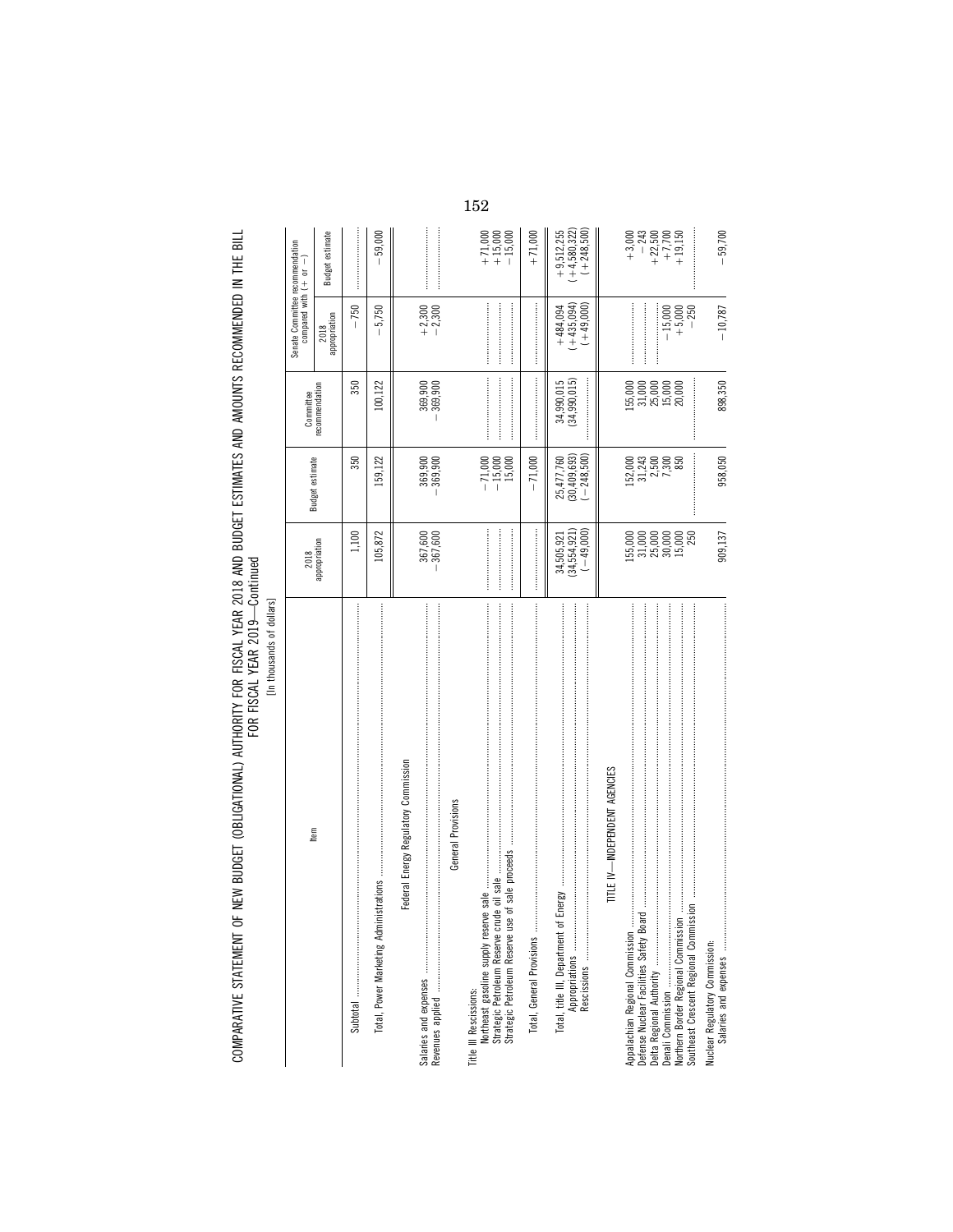|                                                                                                                                                                                                                                                                                                                                                                                                                                                                                         | $-68$<br>$-779,768$                                                                                                                               | $-805,019$                  | $-794,219$                     | $+68$<br>$-14,451$                                                                                          | $+10,800$                       |
|-----------------------------------------------------------------------------------------------------------------------------------------------------------------------------------------------------------------------------------------------------------------------------------------------------------------------------------------------------------------------------------------------------------------------------------------------------------------------------------------|---------------------------------------------------------------------------------------------------------------------------------------------------|-----------------------------|--------------------------------|-------------------------------------------------------------------------------------------------------------|---------------------------------|
| Office of Inspector General                                                                                                                                                                                                                                                                                                                                                                                                                                                             | 12,859<br>10,555<br>129,301                                                                                                                       | 12,609<br>10,355<br>153,031 | $12,609$<br>-10,355<br>104,131 | 25,170<br>$-250$<br>$+200$                                                                                  | $-48,900$                       |
|                                                                                                                                                                                                                                                                                                                                                                                                                                                                                         | 2,304                                                                                                                                             | 2,254                       | 2,254                          | $-50$                                                                                                       |                                 |
| Total, Nuclear Regulatory Commission<br>Appropriations                                                                                                                                                                                                                                                                                                                                                                                                                                  | $\begin{array}{c} 131,605 \\ (131,673) \\ (-68) \end{array}$                                                                                      | 155,285<br>(155,285)        | 106,385<br>(106,385)           | $-25,220$<br>$(-25,288)$<br>$(+68)$                                                                         | $-48,900$<br>$(-48,900)$        |
|                                                                                                                                                                                                                                                                                                                                                                                                                                                                                         | 3,600                                                                                                                                             | 3,600                       | 3,600                          |                                                                                                             |                                 |
| Total, title IV, Independent                                                                                                                                                                                                                                                                                                                                                                                                                                                            | 391,455                                                                                                                                           | 352,778                     | 355,985                        | $-35,470$                                                                                                   | $+3,207$                        |
| IAL APPROPRIATIONS FOR DISASTER RELIEF REQUIREMENTS<br>Operations and Maintenance (Public Law 115–123) (emergency)<br>Flood Control and Coastal Emergencies (Public Law 115–123) (emergency)<br>DEPARTMENT OF DEFENSE-CIVI<br>DEPARTMENT OF THE ARMY<br>Corps of Engineers-Civil<br>OTHER APPROPRIATIONS<br>Mississippi River and Tributaries (Public Law 115-123) (emergency)<br>(emergency)<br>SUPPLEMENT<br>Construction (Public Law 115-123)<br>Strategic Petroleum Reserve (Public | $\begin{array}{r} 135,000 \\ 15,055,000 \\ 770,000 \\ 608,000 \\ 810,000 \end{array}$<br>$\begin{array}{c} 20,000 \\ 13,000 \\ 8,716 \end{array}$ |                             |                                | $-135,000$<br>$-770,000$<br>$-608,000$<br>$-810,000$<br>$-8,716$<br>$-15,055,000$<br>$-20,000$<br>$-13,000$ |                                 |
| Total, Other Appropriations                                                                                                                                                                                                                                                                                                                                                                                                                                                             | 17,419,716                                                                                                                                        |                             |                                | $-17,419,716$                                                                                               |                                 |
|                                                                                                                                                                                                                                                                                                                                                                                                                                                                                         | (17, 419, 716)<br>(43, 212, 068)<br>60,582,716                                                                                                    | 31,610,121<br>(36,542,054)  | 43,766,000<br>(43,766,000)     | $(+ 553, 932)$<br>$(-17, 419, 716)$<br>$-16,816,716$                                                        | $+12,155,879$<br>$(+7,223,946)$ |